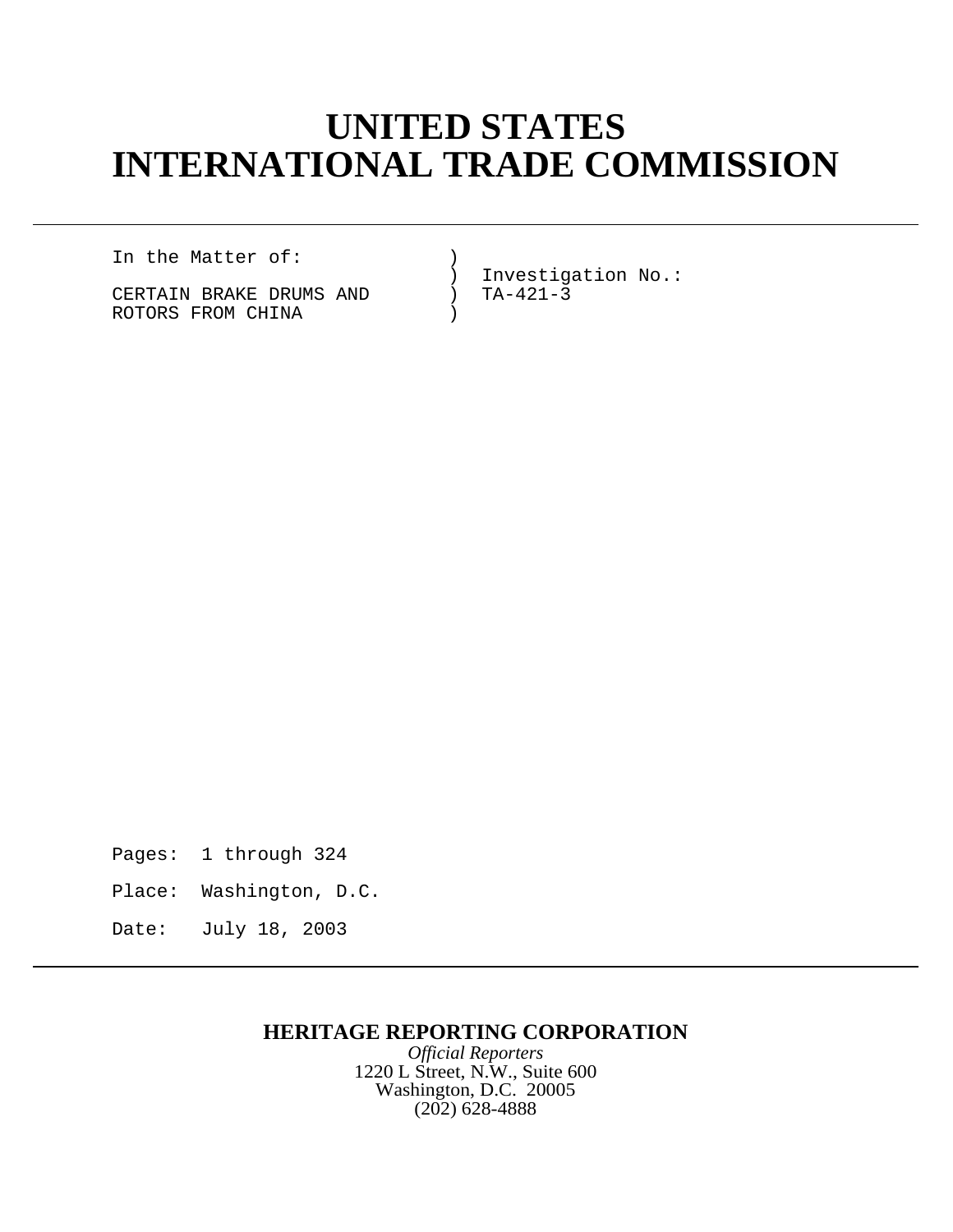#### THE UNITED STATES INTERNATIONAL TRADE COMMISSION

| In the Matter of:       |                      |
|-------------------------|----------------------|
|                         | ) Investigation No.: |
| CERTAIN BRAKE DRUMS AND | $T_{A-421-3}$        |
| ROTORS FROM CHINA       |                      |
|                         |                      |

Friday, July 18, 2003

Room No. 101 U.S. International Trade Commission 500 E Street, S.W. Washington, D.C.

The hearing commenced, pursuant to notice, at 9:35 a.m., before the Commissioners of the United States International Trade Commission, the Honorable DEANNA TANNER OKUN, Chairman, presiding.

#### APPEARANCES:

On behalf of the International Trade Commission:

Commissioners:

DEANNA TANNER OKUN, CHAIRMAN JENNIFER A. HILLMAN, VICE CHAIRMAN MARCIA E. MILLER, COMMISSIONER STEPHEN KOPLAN, COMMISSIONER

#### Staff:

MARILYN R. ABBOTT, THE SECRETARY WILLIAM R. BISHOP, STAFF ASSISTANT DEBORAH A. DANIELS, LEGAL DOCUMENTS ASSISTANT DIANE MAZUR, SUPERVISORY INVESTIGATOR DEBRA BAKER, INVESTIGATOR WILLIAM GEARHART, ATTORNEY DEBRA MCNAY, INDUSTRY ANALYST GERRY BENEDICK, ECONOMIST CHARLES YOST, ACCOUNTANT/AUDITOR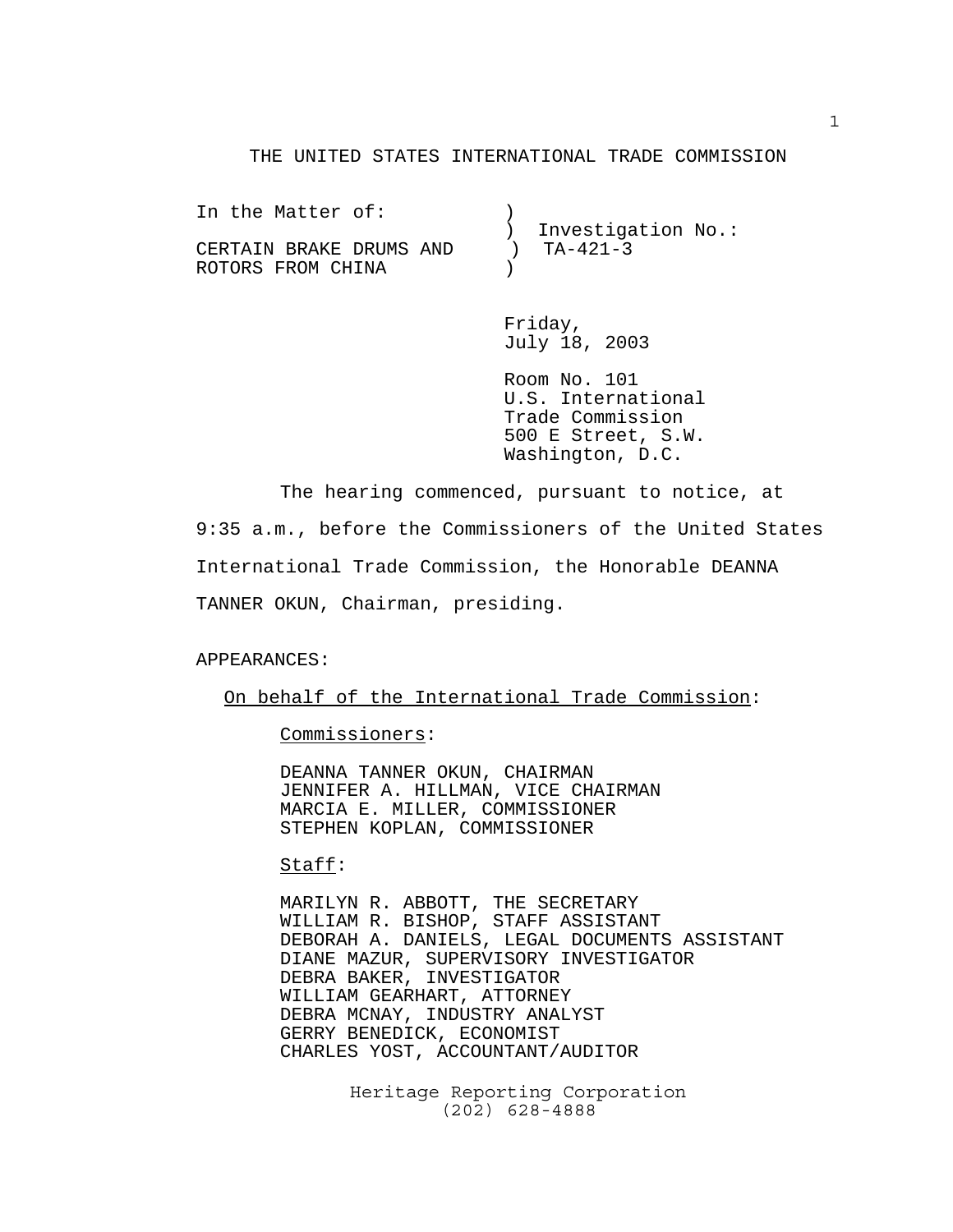APPEARANCES: (cont'd.)

Congressional Appearances:

THE HONORABLE DONALD A. MANZULLO, U.S. Congressman, 16th District, State of Illinois THE HONORABLE PHIL ENGLISH, U.S. Congressman, 3rd District, State of Pennsylvania

## In Support of Relief:

## On behalf of Coalition for the Preservation of American Brake Drum and Rotor Aftermarket Manufacturers:

JOE LAVARRA, Vice President, Manufacturing, Brake and Chassis Division, Dana Corporation DAN EASLEY, Plant Manager, Federal Mogul Corporation MILTON JAFFE, President, Certified Automotive Warehouse CONWAY HERZOG, CEO, Herzog Automotive Parts, LLC KENNETH BUTTON, Senior Vice President, Economic Consulting Services

LESLIE ALAN GLICK, Esquire Porter, Wright, Morris & Arthur, LLP Washington, D.C.

On behalf of International Brotherhood of Teamsters AFL-CIO, Washington, D.C.:

ROLAND LEWIS, Business Agent at Teamsters Local 688, International Brotherhood of Teamsters AFL-CIO LOUIS MALIZIA, Assistant Director, Office of Corporate Affairs, International Brotherhood of Teamsters AFL-CIO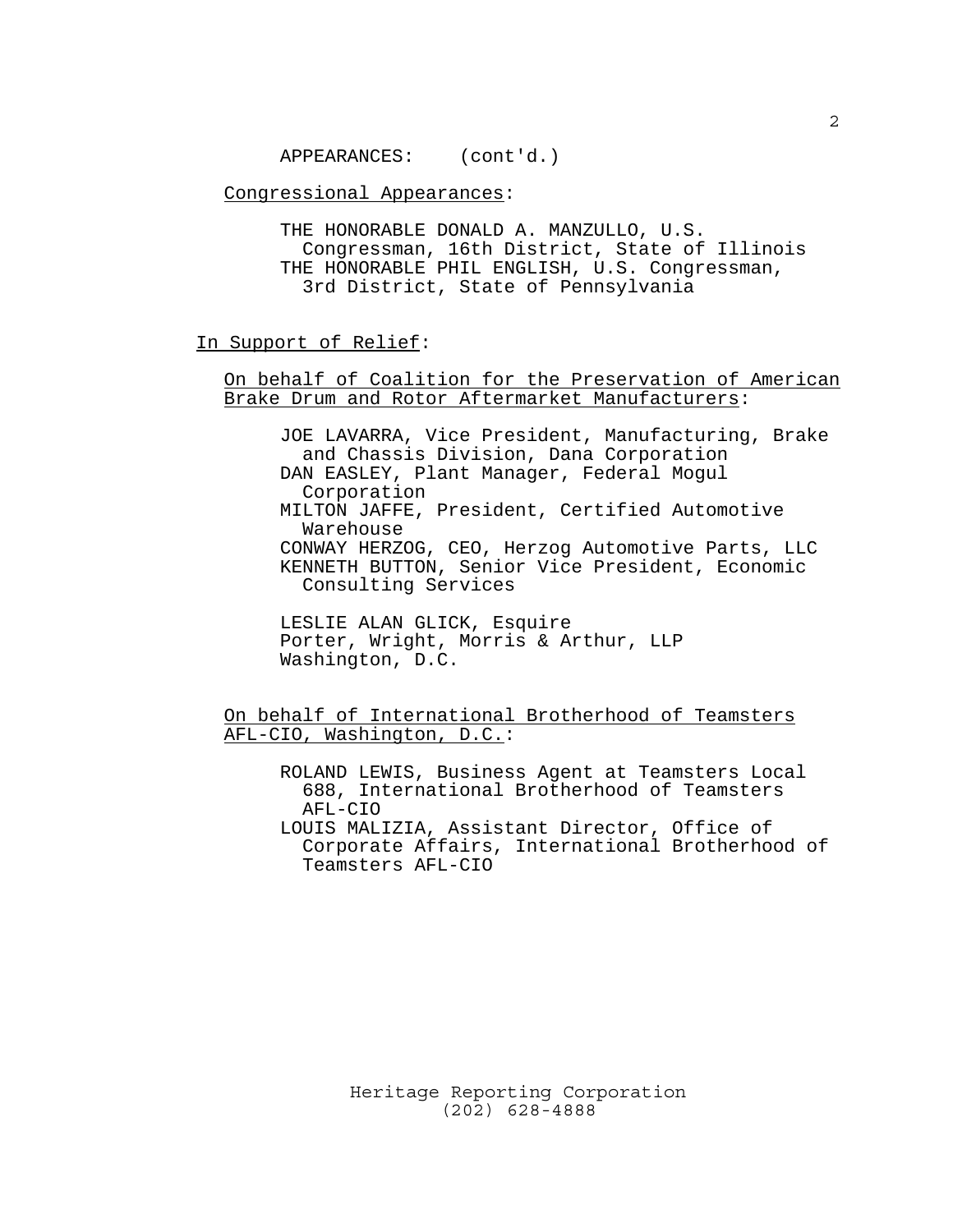APPEARANCES: (cont'd.)

In Opposition to Relief:

On behalf of Laizhou Luyang Automobile Fitting Co., Ltd.; Longkou Haimeng Machinery Co., Ltd.; Shandong Jiuyang Enterprise Corporation; Shandong Laizhou CAPCO Industry; Yantai Import/Export Corporation; The China Chamber of Commerce for Import & Export of Machinery & Electronic Products:

JOHN REILLY, Director, International Trade Economics, Nathan Associates, Inc.

HAMILTON LOEB, Esquire SCOTT M. FLICKER, Esquire ALEXANDER W. KOFF, Esquire Paul, Hastings, Janofsky & Walker, LLP Washington, D.C.

## On behalf of Qualis Automotive:

MARVIN J. FUDALLA, President, Qualis Automotive STEVEN S. WYLIE, CFO, Qualis Automotive

WILLIAM J. MORAN, Esquire FRANK H. MORGAN, Esquire White & Case, LLP Washington, D.C.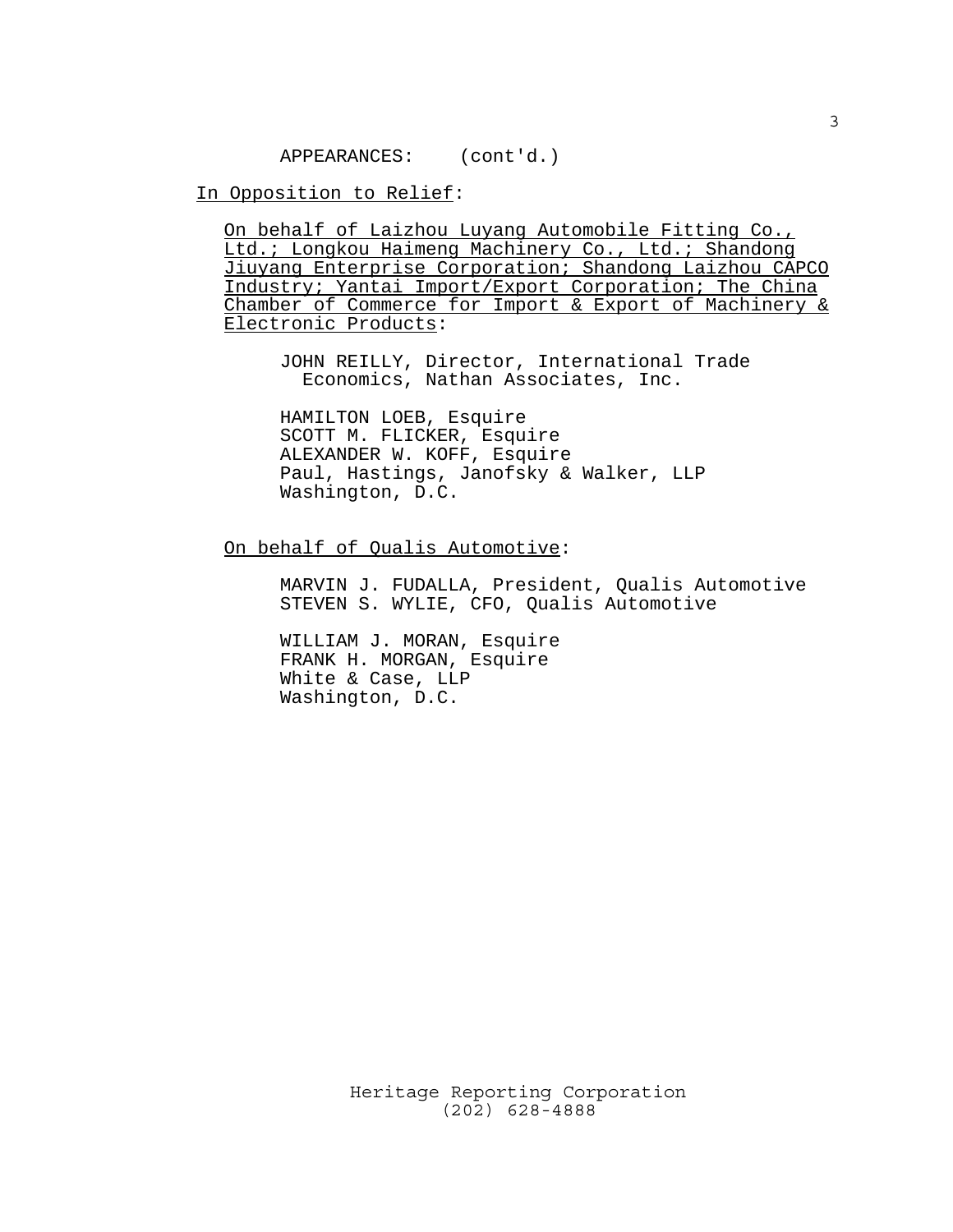## $\underline{\texttt{I}} \ \underline{\texttt{N}} \ \underline{\texttt{D}} \ \underline{\texttt{E}} \ \underline{\texttt{X}}$

4

| TESTIMONY OF THE HONORABLE DONALD A. MANZULLO,<br>U.S. CONGRESSMAN, 16TH DISTRICT, STATE OF ILLINOIS                   | 9   |
|------------------------------------------------------------------------------------------------------------------------|-----|
| TESTIMONY OF THE HONORABLE PHIL ENGLISH, U.S.<br>CONGRESSMAN, 3RD DISTRICT, STATE OF PENNSYLVANIA                      | 20  |
| OPENING STATEMENT OF LESLIE ALAN GLICK, ESQUIRE,<br>PORTER, WRIGHT, MORRIS & ARTHUR, LLP                               | 24  |
| OPENING STATEMENT OF HAMILTON LOEB, ESQUIRE,<br>PAUL, HASTINGS, JANOFSKY & WALKER                                      | 29  |
| TESTIMONY OF HAMILTON LOEB, ESQUIRE,<br>PAUL, HASTINGS, JANOFSKY & WALKER, LLP                                         | 29  |
| TESTIMONY OF LESLIE ALAN GLICK, ESQUIRE,<br>PORTER, WRIGHT, MORRIS & ARTHUR, LLP                                       | 33  |
| TESTIMONY OF KENNETH BUTTON, SENIOR VICE PRESIDENT,<br>ECONOMIC CONSULTING SERVICES                                    | 33  |
| TESTIMONY OF JOE LAVARRA, VICE PRESIDENT,<br>MANUFACTURING, BRAKE AND CHASSIS DIVISION,<br>DANA CORPORATION            | 43  |
| TESTIMONY OF DAN EASLEY, PLANT MANAGER,<br>FEDERAL MOGUL CORPORATION                                                   | 49  |
| TESTIMONY OF MILTON JAFFE, PRESIDENT, CERTIFIED<br>AUTOMOTIVE WAREHOUSE                                                | 54  |
| TESTIMONY OF CONWAY HERZOG, CEO, HERZOG AUTOMOTIVE<br>PARTS, LLC                                                       | 58  |
| TESTIMONY OF ROLAND LEWIS, BUSINESS AGENT AT<br>TEAMSTERS LOCAL 688, INTERNATIONAL BROTHERHOOD OF<br>TEAMSTERS AFL-CIO | 61  |
| TESTIMONY OF FRANK H. MORGAN, ESQUIRE,<br>WHITE & CASE, LLP                                                            |     |
| TESTIMONY OF MARVIN J. FUDALLA, PRESIDENT,<br>QUALIS AUTOMOTIVE                                                        | 189 |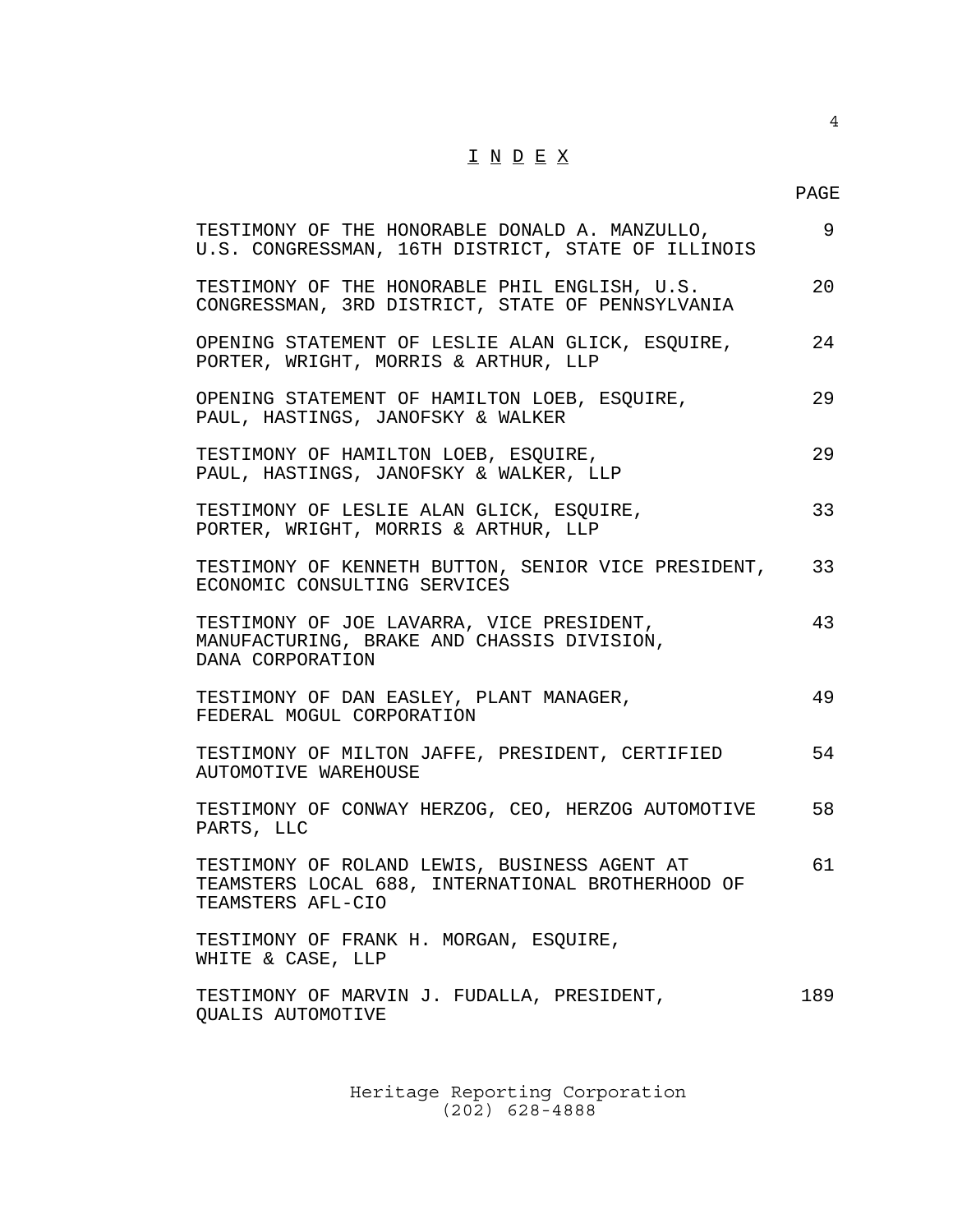## $\underline{\texttt{I}} \ \underline{\texttt{N}} \ \underline{\texttt{D}} \ \underline{\texttt{E}} \ \underline{\texttt{X}}$

PAGE

| TESTIMONY OF STEVEN S. WYLIE, CFO,<br><b>OUALIS AUTOMOTIVE</b>                                | 199 |
|-----------------------------------------------------------------------------------------------|-----|
| TESTIMONY OF JOHN REILLY, DIRECTOR, INTERNATIONAL<br>TRADE ECONOMICS, NATHAN ASSOCIATES, INC. | 201 |
| TESTIMONY OF SCOTT M. FLICKER, ESQUIRE,<br>PAUL, HASTINGS, JANOFSKY & WALKER, LLP             | 213 |
| TESTIMONY OF WILLIAM J. MORAN, ESQUIRE,<br>WHITE & CASE, LLP                                  | 293 |
| CLOSING STATEMENT OF LESLIE ALAN GLICK, ESQUIRE,<br>PORTER, WRIGHT, MORRIS & ARTHUR, LLP      | 322 |
| CLOSING STATEMENT OF HAMILTON LOEB, ESQUIRE,<br>PAUL, HASTINGS, JANOFSKY & WALKER, LLP        | 322 |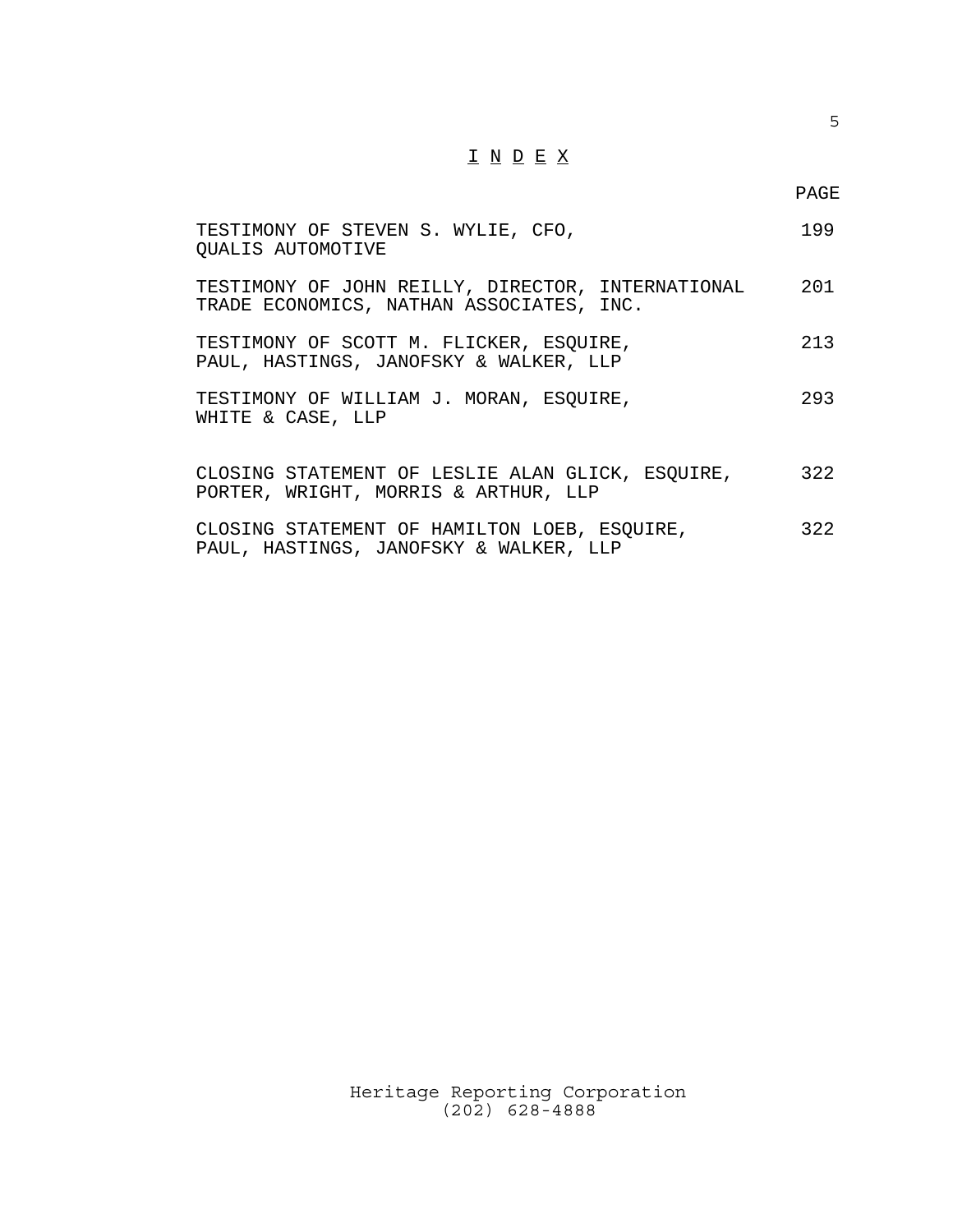Heritage Reporting Corporation (202) 628-4888 P R O C E E D I N G S (9:35 a.m.) CHAIRMAN OKUN: Good morning again. On behalf of the United States International Trade Commission, I welcome you to this hearing on Investigation No. TA-421-3, Certain Brake Drums and Rotors From China. The Commission instituted this investigation under Section 421(b) of the Trade Act of 1971 to determine whether brake drums and rotors from China are being imported into the United States in such increased quantities or under such conditions as to cause or threaten to cause disruption to the domestic producers of like or directly competitive products. Before we begin, I note that Section 421 investigations impose extremely tight deadlines on parties and the Commission. Indeed, the Commission has only 60 days from the date the petition is filed to the date of the market disruption vote. In between, staff must send out questionnaires, compile data, prepare for the Commission hearing, finalize the staff report and assist the Commission with last- minute requests. In other words, we must go through many of the same steps that apply to a Section 201 safeguard investigation, but in half the time.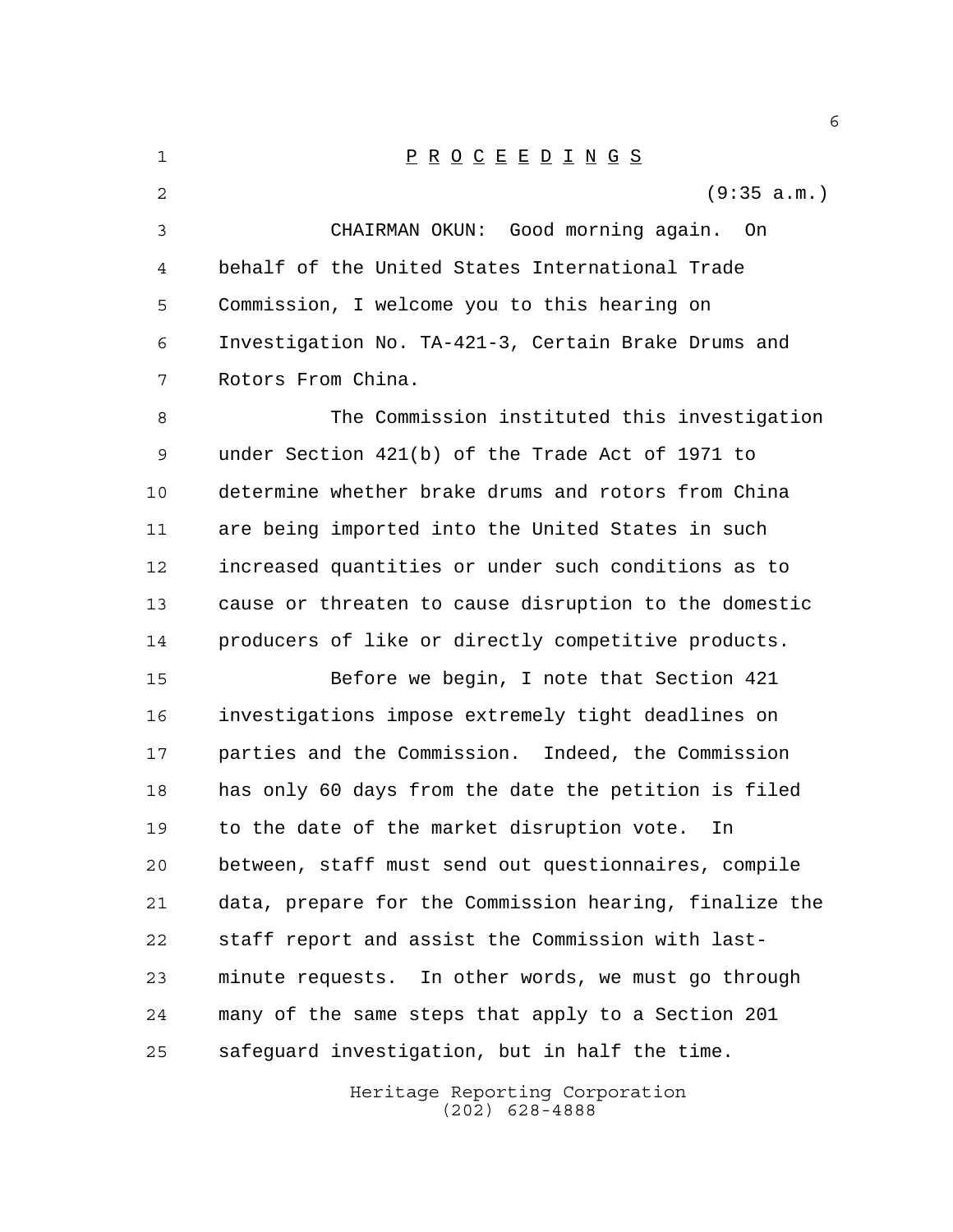The only party in an investigation that can do its homework before the case is filed is the one requesting relief. That is why I'm particularly troubled today because the prehearing staff report makes clear that the Petitioner and other domestic producers have not provided full data or have not responded satisfactorily to staff questions.

 The staff report also notes that the domestic industry recently supplied completely new pricing data without explanation. Staff went to extraordinary efforts to incorporate the new information, but this exercise raises questions as to whether the information could not have been submitted in a timely manner.

 While I want to note the Commission's gratitude to the staff for their efforts, I am disappointed with the lack of cooperation our staff has received. Therefore, I want to take this opportunity to remind the Petitioner, other domestic producers and the parties in opposition to relief that it is incumbent upon them to assist the Commission in its investigation by being forthcoming with answers to questions and requests for information, including requests made by the Commission in the course of today's hearing.

> Heritage Reporting Corporation (202) 628-4888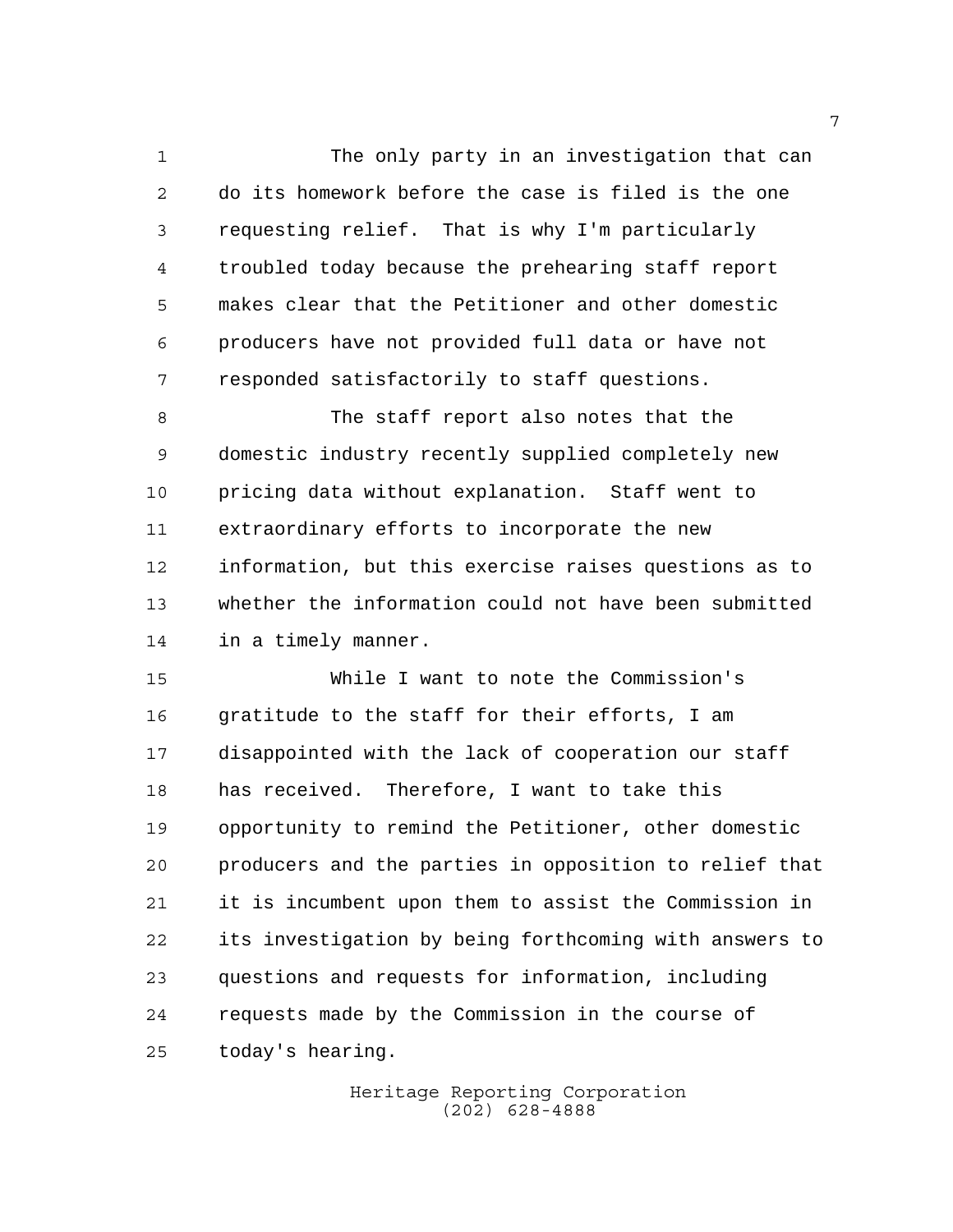Heritage Reporting Corporation (202) 628-4888 Schedules setting forth the presentation of this hearing and testimony of witnesses are available at the Secretary's desk. I understand the parties are aware of the time allocations. Any questions regarding the time allocations should be directed to the Secretary. As all written material will be entered in full into the record, it need not be read to us at this time. All witnesses must be sworn in by the Secretary before presenting testimony. Finally, if you will be submitting documents that contain information you wish classified as business confidential, your requests should comply with Commission Rule 201.6. Madam Secretary, are there any preliminary matters? MS. ABBOTT: Yes, Madam Chairman. With our permission, Louis Malizia, Assistant Director, Office of Corporate Affairs, International Brotherhood of Teamsters AFL-CIO, will be placed on the calendar in lieu of Jennifer Esposito. CHAIRMAN OKUN: Without objection. Will you please announce our first congressional witness? MS. ABBOTT: The Honorable Donald A. Manzullo, United States Congressman, 16th District,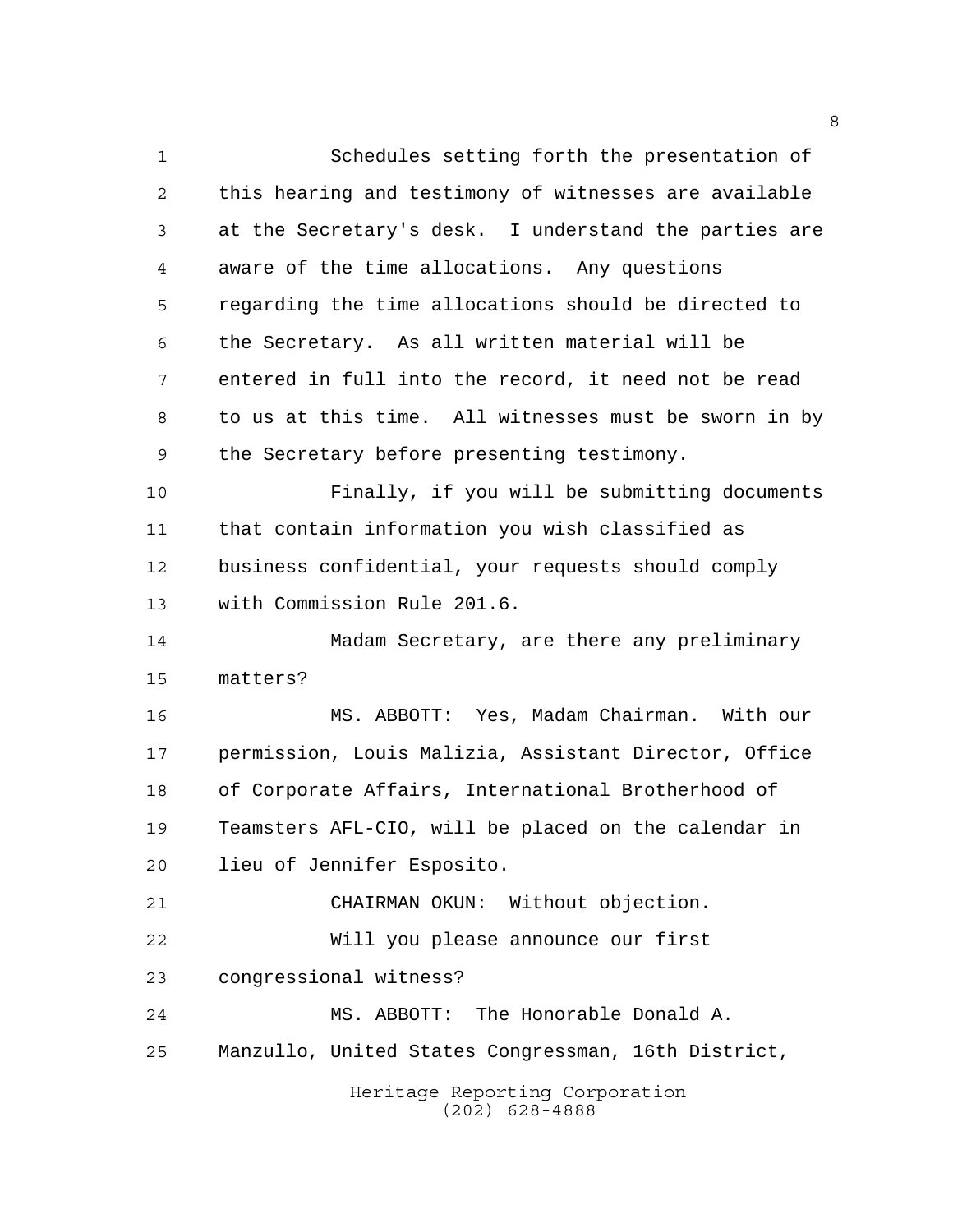State of Illinois.

Heritage Reporting Corporation CHAIRMAN OKUN: Commissioner Koplan? I'm sorry. There is a preliminary matter. COMMISSIONER KOPLAN: Just very briefly, Madam Chairman. I just want to join with the concerns you expressed in your opening statement. CHAIRMAN OKUN: Thank you. Welcome, Congressman Manzullo. MR. MANZULLO: Good morning. I've been here so many times, and when I come out of there, you know, this is the lady or the tiger. It's just amazing. It's good to be here this morning. We broke at midnight last night, spent too much money, and I trust that if my thoughts are a little disjointed it's because of the lack of sleep and not the fact that I have sided with one side or the other. I appreciate your attentiveness, even if mine is not up to yours this morning. Madam Chair and distinguished members of the International Trade Commission, again thank you for the opportunity to appear before you this morning. For 11 years now I've had the privilege of representing Brake Parts of McHenry, Illinois. Brake Parts is now owned by the Dana Corporation. It's now just outside the boundary of our new congressional

(202) 628-4888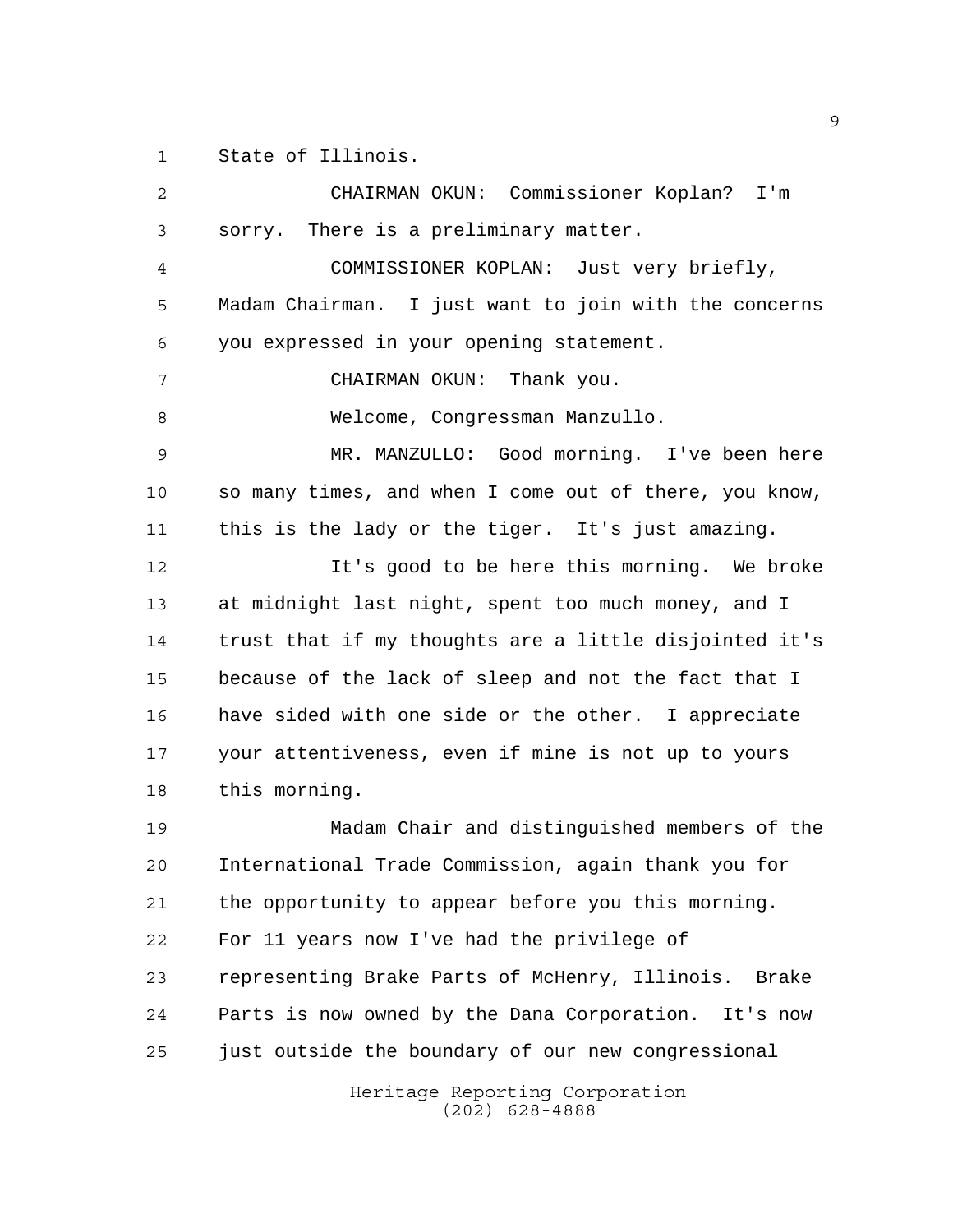district, but many employees who work at the facility still live in the congressional district that I represent.

 I am extremely interested in your plight. Since I've been working on the issue since 1994, I testified before this group in 1997 in connection with the antidumping petition filed by Brake Parts and other brake drum and rotor manufacturers. The Commission then correctly determined injury for brake rotors in that case, and I understand you recently decided to maintain the antidumping Order in the sunset review of that case.

 I'm here today because, unfortunately, our antidumping laws do not always work as effectively as they should. I'm a strong supporter of our antidumping and countervailing duty trade laws because they insure that free trade works by making sure that nations play by the rules of the game. However, antidumping and countervailing duty laws are based on technical calculations and margins and often can be evaded by clever importers.

 American drum and rotor manufacturers are now in worse shape than when the dumping case was originally filed. The cause is primarily due to the surge of imports of brake drums and rotors from the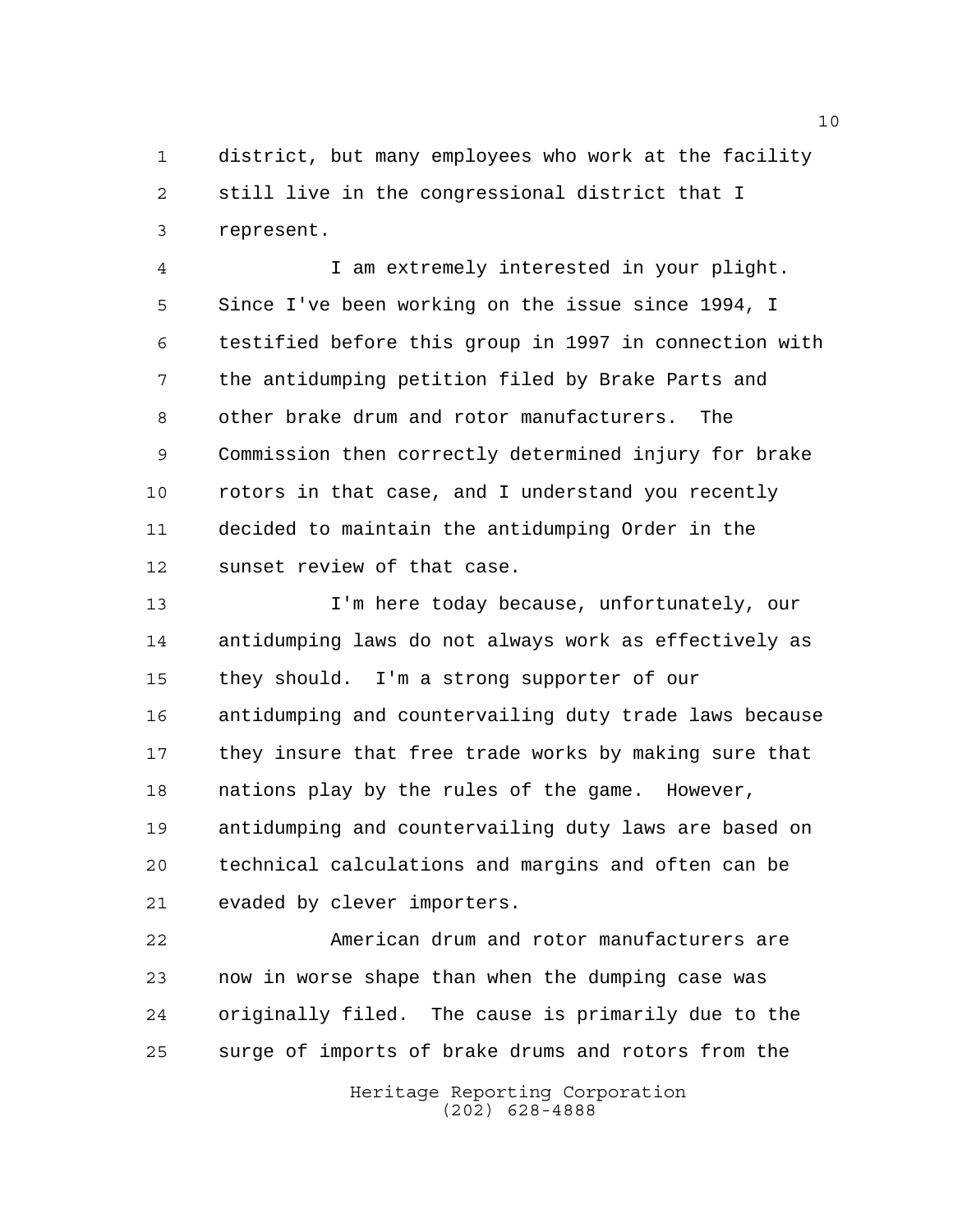People's Republic of China. Brake drums were 1.2 million Chinese units imported into this country in 1998. Last year that more than doubled to 2.8 million units.

 The same holds true for brake rotors. In 1998, China exported 10.8 million units of brake rotors. In 2002, four years later, that more than doubled to 25.5 million units. If this trend continues, there will be no after brake market drum and rotor manufacturers left in the United States.

11 11 If I could just throw in something parenthetically? This past week, the Chinese released their economic data. Their GDP grew at 8.3 percent. I am the chairman of the United States-China Interparliamentary Exchange. I deal with the Chinese almost on a daily basis. The Chinese have a 450,000,000 man work force. Their economy has to grow by eight percent a year to accommodate the 10,000,000 people each year that come into that work force, so they are under tremendous pressure to do whatever they can, even if it gets involved in dumping, in order to keep their work force employed.

 Their manufacturing this year is up 16.9 percent. Their exports to the United States are up 34.7 percent, and in this country we continue to lose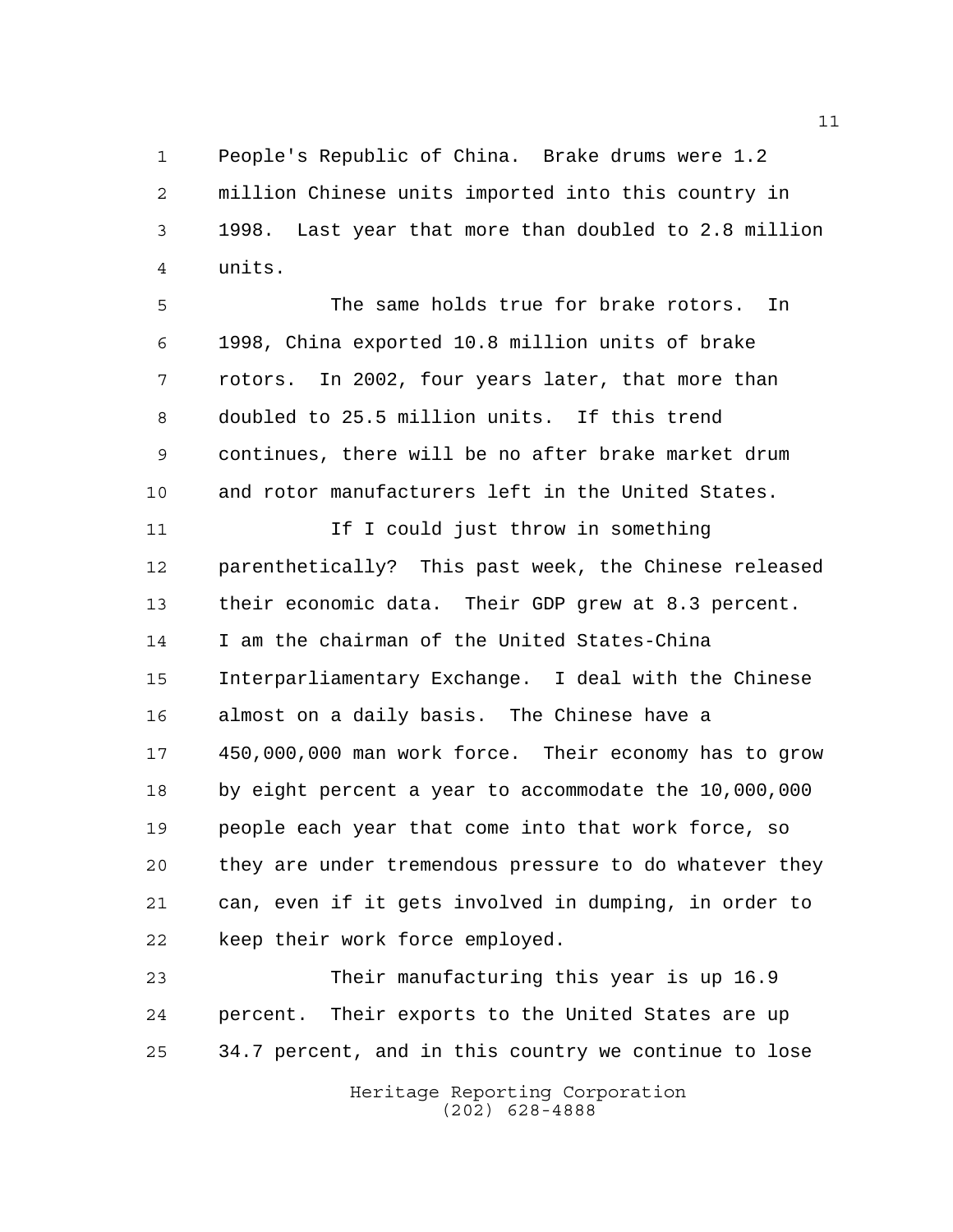manufacturing jobs at the rate of 57,000 manufacturing jobs for the last consecutive 35 months. We are being cored out on the inside. I don't know how much more of this that we can take.

 Congress passed Section 421 to fit into the niche in areas like this where it may be hard to quantify what the loss is. It's always difficult to do that. Section 421 of the trade laws is in there because Members like myself who support normal trade relations with China recognize the potential damage to the U.S. producers that could be caused by market disruption resulting from rapidly increasing Chinese imports in certain industry sectors.

 In the furniture market, the Chinese now have a 30 percent market share of all case goods. That's the stuff that we have in our homes. Forty- seven percent of all furniture that's imported in the United States is coming from China. That's going to be the subject of another petition that's going to be before you.

21 But, we are here not as a matter of happenstance or people that are complaining because there's lack of sales. This is a concentrated effort on the part of the Chinese to dump these things in the United States to help out their economy, but at the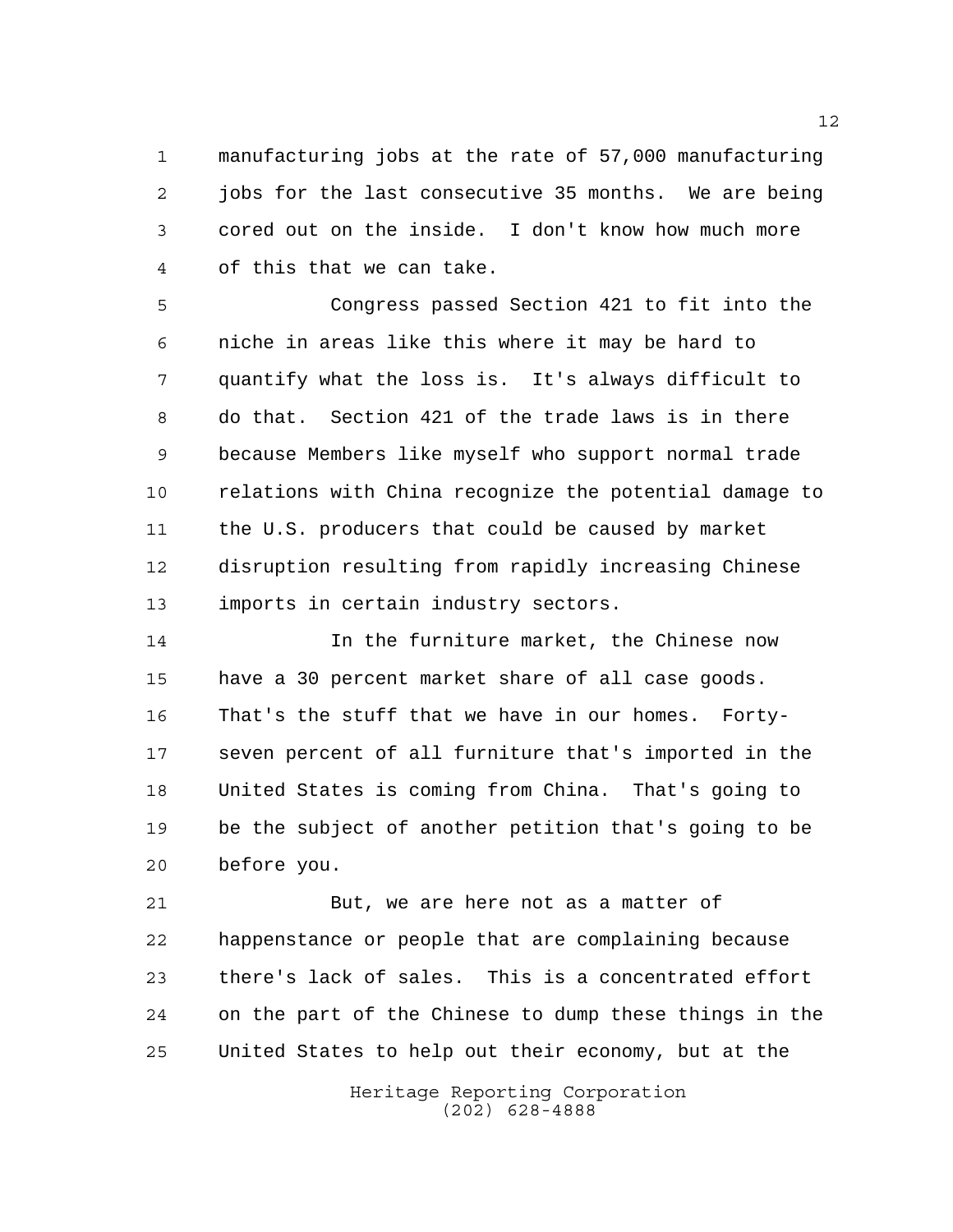same time look what it's doing to the jobs that are here in the United States.

 This rapid increase has been going on for several years. As a supporter of Section 421, it is certainly my interpretation that this provision applies to increases that have been growing over a sustained period of time not just limited to a deluge of imports over a very short period of time.

 This is particularly important as Chinese brake drum and rotor manufacturers have adopted to our whack-a-mole approach and antidumping trade laws. Once we identify and penalize one offender, whack-a- mole, another one pops up in its place under a different name, different city, same product coming in, same problems, and we're back here again. We try 16 to whack the new offender with another antidumping law. This is very inefficient and why a favorable ruling on behalf of Brake Parts in this 421 case is extremely important.

 I know that the Dana Corporation had to lay off workers in northern Illinois. This is a county of 18,000 people, and we lost several hundred jobs just this past week. I lost two factories in one week in an area with 11 percent unemployment, one an automotive parts and the other one because of roller

> Heritage Reporting Corporation (202) 628-4888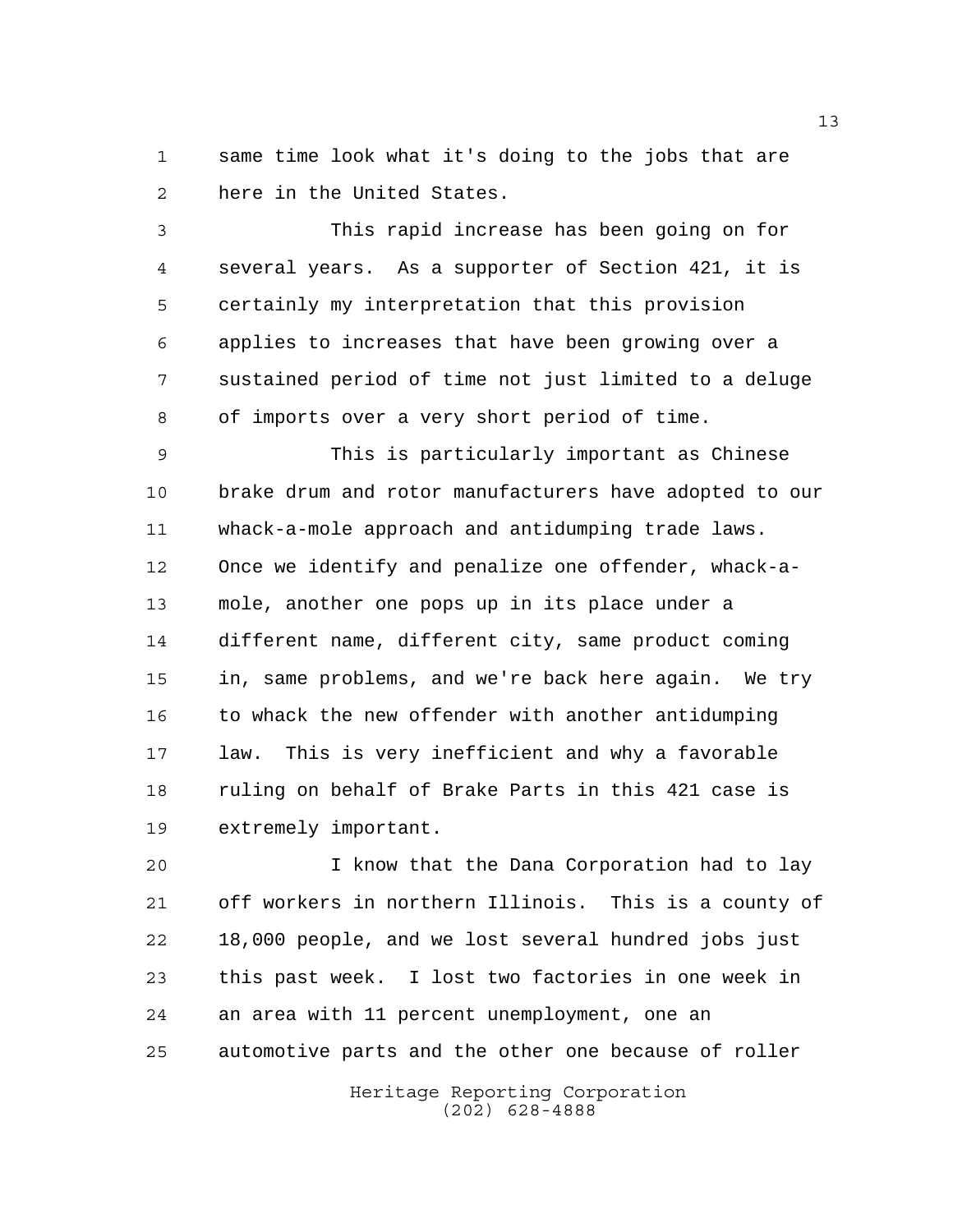bearings. Guess where that stuff is coming from? Dana had to do this because of increasing imports from China. Dana has worked hard to be competitive. The funds received under the Byrd amendment are appreciated, but that's still not enough to stem the rising tide of Chinese imports of brake drums and rotors.

 One reason is that since 1994, China has pegged its currency to the U.S. dollar. China has experienced economic growth, gains in productivity, a large export sector, increased foreign markets, which are all factors that would cause its currency to appreciate if it were allowed to freely move. This amounts to a 40 percent tariff on U.S. goods going to China and to a 40 percent reduction in the cost of Chinese goods coming into the United States.

 I queried Chairman Greenspan on Tuesday as a Member of the Financial Services Committee with regard to this very issue, to the loss of manufacturing jobs, and other members as to why the Administration was refusing to do something about this imbalance in the currency. The next day, before the Senate Committee, Chairman Greenspan came out and said well, you know, I guess we're going to have to take a look at this and do something about the imbalance in the trade caused

> Heritage Reporting Corporation (202) 628-4888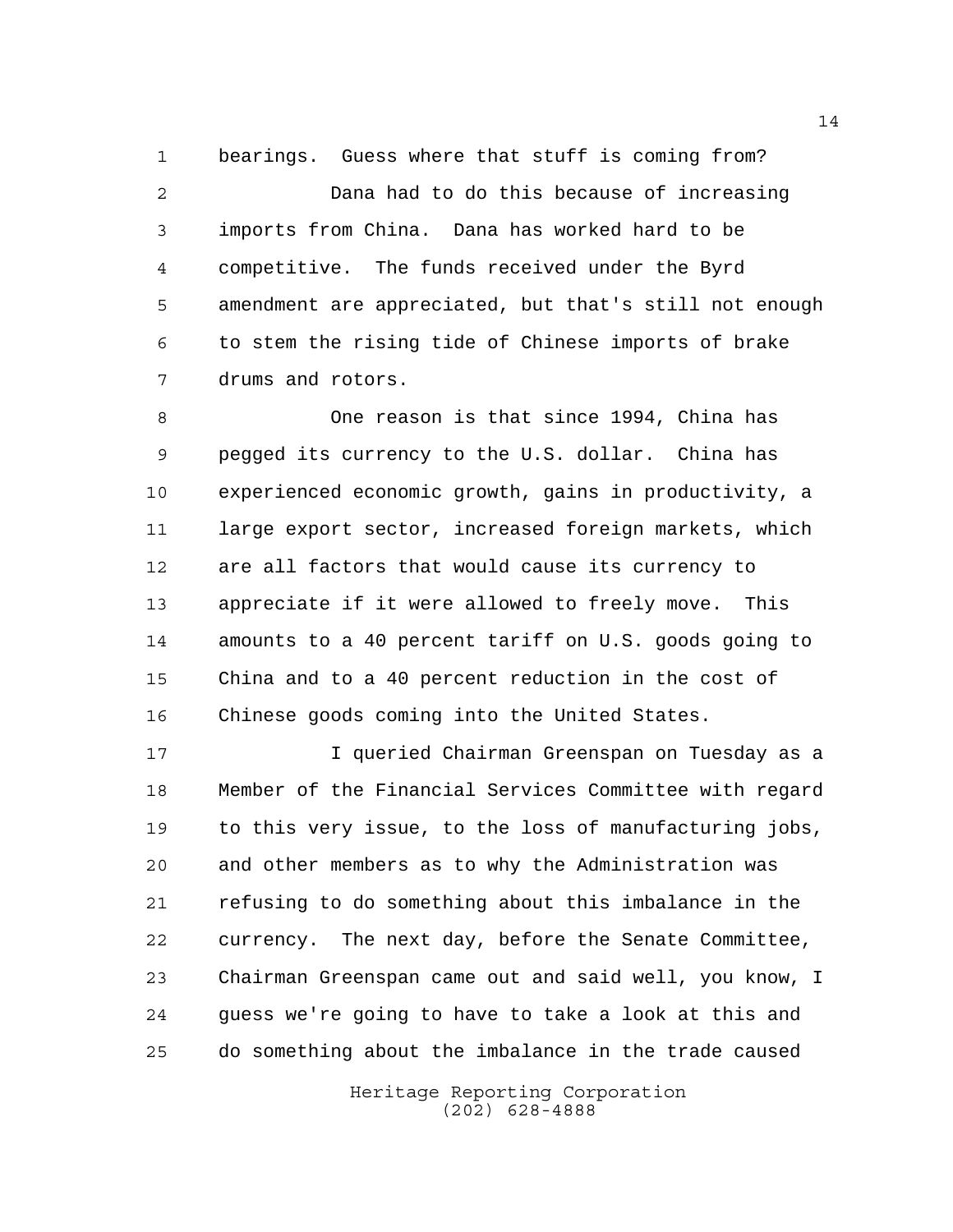in part by the currencies don't float against each other.

 Treasury Secretary Snow five weeks ago came out and said that these currencies should float, and two weeks ago Commerce Secretary Evans came up with a stronger statement when he said that he's going to send somebody to China once a month to put pressure on the Chinese so that they could make these currencies float.

 Because the currencies do not float against each other, this is not an issue of free trade. This is an issue of manipulation of trade done purposely by the Chinese to get those parts over here at predatory prices. Because they are manipulating the rules on it, we come here to try to find relief because the people refuse to let their currencies float.

 Last May, I sent a letter to the Premier of China urging him to let the RMB float. Last month, as Chairman of the Small Business Committee, I held a hearing on this issue. We personally brought this up with the Treasury Secretary.

 Brake Parts cannot wait until our government negotiates some kind of arrangement with the Chinese to fix this problem. They can't do that. I can't lose any more employees. They can't lose any more

> Heritage Reporting Corporation (202) 628-4888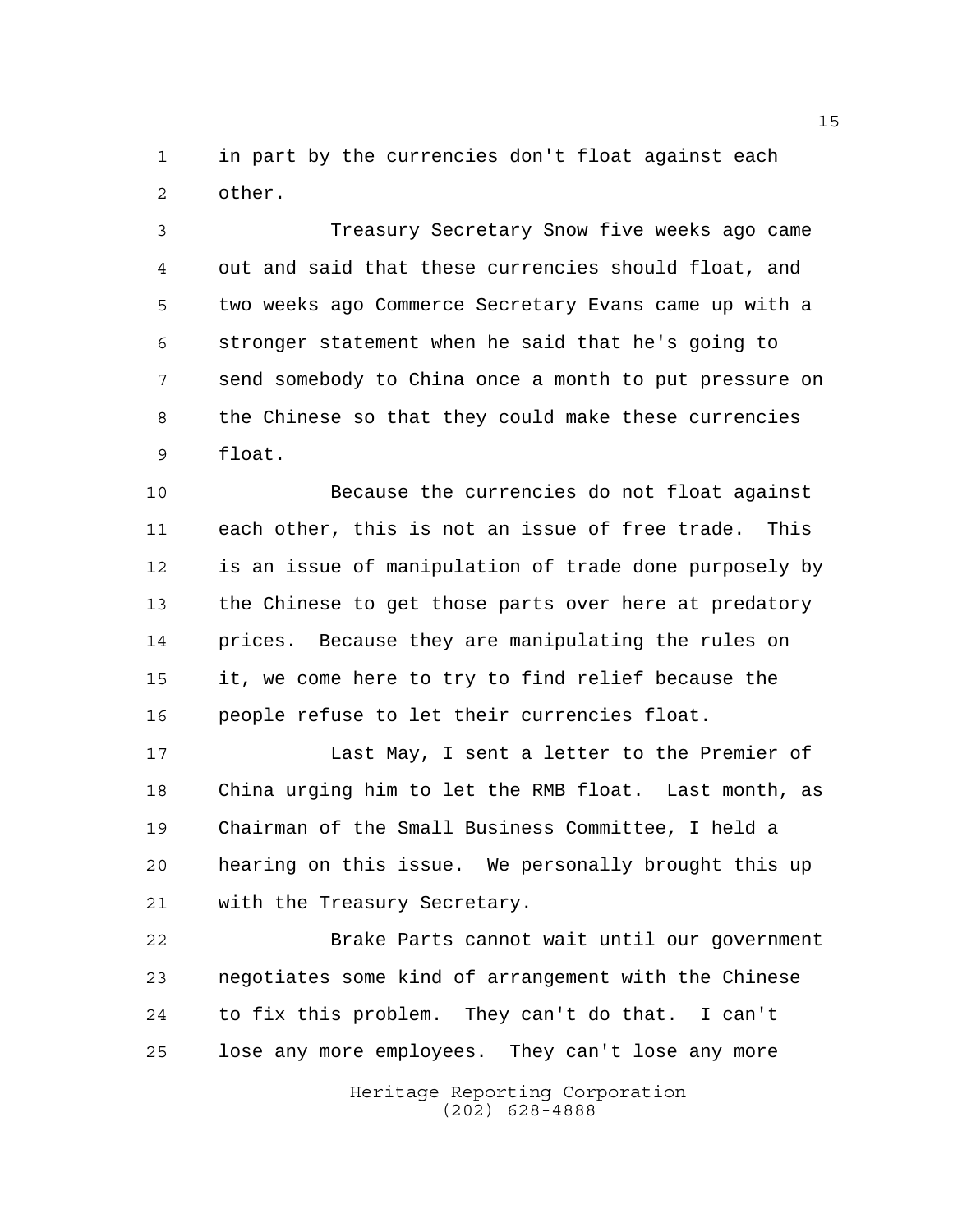employees.

| 2              | We need you to recommend to the President                |
|----------------|----------------------------------------------------------|
| 3              | some relief of the American brake drum and rotor         |
| $\overline{4}$ | industry to offset the current advantage China has due   |
| 5              | to its undervalued currency. We know in past cases       |
| 6              | you've not always considered a change rate is            |
| 7              | important. However, an undervalued Chinese RMB has       |
| 8              | become so important that it is now the number one        |
| 9              | trade issue for the National Association of              |
| 10             | Manufacturers.                                           |
| 11             | This nation's industries, particularly small             |
| 12             | manufacturers, cannot effectively compete with China     |
| 13             | due to pegging their currency to our dollar, combined    |
| 14             | with an aggressive export policy that has resulted in    |
| 15             | China surpassing Japan as the number one country with    |
| 16             | which we have the largest trade deficit,                 |
| 17             | \$103,000,000,000.                                       |
| 18             | The ITC is the federal agency that was                   |
| 19             | specifically designed by Congress to deal with this      |
| 20             | Many of us in Congress saw the potential for<br>problem. |
| 21             | rapid increases from China and wrote Section 421 into    |
| 22             | the law to tackle, to safeguard the American             |
| 23             | manufacturing base against these tough issues.           |
| 24             | I urge you to use your powers in this case               |
| 25             | to prevent the destruction of yet another vital U.S.     |
|                | Heritage Reporting Corporation                           |

(202) 628-4888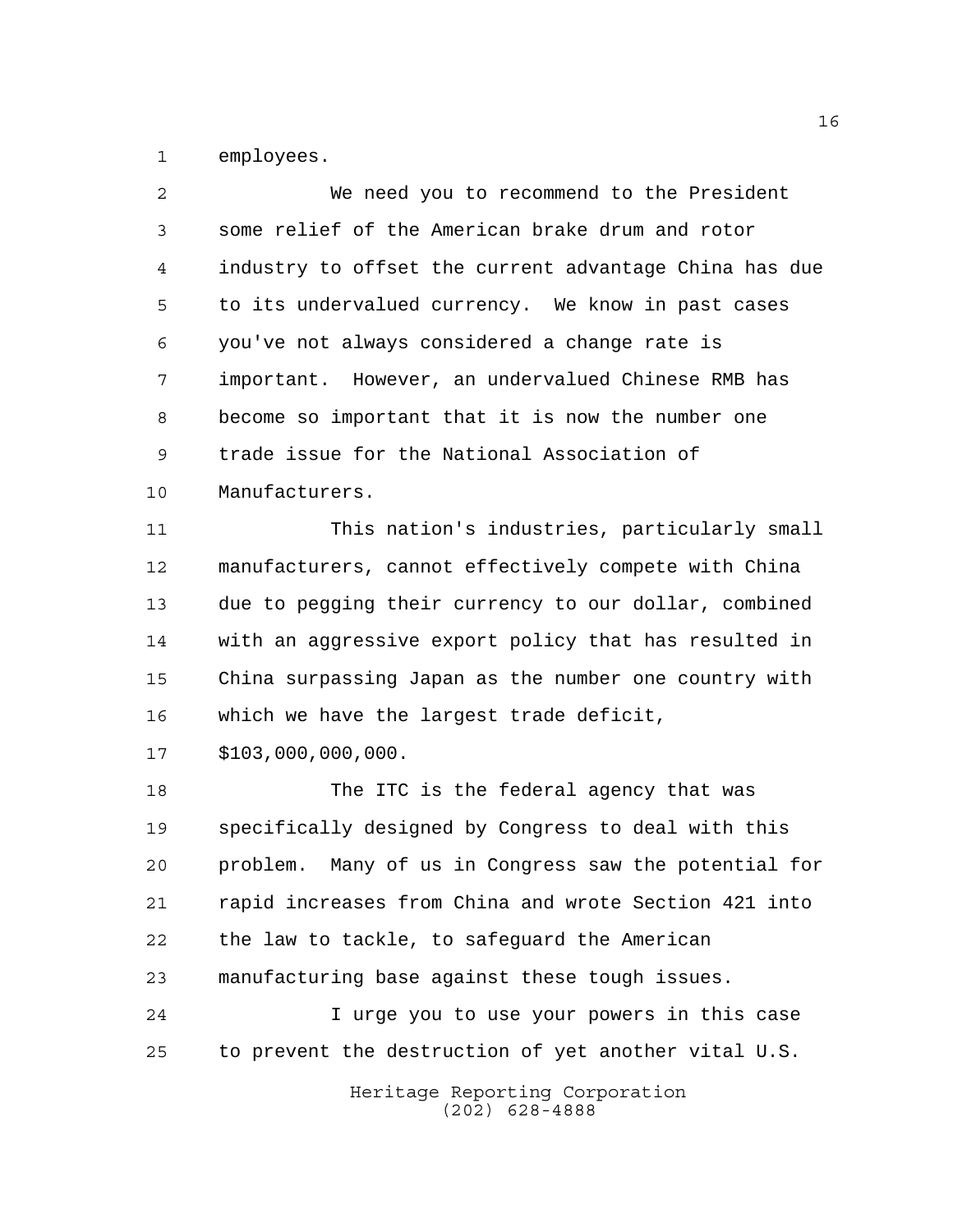industry, one that is important to the national interest and to the workers of Brake Parts who live in my congressional district.

 This case differs from the Steel issue. I was here two weeks earlier arguing that we should not have any type of help. Brake drums and rotors are not basic raw material used by thousands upon thousands of manufacturers in the United States. The cost of any tariff increase in this case will be borne directly by the consumer.

11 At auto repair shops you have a very minor amount, as opposed to small steel using manufacturers caught in a price squeeze between their steel supplier, who continues to raise prices of raw material, and their larger manufacturing customer demanding lower prices and their larger manufacturing customer buying the part offshore when the small steel using manufacturer is not competitive because of the increase in raw material. That's how it's different. The steel user gets sandwiched with the Big Three on top saying you must lower your prices by five percent, while at the same time their steel prices were going up.

 This case here is totally different because these parts go onto an automobile. These are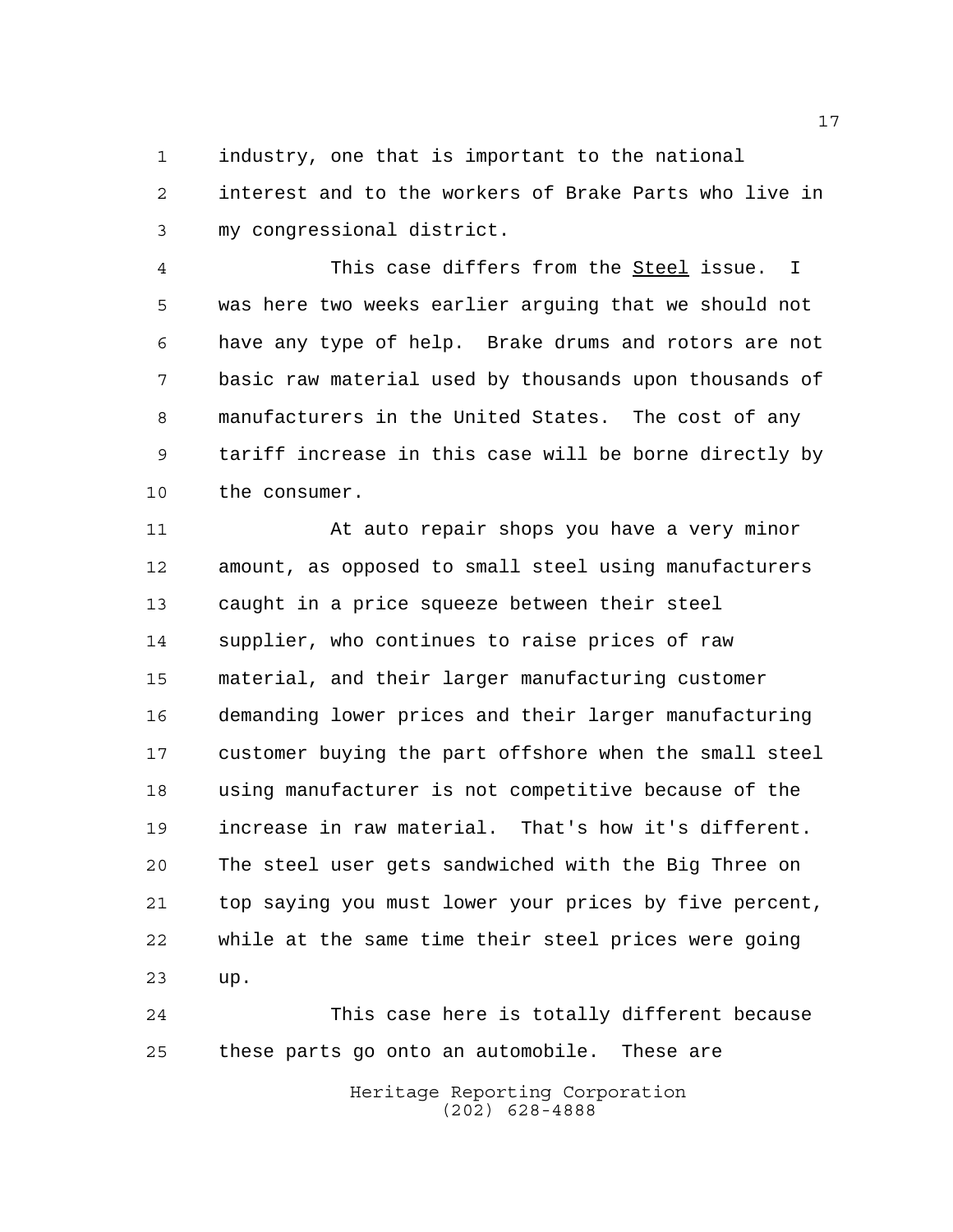completed parts. If there's any increase in price, that's passed along to the consumer. It wouldn't be that much. Dana Corporation tells me that the consumer is now already paying a higher price because the installers buy the cheaper Chinese product, but charge the higher price of the U.S. product, keeping the difference as profit.

 The price of steel has gone up way beyond original expectations. If the price of steel at the higher tariffs kept within the eight to 10 percent rate as anticipated and that was explained to you and promised to this body here a short two and a half years ago, even the steel users were willing to pay that additional duty if it meant the U.S. steel industry would recover.

 With price increases in steel averaging around 25 percent, according to a survey my committee undertook earlier this year, it's very difficult for these steel users to maintain their global competitiveness.

 Finally, the brake drum and rotor industry is also important to our national security as no soldier can drive a Humvee or any army supply truck without being able to stop with adequate brakes. It's also vital to our national interest to have a healthy

> Heritage Reporting Corporation (202) 628-4888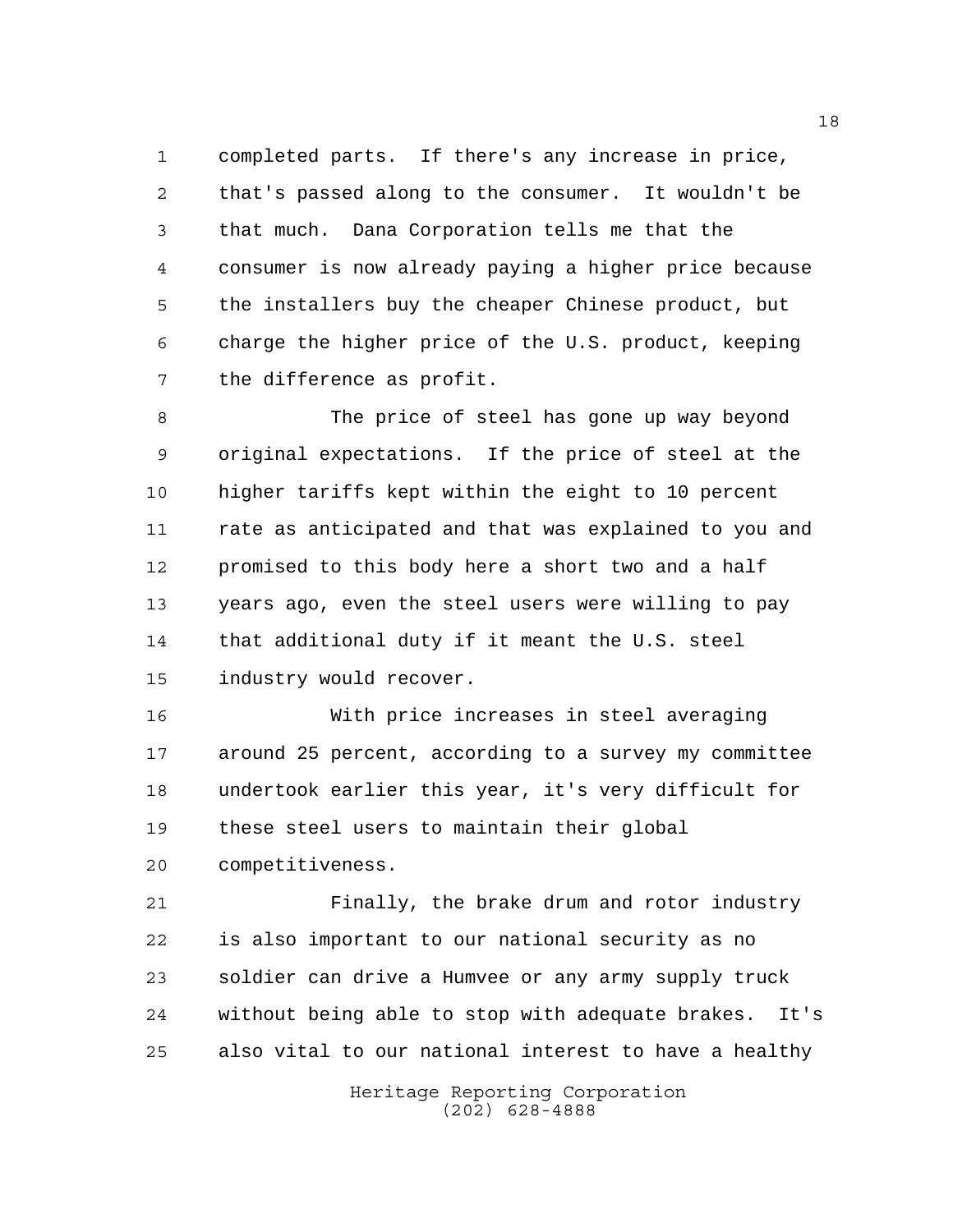and stable brake and drum industry to supply superior quality and safe replacement of brake drum and rotor products to prevent accidents on our nation's highways.

 The aftermarket brake drum and rotor industry is in danger of becoming extinct in the U.S. if the Commission does not act to impose additional duties under Section 421 for an extended period of time to give the industry an opportunity to regain its position in the market.

11 11 I appreciate the time that you've taken to listen to my remarks. If you have any questions. I'd be more than happy to entertain them.

 CHAIRMAN OKUN: Let me check with my colleagues.

(No response.)

 CHAIRMAN OKUN: Seeing no questions, we want to thank you very much for appearing today -- MR. MANZULLO: Thank you very much. I

appreciate it.

 CHAIRMAN OKUN: -- and for your written testimony, which was provided in advance.

MR. MANZULLO: Thank you.

CHAIRMAN OKUN: Thank you.

Madam Secretary, will you please announce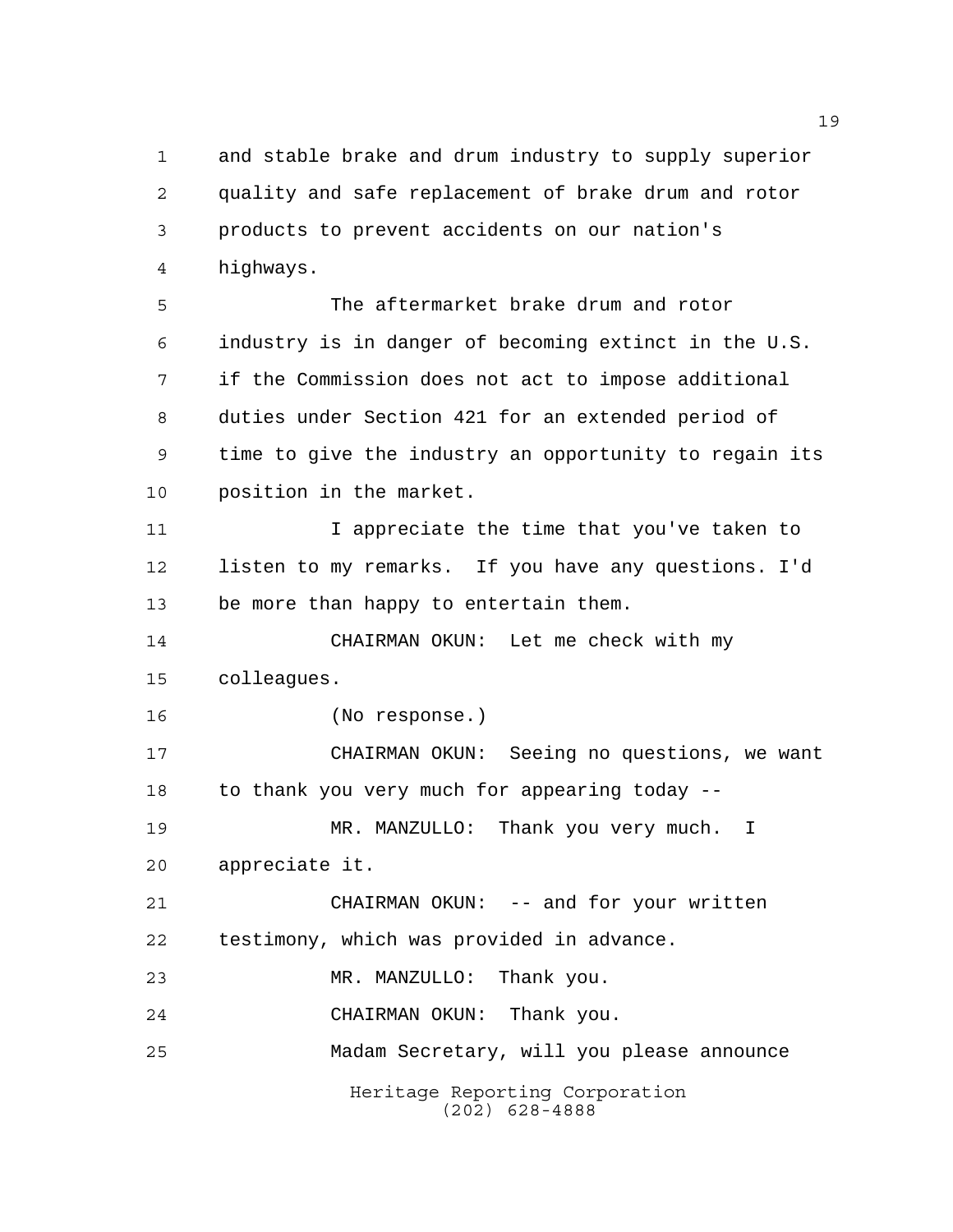our next congressional appearance?

 MS. ABBOTT: The Honorable Phil English, United States Congressman, 3rd District, State of Pennsylvania.

 CHAIRMAN OKUN: Welcome back, Mr. English. MR. ENGLISH: Thank you, Madam Chair. May I say the frequency of my appearances here I think you can take as an index on how important I think the work you are doing is, particularly the issue before you this morning.

11 For the record, I want to say that my name is Phil English, and I represent Pennsylvania's 3rd Congressional District. I am particularly pleased to appear on behalf of the third industry to seek relief under Section 421.

 As you know, the Committee on Ways and Means, of which I'm a member, included this China specific market disruption mechanism in the U.S.-China Relations Act of 2000. This provision was added to replace Section 406 of the Trade Act of 1974, which is not applied to China since it acceded to the WTO in 2001.

Heritage Reporting Corporation Section 421 is a critical element of our trade remedy arsenal because it augments the antidumping and countervailing duty laws by providing

(202) 628-4888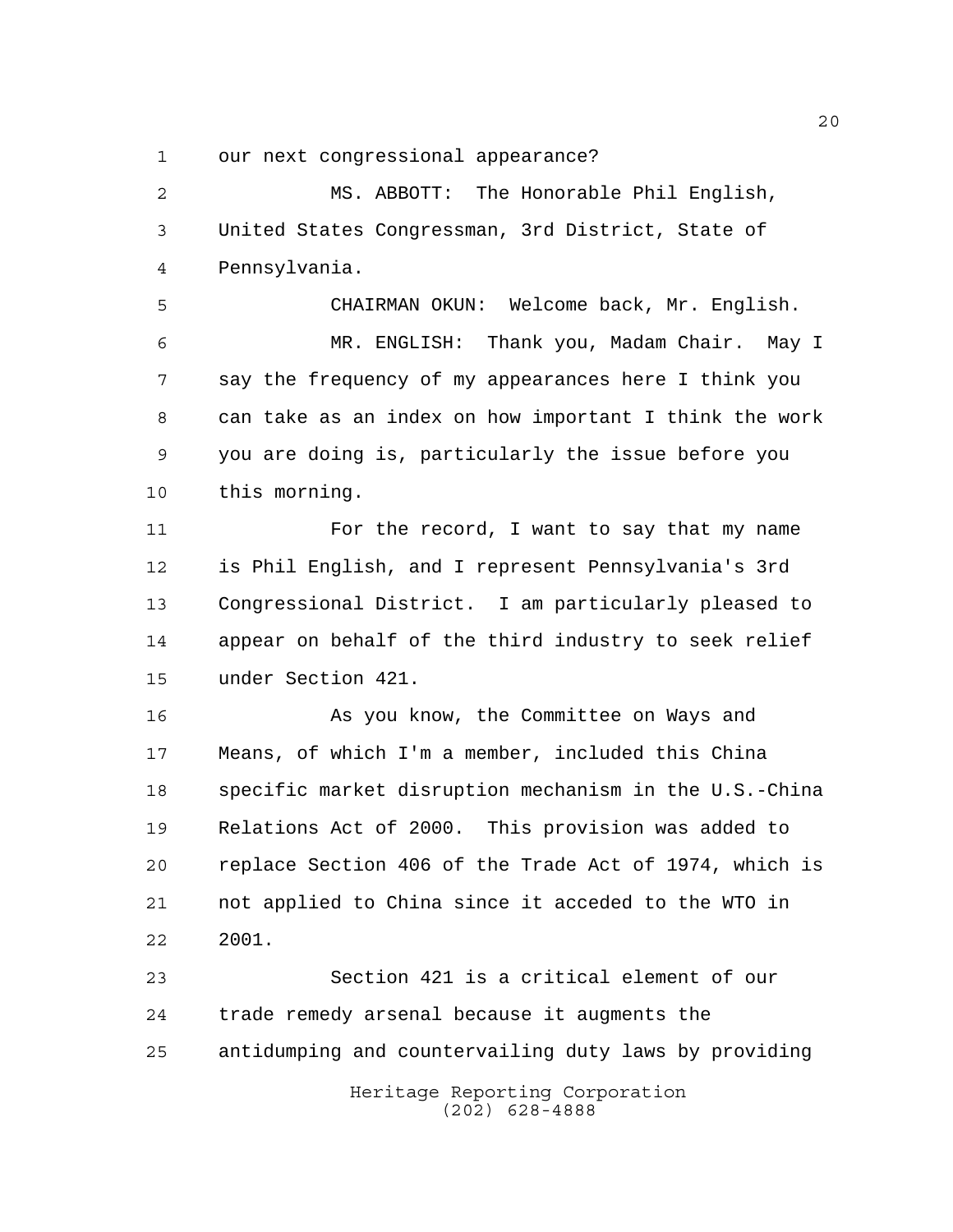domestic producers with a way to respond to absolute or relative increases of imports over periods of time that result in a market disruption. Accordingly, I ask the Commission to take into consideration increases of imports over a period long enough to provide a reasonable comparison to historical levels.

 This unique trade remedy mechanism was included in the U.S.-China Relations Act precisely to respond to cases such as the one before you today. May I say as someone who was part of the development of that legislation, this specific case was in the front of my mind when we developed this language.

13 As you may know, I testified before the Commission in 1997 when the aftermarket brake drum and rotor producers successfully sought relief under the antidumping laws. In that particular case, the Commission found injury caused by dumped imports of rotors from China. However, despite this Order, the structure of the harmonized tariff system made this Order particularly easy for the Chinese to circumvent.

 Additionally, the use of surrogate country product data by the Department of Commerce greatly diminished the potency of the Order by way of yielding unrealistic low margins. Between circumvention of the dumping Order on brake rotors by Chinese producers and

> Heritage Reporting Corporation (202) 628-4888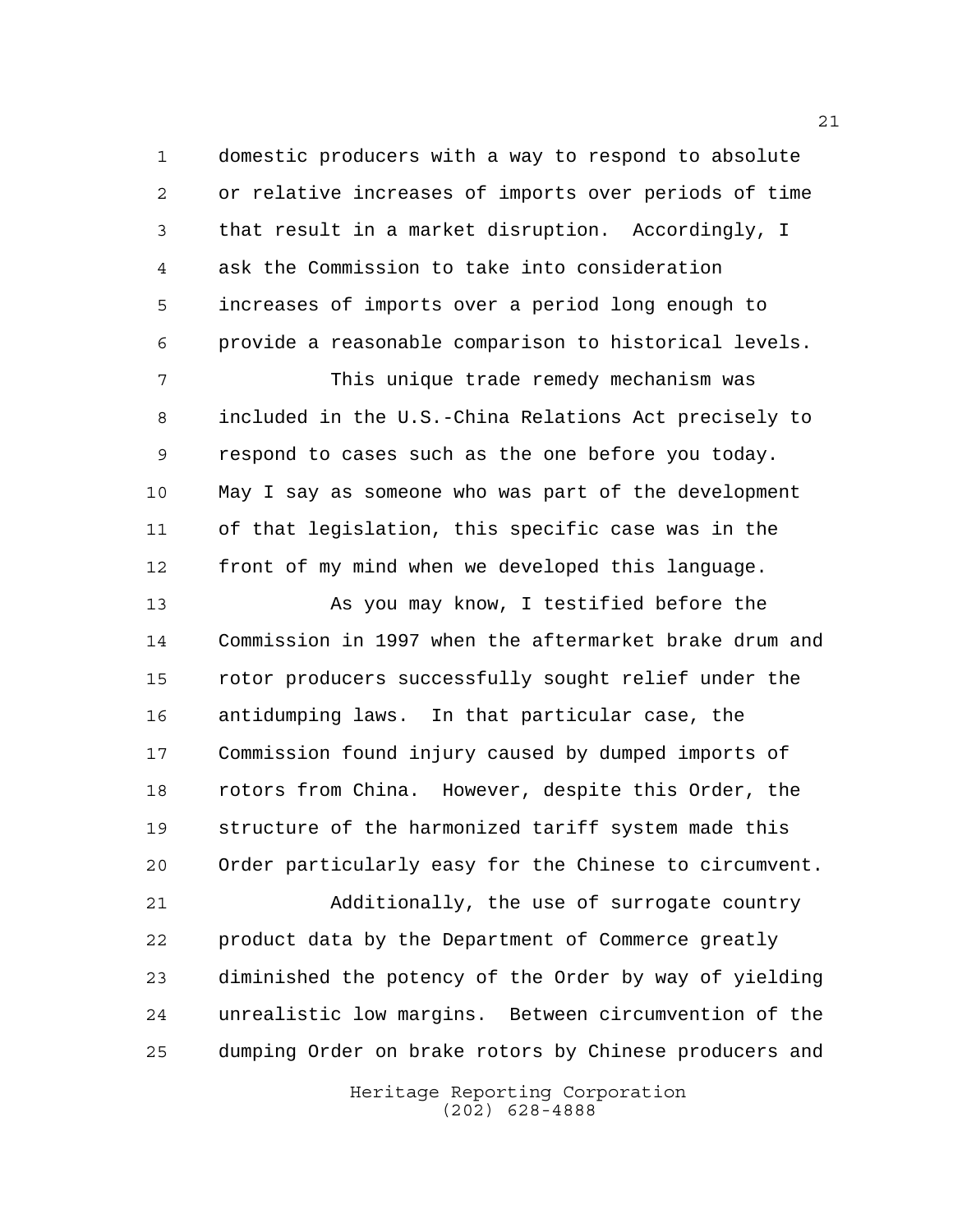insufficient margins on the Order, this industry is now on the verge of extinction five years after the Order was imposed.

 I am very familiar with this industry's struggle because the Dana Brake Parts Erie plant is located within my congressional district, and I've enjoyed a good working relationship with them virtually since my service began here nine years ago. This industry, and particularly this plant and its workers, have suffered severely as a result of Chinese drum and rotor parts imported at absurdly low prices. It has impacted the entire community.

 Sadly, I have seen this pattern in other sectors and the devastating effect illegally traded imports have on employers, workers and indeed entire communities. As the Commission is acutely aware, this is particularly the case in the steel sector.

 If relief against market disruption is not implemented immediately, the U.S. aftermarket brake drum and rotor industry will simply disappear. Currently there are only four domestic companies still in operation. They have consolidated, contracted and gone out of business. All of this has happened at a time when there have been surges of low-priced Chinese brake drum and rotor imports into the United States

> Heritage Reporting Corporation (202) 628-4888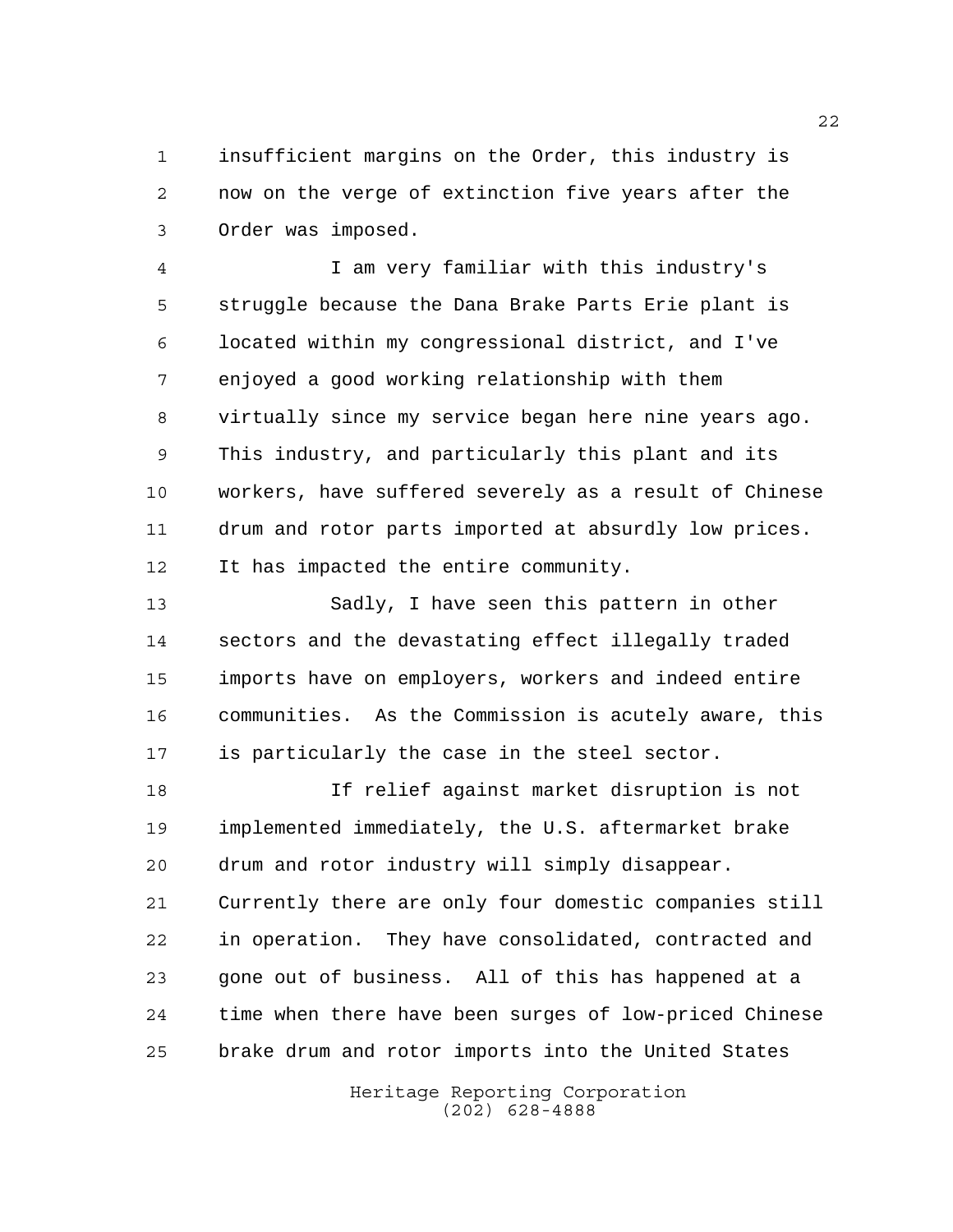market.

| $\overline{a}$ | The brake drum and rotor industry is an              |
|----------------|------------------------------------------------------|
| 3              | important industry to the national economic interest |
| 4              | of the United States. This industry has important    |
| 5              | military and industrial applications. We cannot let  |
| 6              | this vital industry be destroyed by surges of low-   |
| 7              | priced brake drums and rotors.                       |
| 8              | Also, I think it's worth noting the                  |
| 9              | companies we are dealing with here are small         |
| 10             | companies. This is a small sector of our overall     |
| 11             | manufacturing sector. Looking at it from that        |
| 12             | perspective, may I suggest that it is particularly   |
| 13             | important that these antidumping and countervailing  |
| 14             | duty laws, including the China specific mechanisms,  |
| 15             | work for smaller companies, not just larger ones.    |
| 16             | It is absolutely critical that we make these         |
| 17             | laws available to provide remedies to small          |
| 18             | manufacturers, and this particular group of          |
| 19             | manufacturers are a case study of the ones that we   |
| 20             | would want these laws to be applicable to.           |
| 21             | I ask the Commission to find affirmatively           |
| 22             | in this case and thank you for the opportunity to    |
| 23             | appear.                                              |
| 24             | CHAIRMAN OKUN: Thank you again.                      |
| 25             | Let me see if my colleagues have any                 |
|                | Heritage Reporting Corporation<br>$(202)$ 628-4888   |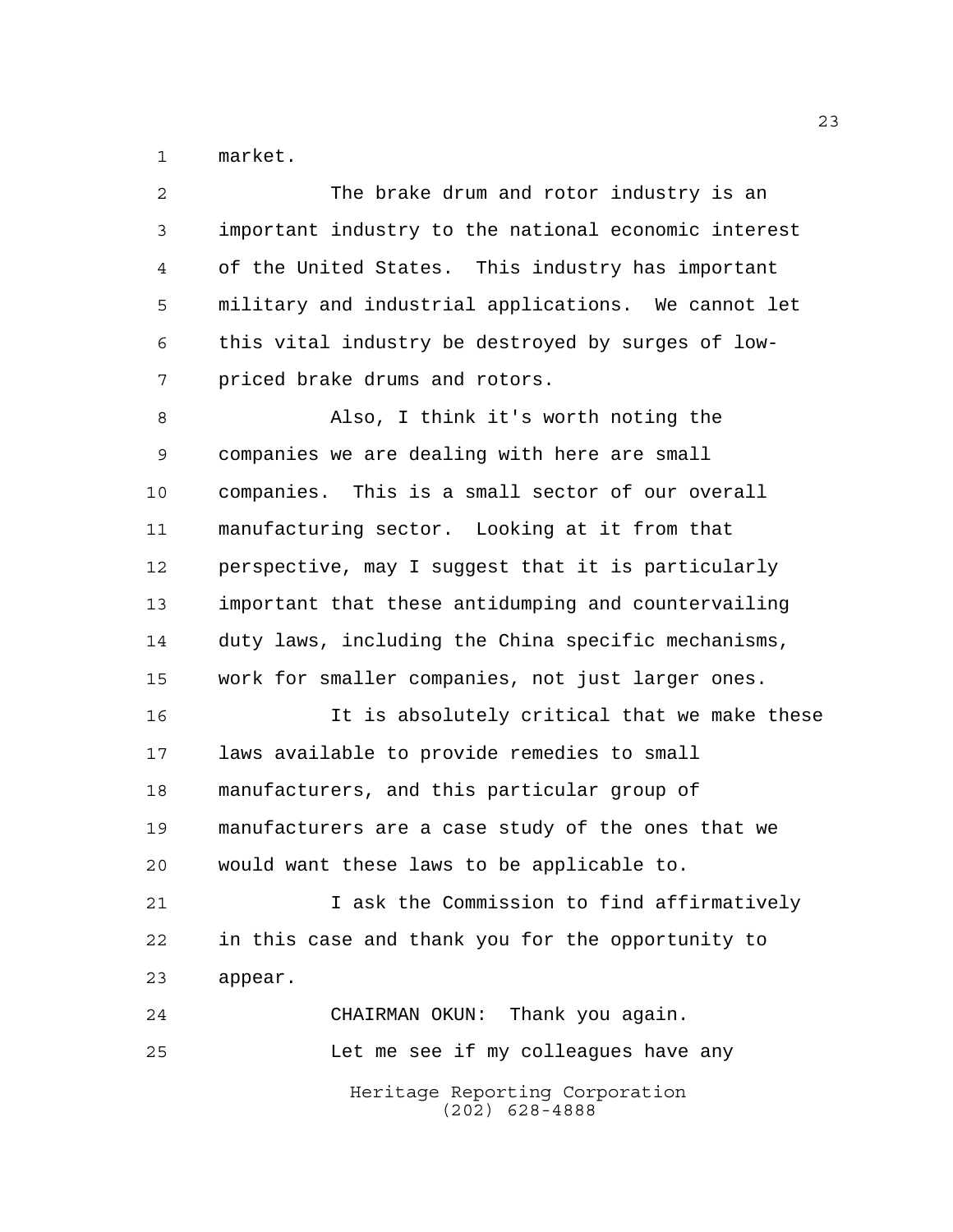questions or comments.

Heritage Reporting Corporation (No response.) CHAIRMAN OKUN: Thank you again for your appearance here today. MR. ENGLISH: Thank you so much. MS. ABBOTT: Opening remarks in support of relief will be made by Leslie Alan Glick, Porter, Wright, Morris & Arthur. CHAIRMAN OKUN: Good morning. MR. GLICK: Good morning. Thank you, Madam Chairman and members of the Commission. My name is Leslie Glick, and I'm a partner in the law firm of Porter, Wright, Morris & Arthur and testifying today as counsel to the Petitioner, which is a coalition of three U.S. domestic producers -- the Rotor, Drum and Foundry Division of Dana Corporation, the Federal Mogul Corporation and Alpaca Foundry. Our coalition, with a slightly different group of members, was back here before you in 1996 to state our case concerning dumping of drums and rotors from China. The Commission found the existence of injury in that case on rotors and decided to maintain that Order last year in the sunset review. Madam Chairwoman, we are truly sorry to have to be back before you again seeking relief, but even

(202) 628-4888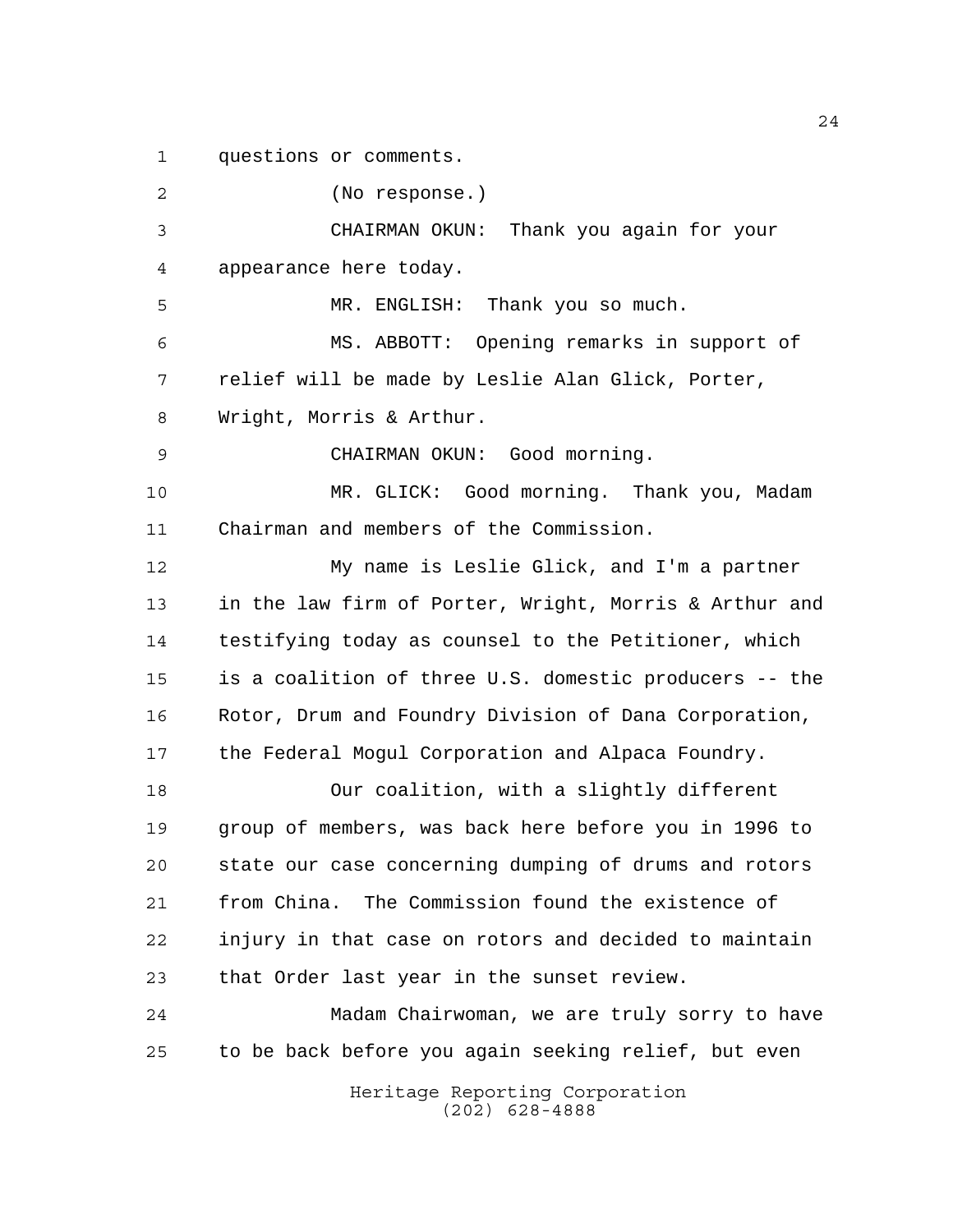the relief that was granted by the Commission in the antidumping case on rotors has not stemmed the rising flow of low-priced Chinese imports. Since drums were not included, the drum industry has had no relief at all.

 I'd like to observe that the fact that there was a previous dumping Order on rotors does not, as opposing counsel suggests in their prehearing briefs, in any way affect the need for or the appropriateness of relief under Section 421. While the issue of the impact of outstanding antidumping Orders has not arisen in the context of a Section 421 case, it has arisen in the Section 201 cases which the Commission has relied on in such cases as Garment Hangers and 15 Pedestal Actuators as a source of reference for Section 421.

 In the most recent 201 investigation in Steel, the Commission acknowledged the existence of antidumping Orders on steel but observed that such "antidumping Orders do not detract from our conclusions concerning increased imports, serious injury to the domestic industry or the linkage between that injury and increased imports."

Heritage Reporting Corporation Commissioner Bragg noted in that case that: "As a fundamental matter, antidumping and

(202) 628-4888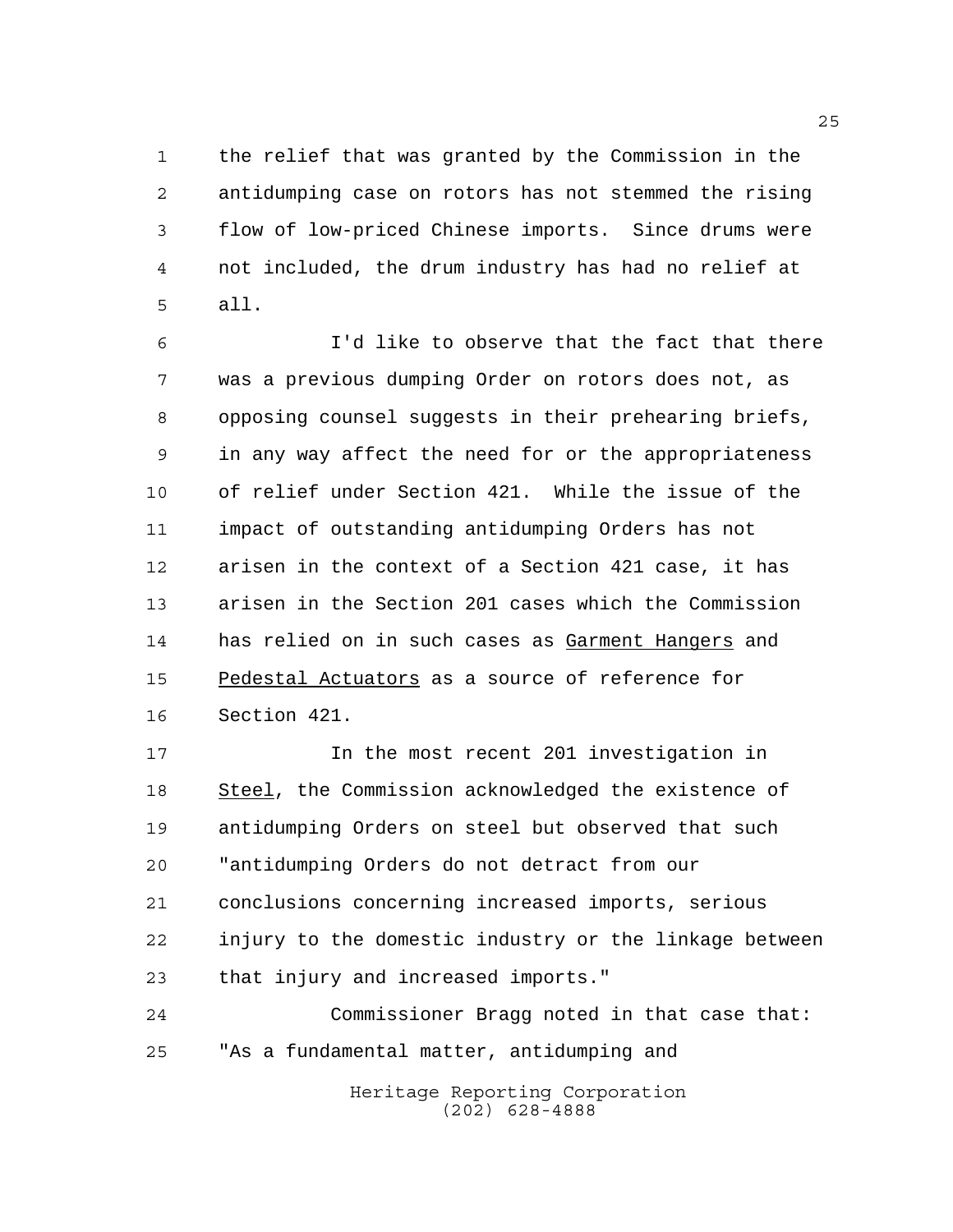countervailing duty Orders eliminate dumping or subsidies. They are not a remedy mechanism." Therefore, it should be clear that from a legal standpoint the prior decision of this Commission on dumping of rotors is in no way a bar to further relief under Section 421.

 The other legal issue that I wish to discuss concerns the issue of rapidly increasing imports. The opposition has distorted this issue and taken the position not supported by the clear language of the law itself that there must be some type of emergency situation with tremendous increases in imports concentrated in the most recent year for there to be relief under 421.

 However, neither the statute nor the legislative history support opposing counsel's interpretation. In fact, a review of prior cases under Section 406, which are also frequently looked at by the Commission as a source of reference in 421 cases, clearly indicates that rapid increases can indeed take place over a period of several years.

 In fact, the legislative history of Section 406 in the House conference report states the conferees were concerned that an unduly restrictive approach to the rapidly increasing requirement under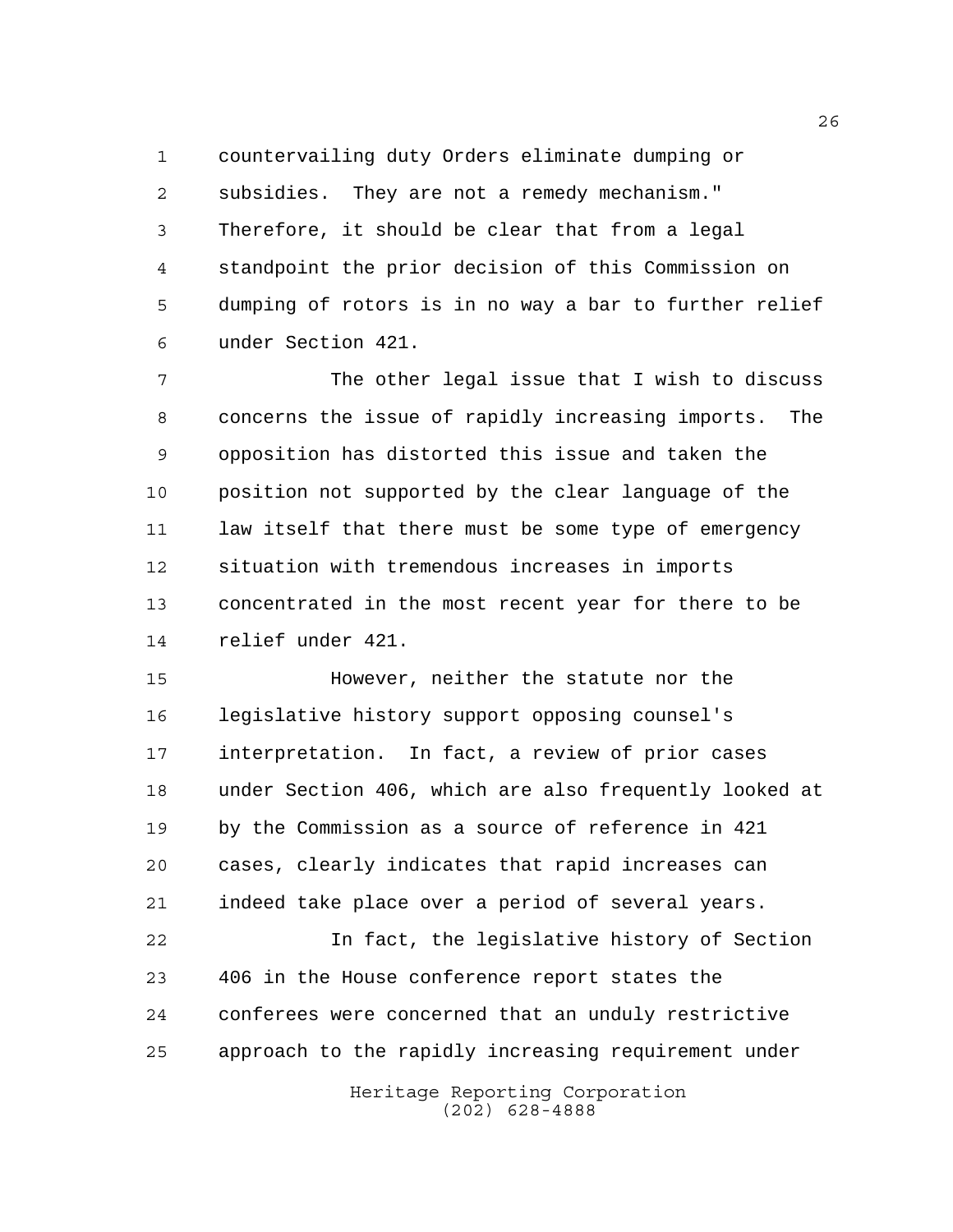Section 406 had been taken and suggested an increase of over a two to three year period will provide a "more stable basis for comparison and may show a steady trend toward higher import levels that meets the rapidly increasing requirement." The report goes on to say that "in the latter situation, the increase need not be as sharp or as dramatic as that required over a shorter period."

 In addition, the two distinguished congressmen here today have testified that 421 does not require an increase in the short period, but can be satisfied by increases that are over an extended period of several years.

 We'll discuss the remaining legal issues in our post-hearing brief, but we wanted to address at the outset two of the clearly erroneous legal positions opposing counsel have raised so that these incorrect interpretations do not divert the Commission's attention from the important factual information we'll be presenting today in our witness testimony, which will establish market disruption to the U.S. aftermarket brake drum and rotor industries. Today we will present testimony that

 demonstrates that the U.S. aftermarket brake drum and rotor industries urgently require the relief that is

> Heritage Reporting Corporation (202) 628-4888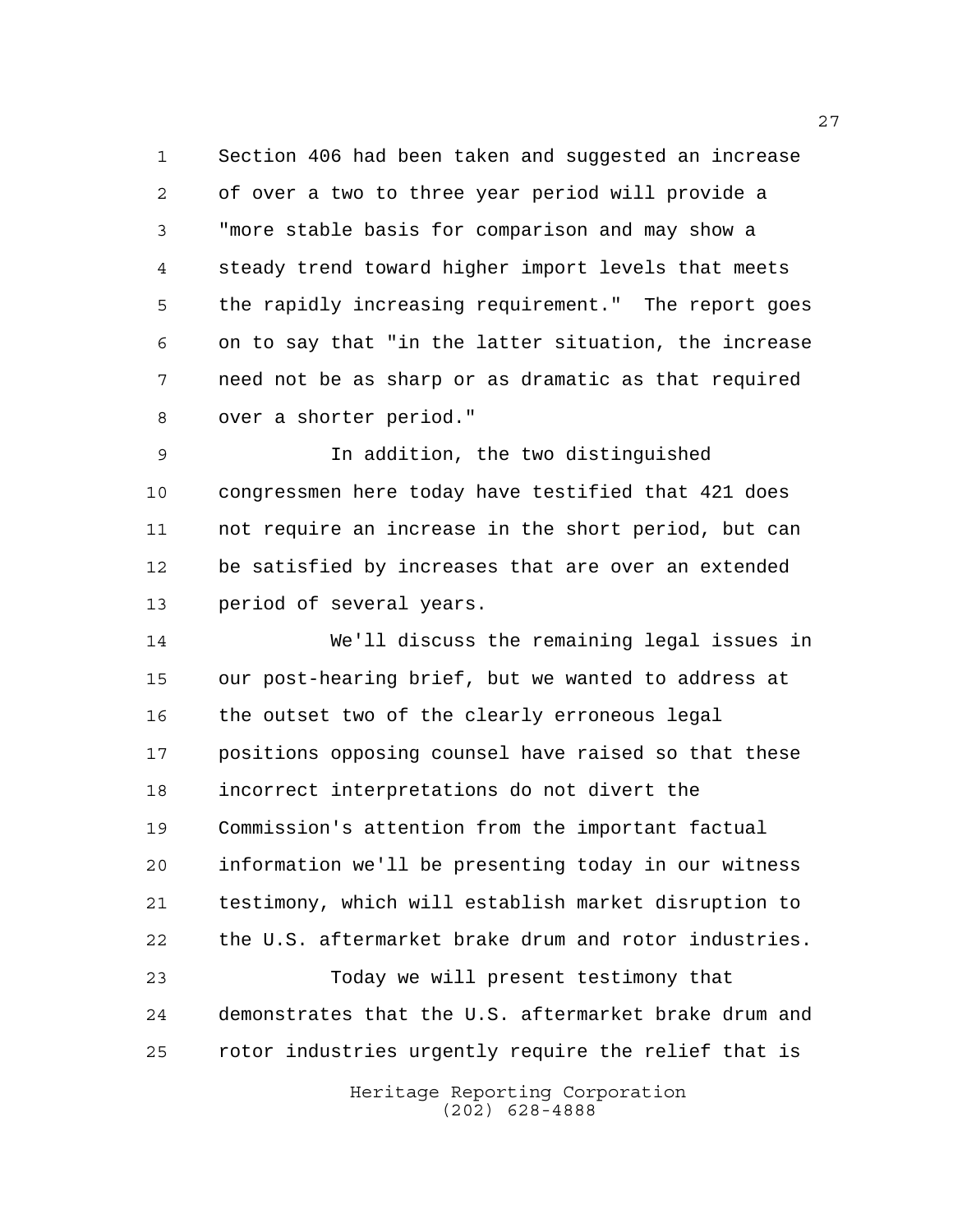provided by Section 421 to adjust to the high volume of low-priced imports from China.

 Dr. Button of ECS will discuss the overall economic condition of the U.S. industries and will also further address the rapidly increasing imports issue. We will then present witness testimony to show how rapidly increasing imports of Chinese brake drums and rotors have disrupted the U.S. market, causing injury to companies and workers in the U.S.

 You'll hear from two U.S. drum and rotor manufacturers about plant closings and increased volume and product mix of Chinese imports at low prices. You'll hear from two U.S. warehouse distributors who are customers or former customers of the U.S. plants about how and why they switched to imported Chinese drums and rotors and why they would like to switch back to the U.S. product, but are prevented from doing so by market pressures caused by low-priced Chinese imports.

 Finally, you will hear from a former Federal Mogul worker who is now a union official about the job losses incurred at the Federal Mogul plant and its impact on workers and their community.

 The testimony will demonstrate that there is --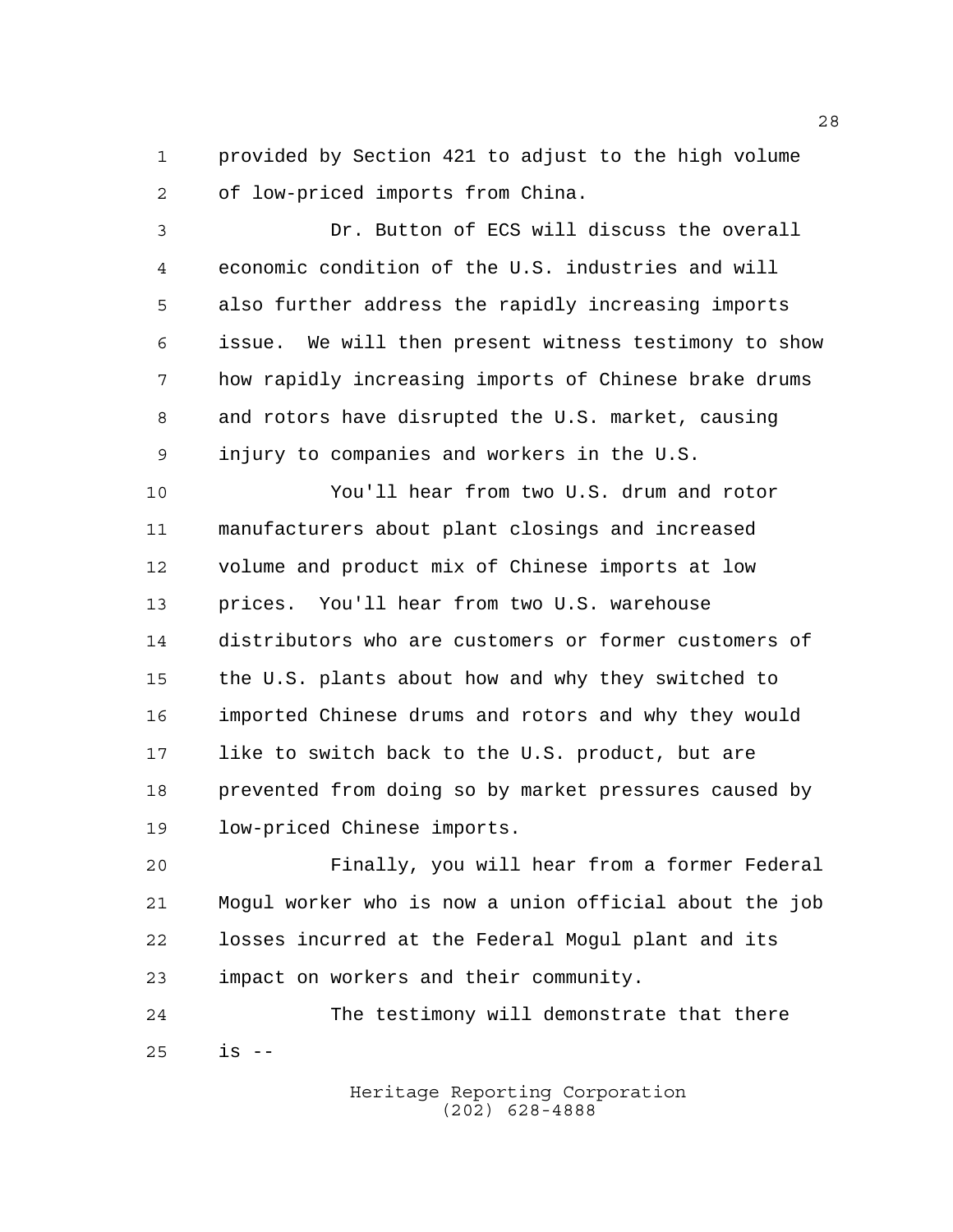Heritage Reporting Corporation CHAIRMAN OKUN: Mr. Glick, you understand your red light is on? MR. GLICK: Is that my red light? Okay. Thank you, Madam Chairman. CHAIRMAN OKUN: Do you have a concluding sentence? I didn't know if you were going to another page. MR. GLICK: Okay. Well, perhaps I might add that my complete opening statement I could submit for the record. 11 CHAIRMAN OKUN: You may. MR. GLICK: Thank you, Madam Chairman. CHAIRMAN OKUN: Thank you. MS. ABBOTT: Opening remarks in opposition to relief will be made by Hamilton Loeb, Paul, Hastings, Janofsky & Walker. CHAIRMAN OKUN: Good morning. MR. LOEB: Good morning. Madam Chairman, members of the Commission, I am Hamilton Loeb. I represent the Chinese Respondents here and the CCCME, the group of Chinese companies that produce mechanical and electrical products of various kinds. My theme this morning is drawn from last Tuesday night's All-Star game. You may remember that last year the All-Star game ended in a tie. That was

(202) 628-4888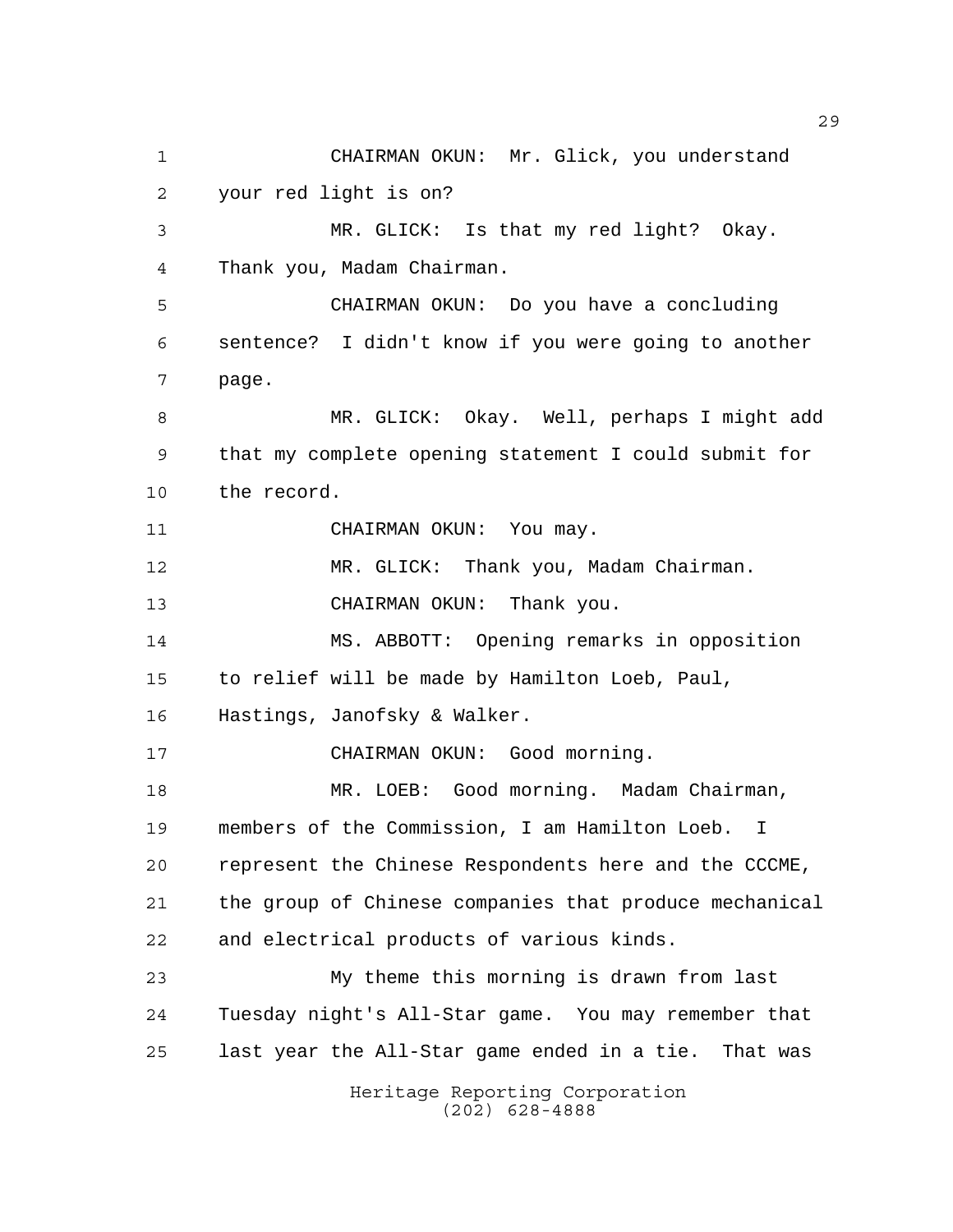quit dissatisfactory, so it was determined that this year the winner of the All-Star game would get home field advantage in the World Series. The theme of the All-Star game was this one counts.

 I say to you this morning that this case counts. This case is critical not just for the Section 421 standards of injury and causation and rapid increase. It's also critical for the factors of respect for the Commission and its processes, and it's critical for the way that trade between the U.S. and China will operate across the spectrum of HTS U.S. products and categories over the period while Section 421 is operative.

 That predicate said, let me start with the simplest point. To enter a negative market disruption determination here, the Commission does not need to go any further than its ordinary methods of analysis of the three statutory factors -- rapid increase, injury and significant causation. If the Commission follows its regular pathways on each of those three factors, it will go negative on each.

 But, this is more than just an ordinary or routine case. It is the third Section 421. The first two did not involve, as this one does, significant trade volumes, and they did not involve experienced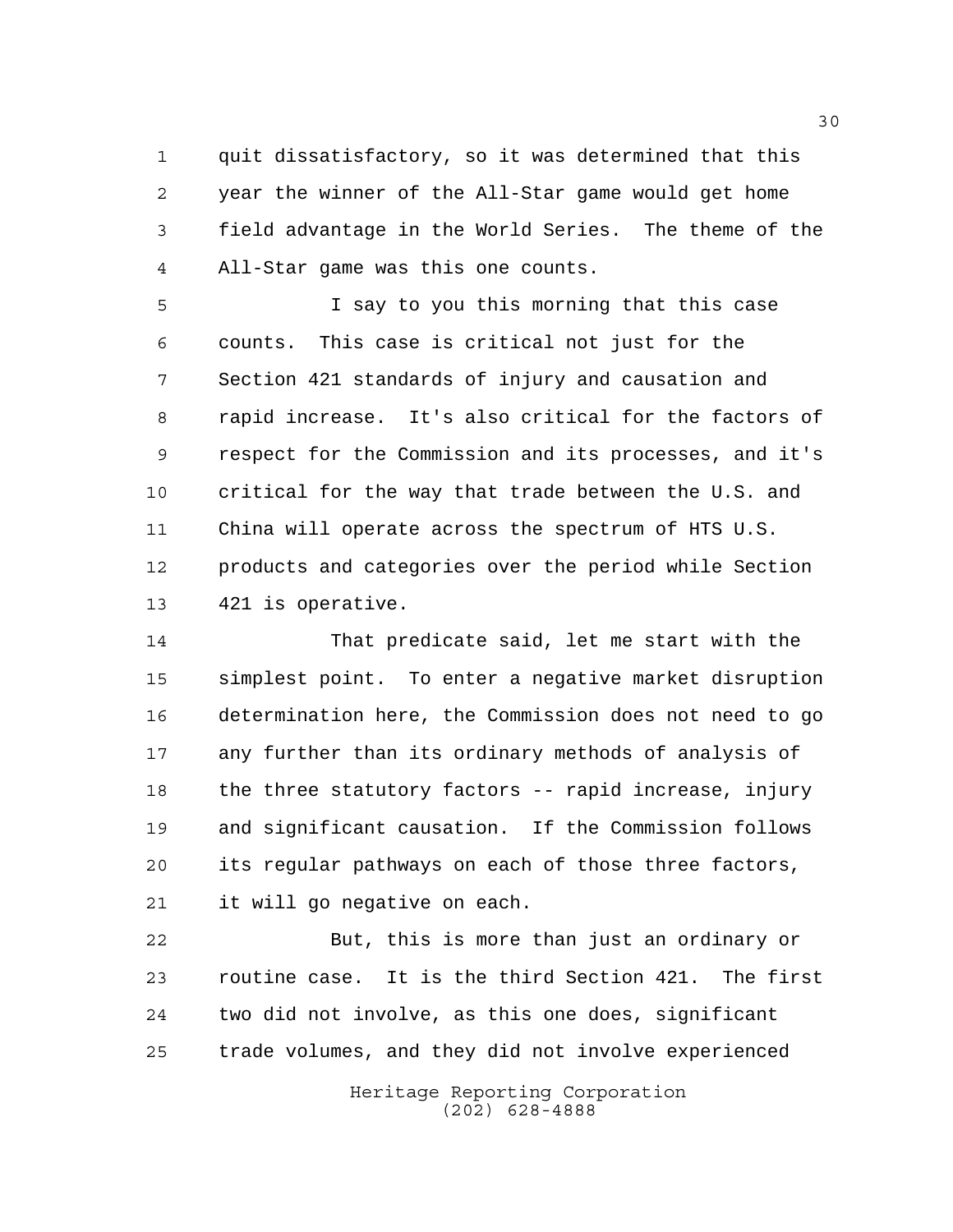Petitioners. Pedestal Actuators, you'll recall, was a one Petitioner/one Respondent case. Garment Hangers involved small trade volumes, a fraction of what's involved here.

 As Commissioner Miller said then, that was a Petitioner that this Commission had never seen, unlike today. This industry has been here. It's been to USTR repeatedly on Japanese and other auto parts issues, and it is supposed to know what it's doing. Here we deal with significant volumes and a long and established history of Chinese participation in the market. That's why I say this one counts. What the Commission does here will have a direct and immediate impact.

 If this Petitioner on this record with these facts regarding rapid increase and injury and significant cause is enough to get past the Commission to get a recommendation for intervention in the ordinary operations of this market and to reach the President's desk, then we can all count on being here on these 60-day fire drills time after time after time.

 There are large sectors of bilateral U.S.- China trade that will be lifted out of fair trade principles, will be lifted out of the regularization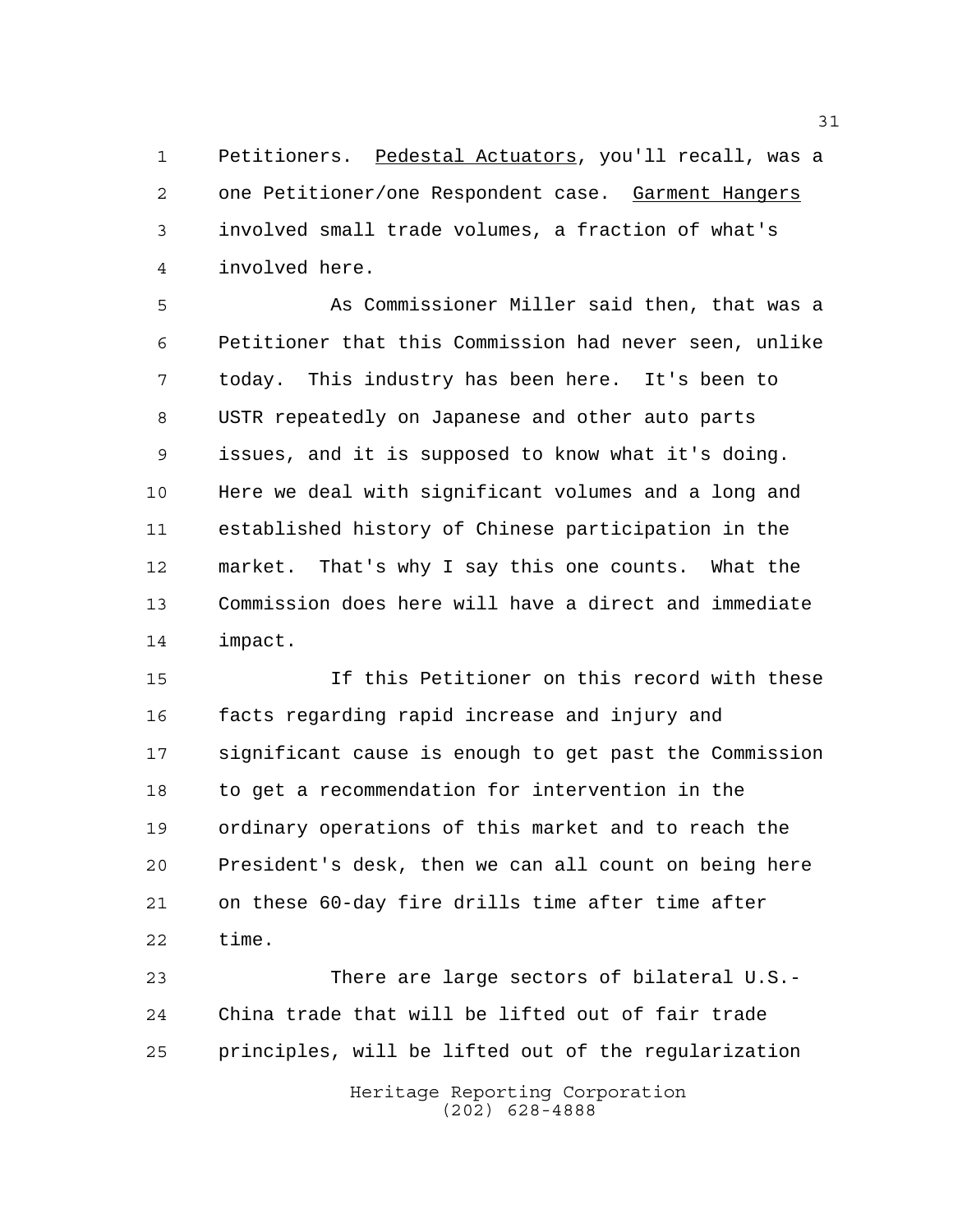that the WTO accession contemplated for China and will be subject to an ad hoc array of managed trade regimes. Of course, the President, who does have a day job, will be working a second shift.

 We'll show in our hour why none of the three Section 421 standards have been met here, and you'll hear from 25-year veterans of the brake parts industry, including witnesses who worked for one of the Petitioners and senior management until fairly recently. As I said at the outset, when you finish looking at the evidence on the three factors I believe you'll see a negative determination as the only possible outcome.

 So far I've said nothing about the factors that are unique to the way this case has been developed in front of the Commission. The Chairman has already addressed those in her opening remarks.

 I will say that I want to comment that the sentence that appears at the very end of the Petitioners' brief which says to the effect that the Petitioners lack the stay-up necessary to submit an adjustment plan seems to me to be entirely insensitive to the burden that the statute puts on U.S. Commissioners to evaluate the very serious issue of whether a claim can be made that will cause a remedy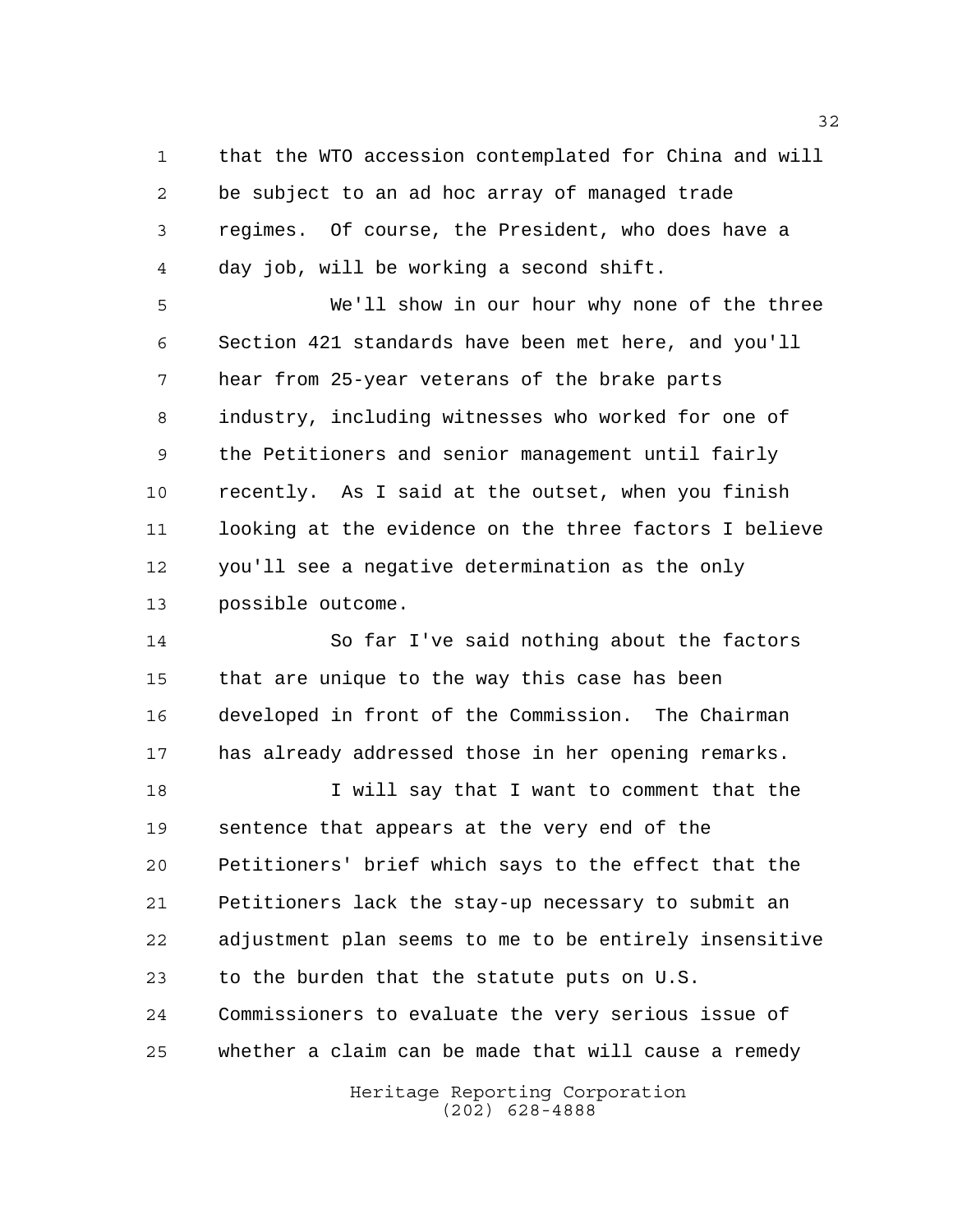Heritage Reporting Corporation (202) 628-4888 recommendation to go through the President of the United States on products that are certified by the Commerce Department as fairly traded because they've been through numerous new shipper reviews. I think to enter this room without an adjustment plan is an act of remarkable presumption by the Petitioners. As I say, this one counts. We'll look forward to showing you why during our presentation. CHAIRMAN OKUN: Thank you. Madam Secretary, will you please call the first panel? MS. ABBOTT: The first panel is in support of relief. The witnesses have been sworn. (Witnesses sworn.) CHAIRMAN OKUN: It appears that all the witnesses are seated and ready to proceed, Mr. Glick. 18 MR. GLICK: We're ready to proceed, Madam Chairman. Our first witness will be Dr. Kenneth Button. MR. BUTTON: Good morning, Madam Chairman, members of the Commission. I am Kenneth Button, senior vice president of Economic Consulting Services, LLC. I'm appearing today on behalf of the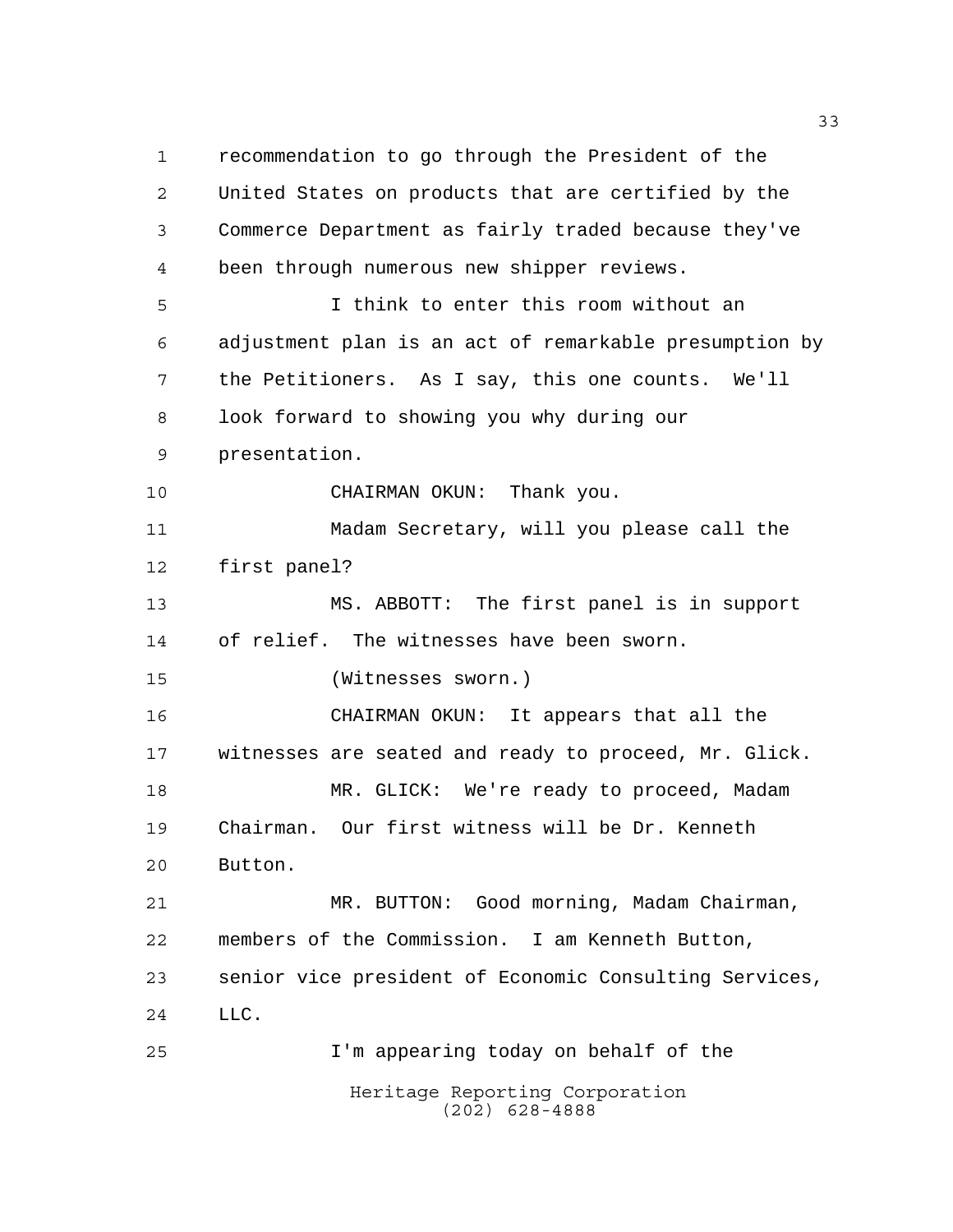domestic industry to discuss the evidence that aftermarket brake drums and rotors from China are being imported in such increased quantities as to cause market disruption to the domestic producers of these products. The evidence indicates that imports of these products are increasing rapidly so as to be a significant cause of the material injury to the domestic industry.

 Let me first discuss certain of the conditions of competition in this market that are relevant to the Commission's investigation. As the Commission has previously found, aftermarket brake rotors and drums represent distinct products produced by separate industries.

 Furthermore, aftermarket brake rotors and drums are differentiated from original equipment or OE brake drums and rotors based on several factors. First, their physical characteristics are distinctly different.

 Second, their uses are different in that aftermarket products are used for the replacement, non-warranty segment of the automotive part market, while OE parts are used in the original production of new vehicles and for warranty repair purposes.

Third, their different physical

Heritage Reporting Corporation (202) 628-4888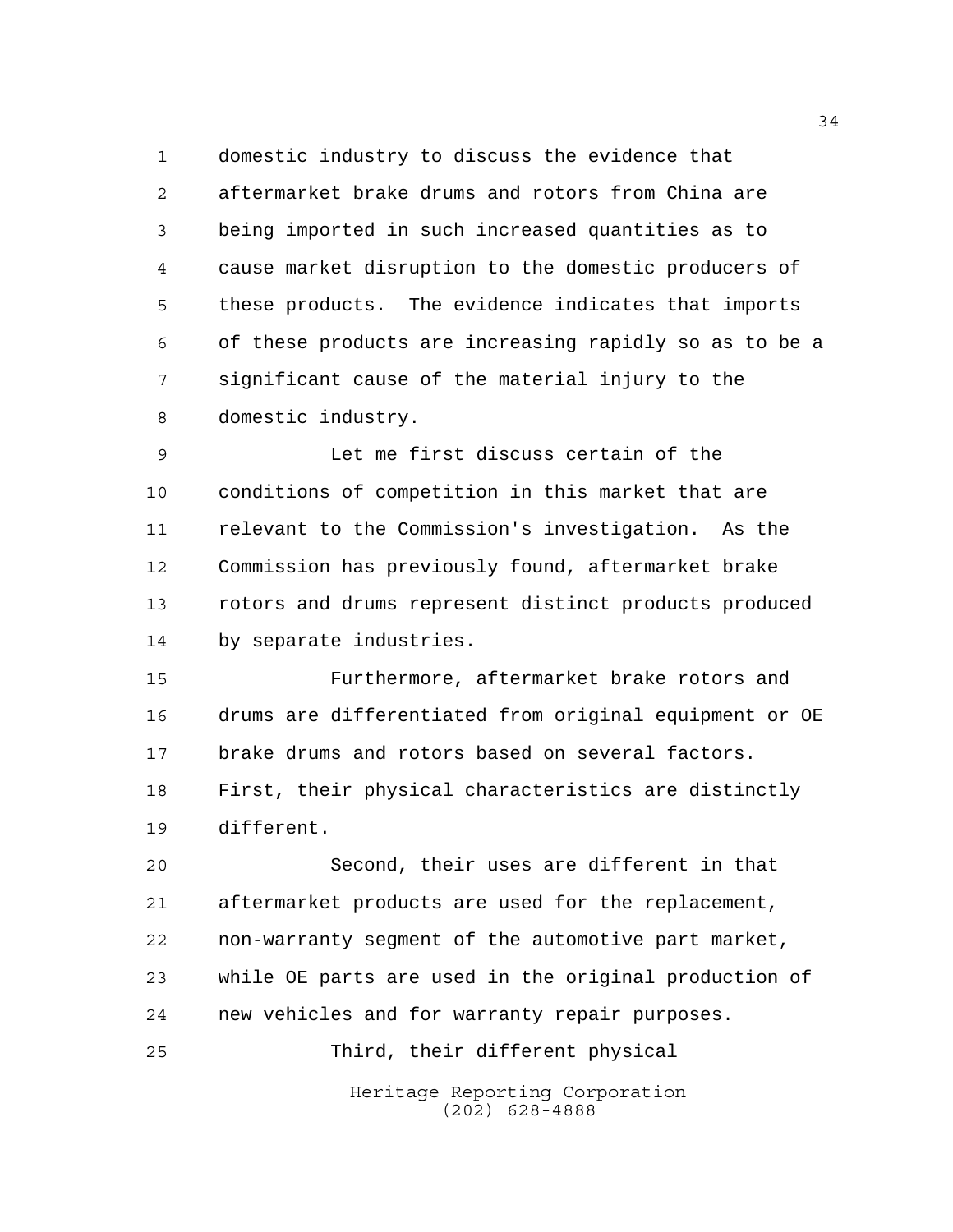characteristics and uses lead to aftermarket drums and rotors having significantly lower prices than original equipment drums and rotors.

 As to demand, the total size of U.S. demand for aftermarket drums and rotors increased over the POI as the total number of vehicles in operation increased. An important condition affecting the economics production is that per unit production costs for a particular product model decline rapidly as the volume of the production of that model increases. In other words, long production runs of the more widely used models permit important economies that result in lower production cost.

 Related to that point is the fact that in order to provide a full range of models, a U.S. 16 producer needs to produce the high volume, widely used models, as well as the small volume, infrequently demanded models. Therefore, the composition of a company's product mix, the proportions of high volume models versus low volume models, is important to the company's financial health.

 Finally, imported Chinese aftermarket brake drums and rotors are interchangeable with domestic brake drums and rotors as indicated most obviously by the rapidity with which the Chinese products have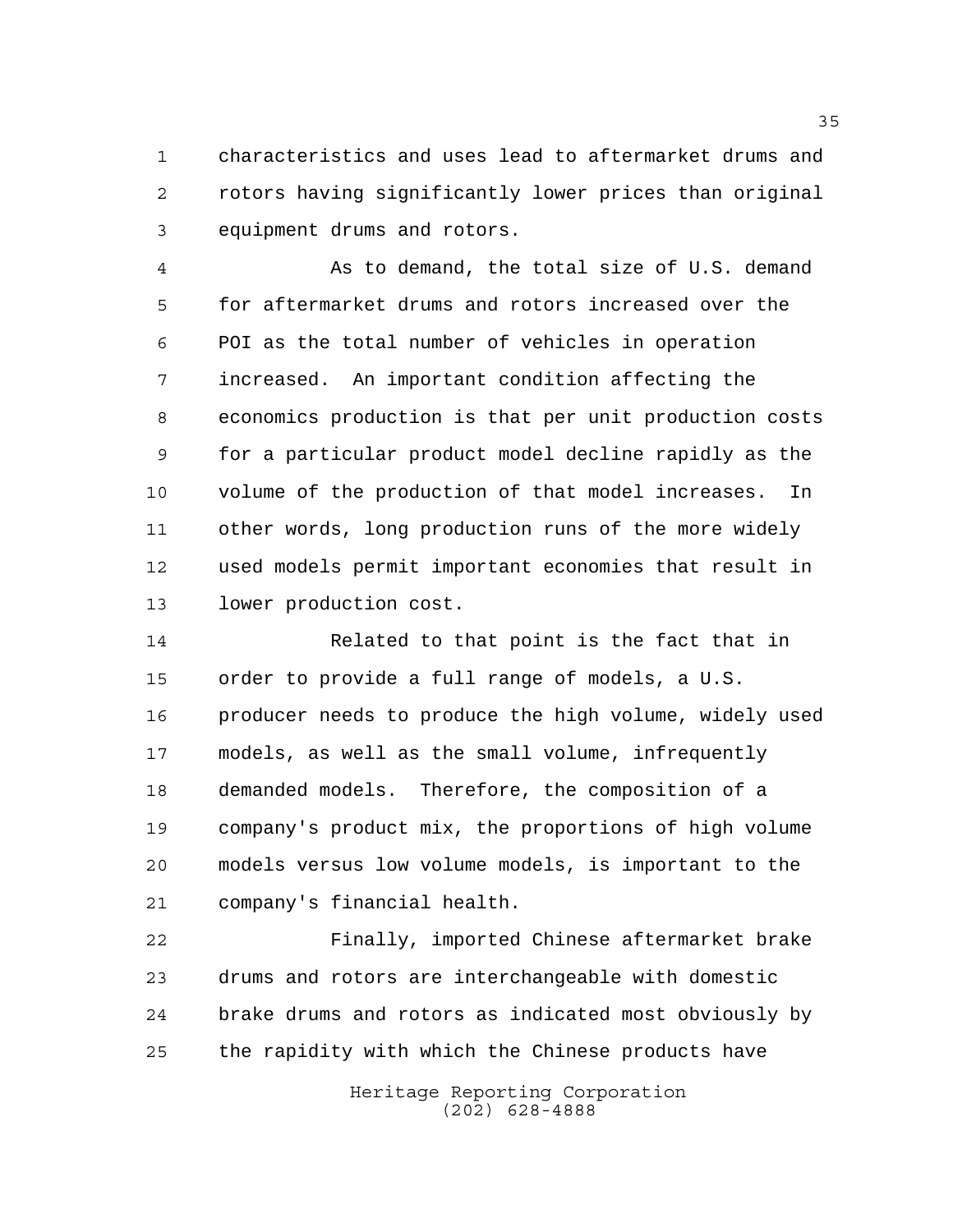taken sales and market share away from the U.S.

produced products.

 Given this economic context, let me now note the rising levels of imports. We have provided two exhibits to the Commission for its use, and they will be shown on the screen. As shown in our Exhibits No. 1 and 2, which are based on public staff report data, first, the absolute volume of imports of subject products from China has greatly increased. From 1998 through 2002, the volume of subject Chinese drum and rotor imports each rose by 135 percent and increased by a further 19 percent in part year 2003 for a total 1998 to annualized 2003 increase of 179 percent.

 In their prehearing briefs, Respondents make an assertion that there are no rapid increases relevant to this investigation because there were especially large increases during the first two years of the POI, while the increases more recently were not of the same extraordinary magnitude.

 Their economical logic does not hold. Even the recent increases must be considered rapid. As shown in Exhibits 1 and 2 for both rotors and drums, the percentage rates of increase from 2000 to 2001 and from 2001 to 2002 were each a rapid 13 percent. In part year 2003, the increase was even more rapid at 19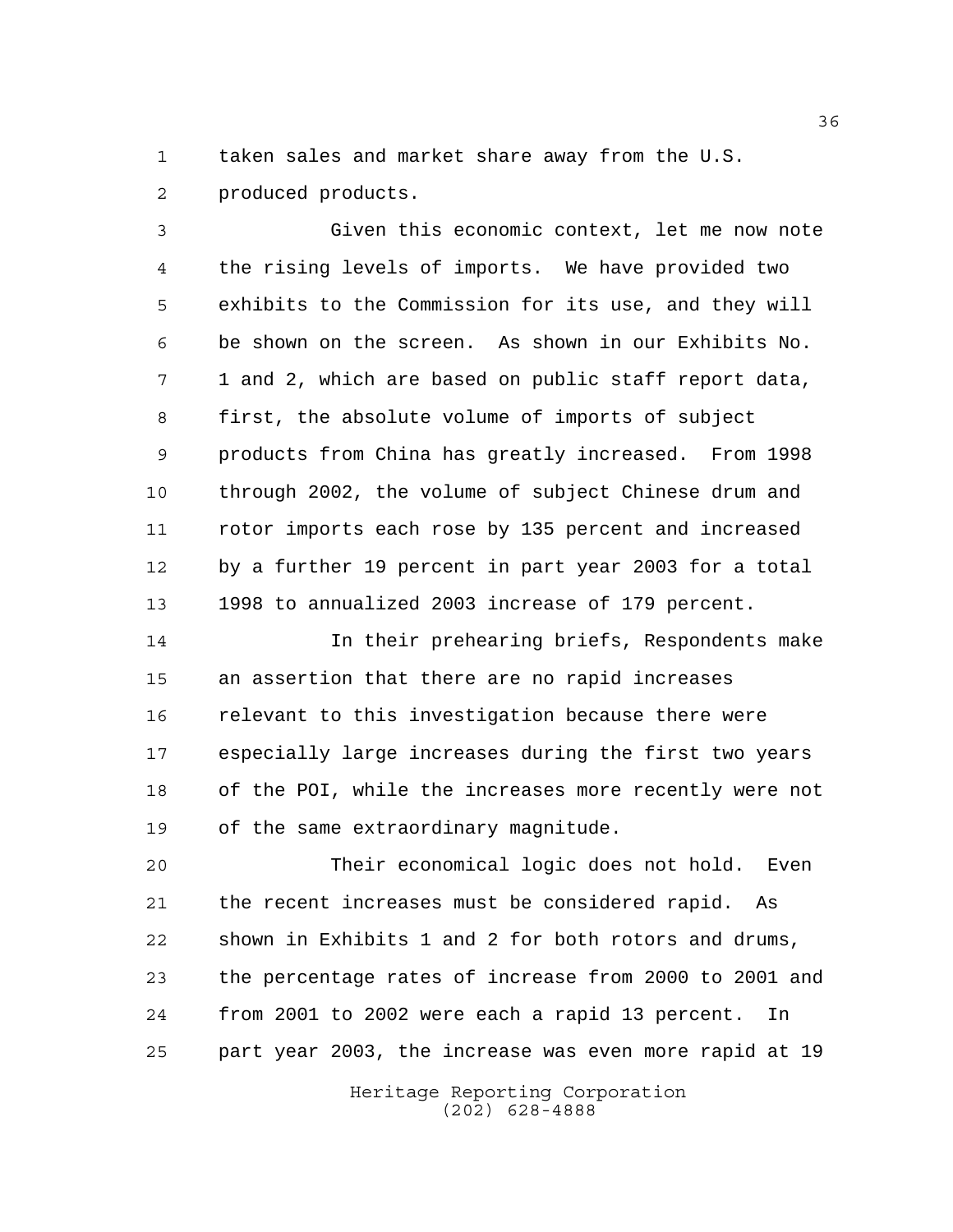percent.

| $\overline{2}$ | Although I believe that there is only                  |
|----------------|--------------------------------------------------------|
| 3              | limited utility in focusing on Respondents' semantic   |
| 4              | analysis of the phrase rapidly increasing, it is       |
| 5              | perhaps useful to point out that a "massive" increase  |
| 6              | certainly appears to be bigger than a "rapid" increase |
| 7              | and that under the critical circumstances regulations  |
| 8              | of the U.S. Department of Commerce a "massive"         |
| 9              | increase is defined as an increase of 15 percent or    |
| 10             | more. Therefore, the part year 2003 increase of 19     |
| 11             | percent would appear to qualify not only as a rapid    |
| 12             | increase, but also as a massive increase as well.      |
| 13             | Furthermore, as a share of total imports               |
| 14             | from all sources, the imports from China are also      |
| 15             | increasing. Chinese drums constituted 35 percent of    |
| 16             | total aftermarket drum imports in 1998, but 58 percent |
| 17             | of the total by part year 2003. The Chinese share of   |
| 18             | the aftermarket rotor imports rose from 49 percent in  |
| 19             | 1998 to 69 percent in part year 2003.                  |
| 20             | Finally, as the confidential data in the               |
| 21             | staff report make unequivocally clear, imports from    |
| 22             | China of both products are increasing rapidly relative |
| 23             | to U.S. production and U.S. consumption of these       |
| 24             | Therefore, it is clear that the subject<br>products.   |
| 25             | product imports from China are increasing rapidly in   |
|                | Heritage Reporting Corporation                         |

(202) 628-4888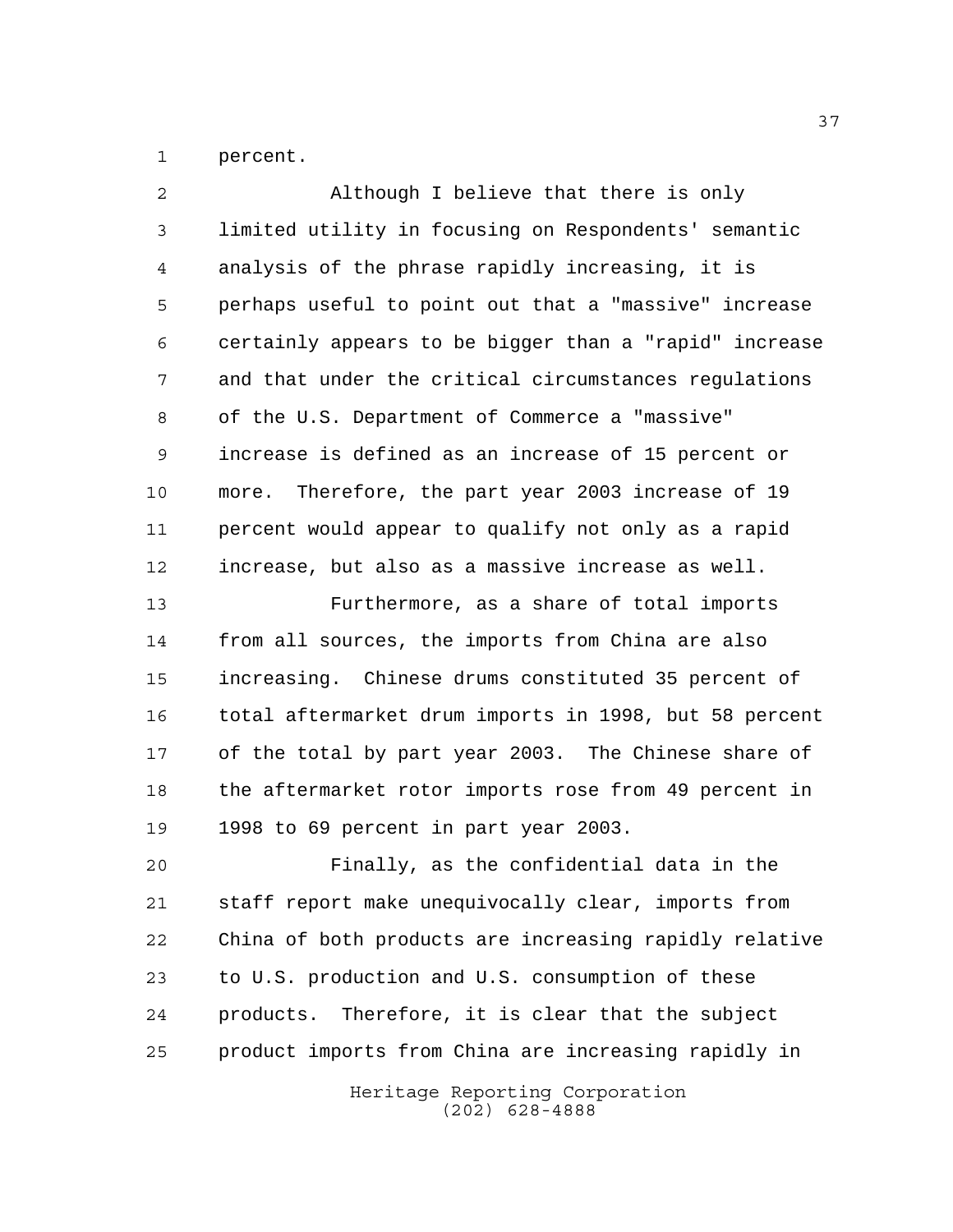both absolute and relative terms

 As to material injury, the confidential data in the staff report and the U.S. producers' questionnaires indicate the domestic industry producing aftermarket brake drums and rotors are suffering material injury according to essentially all of the injury indicia. The industry representatives present today will describe the deteriorating circumstances faced by their companies. Petitioner Alpaca's rapidly deteriorating situation is reflected in its questionnaire response and in the staff report. The Commission should keep in mind that the

 domestic industry drew no benefit from the increase in the size of the total U.S. demand during the POI as imports from China took not only the market growth, but also took ongoing sales away from the domestic producers.

Heritage Reporting Corporation In this public forum, I would only highlight the following points. The decline in capacity utilization rates for both the aftermarket drum and rotor industries was especially great. The shipments volume have fallen with further declines estimated for 2003. The composition of the U.S. producers' shipments has shifted in a severely negative way. As described in the prehearing brief, the

(202) 628-4888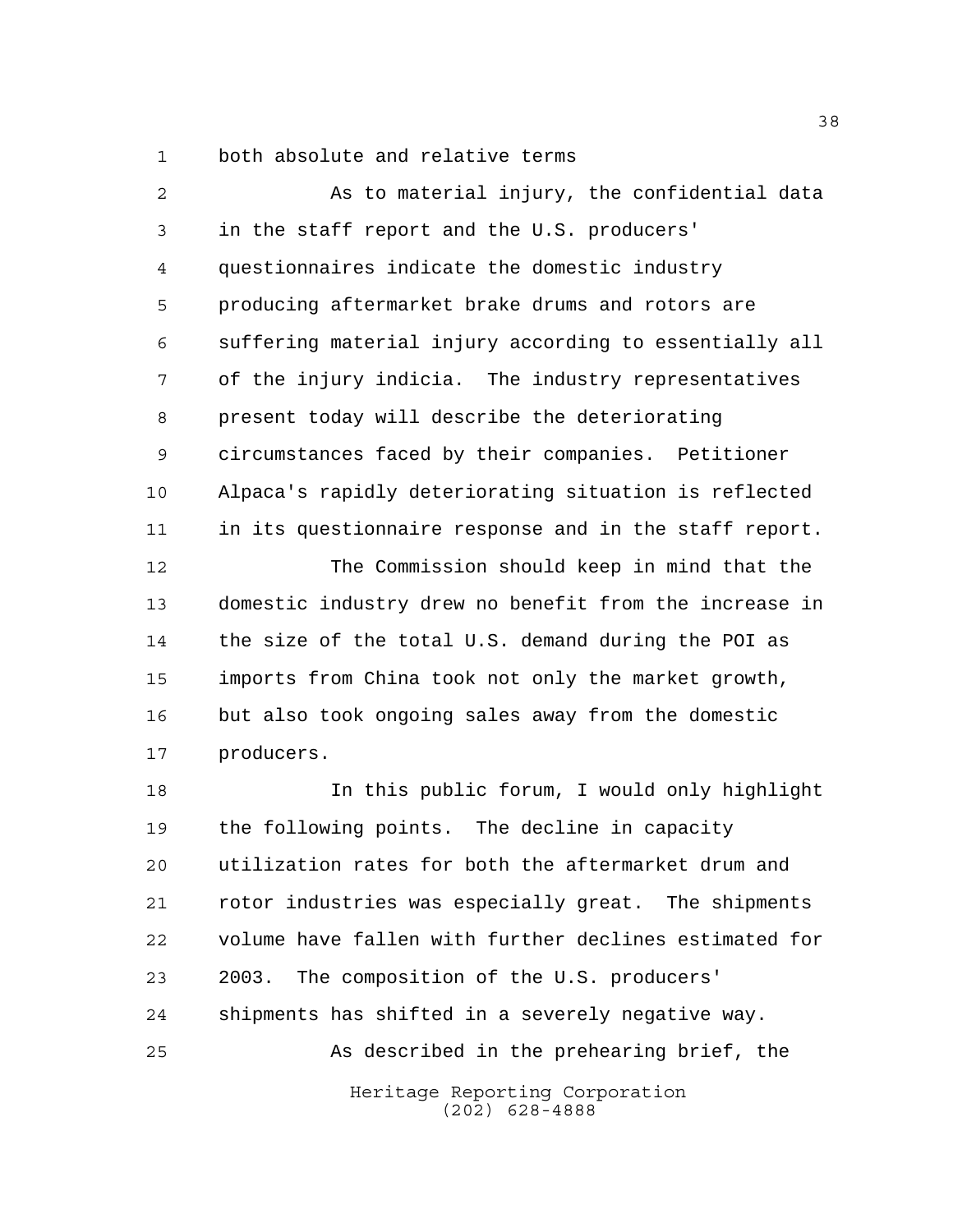proportion of U.S. industries' total shipments that are high volume models has declined compared to the proportion of shipments that are low volume specialty models. The result is higher production costs not only for the higher demand models, but also across the whole spectrum of the models.

 Nonetheless, the U.S. producers have taken extraordinary measures to reduce their cost and to prevent their financial condition from worsening further. The company representatives will describe the plant closures and other reductions in operations that they have experienced, one effect of which has been a significant decline in employment in these industries. They will also comment on the decline in the financial performance of their companies.

 With respect to causation, the nexus between the domestic industry's injury and the rising imports from China is very clear. First, the confidential data show that imports of Chinese aftermarket brake drums and rotors have increased their market shares by large magnitudes fundamentally at the expense of the U.S. producers.

 Second, Chinese prices are indeed far below U.S. producers' prices. The staff report shows large margins of underselling by Chinese products in every

> Heritage Reporting Corporation (202) 628-4888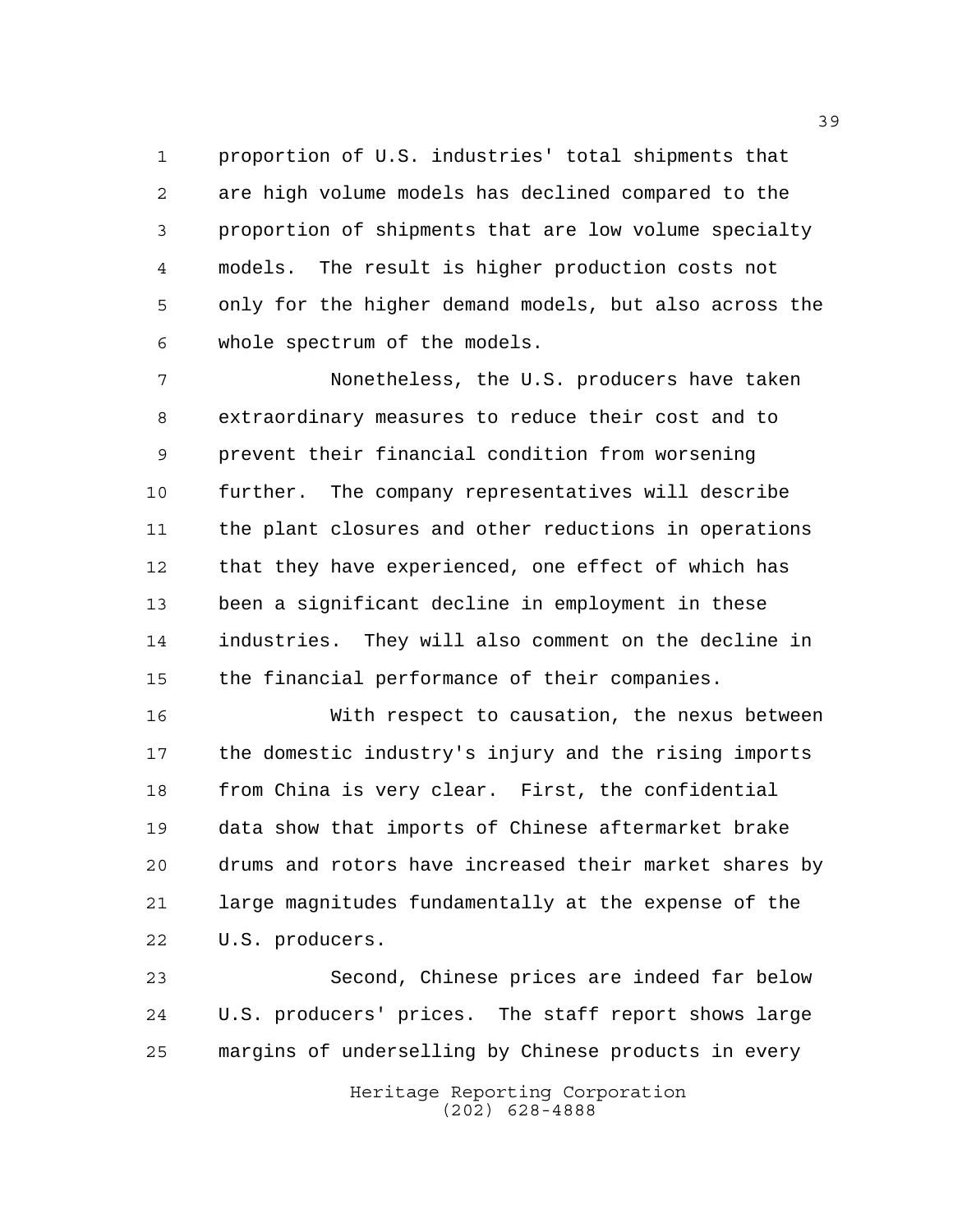quarter for which a comparison is possible. Given that the Chinese and domestic products are highly substitutable, the low Chinese prices have led U.S. consumers to switch from U.S. product to the Chinese product.

 Third, faced with the choice of fruitlessly following the Chinese prices in an ever downward spiral, some U.S. producers have elected to maintain prices wherever they can, even though it has meant losing sales volume to the Chinese competition on these models.

 Moreover, given the necessity of presenting a complete model line to customers, some U.S. producers have been forced themselves to sell Chinese produced products in order to have a price competitive product to offer customers in the model areas where the Chinese competition is most intense. As you will hear, this is not a desirable situation for a domestic producer.

 Not surprisingly, the imports from China entered the U.S. market by first concentrating on the sales of the high volume, large demand models. This group of high volume models is generally termed the A group of part numbers. Over time, the Chinese producers have expanded their model offerings downward

> Heritage Reporting Corporation (202) 628-4888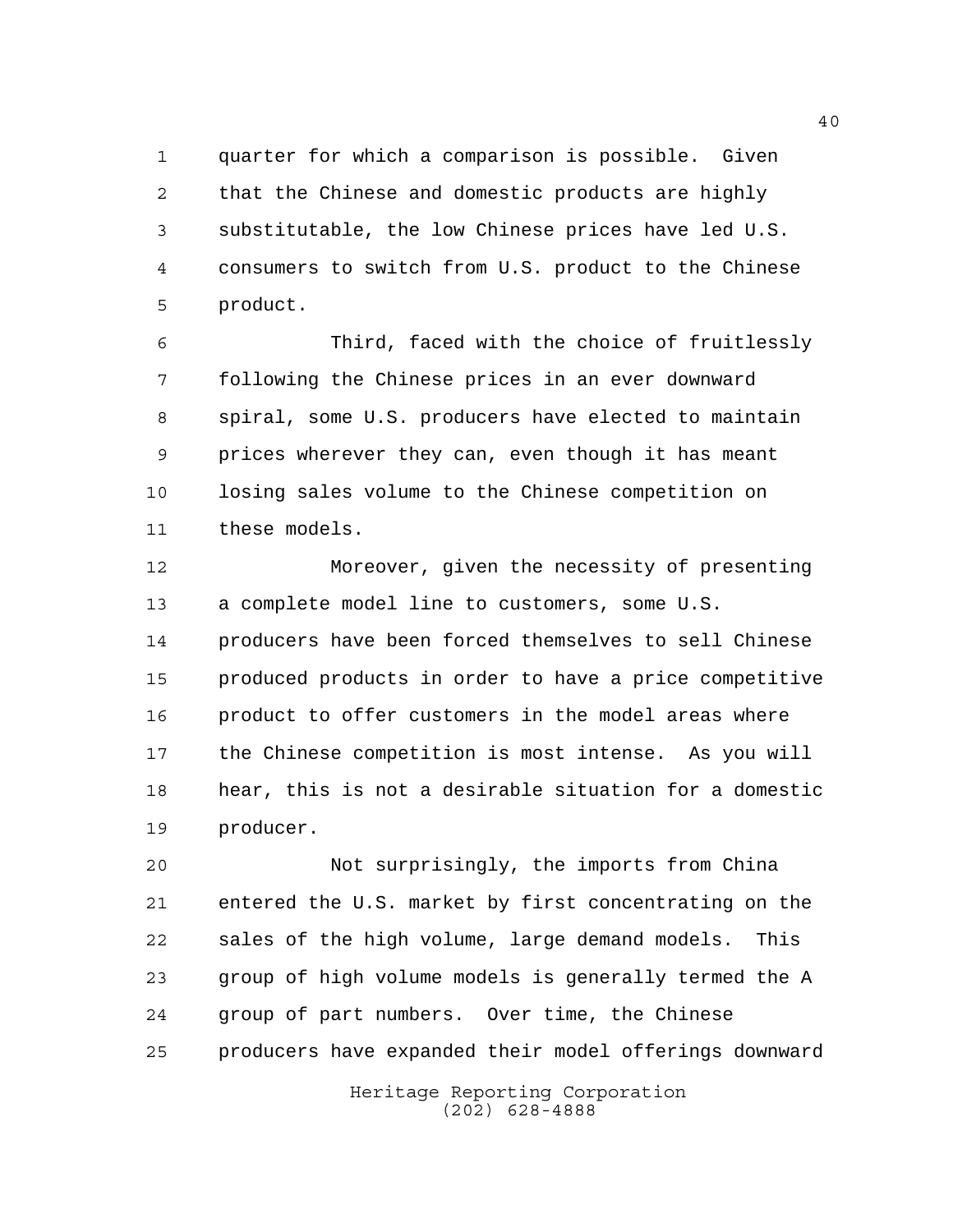into the B group, the C group and the D group of lower volume models such that the Chinese producers are now offering essentially all the models of aftermarket drums and rotors that are consumed in the U.S. market.

 The Chinese progressive expansion through the model range had a particularly damaging effect on the U.S. producers. The early takeover of the high volume A group models reduced the U.S. producers' production of just the high volume models, which the U.S. companies needed to keep low the per unit fixed production cost of these and all models that they produce. The U.S. producers were forced to rely increasingly heavily on their sales of the low volume models and, in some cases as noted, to substitute Chinese products for sales of the certain high volume models.

 We urge the Commission and the staff to examine closely the additional lost sale information provided to the staff and included in the prehearing brief. These data show a pattern in which the customers have switched from U.S. aftermarket drum and rotors to the Chinese product.

 With respect to threat, for the domestic industries we would say the past is prologue. The imports from China are increasing and are likely to

> Heritage Reporting Corporation (202) 628-4888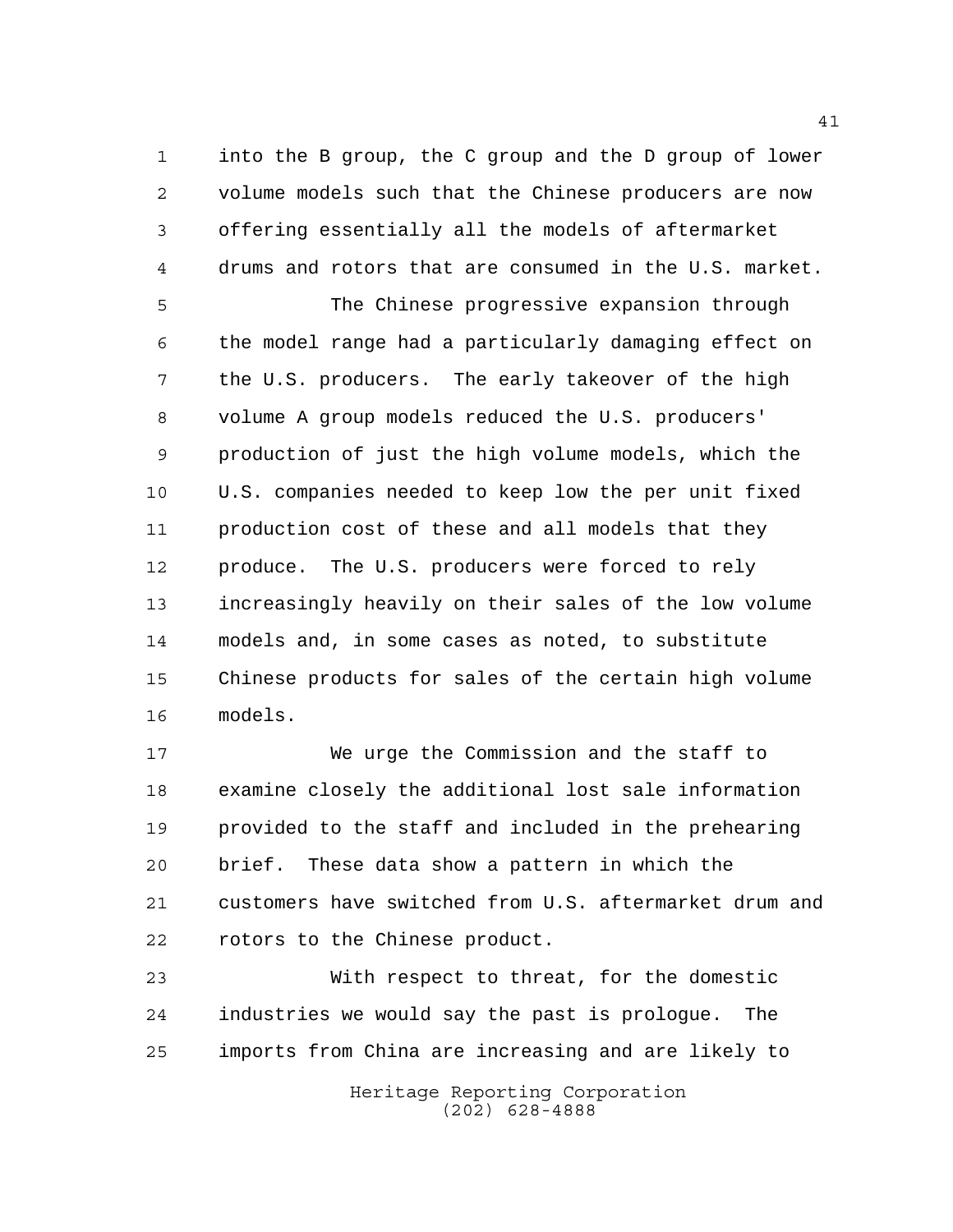continue to increase. Capacity in China is expanding and is likely to continue to do so. All of these traditional threat indicia point to the likelihood that without relief the domestic industries will suffer ever greater injury in the future.

 Rising import penetration, large underselling margins in every quarter and increasing inventories of Chinese product in the United States foretell additional serious future consequences for U.S. producers. The threat is all the greater because, as the staff report notes, some analysts believe that the Chinese government policy may have resulted in the Chinese won being undervalued by as much as 40 percent.

 Moreover, production capacity in China of aftermarket drums and rotors had increased substantially over the POI, more than doubling for drum and increasing by 83 percent for rotors. As capacity has risen, so, too, have the production and shipments exported to the U.S. market.

 The U.S. market accounts for over half of the Chinese producers' total shipments of drums and almost 75 percent of their rotor shipments. It is clear that the United States is the priority market for the Chinese industry. Therefore, as the Chinese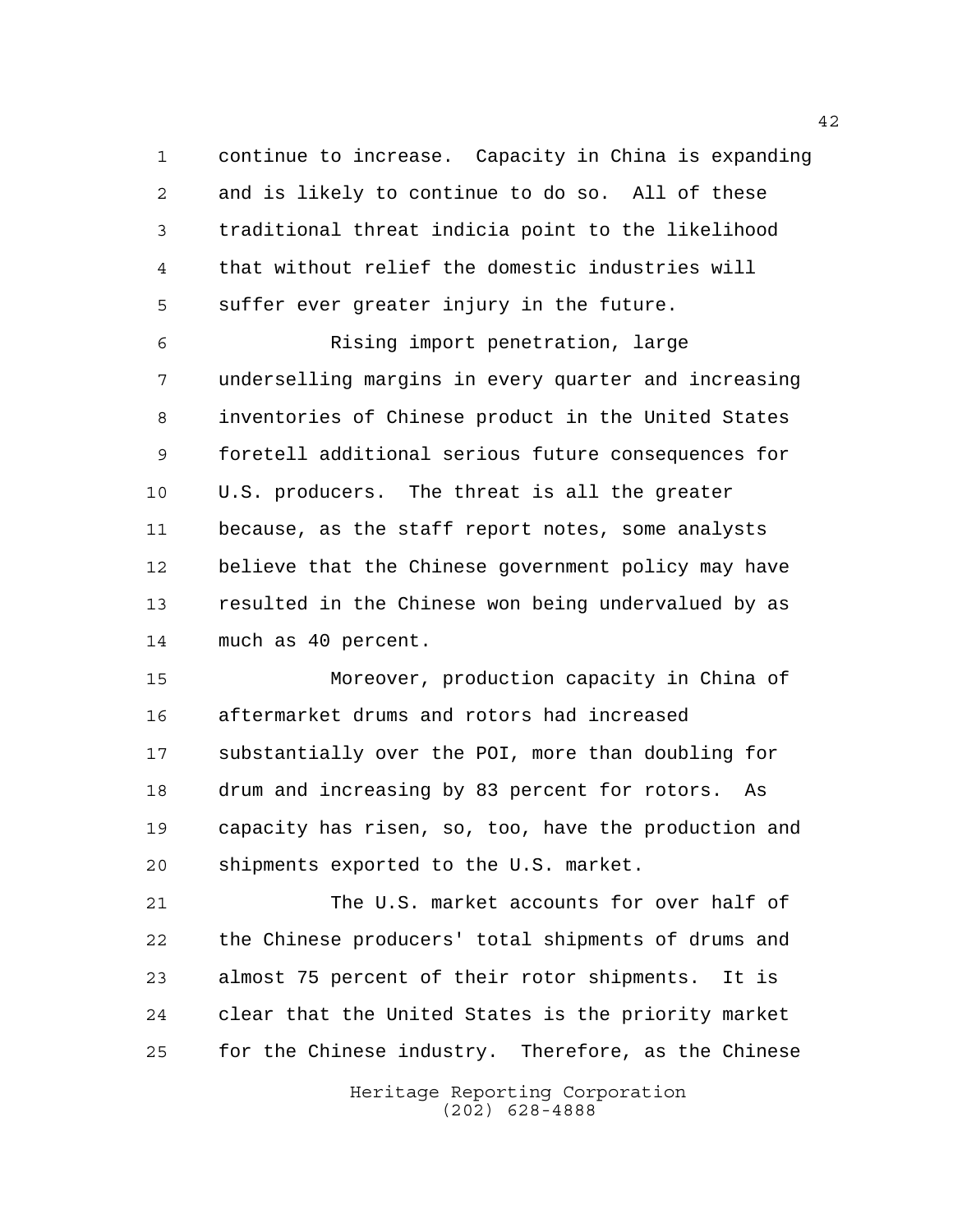producers have significant unutilized capacity to produce still more rotors and drums, there is little doubt that their additional output would be directed at the U.S. market.

 Thank you. That completes my testimony. CHAIRMAN OKUN: Thank you.

 MR. LAVARRA: Good morning. My name is Joe LaVarra, and I'm the general manager of the Rotor, Drum and Foundry Division of Brake Parts, Inc., which is part of the Dana Corporation.

 My goal today is to give this Commission an overview of a situation that has been adversely affecting the stability, prosperity and competitiveness of the U.S. aftermarket brake drum and rotor manufacturers and threatens to destroy our industry if not remedied.

 The situation is the growth of imports of low-priced drum and rotors from China. Let me begin this discussion by briefly defining the two major segments of our market which we believe are separate and distinct industries -- the original equipment and aftermarket.

 Basically, the original equipment manufacturers supply parts directly to the auto maker assemblies into new vehicles. These parts, in which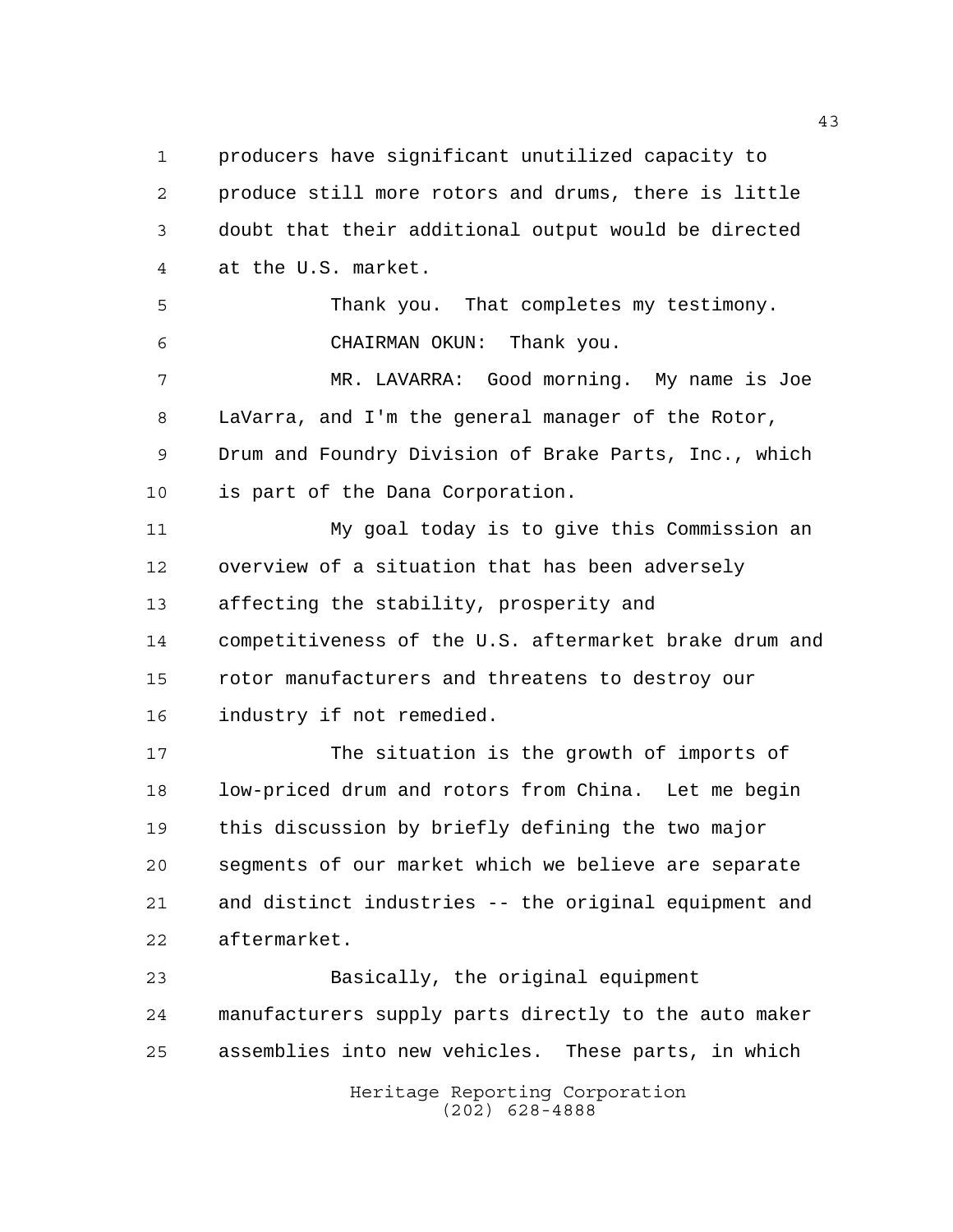most cases have the name and a logo of the

 manufacturer embedded, are built to high tolerances on designated equipment to run high production volumes of single part numbers supplied just-in-time.

 Aftermarket manufacturers supply parts to the replacement market because these are replaced after the vehicles has been in service for some number of years. These parts generally have some looser tolerances, and they don't have OEM part numbers or logo identified inside. They are manufactured on equipment that enables the rapid change from one part to another since the demand of the aftermarket requires many different part numbers in lower volumes.

 Once the aftermarket drum and rotors are manufactured, they are generally supplied to a warehouse distributor, who then redistributes these parts to part stores, and they are ultimately provided to the auto service centers where the parts are installed.

 With that overview, let me focus specifically on my area of expertise, the aftermarket rotors and drums. At this point, let me say that although there are different and distinct differences between the OE and aftermarket that make them separate markets, the aftermarket is one market and one market

> Heritage Reporting Corporation (202) 628-4888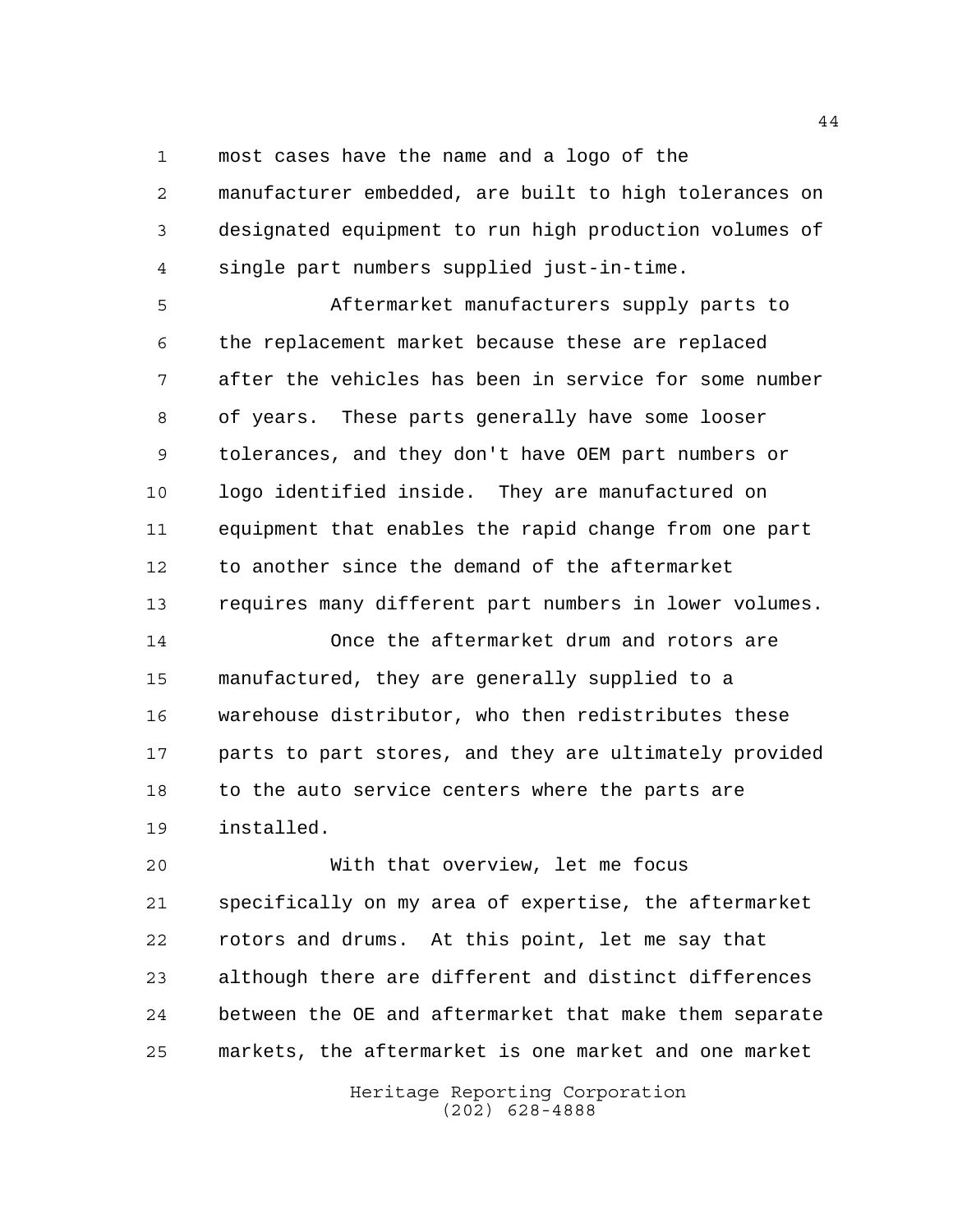only.

 You may hear some testimony later today from some former employees of our company whose jobs were eliminated due to consolidation in operations. They have since started their own company, who claim that the aftermarket consists of two markets, one for an economy line product and one for premium. This simply is not true. Our principal product is our U.S. premium product. We would sell that only if we could. We offer an economy line because of the low-priced Chinese imports.

 According to the Automotive Manufacturers Research Council, the drum and rotor segment of the brake replacement market has an average annual growth rate of approximately two percent. Comparatively, in 1998, there were 12,000,000 aftermarket drums and rotors imported from China. In 2002, imports reached an estimated 28,000,000 units, which is a growth of two and a half times or 135 percent in five years.

 Clearly, this growth has displaced North American production. As the largest manufacturer in the U.S. aftermarket, our business has suffered. In 1999, we closed a drum and rotor machining facility in Amhearst, New York, and a rotor machining facility in Bedford Mines, Canada, in 2002.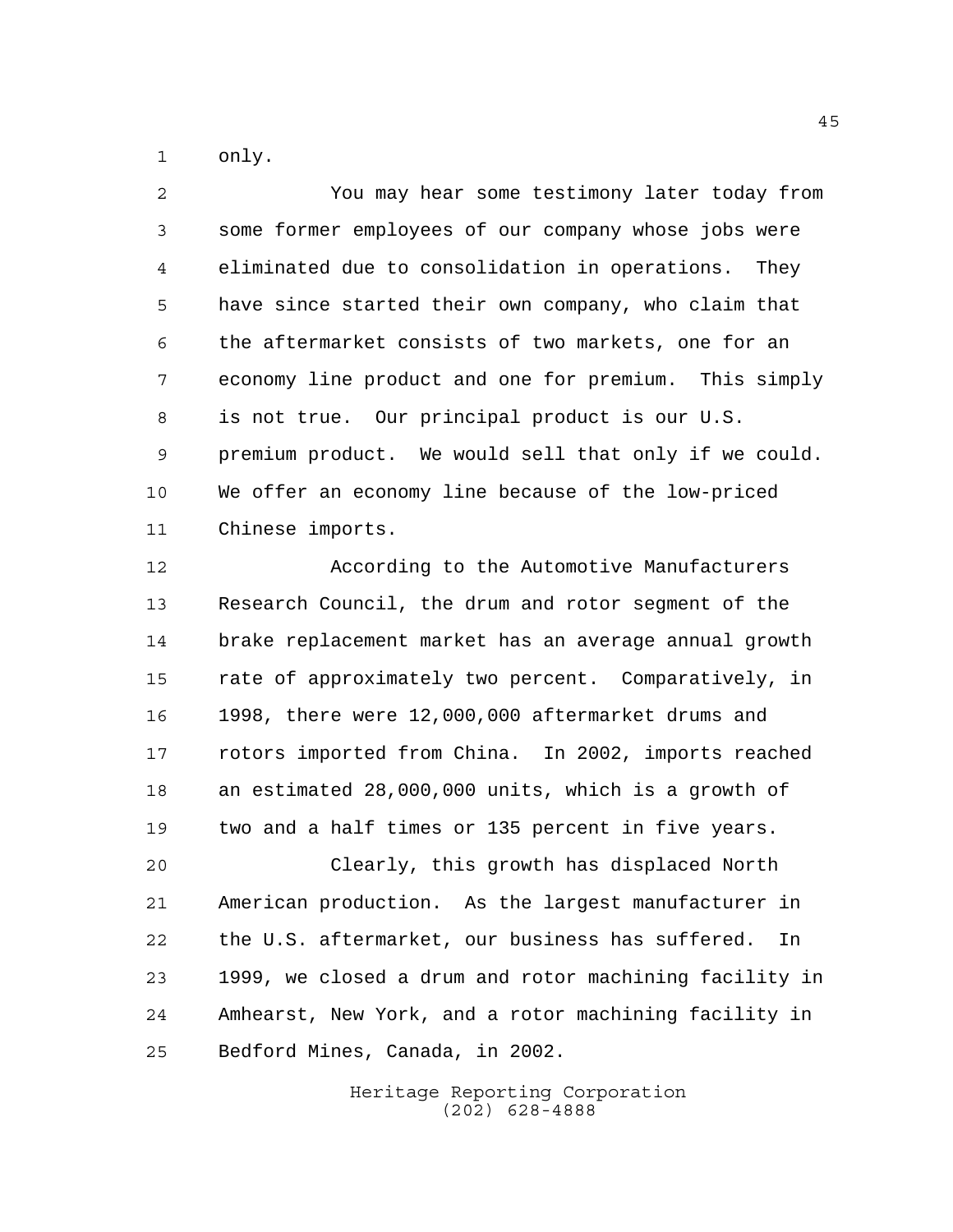This 2002 plant closing was the direct result of our extremely poor year in 2001, and by closing the plant and moving our equipment to our McHenry facility plus devoting some more resources to brand identification advertising, this resulted in a temporary recovery in 2002, but still below the 1998 to 2000 level. In addition, the first quarter of 2003 is down, so it cannot be viewed as a significant change.

 Even with this reduction in capacity, our volumes to our customer base continue to decline as our customers succumb to the lure of low-priced imported drums and rotors from China. Our two remaining aftermarket facilities within the United States are currently running at 68 percent of capacity.

 As a result of these volume decreases, we have not made any investment in new capital for growth. We have been forced to permanently remove 337 people from our payroll since 1998, which is a 44 percent reduction.

 To meet this competitive threat, we continue to find ways to be more competitive, including working with our suppliers to identify waste and remove costs from all areas of our business, including everything

> Heritage Reporting Corporation (202) 628-4888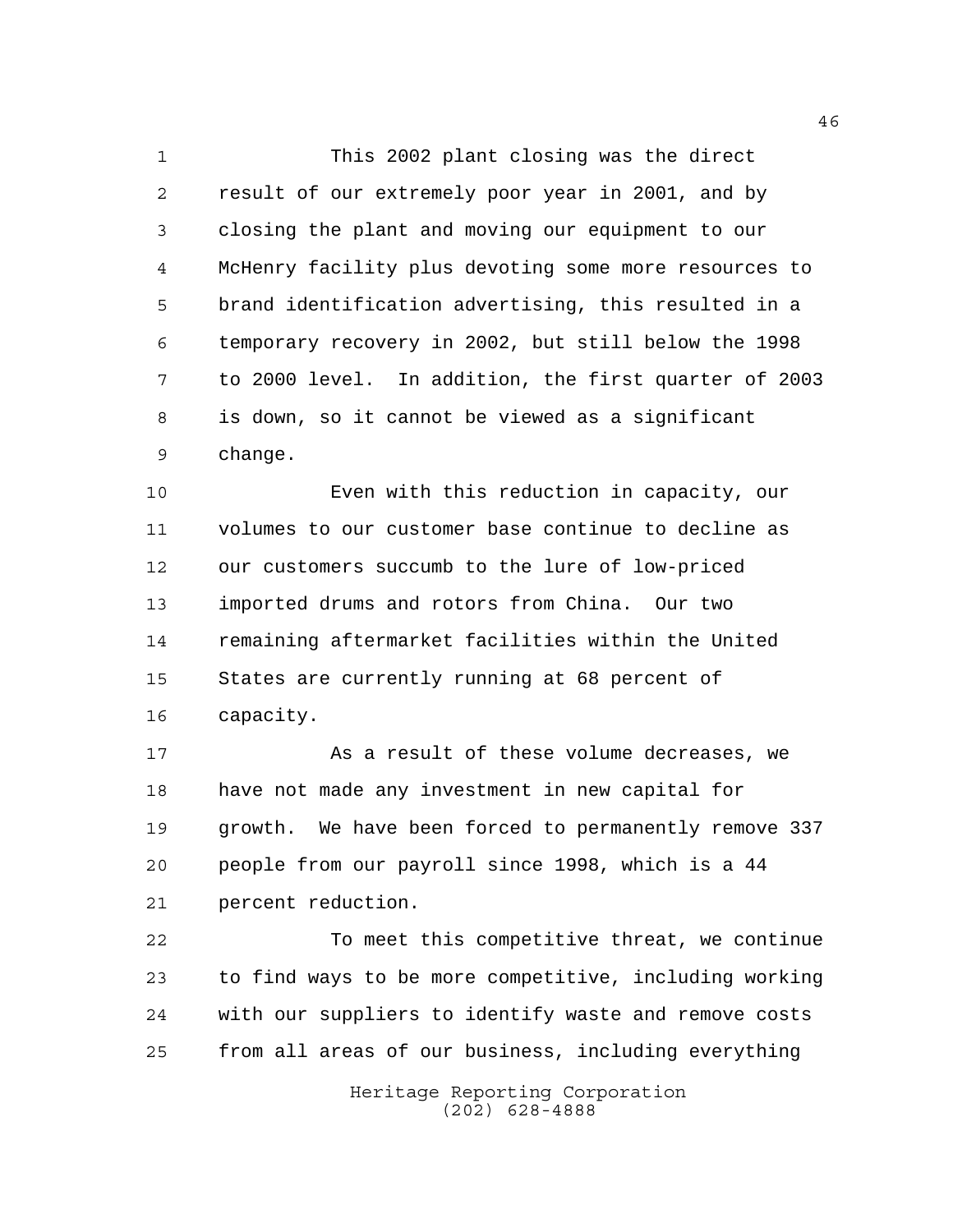from raw material acquisition, engineering,

 manufacturing, to the cost associated with marketing and distributing our product. These efforts include improving throughput through automation, innovation and technology and manufacturing and better trained employees.

 We have and will continue to diligently find ways to compete with the low-priced volume competition. However, the challenge is significant.

 MR. LAVARRA: Five years ago low priced rotors and drum manufacturers supplied only high volume part numbers. Today, they are rapidly becoming full-line suppliers, within some cases over 1500 part numbers in their offering. This is equal to the product line offering we have in our line today.

 Five years ago a warehouse distributor could be buy a Chinese rotor for \$8. Today, you can buy them for between four and five dollars which, I should add, includes the shipping and freight cost from China. Our products sell for an average of \$23. Clearly, the Chinese capacity has increased while their prices have declined even though material costs continue to rise globally.

 The impact has been sizeable. The after-market suppliers have been forced to reduce prices to

Heritage Reporting Corporation (202) 628-4888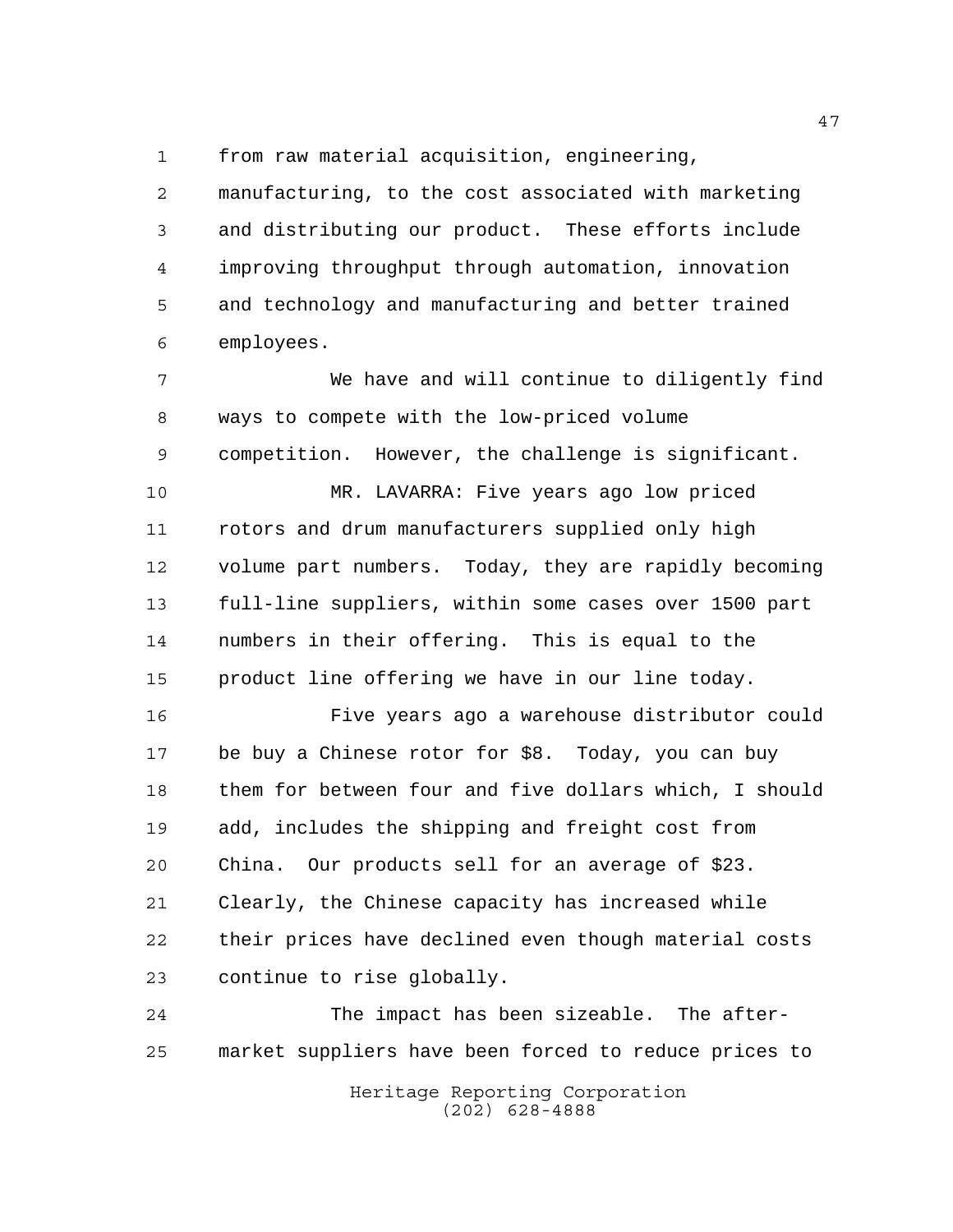protect and defend the market share that we have already earned, which has negatively affected our margins and therefore our profitability.

 We welcome competition and we believe it's our obligation to find ways to continue to reduce cost associated with our products. We also believe that the growth of the Chinese drum and rotors across the U.S. has harmed our business, which, in turn, has harmed the communities in which we live and which we work.

 The Chinese clearly have a competitive advantage in price as our customer base feels compelled to utilize, to remain competitive, to maintain their own customers who are pushing them for lower priced product. Although we have taken many steps to become more efficient, this huge price differential between drums and rotors imported from China and the United States-made product is not something we can overcome by traditional means of removing cost from our business.

 We need your help, help to help us adjust for this competition through high tariffs on Chinese drums and rotors for a substantial period of time. While we are and will continue to be diligent in our efforts, we fear that we are fighting

> Heritage Reporting Corporation (202) 628-4888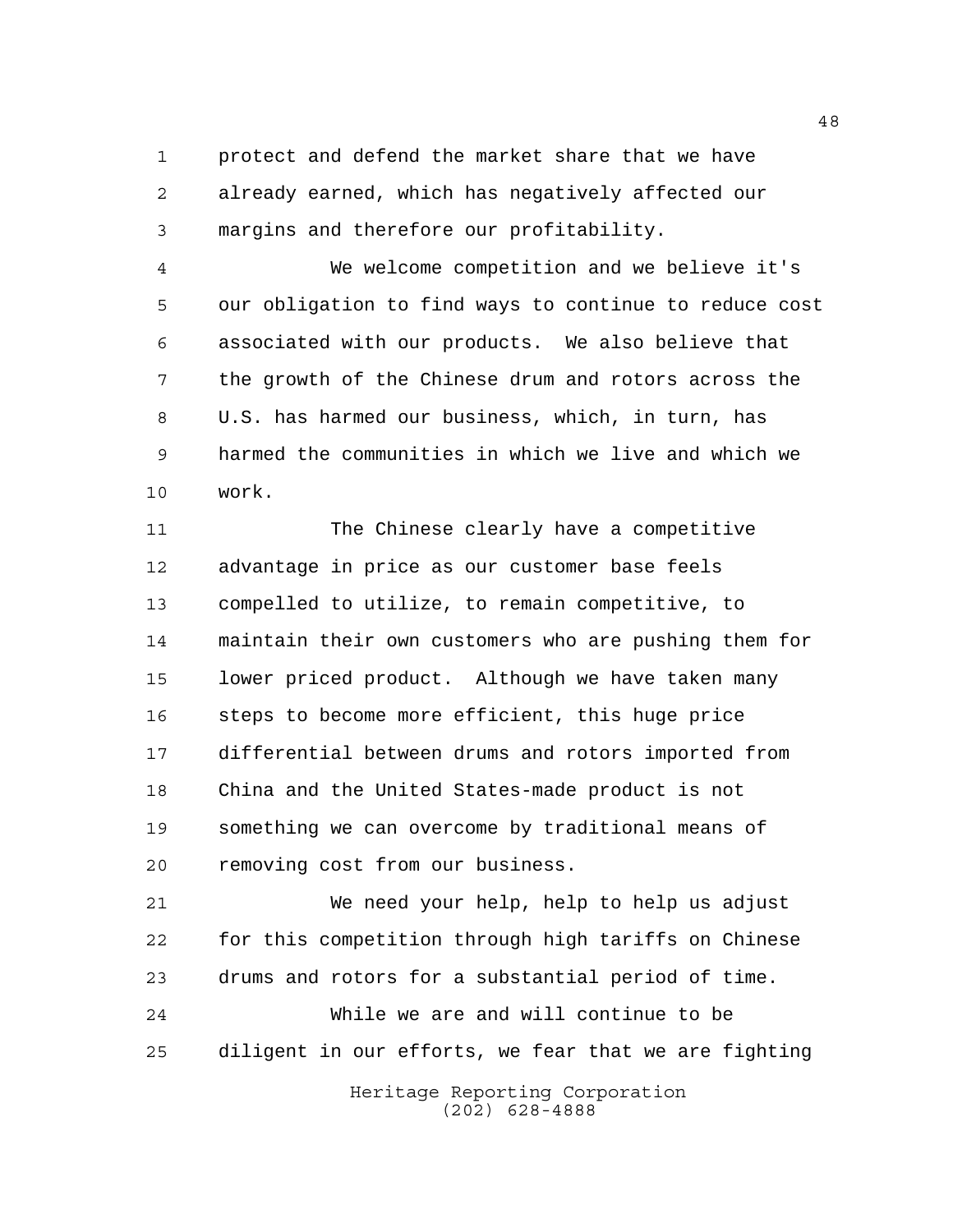a battle for our company and for our people that ultimately cannot be won unless this Commission attempts to help stop this market disruption caused by low-priced Chinese imports of drums and rotors. By imposing sizeable tariffs on drums and rotors will give us the time to adjust our position and to become more competitive with the Chinese product.

8 Thank you very much.

CHAIRMAN OKUN: Thank you.

 MR. EASLEY: Good morning, Madam Chairwoman, and members of the Commission.

 My name is Dan Easley. I'm the plant manager for Federal Mogul brake drum and rotor plant in St. Louis, Missouri. Today I would like to describe the negative effects the imports of after- market brake drums and rotors from China have had on Federal Mogul and U.S. domestic brake drum and rotor industries.

 I would like to begin by highlighting the increase in imports from China relative to domestic production and consumption, and the detrimental effects that increased product line coverage by the Chinese have had on the domestic industries.

 The imported Chinese products have increased at a very rapid pace over the last five years. They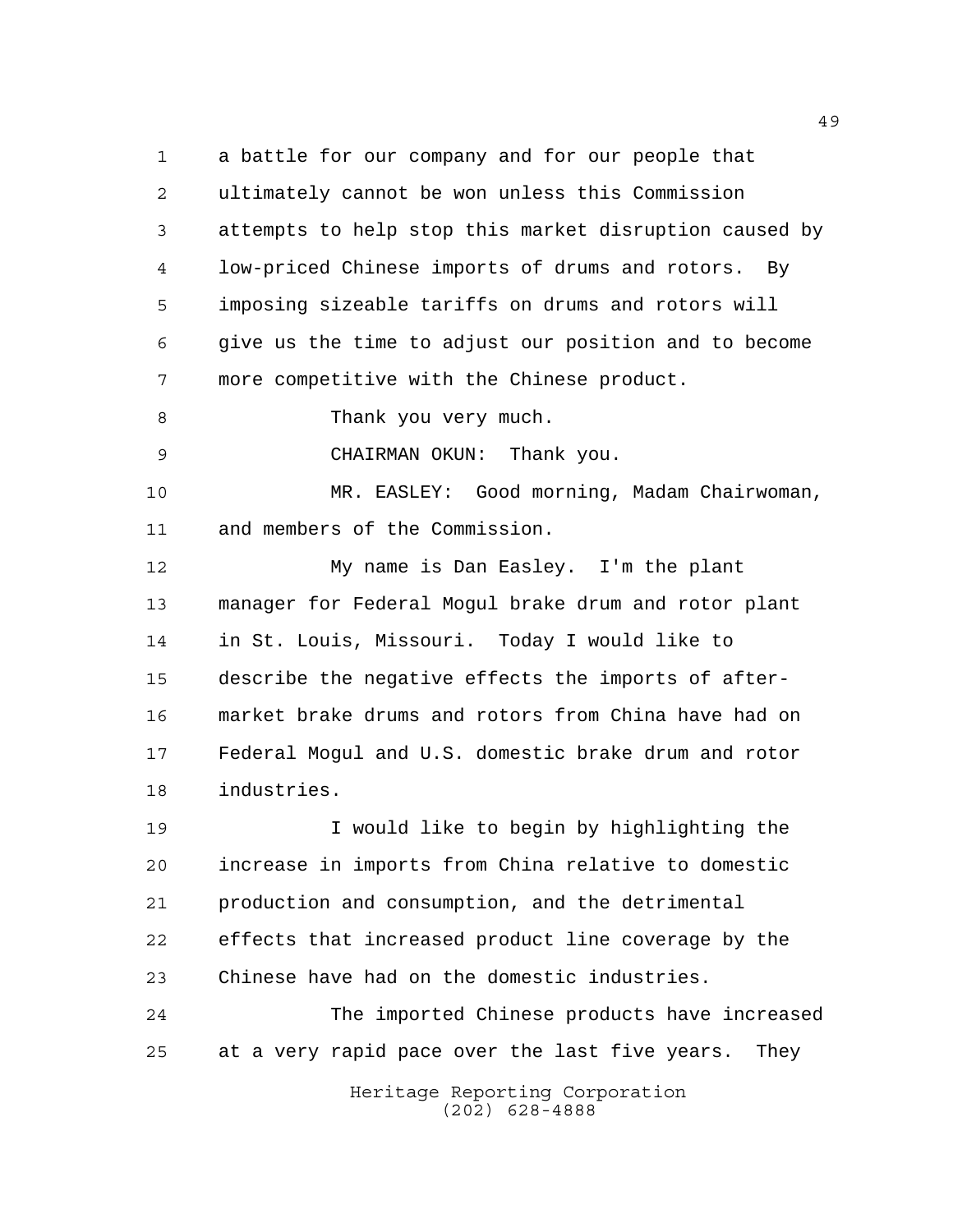first entered the market by offering low-price products to the highest volume part numbers, we refer to as our A class models. Although the Chinese initially provided a low number of part numbers, the initial offering covered 80 percent of the total volume in the U.S. market, which enabled them to increase their market share very quickly.

 Now that they have increased the part number offering to cover 100 percent of the product line we carry, as a direct correlation our production of the A models dropped drastically. The effect was devastating, and our ability to cover invested capital and overheard with only the remaining small volume parts.

 Today, we still find ourselves in a state of crisis management because we were forced to quickly reduce production outputs and reduce spending to minimize the impact. The penetration of volume caused the need for further restructuring and reduction in cash flow and lower production volumes resulted in lost profitability and huge negative plant cost variances.

 The effects of increased imports of high volume part numbers from China led to an overall inability for Federal Mogul to operate at a reasonable

> Heritage Reporting Corporation (202) 628-4888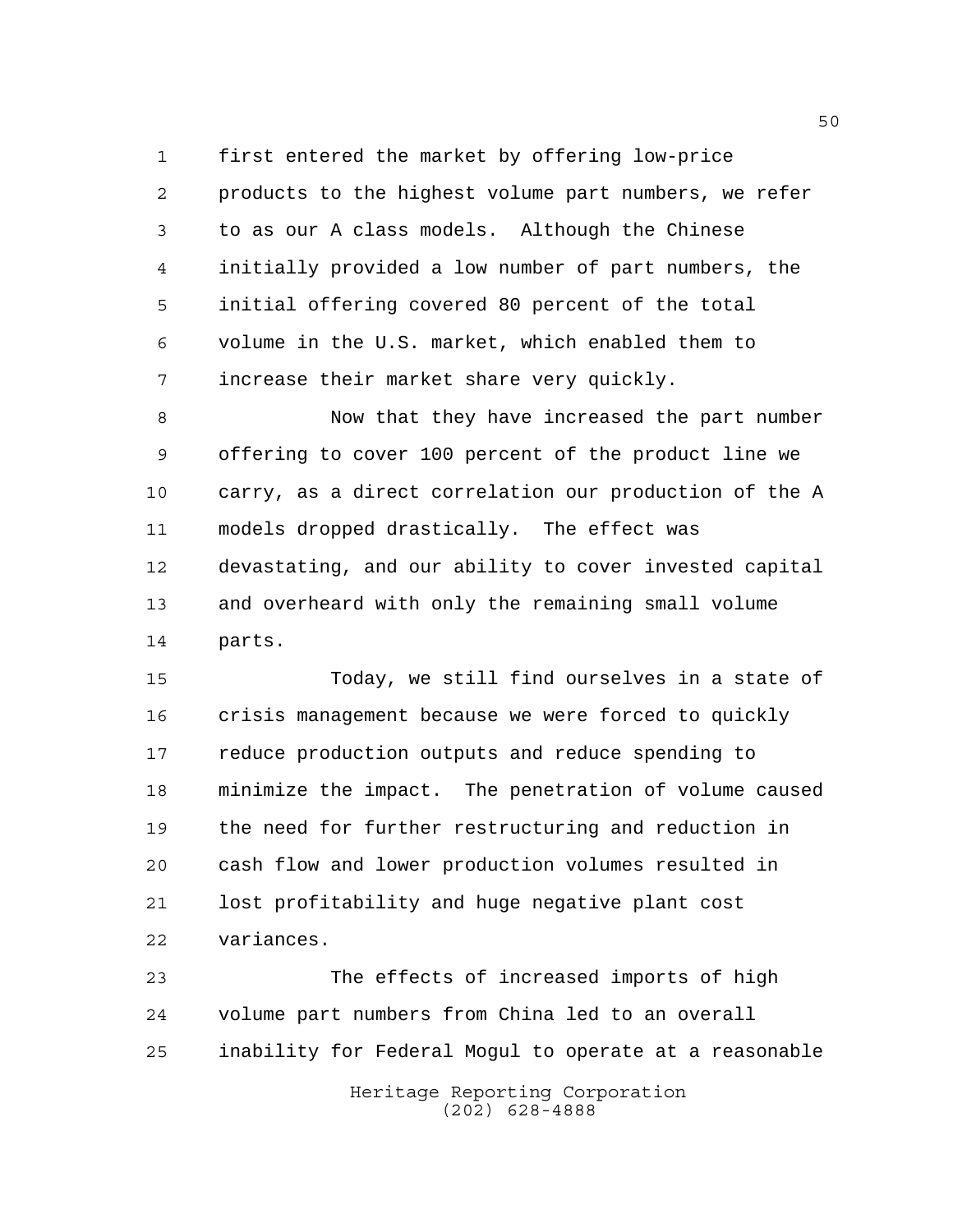profit level. The decreased volume is causing

 operational losses due to our inability to cover these fixed costs. Capital equipment is left sitting idle while depreciation costs continue.

 Although we made offsets to labor and spending, we could not cut enough variable costs to keep the variances from occurring. Our plant continues to suffer large profit losses.

 During my first weeks as the plant manager in 1998, we experienced a shutdown of the entire operation for six weeks because of slow sales caused by imports of drums and rotors from China. Inventory was available at quantities that could service our customers' needs without any production output.

 At the end of the shutdown I was forced to lay off 50 percent of our workers, or one entire shift at our foundry. I closed one entire high volume machining department that was devoted to making products that were being imported from China.

 The remaining machining operations were downsized to one-third of their original size. Only one of three shifts continued producing the products. In order to compete with the Chinese brake and rotor imports, drum and rotor imports we continued to bleed off inventories through the next few years. We were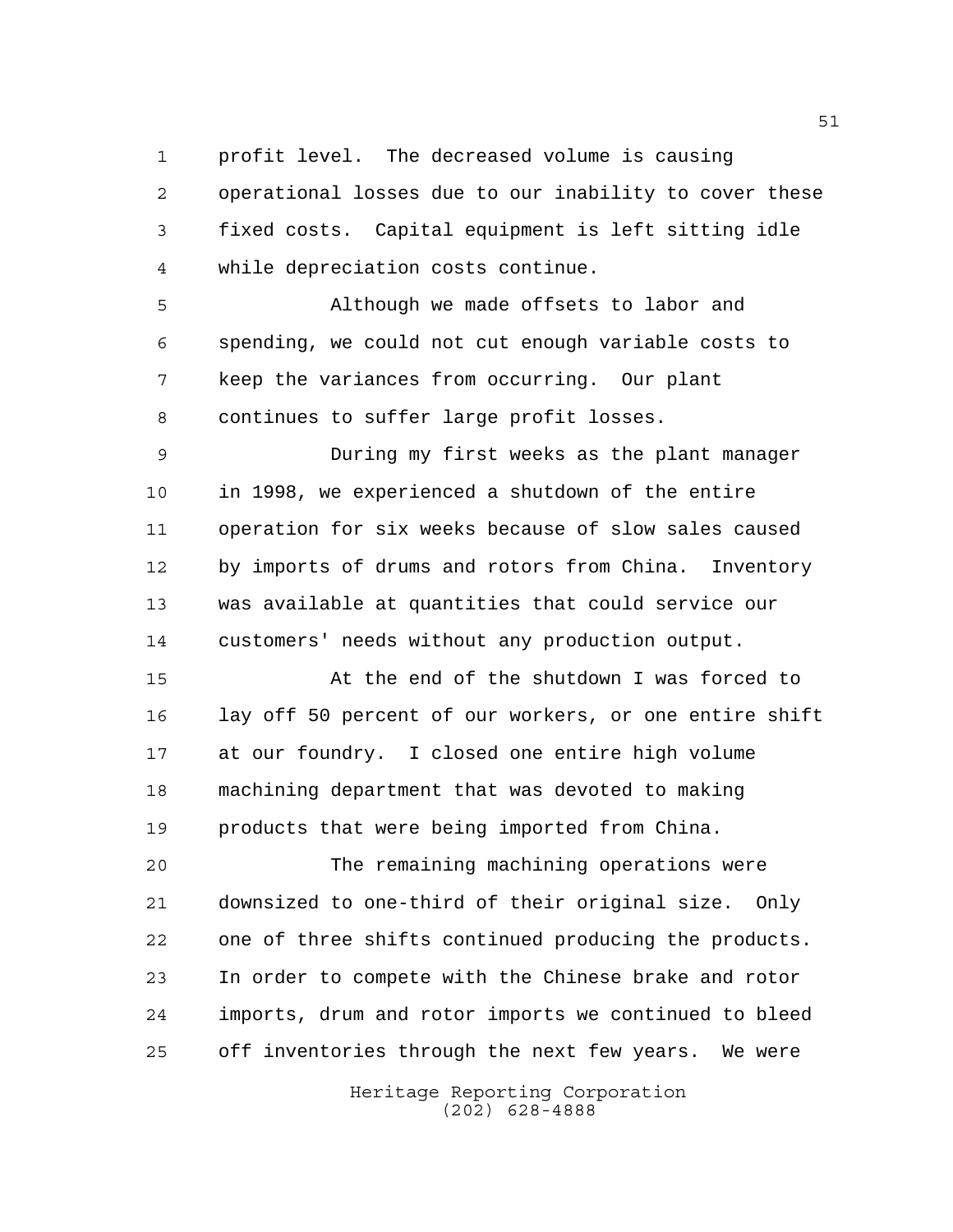forced to have multiple four-day work weeks, and extended holiday shutdowns as a result of soft demand. Today, we continue to operate with excess capacity.

 In 2001, as a result of the Chinese drum and rotor imports things were so bad that we were ready to close the plant and even negotiated a plant closing agreement with the union. We were only saved by a contract we received with Ford. The Ford contract resulted in a recoup of our operating income for 2002. However, this is by no means a permanent solution for our problem of the market erosion from Chinese imports. Even these sales are vulnerable to the continual increasing imports and low prices from China.

 We are currently producing at half the capacity that we were in 1998. In addition to the substantial decrease in capacity utilization, it is vital to remember that during the last five years we have shut down and disposed of equipment that was designed and devoted to make high volume production. What is left at our facility is only operating at 60 percent utilization for machining and 50 percent utilization for foundry operations.

Heritage Reporting Corporation A compounding negative effect of high volume -- of the high volume Chinese imports coming into the

(202) 628-4888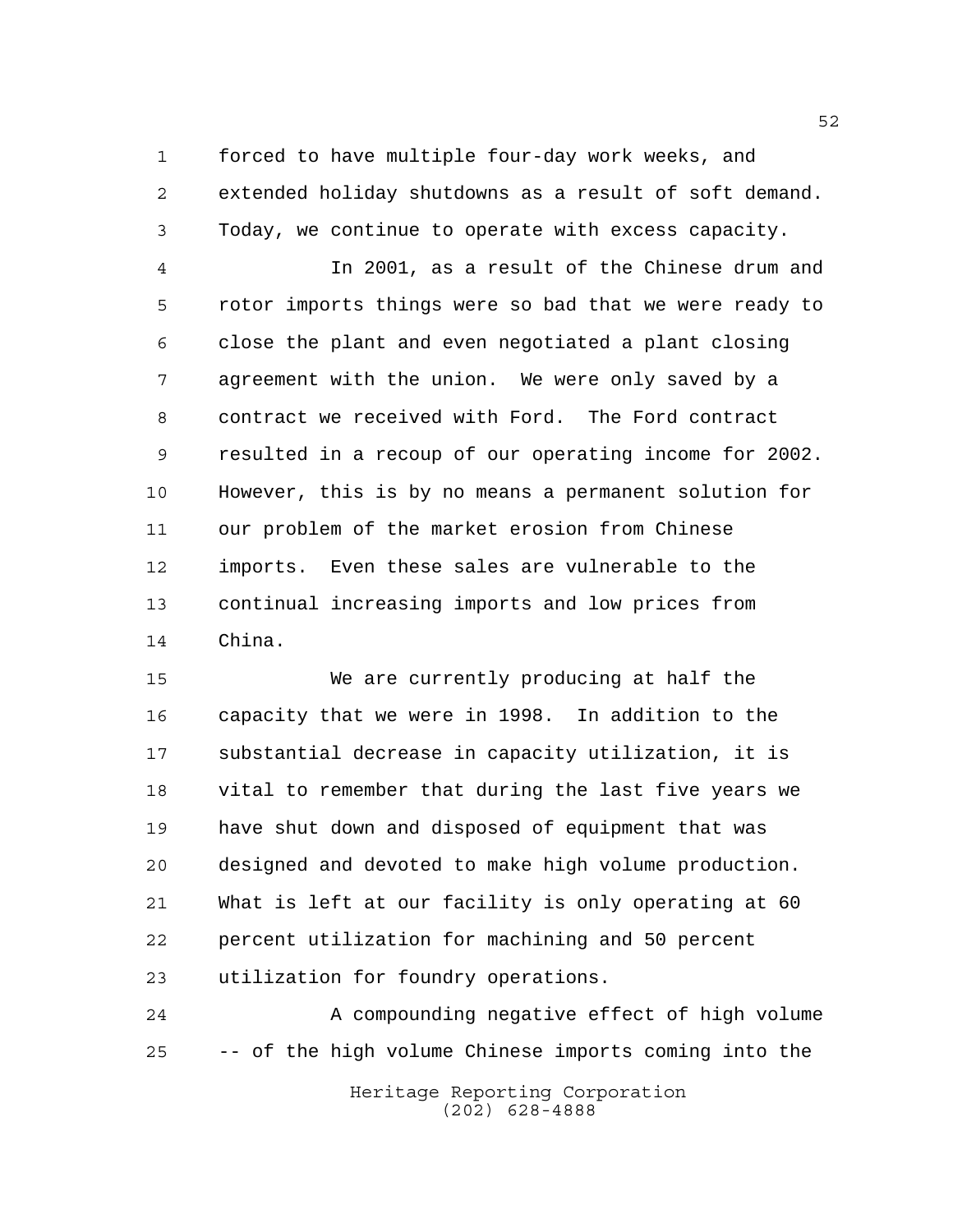U.S. is that the domestic industry cannot afford to invest anything towards research and development. The reason for this as our volumes decrease cost variances increase and product costs rise, which decrease margins. The reduction in profit does not allow for the development of improved products.

 In conclusion, the Chinese continue to penetrate the American drum and rotor after-market to the detriment of the domestic producers. The U.S. market has provided a perfect entry point into the after-market drum and rotor business for the Chinese. Domestic producers had already developed all of the drum and rotor products, rationalized distribution, and had part numbering systems and cataloguing in place. Therefore, the Chinese have been able to cherry pick this established market by contacting existing customers and offering a copied product which is cross-referenced to our part number by the use of our cataloguing at extremely low prices.

 Since the Chinese first entered the after- market drum and rotor market in the U.S. their part numbering offering has quickly expanded to have full coverage equal to our own. Federal Mogul's share of after-market brake drum and rotor markets has decreased drastically and is continuing to fall while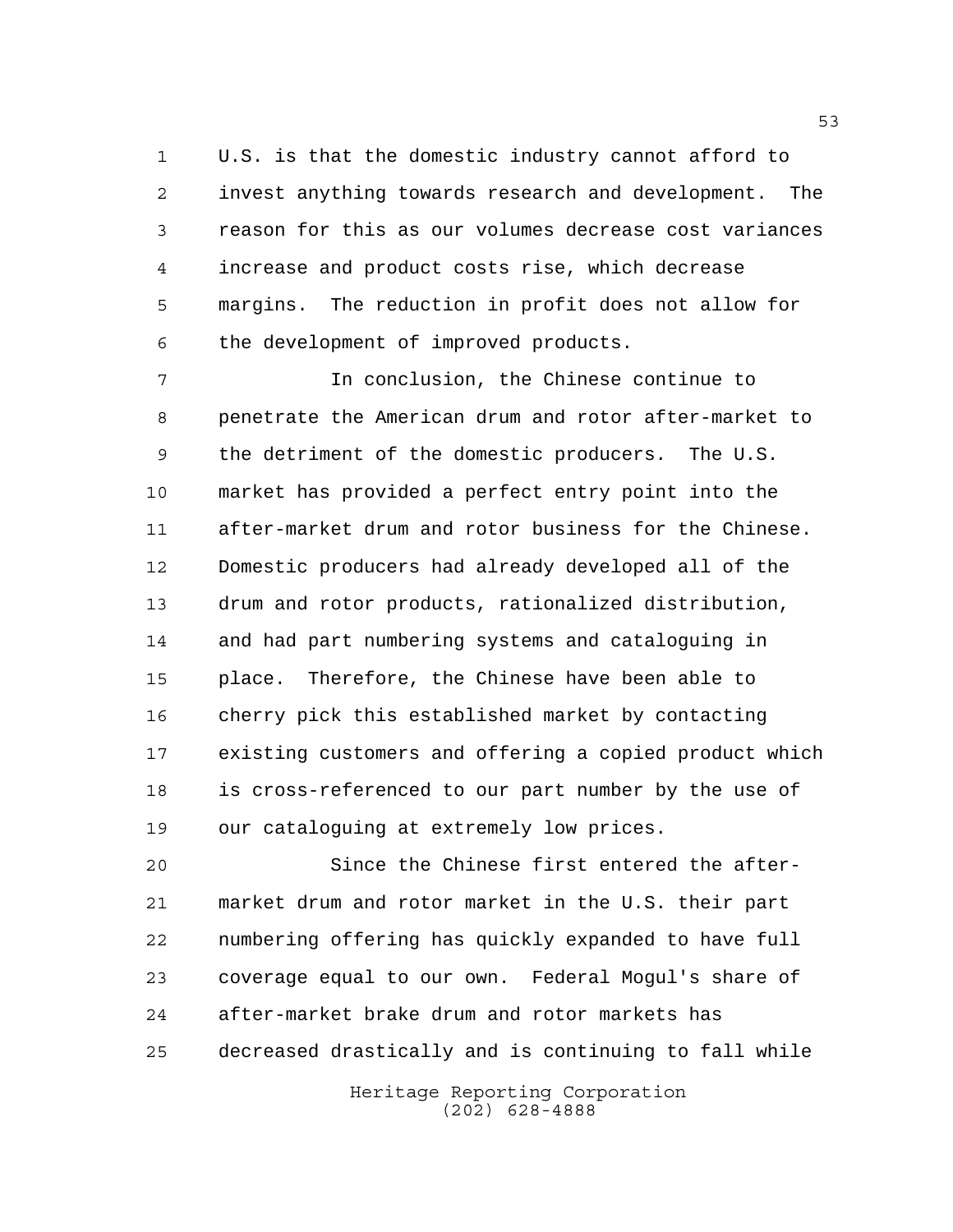market demand of after-market drums and rotors is slightly increased overall due to the growth of vehicle population.

 Our sales are decreasing to nearly half of what they once were in the traditional after-market. Nearly every Chinese-made brake drum and rotors sold in the U.S. market displaces a unit from the United States industry.

Thank you for your time.

CHAIRMAN OKUN: Thank you.

 MR. JAFFE: Good morning, Madam Chairwoman, and members of the --

 CHAIRMAN OKUN: I'm sorry. If you could pull you microphone just a little closer so we can hear you better.

 MR. JAFFE: Good morning again, Madam Chairwoman and members of the U.S. International Trade Commission.

 My name is Milton Jaffe, and I am President of Certified Automotive Warehouse. We are a warehouse distributor of after-market auto parts. Brake drums and rotors are a major item in our product distribution. The area we service is Chicago and the State of Illinois. We are the largest independent distributor in this area with over 50 company-owned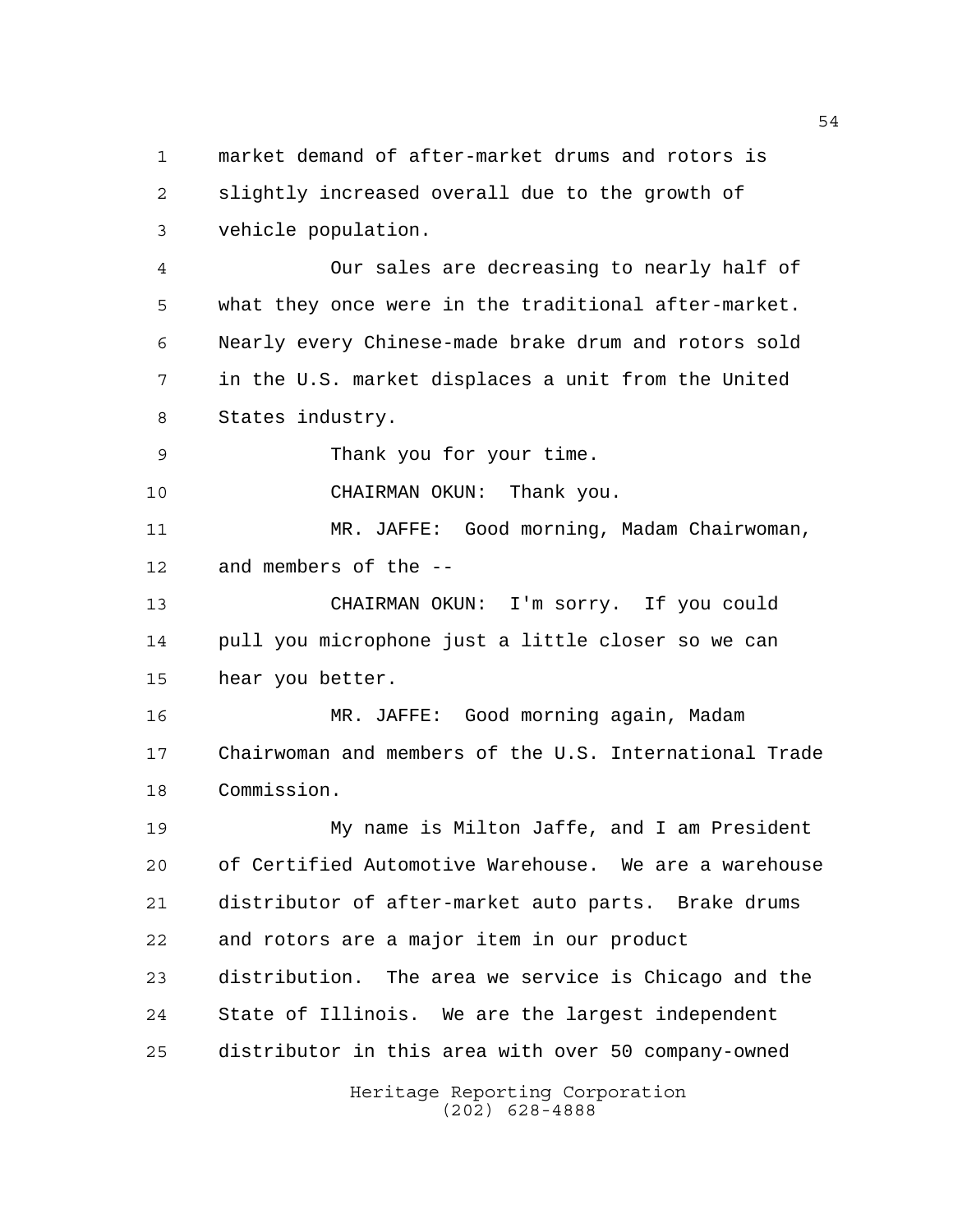stores and 250 independent jobbers that sell both U.S.-made and Chinese-made drums and rotors for the after-market.

 I have been in this business since the early 1950s, and consider myself quite knowledgeable concerning the after-market sales of drums and rotors in the U.S. market.

 Historically, if we go back to the last sixties, there was mostly U.S.-made drums and rotors in the after-market. We were buying a premium line from Enco, a company that was a predecessor of Dana Brake Parts. In the 1970s, we were paying around 45 to 50 dollars per unit. Recently, the Chinese after- market drum and rotor manufacturers entered the U.S. market with low-priced products. The most notable 16 surge of these imports has been in the last few years.

 Originally, the Chinese product entered the market with a limited product line, targeting only select U.S. products that were the most popular models. However, over time they have added more and more models and expanded their product mix, at the same time they have lowered their price and improved their quality.

 There is only one market. There are only so many rotors needed, and the lower-priced Chinese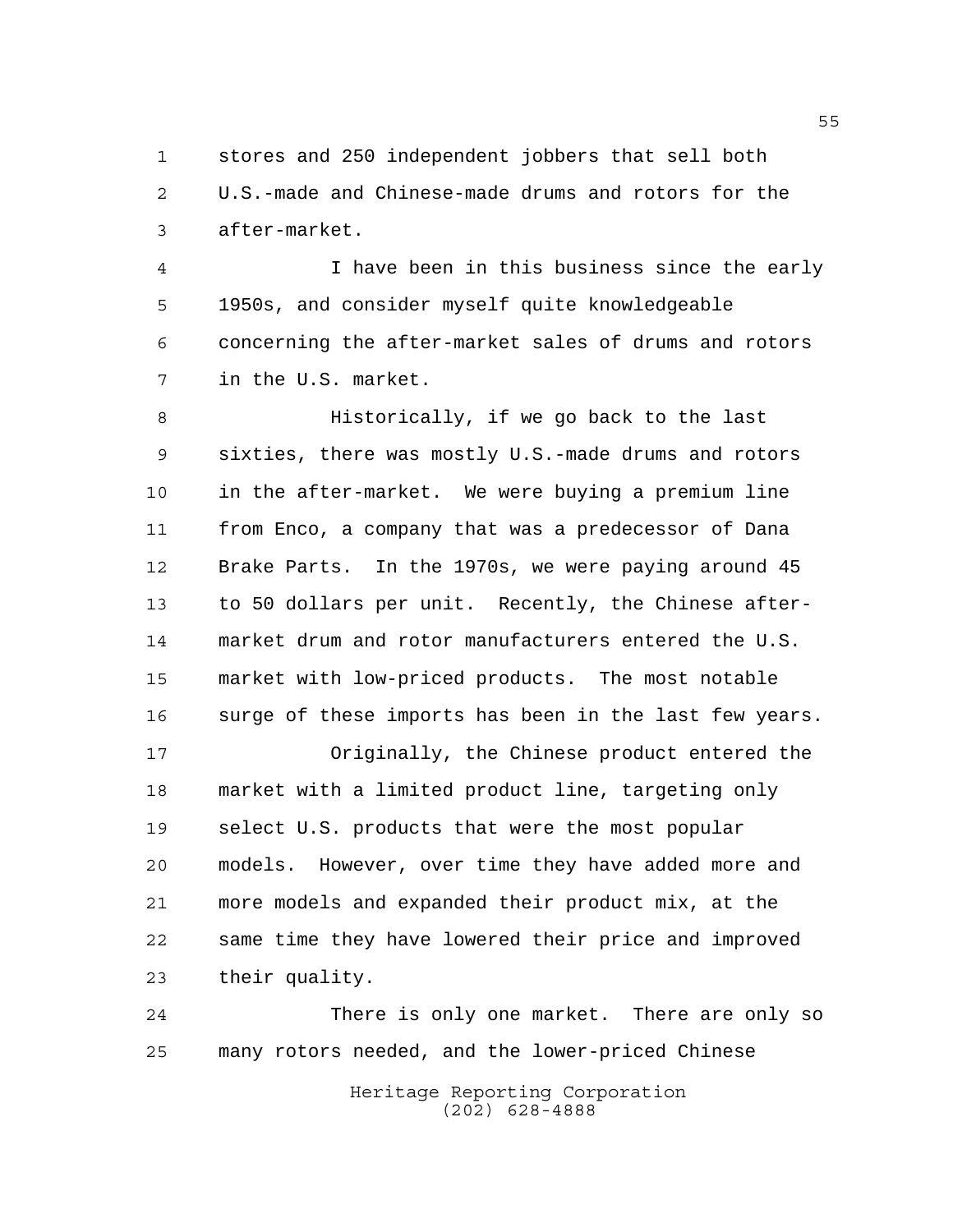product competes with the higher-priced U.S. product, and takes sales away from the U.S. products. It's no different than when you may purchase a six-year battery or a three-year battery for your car. No matter what you decide you only buy one battery, so there is only one market.

 As I have noted, we originally purchased only U.S.-made after-market drums and rotors. But as price pressure from our jobbers and their installed increased, we started purchasing imports. At first these included Mexican, South American as well as China. However, none of those countries' prices were nearly as low as the Chinese brake drums and rotors.

 The facts are that price is the most important, and that is why we are now using Chinese products for our entire economy line. Much of this comes from AIP Dura. We buy on the average of two containers a month direct from China. We also carry a premium U.S.-made line from Dana Rebestos, but their price is much higher. There is a small but diminishing group of buyers that prefer U.S.-branded products, but the vast majority of our customers are really only interested in price. In other words, the marketplace is changing from the U.S. products to the Chinese products.

> Heritage Reporting Corporation (202) 628-4888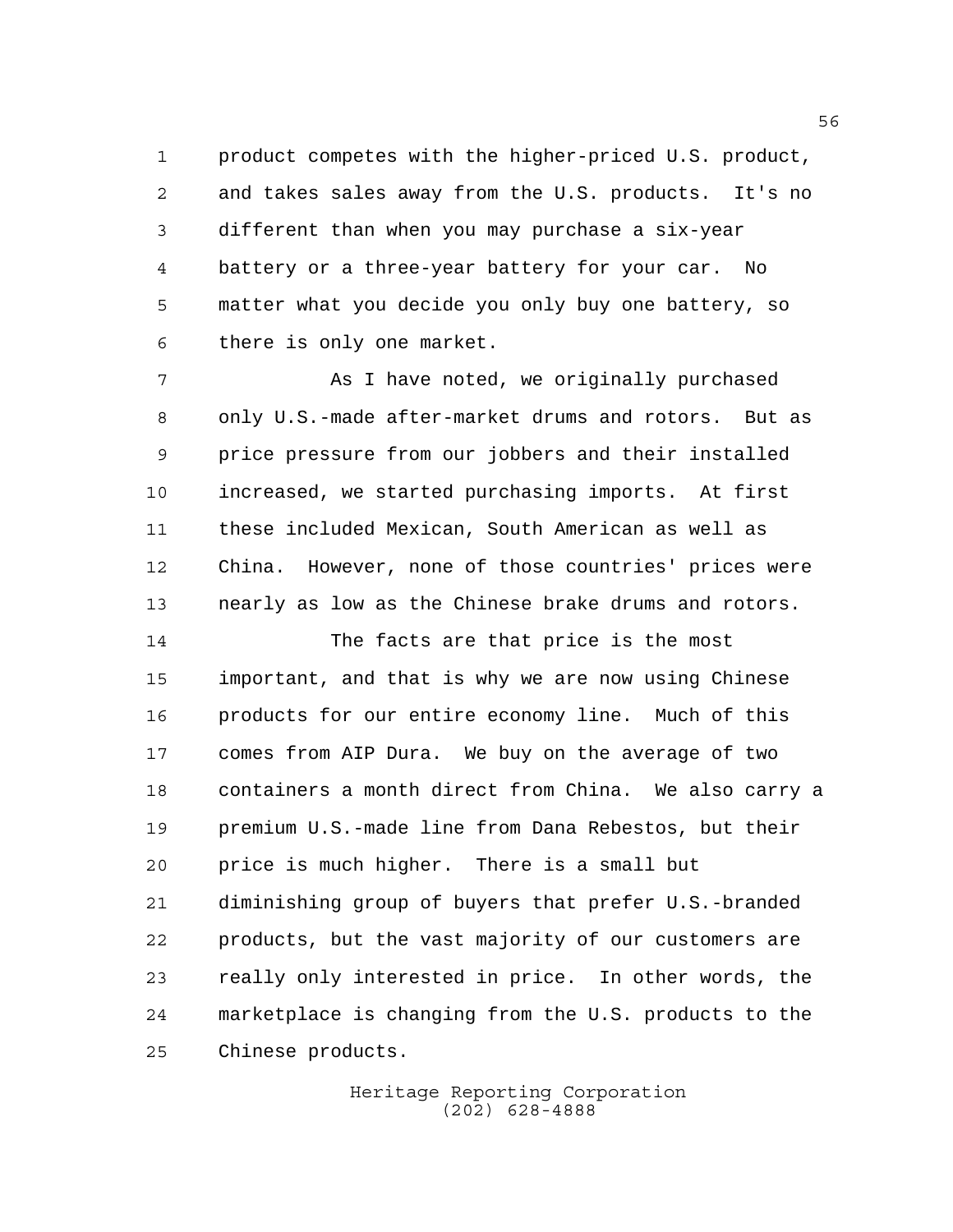The market is driven by price and customers rarely ask about anything except price.

 We sell seven times as many units of Chinese product than U.S. product, but our Chinese dollar sales are only twice as much as our domestic sales, yet we produce a gross profit much, much larger per unit on the U.S. products than on the Chinese products.

 So what would we prefer to sell, Chinese or domestic product? Obviously, we would prefer to deal only with the U.S. products.

12 12 I mentioned previously that at one time we sold only U.S.-made products. The low prices of the Chinese product drove the demand for imports by our customers who are the jobbers and installers that work on your car. The benefits are not going to the ultimate consumer. People like yourselves that may buy drums and rotors for their vehicle, it doesn't go to you. The reason for that is that the installer may buy the cheaper Chinese drum and rotor but he is not likely to inform the customer, and he may charge the customer close to the same price as the customer would have paid for the premium U.S. products. Thus the benefits are going to a very small group of installers and not to the consumers where they should go.

> Heritage Reporting Corporation (202) 628-4888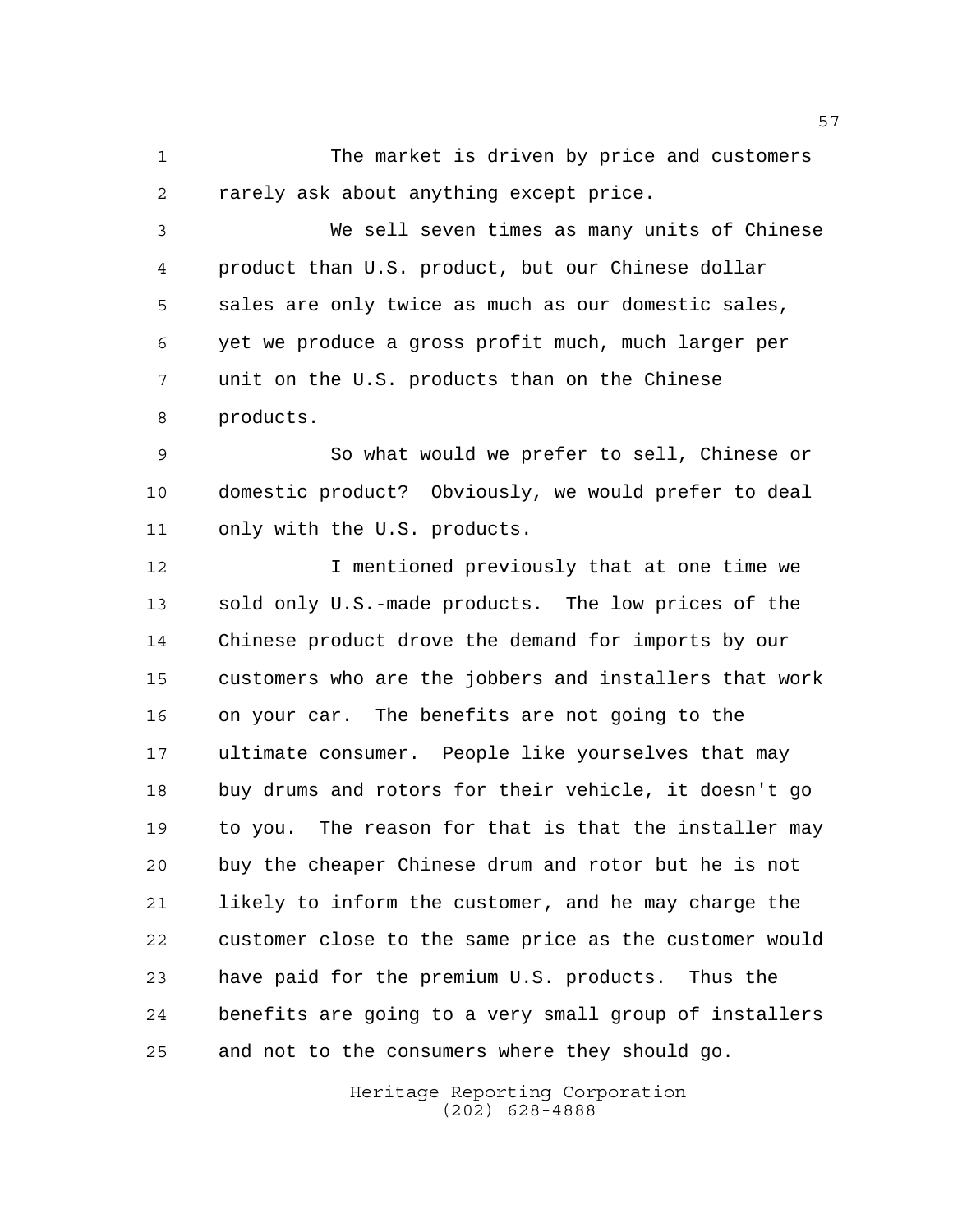Heritage Reporting Corporation (202) 628-4888 Since the installers are asking for the lower-priced product, we are forced to carry more of them. In my opinion, it is disrupting the rationality of the U.S. market for drums and rotors. If prices of the Chinese product keep falling, the few remaining U.S. producers are likely to go out of business as several have done in the past. Then there will be no U.S. industry and the Chinese will be able to increase their prices and there will be no competition in the U.S. after-market. 11 12 I certainly hope this doesn't happen, and I believe that your Commission has the power to prevent it, and I hope that you will take action in this case to ensure the survival of the remaining U.S. producers by imposing the additional tariffs requested. Thank you for hearing. CHAIRMAN OKUN: Thank you. MR. HERZOG: Madam Chair, and members of the U.S. International Trade Commission, my name is Conway Herzog, and I am the CEO of Herzog's Automotive parts in New Orleans, Louisiana. 22 I am testifying here today to support the request of the petitioners for relief caused by the market disruption resulting from rapidly increasing imports of low-priced drum and rotor imports from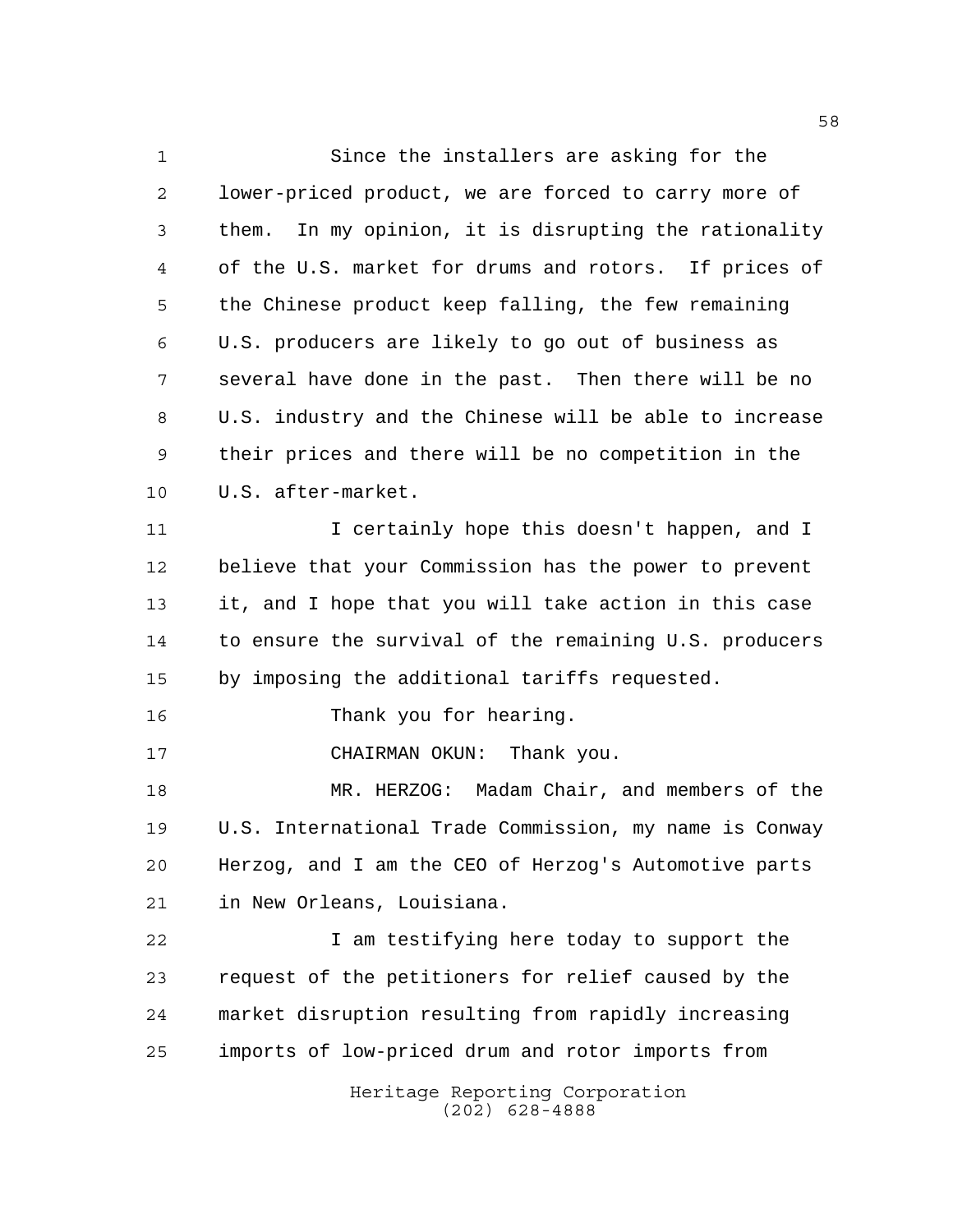China.

| $\overline{a}$ | Herzog's Automotive Parts is an after-market           |
|----------------|--------------------------------------------------------|
| 3              | distributor of brake drums and rotors. We were buying  |
| 4              | the U.S.-produced drums and rotors from Federal Mogul. |
| 5              | At one time this constituted 60 percent of our total   |
| 6              | brake part sales. However, due to the pressure from    |
| 7              | our customers for the lower-priced and large available |
| 8              | of Chinese products we had to start purchasing lower-  |
| 9              | priced drums and rotors imported from China from       |
| 10             | Universal Brake Parts Company.                         |
| 11             | Eventually, Federal Mogul came out with an             |
| 12             | economy line consisting of imported Chinese products,  |
| 13             | and we began switching some of our purchases back to   |
| 14             | Federal Mogul for their economy Chinese line, but not  |
| 15             | to their premium U.S.-produced line.                   |
| 16             | However, due to the financial limitations of           |
| 17             | Federal Mogual was not able to match every economy     |
| 18             | part number that the Chinese importers were selling.   |
| 19             | While Federal Mogul's premium U.S. parts line covered  |
| 20             | every part number, it was difficult for them to do     |
| 21             | this for both the premium and the Chinese line.        |
| 22             | Eventually we dropped Federal Mogul entirely and       |
| 23             | started buying Chinese rotors and drums imported from  |
| 24             | China from Dura International.                         |
| 25             | Our company would prefer to buy the Federal            |
|                | Heritage Reporting Corporation<br>$(202)$ 628-4888     |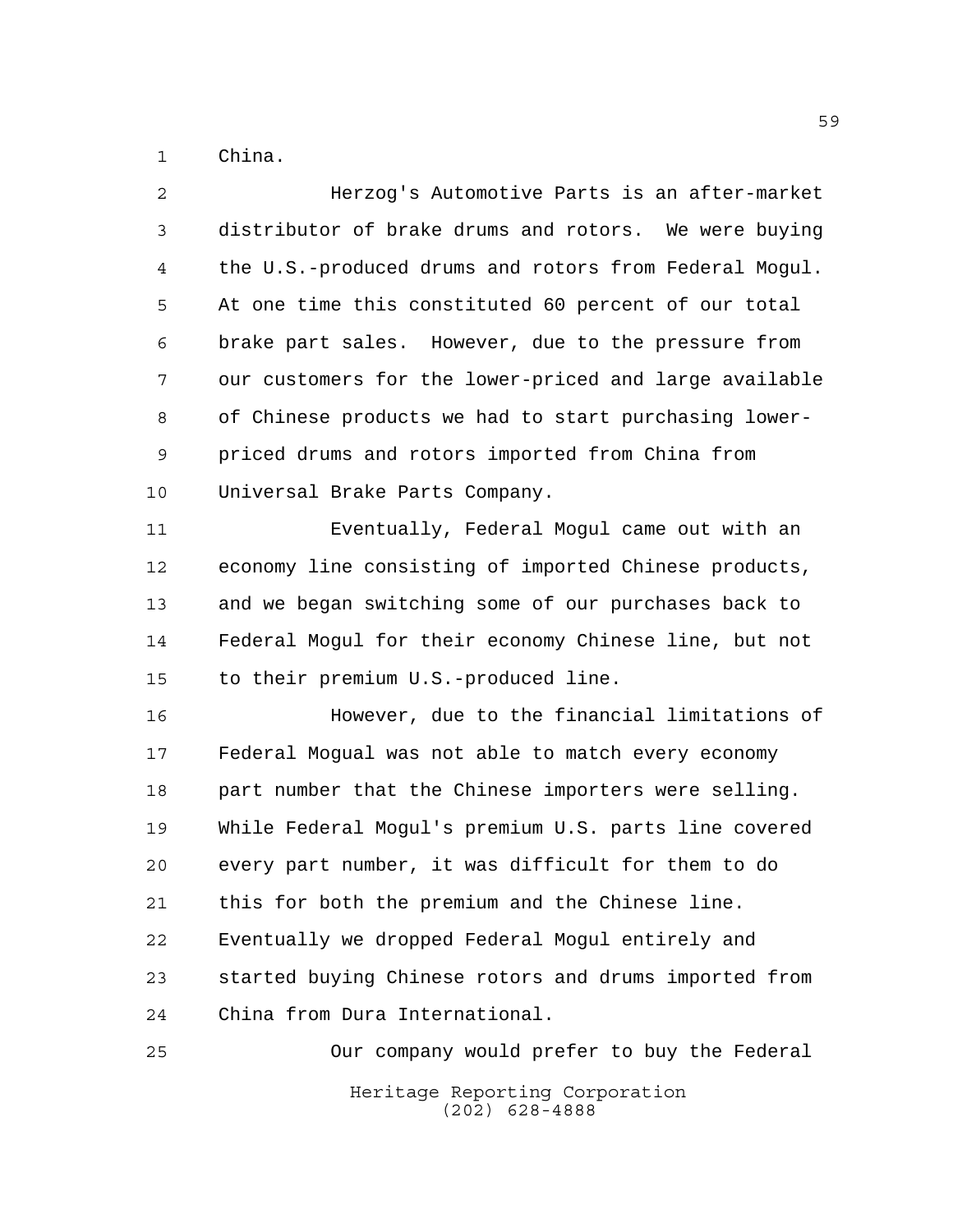Mogul premium line product and sell it to our customers. This enables us to get more sales of related products that go with the brake drums and rotors such as friction. Since we lost the Federal Mogul sales of drums and rotors, it has also hurt other parts of our business so we are anxious to start buying again from Federal Mogul.

 However, the price pressure from China is tremendous. The difference is not in the magnitude of a few cents or a few dollars, but often 10 to 12 dollar more per rotor. However, the Chinese-made drum and rotor still clearly compete the same marketplace with the U.S. premium product.

 While it might seem strange to you for a purchaser to want to pay more for a product, it is my sincere wish that the Commission impose a very high duty on the Chinese products so that the price would again go up toward the Federal Mogul U.S. product so that the U.S. producers can take the necessary adjustment steps.

 I would then very happily switch back to purchasing the U.S.-made product from Federal Mogul. It would be better for my company, better for Federal Mogul, better for its workers, and better from America, and it would not make any difference to the

> Heritage Reporting Corporation (202) 628-4888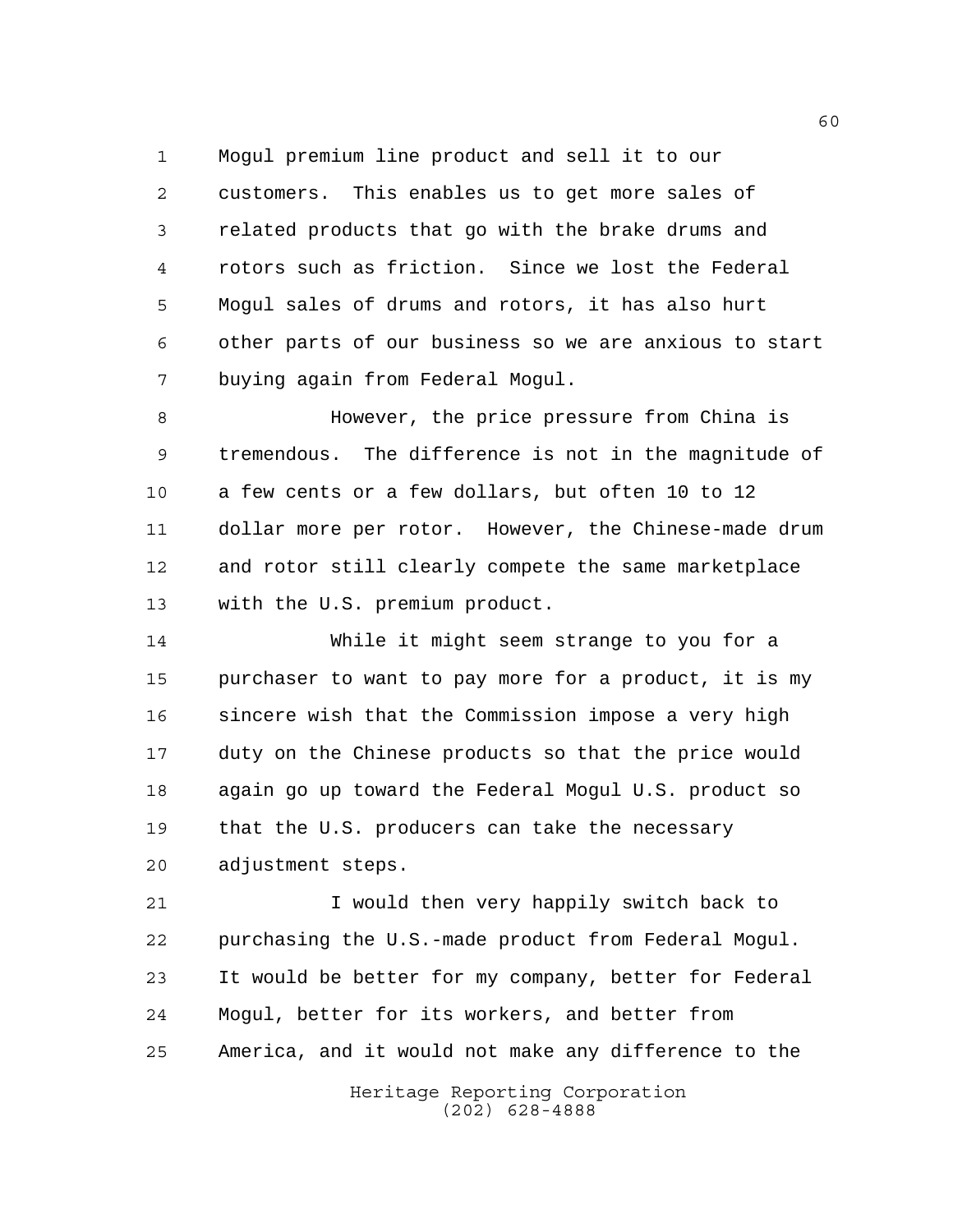ultimate consumer since most of the installers are charging the U.S. price to customers for the Chinese rotors and drums, keeping the large profit spread for themselves.

Thank you for your time.

CHAIRMAN OKUN: Thank you.

 MR. LEWIS: Madam Chairwoman, and members of the Commission, my name is Roland Lewis, and have served as the business representative for Teamsters Local 688 for the past 11 years.

 Teamsters Local 688 represent nearly 10,000 members throughout eastern Missouri, including more than 2100 members working in industrial trades, which is mostly manufacturing. As a business representative, I represent nearly 800 Teamster members, including the 200 that worked who works at the Federal Mogul plant in St. Louis. They are producers of after-market brake drums and rotors.

 Before becoming a business representative at the union, I worked in the plant for 19 years, beginning as a metal pourer, and leaving as a stock room clerk, so I know the after-market brake drums and rotor industry as well.

Heritage Reporting Corporation (202) 628-4888 Teamster Union as represented workers at St. Louis after-market brake drum and rotor facility since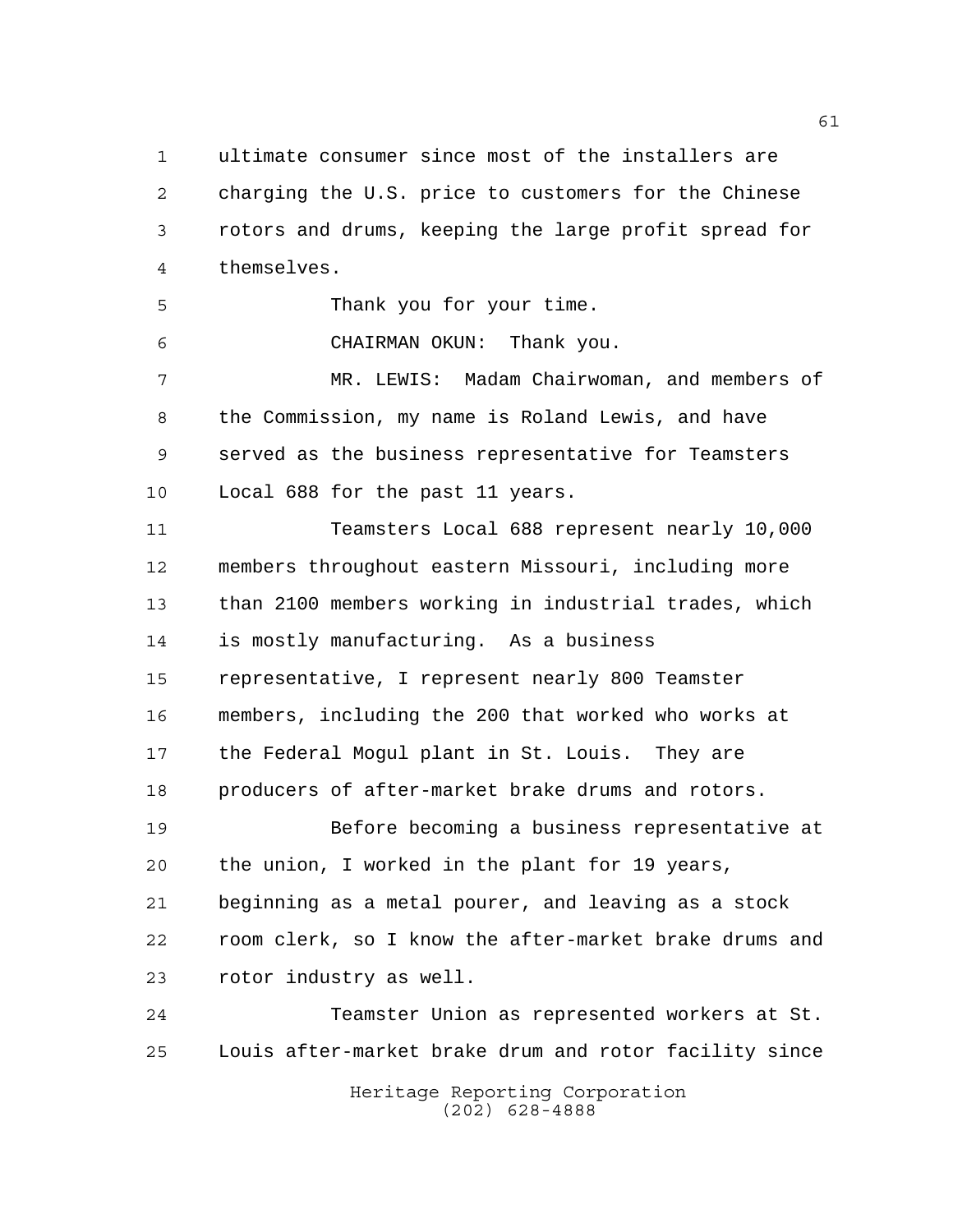1965. The wide varieties of jobs we represent include semi-skilled jobs such as machine operators, computerized mili-machine operators, stock room clerks, high-skilled jobs that include electrical technicians, tool and dye makers. It is a diverse group of more than 15 types of jobs that produces the final product, the after-market brake drums and rotors.

 Workers at this facility have seen firsthand the challenges Federal Mogul management faces through actual Teamster job losses. The trend since 1998 is one of a decreasing Teamster workforce at the plant. In fact, in 1998, an average of 307 Teamster members worked at the facilities.

 Today, just 201 workers are there, a 35 percent job loss. The trend has been a consistent job loss since 1998. Figure A graphs that trend and it's included in the handouts. These job losses can be directly correlated to the large amount of import of low-priced drums and rotors from China. Teamster job losses at the plant provide a good snapshot of what Missouri has been facing during the most recent economic downturn.

 In fact, from May 2002 to May 2003, Missouri has lost more jobs as a percentage of its total

> Heritage Reporting Corporation (202) 628-4888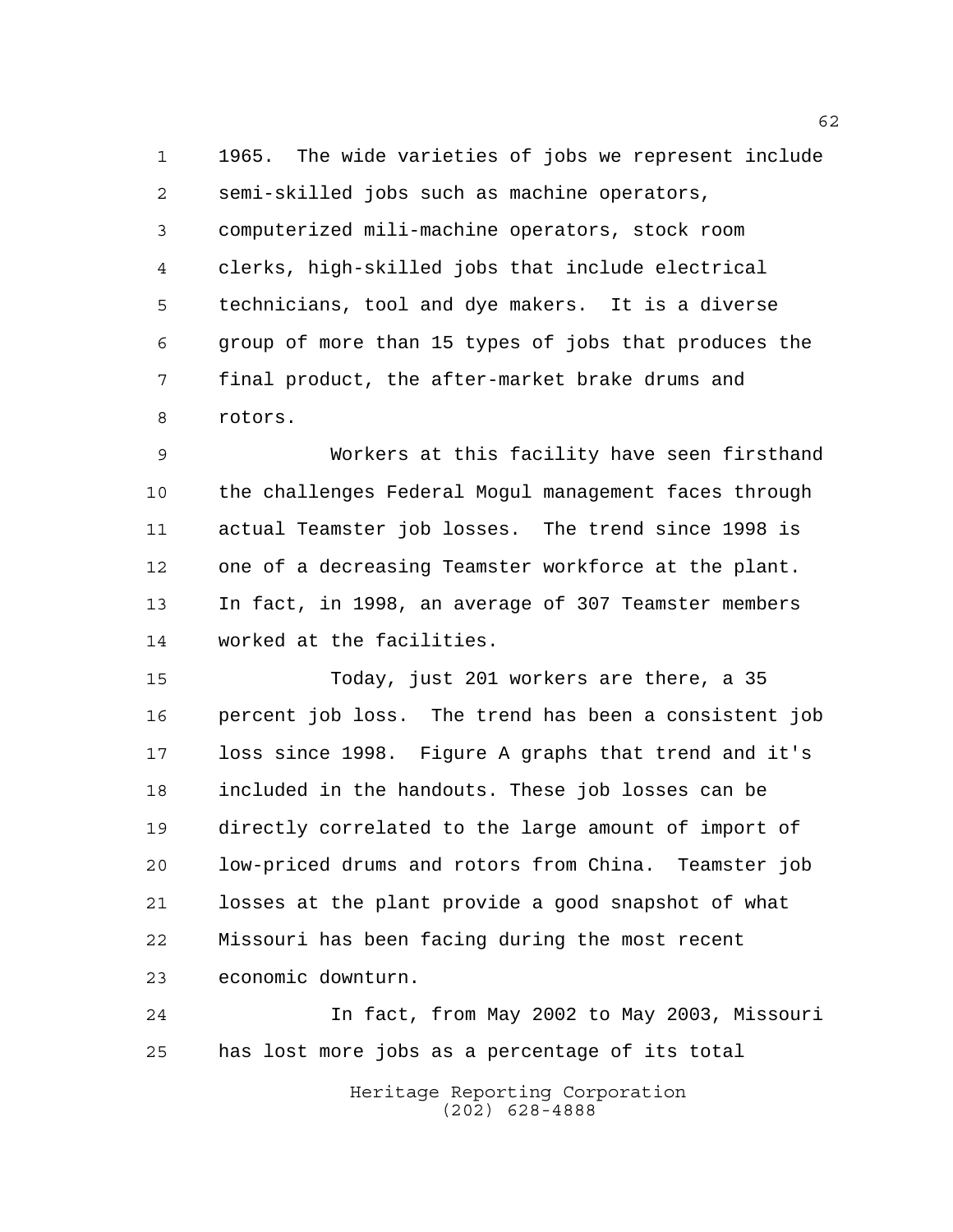employment than any other state, more than 52,000 jobs or 1.5 percent of its total employment.

 Manufacturing has been hit hardest in this downturn, and has taken the brunt of those job losses, nearly 12,000. Except for the public sector, no other industry matches those job loss.

 From a manufacturing perspective, what is particularly disconcerting is that while less than 12 percent of Missouri's population works in manufacturing, 22 percent of the state's job loss has been in that industry. Missouri's manufacturing corporate citizens and employees have taken than their fair share of economic pain in the last year.

 As you know, Federal Mogul is located in St. Louis City. The neighborhood surrounding Federal Mogul is a community that needs a thriving plant and the jobs that it can provide. Since this tract 1186, an area that runs about four miles around the facility, tells the story of a struggling community that has a 74 percent minority population compared to the state's overall of 16.2 percent, \$12,3000 per capita income compared the state's overall of \$19,336, and 26 percent of all persons falling below the poverty level compared to the state's overall of 11.6 percent.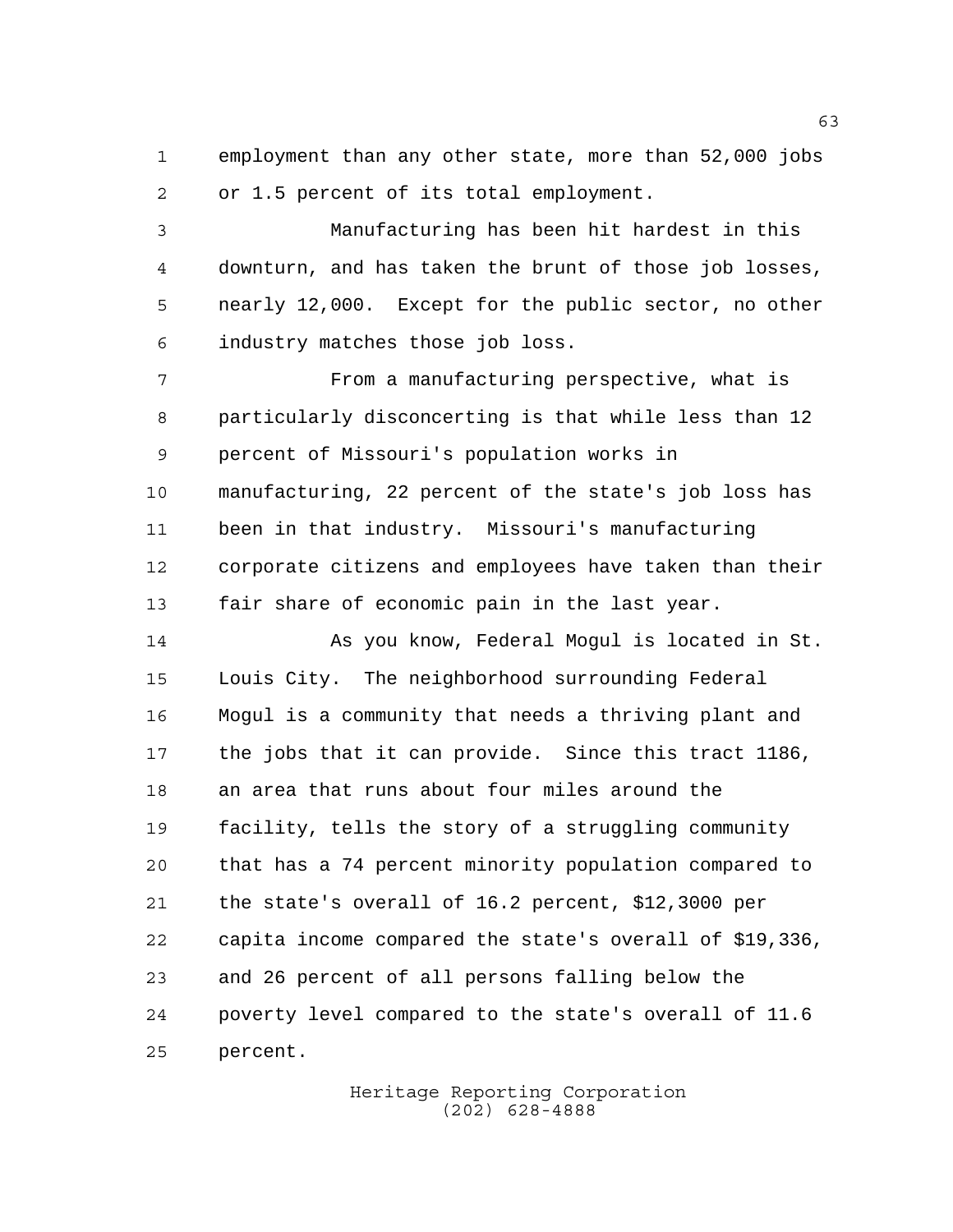1 1 It is estimated that 46 percent of all individuals in this census tract are eligible for public assistance. Since unemployment rates from small tracts of data can often be inaccurate, I did not use that tract's unemployment rate.

 But a clear indicator is St. Louis City's overall unemployment rate which is nine percent, significantly higher than Missouri's overall rates of 4.9 percent.

 Jobs at Federal Mogul provide at least some economic activity and hope for our community that is very much in need. The 2001 medium hour wage for all Missouri workers is about \$12.20 per hour while the medium wage for Federal Mogul, a Teamster Federal Mogul is \$13.27 per hour. These are the kind of jobs Missouri must retain to grow its economies.

 In China, where low-priced import drums and rotors are made workers can make as little as \$25 a month, and be forced to live in dormitories and restricted from leaving without government permission. They are often a little more than indentured servants.

 Thank you, Madam Chairwoman and members of the Commission for this opportunity to provide this brief testimony, and on behalf of the 201 remaining Teamster workers at the Federal Mogul plant, I hope

> Heritage Reporting Corporation (202) 628-4888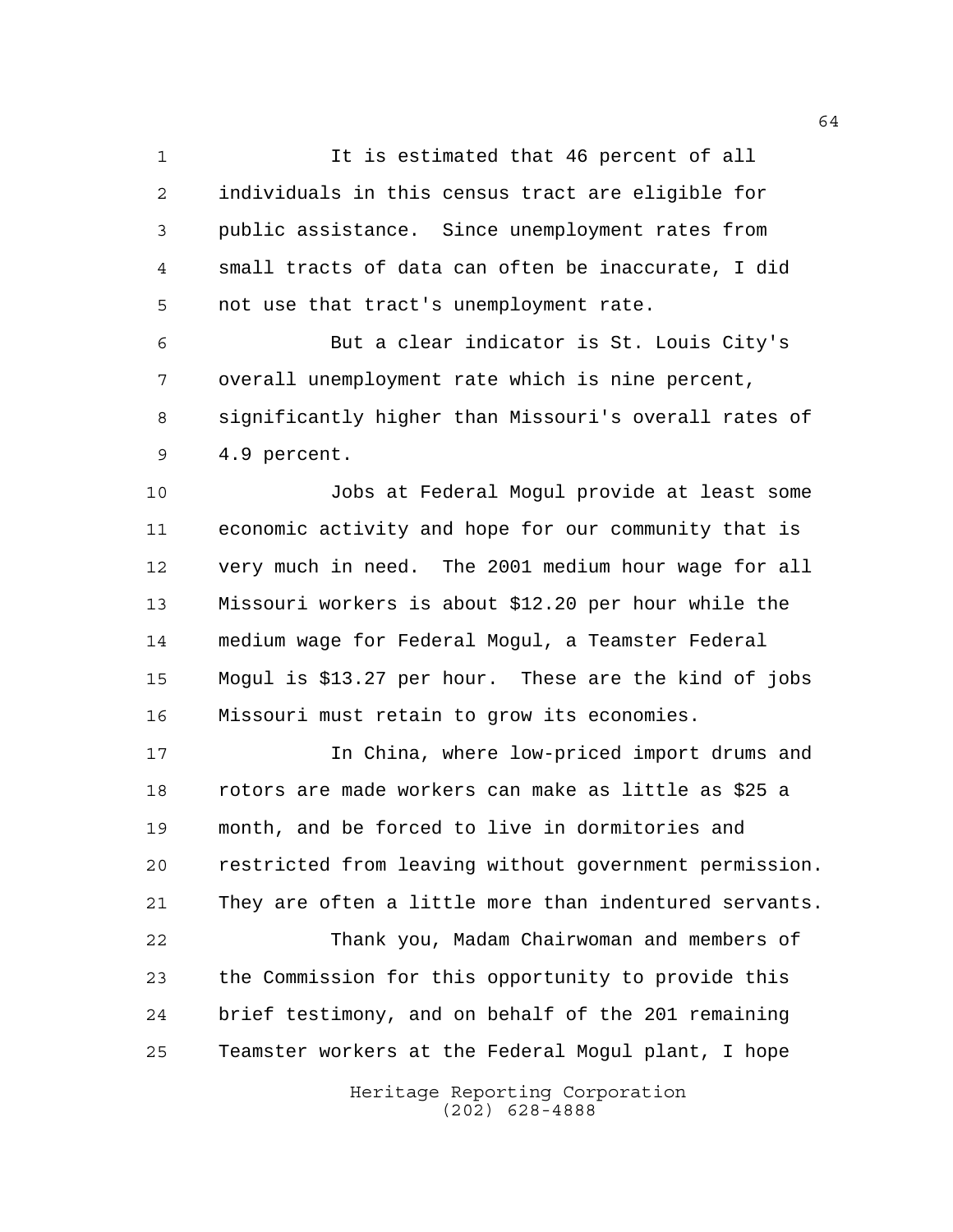Heritage Reporting Corporation you will act to combat the market disruption caused by the Chinese brake and rotor imports. Thank you. CHAIRMAN OKUN: Thank you. MR. GLICK: Thank you, Madam Chairwoman. That concludes our presentation. CHAIRMAN OKUN: Okay, thank you. Before we begin our questioning this morning, let me thank all the witnesses for being here this morning, for your willingness to answer our questions, particularly thank the industry witness and the witnesses here from the Teamsters for your participation and for making the effort to be here today. We will begin our questioning this morning with Commissioner Koplan. COMMISSIONER KOPLAN: Thank you, Madam Chairman. I have listened to the opening statement and your direct presentation and I have wrestled with whether my simply joining with the Chairman in the issue she raised in her opening statement is sufficient. The question has been answered for me by the fact that at no time today have her concerns been addressed, rather they have been ignored. So I will now proceed in a fashion that gives me no pleasure,

(202) 628-4888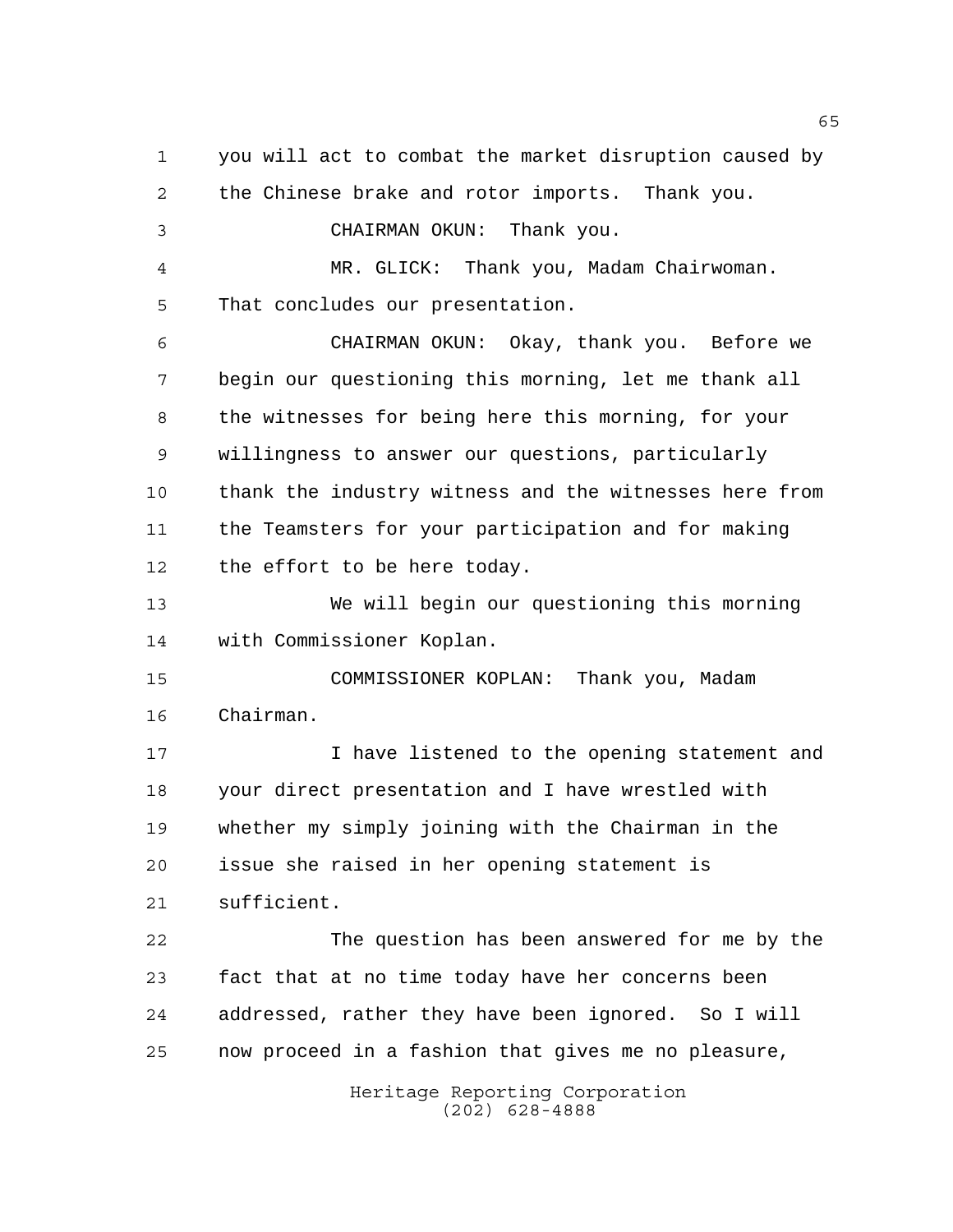but at the outset I want to make clear that my next comments are not directed to Mr. Jaffe, Mr. Herzog or Mr. Lewis.

 As a preliminary matter, I want to follow up on the remarks made by the Chairman in her opening statement with regard to what I consider to be rather egregious deficiencies in the information provided by members of this coalition to our staff.

 I am very concerned about the status of the record in this investigation. While I recognize that Section 421 safeguard petitions impose short time lines for all those involved as the Chairman noted, you knew that when you chose the timing for the -- you knew that when you chose the timing for the filing of your petition.

 Since you have experienced counsel, I do not see that as the basis for any excuse for what followed. I am referring to the lack of cooperation given to Commission staff by the petitioners and certain of those in support of the petition, and that includes counsel.

 In preparing for this hearing, I became both angry and very troubled when I learned of the number of times that petitioners and supporters clearly have failed to provide timely and sufficient information

> Heritage Reporting Corporation (202) 628-4888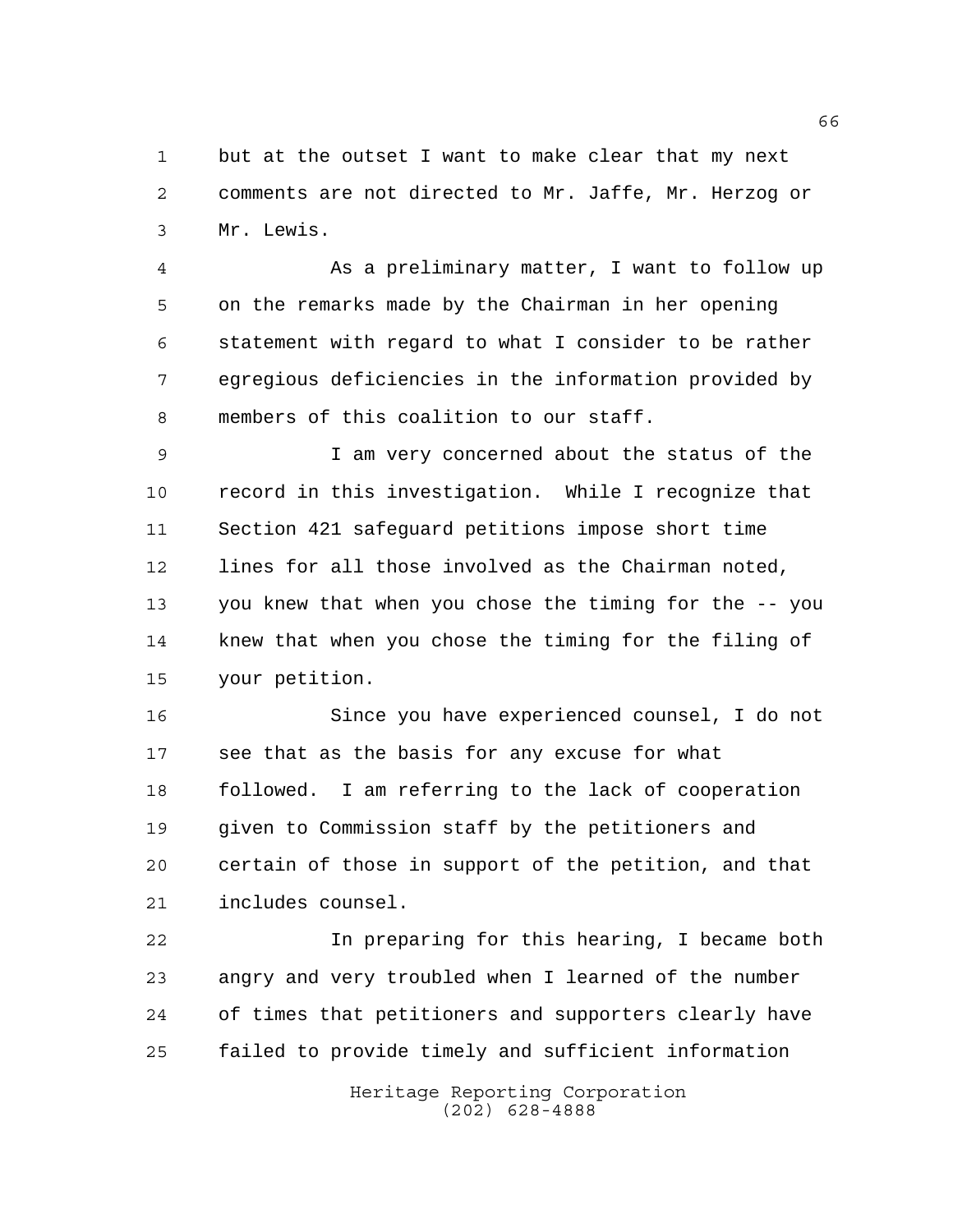necessary for the Commission to successfully conduct this investigation.

 For example, I point to the agency's certified public accountant assigned to this investigation who raises grave concerns about getting data in usable form. I refer counsel to footnote 2 on page 4 of respondent's pre-hearing brief that relates to document 186949, an e-mail, the content of which I cannot reveal here because it contains BPI.

 Among other instances, the specifics of which I cannot describe without revealing confidential business information, were other failures to provide essential company data, the revision of such data after its submission, and its late submission without prior notification. The result of such happenings creates doubt in my mind about the accuracy of the information that was or ultimately will be provided.

 For example, I refer counsel to footnote 144 on page 83 of Chapter 1 of the confidential staff report. That footnote concludes by warning that the data referred to should be used cautiously because of extensive last-minute changes made to the price tables and discussion.

 I cannot discuss the portion of that footnote which preceded that caution because it is

Heritage Reporting Corporation (202) 628-4888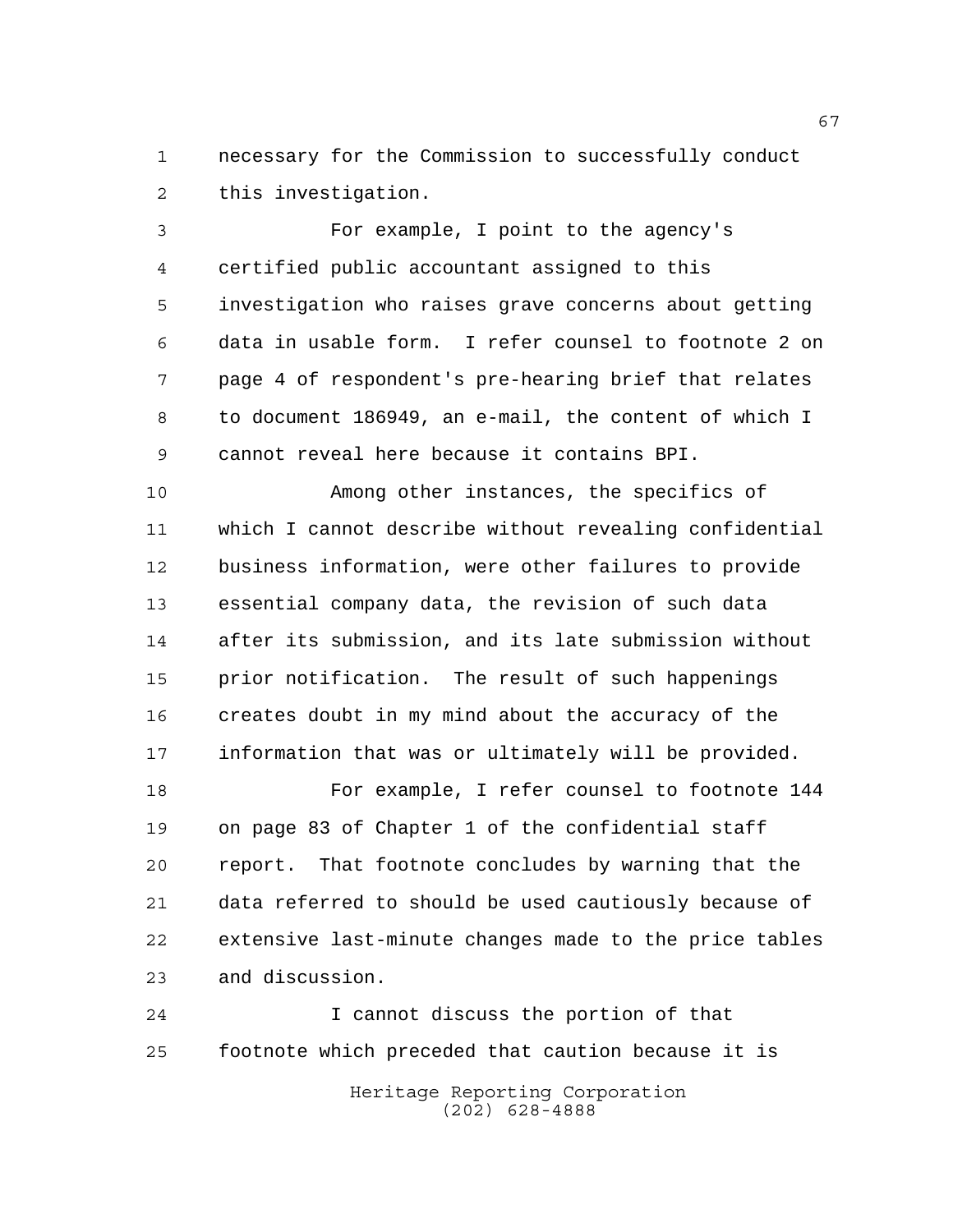bracketed as BPI, but counsel has full access.

| $\overline{a}$ | It is also particularly troublesome for me             |
|----------------|--------------------------------------------------------|
| 3              | to learn that staff has raised concerns about the      |
| 4              | possibility of double counting of sales. I refer       |
| 5              | counsel to footnote 82 on page 44 of Chapter 1, and    |
| 6              | that staff has made numerous references to failures to |
| 7              | receive responses. I refer counsel to footnote 79 on   |
| 8              | pages 36 and 37 of Chapter 1.                          |
| $\mathsf 9$    | In my opinion, there has been created a                |
| 10             | substantial and totally unnecessary burden on staff    |
| 11             | who are working extremely hard to provide the          |
| 12             | Commission the necessary information to render an      |
| 13             | informed determination unless you turn things around,  |
| 14             | I don't see how that it is possible.                   |
| 15             | In light of the concerns that I have                   |
| 16             | described, I want to hear first from the industry      |
| 17             | witnesses about what they intend to do about the       |
| 18             | current situation, and then from counsel, and finally  |
| 19             | from Dr. Button, a respected economist who, in         |
| 20             | addition to counsel, has access to confidential        |
| 21             | business information.                                  |
| 22             | For openers, I would like the domestic                 |
| 23             | producers to start by telling me whether your most     |
| 24             | recent revisions to your price data provided staff     |
| 25             | have now rendered that data accurate. Thank you.       |

Heritage Reporting Corporation (202) 628-4888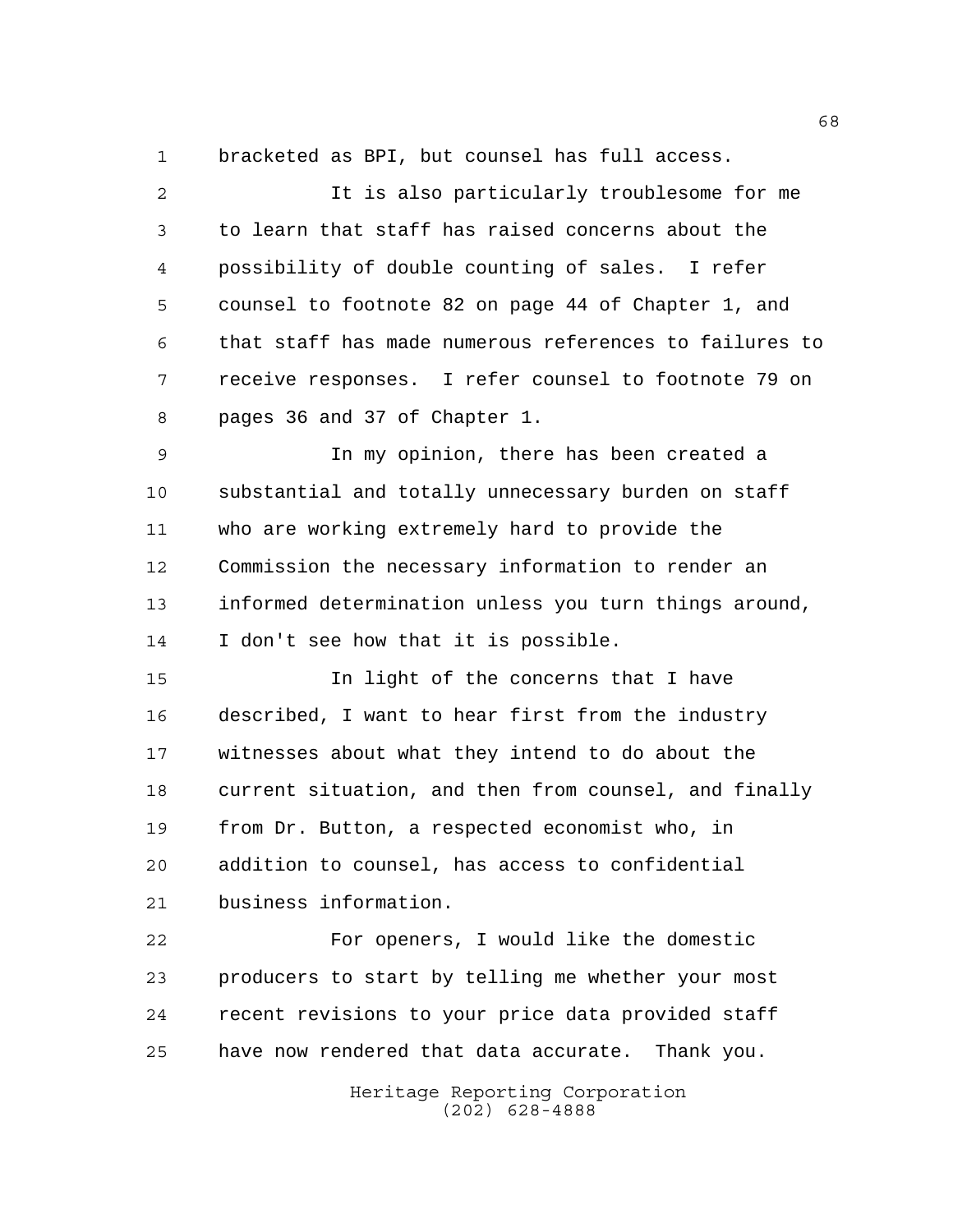Mr. LaVarra?

Heritage Reporting Corporation (202) 628-4888 MR. LAVARRA: Yes, sir. The price data that we have submitted to you, to the best of our knowledge, is accurate and has been confirmed, sir. MR. EASLEY: I would agree, sir, that what we have recently submitted is, to the best of our knowledge, accurate. 8 COMMISSIONER KOPLAN: Mr. Glick? MR. GLICK: Mr. Chairman, I intended to comment on the Chairwoman's remarks maybe in my rebuttal, but I'm happy to do so now. COMMISSIONER KOPLAN: I don't think this is a matter for rebuttal. 14 MR. GLICK: Okay. We're not -- okay. First, I would like to sort of distinguish between what may be characterized as a lack of cooperation which connotes some wilful desire to perhaps impede the staff and a desire for candor, and in fact, an obligation that we have that when we find data is changed and corrected, to immediately present it to the Commission. And I believe we certainly agree with you that the staff is working hard and faces a hard burden, and our desire has been as soon as we discovered that there was any corrections or changes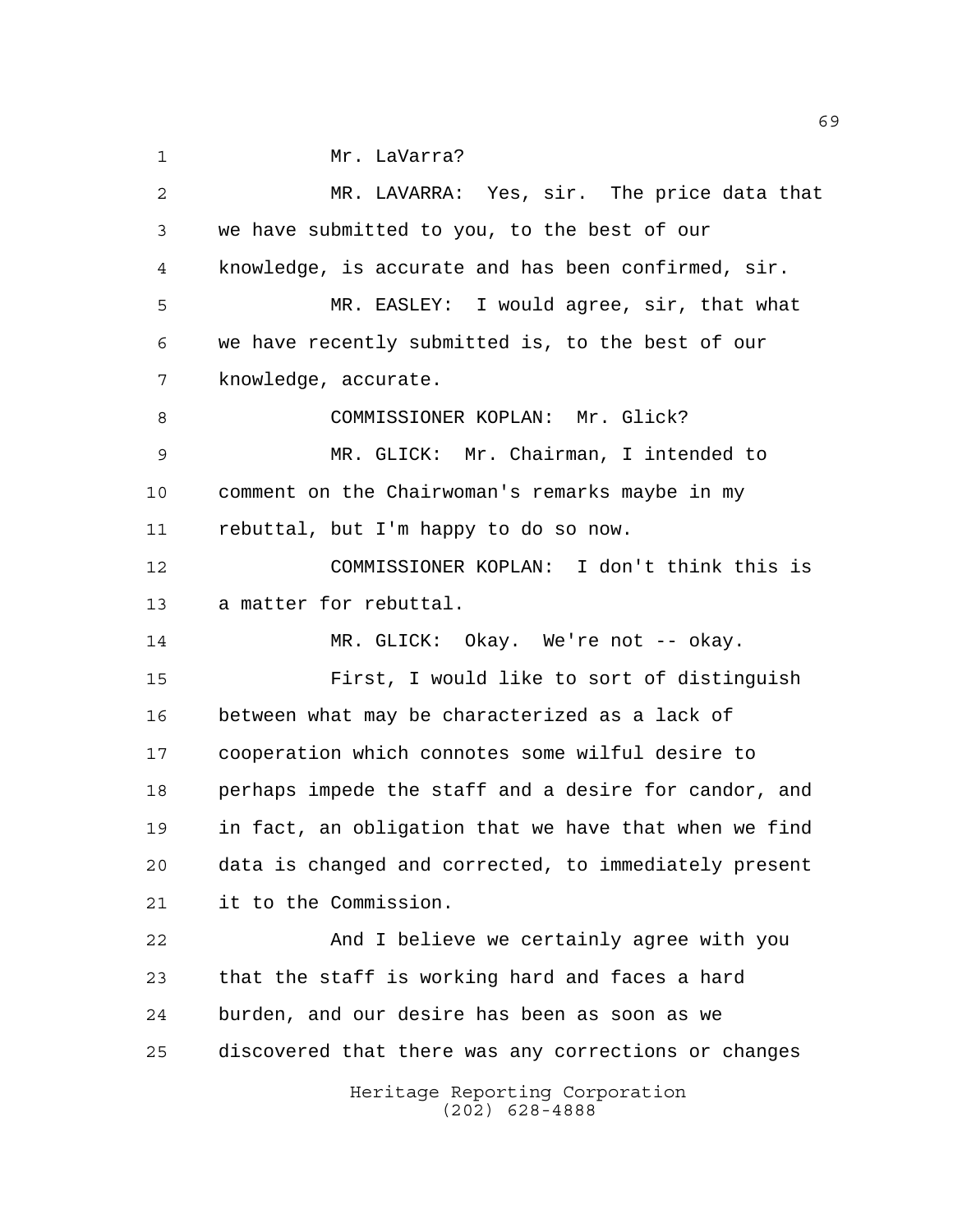Heritage Reporting Corporation (202) 628-4888 in data, to bring it to their attention immediately. I might note that there has been corrections on both sides. COMMISSIONER KOPLAN: Let me just -- if I could interrupt you for a second -- MR. GLICK: Okay. COMMISSIONER KOPLAN: -- and make this comment. I have served here for five years. I have served with two other chairmen and I have been privileged to be chairman myself. This is the only time in those five years that I have felt compelled to make a statement like I just did. So I hear the road you're going down, but I want to tell you that, as I said at the outset, I take no pleasure in what I'm saying, but the end result I'm seeking here is to get sufficient information on this record that's accurate, that I feel that I can rely on so that I reach a fair determination in this case, and that's my only purpose in this. MR. GLICK: And that is our desire too, and we certainly apologize for any delays and inconvenience that we have caused. And some of this the individual people that provided the data may be able to explain to you. There are reasons. But I would like to note that the changes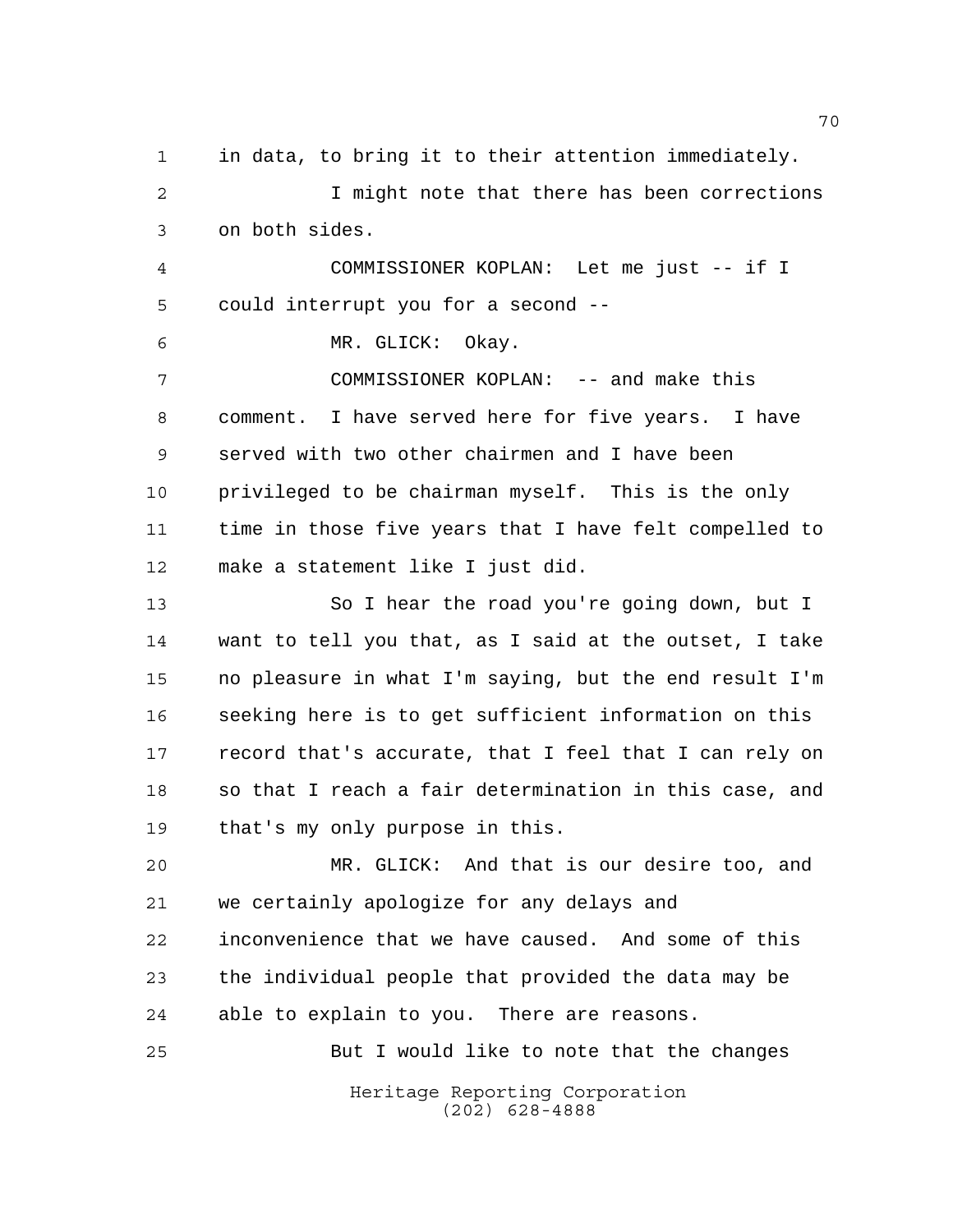were done out of a desire to be complete, not out of a desire to delay or impede. And I do want to note for the record that as of yesterday we received amendments and supplements from other parties on the other side. I can't reveal from who. But I think, you know, we certainly will pledge to work harder and to make sure that in the future all of our responses are more timely and more thorough.

COMMISSIONER KOPLAN: Dr. Button.

 MR. BUTTON: Thank you, Commissioner Koplan. First, as simply as a factual matter, I was asked to assist in this case at a time substantially after the submission of the questionnaire data.

 COMMISSIONER KOPLAN: I'm aware of that, and I apologize for not noting that.

 MR. BUTTON: And I would probably say that some of the revisions that you have faced perhaps result from some our review of the data and discussions with counsel and discussions with the staff that perhaps corrections would be appropriate in an effort of making sure the data comply with the Commission's requirements.

 COMMISSIONER KOPLAN: If that explained away the depth of the problems that I have described, I would be happy to accept that. I appreciate what

> Heritage Reporting Corporation (202) 628-4888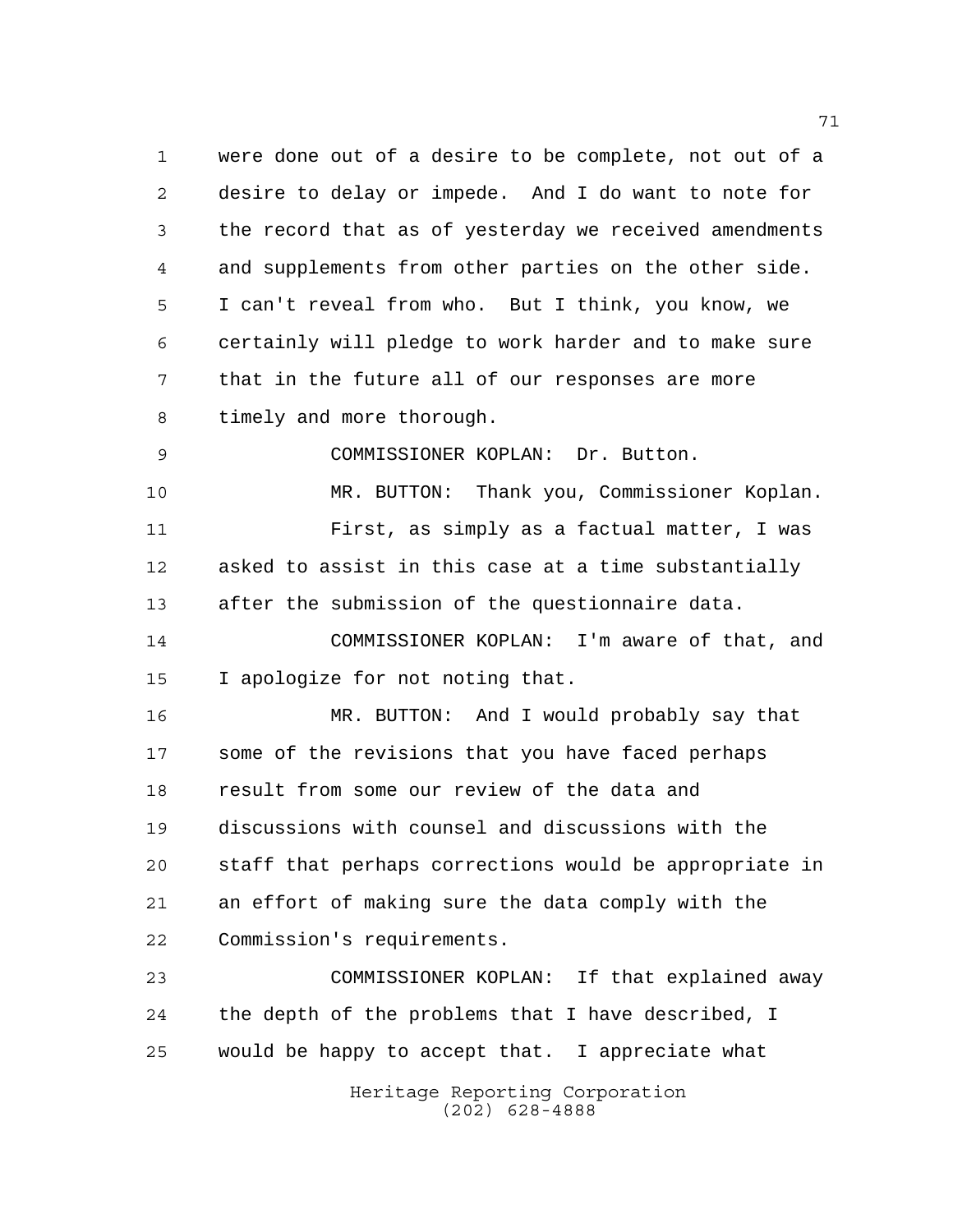you're saying, but as you can understand what I'm talking about goes far beyond that. MR. BUTTON: I understand. COMMISSIONER KOPLAN: Your estimates and your testimony is only as good as the data that you have. 7 MR. BUTTON: That's correct, sir. COMMISSIONER KOPLAN: Thank you. Mr. Easley, have I heard from you? MR. EASLEY: Yes, sir. I did testify that I believe that the information we have given you is accurate. COMMISSIONER KOPLAN: All right. Thank you. The Commission requested U.S. producers to provide in their questionnaire responses instances of lost sales and/or lost revenues that the domestic industry suffered as a result of competition with the imported Chinese after-market brake drums and rotors during January 1998 to March 2003. The after-market brake drums and rotors during that period, the reason we asked for that transaction data was so that staff could follow up with the purchases cited to obtain confirmation or an explanation of the assertions. General sales data is insufficient for the staff to conduct meaningful

> Heritage Reporting Corporation (202) 628-4888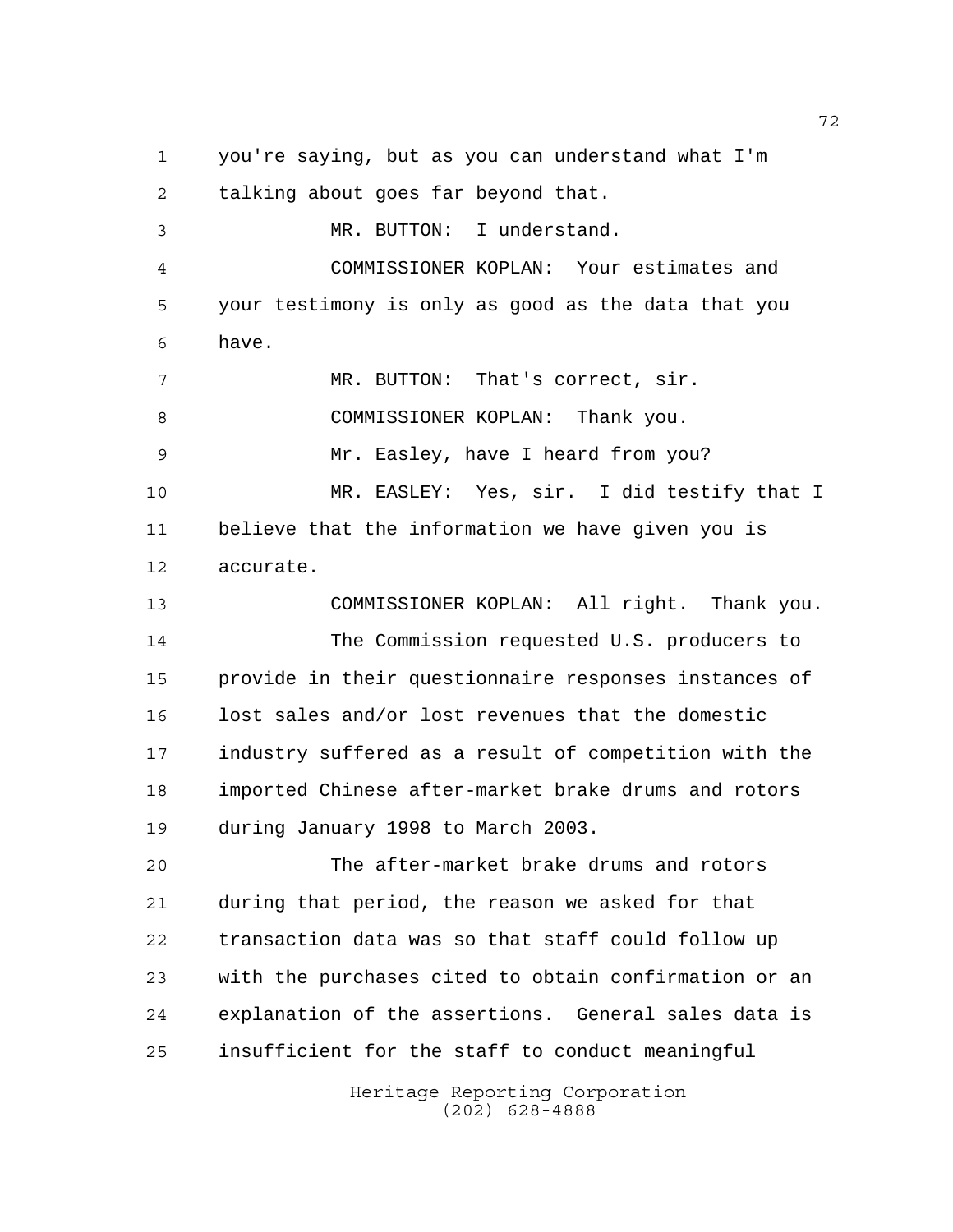follow ups.

| 2  | In addition, these follow ups by staff                 |
|----|--------------------------------------------------------|
| 3  | require several days to weeks for the purchasers to    |
| 4  | research their records and comment on the allegations. |
| 5  | As a result, reports of lost sales and/or lost         |
| 6  | revenues should be reported in a timely manner.        |
| 7  | I would like you to explain why U.S.                   |
| 8  | producers generally reported information that was      |
| 9  | often insufficient in this regard, and in at least one |
| 10 | instance reported more than two weeks late.            |
| 11 | I see my red light has just come on. Should            |
| 12 | I want for the response for the next round, Madam      |
| 13 | Chairman?                                              |
| 14 | CHAIRMAN OKUN: Well, do you think this is -            |
| 15 | - if it can be done quickly, go ahead and respond now. |
| 16 | And if not, we can have a more thorough response.      |
| 17 | MR. GLICK: Mr. Chairman, we're not entirely            |
| 18 | sure that --                                           |
| 19 | COMMISSIONER KOPLAN: I'm not the chairman,             |
| 20 | but I appreciate that.                                 |
| 21 | MR. GLICK: Commissioner Koplan, we're not              |
| 22 | exactly sure which of this data you're referring to,   |
| 23 | but in our post-hearing brief we did submit -- pre-    |
| 24 | hearing brief -- some fairly extensive data on lost    |
| 25 | sales that was not made available to us prior to that, |
|    | Heritage Reporting Corporation<br>$(202)$ 628-4888     |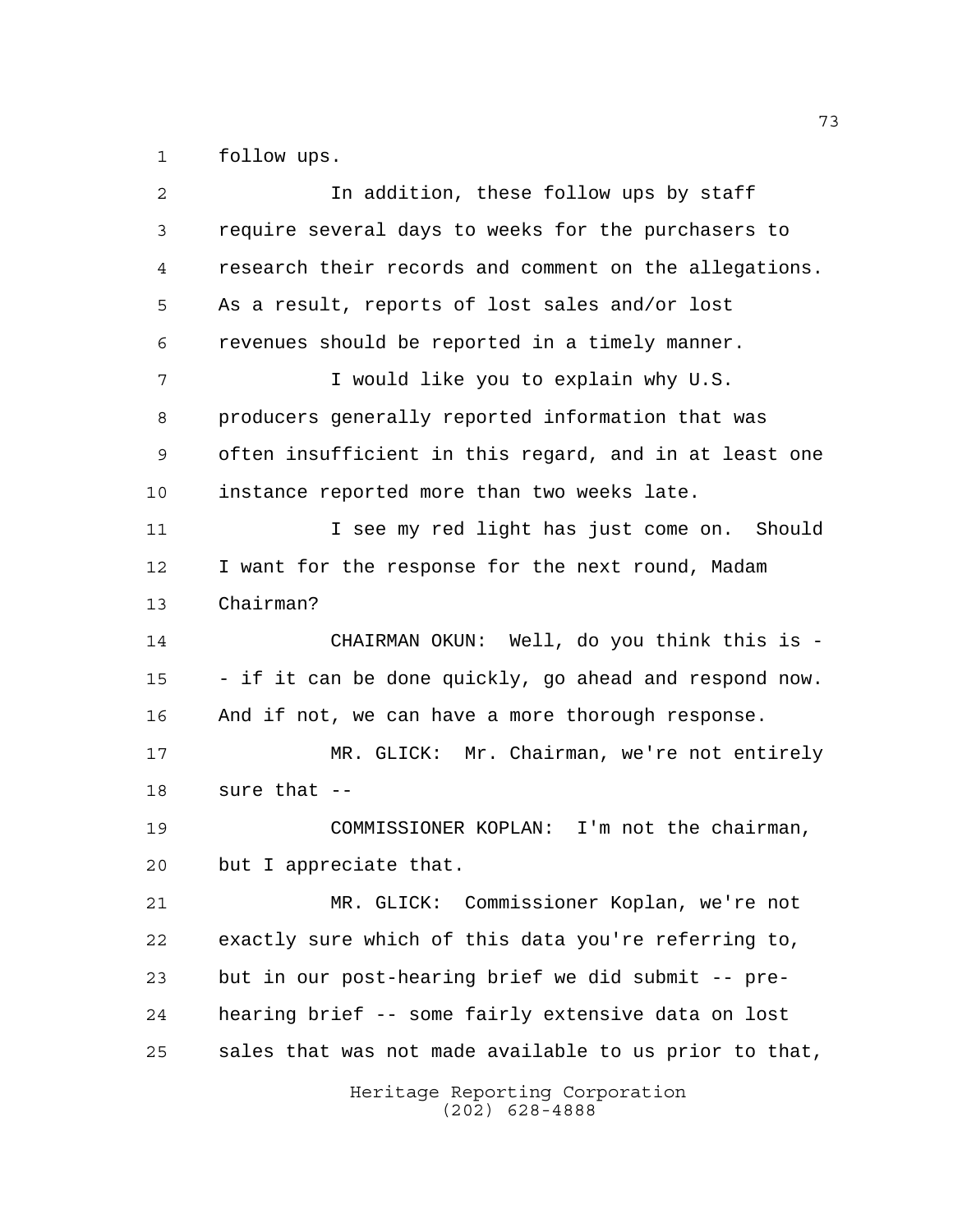which the companies developed, which I do think makes the record complete.

 We regret we didn't have all this data in time for the questionnaire. I think some of this came from Dana, which may want to explain some of the problem they had in getting the data together.

 COMMISSIONER KOPLAN: If there is confusion, perhaps you could get together with staff post-hearing and have that resolved, and then respond to it post- hearing if you would. Can you acknowledge you will do that, Mr. Glick?

 Thank you. Thank you, Madam Chairman. CHAIRMAN OKUN: Okay. Thank you, and again thank you to the witnesses. I would just note, I guess, Mr. Glick, that I think the point has been made clear by Commissioner Koplan that when you go back for your post-hearing if you can note those instances that he cited, and address them, and work with the industry to do that, I think that will help address some of the issues that we have raised this morning.

21 Let me turn to the industry witnesses to go back to some of the things that I'm trying to understand about the market. One of the things that I was struck by in reading the pre-hearing briefs was -- it was that point where I saw this description of what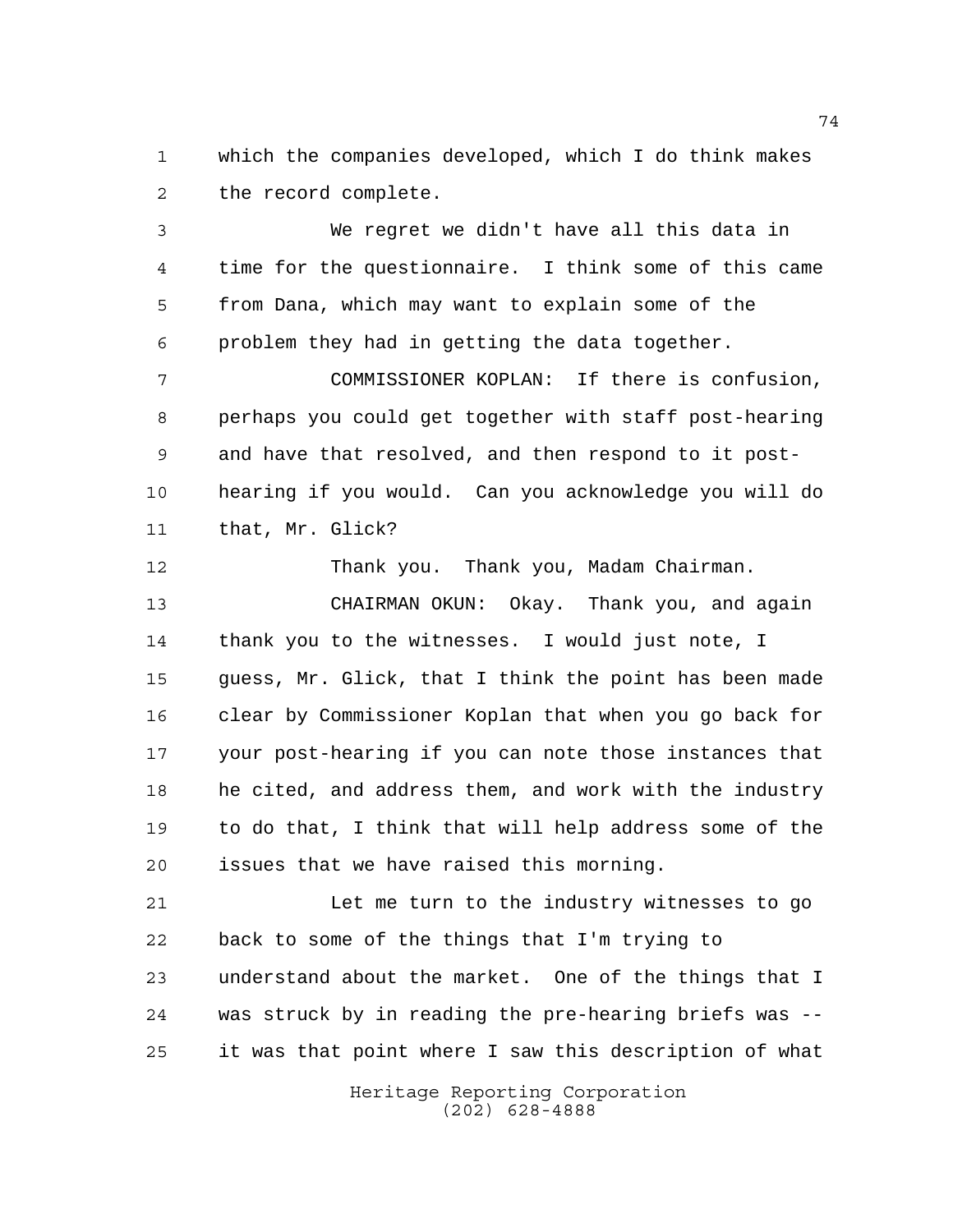were referred to as different models, A, B, C, D models, and I believe, Mr. Easley, you mentioned that as well in your testimony today being what you have seen as the different volume. Some of them being high volume and lower volume; that the Chinese started on high volume and moved to the lower volume if I understand the argument.

 I wonder, and this might be something that the purchasers can comment on too, if you could help me better understand that part of the market; you 11 know, what this is relative to each other; you know, what kind of cars and what is described as high volume.

 And then as part of that if you can tell me about pricing data, and perhaps Mr. Button can help here, whether that ties up, whether when I look at the pricing data I am looking at an A, or a B, or a C, or a D.

 But just start generally with this volume issue and the A, B, C, D, if you could.

 MR. EASLEY: For the entire after-market, you will find that there is various models that we service from a Ford truck to an Audi 400, okay. And obviously because of the production of those vehicles, the replacement market is a direct reflection of how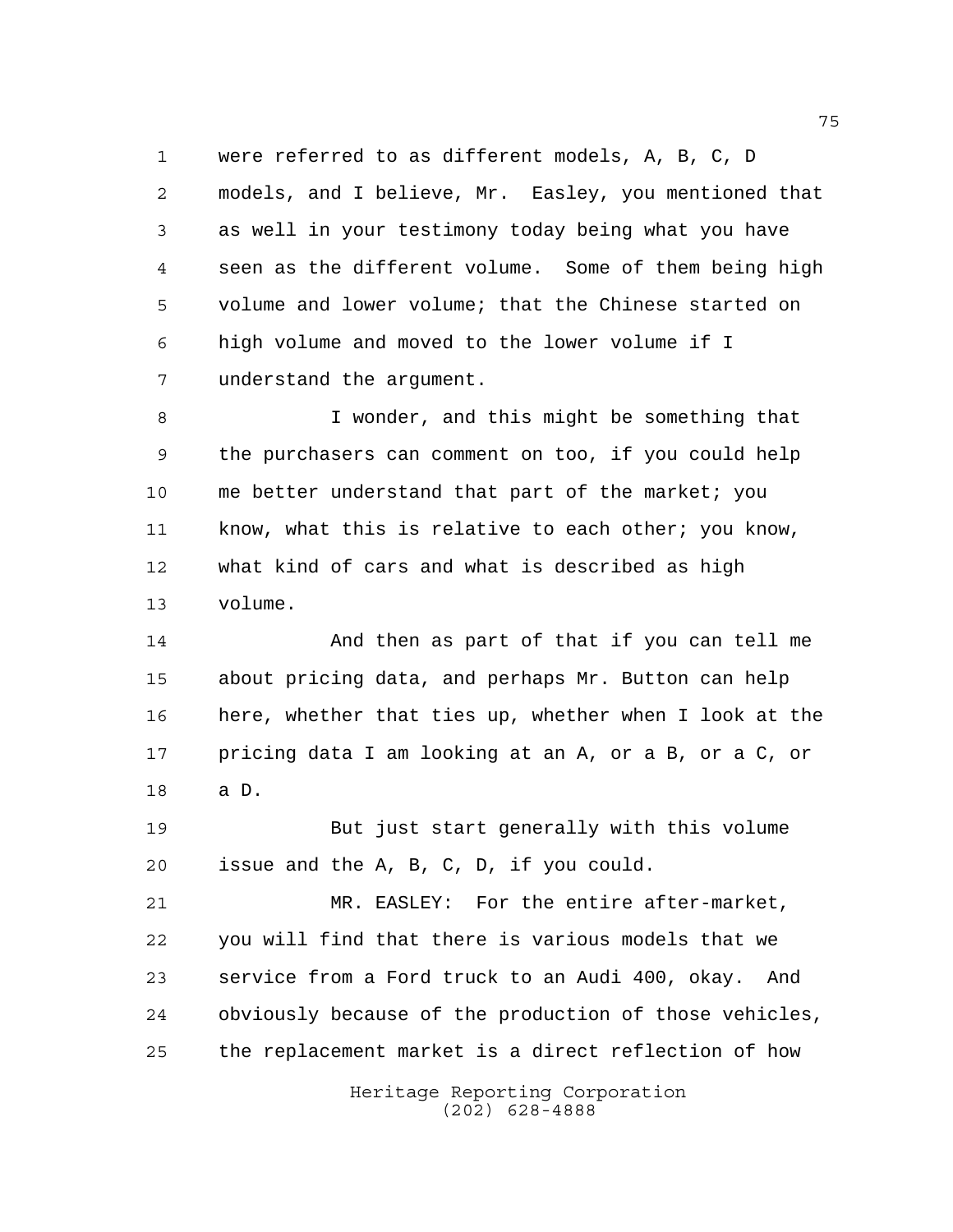many original vehicles were built.

 So what you find is as you look at the aggregate of what we build and you would classify and look at what parts are of the highest volume because of the vehicles were produced at higher volumes, we then look at them in those groupings, because when you go to manufacture them you will choose more efficient ways to manufacture the part that are of higher volume because you know that you're going to not have to set up the job as often. For instance, you know that there is going to be a constant replenishment going on of those parts. So we choose those classifications for purposes of determining the inventory sizes that's needed to keep constant replenishment going. We also look at those in the way of what lot sizes and how often we will be changing those over, and what type of equipment that we will use and designed to use to make those parts based on the volume of those.

 So the A vehicles would be your mainstream applications that you see readily on the road by the Big Three, okay, and Ford trucks, Ford Taurus, General Motors applications, Chrysler, Toyota, Honda, the mainstream.

Heritage Reporting Corporation (202) 628-4888 The smaller volume parts is what we classify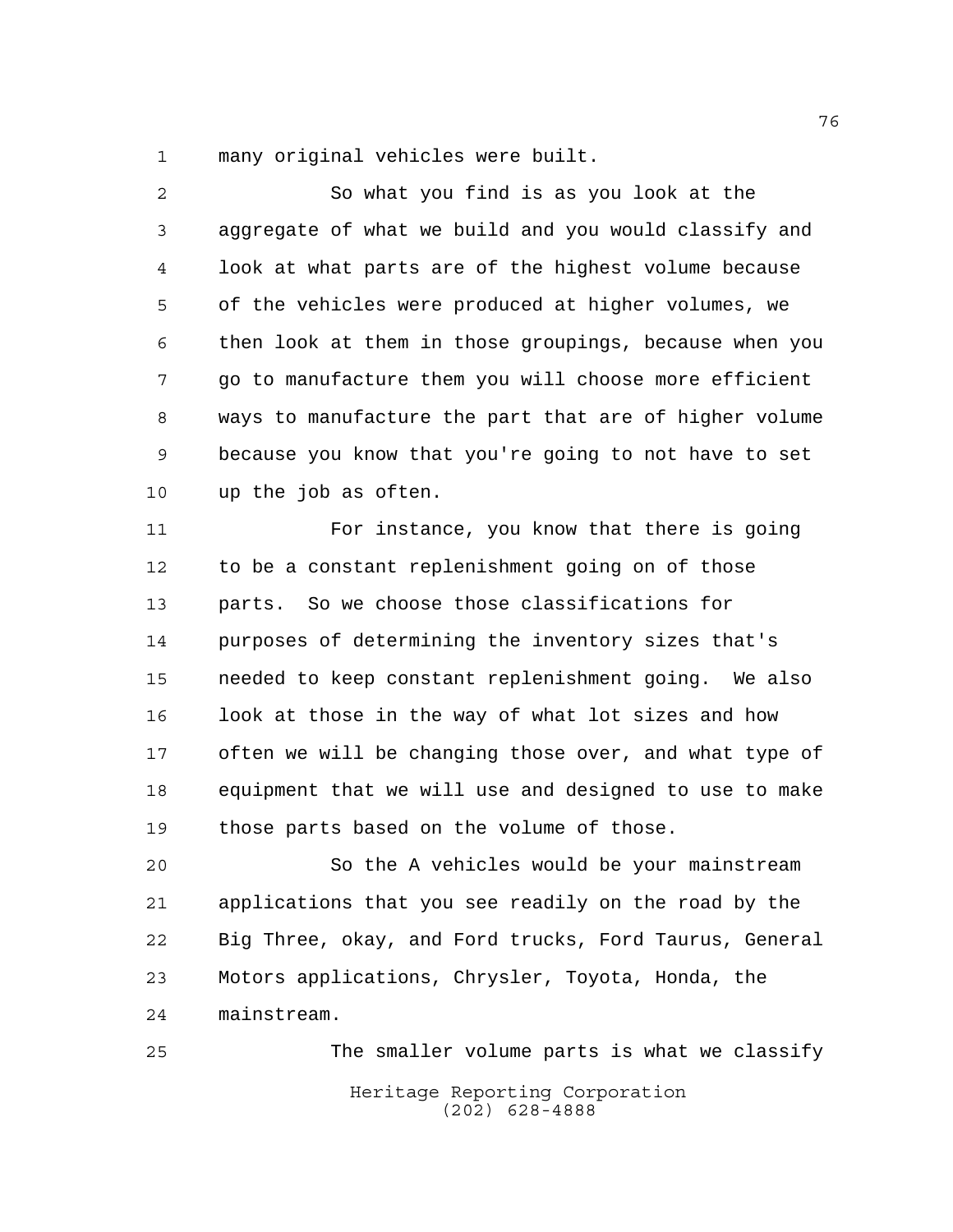as D and C models, and those are the ones that we would not want to make as many at one time because we know the time supply that we will be building will be a much longer time supply and there is a lot of holding costs, obviously, to do that in the way of inventory.

 Some smaller volume applications could be, like I mentioned, Audis, they could be older applications that just have -- most of them have died and went to the junk yard so there is not many left. It could be Porches. I mean, we cover everything basically on the road, so, you know, it could be from a high-profile vehicle to like a Corvette that not many are sold even down to some that have very minimal populations on the road.

CHAIRMAN OKUN: Okay.

 MR. EASLEY: Does that answer your question? CHAIRMAN OKUN: That helped. Mr. Button? MR. BUTTON: Yes, with respect to the pricing data that you have on the four models contained in the questionnaires and in the staff report, with respect to the petitioner companies here today, and I would simply note as to those four models, that I would ask you to take a look, you would see the prices, and you refer to my comments earlier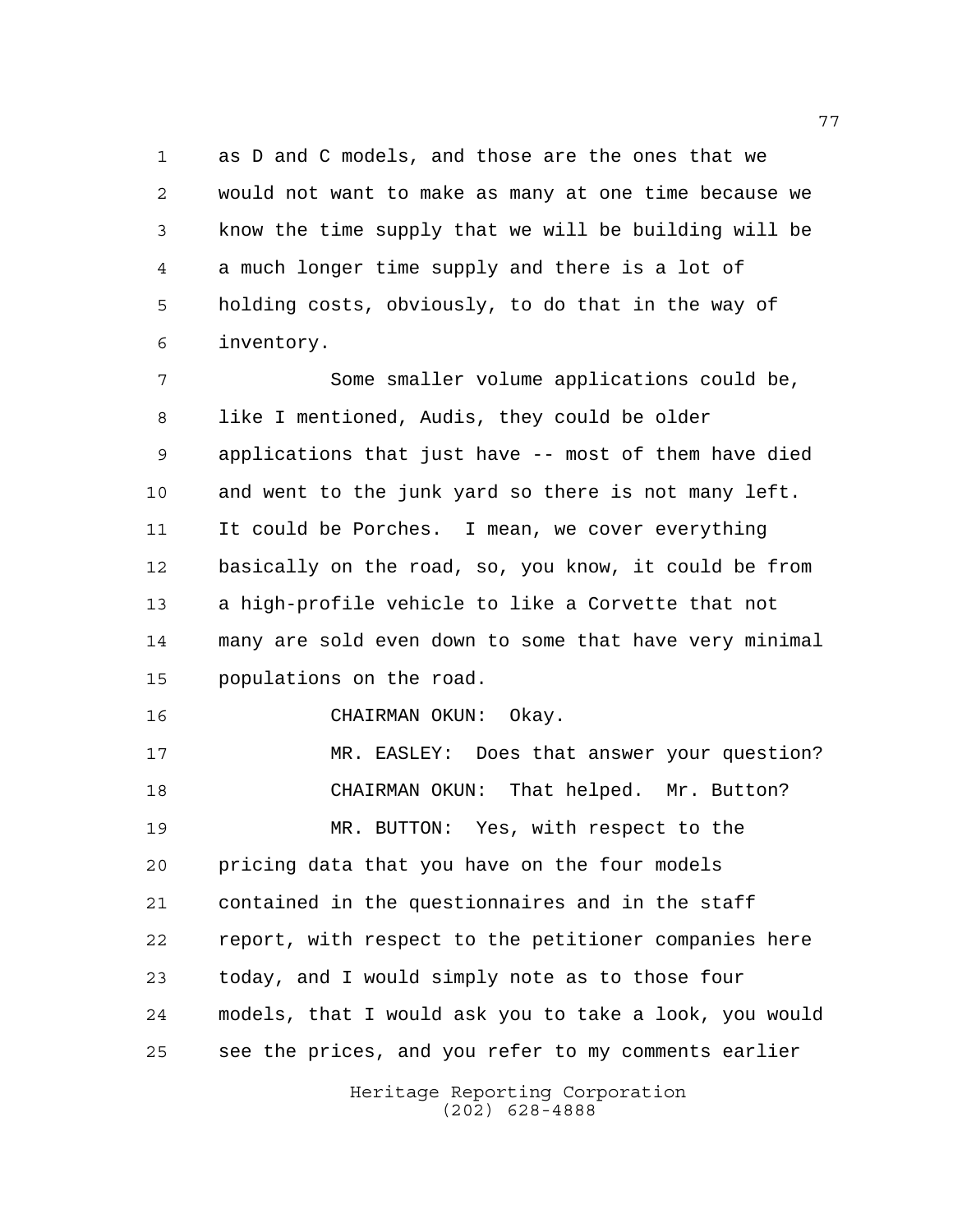about their desires to maintain price stability where they can, but I would ask you to look at the quantities, and you will see with respect to these models that it was the volume injury that is in fact most evident.

Thank you.

 CHAIRMAN OKUN: Okay. And ago so I understand, if it's a model of A, if it's the high volume, that would be normally a lower priced product because you're running a lot of volume on it? 11 MR. EASLEY: That's correct. CHAIRMAN OKUN: Okay. And then the C and D would be higher priced because you're not running very many?

MR. EASLEY: That's correct.

 CHAIRMAN OKUN: Okay. So in terms of, and maybe I could turn back to the purchasers as well, Mr. Herzog, Mr. Jaffe on this, the Chinese entry into the market and the competition that you see, you've described as coming in originally in the A volumes. And then when did they move into what you describe as these lower volumes? MR. JAFFE: They --

 CHAIRMAN OKUN: If you can just pull your microphone real close so we can hear you.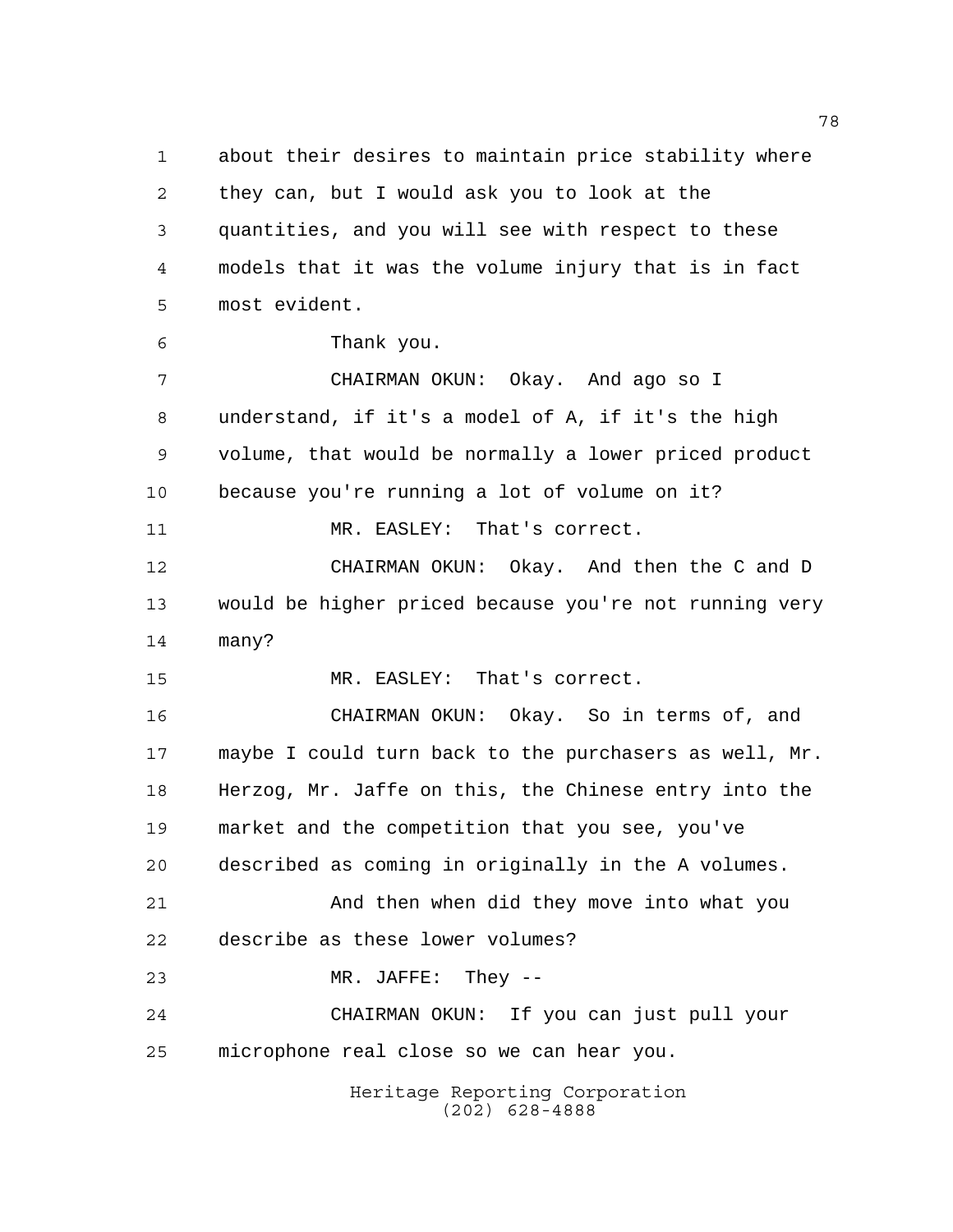Heritage Reporting Corporation MR. JAFFE: I would say they continued to add right shortly after they really came into the marketplace. They kept adding more and more part numbers. As people like ourselves, Mr. Herzog and myself may have been requesting them, and it was harder for us to order large quantities in those days of just the small -- you know, the smaller offering of part numbers. So it advanced to the point now where our coverage is as good as the two major suppliers. CHAIRMAN OKUN: Okay. MR. JAFFE: The place that the major suppliers have over them is they come out with the newer models faster than the replacements, than the Chinese. CHAIRMAN OKUN: Okay. Mr. Herzog, is there anything different you would add from your perspective? MR. HERZOG: I think, to try to put it in perspective, when they first started, the Chinese did, they came in with like 600 part numbers. The manufacturers, of course, give them most of the information that those 600 part numbers will probably support 75 percent of what's needed. What happened in that instance, the two

(202) 628-4888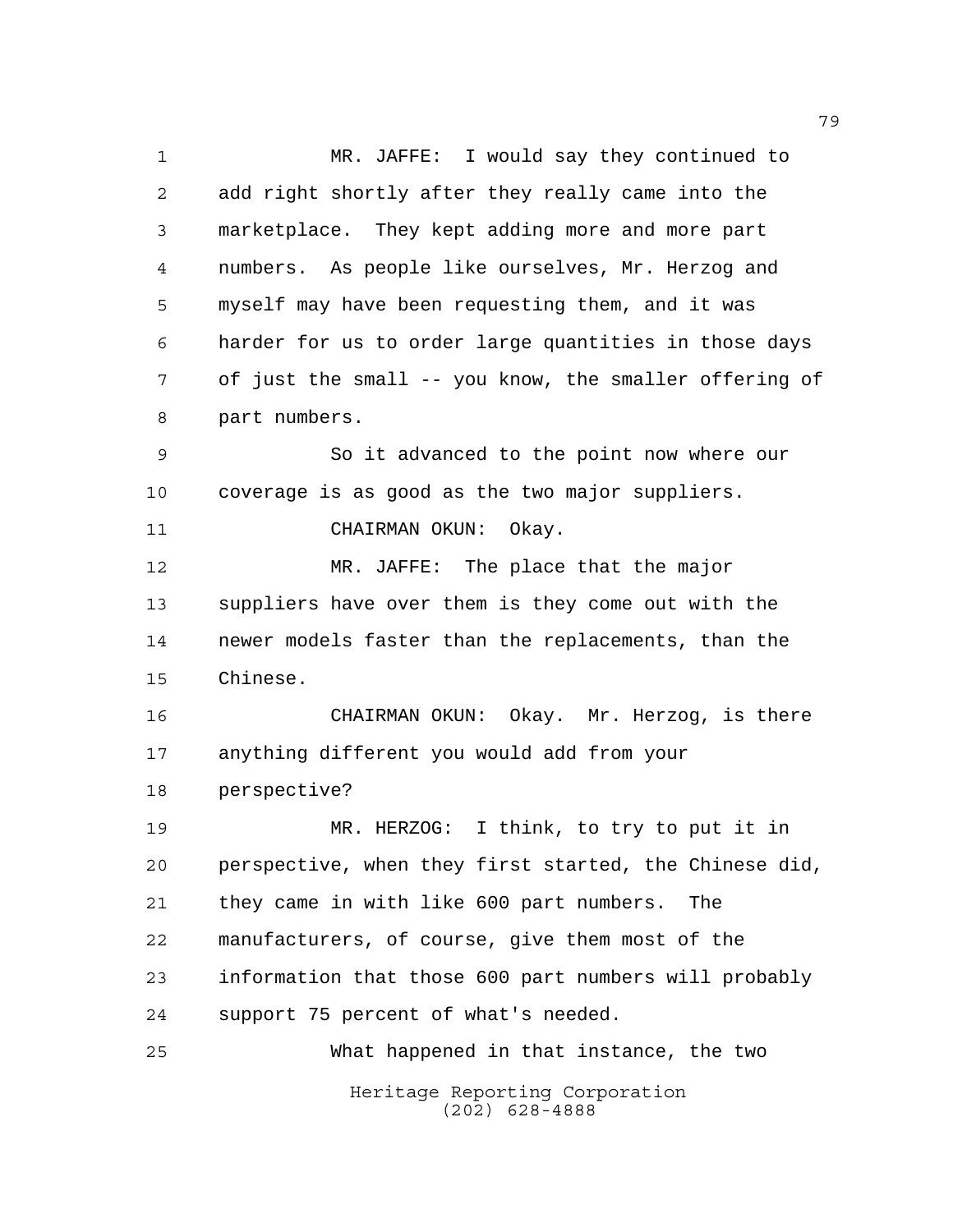major manufacturers only brought in six or seven hundred part numbers, but it left a void for the other 1200 part numbers. Even if they were slow movers, we still had to have those for our customer who didn't want to go back to another brand or go someplace else.

 So the Chinese rotors added another 1200 part numbers, and I don't want you to misunderstand me. I'm not exactly sure of the exact number that they produce today, but it is in excess of 1800 part numbers. So in essence, we had to put the 1800 part numbers into our inventory even if they were slow movers, and even those 600 part numbers represented 75 percent of our movement.

 CHAIRMAN OKUN: Okay. And that number that you just gave us, I think I heard earlier but I'm tying to make sure I understand it, the 75 percent is in a certain range of part numbers that you sell? I mean, these would be the A, model A type numbers; is that -- am I understanding that correctly?

 MR. HERZOG: That's probably what it falls into, but it's the popularity of the part is what we stock. If we sell 10 or 15 or 20, then that falls into what we call the 75 percent factor of what we sell. We have an idea of like 90/10 rule. Ninety percent of our parts -- 10 percent of our parts is the

> Heritage Reporting Corporation (202) 628-4888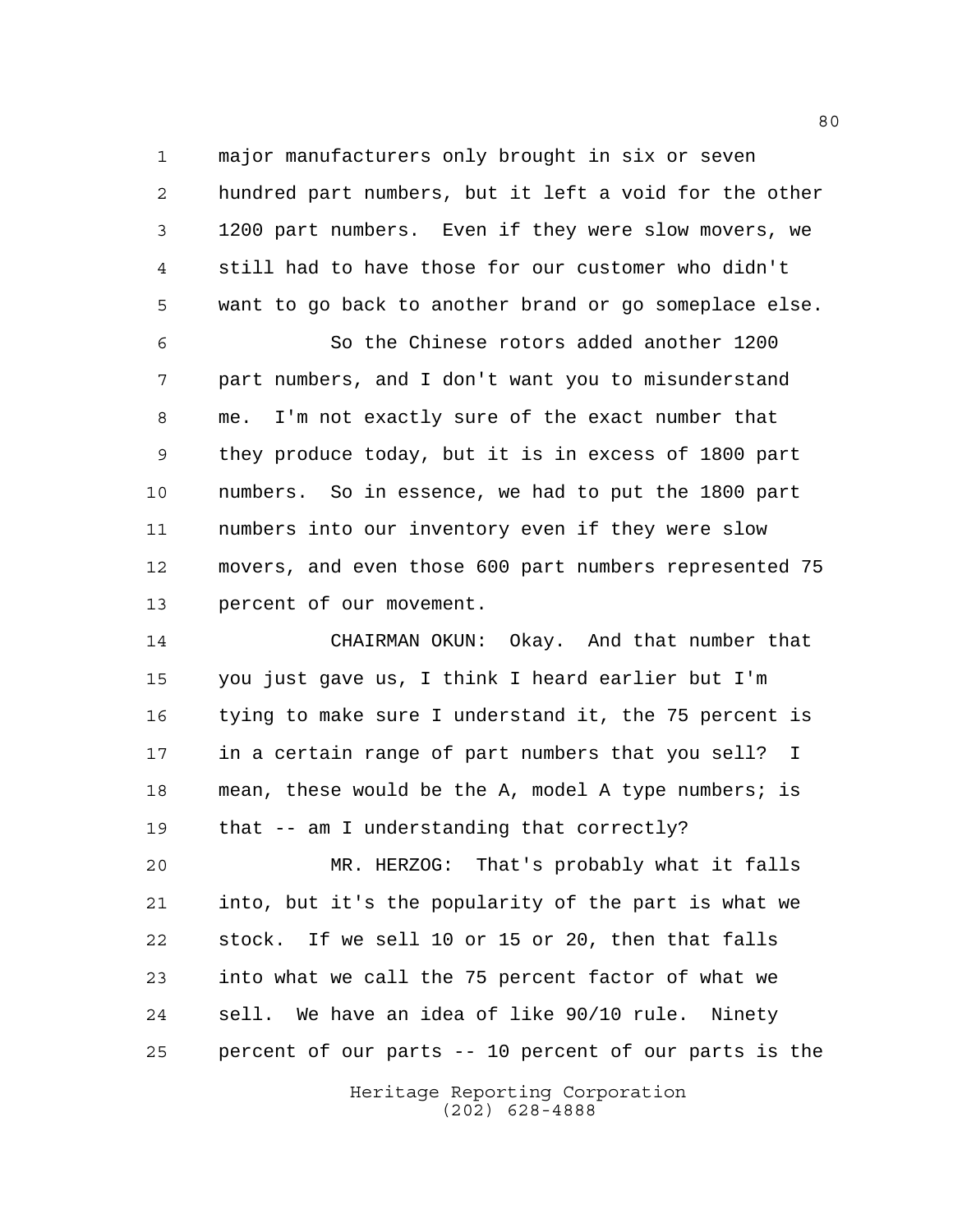biggest major part of our business, 90 percent of the parts are the very slow movers.

 CHAIRMAN OKUN: Okay. Okay. Well, that helps, I think, better understand a little bit what you're talking about in terms of the volume.

 Okay, let me go back and ask some other questions regarding the premium versus the economy line and what the perception is. Did I understand, I think this is mostly from the purchasers, although producers may have said this as well, that there was not an economy line prior to the Chinese entry? Or was that -- I think it was you, Mr. Herzog, who had referenced -- or no, I'm sorry, maybe you, Mr. Jaffe, who had referenced that you had started bringing in imports from South America in response to what the jobbers and individuals had asked for.

 I'm just trying to understand kind of the economy line concept, when it came in, and how you would describe it.

 MR. JAFFE: I'm not sure of the timing but it was probably 10 - 12 years ago that it came in. Up to that point we were selling rotors for 40 -- they were costing us 40 - 50 dollars, and now we buy some of them in the \$2 range, and you know, if you make 20 percent on \$2 or 20 percent on \$50, there is quite a

> Heritage Reporting Corporation (202) 628-4888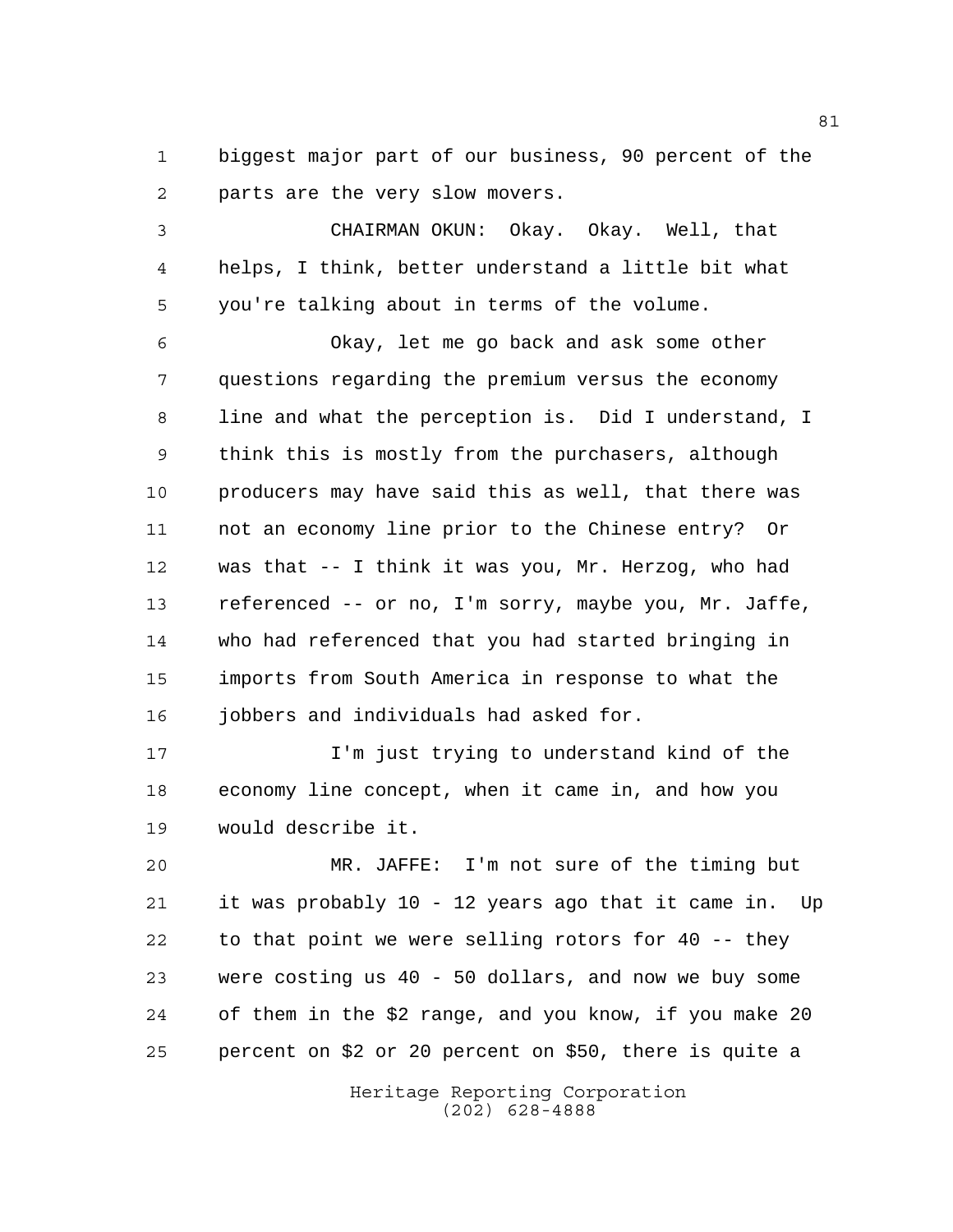Heritage Reporting Corporation (202) 628-4888 difference. So we would like to sell the branded product, and in a branded product price is not the determining factor. But in an economy market one, two and three is all price. That's what they are interested in. CHAIRMAN OKUN: Okay. And again, when you say the brand, that would be that we think about, that's the premium line? MR. JAFFE: Yes. CHAIRMAN OKUN: Mr. LaVarra's company. 11 MR. JAFFE: Right. CHAIRMAN OKUN: Stamper -- 13 MR. JAFFE: Correct. 14 CHAIRMAN OKUN: Okay. MR. JAFFE: I would like to say one thing about the earlier conversation. The questionnaire was very hard for distributors to fill out because it asked a lot of information that we don't readily have. I just thought I would mention it. CHAIRMAN OKUN: Okay. No, I mean, of course, we have developed a report, and that's what we have to base our decisions on the data that we collect, and we understand very much, I know these questionnaires, we know what they ask, that it is sometimes difficult, but that is the nature of how we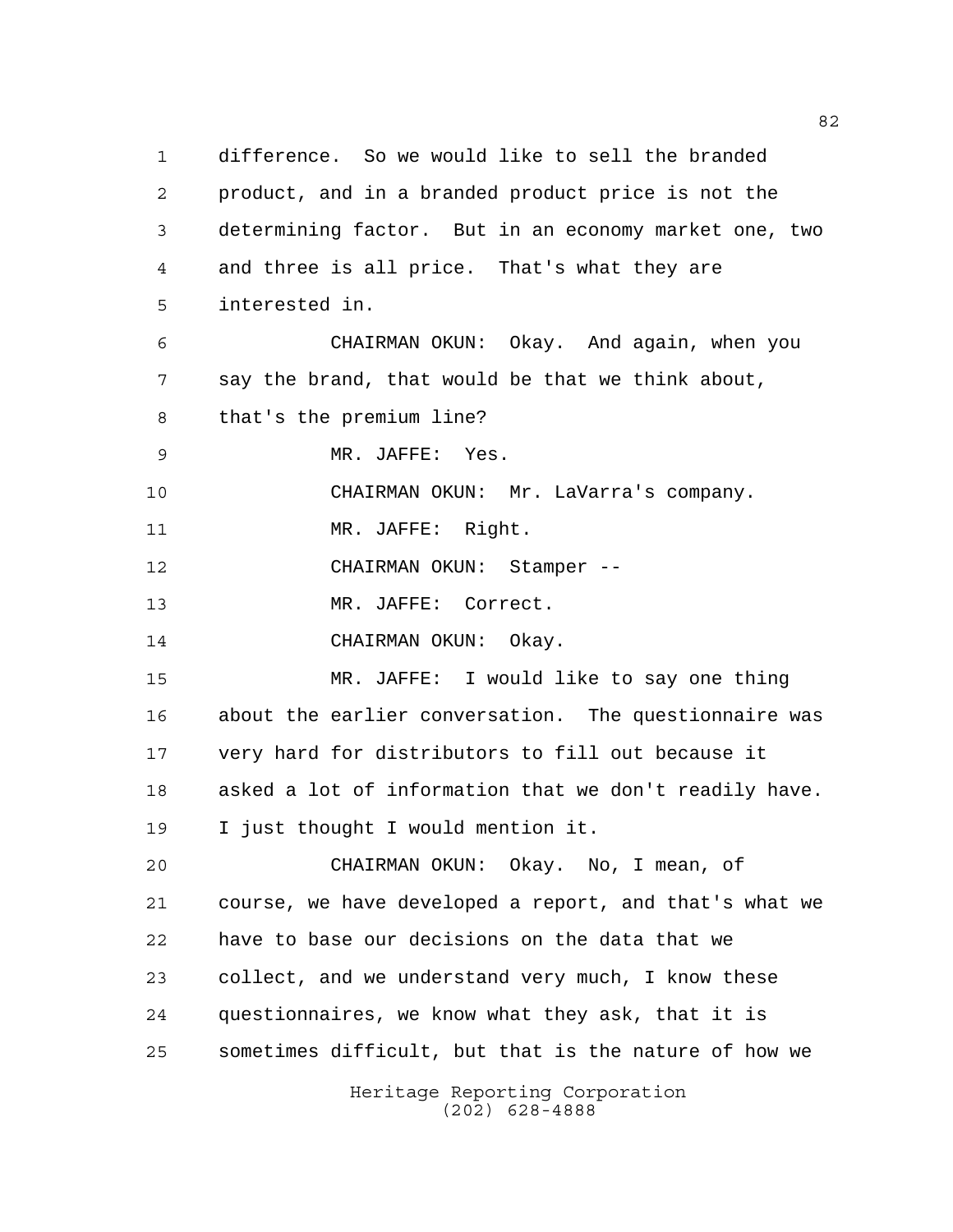do our business, and you know, we know it puts a burden on companies coming here. We just ask that people realize that that is something that has to be done in order for to have a complete record, and so. But again, I understand what you are saying with that regard.

 And with that my red light is on so I will turn to Vice Chairman Hillman.

 VICE CHAIRMAN HILLMAN: Well, thank you, and I too would thank your witnesses for being here this morning, and would only just note at the outset that I certainly share the concern and the displeasure expressed by the Chairman and Commissioner Koplan over the situation that we find ourselves in in terms of the data.

 But that goes to my first question, which is to try to make sure I understand the pricing data as we have it in front of us, and I appreciated the exchange that you just had with the Chairman. But let me start first just to make sure.

 It is my understanding that this, again, that all of this data was basically wholesale revised very late in the process. I just want to make sure I understand why. What caused the revisions in the price data from what we were originally looking at to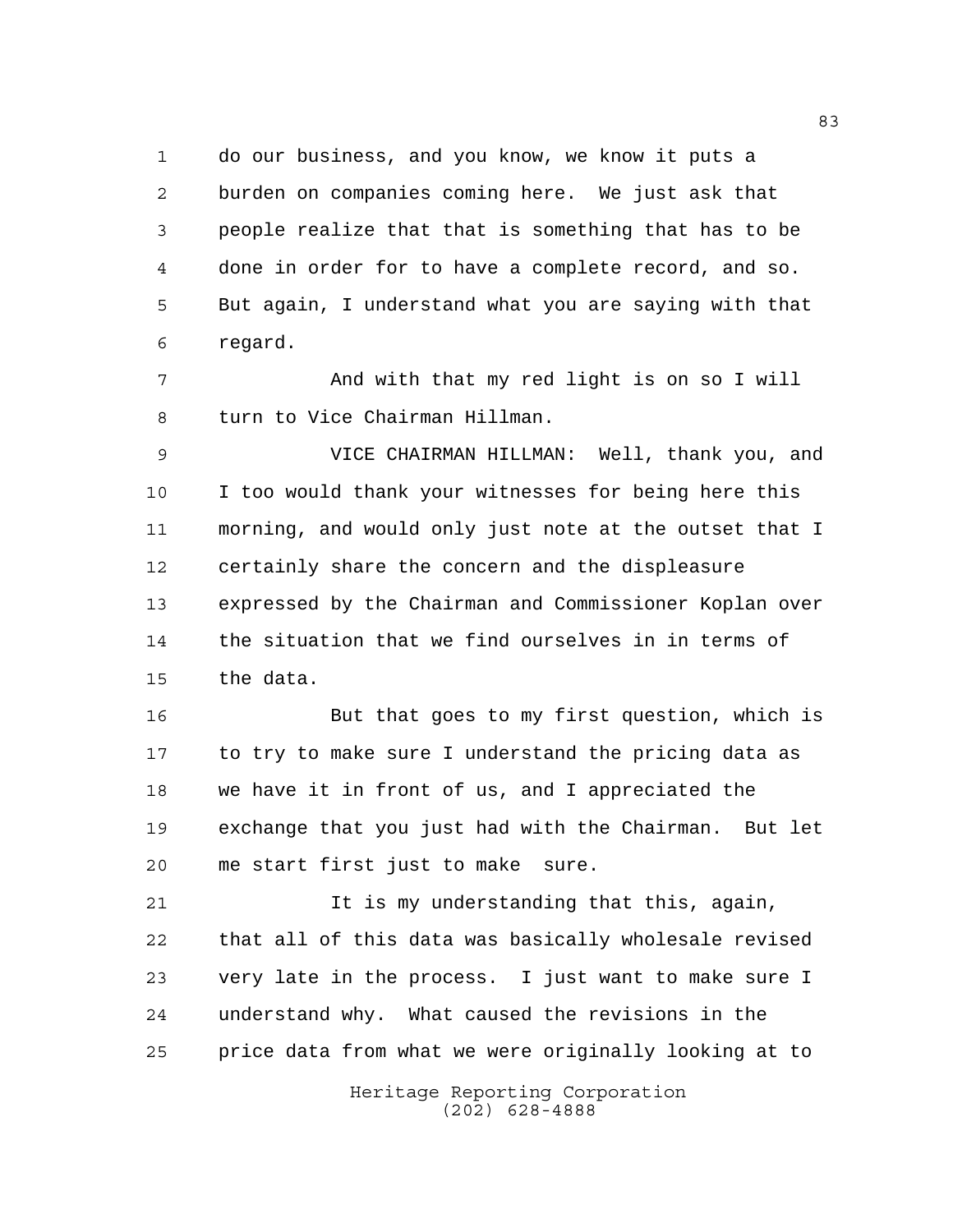what came in, you know, just a couple of weeks ago? MR. LAVARRA: If I can answer for our behalf. We certainly wanted to get the most accurate and detailed data for the Commission that we could. We have a marketplace where product is sold in different varying deal with different consumers based on the size of the account, the amounts that the purchase, and the different programs, rebates, return privileges and so forth.

 So we were trying to make sure that we netted those down to a net number that was accurate that reflected the marketplace. There is no excuse for inaccuracy. I don't mean to make any in that respect, but it was our effort to make sure that we were trying to get to the most representative answer that we could, and the time of submission, we wanted to get it in.

18 And in going through with Mr. Button found that there were some inconsistencies that we wanted to correct, and we wanted to get those to the Commission as soon as we could.

 VICE CHAIRMAN HILLMAN: Okay. Mr. Easley? MR. EASLEY: Our facility operates as a cost center. We don't have profit and loss visibility. I simply made a budget and expect to make the product to

> Heritage Reporting Corporation (202) 628-4888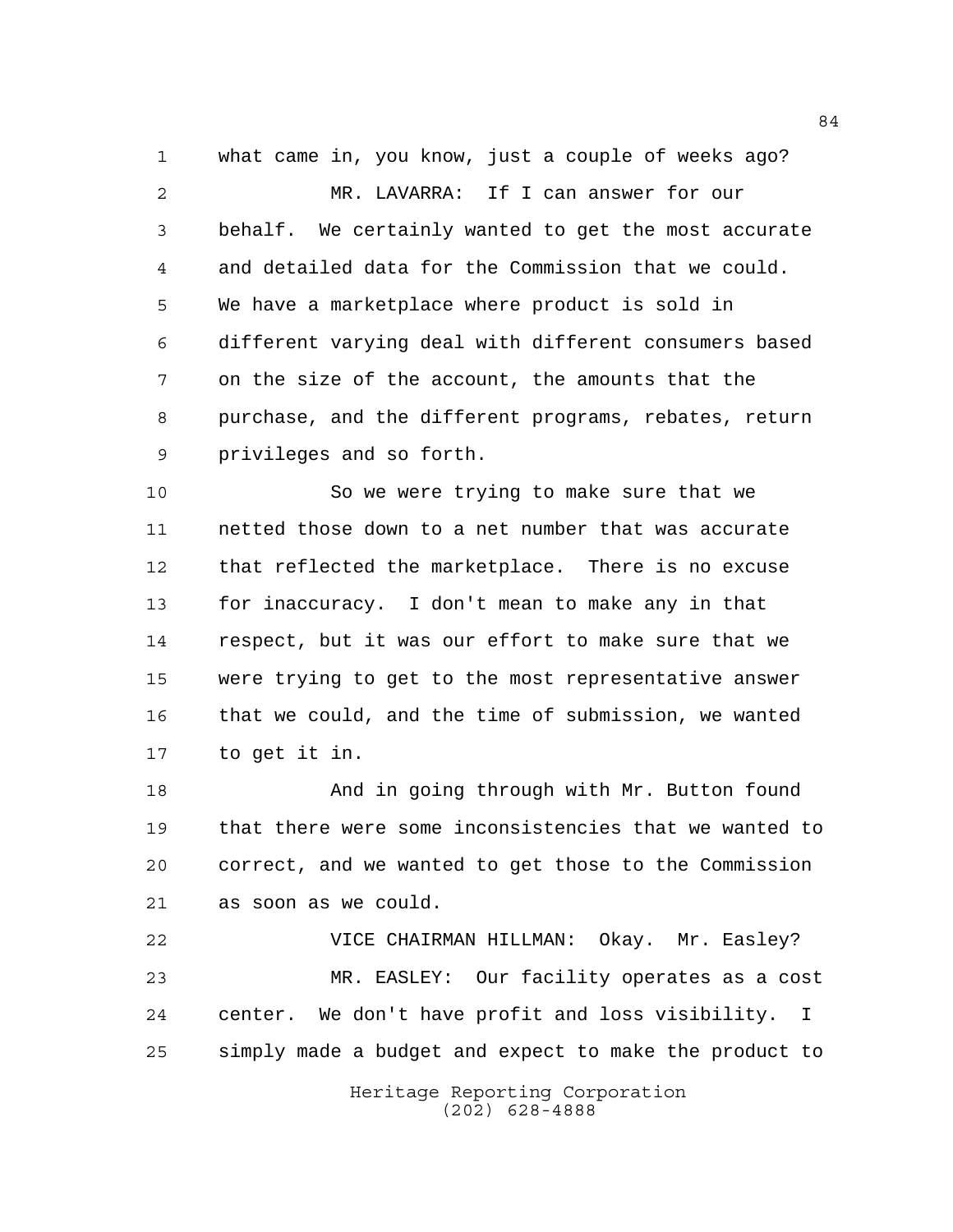that level. So the questions that came in were really something that I don't have any data on. I don't know what we sell our product for. I don't know what rebates, returns there are, but there is other people that do, but there is also -- it takes digging into, who has that information, can we run reports to get it, and then there is reports that people would look at and they weren't even sure what some of the line items meant.

 So we were digging into those trying to go line by line, and say what does this mean. You know, it's coded as a certain way and we don't really understand it. So it took a lot of time, and our business, as we spoke earlier, has been very dynamically changing over the last few years. So a 16 lot of things have changed and that we have rationalized, and changed distribution methods. Those changed those same numbers as well, and where they are shipped from.

 And so it wasn't a lack of wanting to get the data. It's just as matter of as things have changed over the years the history is not there. The people that would know what happened three years ago may not be there anymore, so they can't look at the reporting and say, oh, I know why that changed, you

> Heritage Reporting Corporation (202) 628-4888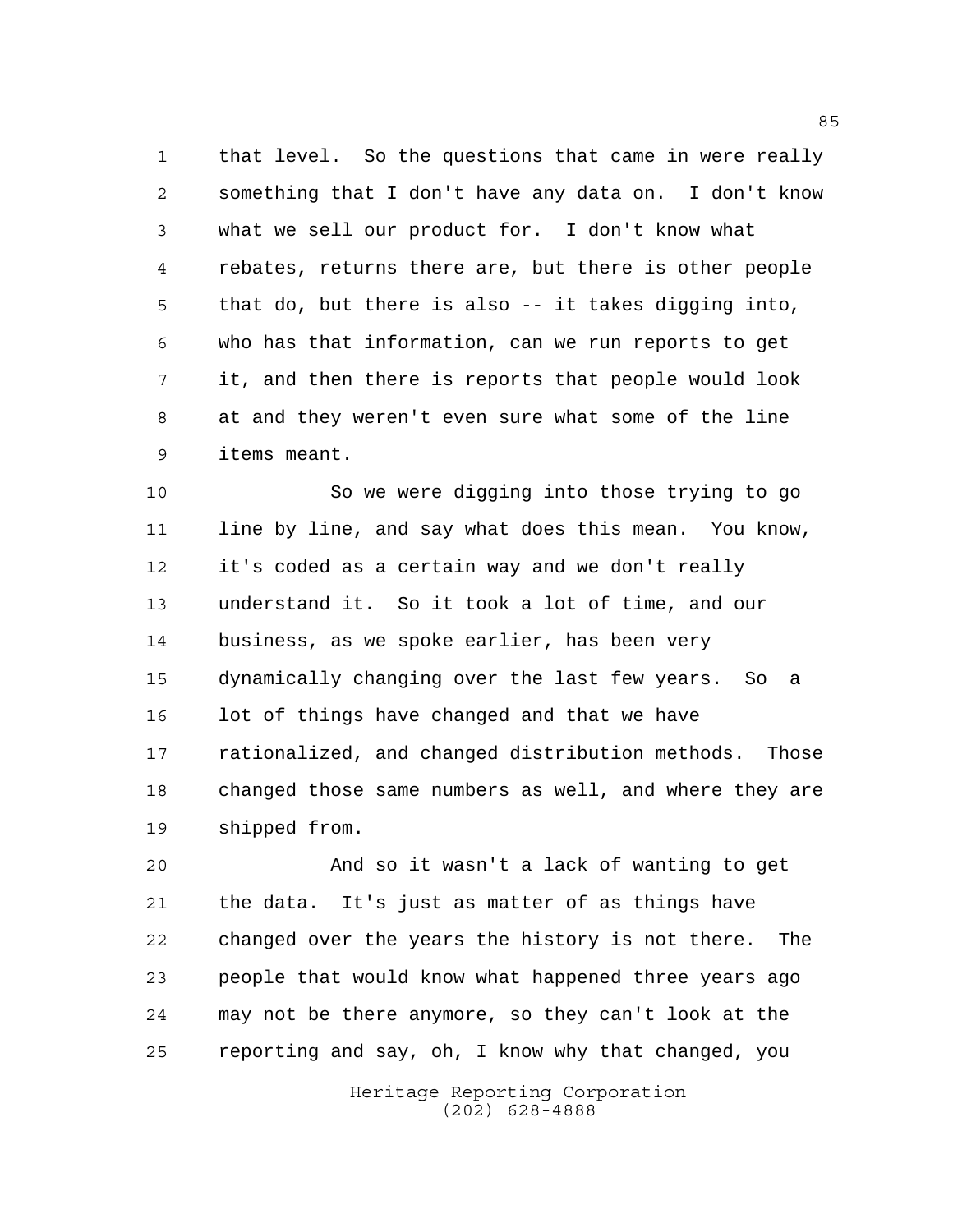know.

 So we've had to do a lot of homework and try to catch up with people that could help us get the answers to those that I never had visibility to in the past.

 VICE CHAIRMAN HILLMAN: All right. If Mr. Glick or Mr. Button, there are things you want to add on this in the post-hearing just to make sure we understand the genesis of all of these changes, that would be helpful.

11 MR. BUTTON: I would simply note that I believe that the issues that the gentlemen have been describing relate to ensuring that the -- with respect to freight, whether it is in or out; with respect to ensuring that only U.S.-produced products are in the data; and ensuring that the prices are truly net of all discounts, rebates and returns and things of that nature. There were, I believe, the three areas that we're about to reexamine to make sure that the data were proper.

 VICE CHAIRMAN HILLMAN: That's extremely helpful. Thank you.

 If I can then go specifically to the four products that we priced. I'm not sure I heard the response to the Commissioner Okun, and I apologize if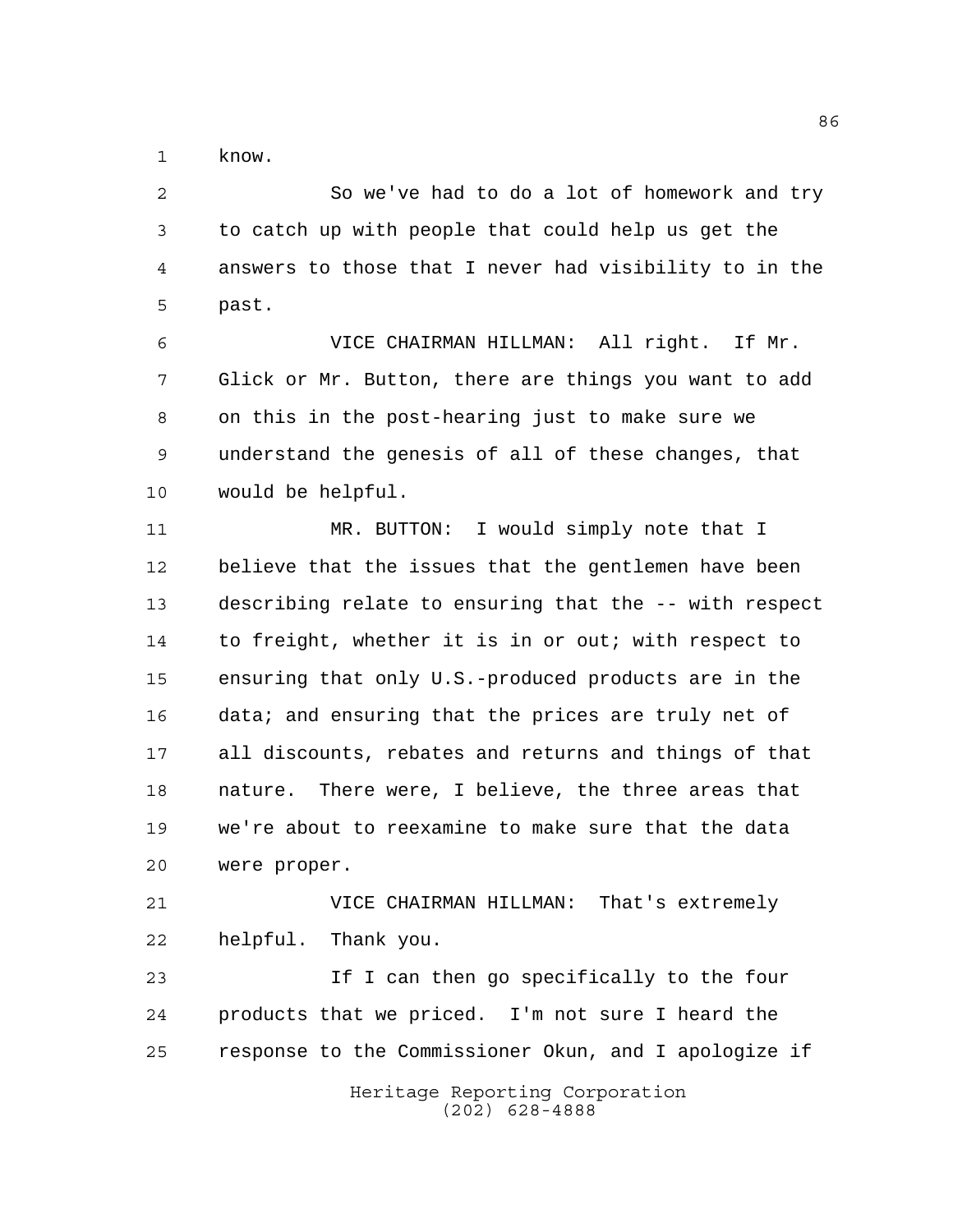Heritage Reporting Corporation you did. Are these four products what you would put in the A category, the high volume products? MR. LAVARRA: Yes, those would be included in there but those would be representative of four of what could be a couple hundred parts. VICE CHAIRMAN HILLMAN: No, I understand that. I just wanted to make sure that I understood that this data was -- that the products that we chose to collect pricing data on are what you would put into that A, high volume category. MR. EASLEY: Yes, I would consider them mainstream. VICE CHAIRMAN HILLMAN: Then help me understand this. You step down in these products A, then going down to B, C, D, you know. Is it purely a volume or is there something else about the nature of either the drum or the rotor that makes it a B, a C, a D, an E? Is it purely volume? MR. EASLEY: Yes, it is purely volume. VICE CHAIRMAN HILLMAN: And do you know when you start producing it whether it's going to be in each of these categories or, you know -- MR. EASLEY: Not necessarily because what can happen is a new platform, like for a new Taurus will come out, and we're not sure how long they will

(202) 628-4888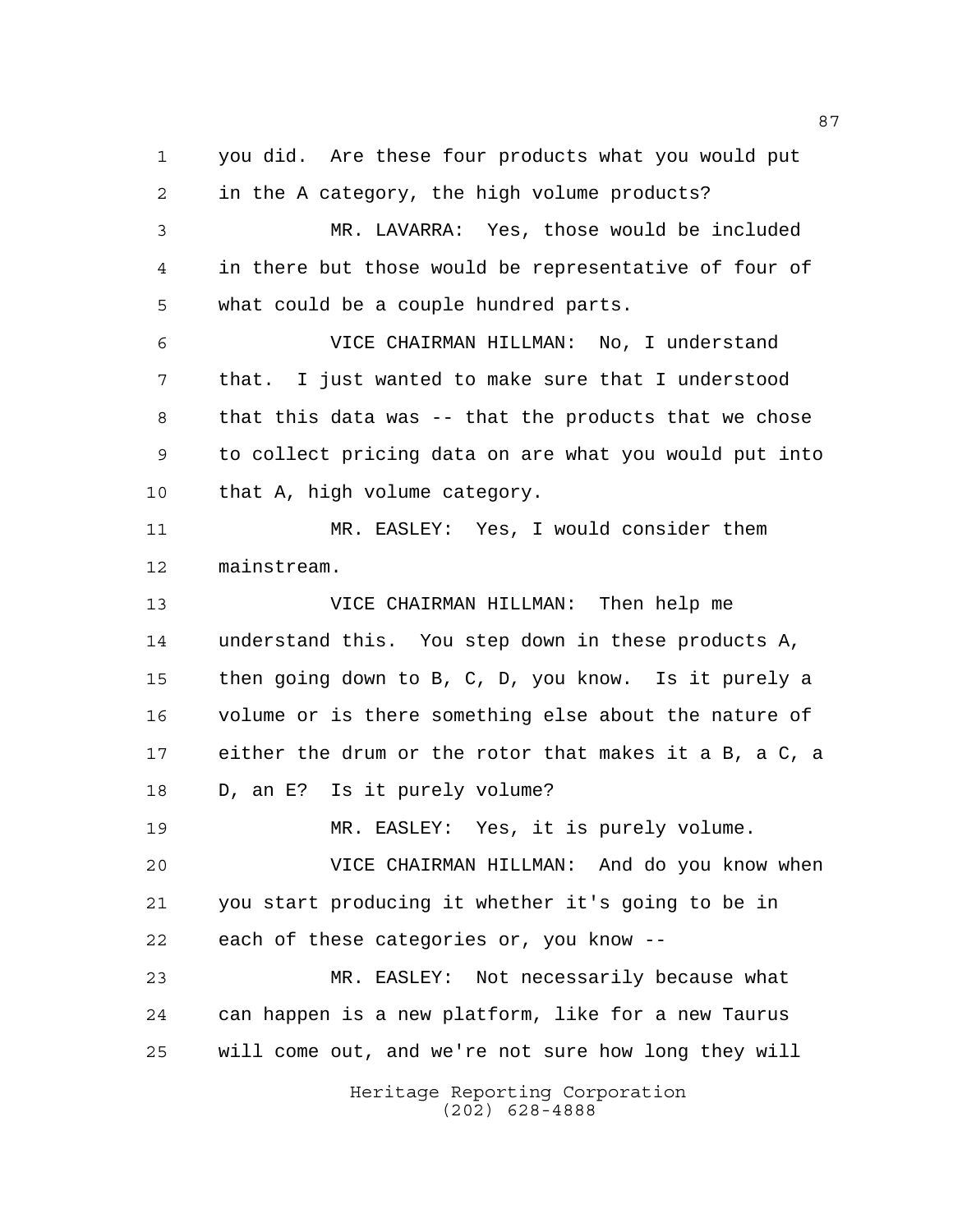carry that rotor. They may change it in three years when they change the platform to the new generation. Sometimes they carry it forward for four or five generations.

 So when you start to tool it, you start off saying, well, I'm going to go this direction with it, but it could shift.

 Now, after a period of time you will find that there are certain part numbers that they have stuck with, and they will use on various models, and General Motors, Chrysler and Ford are good examples of those, and then you start to address let's start looking at ways to run these and tool these more efficiently so that you can take advantage of large replenishments that you will be seeing on those parts.

 VICE CHAIRMAN HILLMAN: And is there an industry standard of how much the volume changes in order to move from an A to a B to a C on down? I mean, is it a set understanding in the industry?

 MR. LAVARRA: No, Commissioner. And if I can add, the popularity codes are set mainly by the vehicle registration. So certainly a new vehicle coming out this year, you may guess that it will be a popular vehicle somewhere down the road, but it actually may increase and decrease over the life of

> Heritage Reporting Corporation (202) 628-4888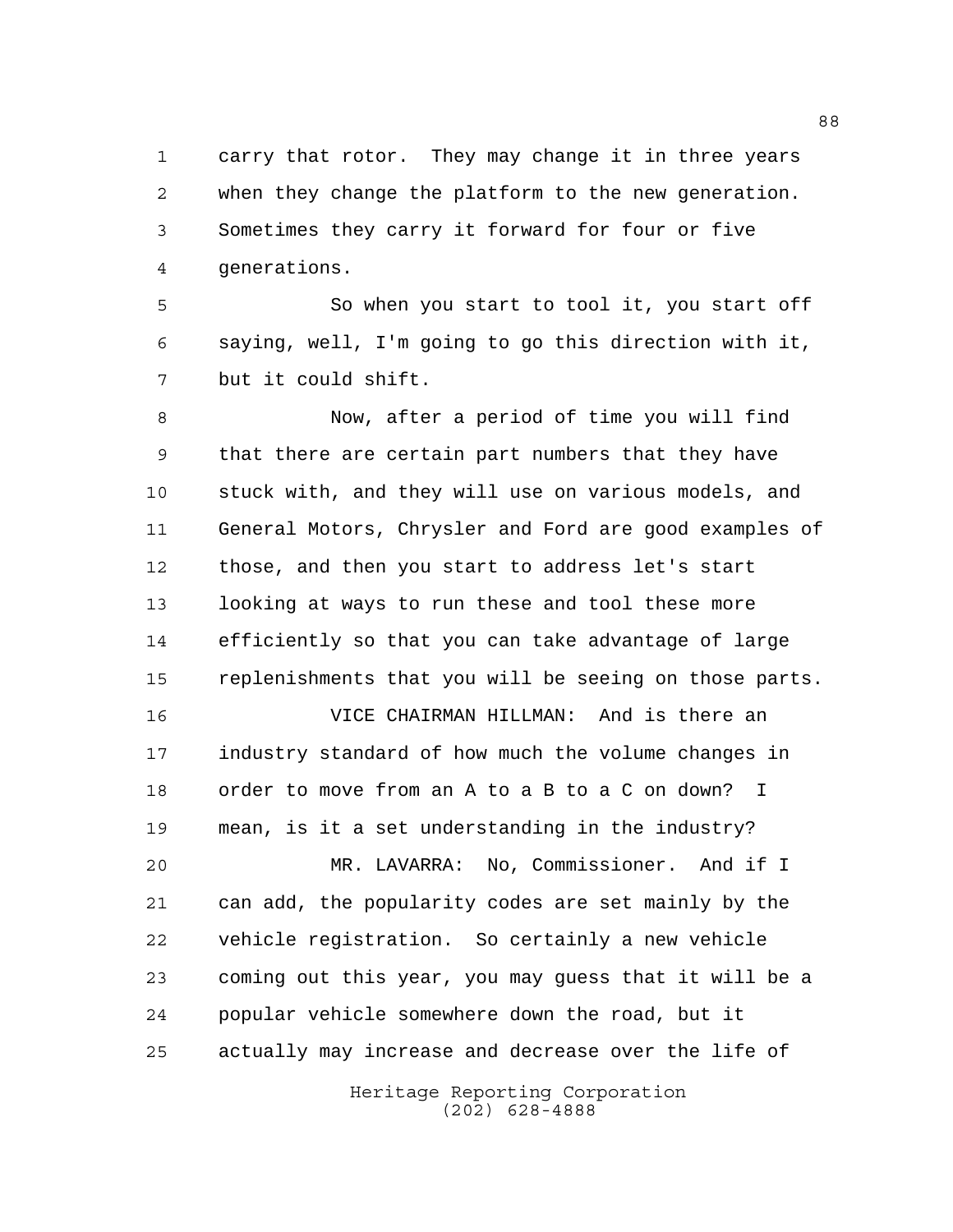that part, or the application.

| 2  | So a part may come out and go to an A                 |
|----|-------------------------------------------------------|
| 3  | classification, high popularity, and then as it goes  |
| 4  | in its life cycle it may go down the chain by vehicle |
| 5  | population on the road, and the popularity code       |
| 6  | change.                                               |
| 7  | VICE CHAIRMAN HILLMAN: Okay. And when you             |
| 8  | say popularity code, who sets those? I mean, is that  |
| 9  | a published figure that you could look at, a          |
| 10 | popularity code?                                      |
| 11 | MR. LAVARRA: There are -- well, I would               |
| 12 | rather defer to our marketing guy who is more in the  |
| 13 | know to that, and then give you an answer with that.  |
| 14 | I'm not trying to not give you an answer.             |
| 15 | VICE CHAIRMAN HILLMAN: No, I was just                 |
| 16 | curious, how do you know whether it's an A, a B,      |
| 17 | whatever?                                             |
| 18 | MR. LAVARRA: We would be happy to give you            |
| 19 | our coding method in our post-hearing brief.          |
| 20 | VICE CHAIRMAN HILLMAN: Okay, that would be            |
| 21 | helpful. Mr. Easley as well?                          |
| 22 | MR. EASLEY: Yes, we can do that.                      |
| 23 | VICE CHAIRMAN HILLMAN: Okay. And then help            |
| 24 | me understand, if it's just a volume issue, obviously |
| 25 | that affects that your cost because obviously it's a  |
|    | Heritage Reporting Corporation<br>$(202)$ 628-4888    |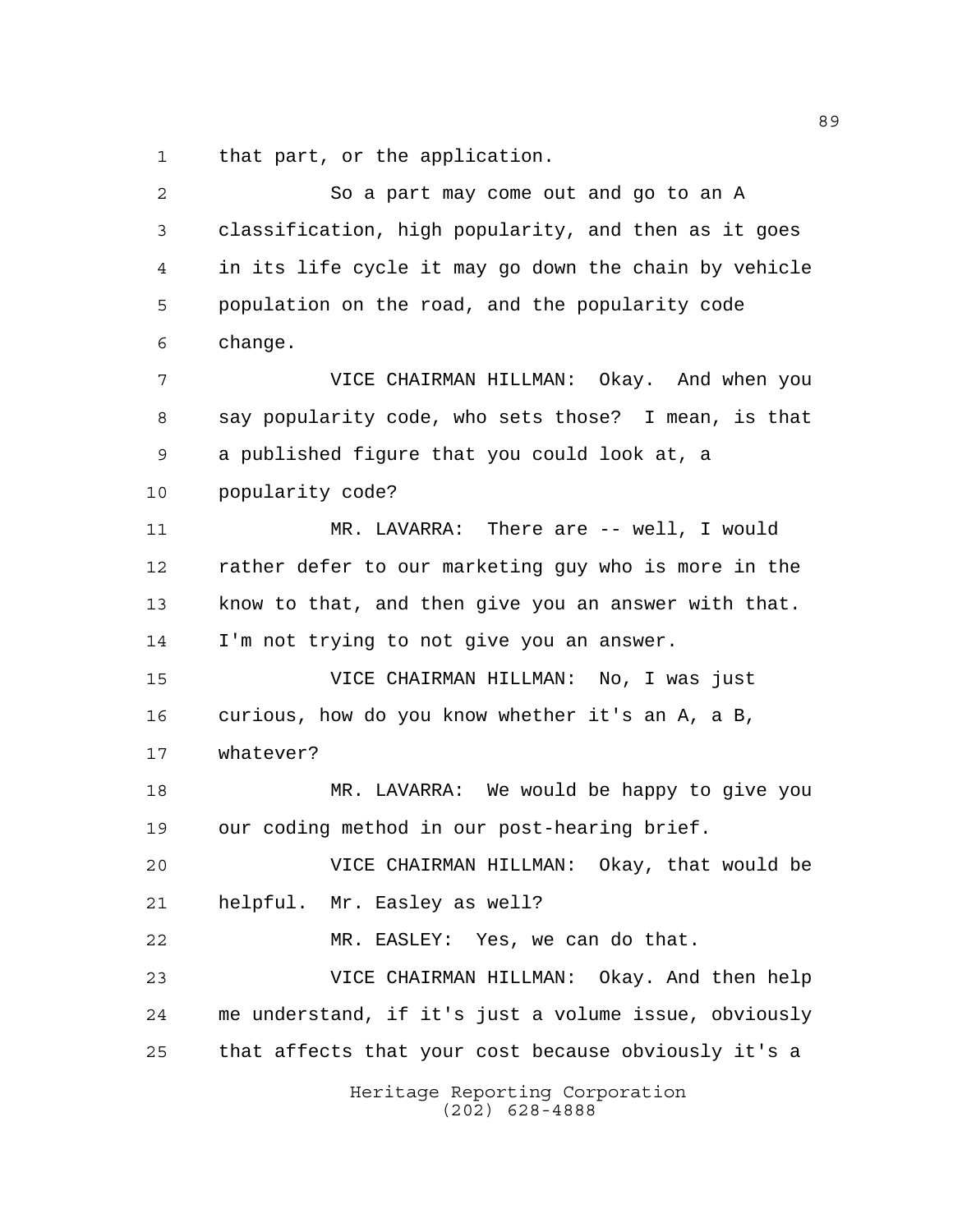lot cheaper to produce a high volume than a low volume.

 Give me a sense of the range in cost. If you move from an A to a B, how much do your costs go up? And again, is it a fairly set kind of ladder type progression that as you go lower and lower volume it's a certain cost increase to produce the lower volume? MR. LAVARRA: Commissioner, I can only say I can't say that there is a set popularity in which the cost change, but certainly tooling, six tooling cost is the same, for the most part, for low volume parts versus a high volume part. There is a part that you make 20,000 a year, and you have an X tooling cost, and you amortize that tooling over 20,000 pieces. Or you have a part that might make 300,000 pieces a year with the same kind of X tooling cost. The amortization changes there as well.

VICE CHAIRMAN HILLMAN: Okay.

MR. LAVARRA: I hope that --

 VICE CHAIRMAN HILLMAN: My problem is I'm at a disadvantage of understanding how much tooling represents as a portion of the total cost of the product, so that's what I'm trying to understand is, you know, as you step down in these volumes how much difference does it make to your cost.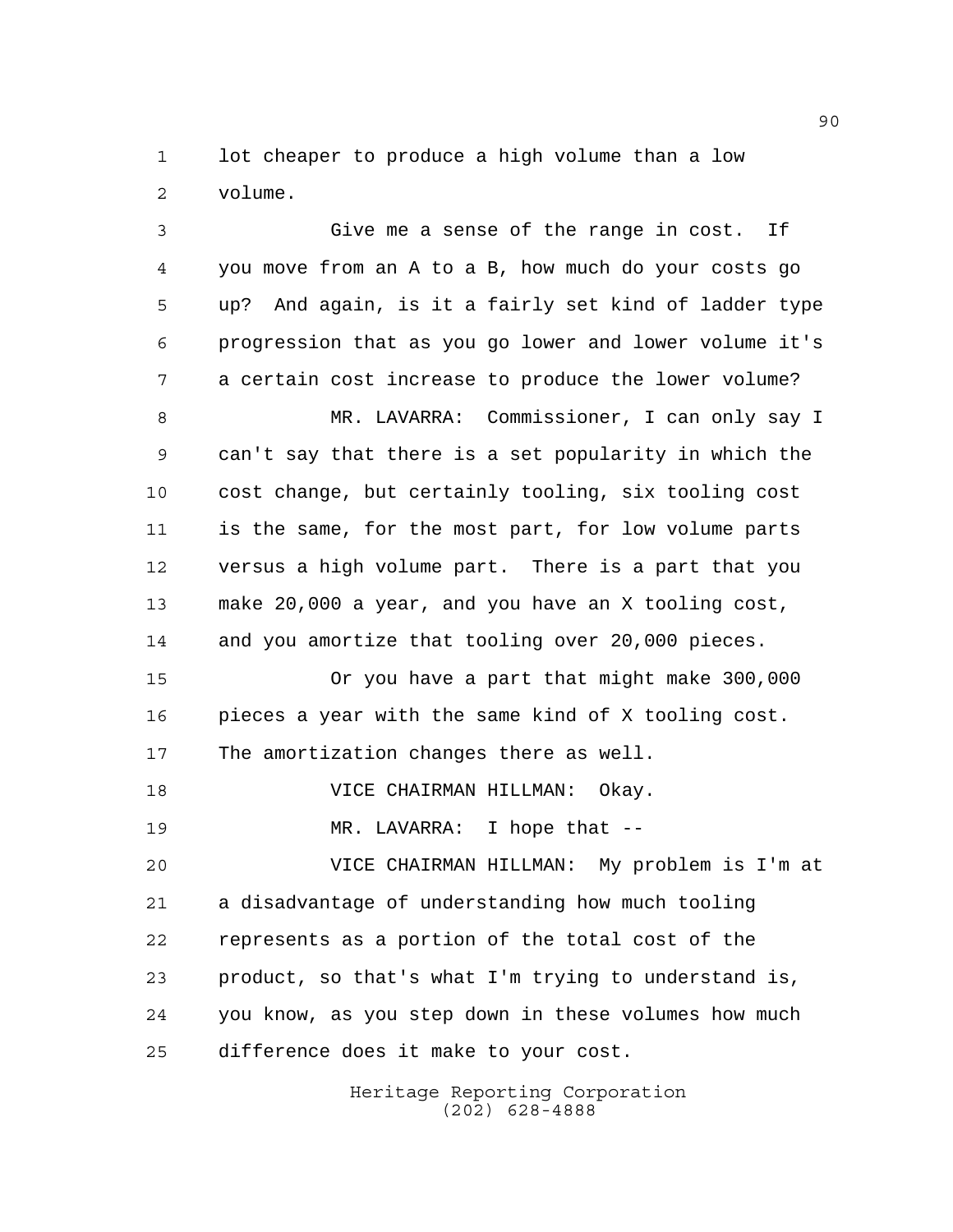MR. LAVARRA: We would be happy, again, in the post-hearing --

VICE CHAIRMAN HILLMAN: Okay.

 MR. LAVARRA: -- to provide you with some data to give you a basic outline, but it would not necessarily be standard in the industry.

 VICE CHAIRMAN HILLMAN: Okay. I mean, part of the reason that I'm asking this is to try to understand it, and Dr. Button touched a little bit on it in response to the Chairman. I have heard you all describe, you know, these tremendous price declines that you have experienced or that you have felt.

 My problem is when I look at the four products that we have priced, I have to tell you I don't see anything resembling a significant price decline. So I am trying to understand how it is that you're telling me you've experienced these big price declines in the market, and my data is not showing me that, and so I'm trying to understand whether it's the nature of the products that we've priced, or whether there is something else going on here.

 MR. LAVARRA: I would suggest that as well as the price data that you're looking at, price isn't the only thing. I would suggest you may want to look at the volume perhaps to explain this.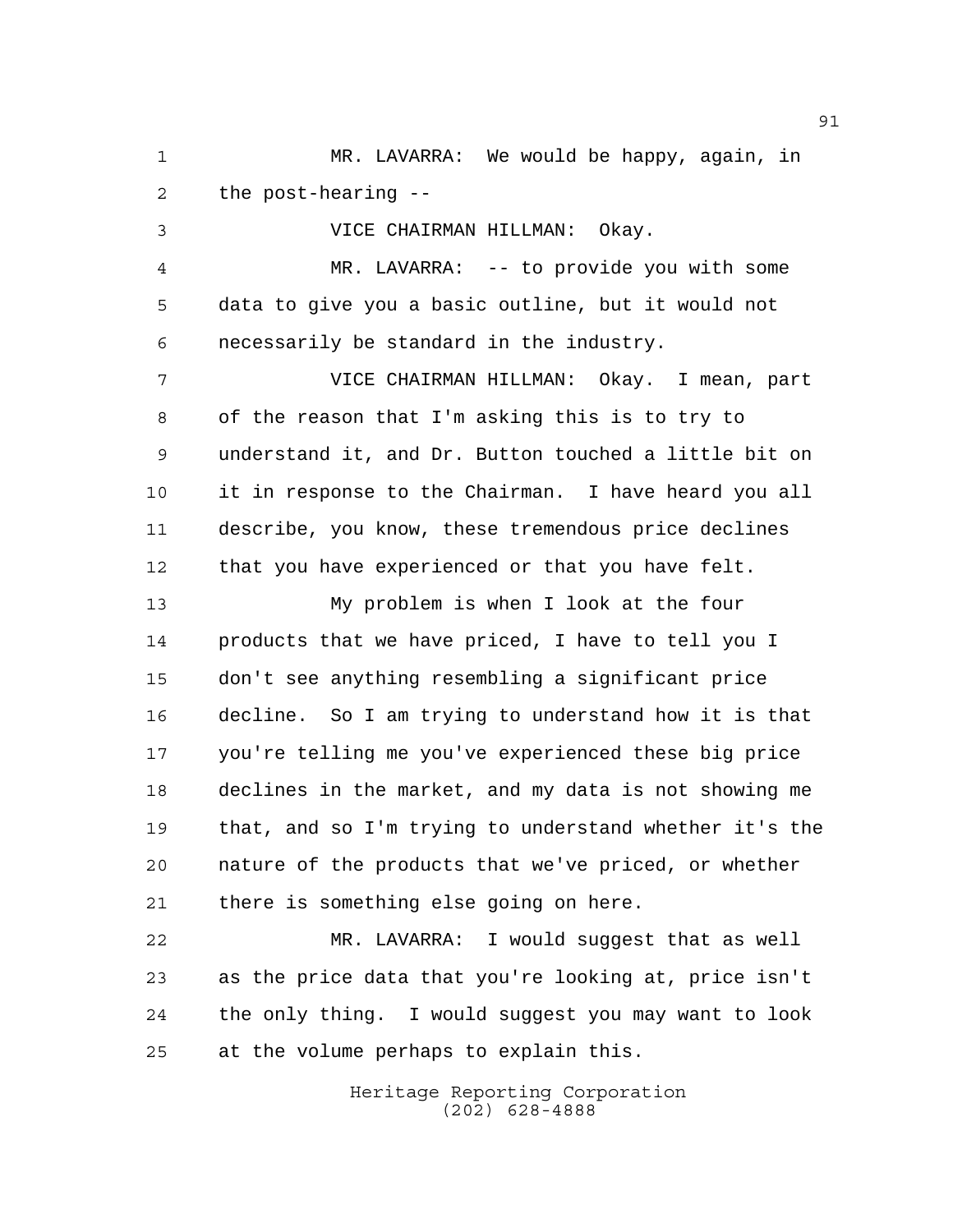VICE CHAIRMAN HILLMAN: I heard that point, and there is no question about it. I can see the volume for these products. But, you know, sort of independently of what was happening in terms of volume I heard both of you in your testimony say, you know, that you are experiencing significant price declines, and like I said, I'm looking at a record where I don't see price declines.

 MR. LAVARRA: We're looking at a short period of time where in the past you probably, or certainly would have seen higher price increases than you're seeing. So we had price depression, if not price reduction, on those part numbers.

 VICE CHAIRMAN HILLMAN: Okay. So what you're saying is you would have expected a price increases?

 MR. LAVARRA: We would have expected traditionally in our market that those prices would have traditionally increased over the period of time where we saw them either remaining the same or slight increases, but you saw significant volume drops.

 VICE CHAIRMAN HILLMAN: Okay. Given that the red light is on, I will come back to this issue of the price increases. Thank you.

Heritage Reporting Corporation (202) 628-4888 CHAIRMAN OKUN: Commissioner Miller?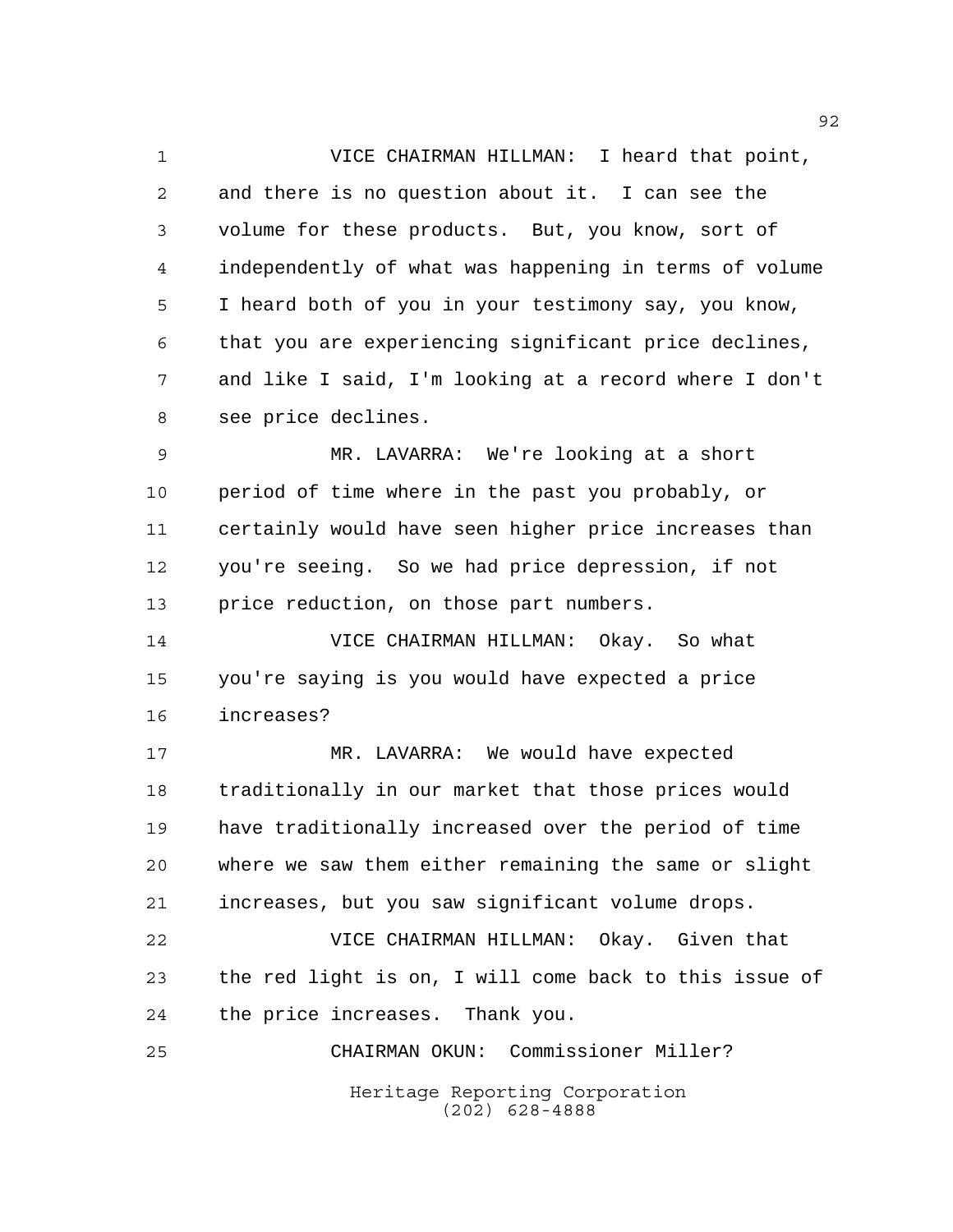COMMISSIONER MILLER: Thank you to the witnesses and the panel for being here.

 Mr. LaVarra, I believe you were here in 1997, so welcome back. We appreciate your being willing to be here again and through this proceeding. I'm not going to add anything more on the data problems we've had. I appreciate your responses to Vice Chairman Hillman. I think they were informative. I just have to say bottom line, the problem for us is it creates a credibility issue for us, a credibility problem.

 We have to be sure we're making our decision based on a reliable record and that is a problem for us, in my view, to make sure that we are making our decision, recognizing the burden. We know that there is an enormous burden, particularly on small companies.

 I appreciate, Mr. Jaffe, your comments, I believe it was you who made your comment about the burden of the questionnaires. Believe me, we have looked at and tried to figure out if there's a way we can reduce them in half and if the courts weren't reviewing our decisions perhaps we could, but they are. Our decisions have to withstand that kind of scrutiny and so we have to ask for a lot of

> Heritage Reporting Corporation (202) 628-4888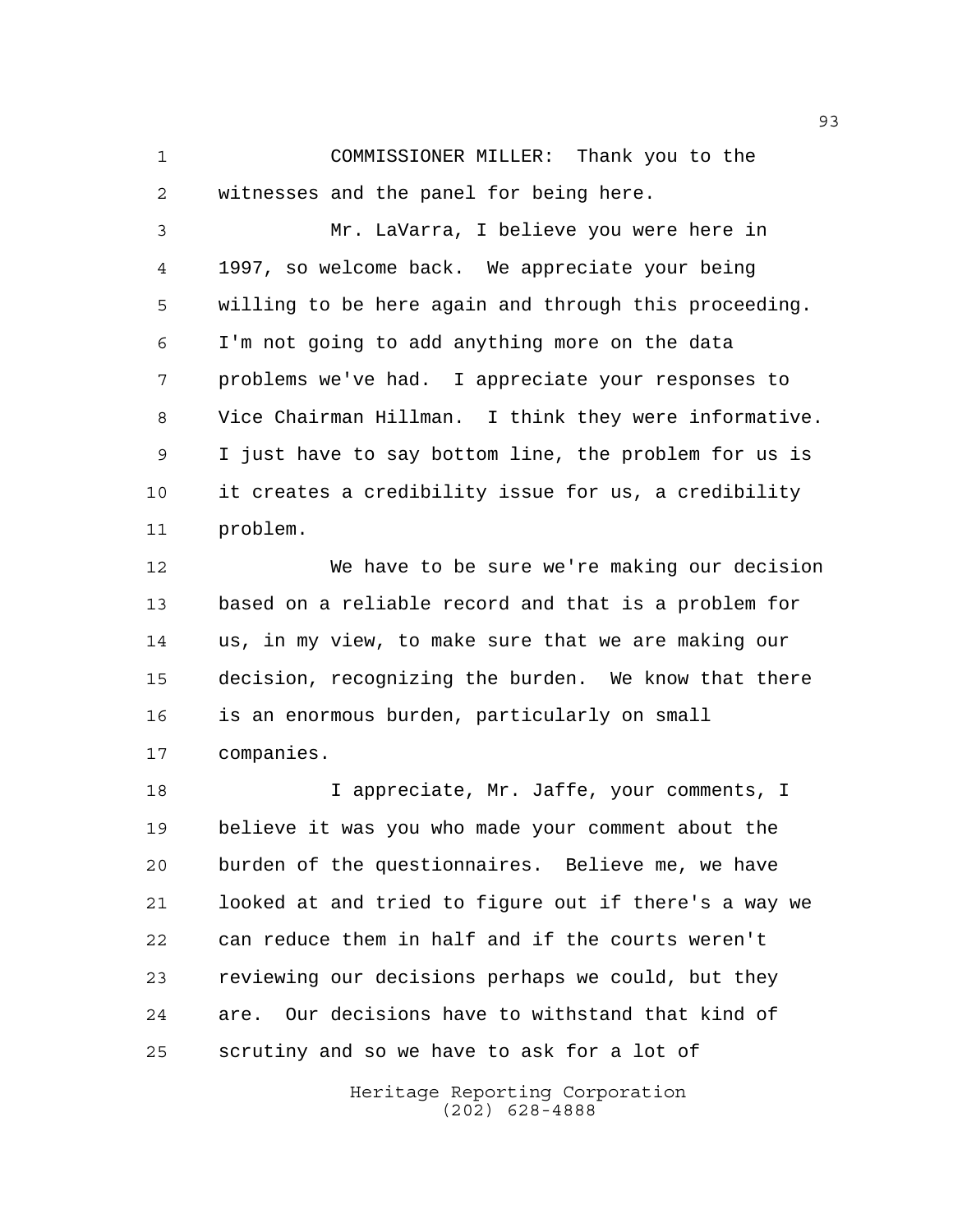information and I appreciate the problem it presents. Because I was here in '97 and it was actually one of my first cases, as I recall, and I remember feeling like I learned a lot in between this case and the windshields case, I have a whole different perspective on my automobile than perhaps I've done in the past. I've learned a lot about understanding what was going on with my brakes the last time around.

 I do want, even though the earlier record isn't part of this investigation, I do kind of want an update or to update my understanding of the market as a whole and what's been going on.

 When I look back just at the public report from the earlier -- where the industry was in the mid '90s and I see where it is now, I see consumption really looks like it's grown a lot and I'm thinking explain that to me. Is it just a lot more autos on the road or are people replacing their brakes faster these days? What prompts an increase in consumption for brake drums and rotors?

 MR. LAVARRA: Again, as I think we've pointed out and I tried to point out in our testimony, the industry average shows the brake rotor consumption going up by approximately 2 percent per year in

> Heritage Reporting Corporation (202) 628-4888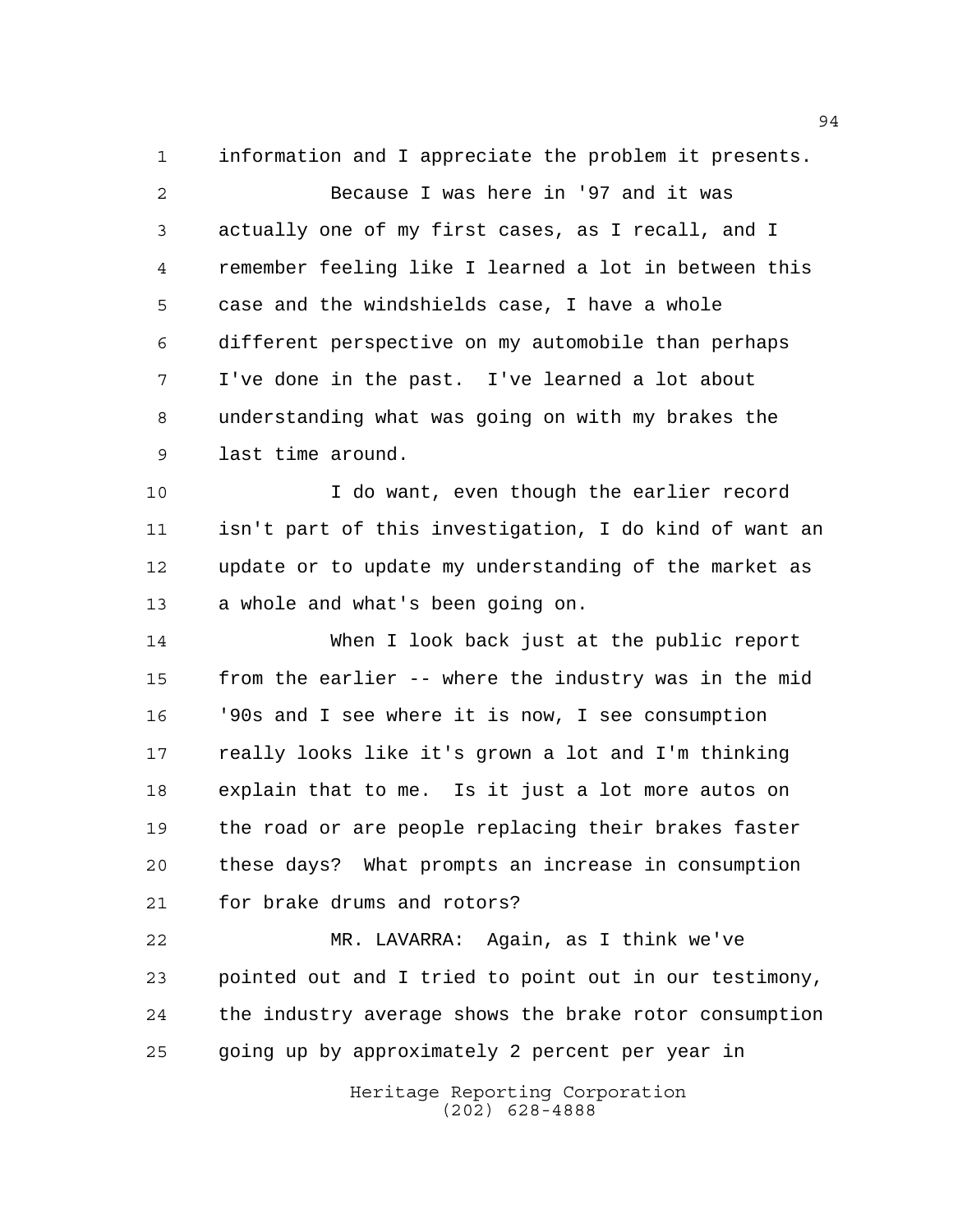Heritage Reporting Corporation (202) 628-4888 growth. When you see the volume changes that you're saying, I don't know that you're seeing consumption changing or deterioration of our market as much. That's what I believe the case to be. COMMISSIONER MILLER: Well, you know, Dr. Button, I'll let you try to answer that question because it looks to me that the market's gotten bigger, more than a 2 percent per year rate. I mean, I don't know where all of the rotors and drums are going, but it looks like it's getting bigger. MR. JAFFE: I would like to say that the life of the import rotors is not as good as the domestic rotor. COMMISSIONER MILLER: Okay. MR. JAFFE: And that, I'm sure, is causing an increase in the volume and -- COMMISSIONER MILLER: This is where we all get back to personal experience, Mr. Jaffe, but is that it? Dr. Button, you were shaking your head in agreement. Are we replacing them more often that we have in the past? Is there anything that tells us that? MR. BUTTON: I'm basically working from the data and the data that we have provided basically is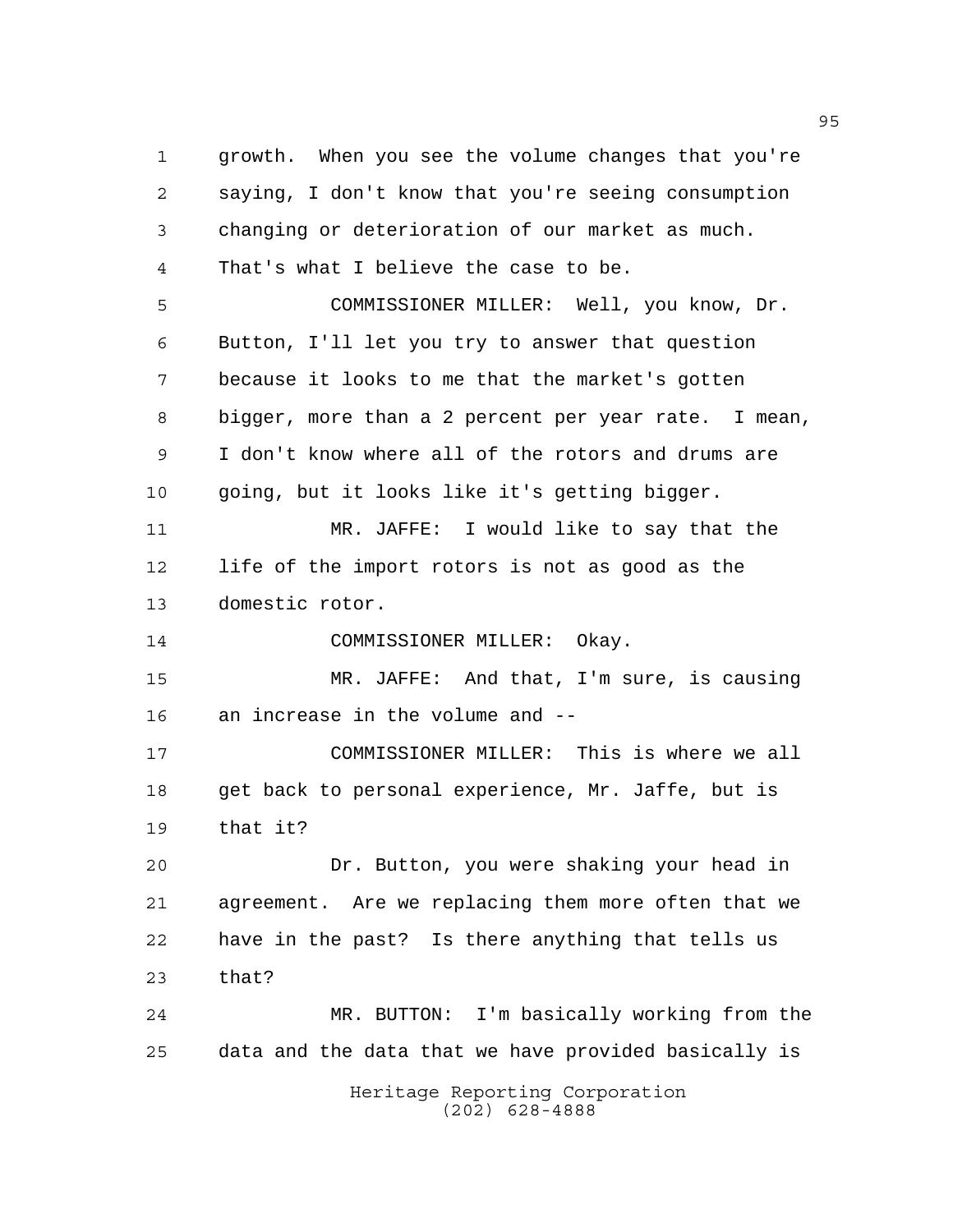domestic production and the import statistics to go with that and they do indeed show a rise in the market.

 Analytically for this proceeding, I've been less concerned about the precise rates of increase, but noting where as the growth gone and I believe that it's in that respect that the import market share becomes particularly important, that the participation of this industry in the growth, there has not been any participation in that growth. The expansion of the market has indeed been in the form of imported product.

 Now, the imported product growth is at two places. One is simply by the respondents importing and selling the product. The second is the reaction by the domestic producers in making increases of imports themselves in order to be able to at least get the margin in selling those. It is not a desirable outcome, of course, because they would prefer to sell their own product which has been in this investigation termed a premium product, in which they had the issues of, of course, lost sales and prices.

 So I can just interject with a response to Commissioner Hillman's request a few moments ago having to do with pricing, both companies will be

> Heritage Reporting Corporation (202) 628-4888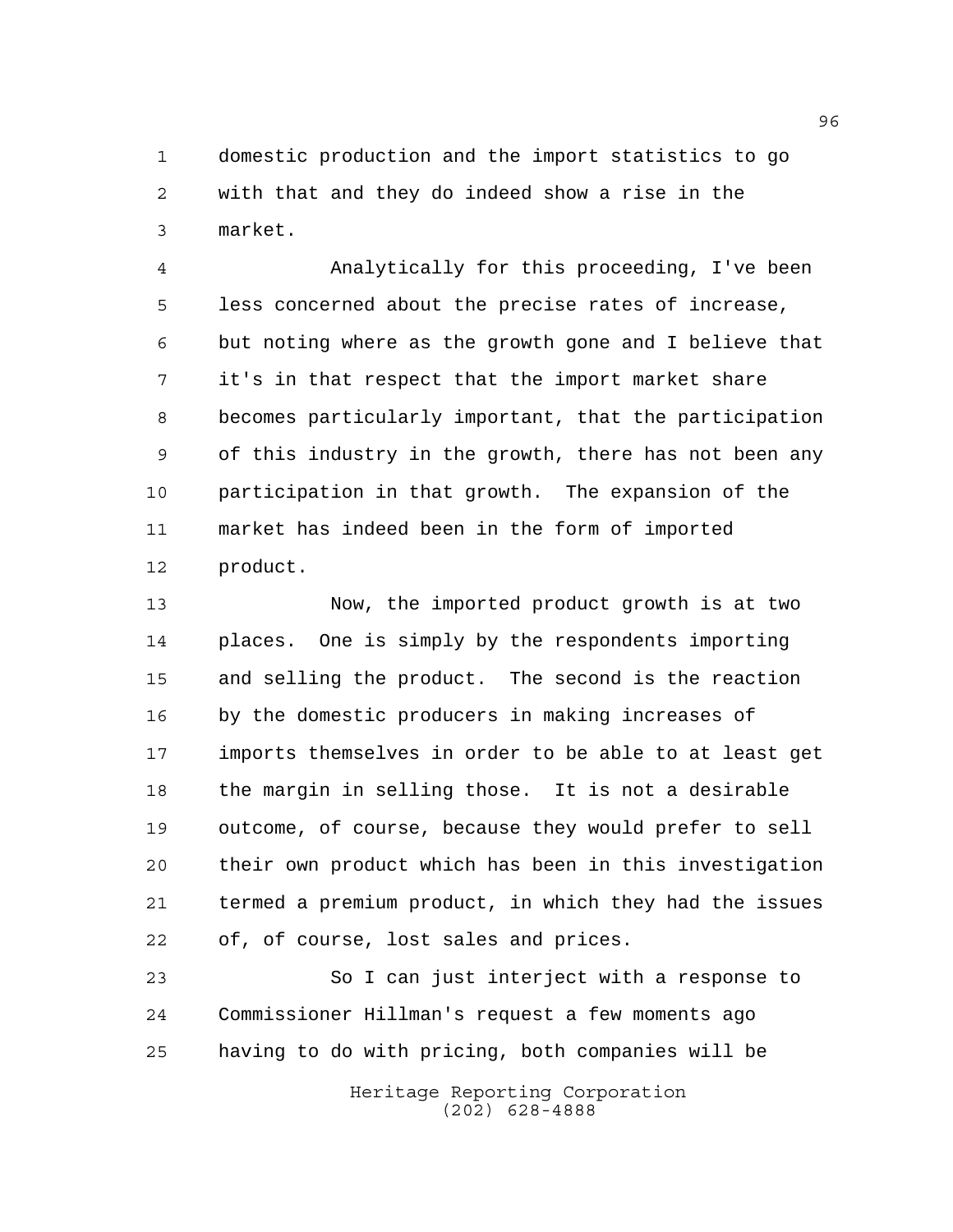pleased to provide you in a post-hearing brief some data with respect to those model numbers for which they can give detailed price reduction data if that would be useful to you.

MR. HERZOG: If I may?

COMMISSIONER MILLER: Sure, Mr. Herzog.

 MR. HERZOG: I think you've got two factors. One is when the Chinese rotors first came in, they were very inferior in quality. We were having so much trouble with Chinese rotors, we were putting them on as fast as we were taking them off. They were cut thin, they were warped, and a few other things. And I think some of this -- even if some of the people bought them, they didn't come back and get them replaced right away. So I think we're talking thousands of rotors and drums back in those days and I think those are coming back. Second, I think we're keeping our cars a lot longer, which is causing us to put more drums and rotors on these vehicles than we did in the past because the cars are extending three or four more years longer than we normally anticipate that they're going to be here. So you buy somebody's car and it needs drums and rotors and then you put it on for them, so there's two factors I think that enter into the field of why it's increasing.

> Heritage Reporting Corporation (202) 628-4888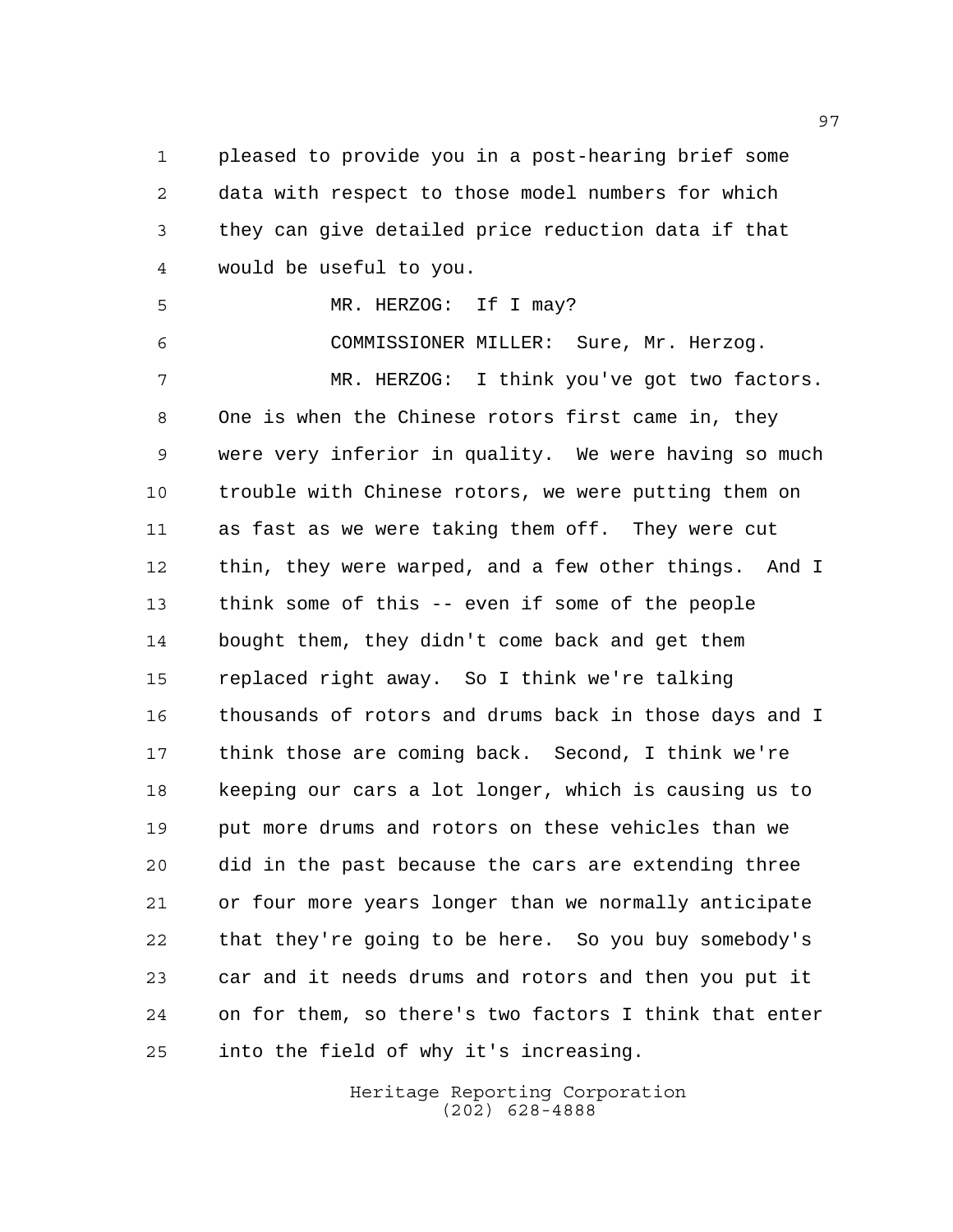COMMISSIONER MILLER: Well, I asked the question partly because, Mr. LaVarra, I did hear your comment about that slow growth and yet then I kind of looked back at what we knew in the mid '90s and what I see here and it wasn't quite holding together. The respondents make an argument that they've actually stimulated demand and that's where you, the industry folks, I want say how do we do this? But I've heard your answer, I understand your point about keeping the cars longer perhaps or the earlier -- well, actually, 11 let me make sure I understand.

 Mr. Jaffe, your comment about the Chinese products wearing out faster, Mr. Herzog you were talking about that used to be the case. How would you characterize the product today? Is that an issue still today, do you think Mr. Jaffe?

 MR. JAFFE: I think it's still an issue, but it's not as much of an issue, as Mr. Herzog said, when we first started importing, we had a lot of trouble, the packaging was bad, everything was a problem, you had the wrong part number on it, but they've made big improvements now, but I still think that just from my everyday business experience I would say that the life isn't as good as the life that we have with what we call the branded rotors, the more expensive line.

> Heritage Reporting Corporation (202) 628-4888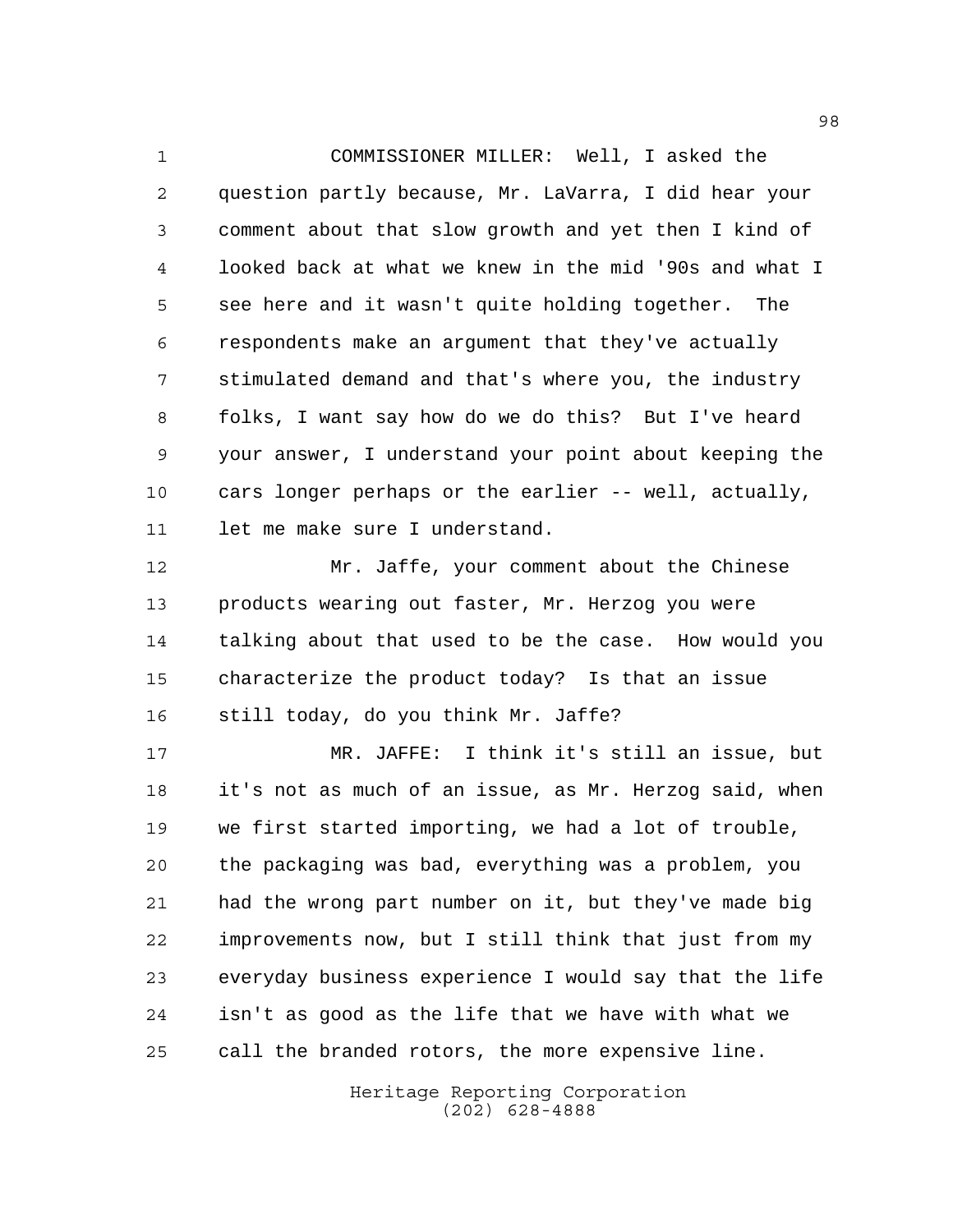COMMISSIONER MILLER: Okay. MR. JAFFE: You can't stimulate people to buy rotors. COMMISSIONER MILLER: That's why I asked the question. It was a bit counter intuitive. MR. JAFFE: You can stimulate people to buy an oil filter or get their oil changed, but I don't think you can stimulate them to buy a rotor. COMMISSIONER MILLER: When I look at the data we have over the period of this investigation, I do see a particular drop in 2001 and I think both Mr. Easley and LaVarra, you referred to that, but I guess I want to make sure we have fully in the record your view of events in 2001 and since. MR. LAVARRA: If I may? COMMISSIONER MILLER: Please. MR. LAVARRA: Again, our data, I think you'll see, shows that we had significant volume losses. Again, keep in mind we're looking at a request for data of U.S. made product and sold in the United States. We have operations that make premium product in Canada, of which one I closed. So when I close that plant and move the volume in, the U.S. data changes only because it wasn't included in the data before that. So that has part of the data difference

Heritage Reporting Corporation (202) 628-4888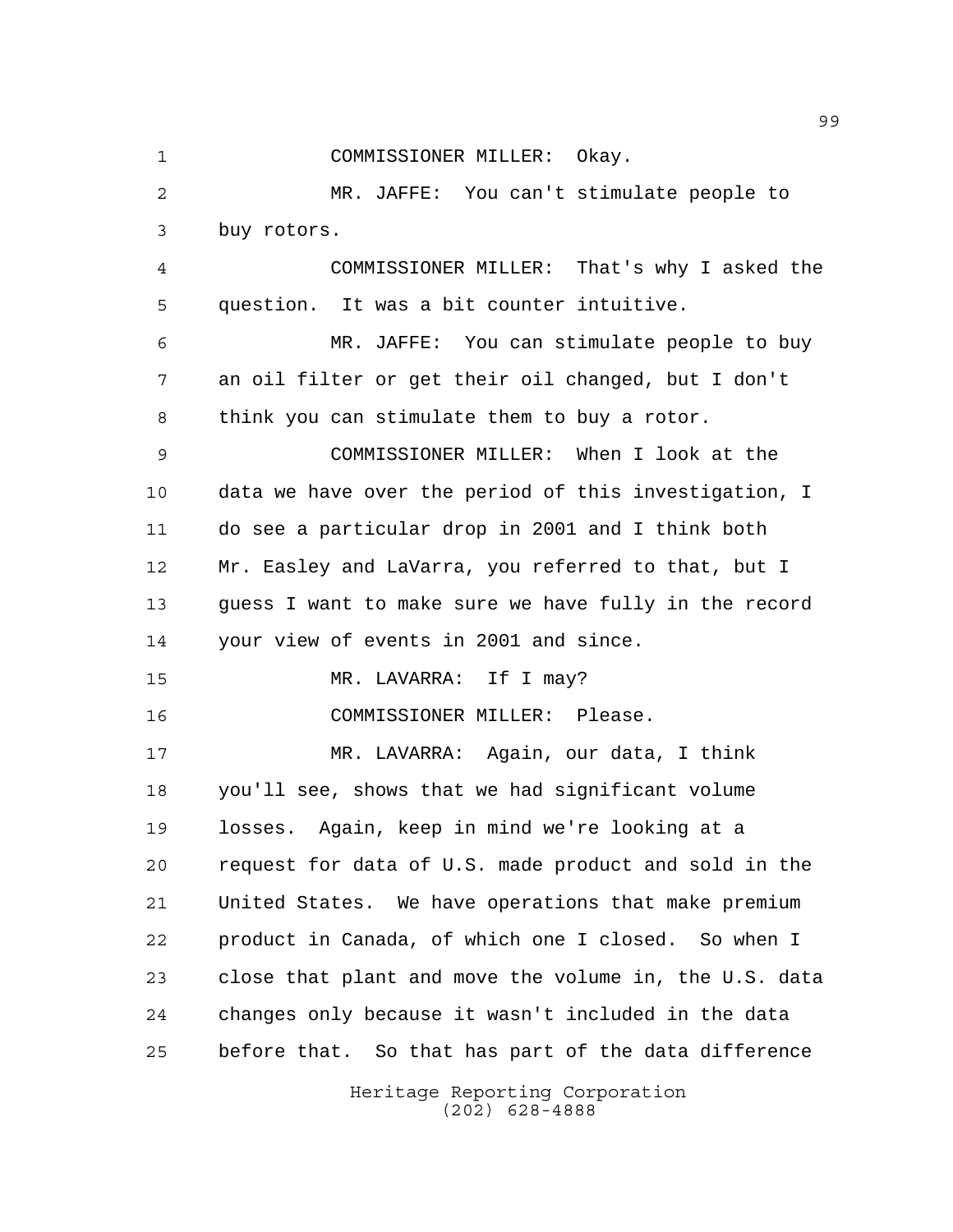that I think you see in our data.

| $\overline{2}$ | COMMISSIONER MILLER: Okay. I'll have to                |
|----------------|--------------------------------------------------------|
| 3              | think about that and make sure I understand.           |
| 4              | MR. LAVARRA: But, yes, still in danger as              |
| 5              | the volumes continue to fall off.                      |
| 6              | COMMISSIONER MILLER: Okay.                             |
| 7              | Mr. Easley?                                            |
| 8              | MR. EASLEY: The significant shift you see              |
| 9              | in our volumes during that time period is a direct     |
| 10             | result of Ford coming to us and saying that their new  |
| 11             | car sales were diminishing, their profitability was    |
| 12             | reducing and they were trying to enter the after       |
| 13             | market because they had pretty much shied away from it |
| 14             | and said we didn't want that, it's somebody else's     |
| 15             | forte, and they came to us and said can you build an   |
| 16             | after market program for Ford, can you help us do      |
| 17             | that, because you have this quick change, small lot    |
| 18             | size reactability type of manufacturing.               |
| 19             | So we literally had a closure agreement and            |
| 20             | were 30 days away from turning the lights off and      |
| 21             | Roland and I had closure agreements, it was all        |
| 22             | negotiated, everything was a done deal, we were going  |
| 23             | to exit the business because we couldn't sustain our   |
| 24             | existence with the volume we had.                      |
| 25             | If we would put aside what Ford brought to             |
|                | Heritage Reporting Corporation<br>$(202)$ 628-4888     |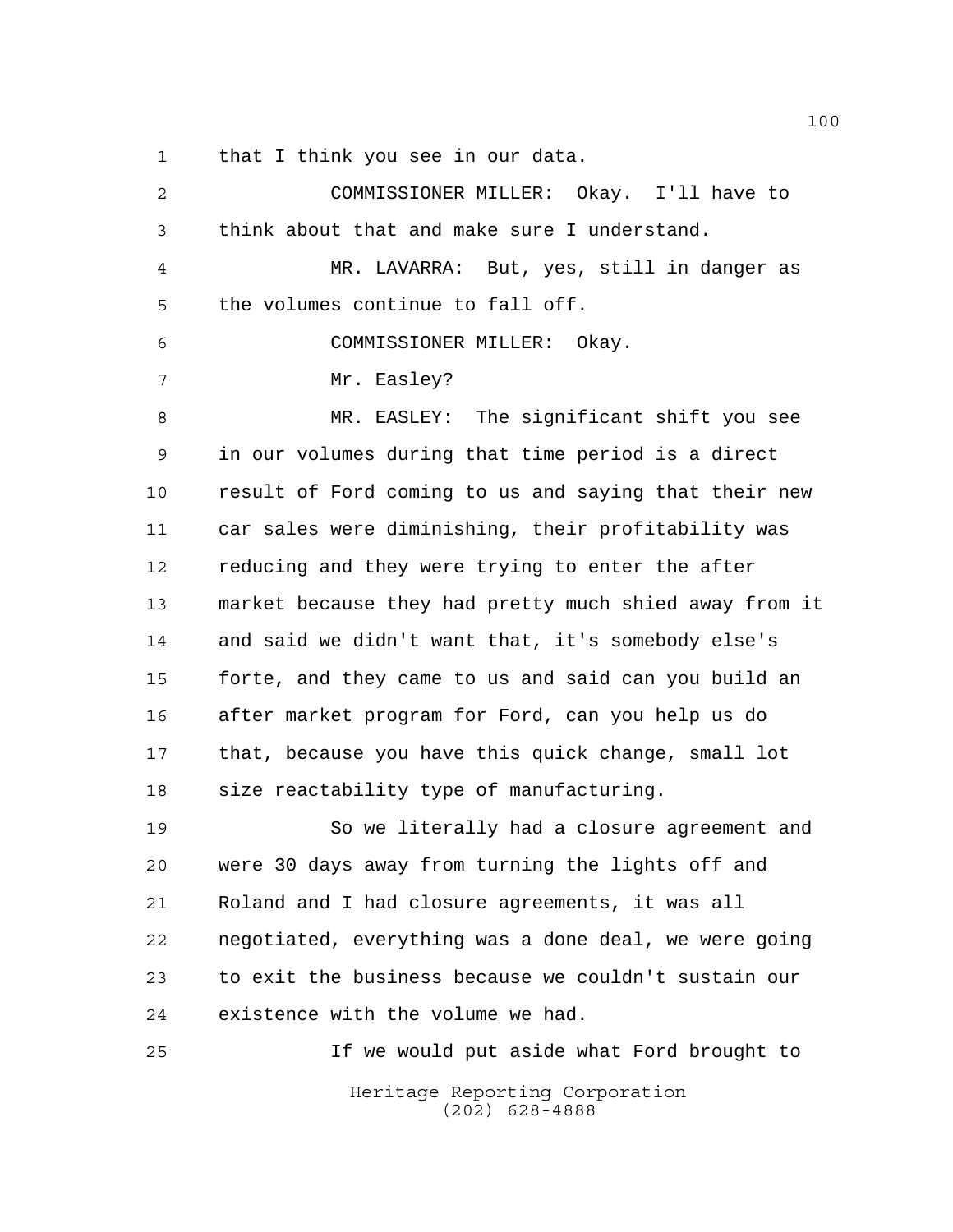us, we wouldn't be here right now. You'd have him, that's it in the business. So Ford came to us and kind of saved our facility, if you will, and said help us build an after market program and we'll try to give you enough volume to keep you in business and they did. Obviously, if they sell an after market rotor, though, that displaces a sale from somebody else, right? And so that's the shift in volume that you see.

 If we would exclude that volume, you would see almost an exponential drop in volume at our plant. And even the Ford business, I know, is not excluded from the competition of what's coming over, so basically that doesn't give us a guarantee for the future. And over half of our business in our facility is still dependent on our traditional after market, not dependent on Ford, which is shrinking. So we could still get to the same point, just only with the Ford business left.

 COMMISSIONER MILLER: Okay. I appreciate your answers. Thank you.

 CHAIRMAN OKUN: Commissioner Koplan? COMMISSIONER KOPLAN: Thank you, Madam Chairman.

Let me start, if I could, with you,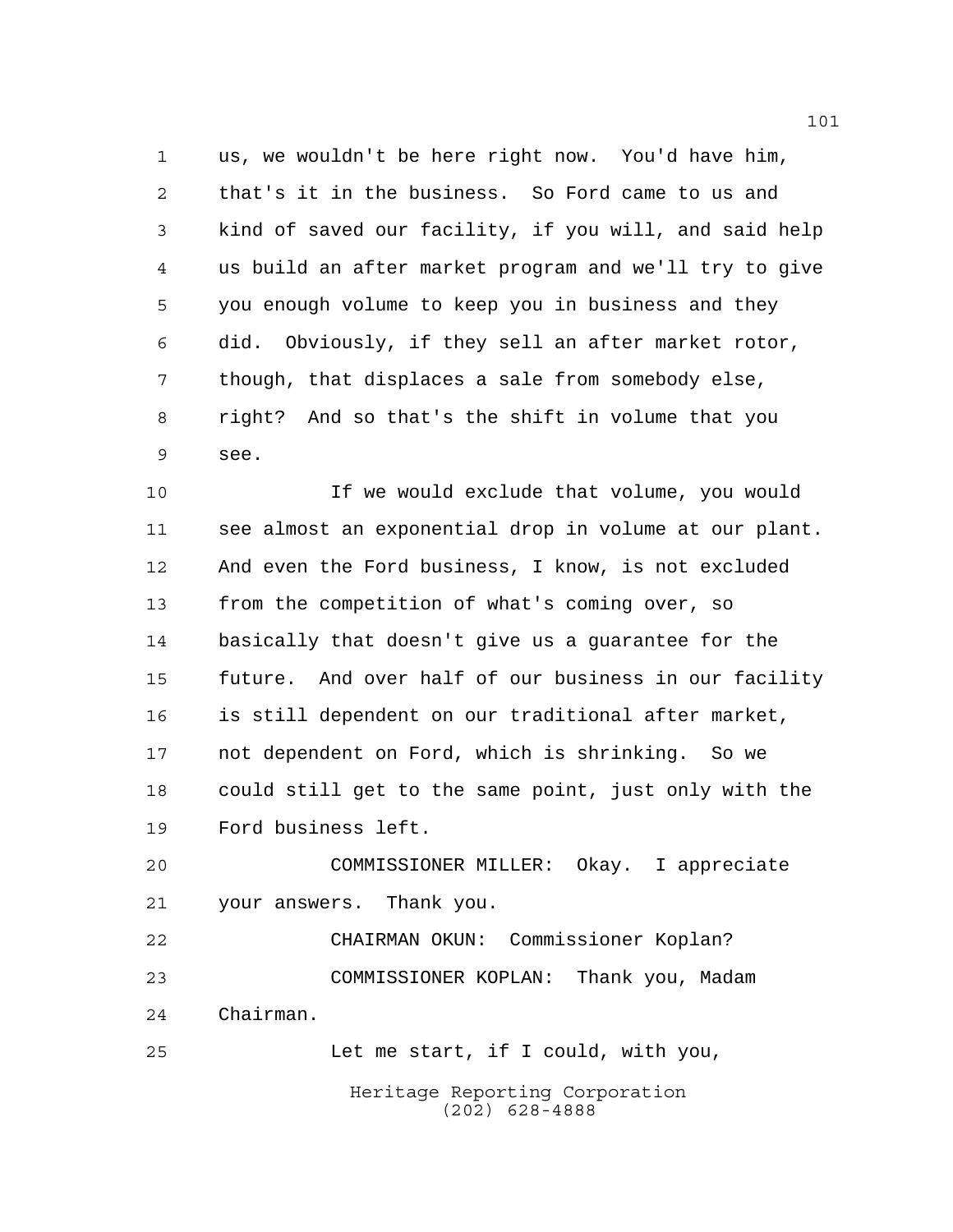Mr. Lewis. I note that the chart that you submitted that was prepared by your research and education department on June 11th, it reflects that the number of teamster members at Federal Mogul has remained constant over the past two years, that is, since June of 2000.

Heritage Reporting Corporation (202) 628-4888 Is that trend consistent with the total number of plant employees at Federal Mogul during that same period? There are workers there who are not necessarily members of the Teamsters as well, right? MR. LEWIS: Yes, but my graph doesn't reflect that. My graph reflects the bargaining unit. COMMISSIONER KOPLAN: No, I understand that. What I'm trying to ask is outside the bargaining unit, has the trend been the same amongst employees? In other words, has it been stable since the beginning of 2001? MR. LEWIS: Outside the bargaining unit? COMMISSIONER KOPLAN: Yes. MR. LEWIS: I'm not real sure. You mean for management itself? COMMISSIONER KOPLAN: At this plant. MR. LEWIS: I can't answer that. COMMISSIONER KOPLAN: You don't know. I'm sorry, yes, Mr. Easley?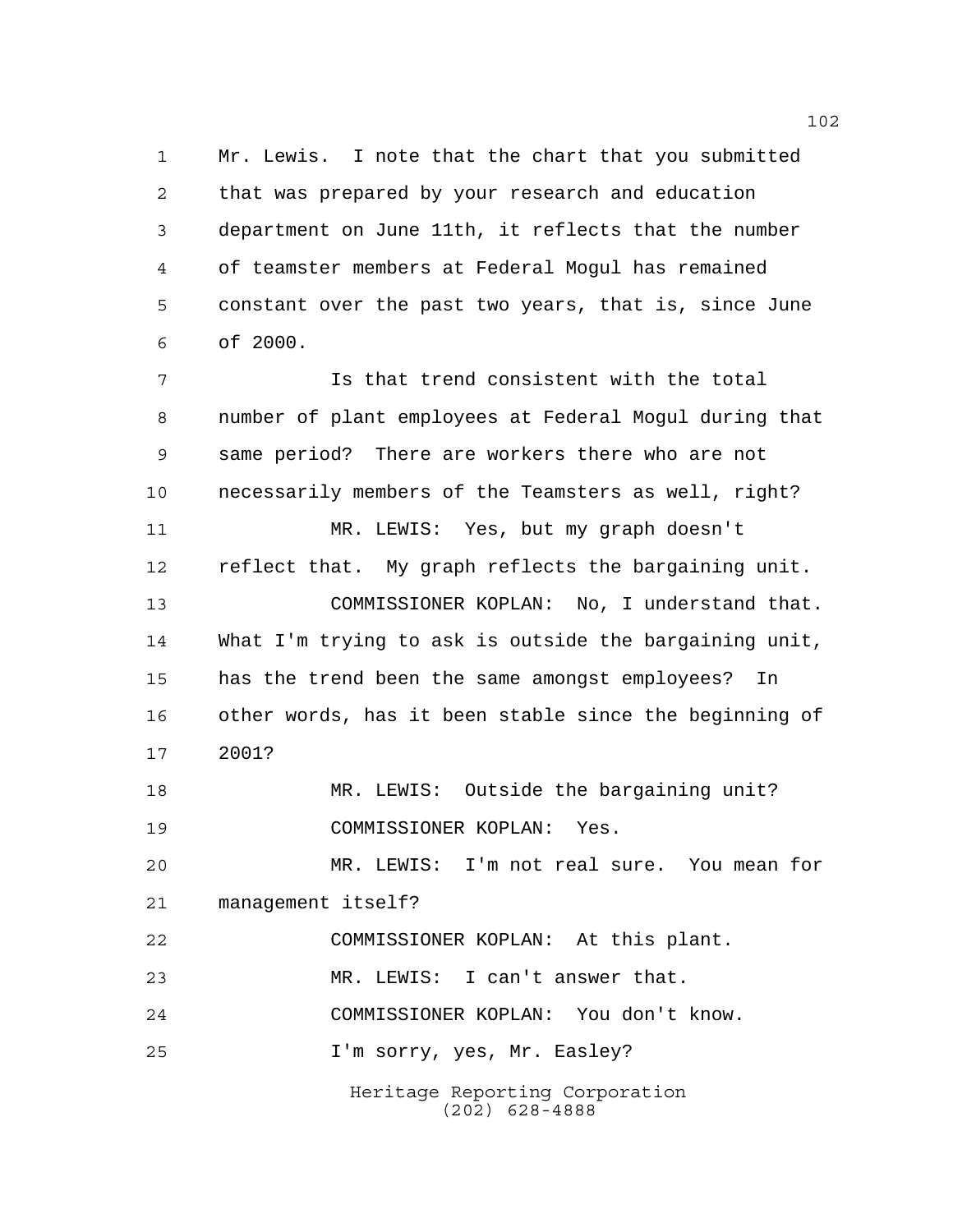MR. EASLEY: The salaried workforce in our facility is non-union, so they are not reflected in his numbers. It has stabilized as well. Again, it's a direct correlation to the Ford business that was brought in.

 COMMISSIONER KOPLAN: Thank you. I appreciate that.

 MR. EASLEY: Basically, all the blue collar workers are Teamsters and all the white collar workers are just salaried, non-represented employees.

 COMMISSIONER KOPLAN: Thank you for that. The respondents' pre-hearing brief argues that subject imports do not satisfy the statutory test "are increasing rapidly" because they allege there is no rapid increase occurring in the latter part of the period examined. They claim that the increase has proceeded slowly to moderately since the year 2000. That's at page 9 of their brief.

 I realize you can't discuss the actual numbers with regard to the period examined because that's BPI, but do you agree that a rapid increase needs to be ongoing in the latter part of the period, that is, during 2001 to 2002 and the first quarter of 2003?

Mr. Glick?

Heritage Reporting Corporation (202) 628-4888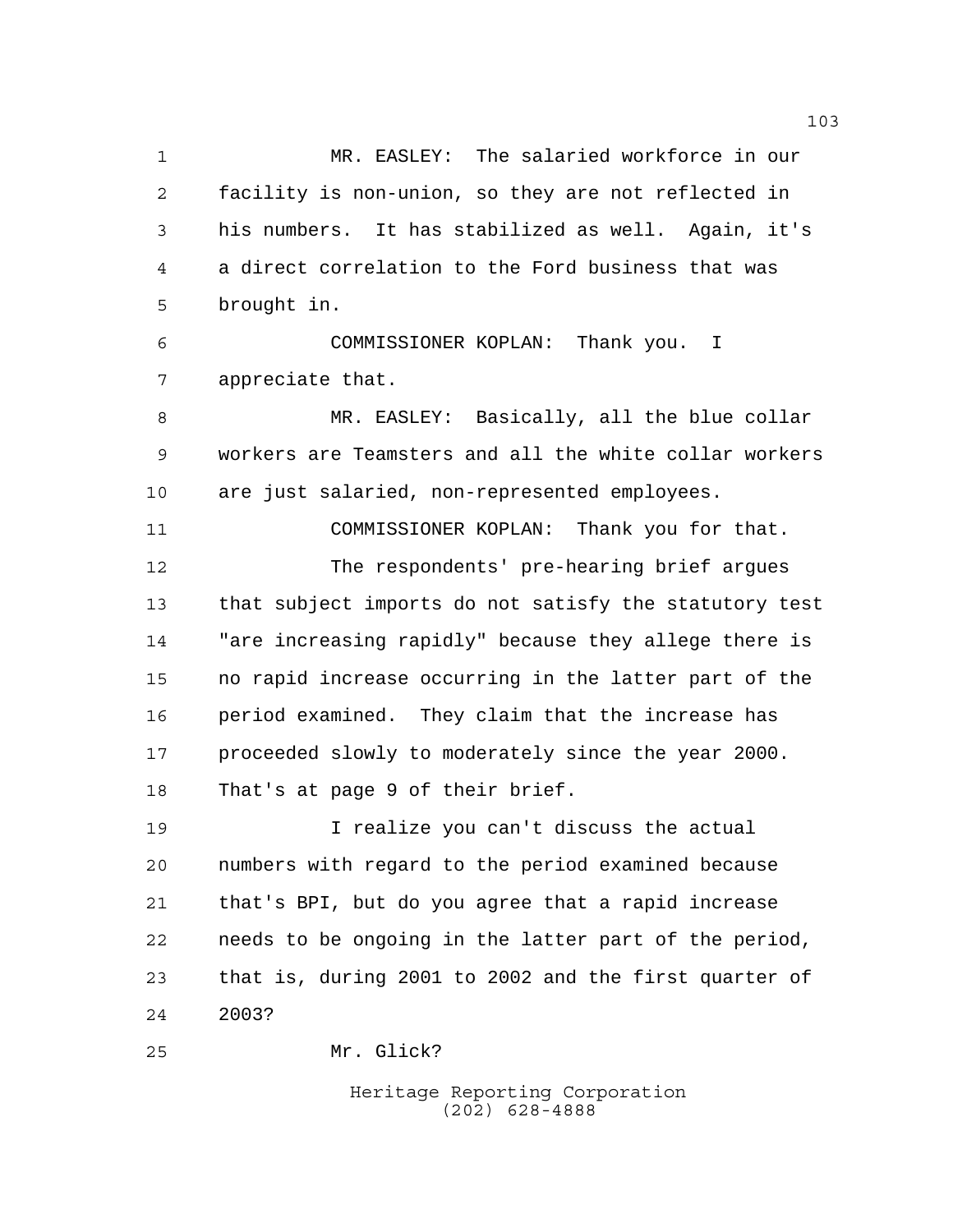MR. GLICK: Commissioner Koplan, I think I addressed that a little in my opening remarks and we intend to address it in much more detail in our post-hearing brief, but we believe that the legislative history and some other cases under Section 406, which, as you know, is an analogous statute to this one, have indicated that the increases can be over a longer period, spread out through the period of investigation and not necessarily in the last two years. COMMISSIONER KOPLAN: Okay. How do you interpret the fact that increasing rapidly is preceded by the word are? Doesn't that sound like it's supposed to be an ongoing increase? MR. GLICK: Yes. Well, we do think we have an ongoing increase, it's just a question of where you put the emphasis, but we believe the most recent period shows a significant increase, which, as Dr. Button has shown, meets, we believe, the test of the statute and perhaps a more difficult test even in the Commerce Department. COMMISSIONER KOPLAN: Okay. Thank you.

 Section 421(d) lists several factors that the commission shall consider in rendering its determination. One is the volume of imports of the

Heritage Reporting Corporation (202) 628-4888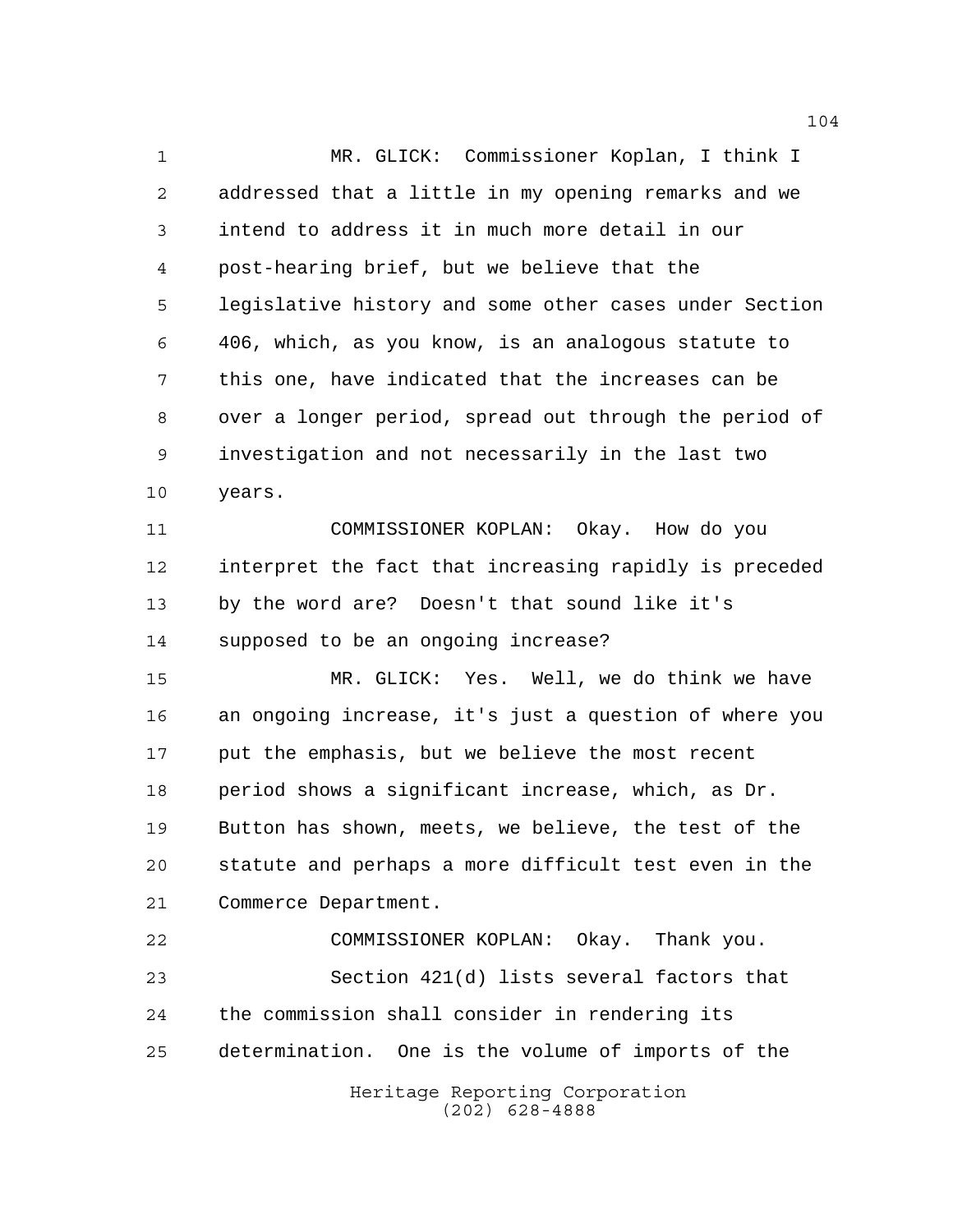product which is the subject of the investigation, two is the effect of imports of such product on prices in the United States for like or directly competitive articles and three is the effect of imports of such product on the domestic industry producing like or directly competitive articles. It goes on to say that the presence or absence of any factor under those three subparagraphs are not necessarily dispositive of whether market disruption exists.

 Now what I'd like to do is turn to material injury under the statute and, in your brief, you cite 12 Section  $202(c)(1)(a)$  of the act and state that it's the commission's practice to look at broad factors such as idling of productive facilities, inability to operate at a reasonable level of profitability and unemployment or underemployment as measures of injury. That's page 15 of your brief.

 And you assert that there is abundant information that demonstrates that producers are struggling just to keep their facilities open at page 16 and I'd like to ask this, because it appears to me that since the 1997 antidumping investigation, for the most part the domestic industry has had rather solid operating margins and has engaged in a series of mergers and acquisitions as detailed in Chapter 1 at

> Heritage Reporting Corporation (202) 628-4888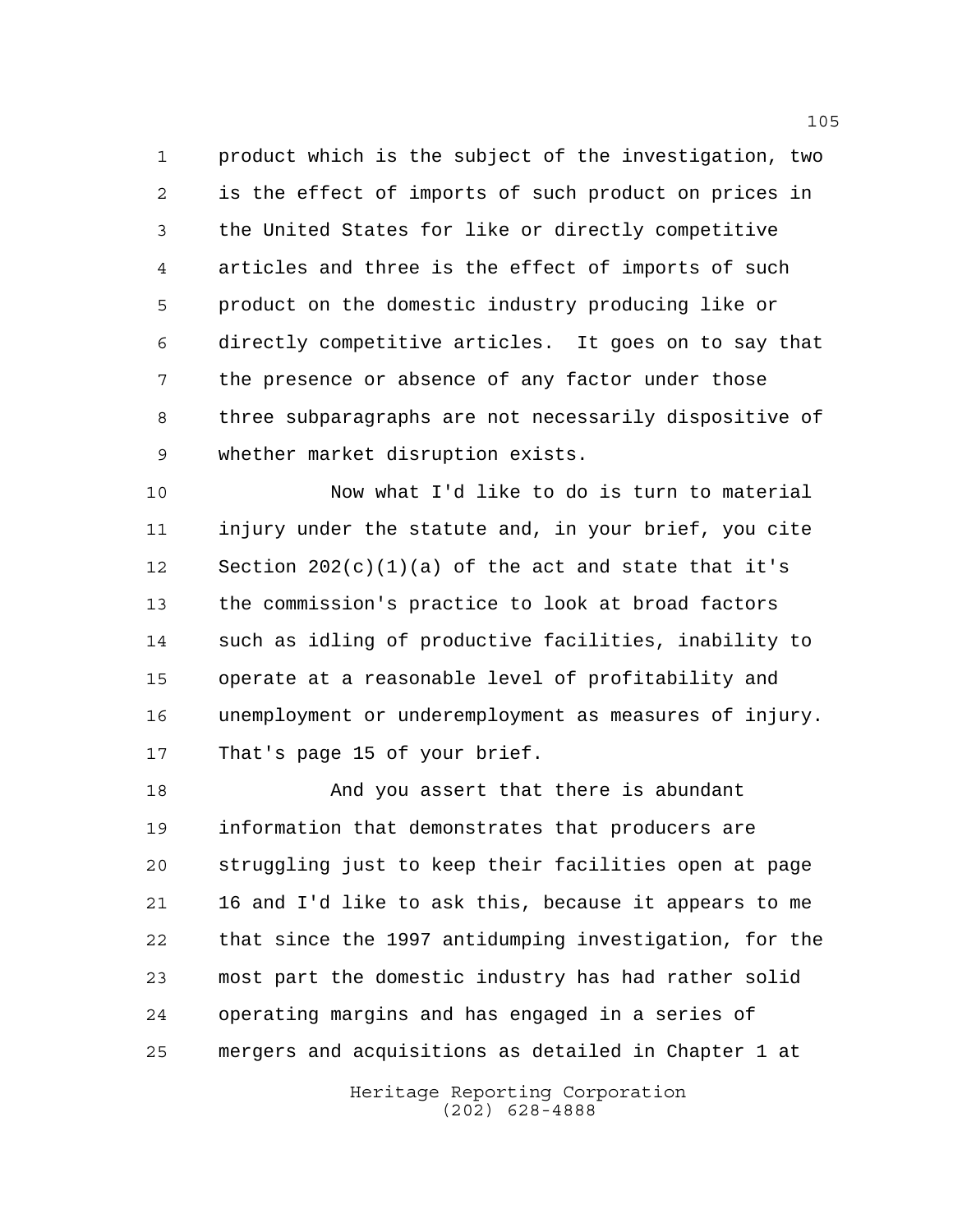pages 14 and 15 of the staff report which may not be attributed to subject imports.

 I'd like the industry witnesses to comment on whether the consolidation was simply to rationalize production, eliminate old or outdated capacity, address environmental constraints and thus make yourselves more efficient and competitive.

 I would also ask whether for the record you could provide copies of your business plans that were created for each of the five years that we are examining.

Mr. LaVarra?

 MR. LAVARRA: Well, certainly the consolidations that we had within our operations were totally due to loss of volume. The closure of our facility in New York was due to loss of volume, it consolidated into our other operations. The volumes continued to reduce after several other years. The closing of our plant in Canada was to consolidate as well.

 I would be happy to go through whatever archives we have to provide you with closing documents, restructuring plans, the reasons for that, what we thought the overhead costs would be, and that was the reason for the reductions, to reduce our fixed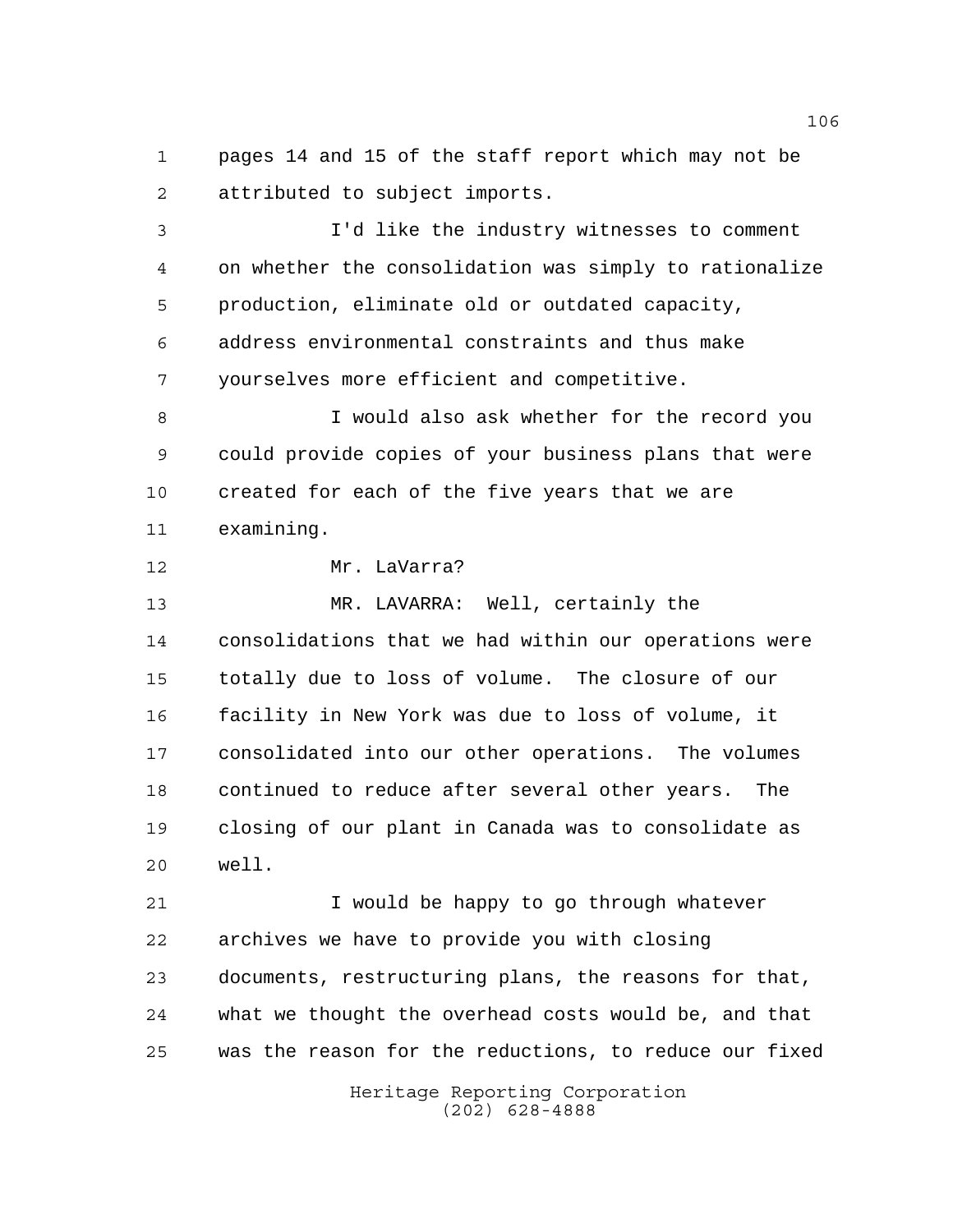costs and make us more profitable. I'd be happy to give you anything that exists in those archives for your review.

 COMMISSIONER KOPLAN: I would appreciate that and I appreciate your offer to do that. If you would do that for the post-hearing, I would appreciate it.

 MR. LAVARRA: Certainly. We'll do so. COMMISSIONER KOPLAN: Thank you.

10 Mr. Easley?

 MR. EASLEY: The downsizing and restructuring that we did was a direct result of volume reducing. Both the rationalization of shutting down equipment, I had one -- I mentioned earlier a complete machine department that was devoted to making high volume machines, we got rid of those and basically had no -- the little bit of high volume that we had we couldn't justify this type of equipment because it was designed to not be set up readily and be used as a captive type equipment. The rationalization to go from two shifts in the foundry down to one again is in direct relation to -- the work just wasn't there, we didn't have it to support two shifts, and so we had to do the restructuring, the reorganization, to basically try to cut the variable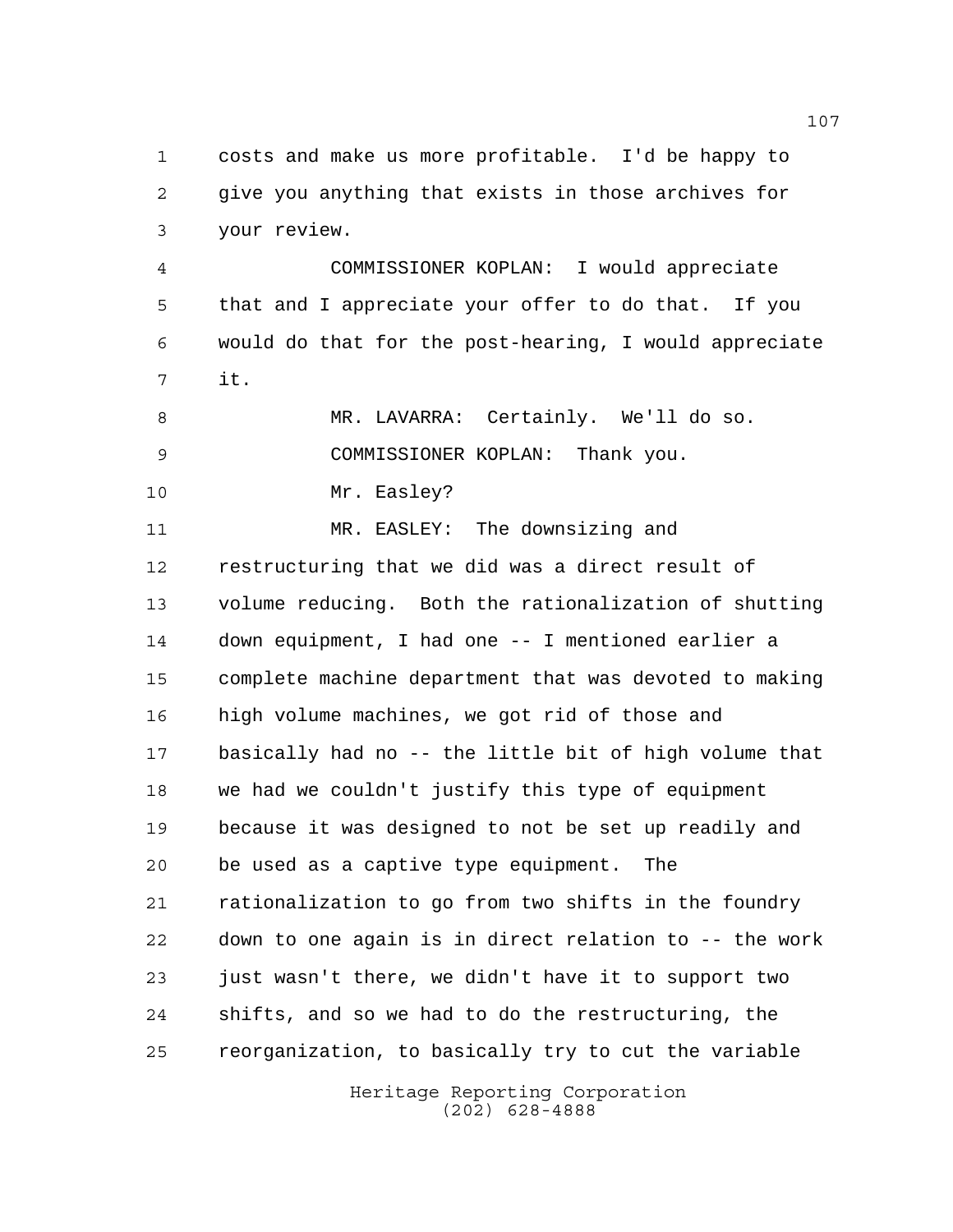costs that we could to offset the fixed costs that we couldn't offset.

 COMMISSIONER KOPLAN: Let me pick up on that you and ask a follow-up. I ask whether your current financial situation is due primarily, and I'm quoting, "to storing asbestos litigation expenses and slumping sales."

8 As the basis of this question, I reference footnote 60 in Chapter 1 at page 16 of the staff report. I note that publicly available consolidated financial statements for the period ended December 31, 2002 at Exhibit 2 of respondents' pre-hearing brief reported that Federal Mogul took an asbestos charge of \$184 million against earnings in 2000. Could you comment on that?

Heritage Reporting Corporation MR. EASLEY: I want to make sure I'm clear. You're asking if our operation contributed to their financial situation? Is that what we're -- COMMISSIONER KOPLAN: Excuse me? MR. EASLEY: You're asking if our plant or our product lines situation is a result -- is it reflected in their financials? COMMISSIONER KOPLAN: Yes. MR. EASLEY: Yes. It is reflected in it. Their situation on asbestos is isolated from our -- it

(202) 628-4888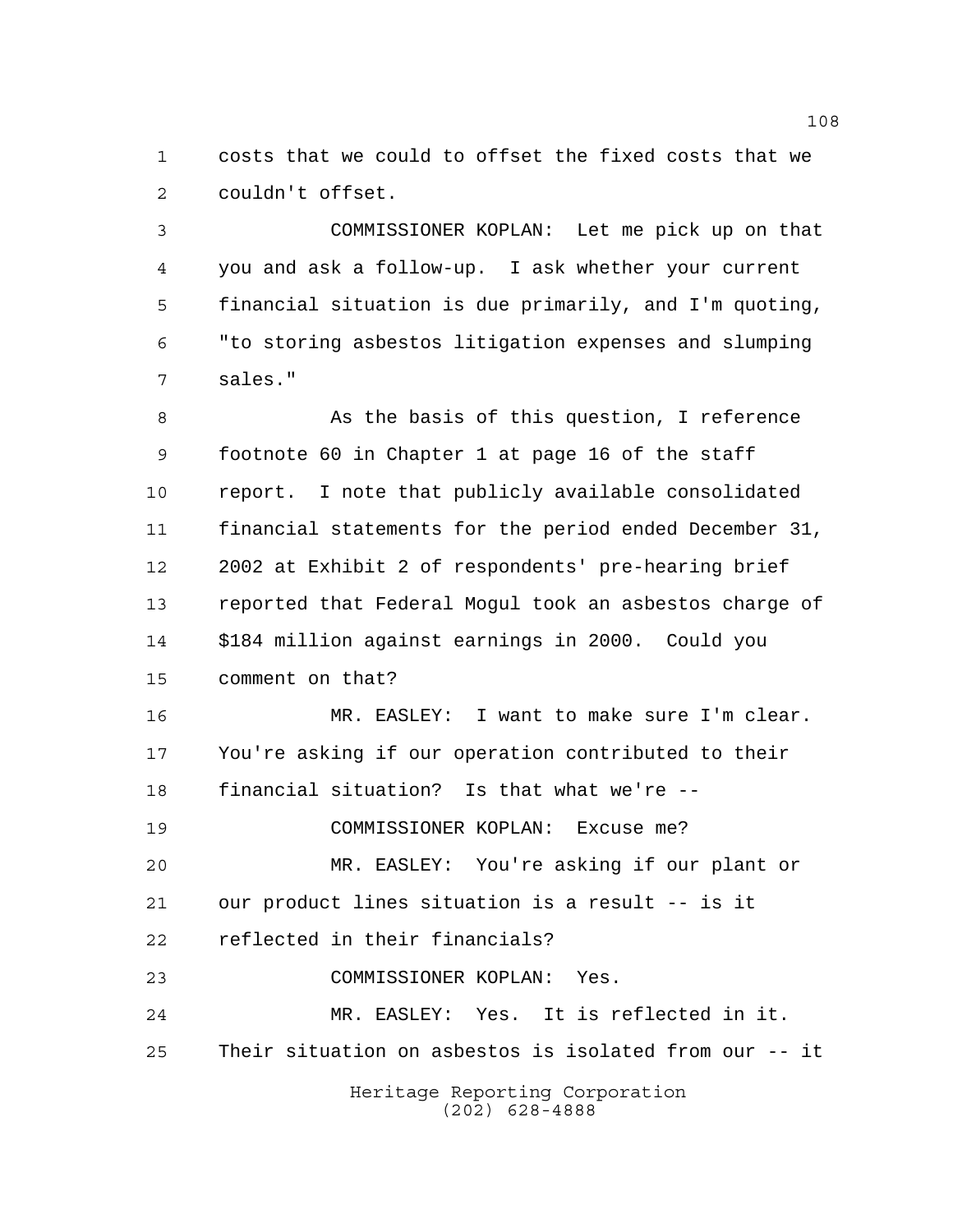has nothing to do with our facility, however, as they were going through that turmoil of trying to manage that, we were turning in huge negative variances that sure didn't help them pay for the charges that they were having on them. And, again, we'd love to show you that information over the last five years because you'll see the timing of when they were going through that turmoil we were turning hundreds of thousands of dollars worth of cost variances at our plant. So we sure weren't helping their cause.

 COMMISSIONER KOPLAN: I would appreciate your submitting that as well.

 MR. EASLEY: We will do that. Thank you. COMMISSIONER KOPLAN: Thank you very much. Thank you, Madam Chairman.

 CHAIRMAN OKUN: Thank you. Let me return for a moment to pricing. Well, actually, before I go to pricing, the conversation Commissioner Miller was having regarding what has gone on with regard to apparent consumption during this period and this issue of whether you can stimulate demand. One of the things that I have seen in the record and I just wondered if it's different than what you, Mr. Jaffe, or you, Mr. Herzog, are saying is that with the availability of an economy line or lower priced rotors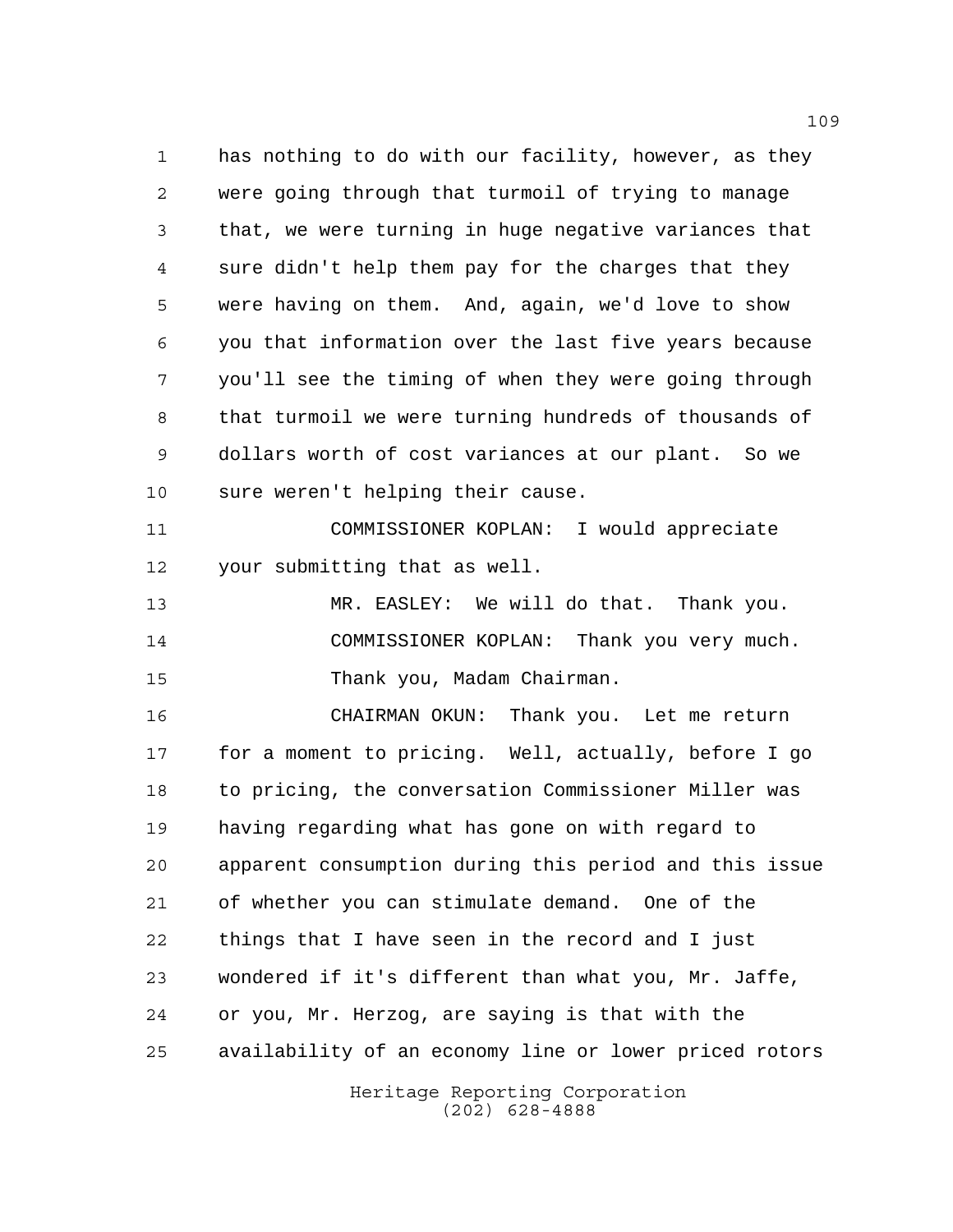and drums, that people would choose to actually replace the drums and rotors as opposed to machine them, as I think it's called. And that that would in fact be an increase, at least in that economy line. Is that consistent with what you were saying? Because you're saying you couldn't stimulate demand, but I thought I read what was in the record from some of the purchasers at least as saying that in fact is a way to stimulate demand. Mr. Herzog, you're shaking your head no. MR. HERZOG: Well, the reason I say no to a point is that the installers are still charging the U.S. price, so to me that's not going to stimulate that -- if I read what you're asking correctly. I guess the competition in our industry dictates what we do. I have probably four or five competitors in my area. If I stay with one brand and it doesn't sell, then I'm forced to go do something so I can compete with the others. Since we deal with -- we cover Louisiana, Mississippi, Alabama and the pan handle of Florida and we have about 525 customers who in turn have 30,000 customers. So if I don't have the product to give to my customer, then my competition does and that's how we all lose that flow of businesses. And, again, maybe I don't understand exactly what you're

> Heritage Reporting Corporation (202) 628-4888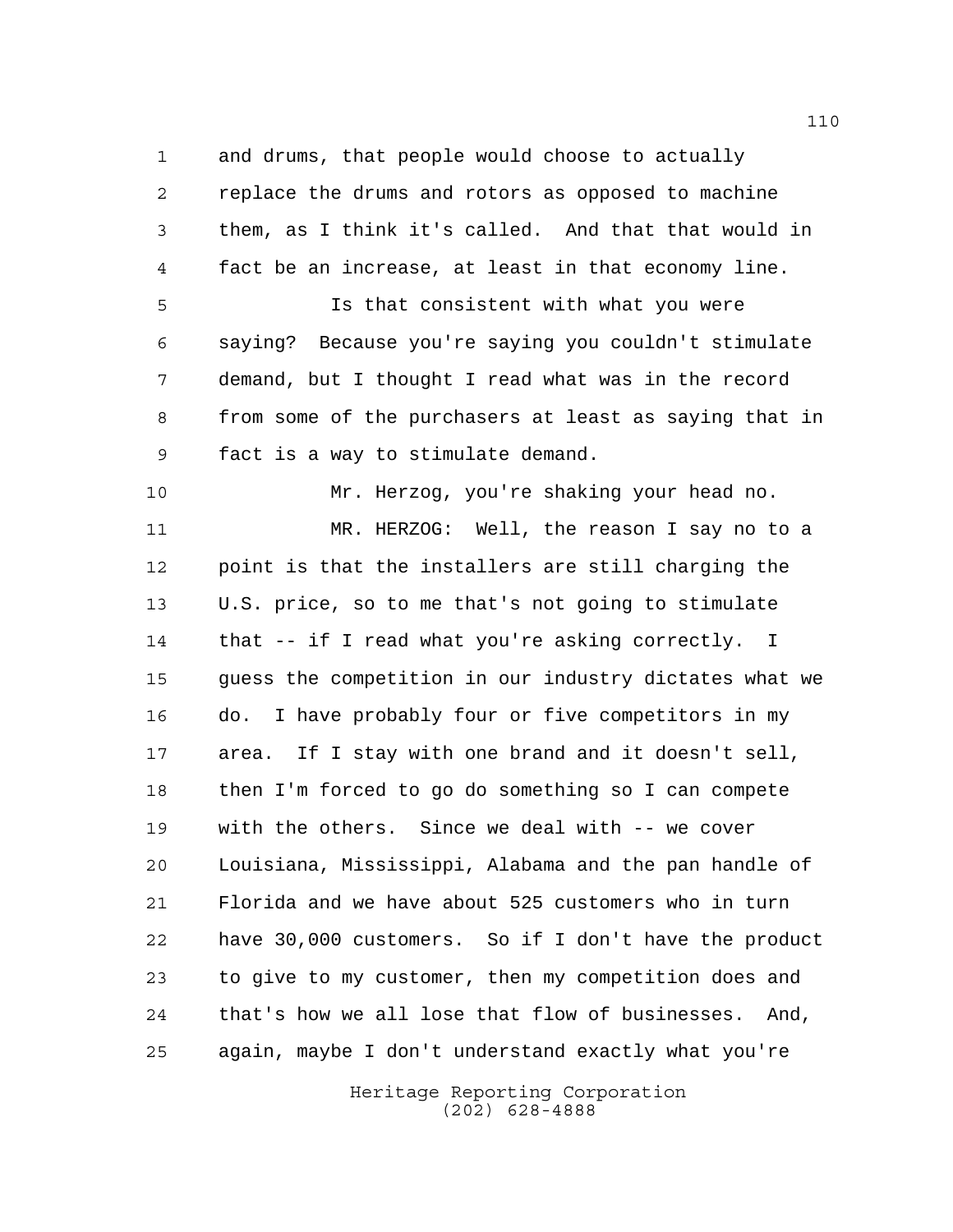saying.

 CHAIRMAN OKUN: No, I think it is -- well, let me hear from Mr. Jaffe and then I'll get my other view.

 MR. JAFFE: Well, we read something about disposal rotors, I think, yesterday in some of the opposition's -- we've never heard about disposable rotors. They have rebuilt parts that you have that sometimes can be disposable, but I don't think that has -- what your question, I don't think that has any effect. You can't really promote somebody to put on rotors. You know, there's certain parts and certain things in a vehicle, like you mentioned before, that advertising or promoting or the service station -- if you get somebody to pump your gas instead of you doing itself could talk you into doing, but I don't think anybody's ever asked anybody in this room to change their rotors.

 CHAIRMAN OKUN: I thought I understood it -- again, I'm interested in more of what the industry says -- I thought I understood it as being you, a consumer, going in being told your brakes need work and them giving you different quotes and saying we can re-machine your pads for X amount or we can replace them all for this amount and that that spread, if you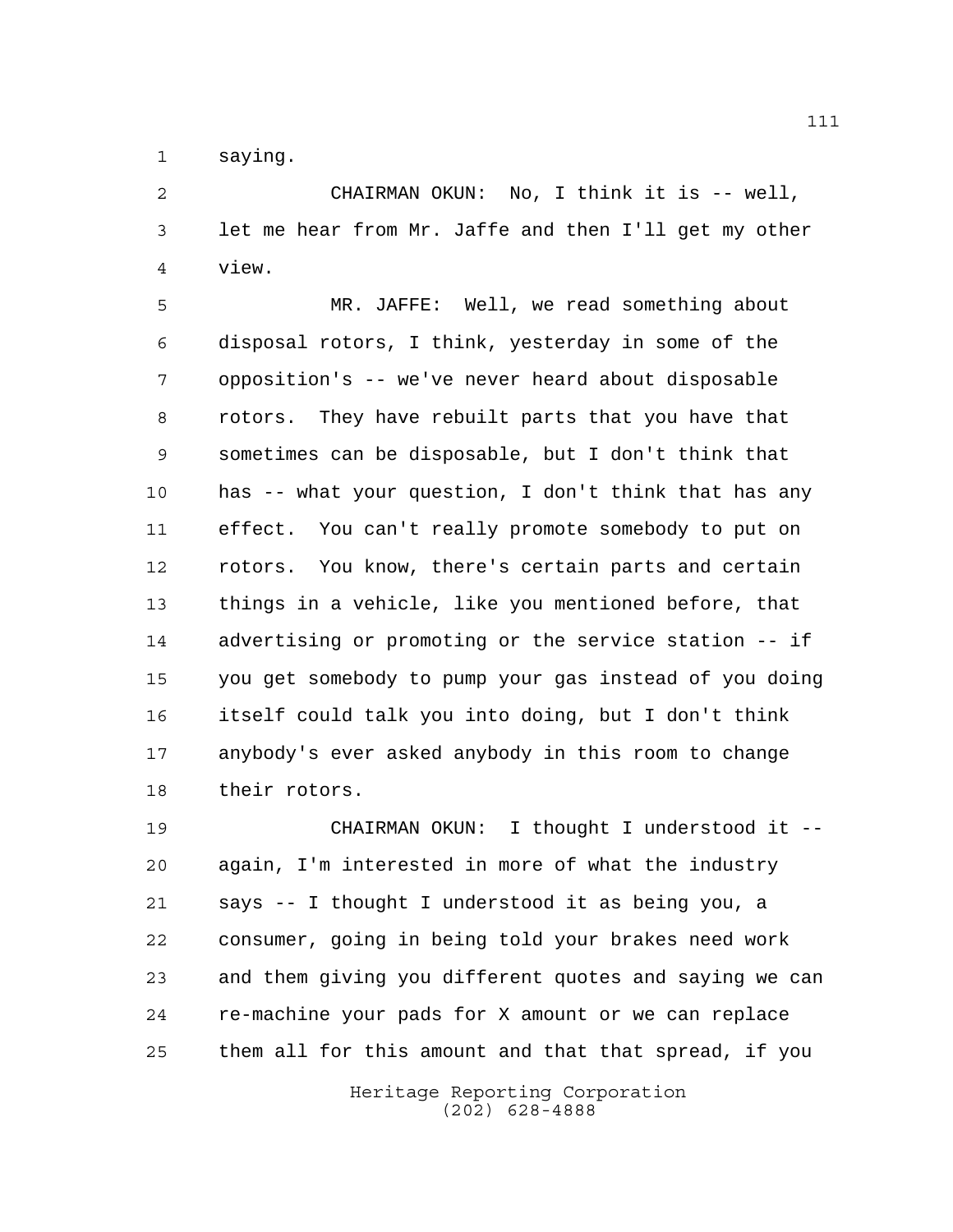will, has become such that a consumer would choose the replacement. That's what I thought I read into these responses and I'm just trying to get some understanding from where you are of whether that -- and it was the consumer, Mr. Herzog, I thought they were saying people could choose between that because of the presence of this other product.

 MR. HERZOG: I think maybe sometimes the installer makes that decision for the consumer who left their car there and the consumer doesn't really --

 CHAIRMAN OKUN: Do you think -- I mean, again, my example is a bad one, but I had a Ford Explorer that had -- the thing I wanted to know was what are your volume A things because that thing needed new brakes all the time and I remember having this conversation but not knowing -- because you're always in the shop saying they're just trying to rip you off anyway, but anyway, but I remember this conversation about this machining, that's why I'm just -- I was curious when I read it because it reminded me of some bad experience I had.

 MR. HERZOG: If I can answer that, in other words we have different portions of our business, one which is called retail and one which is called the

> Heritage Reporting Corporation (202) 628-4888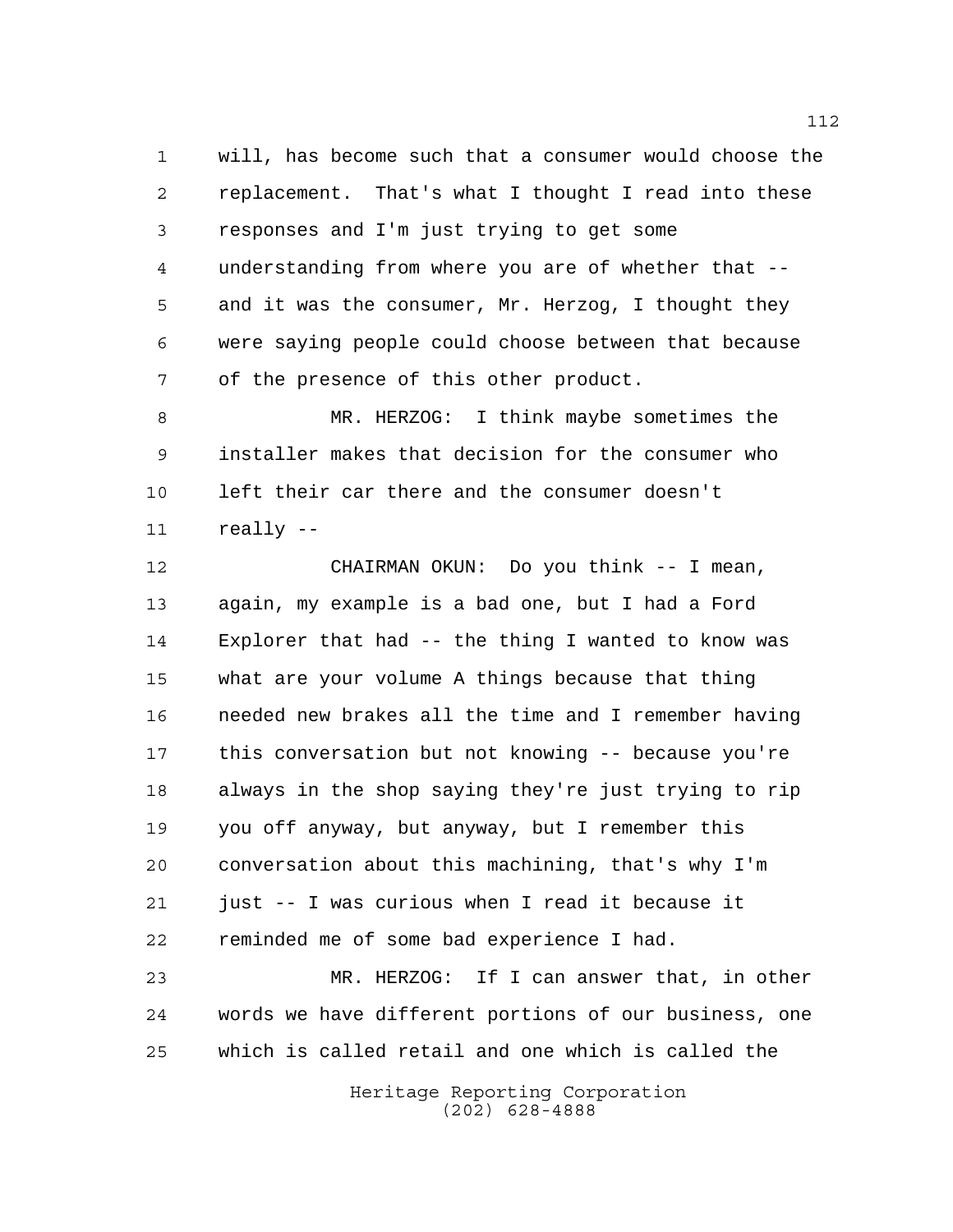wholesale end. Autozone, which you're very familiar with the name, is more of a retailer than a wholesaler and what happens is you as an individual go into an Autozone, you go into the garage and you want to find out what to do with your drums and your rotors and he says, well, I can turn the drum and rotor but it's going to cost you \$8 apiece for me to turn them. To turn them means to cut them down so that he can get the pad to go against it.

 He goes to Autozone, they say I'll sell you the whole drum and rotor for \$12. So there's where the difference is. The retailer, such as yourself, will say why would I get my old one turned and now it's gotten thinner when I can buy a brand new one for \$12? So there's where the difference is, that comes in, if you're talking about turning drums and rotors. CHAIRMAN OKUN: Okay. And my question was

 does that mean you have increased demand because of that?

 MR. HERZOG: Sure. That has increased demand because at the retail end, they'd rather pay that rather than pay \$8 to turn it.

 MR. JAFFE: If you were turning the rotors, you wouldn't have increased demand. You're not selling new rotors, you're just charging for labor.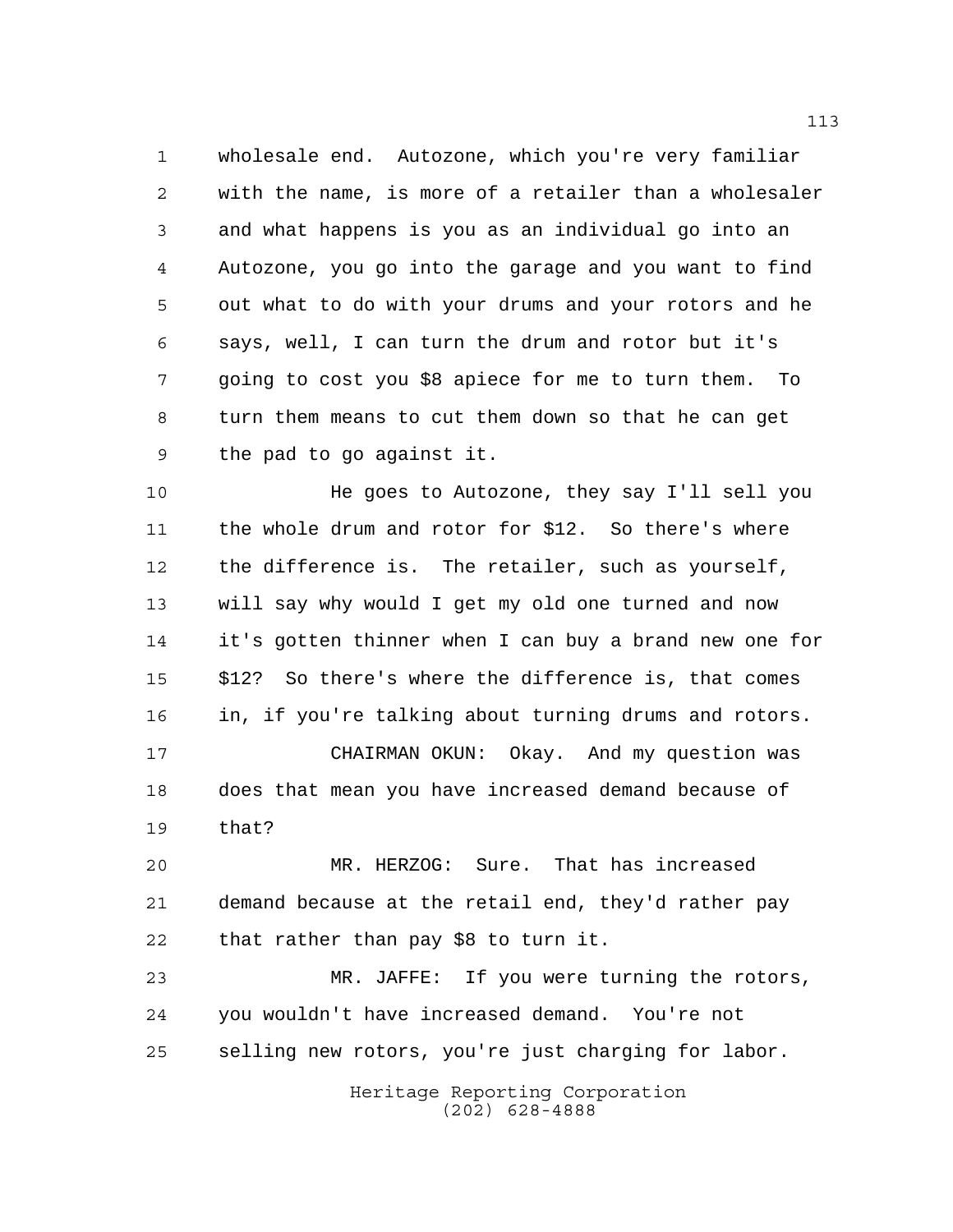So there's not a sales opportunity at that point.

 CHAIRMAN OKUN: Right. I think I understand at least what the difference is out there.

 The respondents had put in a number of reports on what's going on in the after market for brakes and rotors and one of them was fairly dated, I believe it's Frost & Sullivan, and we had found that they had an updated report from 2002, which we don't have access to right now. I wondered if the industry folks are familiar with that. I thought it had an interesting description of the after market, the old one that was submitted by the respondents, the 1998 one. I wonder if you are familiar with the 2002 one.

 MR. LAVARRA: I'm not sure of the one that you're referring to specifically. There are many different industry information vehicles. Frost & Sullivan is certainly one that charges for their information and in many cases, depending who you talk to in the industry, whether that data is reputable, is reflective of the real industry or not, it's preferences. But I'm not sure particularly of the report that you're referring to, but we'd be happy to update that report if you could let us know which one it is or verify what we believe its accuracy to be.

CHAIRMAN OKUN: Okay.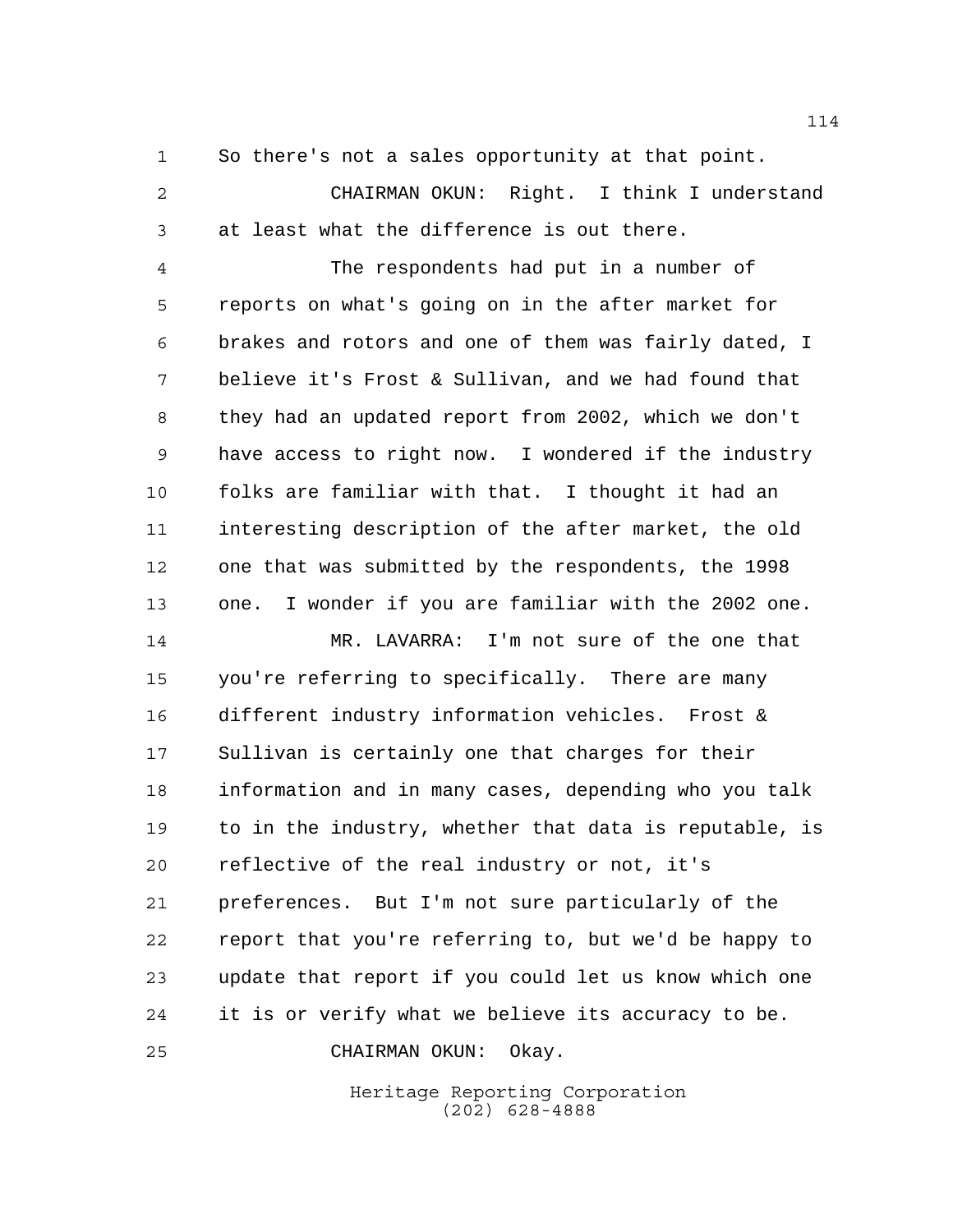1 Mr. Glick?

 MR. GLICK: I guess we're not sure -- the Frost & Sullivan report was something that we had used earlier. The respondents referred to some magazine articles on brake preferences having to do with how important price was and they referred to a rather old 1998 article. I'm not sure if that's what you're referring to, but that deals with pricing at the installer level, not at the wholesale distributor level, which is what we're dealing with. But we have found some more recent articles in that area that seem to contradict their 1998 article and we'd be glad to provide those.

 CHAIRMAN OKUN: Well, there was the article -- I was interested in the actual -- the Frost & Sullivan report because at least the other one had this description of what had happened in the after market, it talked about the economy versus premium line and so I was just curious whether you had it available to you, if any of you had it where we could get it. MR. GLICK: We'll look for it. I think it's a proprietary report that you have to buy.

CHAIRMAN OKUN: Right.

MR. GLICK: We'll see if we can obtain it.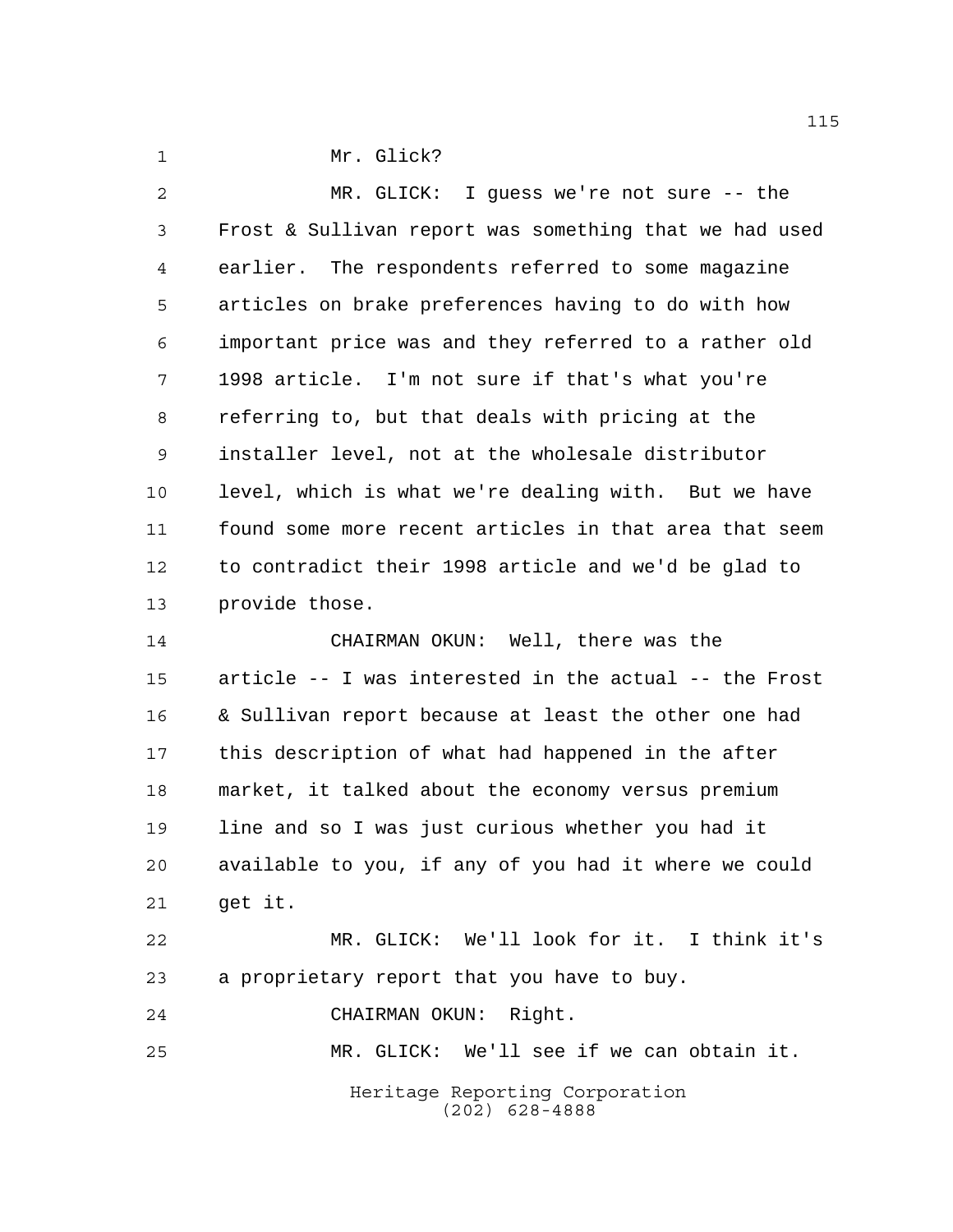CHAIRMAN OKUN: Okay. If you have it. Okay.

 I'll also ask the respondents as well, but I wanted to know also just your reaction to its description.

 Okay. Let me go back on the pricing question, I want to explore those in a little more detail. I think Vice Chairman Hillman was maybe ending on this point during her round which is if we 10 look at the pricing products and, again, the spread, we can't talk about the exact data but if we can characterize it, the huge spread in between the Chinese price and the domestic price, and the U.S. price holds -- I think that's an accurate way -- and even goes up in some instances, and what I thought you were saying at the end was that there's this volume decrease and I don't see -- I mean, I think the volume trends for both the Chinese product and the U.S. product are somewhat consistent during the time periods and I wanted to know if you could respond to that in terms of the volume trends for the pricing products that we have here.

Heritage Reporting Corporation (202) 628-4888 MR. EASLEY: So you want to know what the effect of the volume has been on the pricing? CHAIRMAN OKUN: Why we don't see in these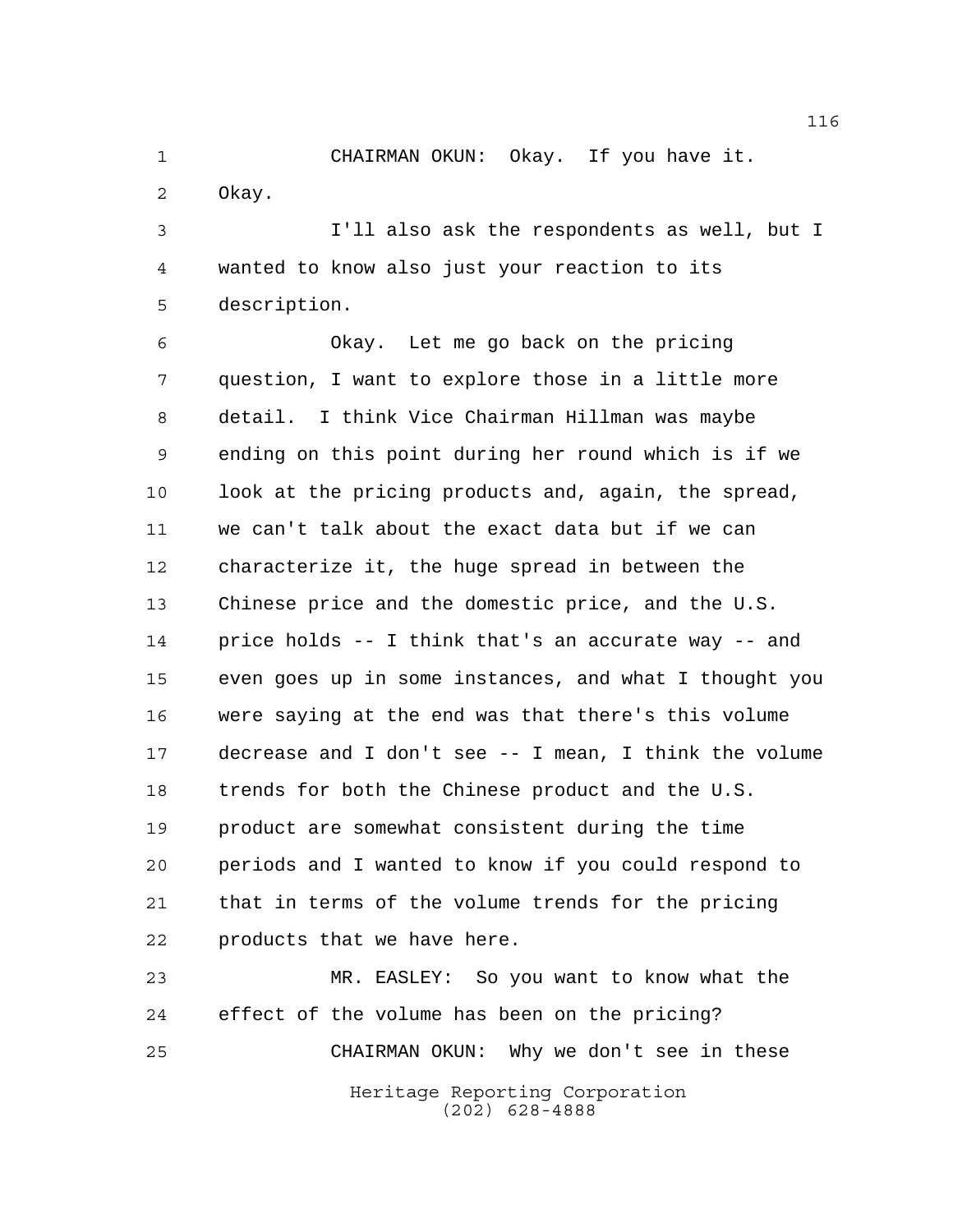pricing products -- I mean, it seems like U.S. prices have held, so I guess one example would be you have this huge spread in prices, why didn't it just converge where Chinese product went way up, the U.S. price either went down or volume; either volume or price meeting. And I don't see that in the trends here and that's what I'm curious about.

 MR. EASLEY: Okay. Keep in mind that, again, we need to provide you with information that's a little bit broader than the four parts or five parts that were sent in because there's a lot of factors that go into how prices are set in the market, okay? The other thing to keep in mind is as the volumes were going down, our costs -- we were doing

 our best to try to maintain our old costs. In most cases, we weren't. We were doing worse, okay?

 So what was happening is we're trying to hold the fort with less volumes and our costs were rising, even though we're making our best effort to take out inefficiencies and waste and, as a result, internally our margin is going down because they're struggling, marketing is struggling, with I need to bring the price down to react to market pressures, but there's nothing there, There's nothing left because you guys can't make the product less expensive because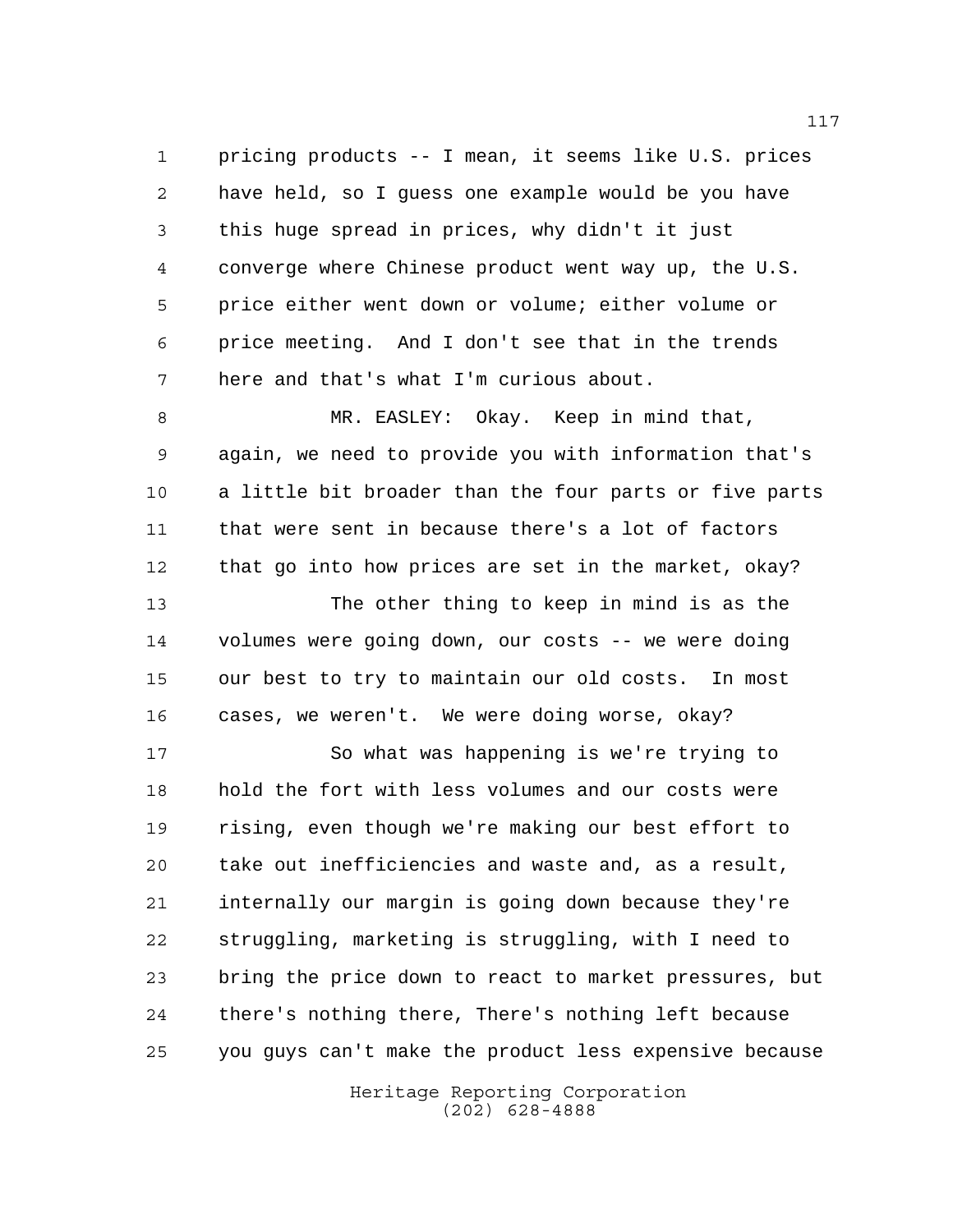you don't have the volume to cover your overhead.

Heritage Reporting Corporation (202) 628-4888 But I do think we need to show -- I thought that Les had submitted in the petition a graph that showed overall pricing as an average, a weighted average, what had happened to our pricing. CHAIRMAN OKUN: Well, I do have some questions about how reliable the AUV data is, but my red light has come on, I will probably have some other questions, so I contract come back. Thank you very much for those responses. Vice Chairman Hillman? VICE CHAIRMAN HILLMAN: If I can, I'm just going to pick up right where the chairman has left off, because this is -- again, I'm struggling hard with this as well because, again, I'm trying to square your perceptions that you think these prices are going down and I have the same concern. We obviously see a lot of these cases where we do have this -- you know, here's the U.S. price, here's the Chinese price and the industry makes a decision I'm not going down there, I'm not going to try to meet those Chinese prices, that gap is so big I can't go that low so I'm not going to try. Normally, in those instances what we would see is the Chinese volume increasing because it's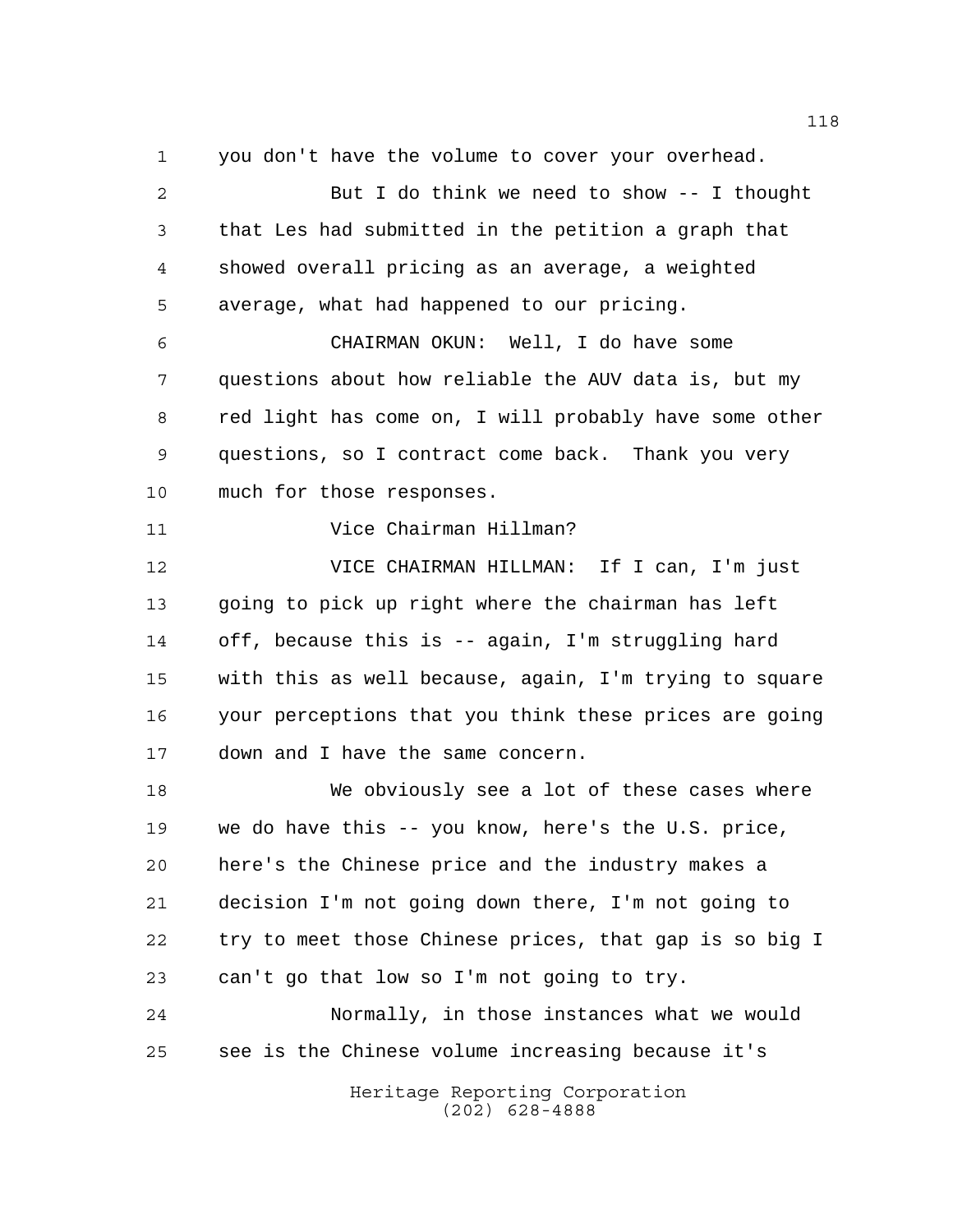taking your market share because the Chinese are way down here in price and they're taking your share.

 And I have to say I share the chairman's concern. When I look at these products, these four products that we've priced, I don't see the Chinese coming up in volume. I see here's the U.S. price, here's the Chinese price, they're not moving towards each other at all, they're not moving. And similarly the volumes are not -- you know, it's not as though I think that it looks as though the Chinese volumes are coming up and taking away your volume. So that's why I'm not understanding how these prices on the products that we've priced and the data that we have square with your overall sense of losing share and losing volume because, again, for these prices, we're not seeing it.

 So that's what I'm trying to understand, is there something about these particular products or is there something else that you want us to know? Maybe start with when did you think you perceived prices going down and were there price declines in particular products?

 MR. LAVARRA: If I can try to answer that, again, we have the pricing data on four part numbers in particular, those four part numbers, I believe,

> Heritage Reporting Corporation (202) 628-4888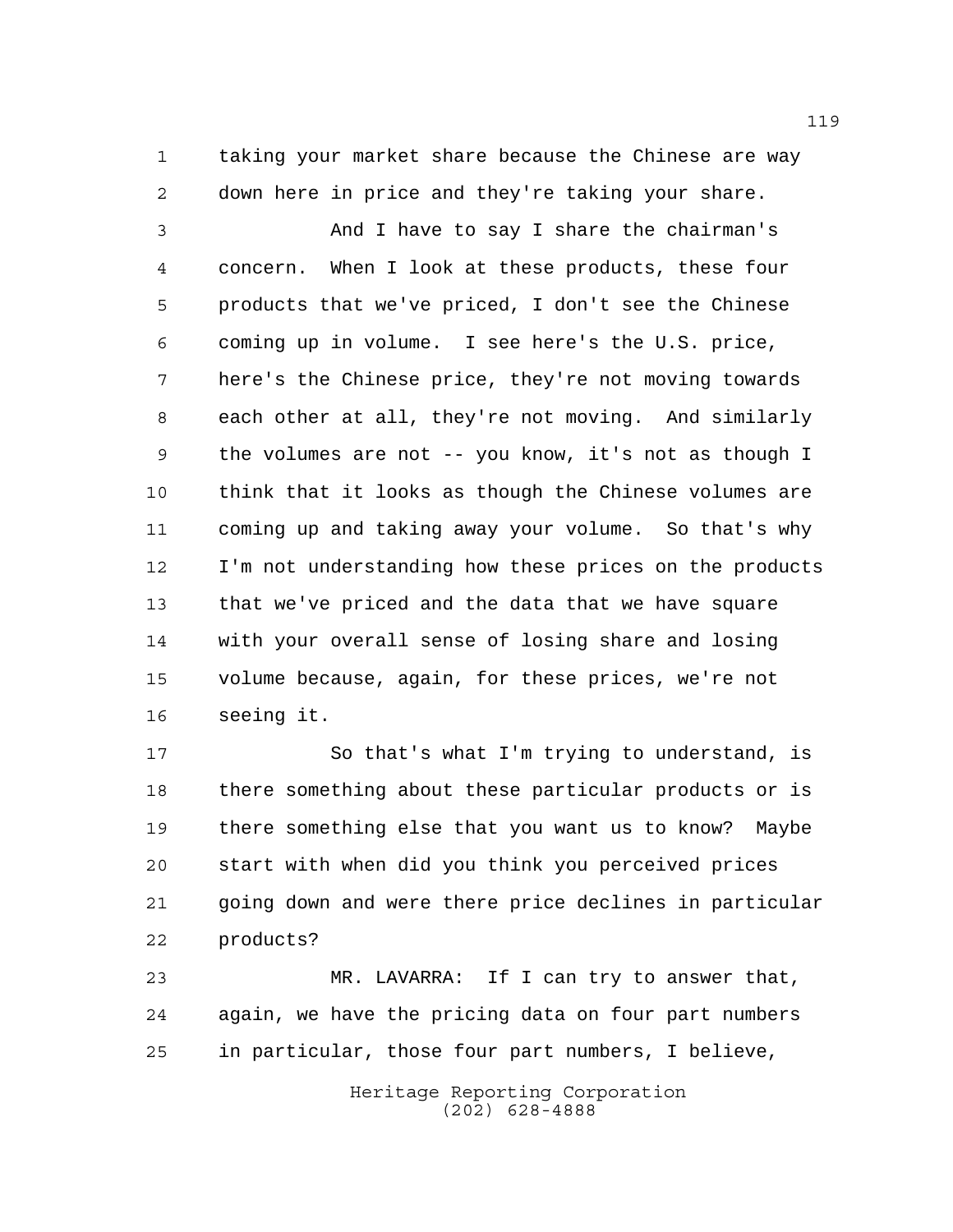were the same ones we used back at the initial hearing some five, six years ago. The popularity of those part numbers, the volume, the popularity code of those go through that normal bath tub progression that I spoke about so the longer a part may last the volumes do fall off.

 You have information certainly that I have not seen and wouldn't want to. I don't know what the Chinese imports on those particular part numbers are. I can only say to you for the data that we supplied where we normally would have probably increased the selling price of those parts because of the lower cost price from China we did not reduce and, as a result, our volume dropped off on those part numbers sold, which makes our fixed costs for the balance of the parts that we produce go up unless we downsize our operations, as we did in two different steps in our plant.

VICE CHAIRMAN HILLMAN: Okay.

 Mr. Easley, maybe you could just start generally with this. I'm trying to understand a perception. When did you perceive -- you said you lowered prices, when? And was it on any particular products or was it on everything?

Heritage Reporting Corporation (202) 628-4888 MR. EASLEY: I think we submitted some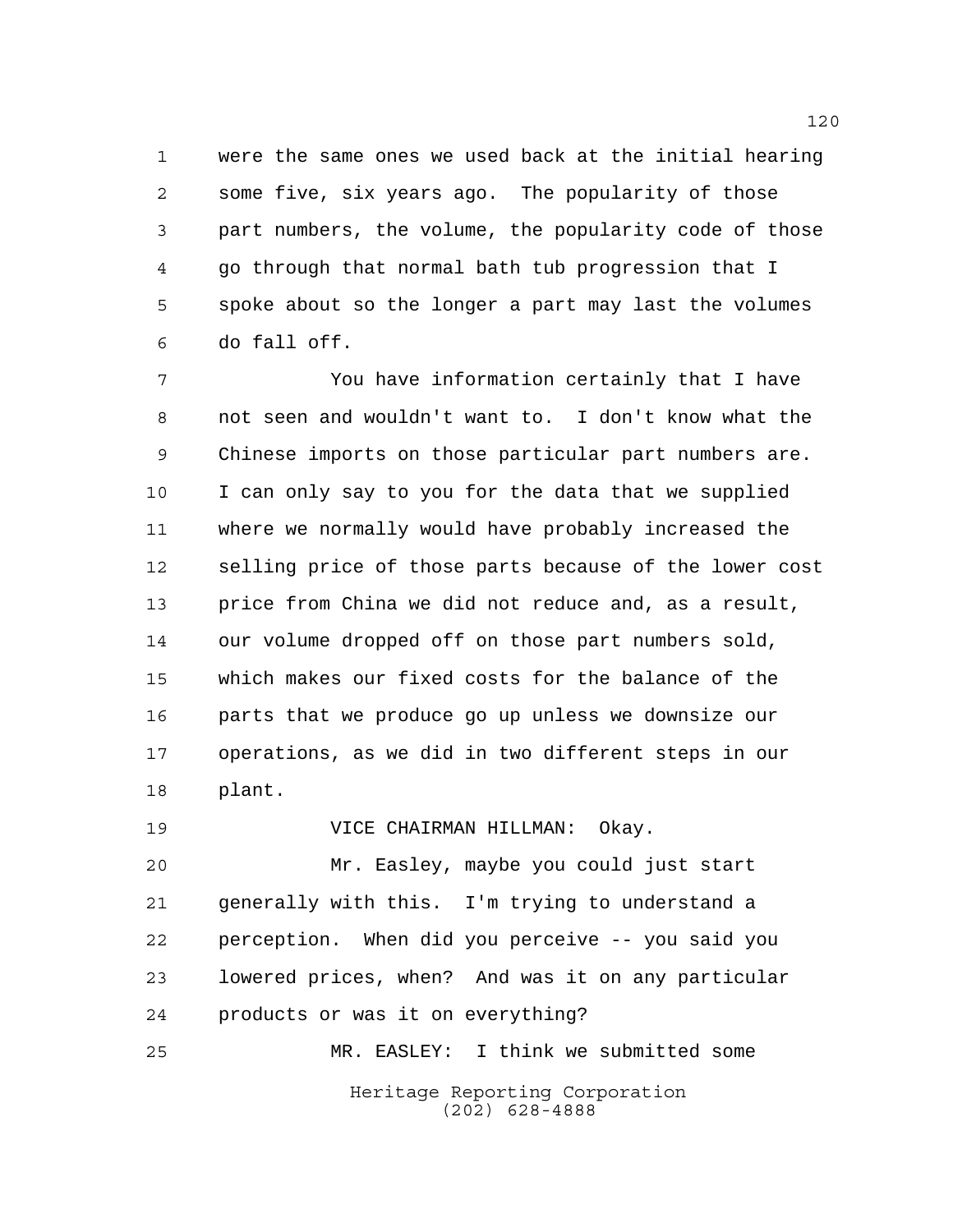documentation that we took across-the-board price reductions in a couple of different situations, but generally what you find is that it's based on the customer, their perception of I've got to go to this retail line and you guys are too high, so you've got to come down in price, so individually you attack each customer as they come to you and say let's work out something so we don't lose our business here.

 The marketing guys that are behind me would be able to tell a lot more about it. They're the ones that are in that negotiation constantly. I'm not, I'm at the plant making the product, but I do know that they provided some information to you that showed that they had made -- I don't even remember the percentage, but an across-the-board percentage reduction to our price to basically try to combat the pressures that we were seeing.

 When did it start? I can't answer that. I would have to have them answer that question. I'm not sure.

 VICE CHAIRMAN HILLMAN: Okay. Well, on that, let me come back.

 Mr. LaVarra, you mentioned this issue of expecting price increases and just help me understand why. Is it typical in this industry that over time

Heritage Reporting Corporation (202) 628-4888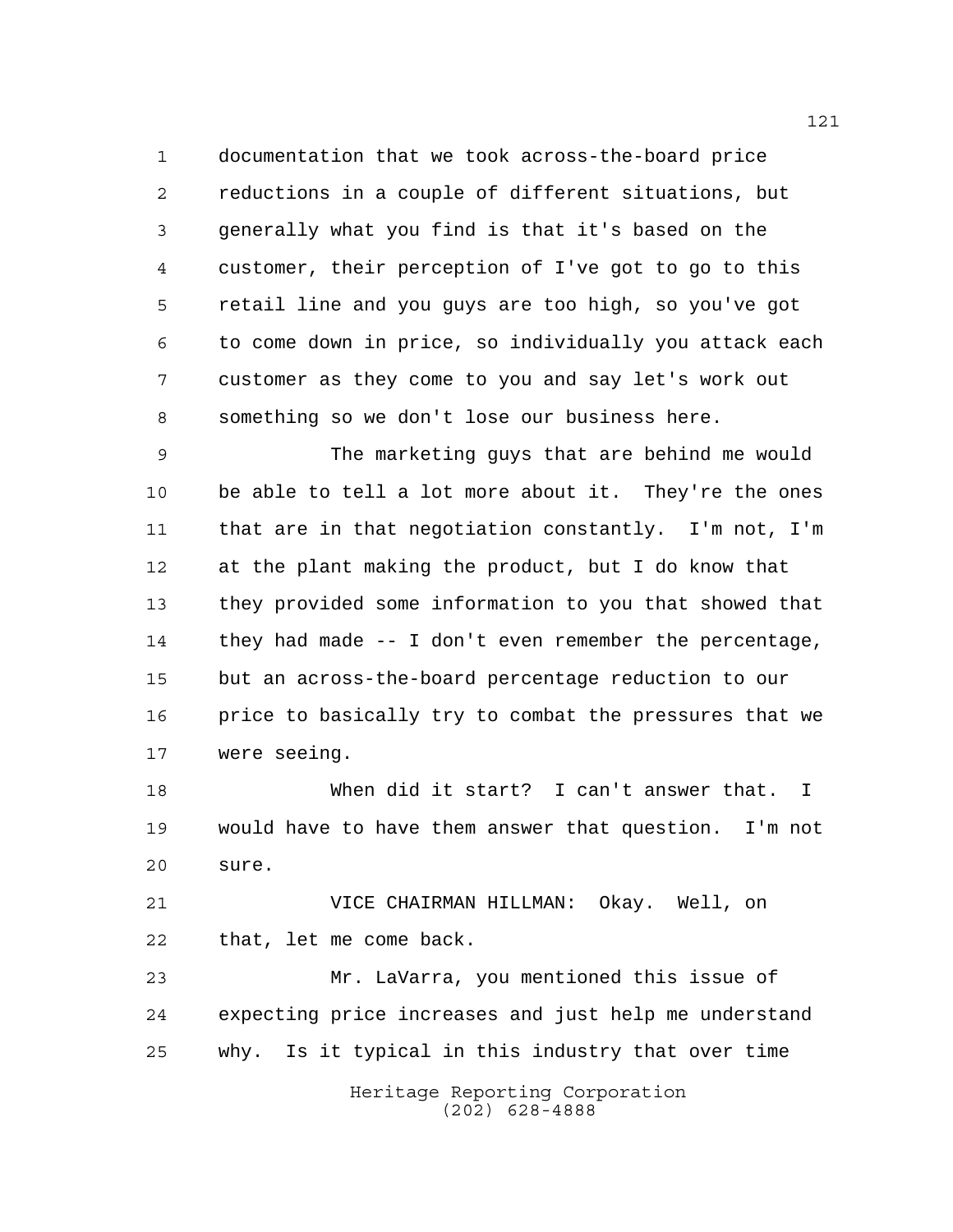prices always go up? Certainly we hear on the OEM side this issue that the Big Three are pushing down every single year the notion that every single part has to be reduced three, four, five percent in price. Obviously, this is the after market, it's different, but I'm just trying to understood, is it typical, is it expected in the industry that prices would go up every year? And, if so, why?

 MR. LAVARRA: Well, again, I'll point out as a new vehicle comes out on the road, the application of part number that fits that vehicle, it goes up in popularity. You see a normal reduction in price as more vehicles are on the road, the more it's used and re-used. But as it starts to drop off in popularity, drop in the classification codes, those prices as it goes out towards to the end because the volumes decrease would normally have price increases for carrying the inventory of a lesser volume and so forth.

 VICE CHAIRMAN HILLMAN: All right. And you're saying that's -- that's why you're saying that you would have expected price increases.

MR. LAVARRA: Correct.

 VICE CHAIRMAN HILLMAN: Purely this issue of the volume and the popularity of the product.

> Heritage Reporting Corporation (202) 628-4888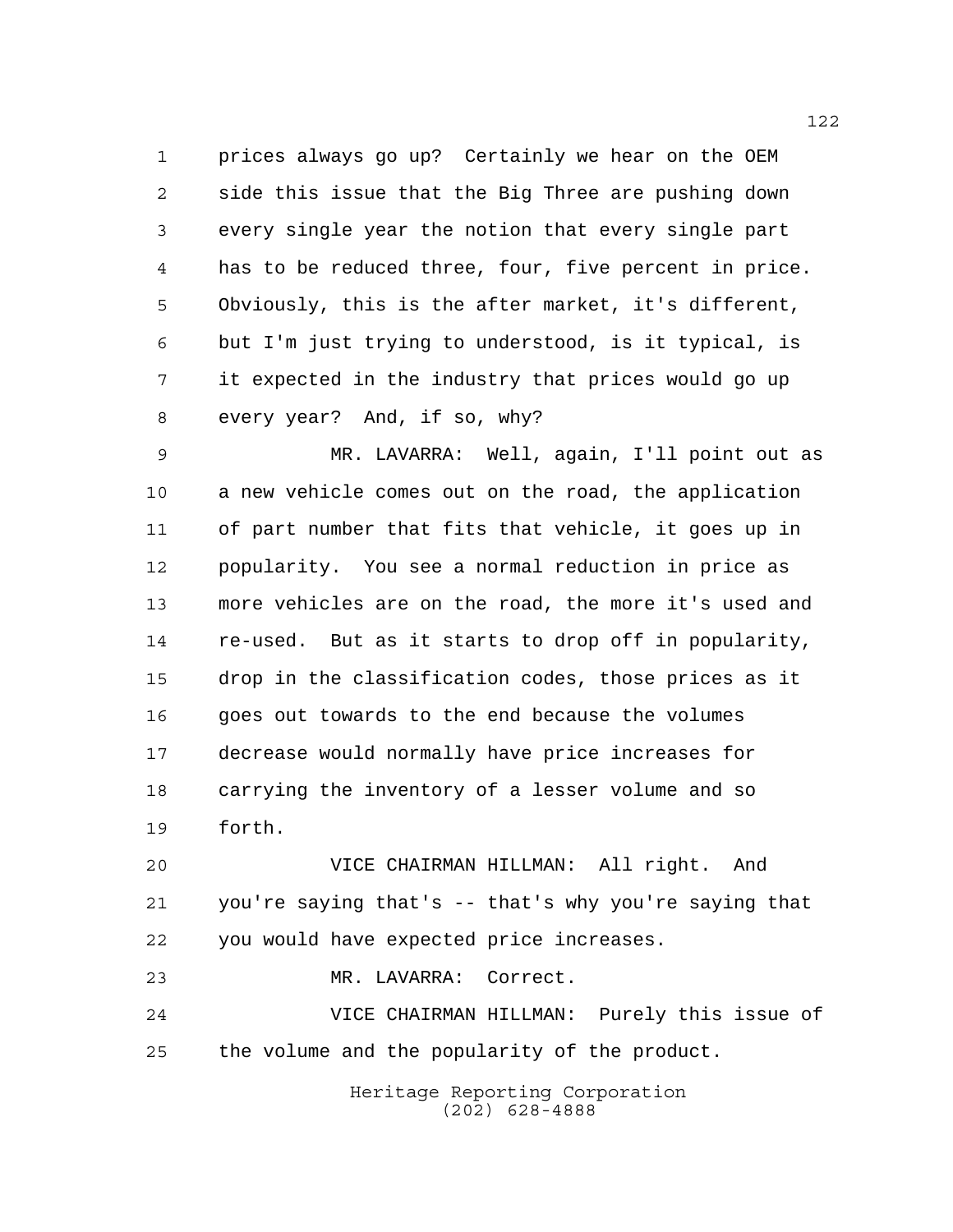MR. LAVARRA: That's correct.

 VICE CHAIRMAN HILLMAN: Okay. It's not something else going on. Okay.

 Then let me understand what happened in 2001. Again, I'm trying to understand looking at our data and squaring it with your testimony. I mean, if I look at the numbers that we've got, you're saying throughout the period a slight increase in consumption between 2000 and 2001, but domestic shipments down very slightly and yet your operating income is much lower in 2001 than it is in the other periods, your costs are up, your SG&A is up. There seems to be something going on in 2001. I would say across the board the numbers look different than they do for the other years in this period. Help me understand why that is. What was happening in 2001?

 MR. LAVARRA: I guess, Commissioner, I'm not sure if you're talking about individual data from one of our companies or the other or the consolidated data of the two.

 VICE CHAIRMAN HILLMAN: Again, I'm sorry, this is difficult because the actual numbers themselves are confidential.

 MR. LAVARRA: I understand. Again, I can only restate our story. In 2001, we had a very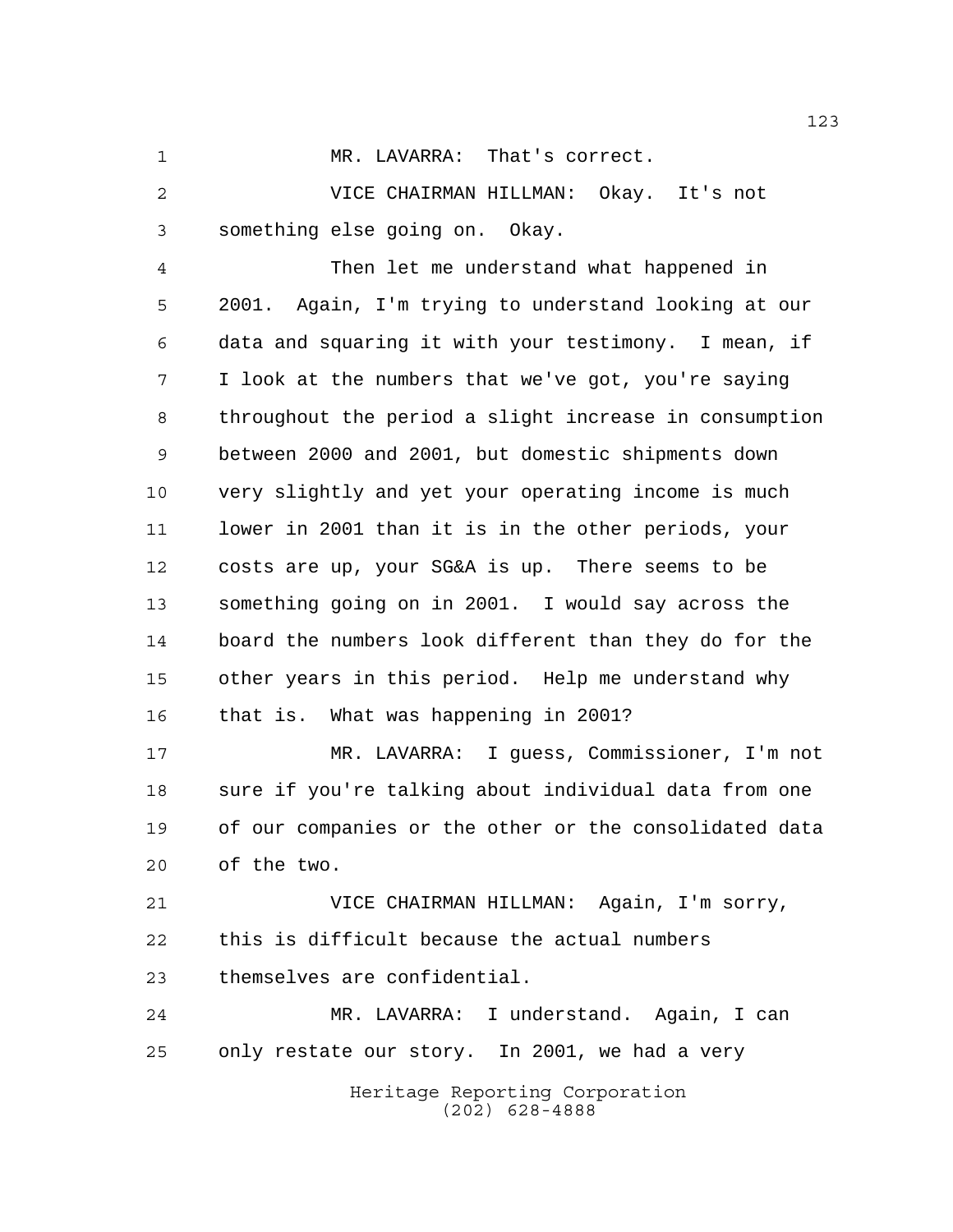difficult year. We had decided to close a plant in our Canadian operations, consolidate that into our plant in the U.S., which would change the fixed cost structure of that operation as a result of more volume coming in. We would be happy to give you more detail privately in our post-hearing brief.

 VICE CHAIRMAN HILLMAN: That would be helpful.

 I mean, obviously, Dr. Button, this is hard because, again, I'm looking at confidential data, I understand that, and I'm trying to not discuss any particular numbers, but I think you would see that the 2001 numbers as a general matter look different than the rest of the years and I'm trying to understand whether there was something going on there that I should know about.

 MR. LAVARRA: I'm sorry, I guess I didn't understand. I explained the volume losses, the plant shutdowns. We started to put some more emphasis, as I mentioned in my statement, on advertisement, market brand strategy based to the consumer. That seems to have been of short term help, but not sustaining going forward. And then there is more reasons that I'd be happy to provide in written post-hearing brief explanation.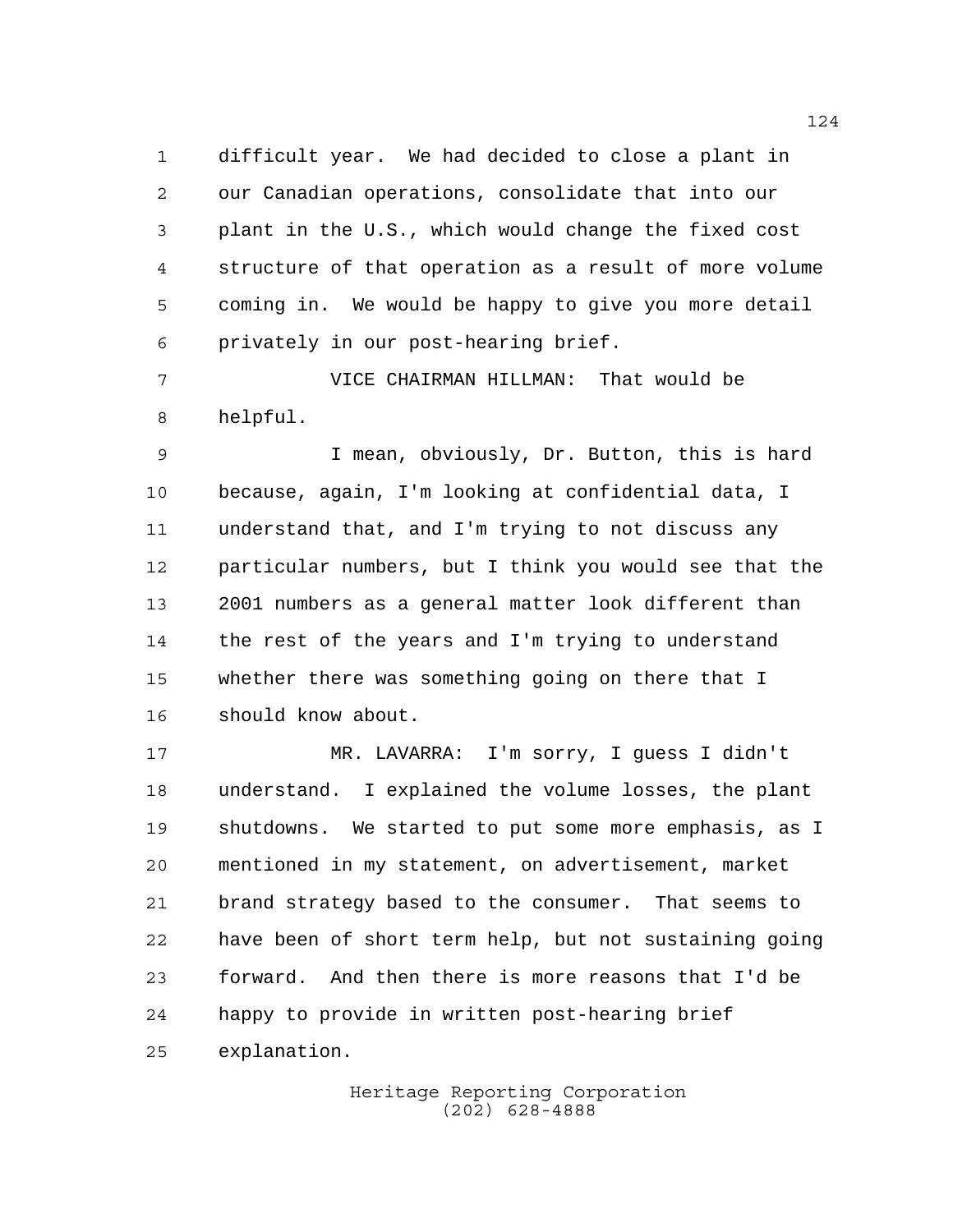VICE CHAIRMAN HILLMAN: Okay.

 Mr. Easley, does anything stand out for you in terms of 2001?

 MR. EASLEY: Ours would definitely be the Ford business that we were in the process of ramping up. This was a program that you had to build an amount of inventory to support the launch of this program because they didn't have an after market program, so we were in the process of trying to ramp up for that and you learn through a lot of inefficiencies that happen while you're in a process of bringing in new people, training, learning how to do that, so that was a lot of that that caused that. VICE CHAIRMAN HILLMAN: Okay. I appreciate that.

 Dr. Button, if there's anything you want to add, again, speaking directly to the confidential numbers, in the post-hearing, I would welcome that.

 MR. BUTTON: I would be happy to do so. The short answer for Federal Mogul is that a downward trend in the P&L results, in operating income, through 2001 would have continued had it not been for what turned out to be an extraordinary development, that is the entirely new business with Ford. Of course, as he noted, they had already made an agreement to close the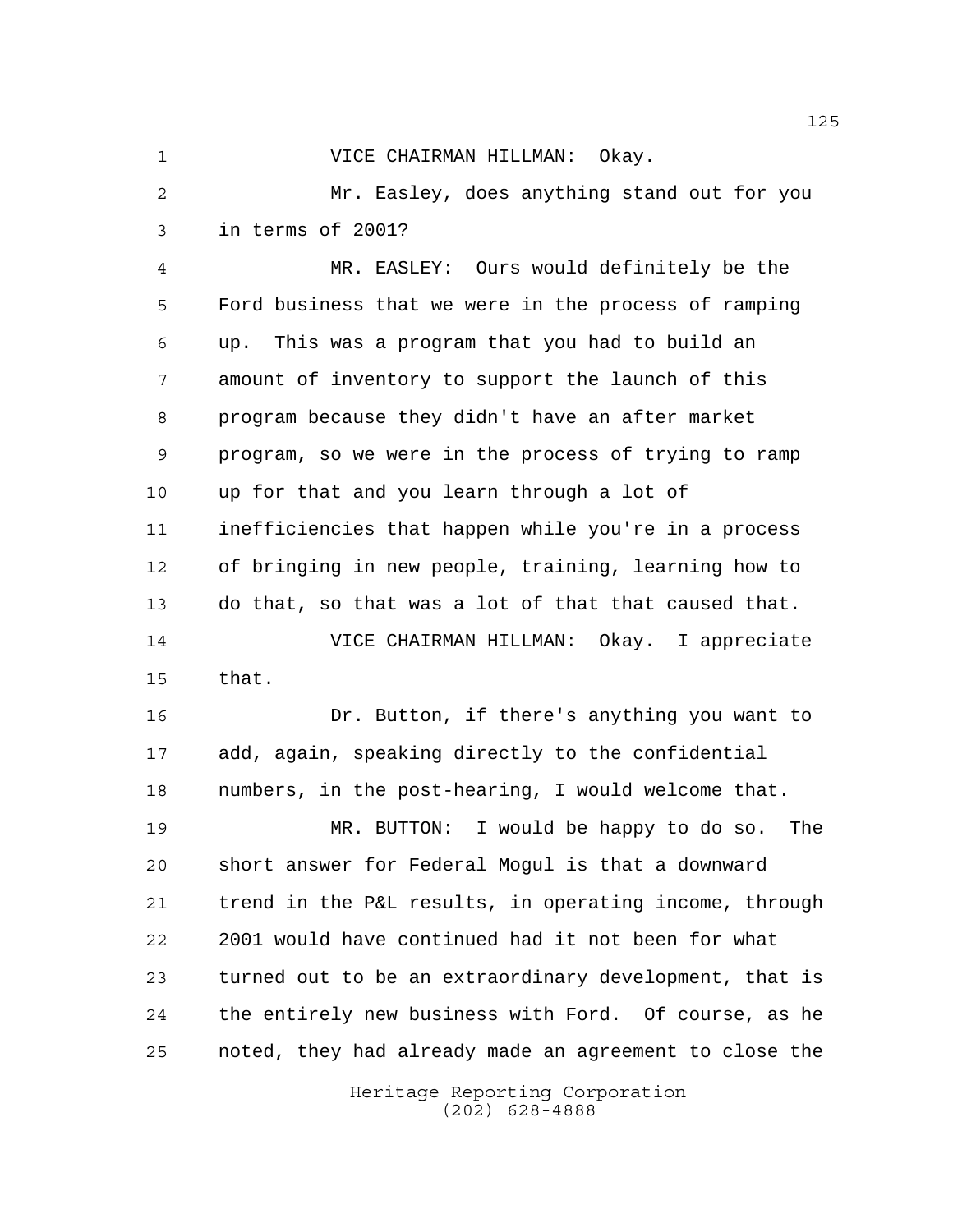plant. That particular business permitted the P&L to improve substantially in 2002 and thereafter. But for that, they would be perhaps not here and the issue of concern for them is that that business which is sold into the after market, it's not OEM, faces the same competition from imports from China as the rest of their business, thus, their concern is that that performance increase would become temporary. That's a big worry.

Thank you.

 VICE CHAIRMAN HILLMAN: I do have another question, going back to this question of the economy line versus the premium line. I am trying to understand what you would do differently. I mean, if you want to make economy rotors, what do you differently than what you do to make the ones that you currently make?

 MR. EASLEY: If you're asking do I want to make an economy rotor?

 VICE CHAIRMAN HILLMAN: Yes. Just say you do want to do that. How do you do that? What do you do differently than what you do to make your current rotors?

Heritage Reporting Corporation (202) 628-4888 MR. EASLEY: The design of the part itself? VICE CHAIRMAN HILLMAN: Yes. Again, how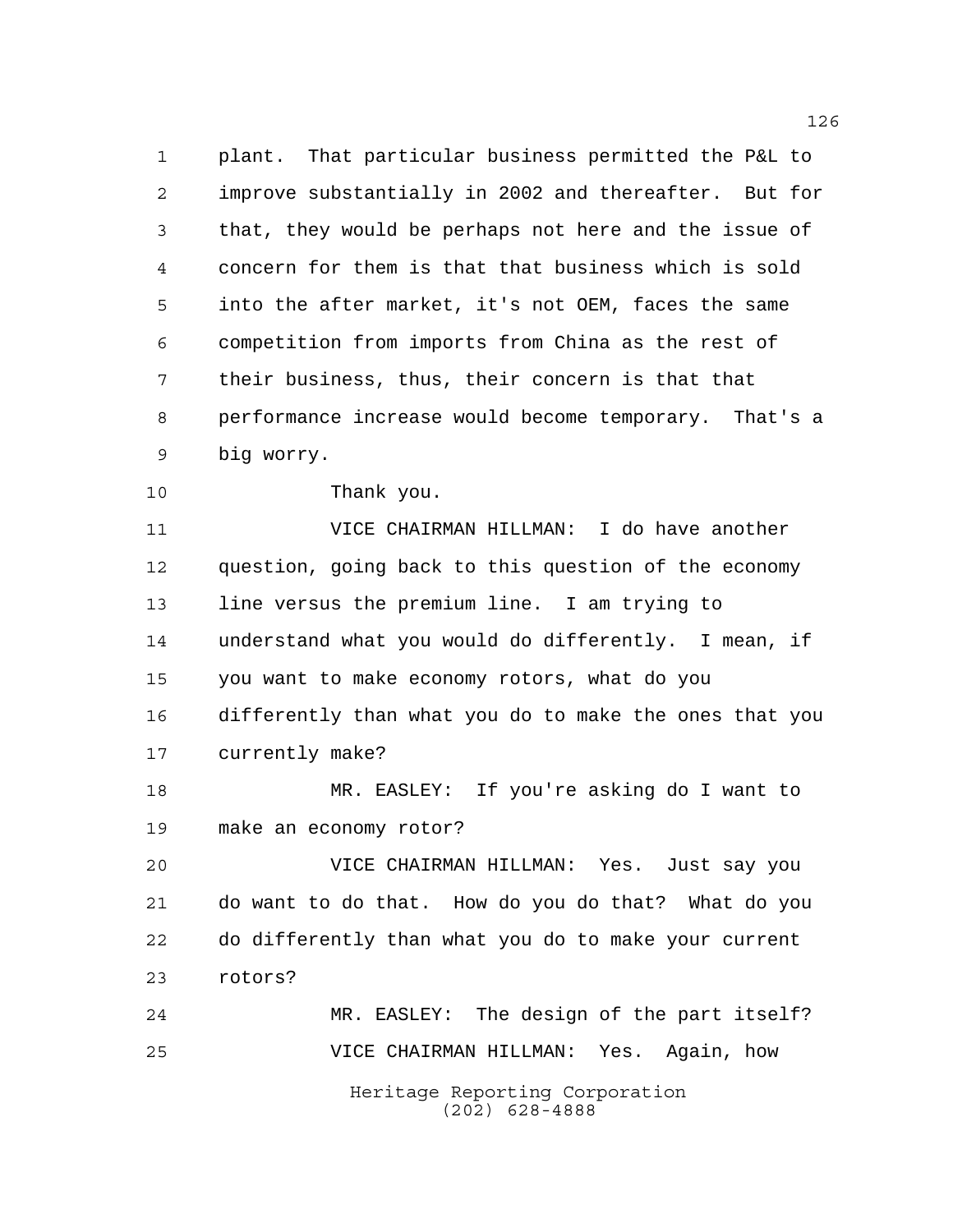would you make it if you were going to make it? MR. EASLEY: The part itself would not be

 any different in the way we make the part. I'm not saying we wouldn't strive towards more efficient ways constantly, but I'm saying the physical size, shape and make of the part is exactly the same.

 MR. LAVARRA: We have and are submitting in our post-hearing brief a detailed action plan to make us competitive with what we're seeing as competition from China today and you'll see in there the detail which covers everything from different equipment, training of people, automation in equipment, reducing fixed overhead cost, working with suppliers on negotiated better pricing, all of those things. There isn't one magic key, there isn't one thing that would turn this thing that makes it, it's a combination of all the things we do everything in the manufacture of product.

 VICE CHAIRMAN HILLMAN: Thank you for those responses.

MR. GLICK: Commissioner --

 VICE CHAIRMAN HILLMAN: The red light has been on, Mr. Glick, so I will come back to this. Thank you.

Heritage Reporting Corporation (202) 628-4888 CHAIRMAN OKUN: Commissioner Miller?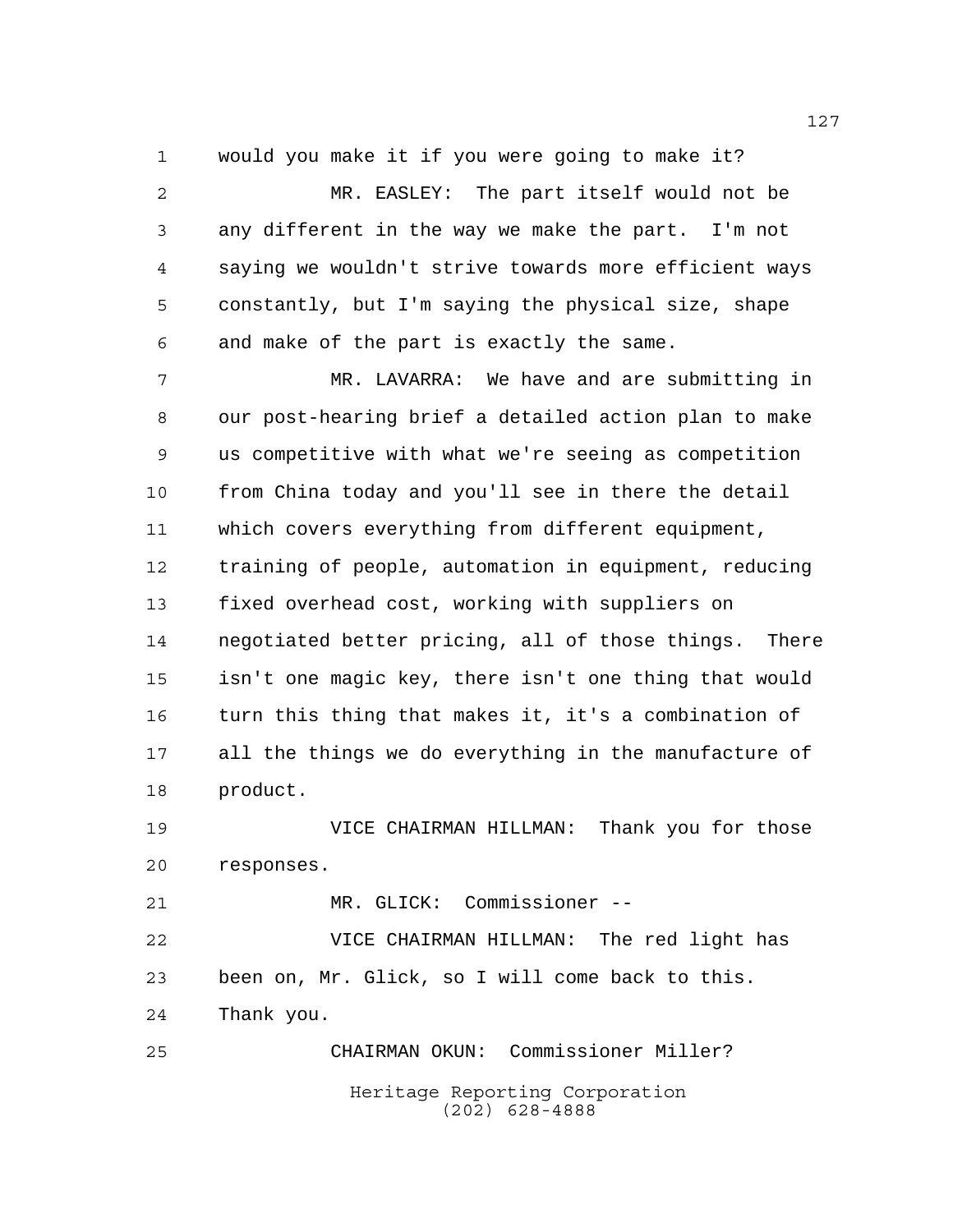COMMISSIONER MILLER: Thank you, Madam Chairman.

 I, too, am interested in your post-hearing brief addressing on a company-specific basis the reason for the industry's -- well, I'll describe the industry's general trends but obviously the information to be provided will be company specific for the financial declines in 2001 and rebounds in 2002, okay? So it's just the same following on why I asked you the earlier questions and I think Vice Chairman Hillman put this question to you already and asked you, but I also am interested in understanding how 2001 relates to 2002, not just the whole -- that three-year period, basically, the trends in terms of the company specifics.

 Mr. LaVarra, something you said, you've had a lot of discussion here already about our pricing data and making sure we're understanding our pricing data. Something you said a few moments ago caught my attention. You said that the pricing products that we've used this time are the same that we used in the '96-'97 investigation, right?

 MR. LAVARRA: I believe the part numbers for comparison are the same.

Heritage Reporting Corporation (202) 628-4888 COMMISSIONER MILLER: The part numbers?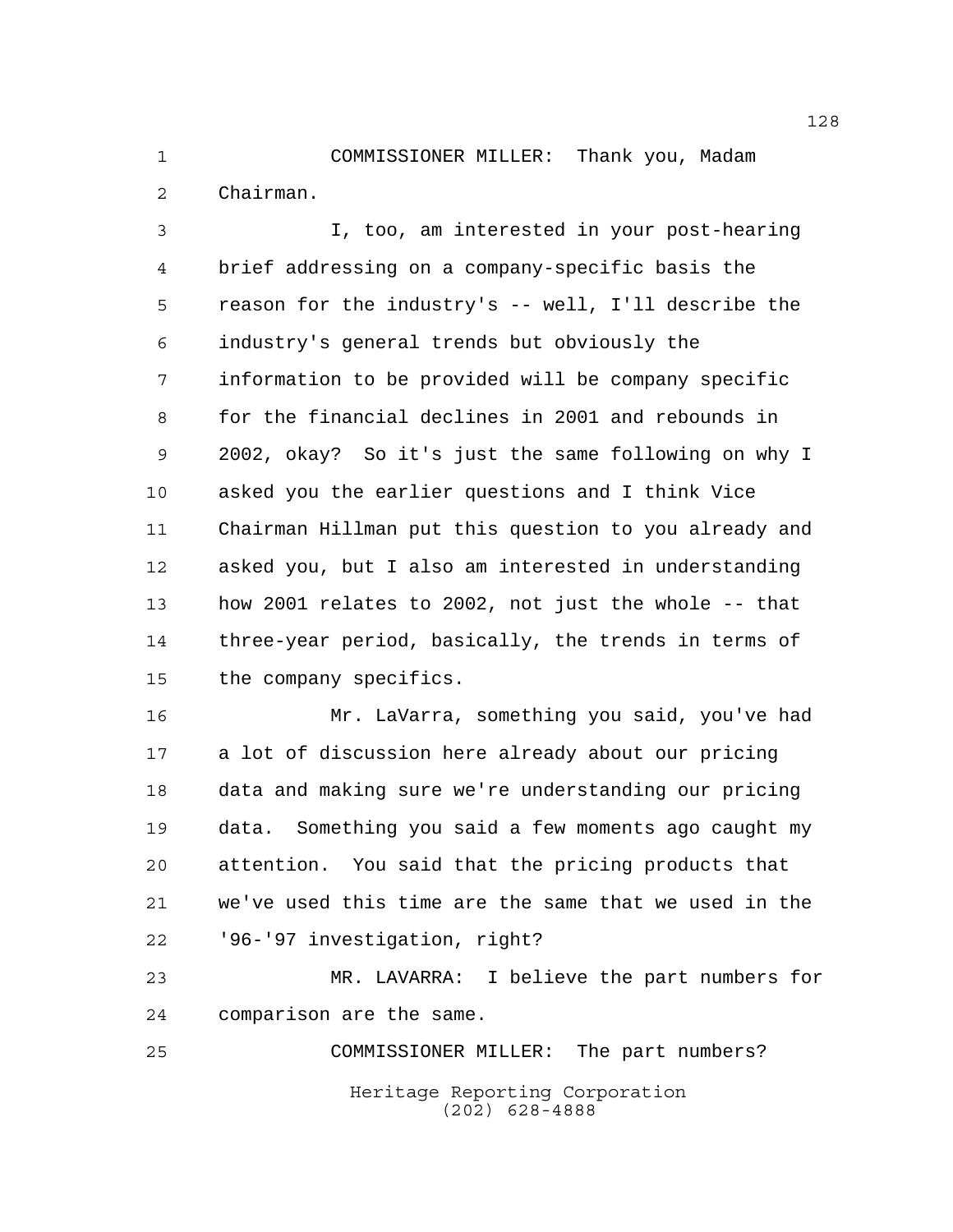1 MR. LAVARRA: Yes.

 COMMISSIONER MILLER: But that makes me think about your comments about the life cycle and if we see declining volumes, you just referenced that in your discussion with Vice Chairman Hillman, wouldn't that be the norm, if these part numbers have been around that long?

 MR. LAVARRA: The declining volumes can come to us as a manufacturer naturally in one of two ways: either the life cycle of the part and I think there's industry data that shows that the average vehicle on the road today has gone to an average of 11 years on the road up from seven years just a few short years ago. So that would traditionally mean that you would be replacing that product, in our case, the brake product more often.

 Secondly, then, because the volume would be up, it would be there longer but we're seeing more volume taken away from what we've been producing due to the low cost import stuff, we see the decline that way as well.

 COMMISSIONER MILLER: Okay. But if we're using a part number that we were looking at seven years ago, I mean, almost ten years ago because we would have gathered a three-year window of data, I'm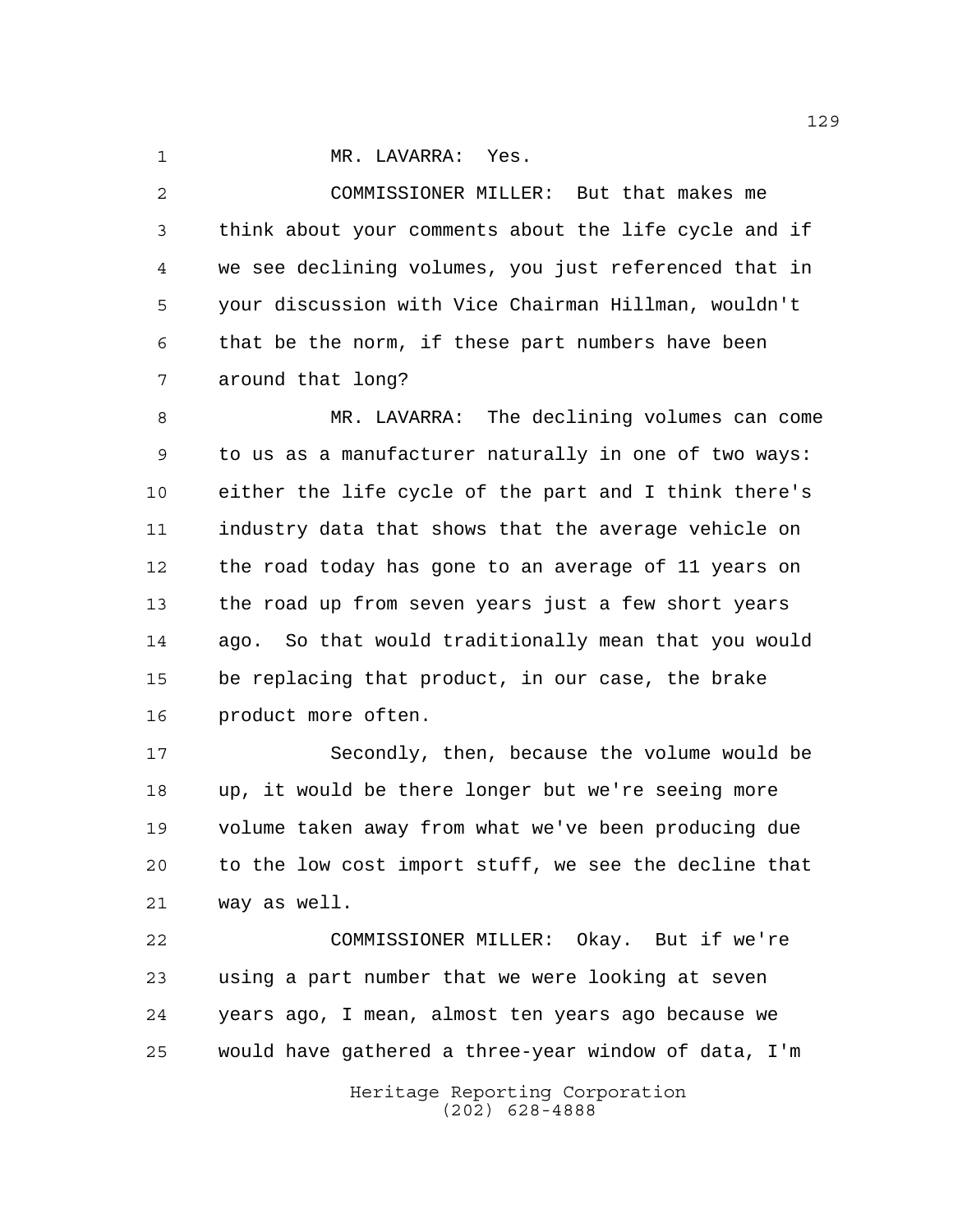wondering does that make sense? Is the part number -- MR. LAVARRA: The parts in question are still A class part numbers. COMMISSIONER MILLER: Okay. MR. LAVARRA: Somewhere in that bathtub curve, if you will, either on the up side, the top, but still in the A class numbers. COMMISSIONER MILLER: I guess the question is how do I tell whether any volume loss is due to where it is in that product curve versus -- MR. LAVARRA: The application in question or those in question are, again, still A class movers, very popular vehicle on the road, and my perspective would be that the volume loss that you're seeing, in our case, again, I only saw the numbers we've submitted, are definitely due to loss of volume due to the low cost products coming in from China. COMMISSIONER MILLER: All right. MR. JAFFE: There's something that I think has been missed and that's the thing that we call parts proliferation. There are a lot more parts that Mr. Herzog and I have to carry. I mean, we're not like a grocery store with 3000 or 4000 items, we carry over 100,000 different part numbers in our inventories to keep the cars in our areas running.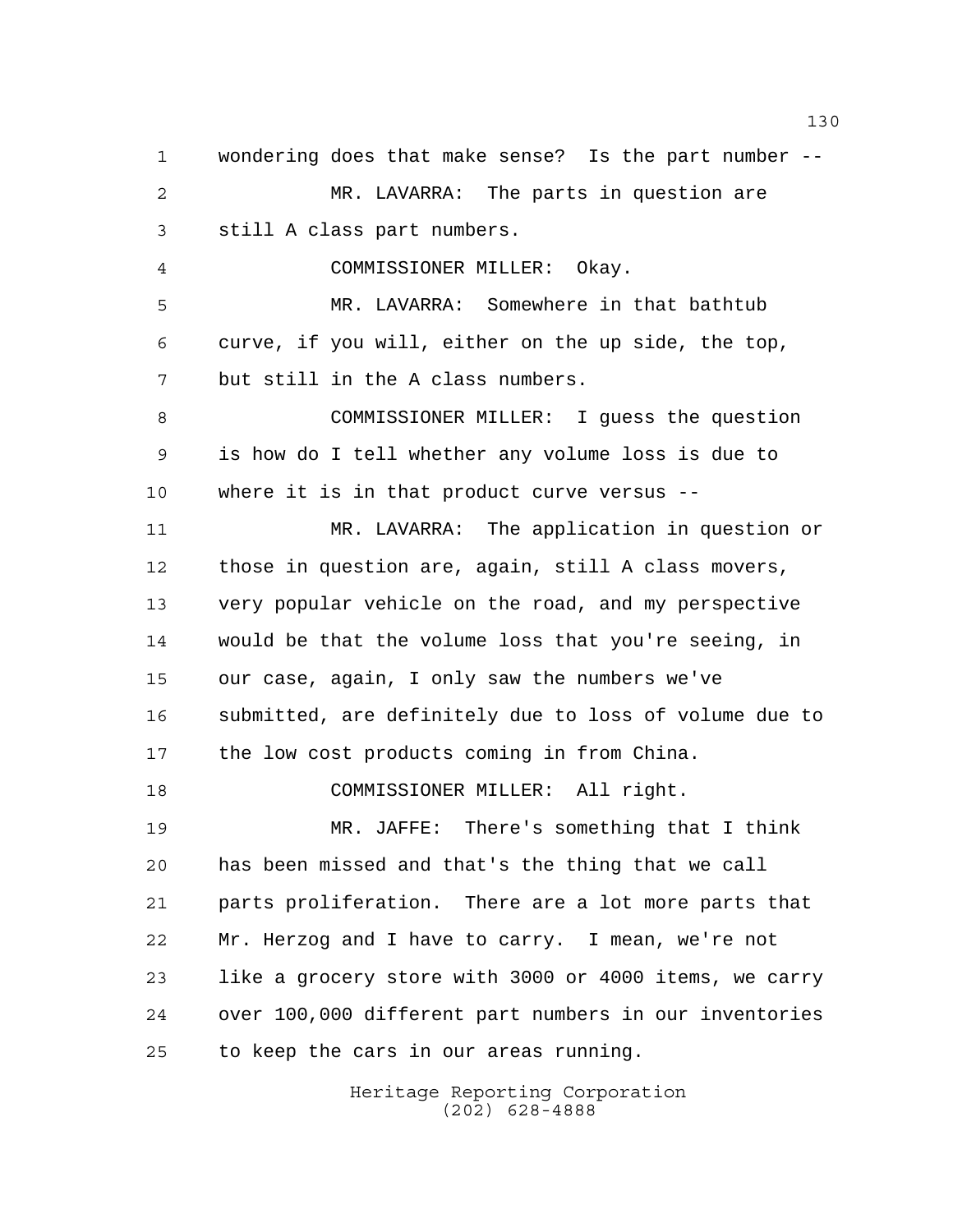Heritage Reporting Corporation There's more and more as all the car manufacturers have come out with new models and changes and changes in platform, every time they do that, the parts change and sometimes the parts change four months after they start building the car because they see they had a problem or whatever, so we have a lot more parts that we have to stock today to fill more vehicles but not in the same proportion. So when a part was the most popular part in a product line ten years ago, it's not as popular today even though it may be a new part, maybe number one, but that doesn't have the same volume that that one had before because now we have twice as many parts. MR. LAVARRA: And that I think affects some of the numbers. COMMISSIONER MILLER: Okay. Mr. Easley, do you want to add anything? MR. EASLEY: I would concur with Joe. I can't tell you where it was on the bell curve, but I can tell you that we can prove that our volume on those parts went down and I do believe we stated that our prices had gone down, even with reduction in volume. Our company. So that we have done that, even though I'm sure that our costs did not go down on the

(202) 628-4888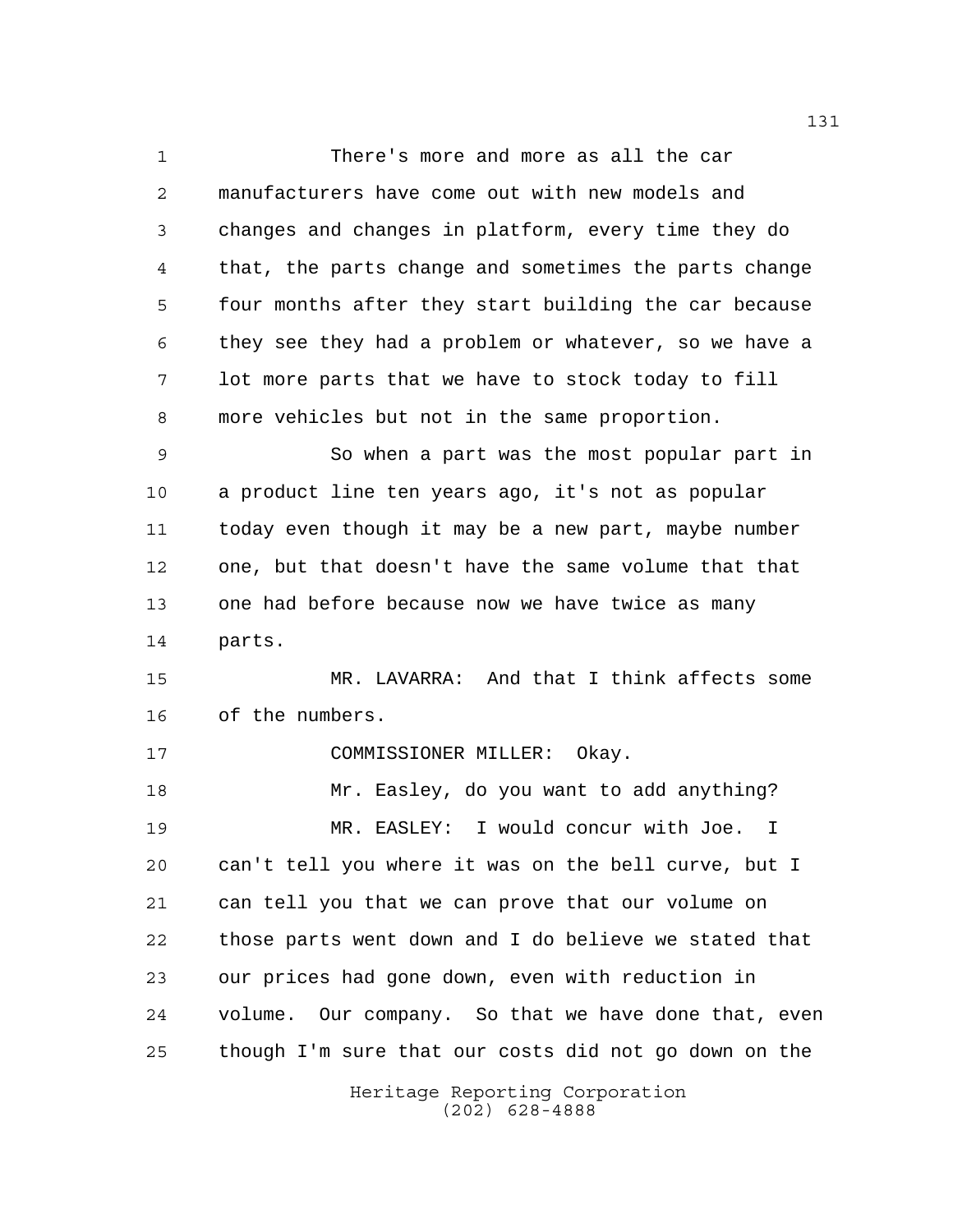parts that the volume was shrinking.

| $\overline{a}$ | COMMISSIONER MILLER: Mr. Jaffe, your                   |
|----------------|--------------------------------------------------------|
| 3              | comment just now about the parts proliferation reminds |
| 4              | me of an article that I just read recently about the   |
| 5              | proliferation of models, that the auto companies are   |
| 6              | expected to start coming out with a lot more variety.  |
| 7              | That sort of raises some interesting questions about   |
| 8              | the future, doesn't it, in terms of both your business |
| 9              | and perhaps the after market brake industry as well.   |
| 10             | How much commonality is there?                         |
| 11             | MR. JAFFE: Not as much as there used to be.            |
| 12             | And we have to make a living selling the slower moving |
| 13             | parts because the more popular parts are sold by the   |
| 14             | Autozones and discount auto parts, but we need the     |
| 15             | breadth of the line to stay in business.               |
| 16             | COMMISSIONER MILLER: Could I ask the                   |
| 17             | producers, there was some comment, I think Mr. Jaffe   |
| 18             | referenced earlier carrying Federal Mogul's Chinese    |
| 19             | line, correct? I'm not sure if we've heard you,        |
| 20             | Mr. Easley, address the question of your company's     |
| 21             | imports and where and why you participated in doing    |
| 22             | that.                                                  |
| 23             | MR. EASLEY: What our company ran into was              |
| 24             | our current customers have come to us and said, hey,   |
| 25             | the guy across the street is selling this Chinese line |
|                | Heritage Reporting Corporation<br>$(202)$ 628-4888     |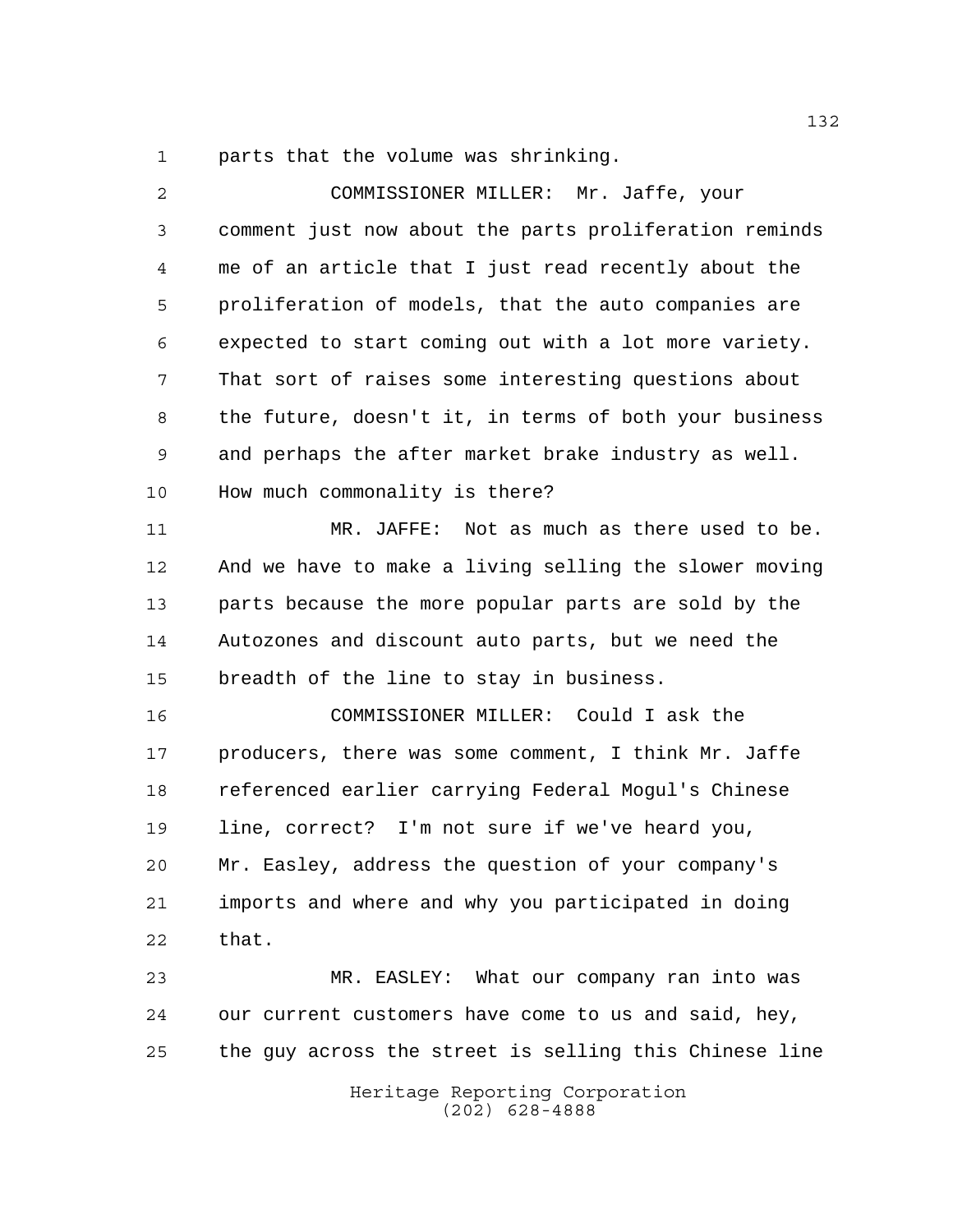and you're not offering me that and I'm not sure where this is going, but I know I've got to offer those products, so you're either going to have to provide that for me or I'll have to go elsewhere to get it.

 So we were struggling with we didn't want to be in that business, but we had to provide something to that customer to try to retain the amount of product they would continue to buy from us and hope to continue to buy from us, so we basically developed a short offering similar to what they did when they came into the market of high volume parts that we brought, 12 just like Dana did, and offered it to our customers so that they could say the guy across the street doesn't have something now that I don't have. But at the same time, we didn't want to do it, we were forced to do it. We were given ultimatums that said if you don't offer that, I'll go to your competitor and buy the Chinese product and then you risk the door opening for them to buy everything from them. So it's kind of a way to say I want to keep them out of my customers business and so we'll offer them something to keep them happy.

 COMMISSIONER MILLER: Okay. Okay. Mr. LaVarra, you referenced your firm's production operations in Canada and the closing of

Heritage Reporting Corporation (202) 628-4888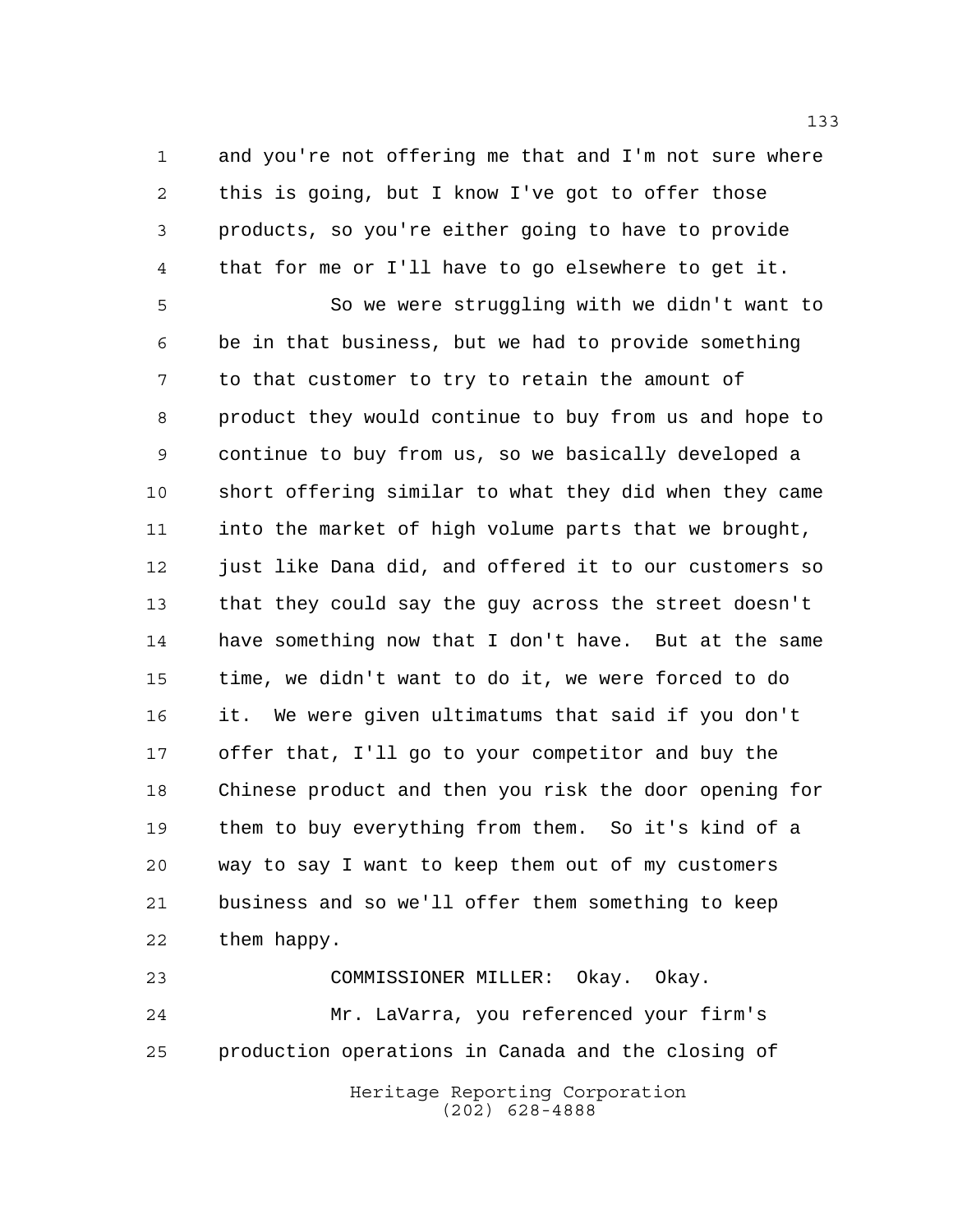that and I think otherwise as well? Could you talk about whatever foreign operations?

 MR. LAVARRA: We acquired a premium North American machining facility in Canada, actually, two small facilities, one in Toronto, one in Bedford Mines, in about -- if memory serves me right -- 1995 or 1996. It's a producer of premium product.

 We also have an operation in Venezuela which was our attempt to reduce the cost of the product and compete at a lower cost product where we were concerned at the time about the quality and safety of the product. We would never compromise, nor am I suggesting that others necessarily work, but our company would never compromise the vehicle safety of product, so our answer at the time was we acquired what was a lower cost producer in Venezuela to be our answer for the economy line.

 When Dana merged -- when the old Eckland Brake Parts Company merged with the Dana Corporation some five years ago, Dana had an operation in Argentina that is a producer of OEM brake product for the South American market and they established that with our brake group because of the foundry and brake affiliation, so as there were assets there, we've tried to utilize those as well. So those are the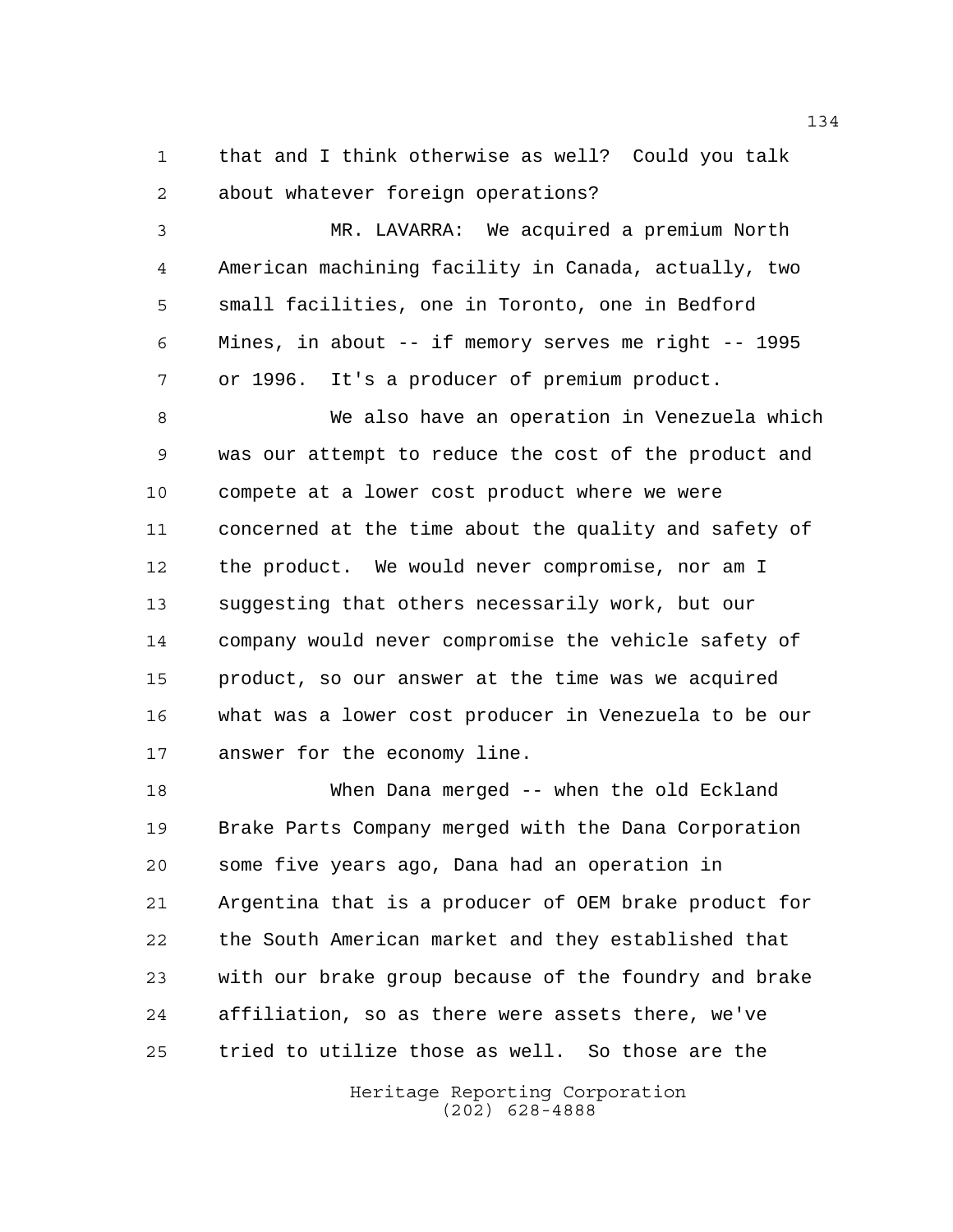places that we have and that we own for the machining of brake product.

 COMMISSIONER MILLER: Okay. Okay. To Castle, I would just ask as an issue in your post-hearing brief to address as a legal matter how we consider imports by U.S. producers, both in our assessment of increasing imports and perhaps to the extent it arises as an issue in causation or material injury as well. MR. GLICK: Okay. COMMISSIONER MILLER: Thank you. 12 12 I have no further questions at this point, which is good because my red light is on. CHAIRMAN OKUN: Commissioner Koplan? COMMISSIONER KOPLAN: Thank you, Madam Chairman. Let me pick up, if I could, on part of Commissioner Miller's line of questioning. I'm looking at the staff report with regard to price data. Mr. LaVarra, with regard to the four pricing

 products that are listed on page 82 of Chapter 1 of our staff report, I have it in front of me and it's not BPI, there are four products listed, two for drums, two for rotors, the part numbers are 8939, 8940 for drums and 5115 and 5329 for rotors.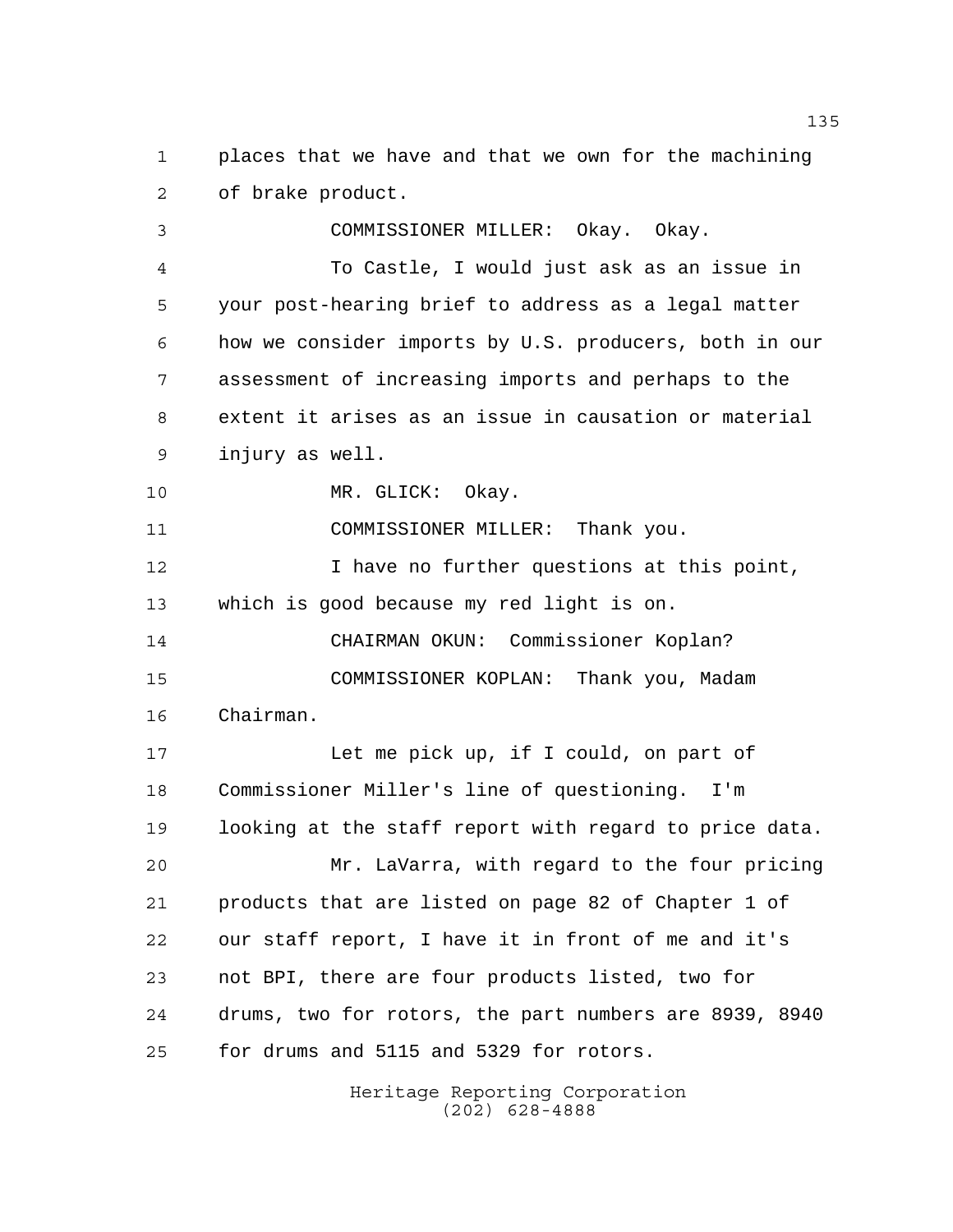It's my understanding that only the first product, part number 8939, is the same as what was before the commission in the 1997 antidumping case, but beyond that, I'm looking at the footnote in our staff report, footnote 141, and it says, and this is public, "These products were suggested by the petitioner," referring to the four products that we're looking at now, "as large volume products encompassing representative competition between the U.S. produced and imported Chinese after market brake drums and rotors." And there's a reference to petitioners' letter to commission staff dated June 9, 2002 and e-mails to staff from Mr. Glick on June 26 and June 27, 2003.

 So I'm just trying to stumble through this with you, but if these aren't representative products, then what should we do given the fact that it was the petitioners that selected them for us to look at for pricing data?

 MR. LAVARRA: Commissioner, I understand. First of all, if I'm incorrect on the four part numbers comparison, I apologize. I knew some of them were the same from the previous one.

 COMMISSIONER KOPLAN: Believe me, I didn't have them memorized.

> Heritage Reporting Corporation (202) 628-4888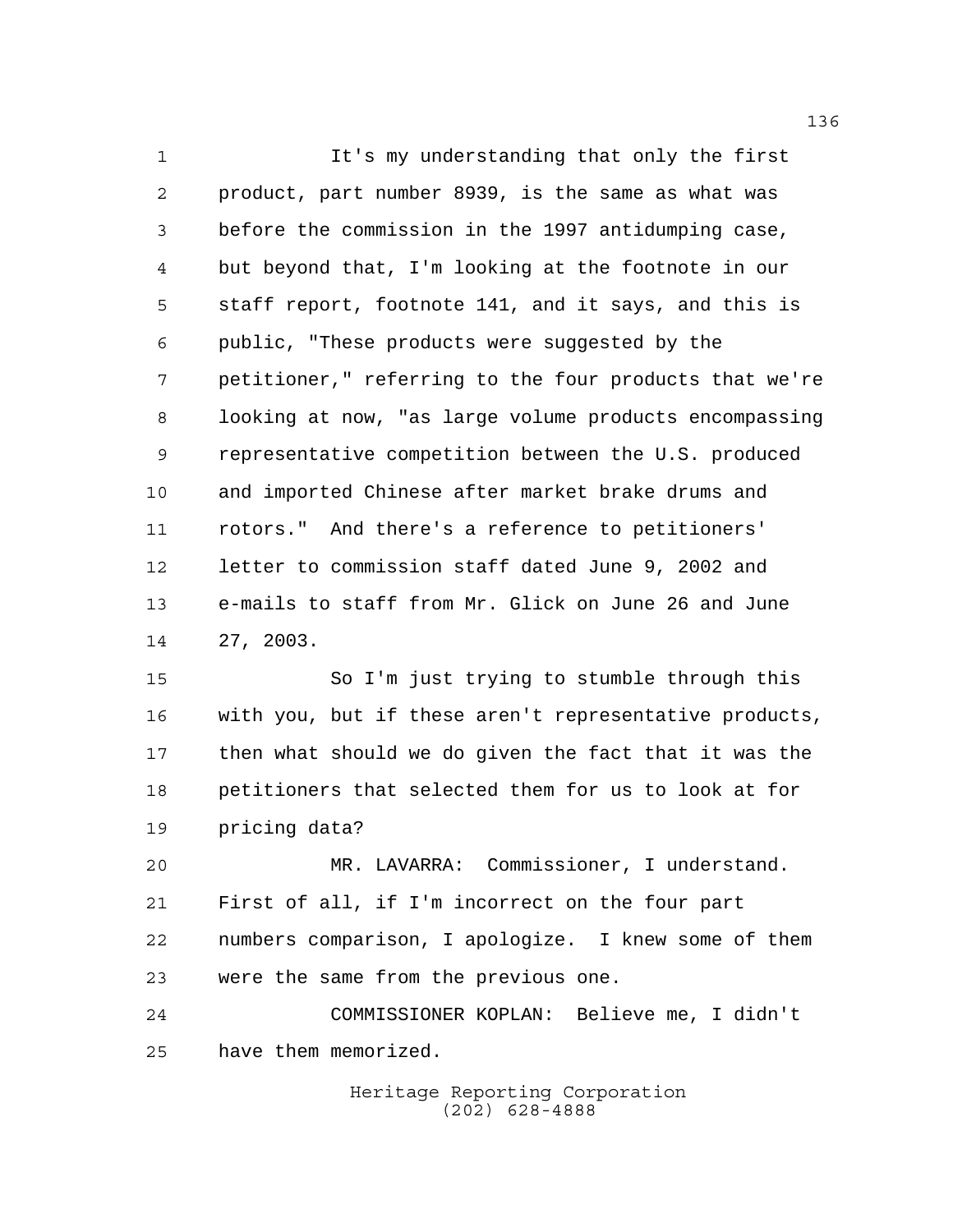MR. LAVARRA: Okay. Nor did I. COMMISSIONER KOPLAN: So no need to apologize.

 MR. LAVARRA: Nor did I with 1500 parts in the line. And I understand what you're saying. I would only ask that you remember there are three petitioners here and the average of the three may be -- you know, an average is that -- high one time, low one time to make it something in the middle. There's three of us represented here, we tried to pick something representative, but certainly we have and intend to provide --

 COMMISSIONER KOPLAN: Let me just stop you one second. I appreciate that and I've only got two of the three in front of me, so in getting a final response to this question, if you all can get together and give me something that's what I'd call your final answer for purposes of the post-hearing, but I'd like to go ahead and hear what you have to say, but I just wanted to say that.

 MR. LAVARRA: I was going to get there. COMMISSIONER KOPLAN: I know I don't have Opaca here.

 MR. LAVARRA: What I was going to get at is we plan after all of the questions regarding the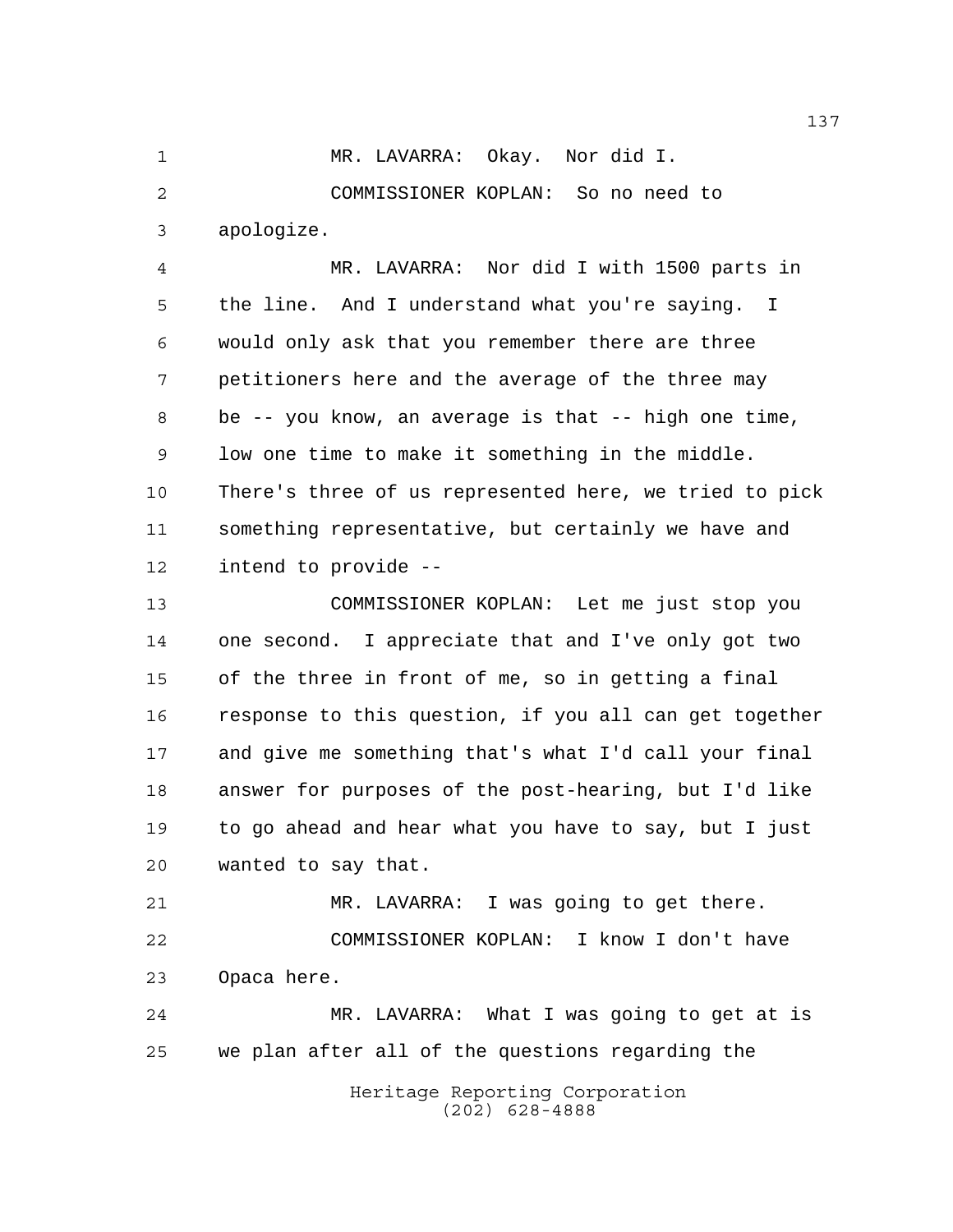Heritage Reporting Corporation (202) 628-4888 differences in the pricing to provide to this council the top A classification part numbers, all of them, for years 1998, 1999 and so on and our pricing comparison for the post-hearing brief, so you can see the whole breadth of the parts that changed. COMMISSIONER KOPLAN: Thank you for that. 7 Mr. Easley? MR. EASLEY: We would also like to provide that. COMMISSIONER KOPLAN: I would appreciate it. And, Mr. Glick, will you try and incorporate in the response Opaca's response as well? Could you for the record just use your microphone to respond to me? MR. GLICK: Yes, we'll talk with Opaca. Their part numbers may be different because they produce unfinished and semi-finished rotors which are slightly different products than we were just talking about, so we'll discuss that and try to provide whatever we can. COMMISSIONER KOPLAN: Okay. But my frame of reference for the question is the four products that are in our staff report on the page I cited. Did you get that when I said it? It's page 82 of Chapter 1 and they're listed there and the footnote is footnote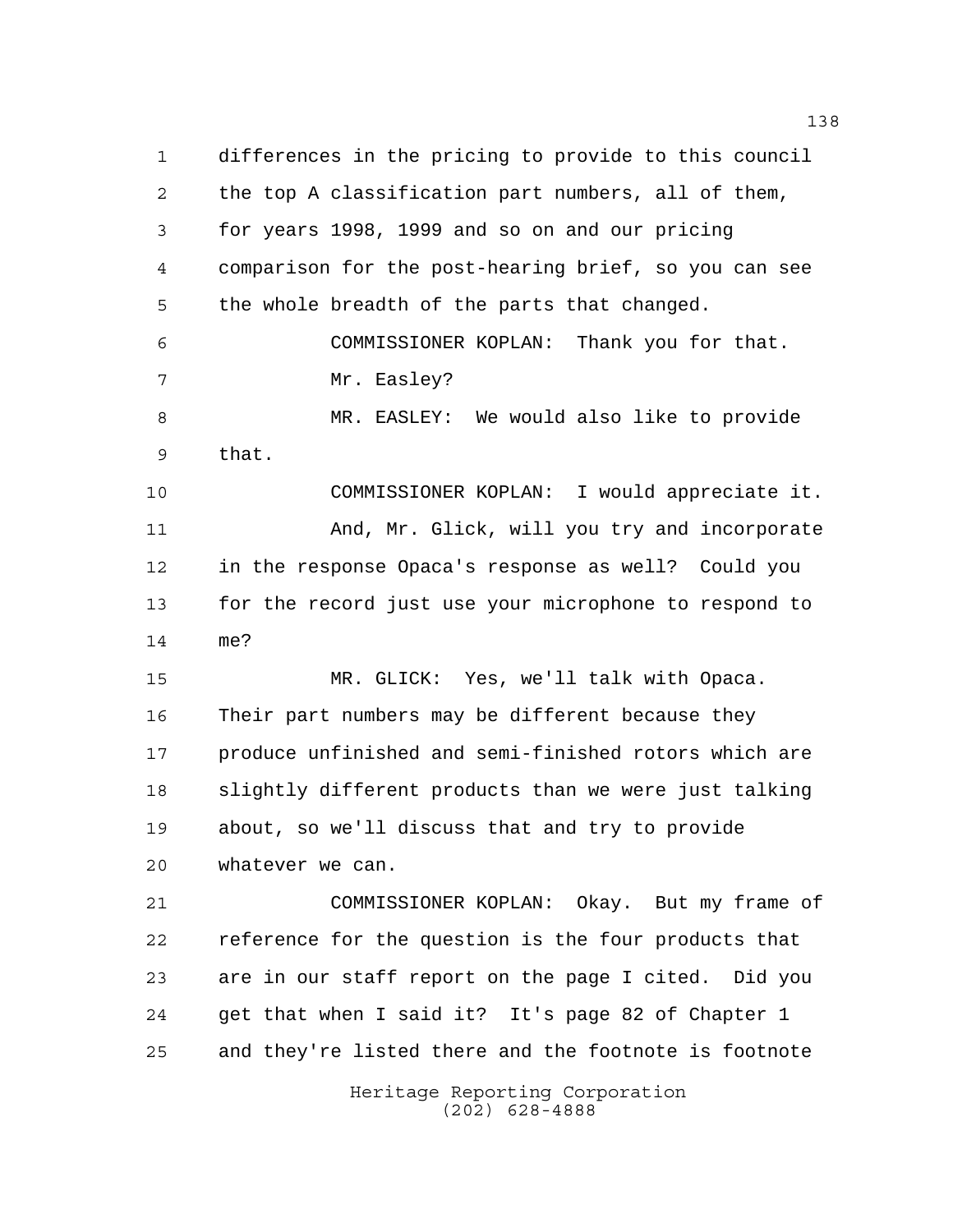141. I think you might have missed that when I said it. And that's what I'm centering on, the fact that those four products were suggested to us, came to us from your side, and that's why we're looking at those four. And only the first one, 8939, was before us in the original antidumping case in '97. Okay? Mr. Glick? Thank you.

 All right. Now, then, respondents note that in safeguard cases periods of relief typically last approximately three years. As a result, they argue, any adjustment plan should be designed to achieve results within that timeframe. They claim your plans are "incomprehensible and totally non-responsive" and that's their brief at page 43 and in the opening statement today, respondents' counsel brought up the subject of adjustment plans as well.

 Now, I note that under 421, adjustment plans aren't required, it's not like under 201, but I also note that I do not have any usable adjustment plans for the domestic industry in this investigation. And, of course, you realize that to date relief has not been granted under Section 421 by the President, despite the fact that the commission has voted twice in the affirmative.

Heritage Reporting Corporation (202) 628-4888 Now, it's your choice, but if I were sitting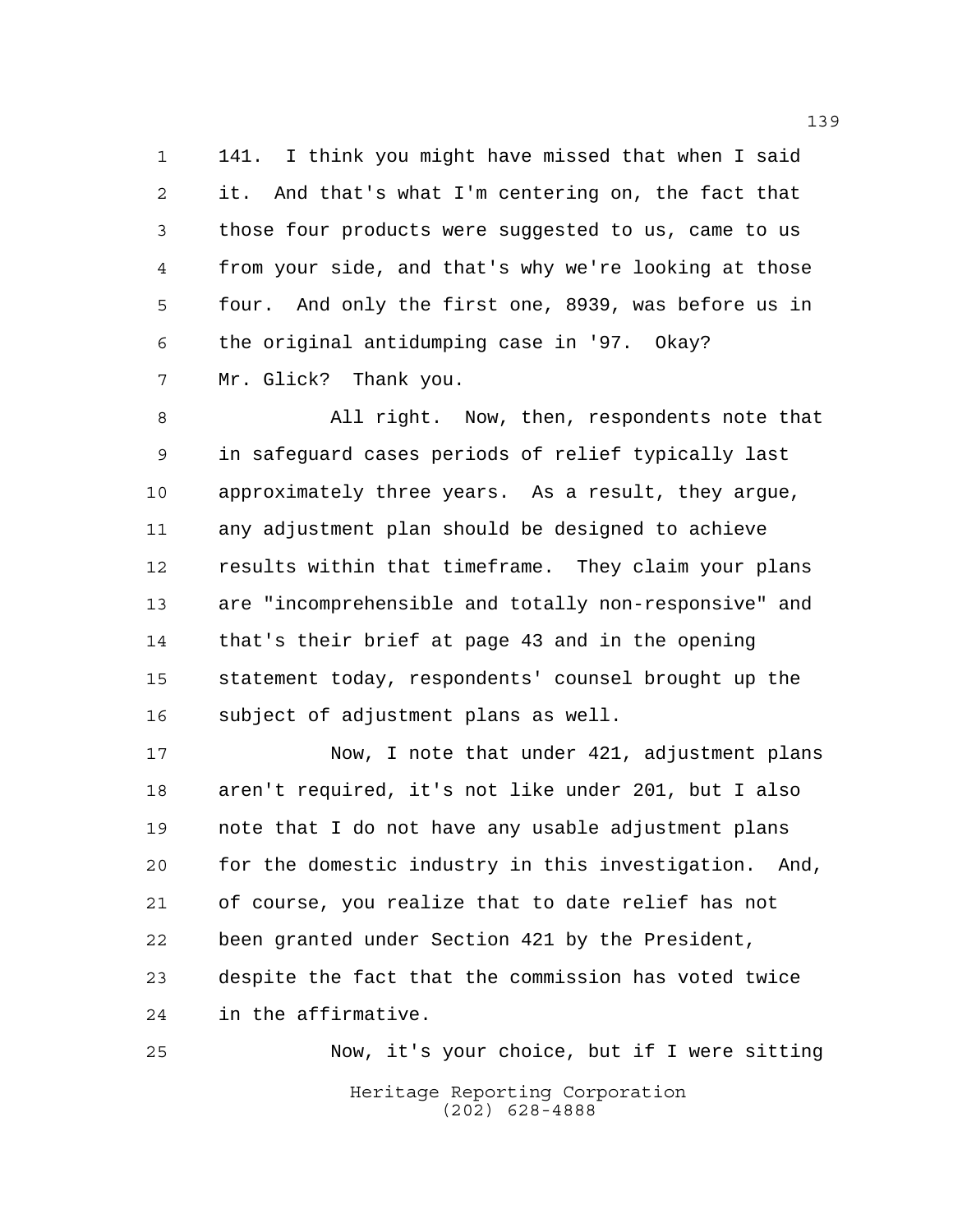where you are, I would pare down what I have seen thus far to something workable within the context of 421 and submit the equivalent of an adjustment plan that addresses the period of examination. What you've provided goes way beyond this timeframe that we're looking at and what I'm looking for and, as I say, you're not required to do it, but I think it would be in your best interests to do something like that for purposes of the post-hearing.

Could you respond to that request?

I'll start with the industry witnesses.

 MR. LAVARRA: Yes, sir, we have developed what we feel is a very detailed one and not having much sample to go by, being the third one we, me, I can't talk about our counsel, we were unsure of the detail and provided lacking detail. I can assure you you will get all the detail needed and required in our post-hearing brief.

 COMMISSIONER KOPLAN: I think Dr. Button can probably help you in that regard.

 MR. EASLEY: Yes, sir. We had put together a plan and Dr. Button had commented that it had some industry jargon that other people might not understand as well, so I do need to clarify what the end results or what the goals of those things are, but we do have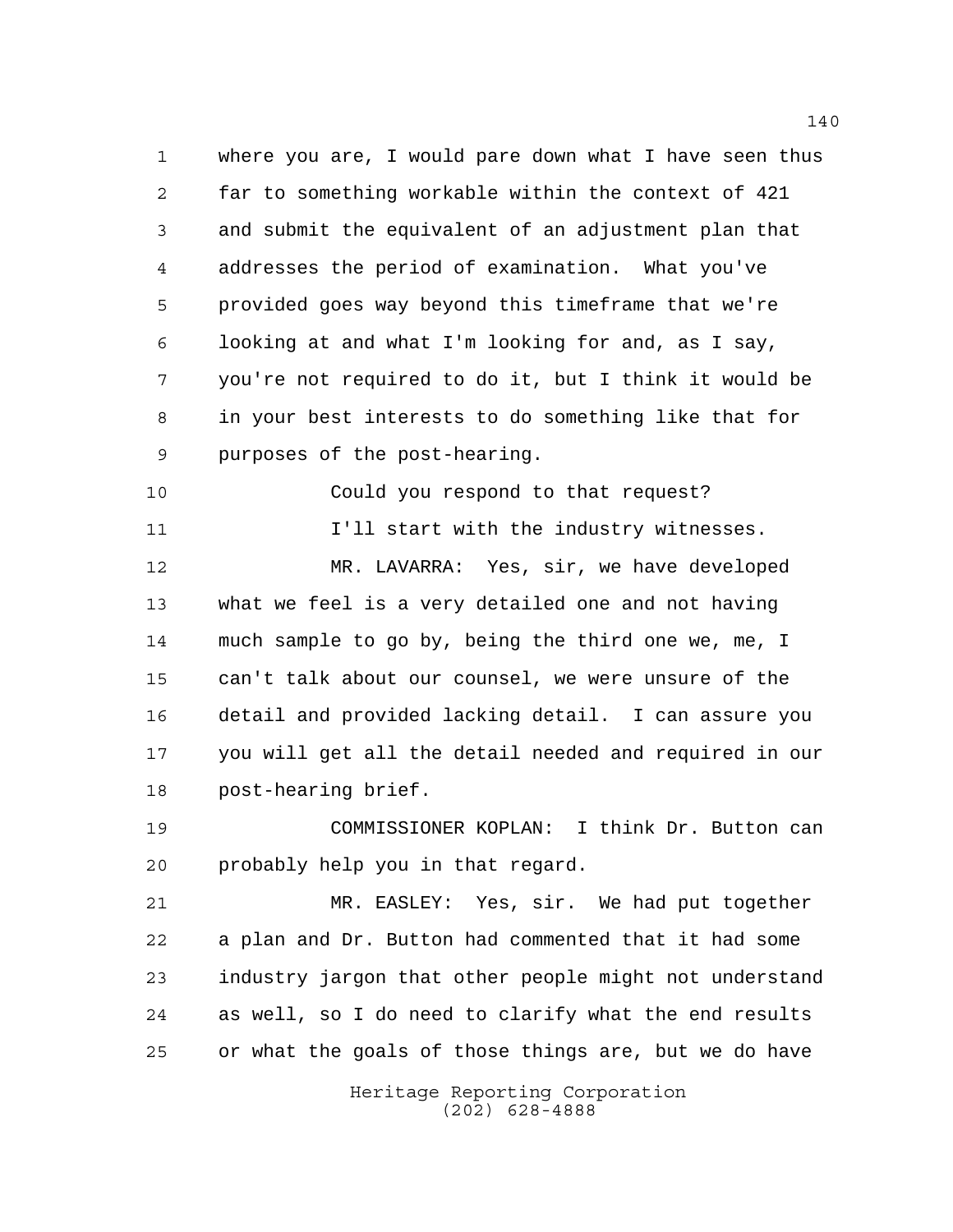a plan.

Heritage Reporting Corporation (202) 628-4888 COMMISSIONER KOPLAN: Thank you. Do you accept that responsibility, Dr. Button? For the record. MR. BUTTON: I will certainly do my best, Commissioner Koplan. COMMISSIONER KOPLAN: All right. Thank you. How do you respond to the allegations by those opposed to relief that profits from your importation and non-subject imports are not reflected on financial tables reporting the industry's results from operations related to drum and rotor production? I'm referring to the Chinese respondents' brief at page 26. Mr. Glick? MR. GLICK: I'd prefer on any areas dealing with profits if we could perhaps comment in our post-hearing brief on it, since it's confidential information. COMMISSIONER KOPLAN: That's fine, but for now, do you agree or disagree? Can you say that? MR. GLICK: That profits are not reflected from non-subject imports? I'm not sure that I can answer that on the public record. COMMISSIONER KOPLAN: You want to save that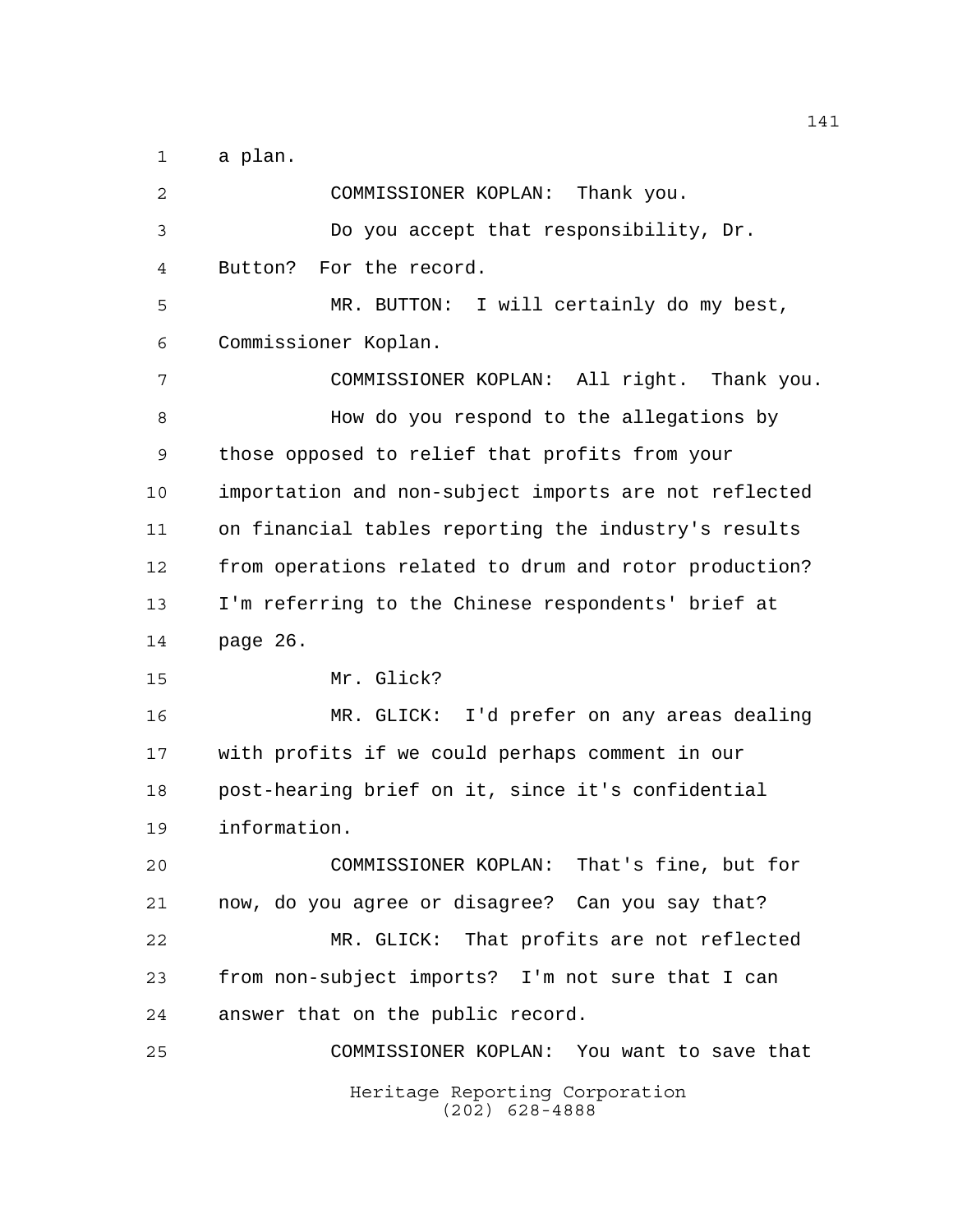for the post-hearing? Okay.

| 2  | I understand that many U.S. producers import           |
|----|--------------------------------------------------------|
| 3  | brake drums and rotors from China. For those products  |
| 4  | you import, do you pay the same prices as U.S.         |
| 5  | importers? And, if not, could you explain?             |
| 6  | Also, do you use the same packaging or do              |
| 7  | you repackage these products, assuming you do import   |
| 8  | them, and do those of you who purchase Chinese product |
| 9  | find that these products are comparable to brake drums |
| 10 | and rotors you produce domestically?                   |
| 11 | Mr. Lavarra and Mr. Easley, can you respond?           |
| 12 | MR. LAVARRA: I do not import brake drums or            |
| 13 | rotors from China, sir, so I can't respond.            |
| 14 | COMMISSIONER KOPLAN: All right.                        |
| 15 | MR. EASLEY: We also do not import brake                |
| 16 | drums and rotors from China.                           |
| 17 | COMMISSIONER KOPLAN: You do not?                       |
| 18 | MR. EASLEY:<br>No.                                     |
| 19 | MR. LAVARRA: Well, I do not import them, I             |
| 20 | buy them landed from an importer, but I do not import  |
| 21 | them.                                                  |
| 22 | COMMISSIONER KOPLAN: Okay. So then do you              |
| 23 | pay the same -- what price do you pay? Is it the same  |
| 24 | price as the importers?                                |
| 25 | MR. LAVARRA: I'm sure that as I buy them               |
|    | Heritage Reporting Corporation<br>$(202)$ 628-4888     |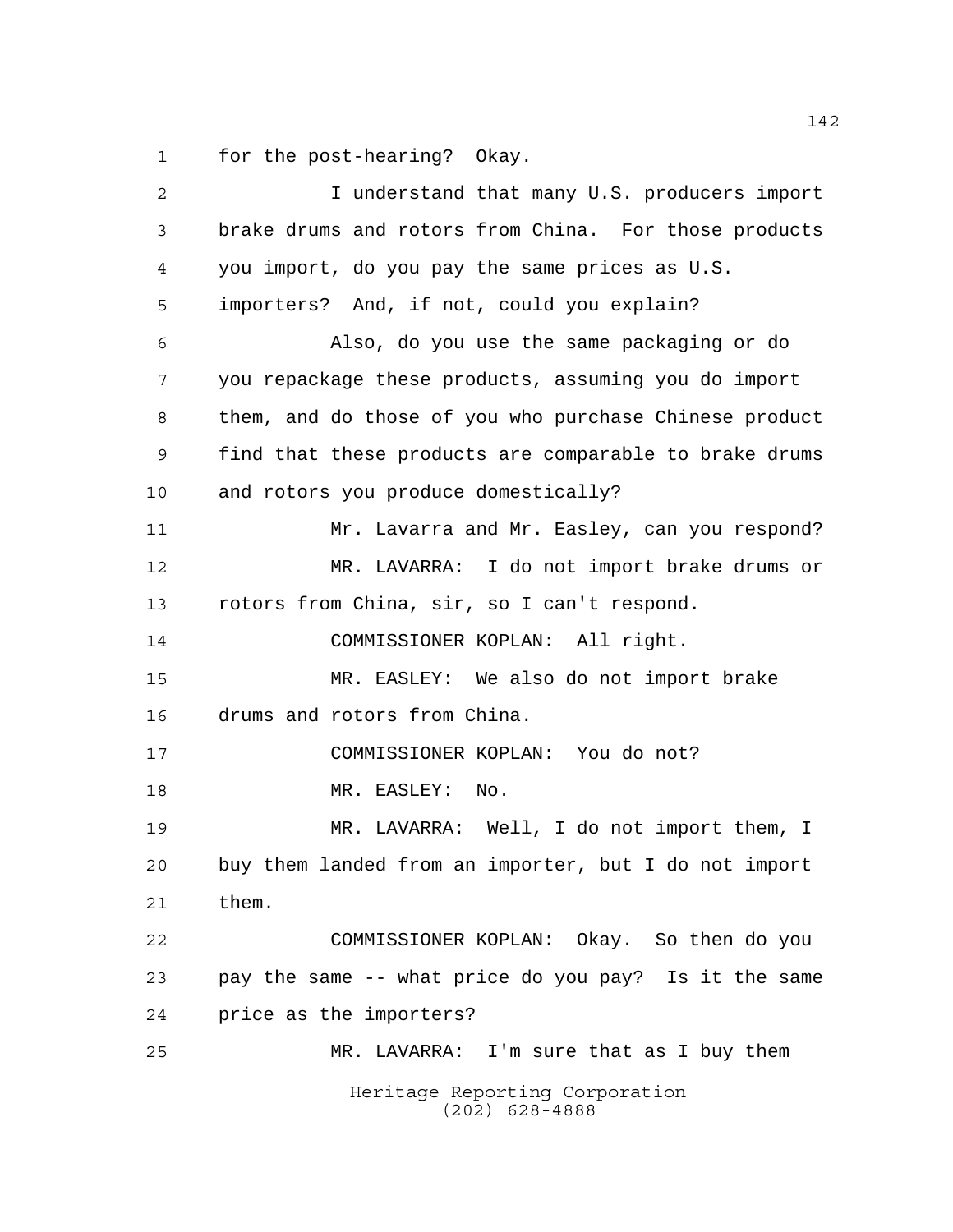from an importer they have some profit built in that I always try to keep to a minimum. COMMISSIONER KOPLAN: Are they comparable to the products that you produce domestically?

 MR. LAVARRA: Comparable in price, sir? COMMISSIONER KOPLAN: In quality.

 MR. LAVARRA: I would say that the quality of the product coming in from China has improved over the years. Quality --

 COMMISSIONER KOPLAN: But it's low end? MR. LAVARRA: Beauty is in the eye of the beholder.

 COMMISSIONER KOPLAN: Low end compared to what you produce, isn't it?

 MR. LAVARRA: It's improving year after year. I think we're seeing, as you heard, the folks who are selling to the installers that the installers are finding them to be comparable. It's hard for me to address the quality of the product because, again, I'm a manufacturing guy and get into the detail of micro structures.

 COMMISSIONER KOPLAN: I'm only asking because you said you do purchase them.

 MR. LAVARRA: We purchase them and sell them in our lower cost line. We never sell them in a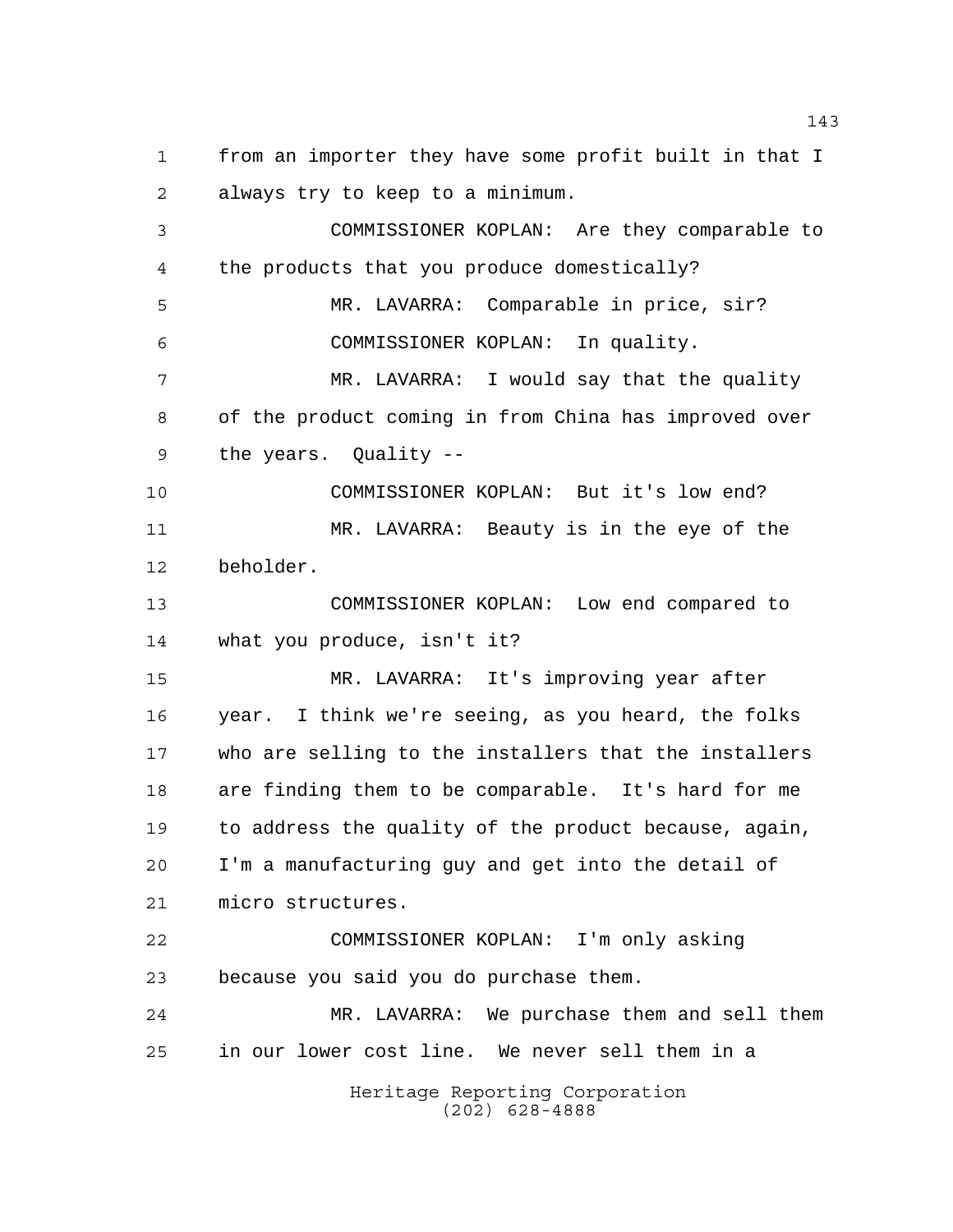comparable line.

Heritage Reporting Corporation (202) 628-4888 COMMISSIONER KOPLAN: Okay. If I can just, Madam Chairman, make sure. Mr. Easley, are you saying that you don't purchase them from importers? MR. EASLEY: No, we do purchase from importers. COMMISSIONER KOPLAN: You do? MR. EASLEY: We just do not import the product ourselves. COMMISSIONER KOPLAN: Okay. Is the quality similar to what you produce domestically? 13 MR. EASLEY: The quality -- COMMISSIONER KOPLAN: I'm asking high end, low end. MR. EASLEY: Yes, I understand. The quality is perceived by the customer currently, in my opinion, to be comparable. Fit and function. COMMISSIONER KOPLAN: All right. Thank you. With that I have no further questions, Madam Chairman. Thank you. CHAIRMAN OKUN: Thank you. Let me just ask a few more questions about the premium versus the economy line. In terms of -- I think I'll both ask the producers and the purchasers,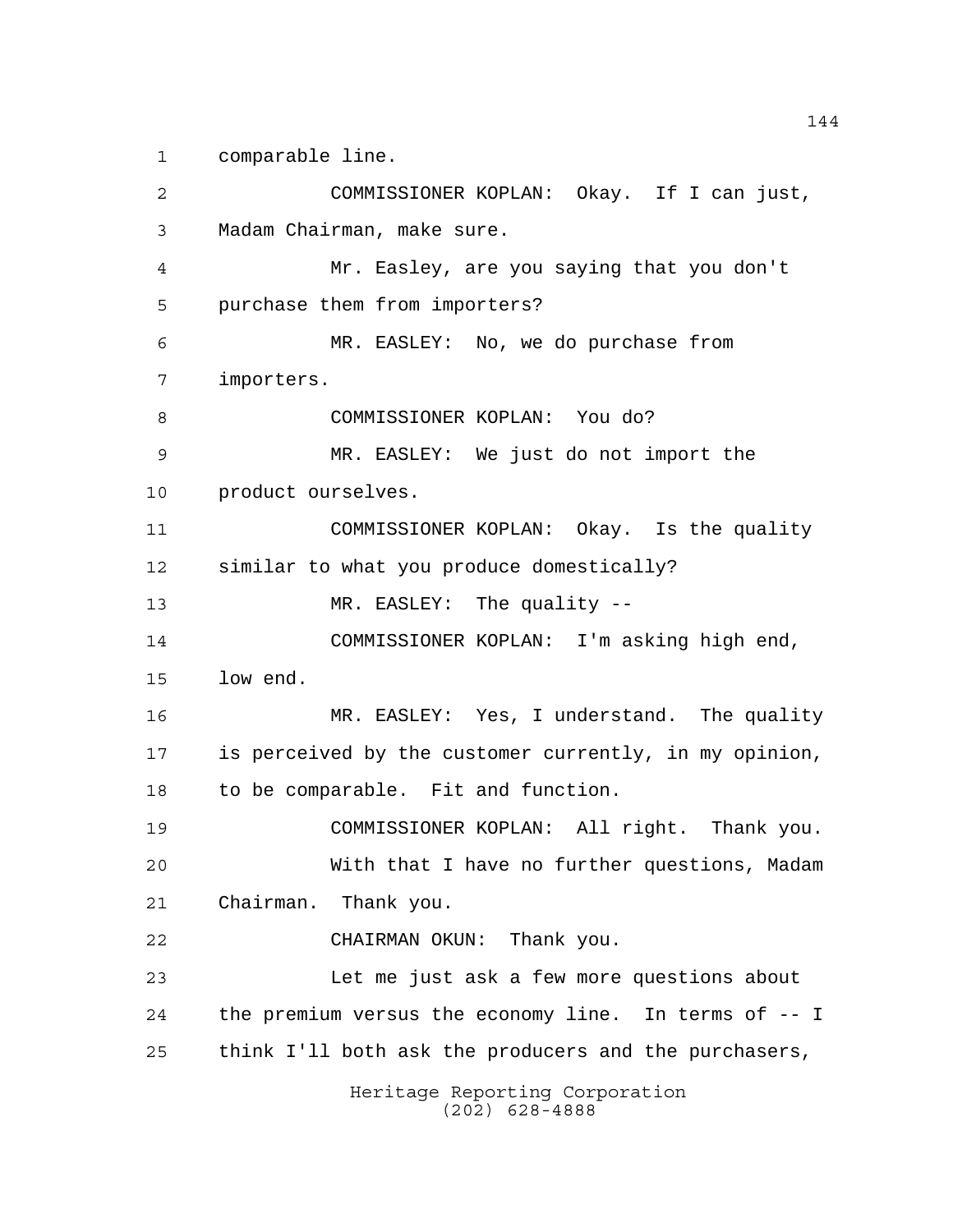but for the other products, I think, Mr. LaVarra, you talked about product you brought in from other countries, Venezuela and Argentina, I think were the two. And you may have said this and I just don't remember it, did you say you brought in both of those as economy lines? I mean, do you market those as economy line?

 MR. LAVARRA: We bring those in from those countries as our alternative, our company owned alternative, to the lower cost line. The product that we make in our Canadian North American operation is made from the same materials and types of processes and is a premium product. I think -- and I don't mean to speak for the folks in the market -- anything coming from outside of North America many times is viewed as an economy type area.

 CHAIRMAN OKUN: And just so that I understand, on the premium and how that relates to branding, for the ones that you have in Canada, would those also be considered a branded product?

 MR. LAVARRA: Those would be in our premium branded product. That is correct.

 CHAIRMAN OKUN: Okay. But not the ones that are coming in from South America?

Heritage Reporting Corporation (202) 628-4888 MR. LAVARRA: Our processes in Venezuela and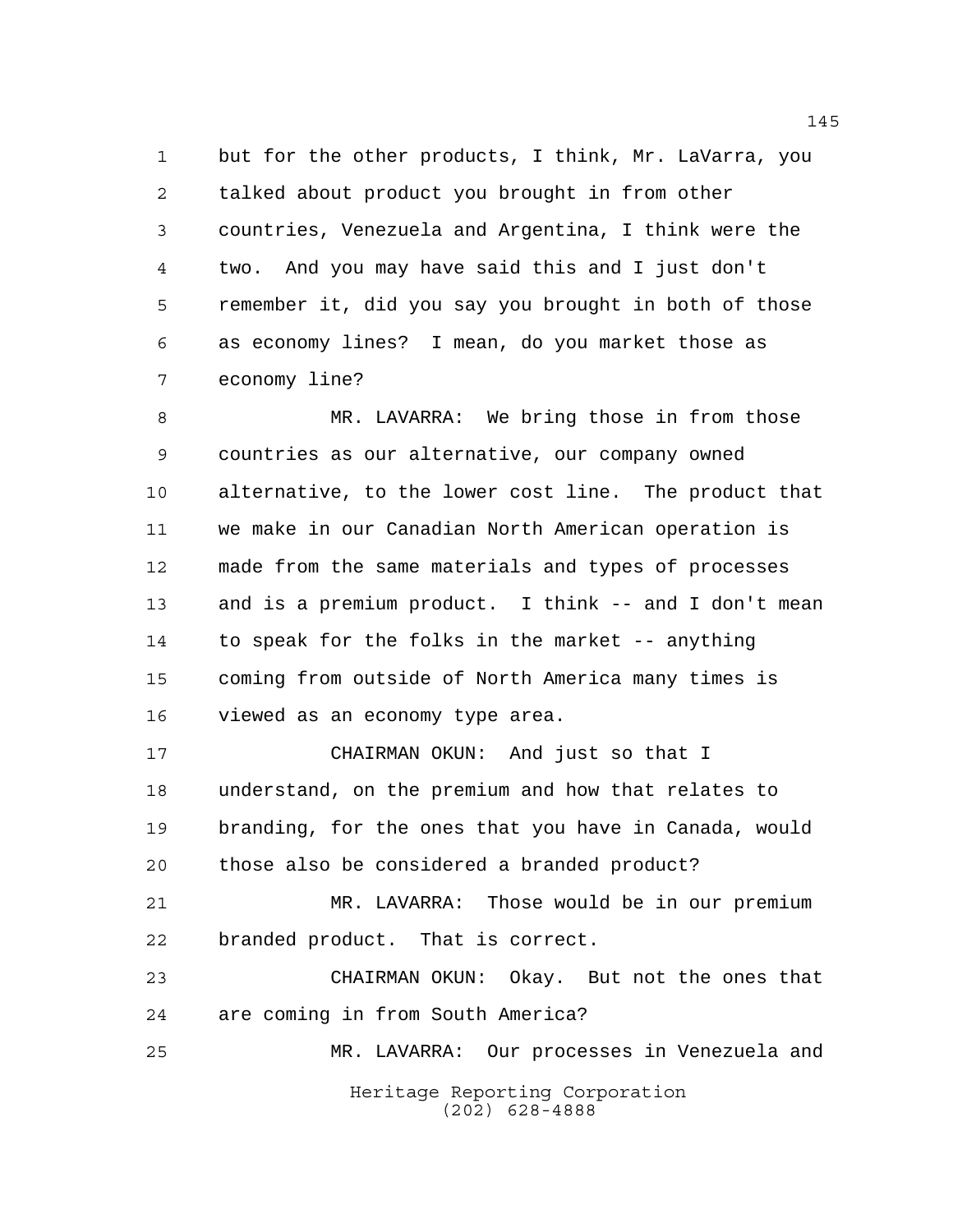from Argentina we market in our lesser cost line, the economy lines.

 CHAIRMAN OKUN: Okay. So for Mr. Jaffe and Mr. Herzog, they would get that product separately? Would it be marketed or put out separately? MR. LAVARRA: They would not carry the same brand names, for example, they might be versions of a brand name, and they would be sold off of different price sheets. CHAIRMAN OKUN: Okay. Off different price sheets. MR. LAVARRA: Correct. CHAIRMAN OKUN: Okay. And, Mr. Easley? MR. EASLEY: We have no operations other than the one in St. Louis, Missouri. CHAIRMAN OKUN: Okay. And so -- but you still do an economy line now? MR. EASLEY: Yes, that's the product that we buy from importers. CHAIRMAN OKUN: Okay. And it's the same, it's not your branded product. MR. EASLEY: That's correct. CHAIRMAN OKUN: Okay. And so are there other ways -- the same thing, different price sheets on how it's marketed?

> Heritage Reporting Corporation (202) 628-4888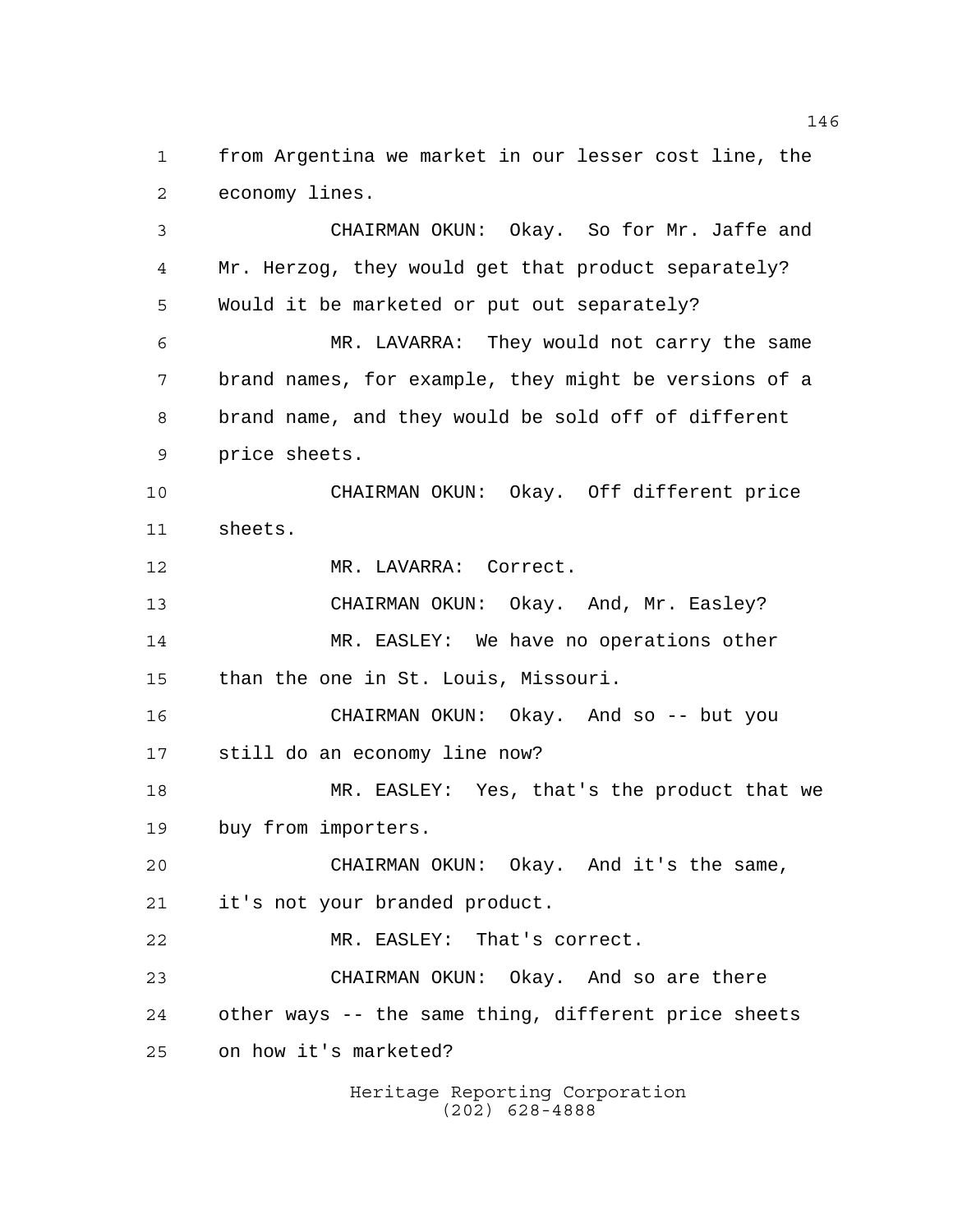MR. EASLEY: Yes. That's correct. CHAIRMAN OKUN: Okay. And the pricing reflects that? MR. EASLEY: Yes, ma'am.

 CHAIRMAN OKUN: Okay. Let me just -- on pricing, Mr. Easley, I think at the end of my -- or I don't know if it was my question or someone else's, you had asked whether we had seen the chart which would be, I think, referred to as an average unit value chart of what prices have done overall and I guess my question might be best put to you, Mr. Button, although I think the industry has the perspective on it, which is whether this is an area where AUVs are a very reliable source of pricing when you have these hundreds of products and this A, B, C, D.

 And I would ask both industry and the economists, so, Mr. LaVarra, maybe I'll start with you.

 MR. LAVARRA: Well, again, I'll point out, I'm not an economist, but I would think that any time you use an average over a small proliferation of parts, the numbers may be one set of meaningful and the more widespread the proliferation is would make the average perhaps less reliable. But probably Dr.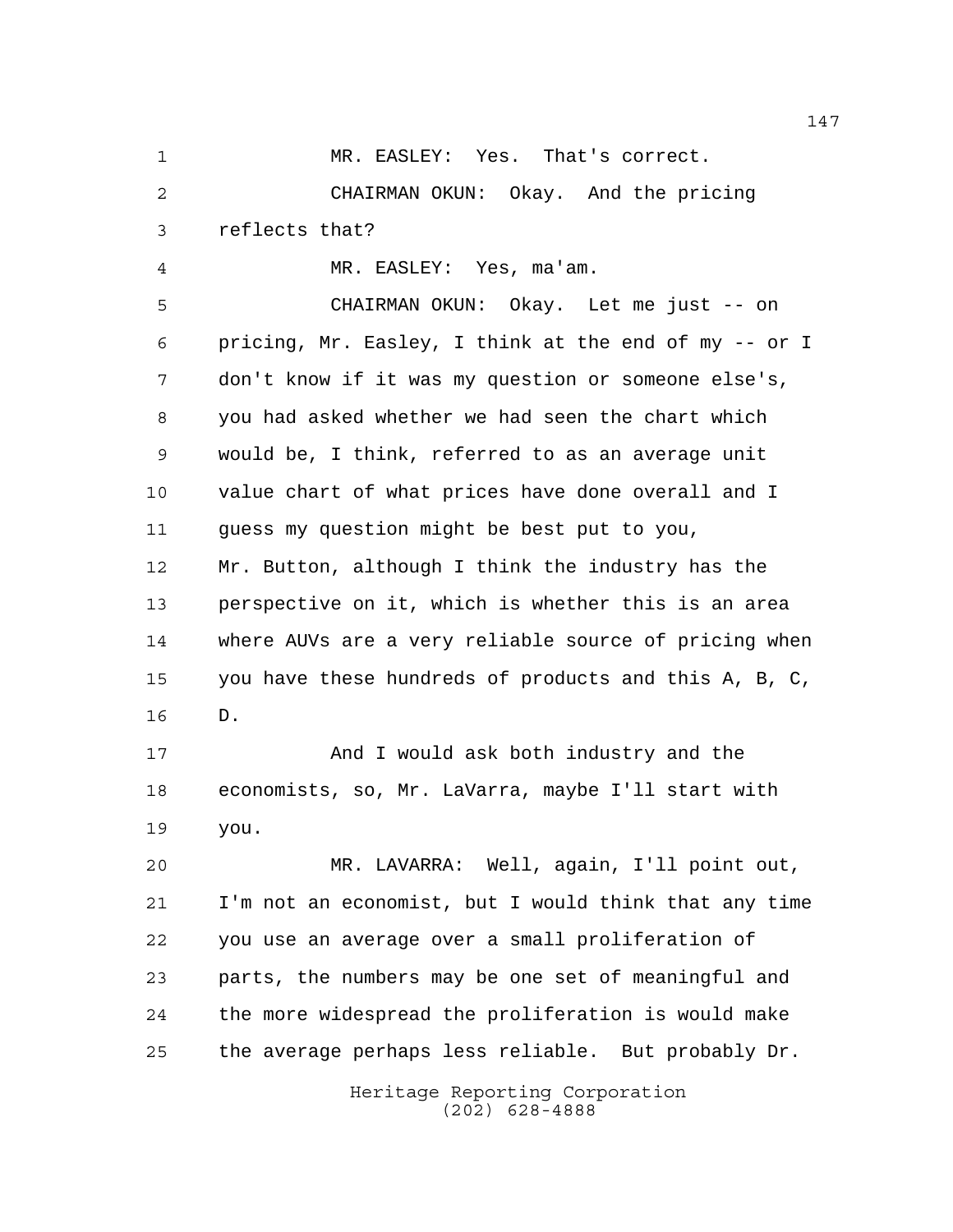Button, the economist would -- math was never my main suit.

 CHAIRMAN OKUN: I'm always interested in the industry's perspective, but we also then have these certain factors that Mr. Button is well aware of, so I will ask him as well.

 MR. BUTTON: As a general statement, product mix has to be examined and the quality of the average depends on the distribution of the values in the product mix. With respect to the chart that's being referred to, before I could comment on it, I'd have to examine the chart, please.

 CHAIRMAN OKUN: Okay. If you could and put that for post-hearing, I would appreciate it.

 I guess I will just make this comment in reference to kind of the offers that have been made to provide other pricing series for other pricing products and, Mr. Glick, I'll direct this to you, which is to me that doesn't allow us -- we cannot recreate at this point the pricing that's in the staff report so I would not ignore what's in the staff report and instead rely on new data that's going to come out because we won't have Chinese prices, we won't have all the things that would be in the questionnaire data, we would not have these pricing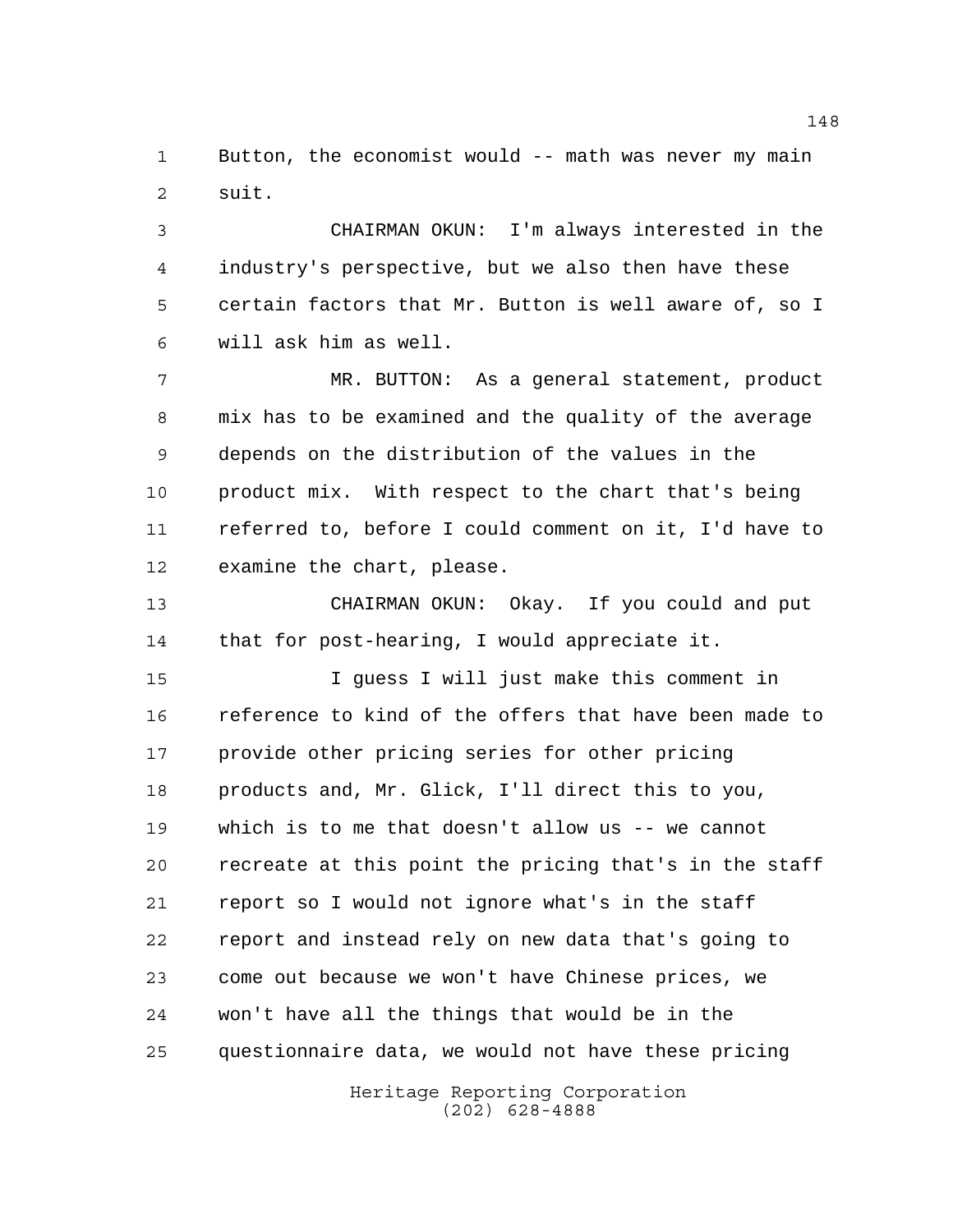series.

| 2  | You can certainly submit them and point us             |
|----|--------------------------------------------------------|
| 3  | to what you think that means in terms of life cycle or |
| 4  | anything else, but you've talked about it, it may be   |
| 5  | relevant for that, but I think -- I just wanted to     |
| 6  | make that point about what the staff report has and    |
| 7  | what we can, I think, reliably look to in doing that.  |
| 8  | MR. GLICK: If I could just make one point              |
| 9  | on that?                                               |
| 10 | CHAIRMAN OKUN: Yes, Mr. Glick.                         |
| 11 | MR. GLICK: Mr. Koplan had mentioned this, I            |
| 12 | hope my recollection is correct, but I think           |
| 13 | originally we submitted five models for comparison but |
| 14 | then we were told that they would only be able to do   |
| 15 | two, so I think when we started with the five we were  |
| 16 | thinking of a bigger universe, but because of the time |
| 17 | period the staff said they would only be able to use   |
| 18 | So maybe that's why we wound up with maybe a<br>two.   |
| 19 | smaller sample.                                        |
| 20 | CHAIRMAN OKUN: Okay. Again, I mean, as I               |
| 21 | understand it, and maybe we can go back, but my        |
| 22 | understanding is, though, that they were the products  |
| 23 | that you chose. We didn't have to go outside that      |
| 24 | universe, if that's correct.                           |
| 25 | Okay. Let's see. This may be a question                |
|    | Heritage Reporting Corporation<br>$(202)$ 628-4888     |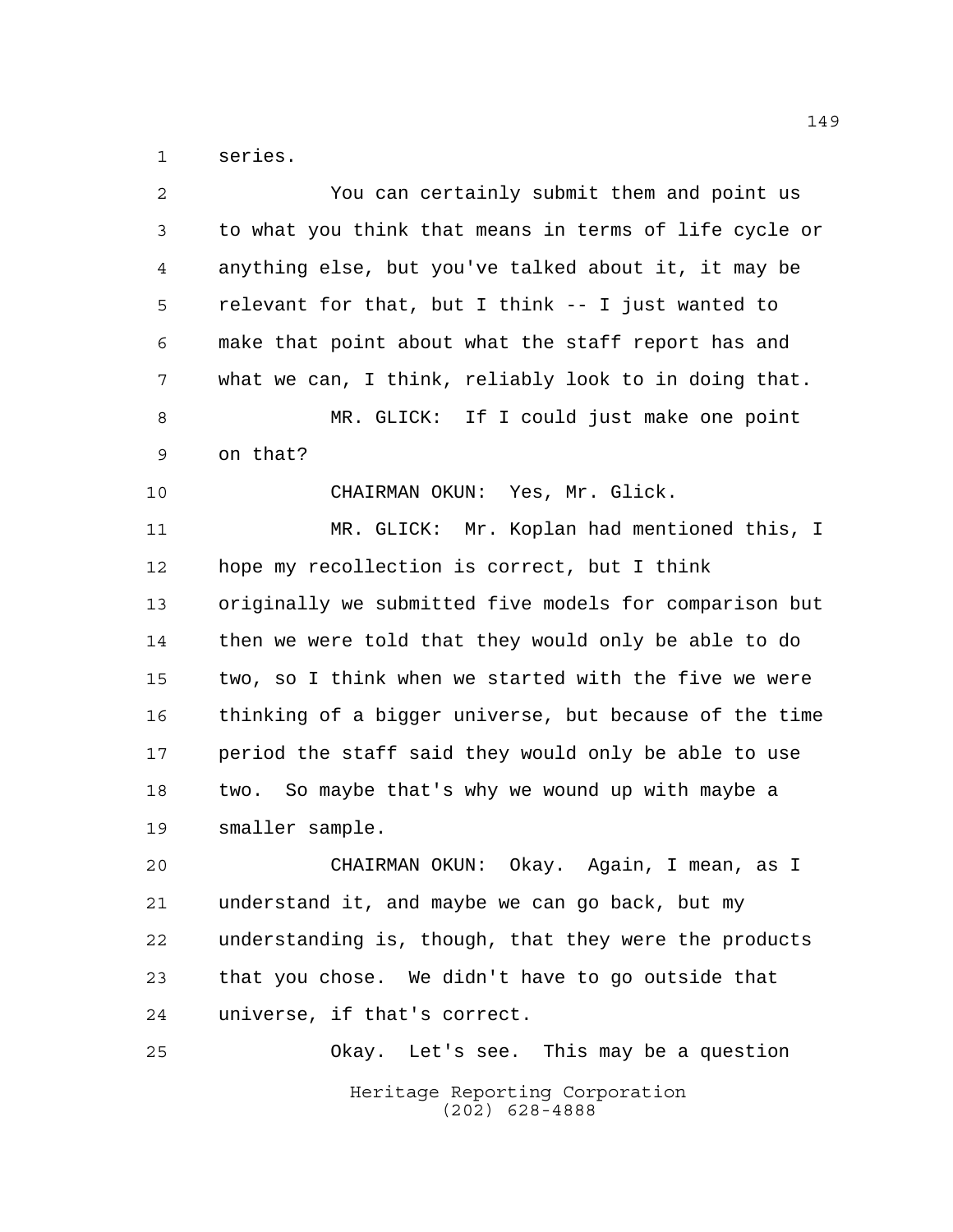that our representative from the Teamsters can help discuss as well, but I'll as the producers as well as Mr. Lewis, which is in terms of when we look at what went on during this period, in terms of wages for the period, what's your -- can you talk about wages for your company and where they were relative to the beginning of the period and the end of the period and what movement we would have seen and why?

Mr. Lewis?

 MR. LEWIS: Well, we point out an average in my statement. I don't have those numbers in front of me. We have about 15 different classifications and the wage for each one varies from the high end for non-skilled up to the skilled jobs and I don't have that data in front of me at this point.

CHAIRMAN OKUN: Okay.

17 Mr. Easley?

 MR. EASLEY: The wages from the beginning of the period to the end of the period, I believe if we looked at it, would show a downward trend, primarily because what's happened is even though we laid off the least senior people which are generally not making the same wages as the higher senior people, we also have recently negotiated a change in the way people are paid and, as a result, the new hires that are being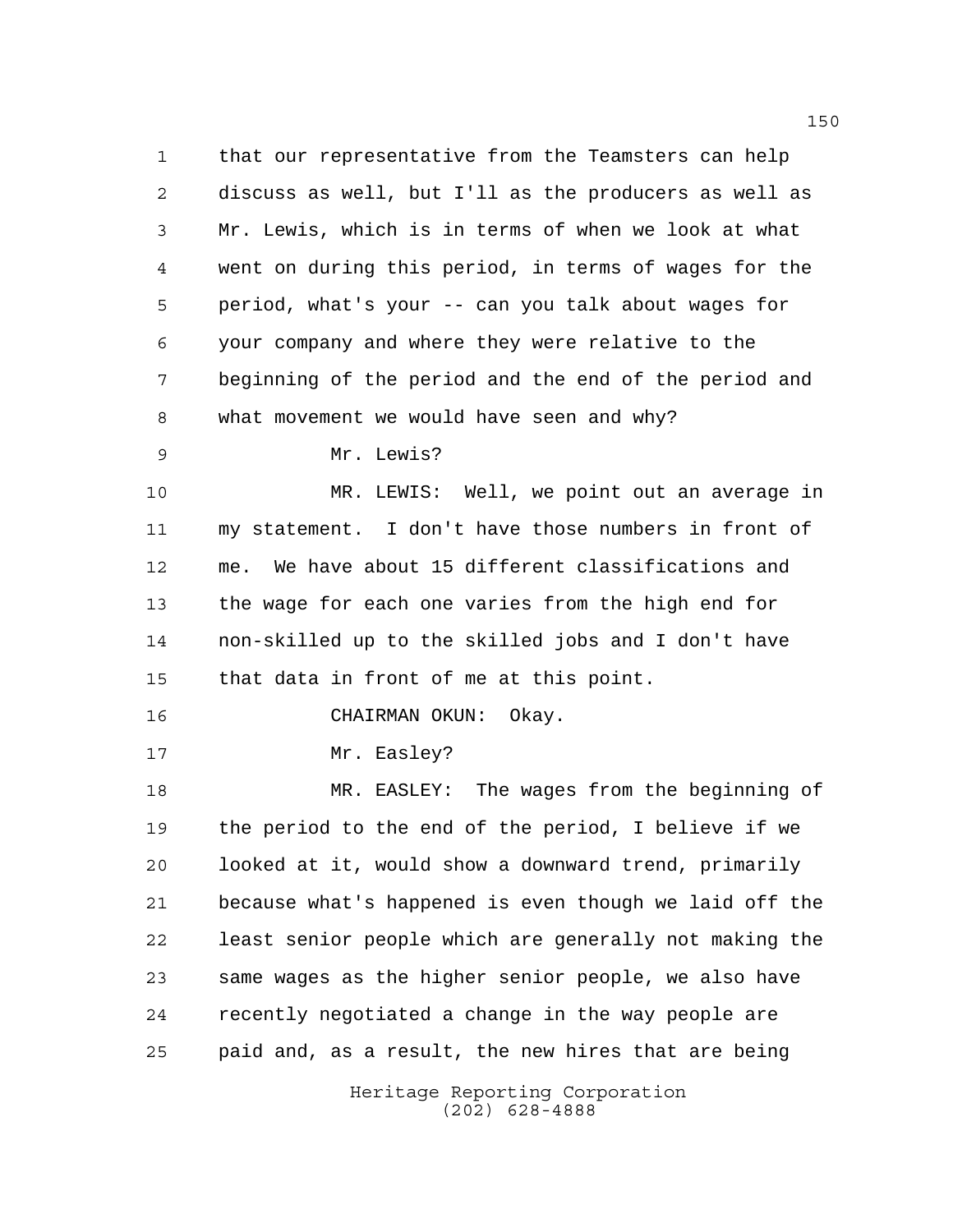brought in are being brought in at a lesser rate that is allowing us to pull our average down. CHAIRMAN OKUN: All right. How about for Dana, Mr. LaVarra? MR. LAVARRA: I don't have the absolute dollar detail in front of me. As we downsized our operation, the absolute dollars would have changed by the number of people. We would still have been consistent with a percentage increase of wages for our employees consistent with the areas that we have our facilities in, so that wages are competitive in those areas. So there were no wage reductions taken by all employees. We tried to make sure that we paid our people competitively for the areas that they were in and you would see, if you look at the average hourly wage or the incremental hourly, a percentage increase consistent with those areas each year.

 CHAIRMAN OKUN: Okay. And I believe Commissioner Miller had asked the question or asked for post-hearing to look at the financial condition and comment on the '01 period versus what happens in '02 and '03, which I'm also interested in looking at. Let me then -- Mr. Glick, you had mentioned in your testimony how we should consider the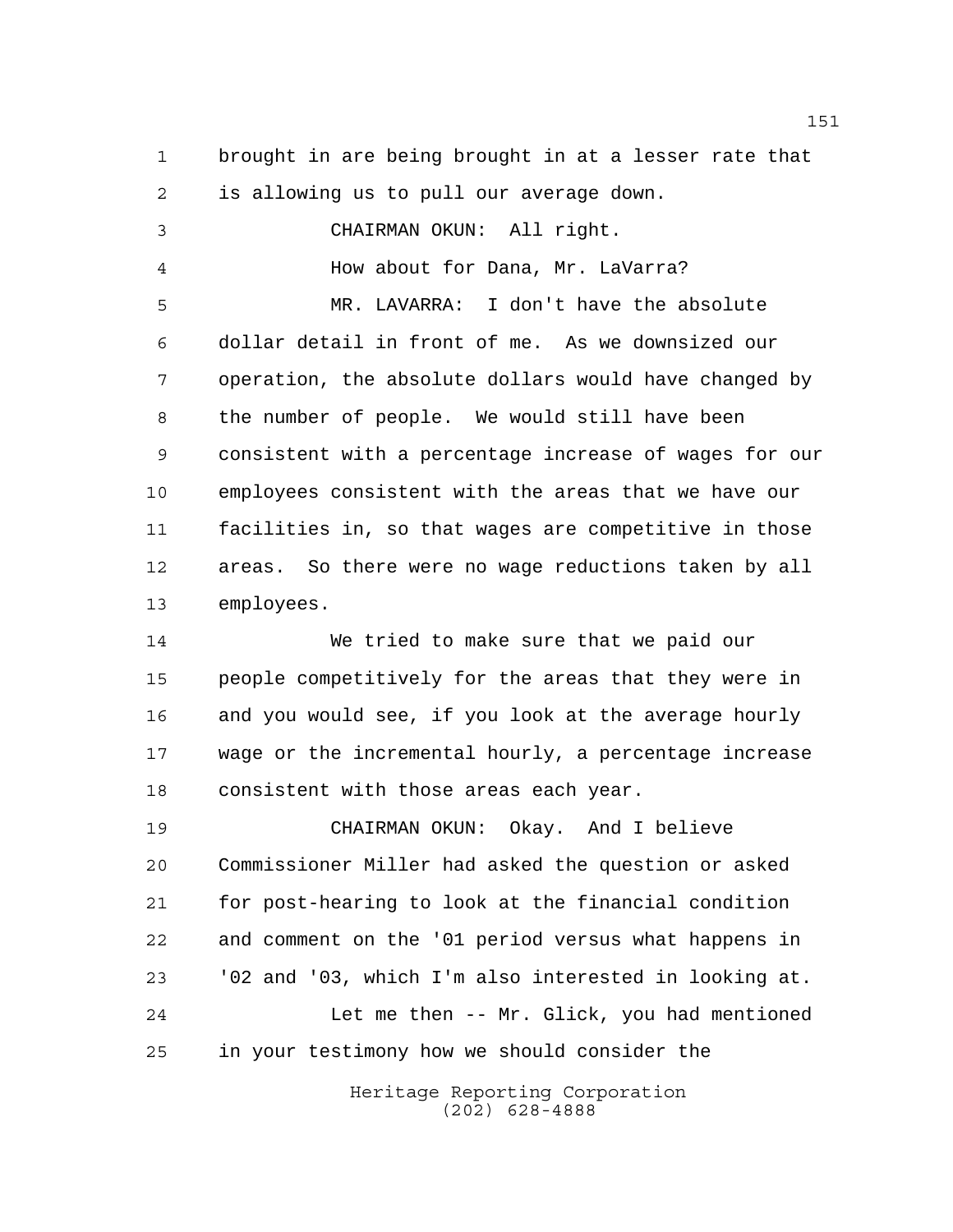antidumping order in this investigation or the sunset that was continued. And I wondered if you -- I heard your testimony and I've heard respondents' but I guess my question is does that make any difference in terms of the different -- the earlier part of the period and the later part of the period, given that we have the 1998 and 1999 data on here, is that in any way influenced by the AD order? What do you think?

 MR. GLICK: Well, I'm not sure in this case. In some of the other cases, I think there was an argument that there was perhaps improvement as a result of the antidumping order and that should be taken into account in the second proceeding.

 In our case, we really didn't experience any real improvement in the results of the antidumping order, so we don't think it should really be a factor at all in terms of the analysis in this case, whether early years or later years, to be honest.

 CHAIRMAN OKUN: Okay. I see my yellow is on.

Vice Chairman Hillman?

VICE CHAIRMAN HILLMAN: Thank you.

 I'd like to make sure I understand exactly the nature of the argument that I'm hearing in terms of the relationship between economy line product and

> Heritage Reporting Corporation (202) 628-4888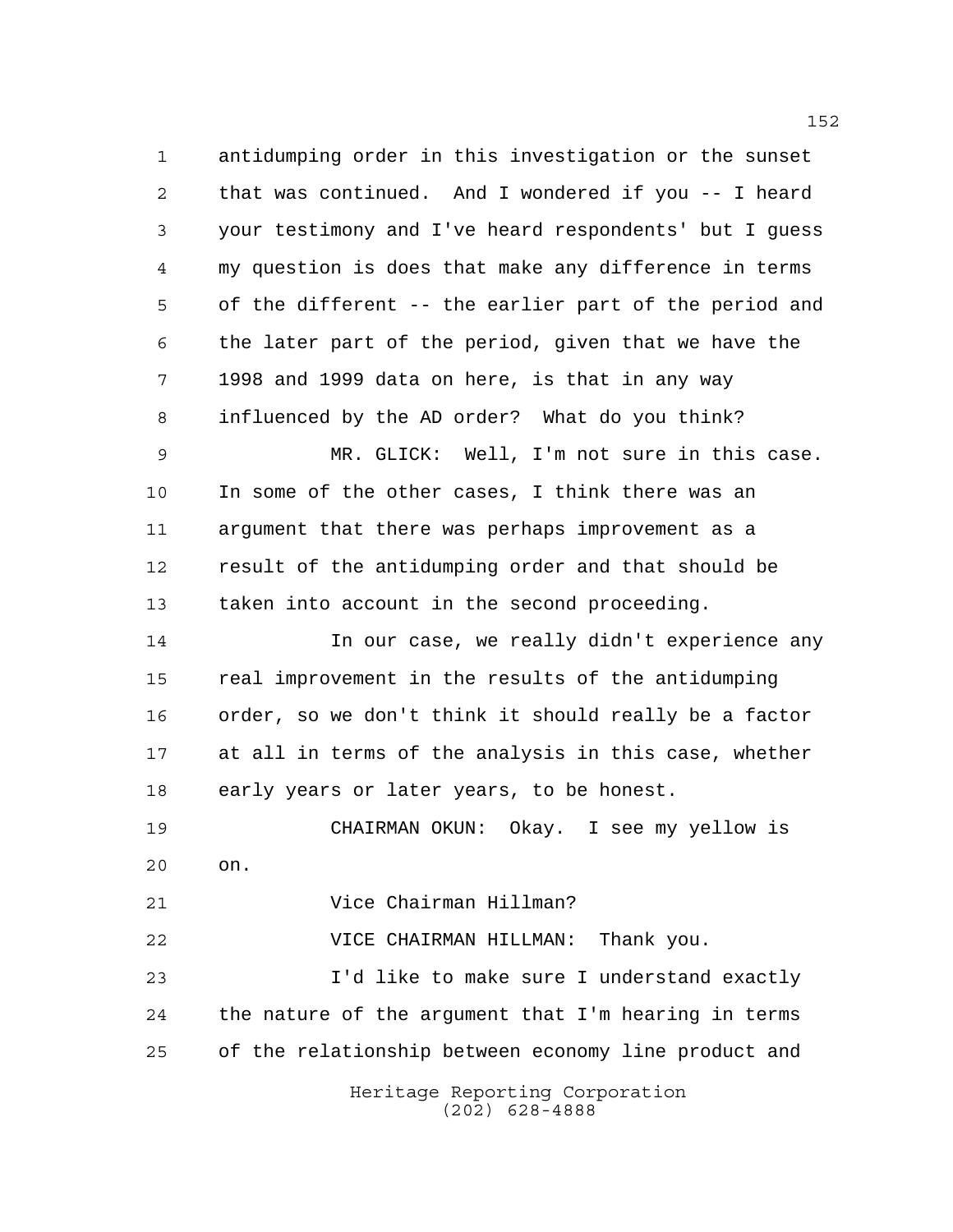Heritage Reporting Corporation (202) 628-4888 the premium product. As I understand it, you're arguing that -- are all of the Chinese product in your view the economy line product? All the Chinese imports would be economy, none of it is what you would consider premium? MR. LAVARRA: That is correct. VICE CHAIRMAN HILLMAN: Okay. And your production, your domestic production, is entirely premium product? You are not making domestically any economy line product? MR. EASLEY: That's correct. We do not make any domestically produced economy product. VICE CHAIRMAN HILLMAN: Okay. 14 MR. LAVARRA: There may be those times when service levels become an issue that we might put what's considered to be a premium part in an economy box just so we don't have service delivery problems to our customers. So I don't want to mislead you to say we never put one in a box. VICE CHAIRMAN HILLMAN: Okay. But you're not actually producing it. MR. LAVARRA: Not in the United States. VICE CHAIRMAN HILLMAN: So then I'm trying to understand, again, how we should view the competition from the Chinese product with the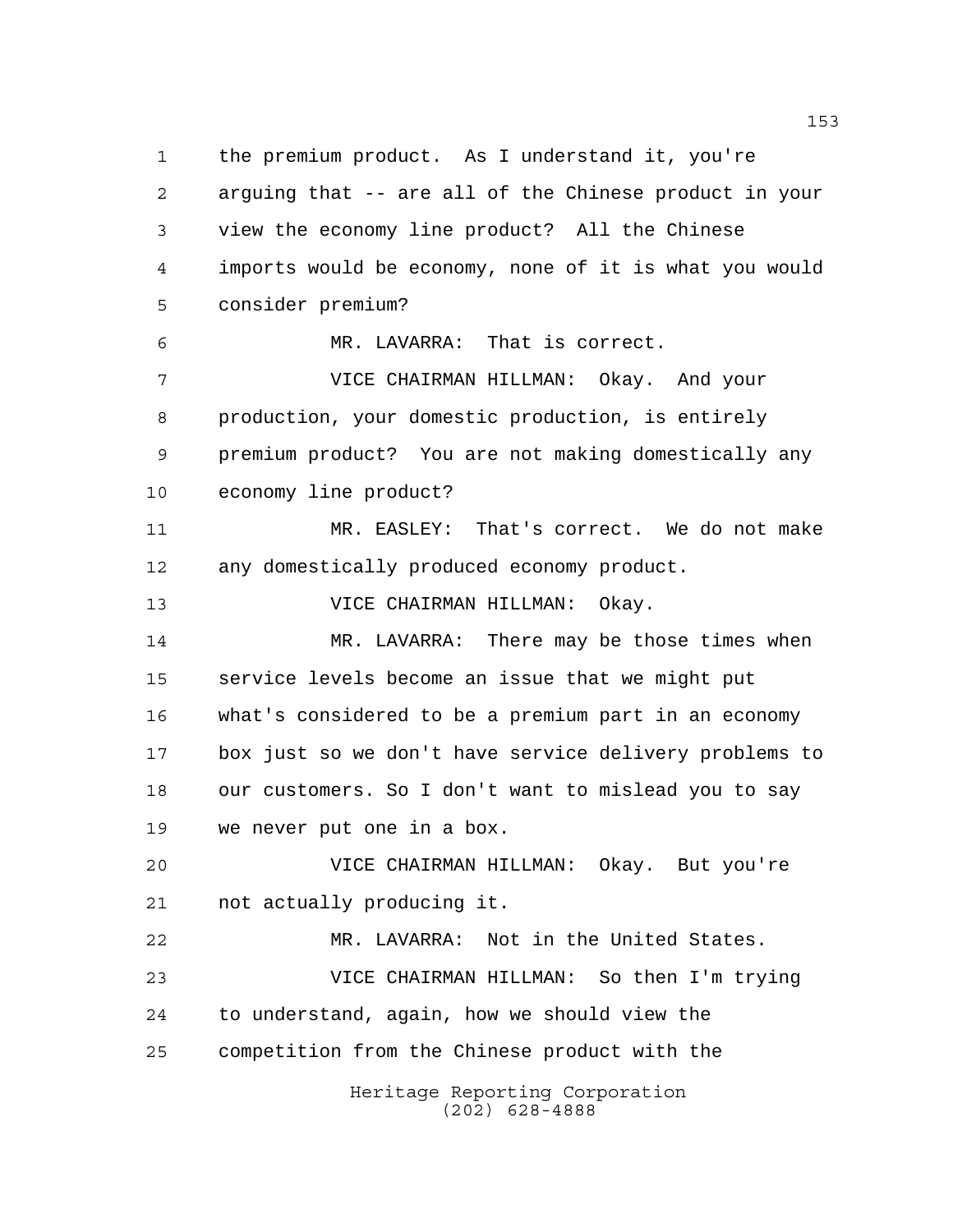domestically produced product. I mean, that is fundamentally what we're trying to figure out, is the degree to which and where the Chinese product is competing and is having an effect on your production. And that's what I'm struggling with because I'm hearing that the Chinese are entirely over here making the economy product and you are all here making premium product and it's not clear to me, again, where the competition meets.

 You're suggesting to me that these price differentials are very great. Do you see price -- I mean, are the prices of the Chinese economy product in your view having an effect on the premium product prices? If they're this far apart, I mean, a consumer presumably is deciding, you know, do I want premium product or do I want Chinese or do I want economy 17 product, where are the two meeting, in your view? MR. EASLEY: Yes. We believe that the price pressures from the Chinese product are affecting our

price.

 VICE CHAIRMAN HILLMAN: Okay. How? MR. EASLEY: By basically we're constantly seeing our volume and our market share being shifted to their product.

Heritage Reporting Corporation (202) 628-4888 VICE CHAIRMAN HILLMAN: Volume I understand.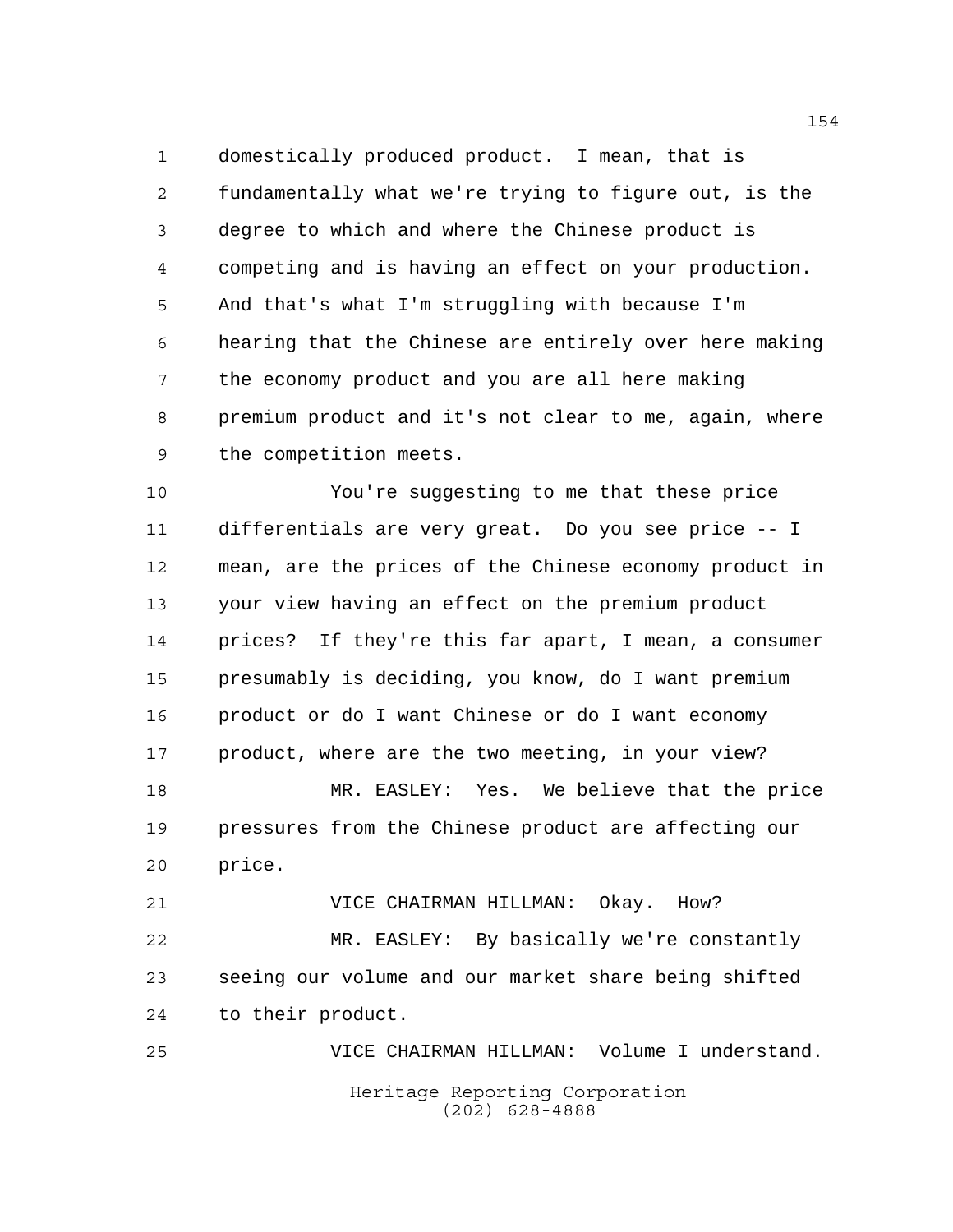The volume part, that I understand.

 MR. EASLEY: Okay. VICE CHAIRMAN HILLMAN: It's the price part that I am -- MR. EASLEY: Right. VICE CHAIRMAN HILLMAN: Again, I'm seeing these Chinese prices down here, I'm seeing your prices up here, yours is a premium product, theirs is an economy product. Where is the price competition? MR. EASLEY: The price competition comes in us going to the customer and saying we need to sell you this product and what we have to offer you is this premium product. And they'll say the price differential is so great that I'm not going to buy

 that product from you, so if you could get your price closer to the economy line, I could sell more of those parts, but as long as there's that big a gap, the customer that's paying \$10 for a part and your part is at \$23, they won't make that change. They won't make the choice to buy your product. So you have to bring your price down if you want to get closer to the point at which they feel there's a value there, it's worth it to them to buy the product.

 VICE CHAIRMAN HILLMAN: Okay. All right. Then I guess maybe if I can go back to the purchasers.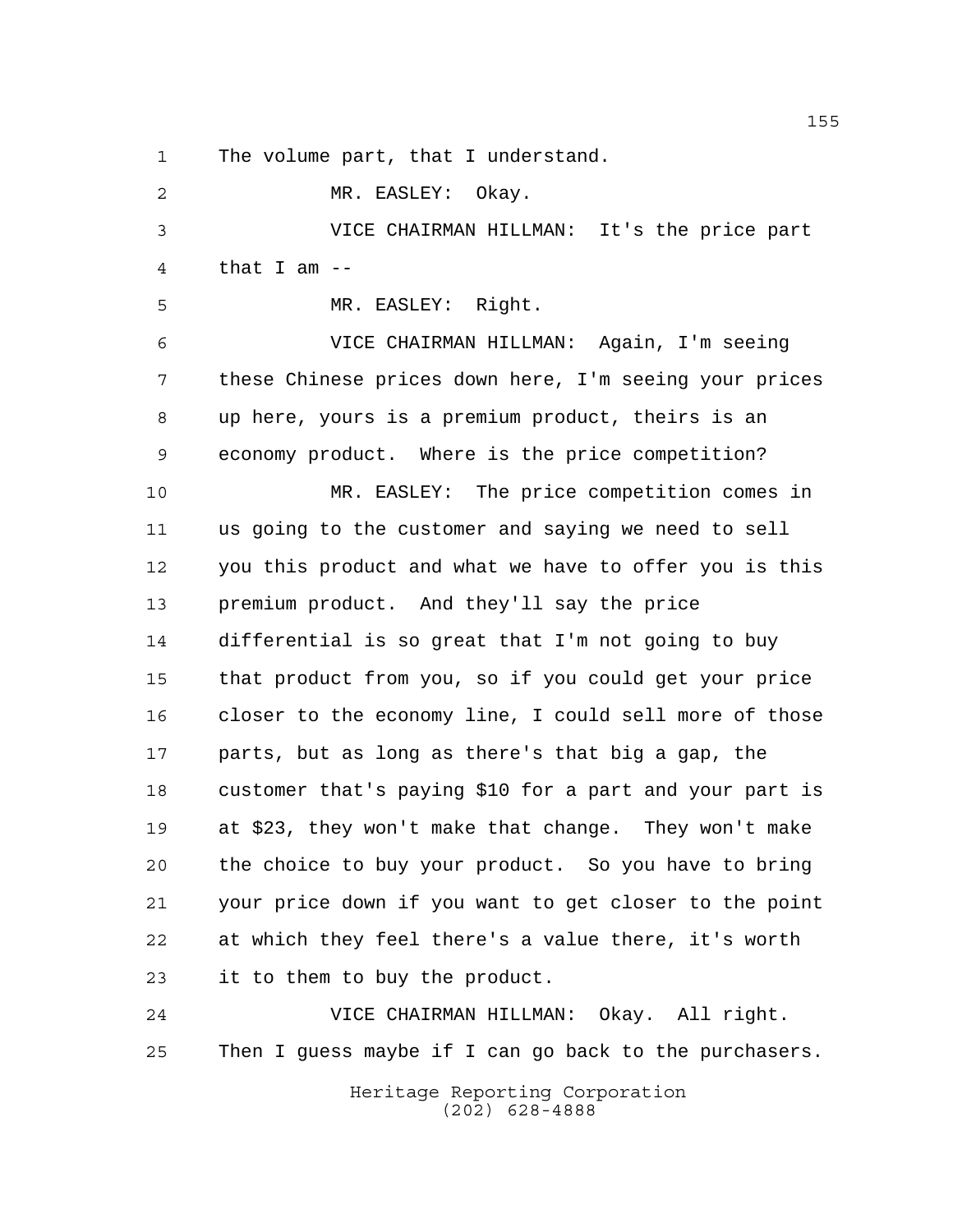You know, we've talked a lot and both of you

 mentioned, you, Mr. Jaffe, and you, Mr. Herzog, in your testimony that from a consumer going into a garage to have rotors put on, they don't really know whether they're getting an economy product or whatever.

 Talk, though, a little bit about the pure retail end, the consumer that goes into the Trak Auto or whatever the store is, they're going to do their brakes themselves, they're not going to an installer, they're going to go in and purchase. From that end of it, what do you see as the competition between these Chinese economy products versus Mr. LaVarra's product being sold at retail to the consumer that's going to do their own brake work?

 MR. JAFFE: One thing, I'm sorry to say that Trak Auto is out of business and I lost a lot of money selling --

 VICE CHAIRMAN HILLMAN: I'm sorry. Whoever has taken over from them. You can tell I am not doing my own brake work, so I apologize.

 MR. JAFFE: But most of the retailers are selling an economy type rotor. So their price, the price that they sell retail, that they sell a rotor for is in most cases much less than what we sell a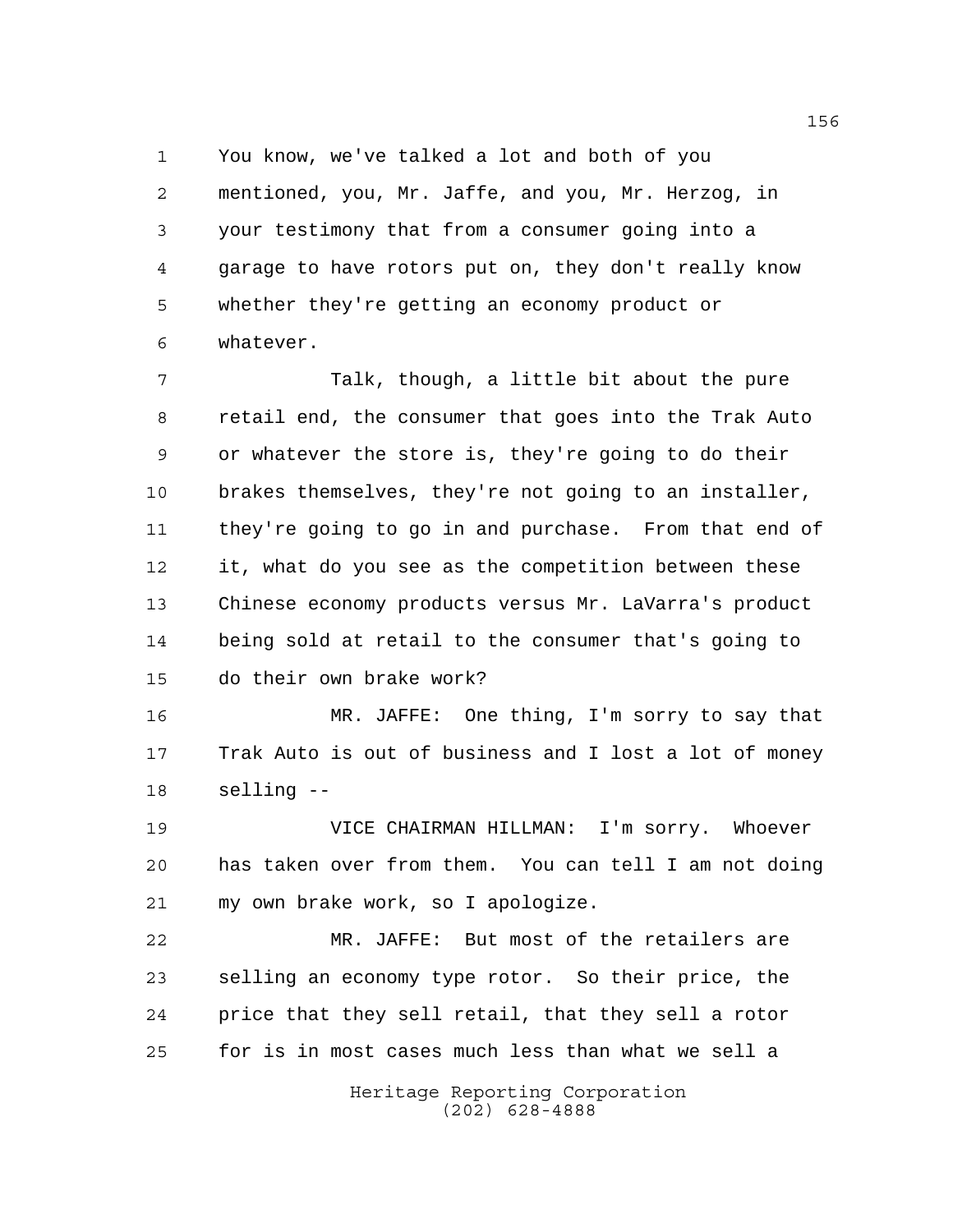premium rotor to our customer, to our wholesale customer.

 VICE CHAIRMAN HILLMAN: When you say most, when you say most, you're saying -- again, for this consumer that's going to do their own brake work, is it half, the vast majority, almost all of what they would see available to them in whatever has become Trak Auto, on the retail side of it, is that all that's available or is there still Mr. LaVarra's and Mr. Easley's product out there at the retailers? MR. JAFFE: No, there still is because like our company stores, 25 percent of our sales are retail, so in our stores we carry both products. We carry Mr. LaVarra's products and we carry the Chinese products, so there is -- VICE CHAIRMAN HILLMAN: And when you try to

 sell Mr. LaVarra's product, what are your marketing arguments for why someone should buy his product as opposed to the economy product?

 MR. JAFFE: I tell them Sara Fisher drives the Raybestos car and it's got DE3A and we give them a lot of marketing stuff. And we hope they'll buy that rotor and we show them the two rotors and the box probably on the premium rotor is a little nicer box than what's on the import rotor and we hope we can

> Heritage Reporting Corporation (202) 628-4888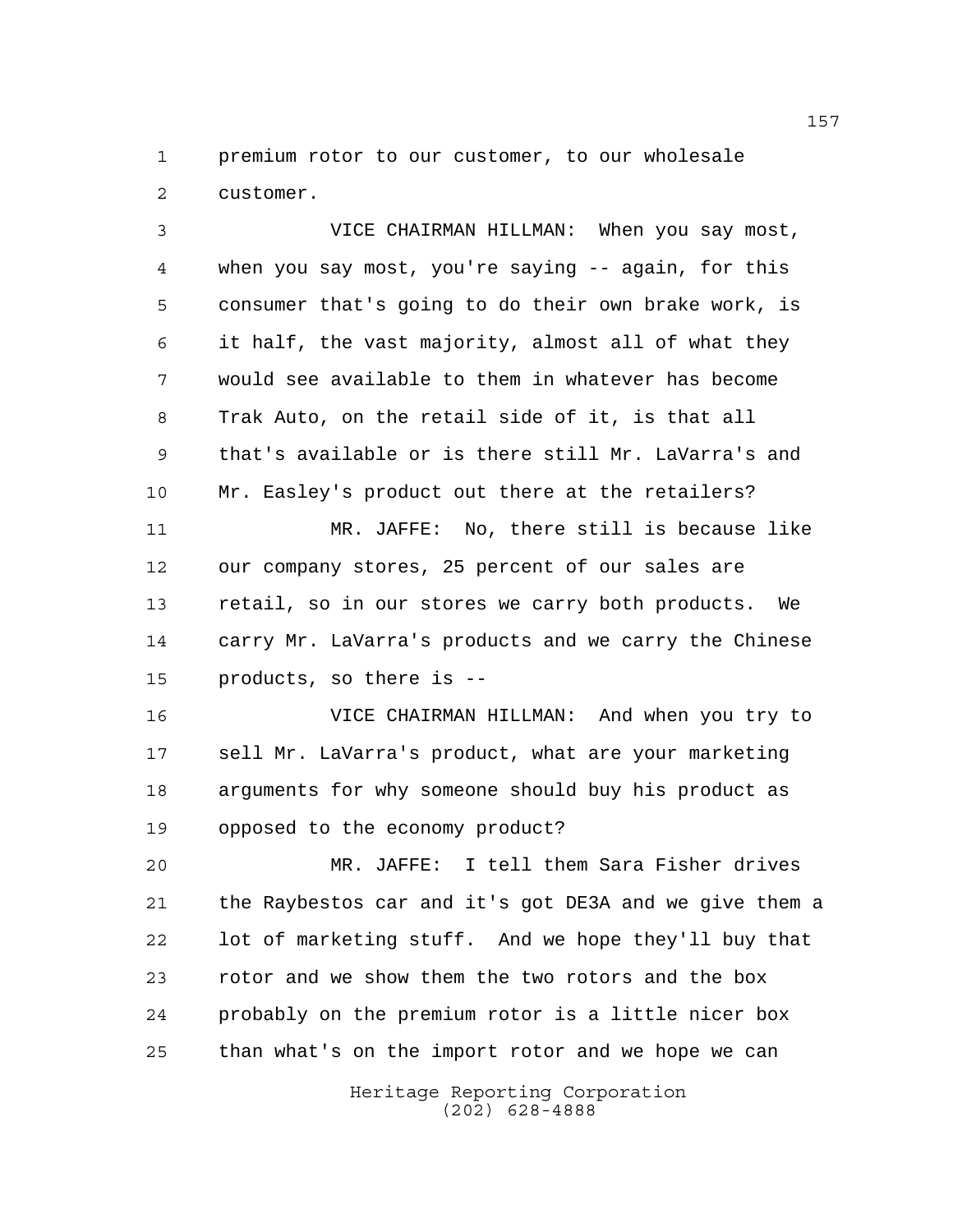make that sale because we make a lot more money selling that premium rotor than we do the other rotors.

 VICE CHAIRMAN HILLMAN: And from your perspective, have you seen the prices of, again, they strike me as fairly different markets on a price perspective. Have you seen the prices of the economy product affecting the prices of the premium product?

 MR. JAFFE: I haven't seen it, but I'm sure it probably has because anybody that's selling the premium product and quoting the price on a premium product is more liable to reduce the price below what he would normally sell it for because he knows he's got to compete in a lot of cases with the imported product.

 VICE CHAIRMAN HILLMAN: Mr. Herzog? MR. HERZOG: Just to give you an example, we just started selling 50 Goodyear stores direct and they were carrying branded rotors and drums. And the regional manager came in the other day and he says we're going to stop selling branded because we're losing the jobs to the other people with the Chinese rotors.

Heritage Reporting Corporation (202) 628-4888 So I said what do you want to do? He says we want to take all the branded out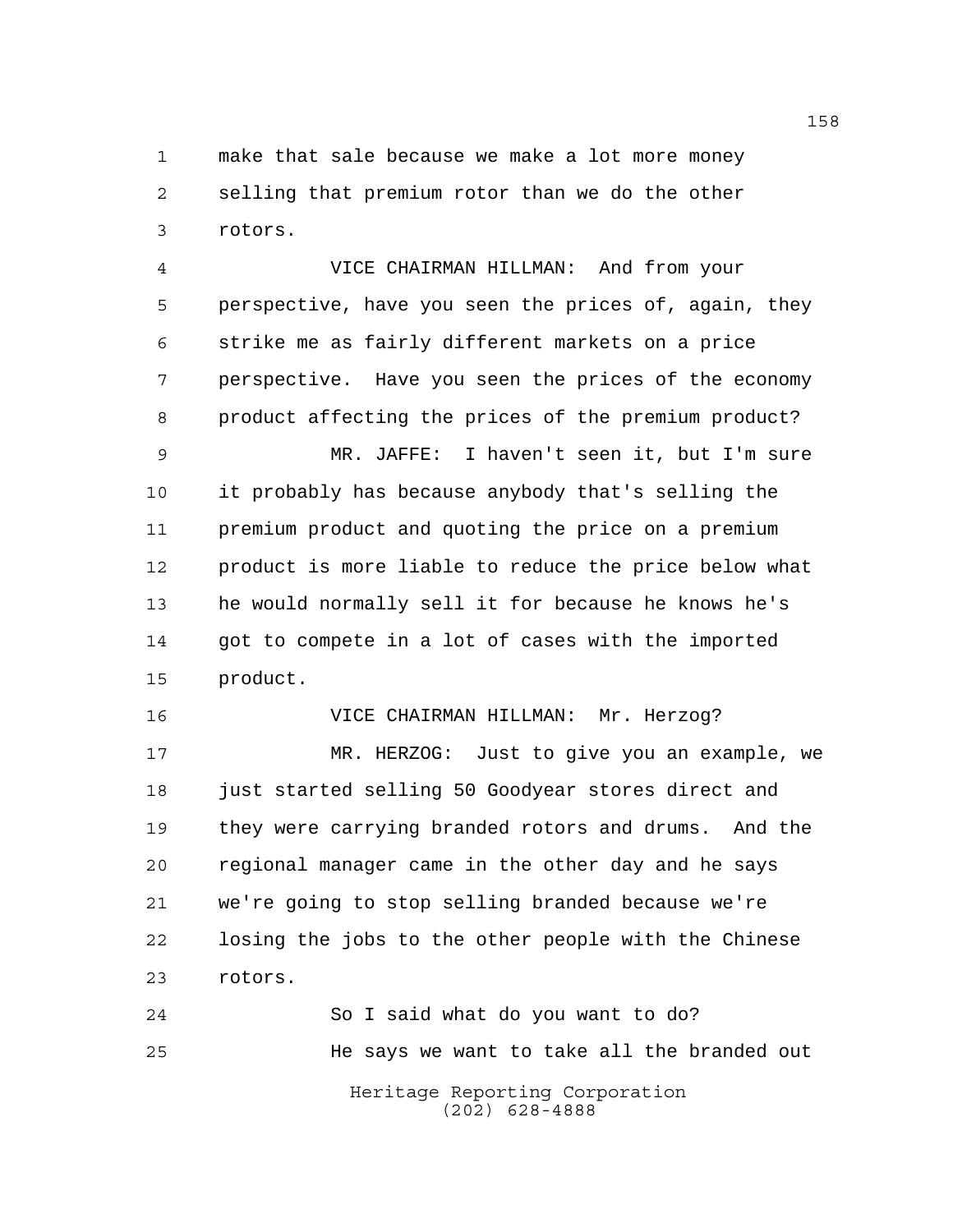Heritage Reporting Corporation and put all Chinese drums and rotors in all of our 50 stores so we can compete with the guy down the street. Now, what does that mean? It means they'll get the other part of the brake jobs which they weren't getting before and they were losing it. The other thing is, you know, we do sell to government, U.S. and the states, and they only demand branded, they don't take Chinese at all. Must be some reason there, too. VICE CHAIRMAN HILLMAN: Probably Buy America, but let me stay, if I can, with this issue of the economy versus the premium. At the end of my last round of questioning I was saying, you know, can you make, could you make if you wanted to an economy rotor in your U.S. facilities. Could you do that? MR. LAVARRA: Well, first of all, and I'd ask for permission, I do have an economy rotor and a premium rotor for your review at any time, for you to look at and see whatever differences you might see, if that would be helpful to the commission. VICE CHAIRMAN HILLMAN: Yes. Yes. MR. LAVARRA: If the question could I physically put the part into our machine and make

(202) 628-4888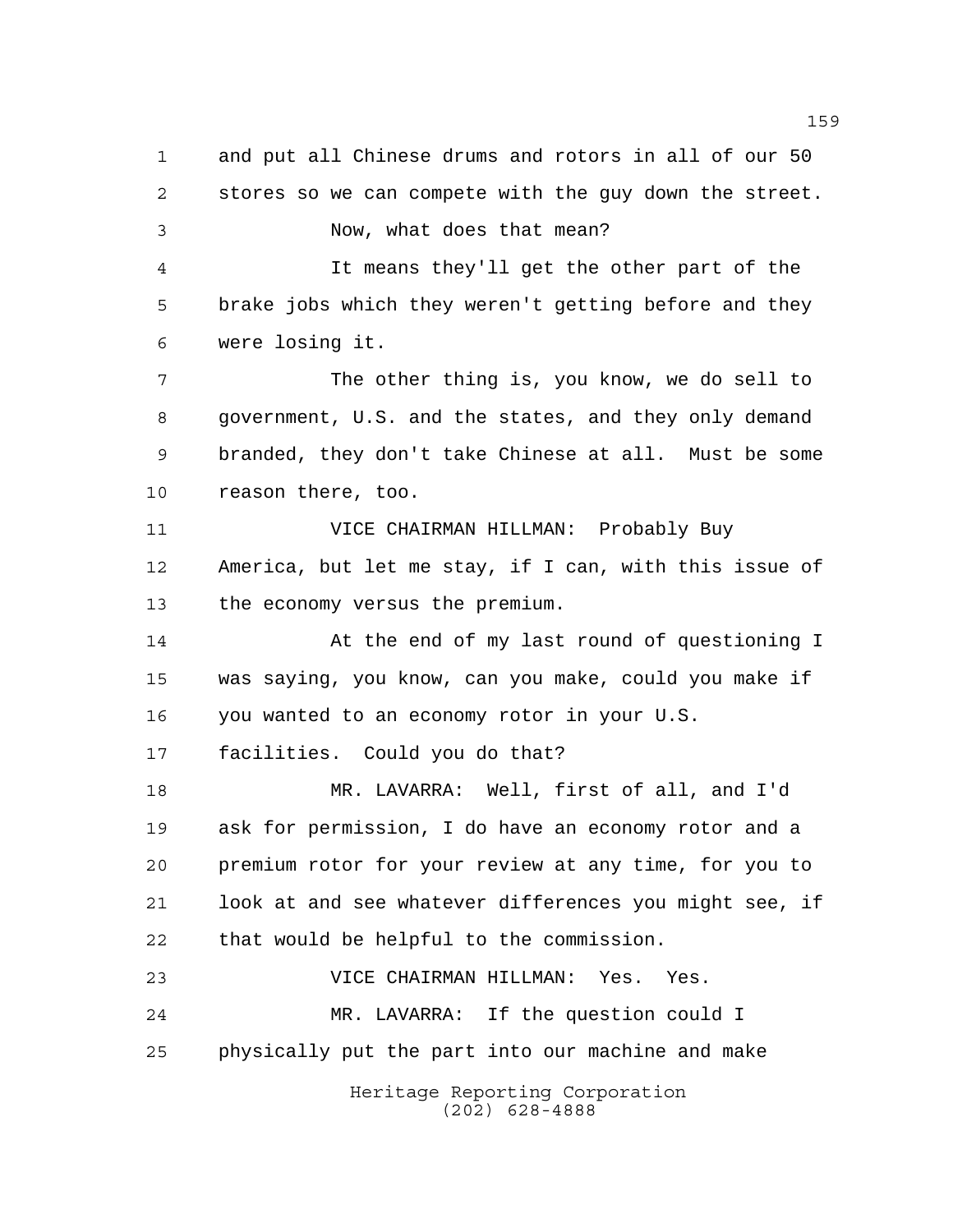them? If that is the question --

 VICE CHAIRMAN HILLMAN: Could you make it? What would you do differently? If I said to you, okay, I want you to make for me economy rotors, what would you do differently than what you do to make your premium rotors? MR. LAVARRA: Well, again, the cost would be

 similar to make the premium rotor and the economy rotor because we wouldn't sacrifice the quality by changing the materials because we feel very strongly that materials are what stop the vehicle. We wouldn't change the tolerances because we feel very strongly that it's the tolerances that help make it do what it does.

 So for us to make an economy rotor today in our plant, in my plant, it would cost me exactly the same. We have, though, and are putting together our adjustment plan that if tariffs are imposed we have a formidable plan, we feel, that over a period of time would help us be able to improve what we do and bring our prices in line cost competitively.

 VICE CHAIRMAN HILLMAN: Okay. But basically what you're telling me is you're not going to be physically producing what would be sold in today's market as an economy product. You're just not going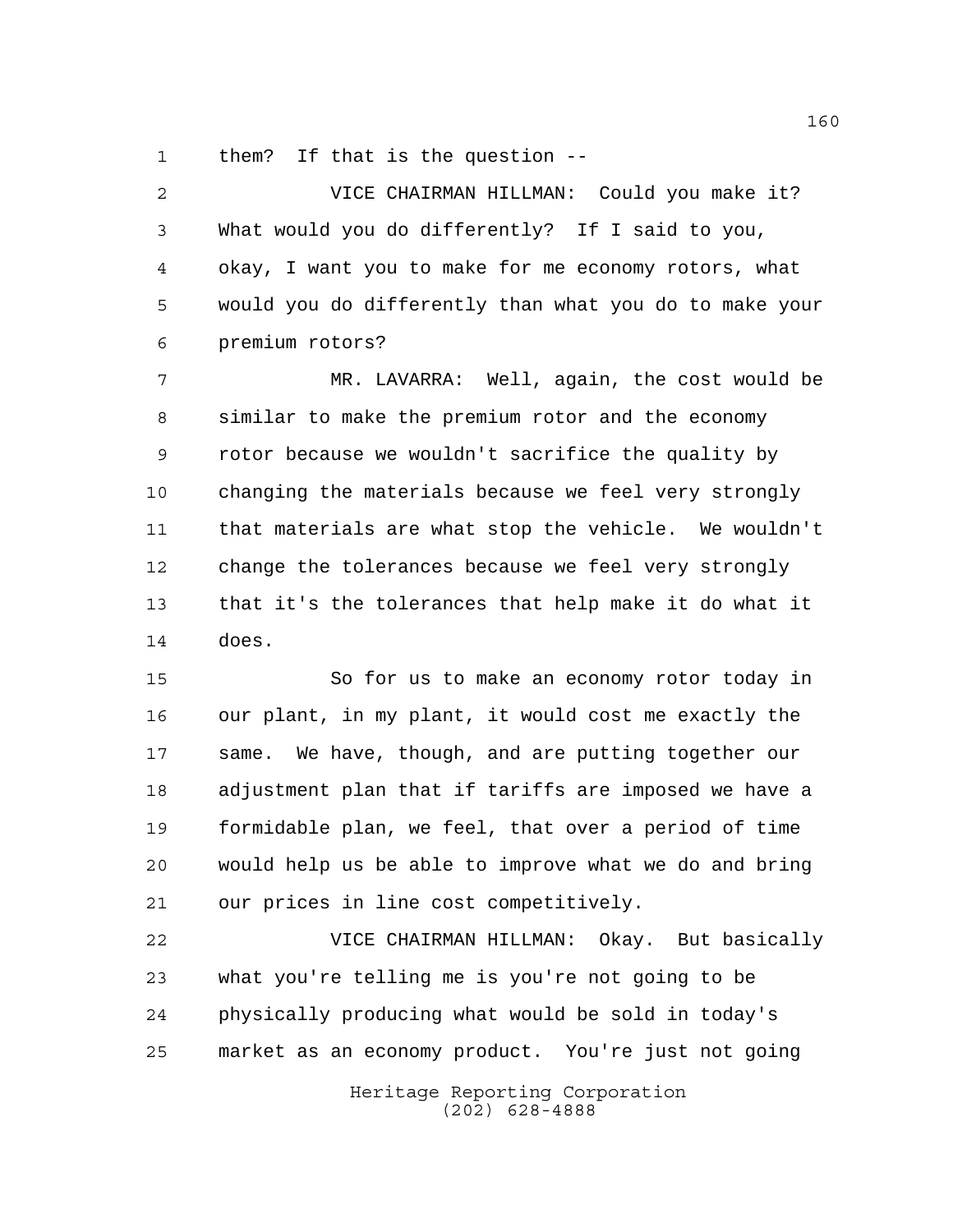to do that.

| 2  | MR. LAVARRA: My cost to produce it would be            |
|----|--------------------------------------------------------|
| 3  | the same, so I could only do it and expect less --     |
| 4  | VICE CHAIRMAN HILLMAN: You're not going to             |
| 5  | be producing a product that's going to sell at the \$6 |
| 6  | or whatever we're talking about price ranges.          |
| 7  | MR. GLICK: I think what he's saying is he              |
| 8  | can't do it now, but if we get the relief and his      |
| 9  | adjustment plan, he hopes to be able to do it in the   |
| 10 | future.                                                |
| 11 | Is that correct?                                       |
| 12 | MR. LAVARRA: That was the point I was                  |
| 13 | making but I'm not sure if that was the question.      |
| 14 | VICE CHAIRMAN HILLMAN: My red light has                |
| 15 | come on, but I need --                                 |
| 16 | Thank you, Commissioner Miller. I                      |
| 17 | appreciate it.                                         |
| 18 | Mr. Easley, I need to come to you also.<br>As          |
| 19 | I heard your answer to me at the very end, it was      |
| 20 | basically the same issue, that you're not saying you   |
| 21 | would -- you know, that there are things that you can  |
| 22 | do readily to your plant to actually produce these     |
| 23 | economy style rotors that are in the \$6 range.        |
| 24 | MR. EASLEY: There are things that we can do            |
| 25 | to decrease the price of our part if given time and    |
|    | Heritage Reporting Corporation<br>$(202)$ 628-4888     |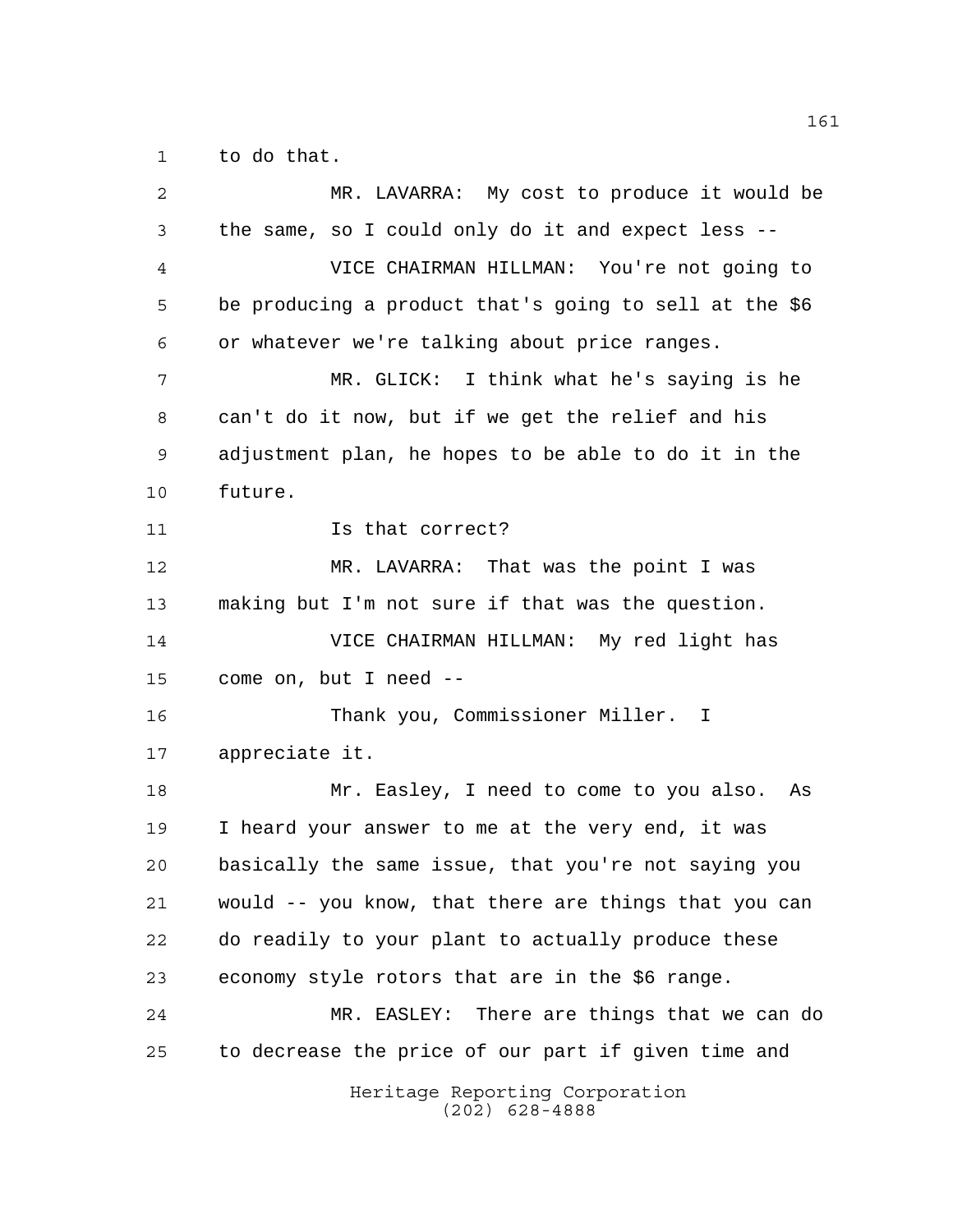cash flow to do it, but we would not physically make the part any different than we do right now. VICE CHAIRMAN HILLMAN: Okay. Dr. Button? MR. BUTTON: There is a semantic issue here. I think that the essence of it is premium equals U.S. made, economy equals imports from China. There is no U.S. produced quote economy line because by definition it's the imported stuff, it's simply a term, a terminology, it's a name. The domestic industry product is at a higher price, they could not compete with the Chinese product of the same model number. The domestic industry then creates an economy line comprised of, in this case, an import from China of the same model. If the domestic industry were to produce something they want to call an economy line, it's still the same equipment, the same materials and roughly the same technology as to make the premium

 one. The cost would be the same, so please be aware of the semantic difference. The premium model and the imported model, called the economy line, are competing in the same market for the same customers and that's why the volume of premium equaling U.S. sales are being lost to the imports.

> Heritage Reporting Corporation (202) 628-4888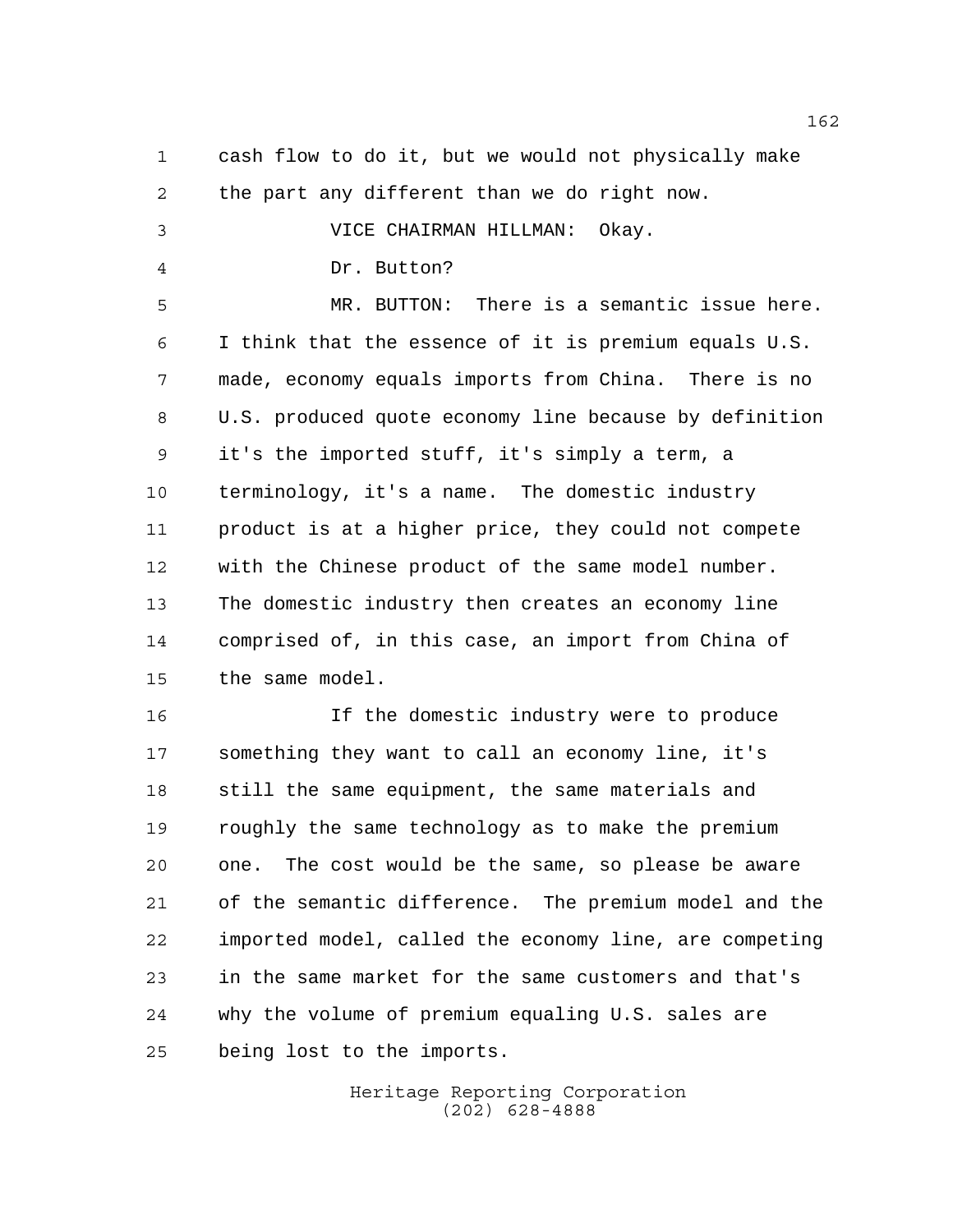VICE CHAIRMAN HILLMAN: Okay. Now I need to come back on how close you can get to something that would be price competitive in the economy market, but thank you.

 CHAIRMAN OKUN: Commissioner Miller, your time is running.

 VICE CHAIRMAN MILLER: I'm quite happy to let Vice Chairman Hillman keep using it. She's doing a great job. I listened to the exchange and basically what I hear is, Dr. Button, at least for you, the only difference between premium and economy is -- for the producers, the only -- well, it's the price. I'm not hearing any difference, at least in terms of the product, for a U.S. producer between what you would call premium and what you would call economy except for price.

 MR. EASLEY: The producers, we have insight to a lot of knowledge of how things are made, okay? So when we look at a product, we could probably say, well, I see this as different and this is different. However, our customers are coming to us and saying we don't see it, we don't see the difference, we perceive these as like products; I know you're telling me yours is better, I know you're saying that you're doing something better than they are, but we don't see it,

> Heritage Reporting Corporation (202) 628-4888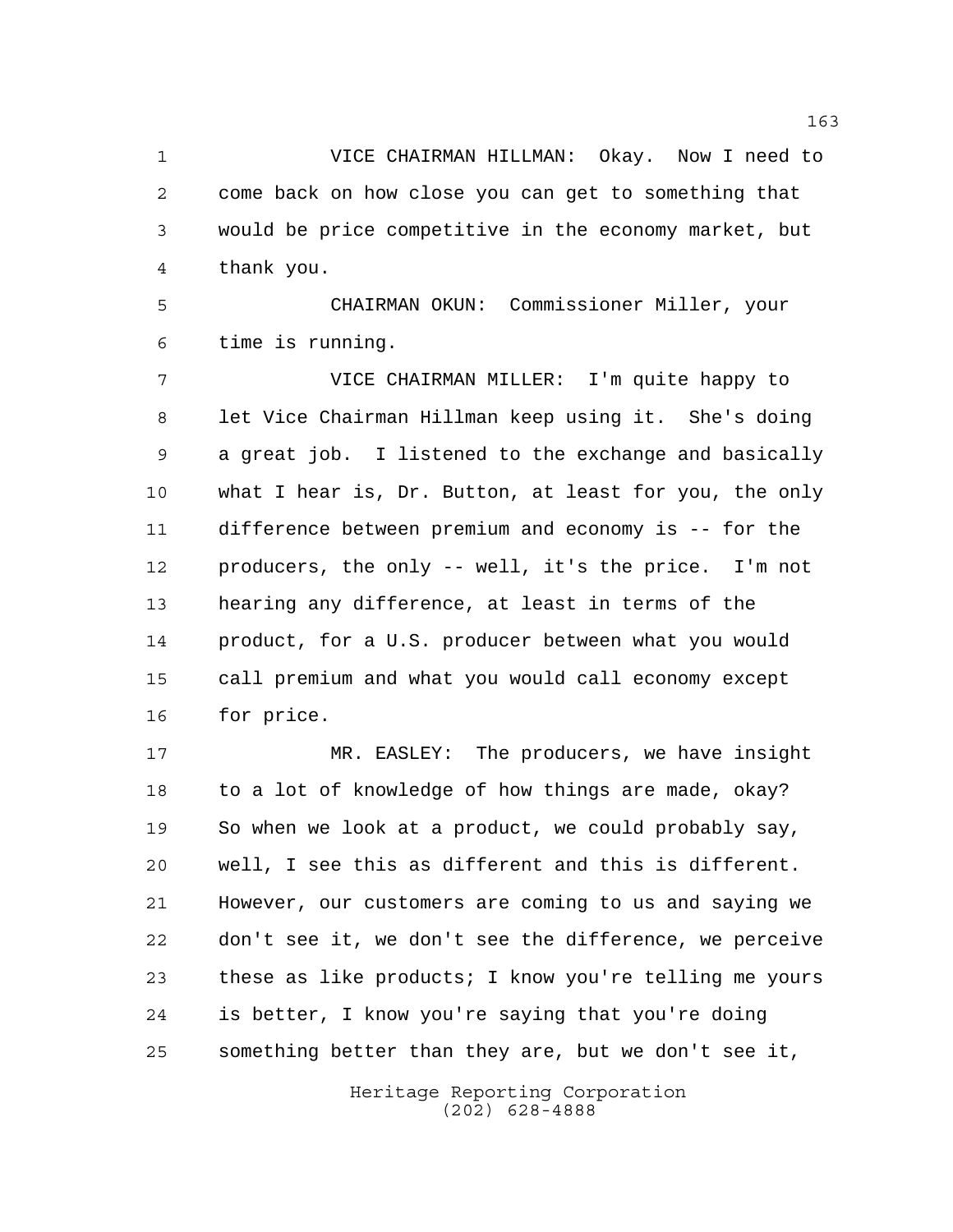and we sure don't see the value in paying that extra dollar for that product given the price I can get it for.

 COMMISSIONER MILLER: Yes. Yes. Okay. I actually was not -- after Commissioner Hillman finished that round, basically, other than listening to the rest of it, I had no further questions. I appreciate all your answers and testimony today.

 CHAIRMAN OKUN: Commissioner Koplan? COMMISSIONER KOPLAN: Thank you, Madam Chairman.

 Let me -- I might be a little confused here. On my last round, following up on this, I asked whether you all purchased Chinese product and you both, Mr. Easley and Mr. LaVarra, said that you do purchase it from importers, okay?

 Then I asked whether the quality of the import is comparable to the quality of the product that you produce domestically and I was referring to your premium product. And you both said that it is. And then I'm hearing that the only difference between the two is that you charge a far greater price for the premium product. And I'm wondering why if the quality is the same and people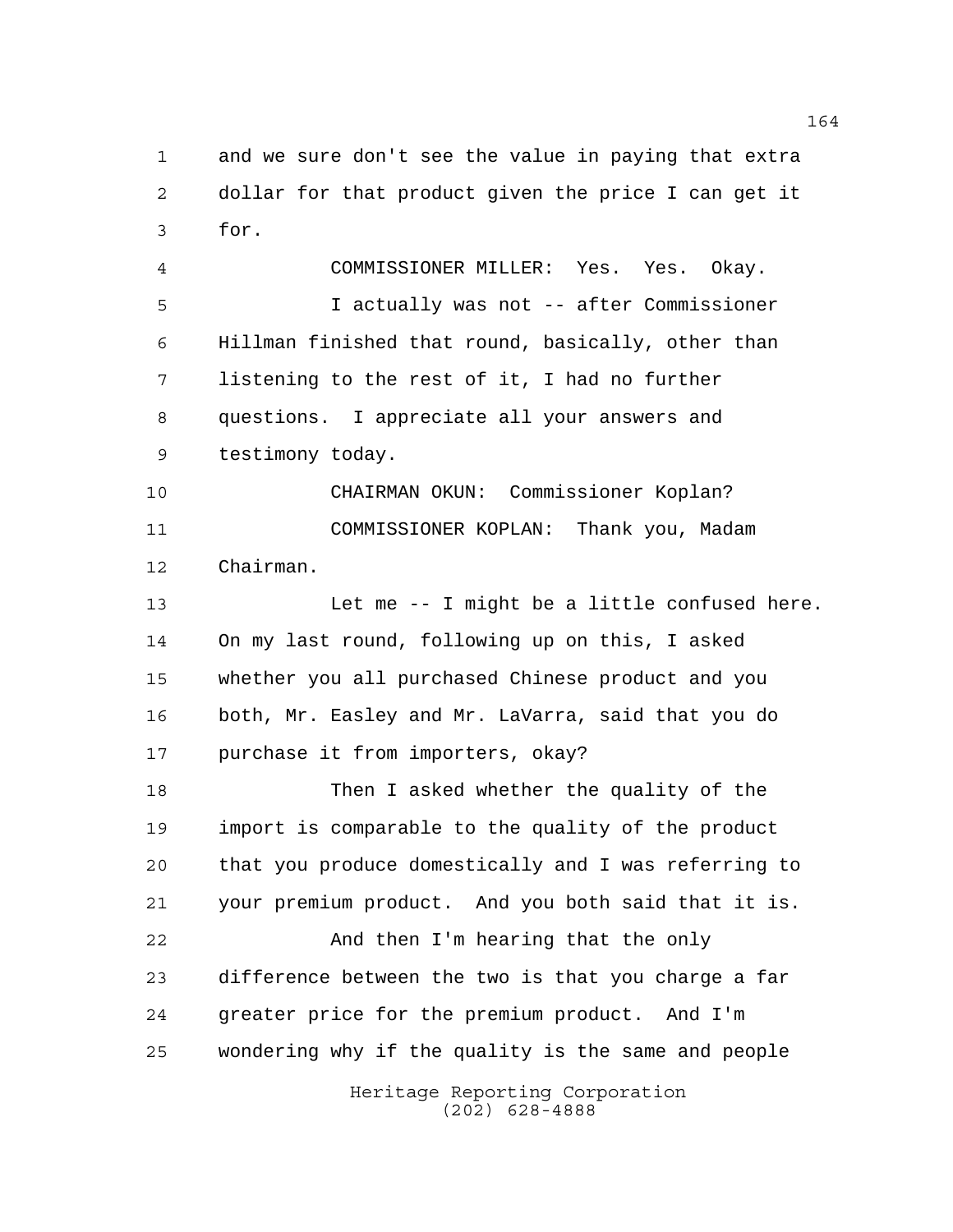can't distinguish them, why would anybody buy the more expensive premium product if the economy end is available and there's no difference in quality? I'm missing it.

Mr. Herzog, help me.

 MR. HERZOG: I think both of the gentlemen said they couldn't answer you on the quality because they were both manufacturers and don't get down to the installer level. That was the remarks I think I heard.

 Second of all, I think the only one that's going to give you an answer is someone who installs the Chinese rotor on a period of time on an automobile that he does. We do sell installers and I would say that the business is -- they do buy it only because of being selfish because of the profit they're making. But for you to ask me what is the quality difference, I couldn't even tell you that unless I had the installer tell you on his own experience of what he did with it.

 COMMISSIONER KOPLAN: Thank you. That is helpful. I appreciate that.

Heritage Reporting Corporation (202) 628-4888 MR. LAVARRA: Commissioner, may I add -- COMMISSIONER KOPLAN: You sure can. MR. LAVARRA: Certainly if you would ask me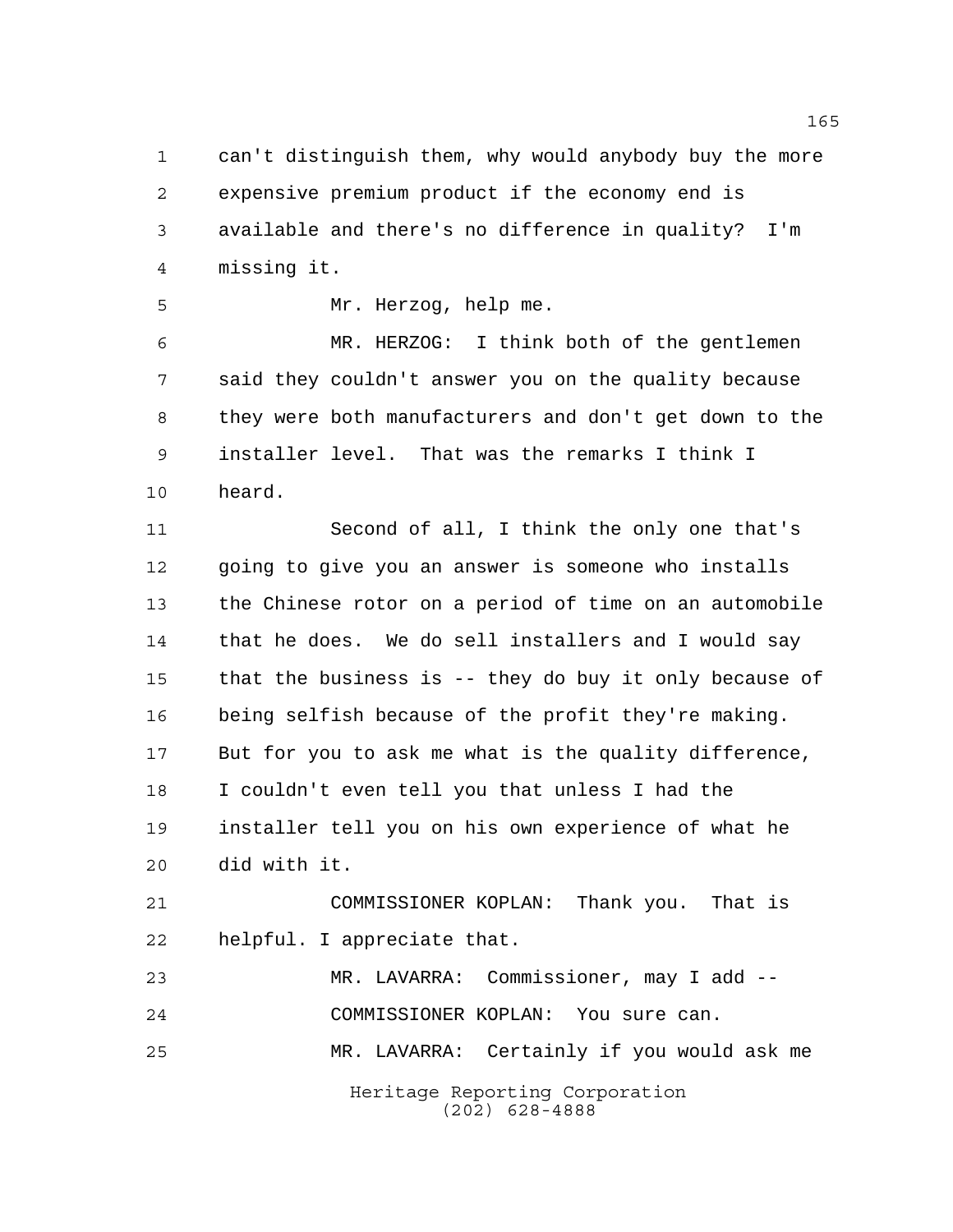as a manufacturer, I tried to allude to that about the metal differences, the tolerance differences. I believe that there is a quality difference between the product that we make in the U.S. market and a quality difference between that product imported from China. But the consumer doesn't feel that there is a difference.

Heritage Reporting Corporation COMMISSIONER KOPLAN: Okay. I didn't get that on my last round. I hear what you're saying. MR. LAVARRA: That's the big difference. 11 MR. EASLEY: I concur with that exactly. COMMISSIONER KOPLAN: Thank you both. Finally, I note in your pre-hearing brief on page 21 that we are lacking employment related indicators for certain domestic producers. I can't get into the details that you provide on that in terms of who they are because it's BPI, but my question is, Mr. Glick, has this information that we were lacking now been provided? And, if not, when can we expect to see it? MR. GLICK: May I defer to Dr. Button on that? COMMISSIONER KOPLAN: Yes. Dr. Button? MR. BUTTON: The other company in question, Opaca, I conferred with Opaca this morning. They have

(202) 628-4888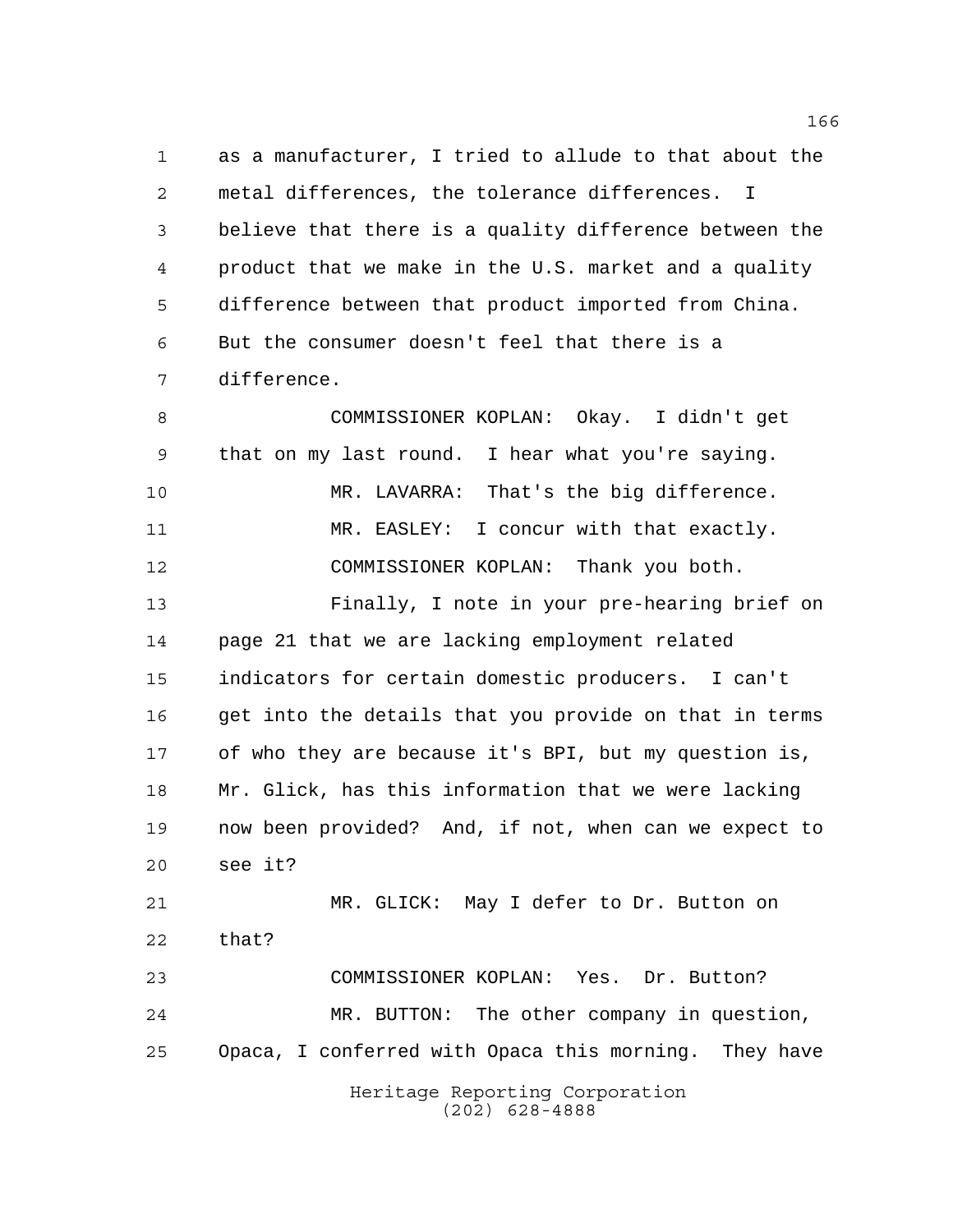indicated that they would provide the data today to the commission.

 COMMISSIONER KOPLAN: Today? Okay. Thank you very much for that.

 And with that, I have no further questions. CHAIRMAN OKUN: I want to go back to the competition argument just a little bit because -- and I've heard the responses and I guess my question is looking at this record, looking at responses that we received from other purchasers, unlike some products that come before us and I think the answers are all kind of consistently yes, you can use the Chinese product, you can use the U.S. product, it's all the same, they're substitutable, but here, both because of the branding element and -- and I don't know if it flows, one of the things that's always struck me about this is it flows from, you know, you have the warranty, the OEM, and then you all are not doing -- that's not what you're selling, but it's very close to that, but there is still in this market distinctions among either it's the person installing saying, you know, I've used Dana Corporation products and they're good and it's worth the premium and we ought to pay it, I guess I still see that on this record, which I think is not consistent with what you're telling me

> Heritage Reporting Corporation (202) 628-4888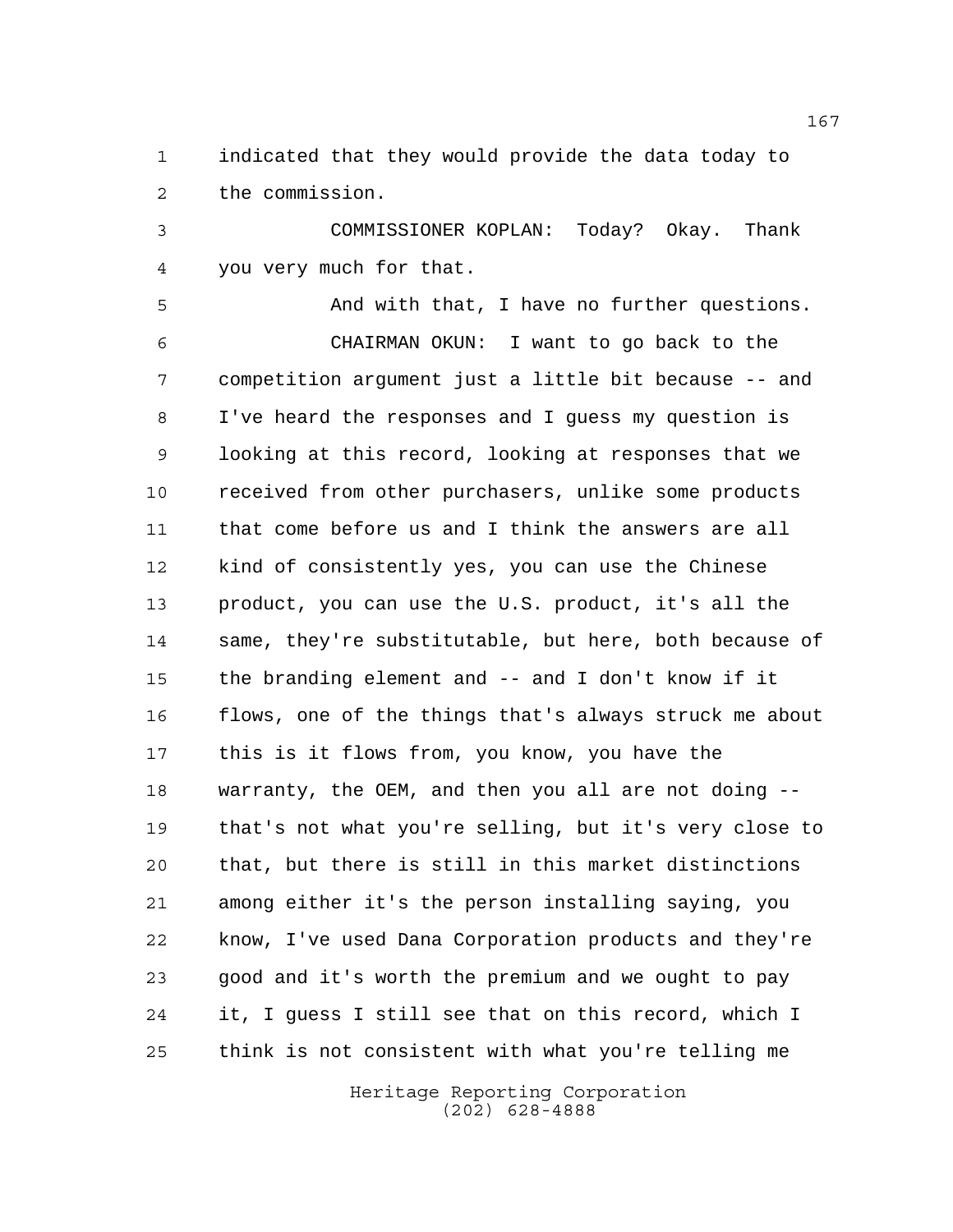and I'm wondering what else you can point me to because I don't think the pricing data reflects that yet either. In other words, if they are so substitutable in economic terms, there would be a lot more -- what we were talking about before, the crossover, the Chinese volume going up with U.S. prices going down.

 I'm still struggling with that because what you're saying about it, it's the same product, we're selling it here, the Chinese are selling it here and no one cares. No one cares, they just want to buy the cheapest product. I'm still trying to find that, whether that's consistent with the record we've developed here.

 And, Mr. Easley, you look like you're grabbing your microphone, I don't know if you want to try to respond, but I'm still struggling with this.

 MR. EASLEY: I think the issue is that we could have lowered our prices more and more to try to get those equalized, but we wouldn't have been in business, okay?

 There's a point at which we were struggling to manage the costs that we had, given less volume and our costs were increasing as a result of trying to take the fixed costs that we have and put those over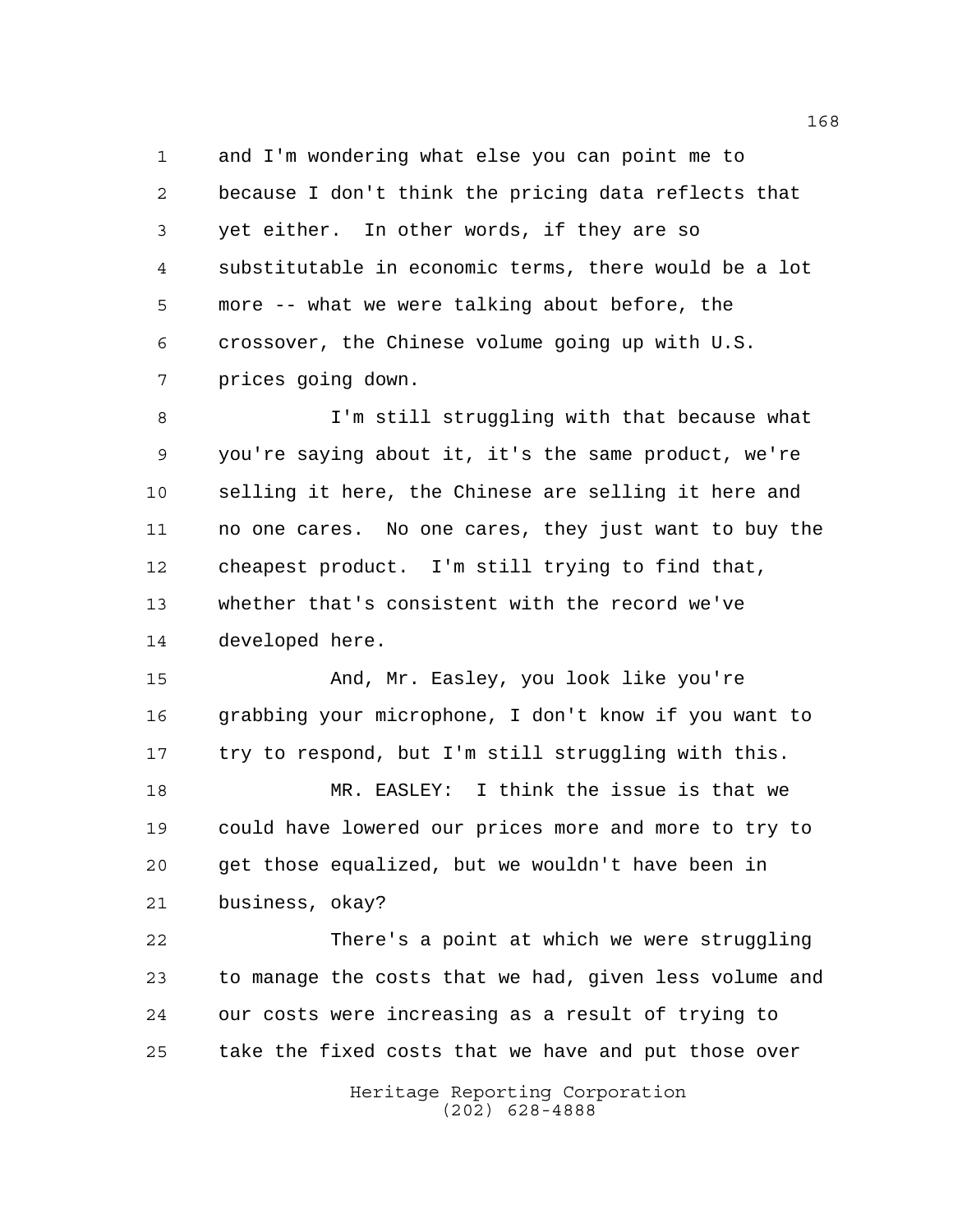less volume parts, because our volume was definitely going down.

 So the struggle that you run into is why don't you see the price continue to go down? Well, because the costs weren't continuing to go down.

 CHAIRMAN OKUN: What I'm trying to get across is that we've certainly seen records where we've had the domestic industry say we've chosen to stand and fight on price, we're going to cede volume, but we had to keep price to keep us running. But in those cases, you see the imported product spike up to take that. And here, it seems like there is at least something else going on in this market that's allowing -- I don't know if it's still the product line, I can't tell what it is, it's that part because I hear you, I hear what you're saying and I don't see -- and I'm not sure I think it's consistent with some of the other remarks from purchasers, not the two that are here today, but others who are saying the branding, this ability of the premium producers to still attach value to their product is present in this market. And that's my --

 MR. EASLEY: And there's no argument that there's certain people that have that history in them, to say I've bought this product before and I would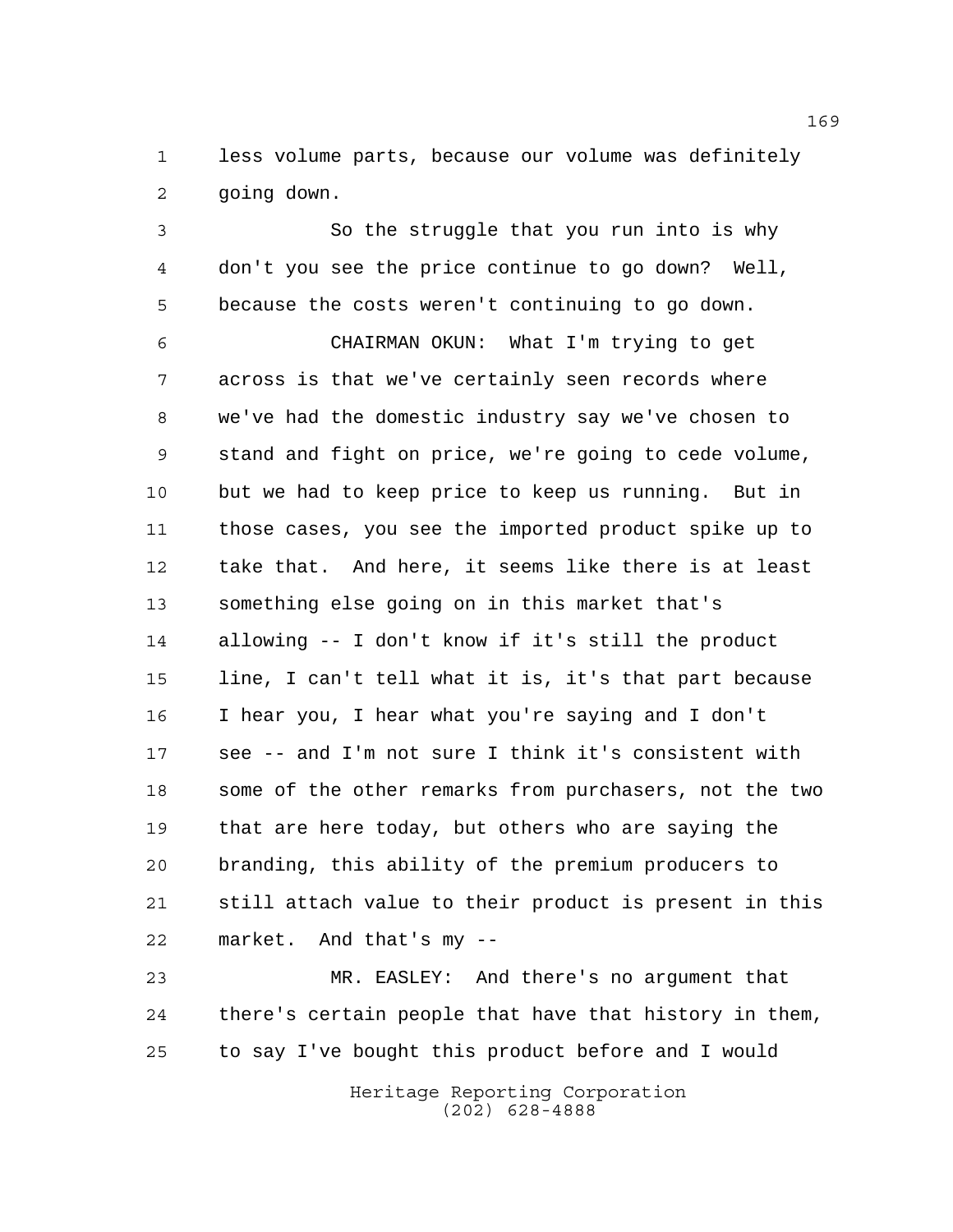like to stick with it, there are some of them that hang on, right? But little by little, they get into the greed motive, wow, I can buy that part for that much less, I can sell the product at the old price, and I can make my huge margins, and it's hard to overlook that. And so it continues to shrink, that group of people that's loyal is continuing to say I just can't do it any more.

 Because the other side of it is if they do feel price pressures because the guy across the street will sell them a brake job for less than them, they have some room to move with the Chinese. With us, they don't have a lot of room to move.

14 CHAIRMAN OKUN: Okay.

Mr. LaVarra?

 MR. LAVARRA: Madam Chairman, I was just going to say, as you pointed out, there is a brand loyalty out there, but I think Mr. Jaffe mentioned that brand loyalty market share is shrinking and shrinking every day and going by the wayside to the lower priced product from China. So although there is a brand loyalty and we do everything we can to protect that and support it, there is a shrinking market that is looking at those marketing views and they're moving to the other side.

> Heritage Reporting Corporation (202) 628-4888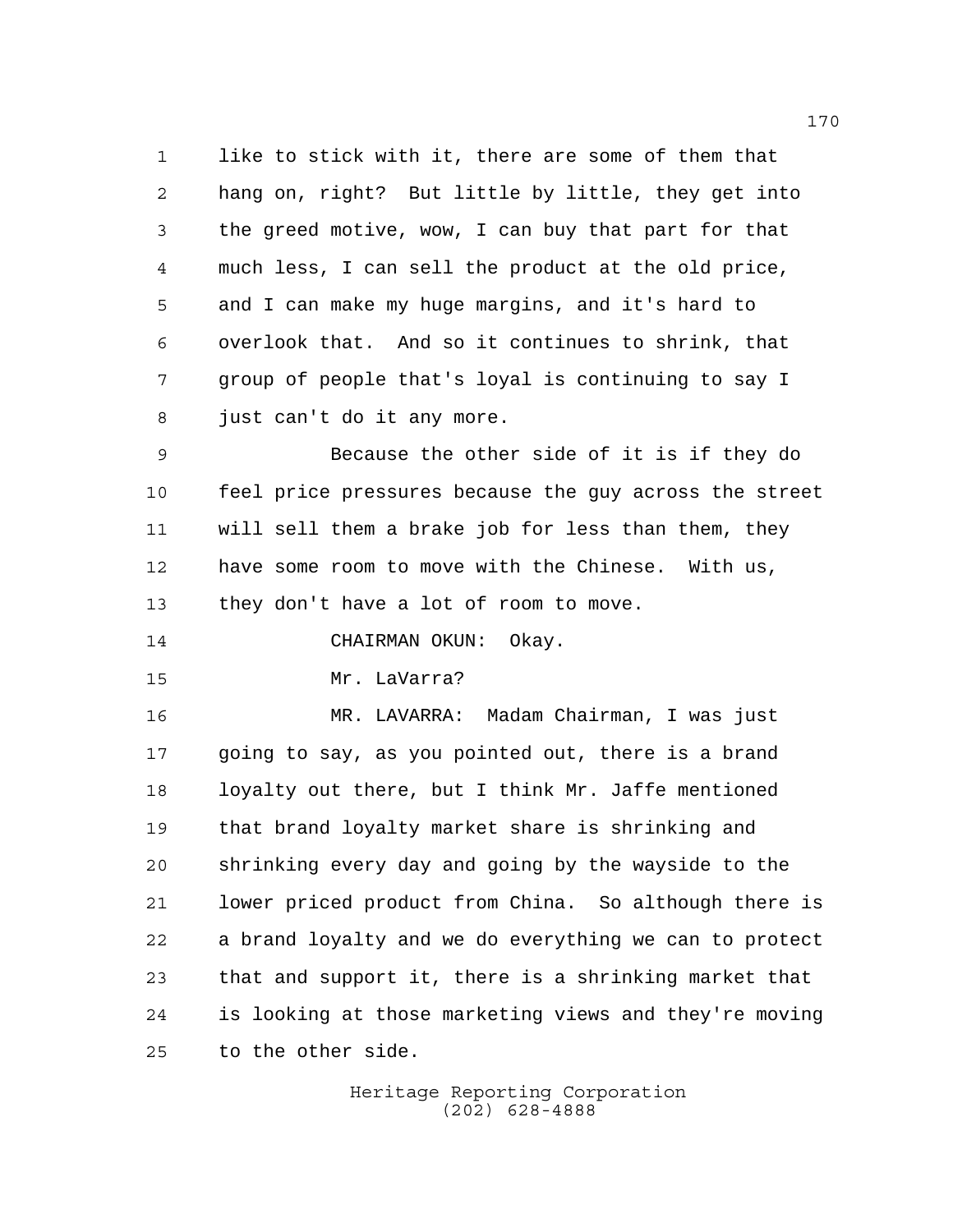CHAIRMAN OKUN: Okay. I appreciate those further comments.

 Let me just turn for a moment to remedy. Again, one of the unique features of the 421 is that the time table does not allow us time for a separate hearing if there were to be an affirmative vote on market disruption.

 You've proposed a very, very, very large tariff. I understand how you got it. I guess I'm just curious if there was something else out there that you would suggest as an alternative, if it's just the price alone. I mean, quotas won't help you, it's you have to turn the price around completely.

14 I mean, I guess in part that's consistent with the adjustment plan, Mr. Glick, that you were describing or, Mr. LaVarra. You know, are you trying to bring your price down or is it what your effort really is focused at and whether that's consistent with the tariff level that you would recommend as a remedy.

 MR. LAVARRA: Well, again, we're asking for the tariffs to give us the time to be able to make the adjustments in our plants and operations, to bring our costs down, to be more competitive with where the Chinese are today.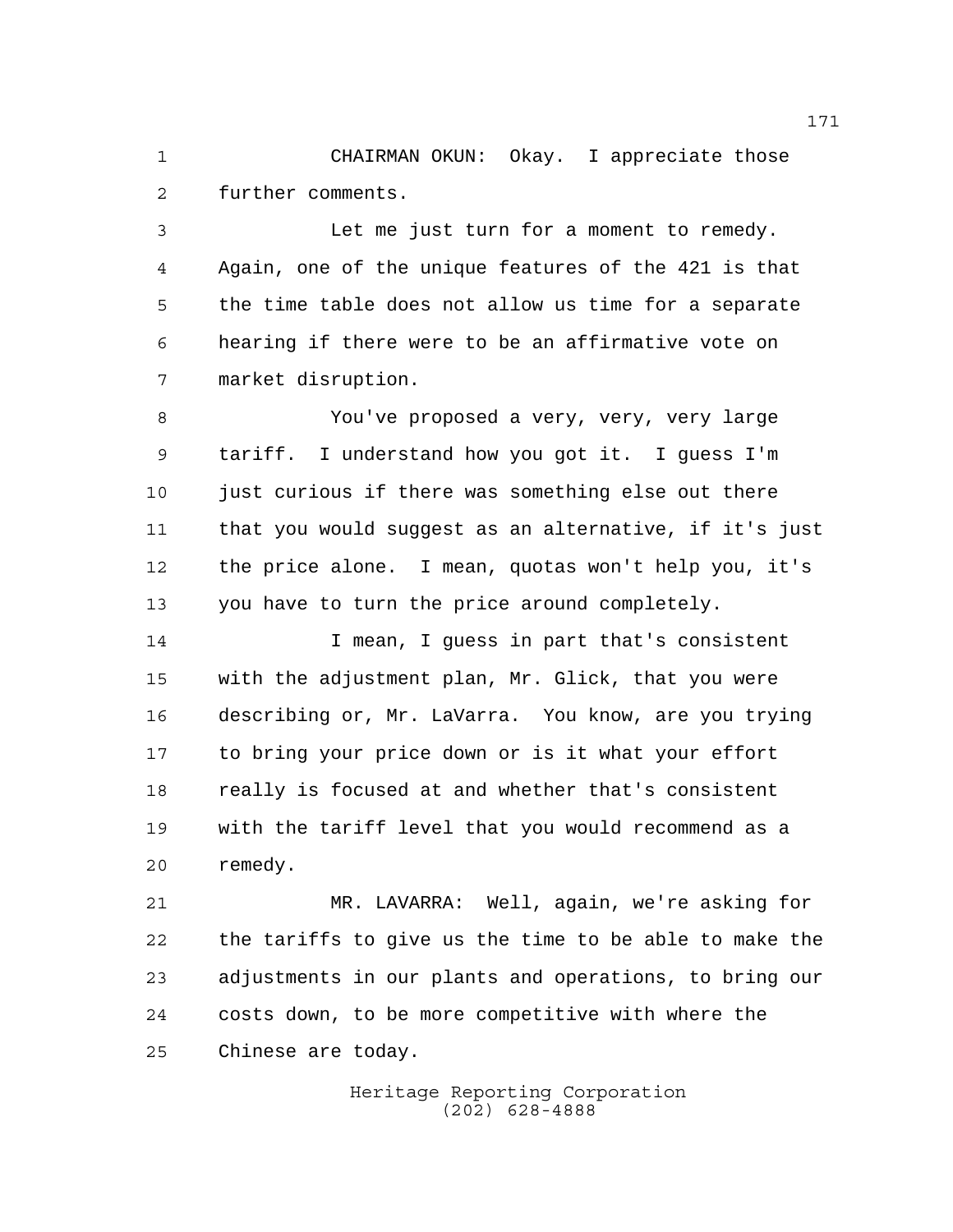As Mr. Easley had pointed out and as I said in my written testimony, that as our volume continued to drop over the course of these last years and particularly the years of investigation and even a little before that, we have done no investment for growth in our operations, so it has been very difficult to justify the cost investments in automation and other things we need to make the substantial improvements to help narrow the gap on the cost side of our business.

11 CHAIRMAN OKUN: Mr. Easley?

 MR. EASLEY: Likewise, I would say that we have improved as a result of the competition. We have seen things that we could do and many of them we could do, but there's a point at which you run into I have a list of things I could do, but as I go to our parent company and say -- some of them require money, I can't do everything just with smarter and more efficient ways, non-capital requiring things, and they look at it as, well, yes, but your volumes are going down and we're continuing to have to shrink our profits, so I can't really afford to make any long-term investments in some of these better measures that you've got, so we're looking to say we've got to stabilize for a while so that we can make some adjustments to the

> Heritage Reporting Corporation (202) 628-4888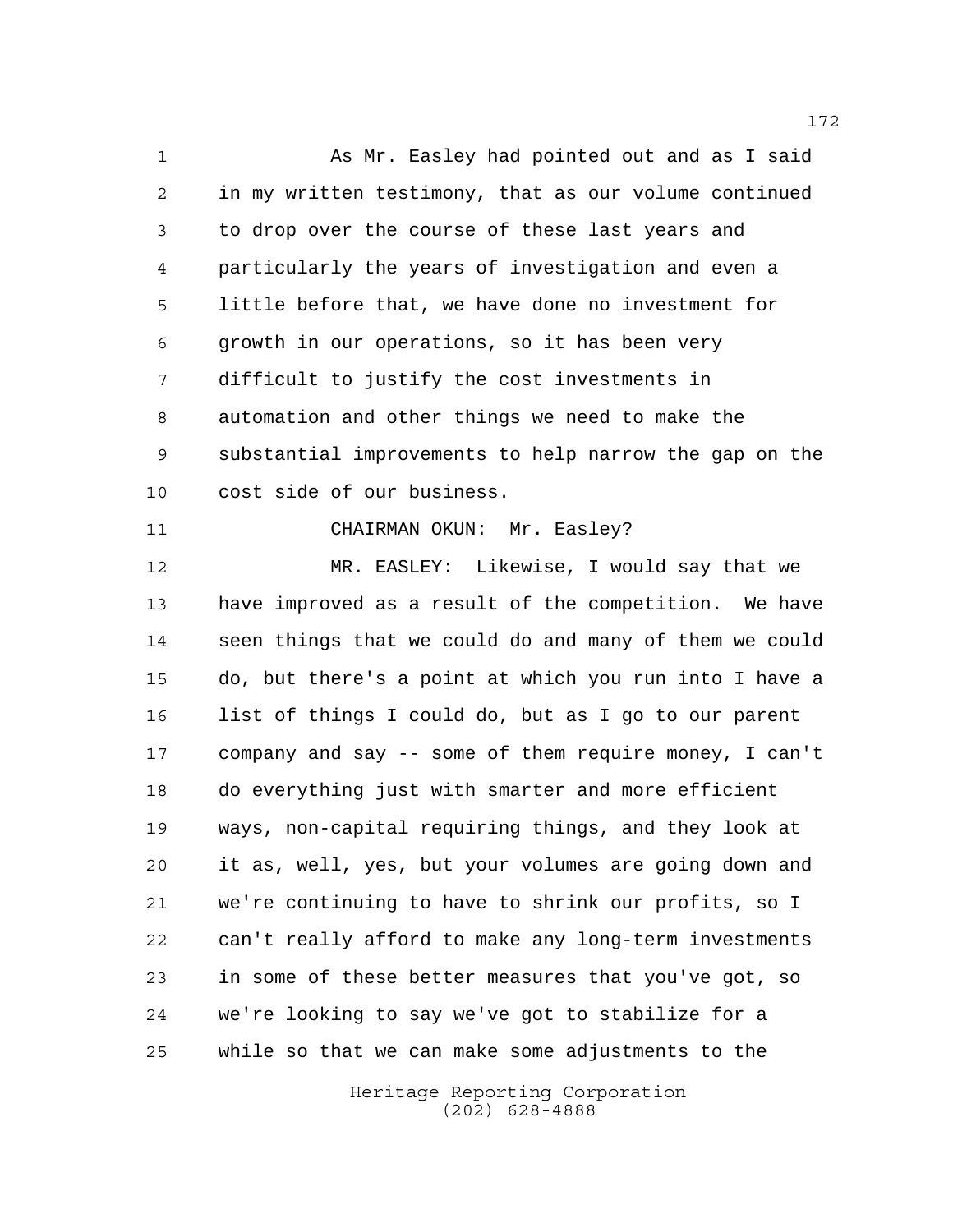things we have learned to do better.

| $\overline{2}$ | CHAIRMAN OKUN: And do you believe that for            |
|----------------|-------------------------------------------------------|
| 3              | you to be able to do that the Chinese imports have to |
| 4              | be completely out of the market or the price needs to |
| 5              | come up to something equal? What is it?               |
| 6              | MR. EASLEY: We absolutely do not think --             |
| 7              | we're not looking for no competition. We're looking   |
| 8              | for stability for us to be able then go to our        |
| 9              | management and say now you've got some relief that    |
| 10             | guarantees you if you make that investment that's a   |
| 11             | five or ten-year investment that there's a payback    |
| 12             | there, it's not going to fall off and you'll be back  |
| 13             | to where we have been, which is you've got this fixed |
| 14             | overhead and shrinking volume so your costs are going |
| 15             | up and your margins are going down.                   |
| 16             | CHAIRMAN OKUN:<br>Okay.                               |
| 17             | Mr. LaVarra?                                          |
| 18             | MR. LAVARRA: I agree with what Mr. Easley             |
| 19             | said. We're not looking to close the borders to       |
| 20             | import product. As a matter of fact, as I said, we    |
| 21             | welcome competition. All we're asking for is a level  |
| 22             | playing field.                                        |
| 23             | CHAIRMAN OKUN: Okay.                                  |
| 24             | And for the purchasers back there, if there           |
| 25             | were a very large tariff put in place that had the    |
|                | Heritage Reporting Corporation<br>$(202)$ 628-4888    |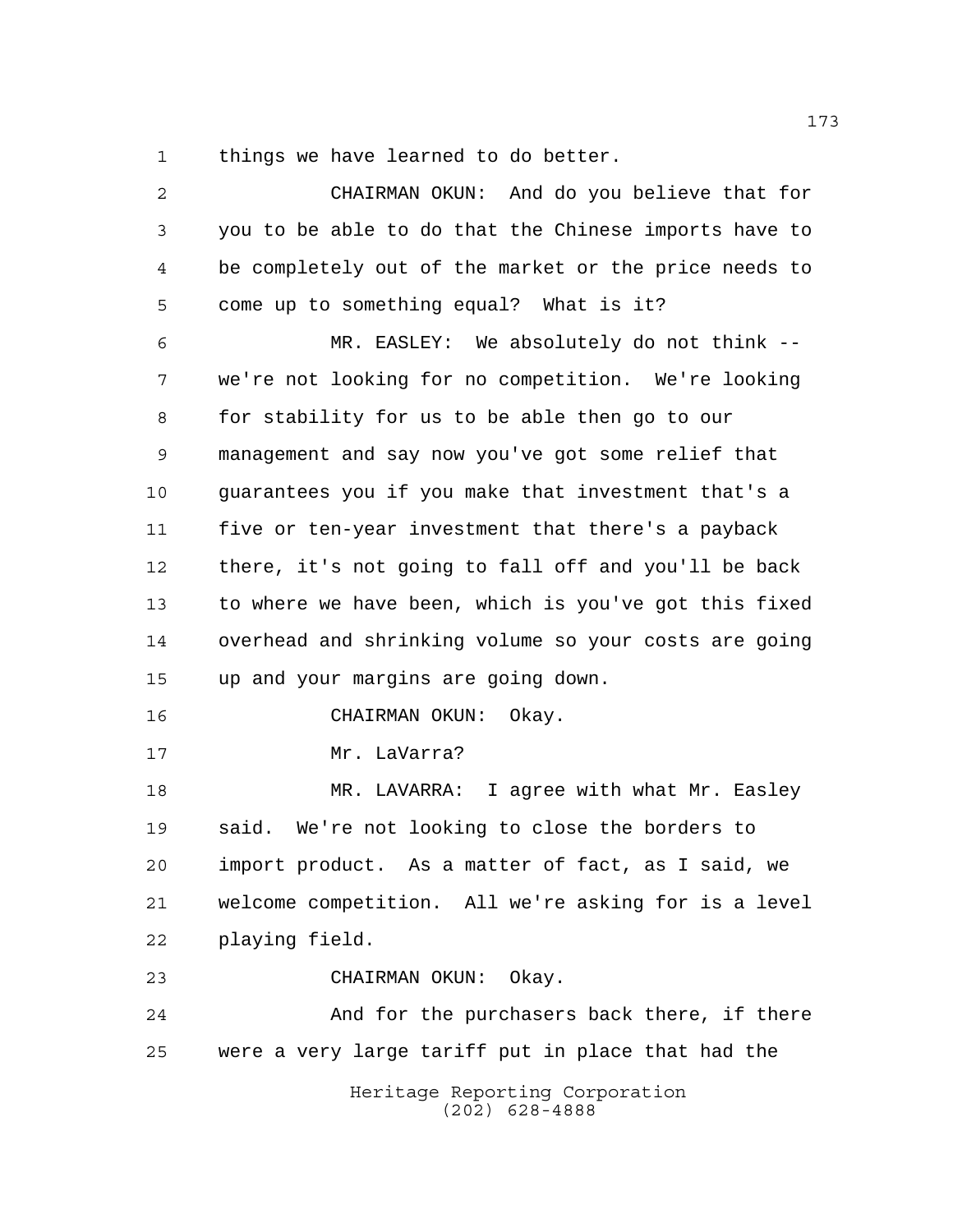effect of limiting the number of Chinese imports, do you think you would see an increase in other non-subject imports, the South American ones that you've talked about before, to continue in this economy line or not? I guess that would be my question. I'll give that to Mr. Herzog and Mr. Jaffe.

 MR. JAFFE: Would there be more product coming in from other countries? Most probably. But when the imports first came into the marketplace, the difference between the premium product or the U.S. made product and the import product wasn't as great as what it is today because the U.S. producers haven't been able to respond to the import market by lowering the price of the product they make. You hear that the only way they can compete is to also import or buy from an importer.

 CHAIRMAN OKUN: So you'd say it would be non-subject but it would be at a higher price, then. MR. JAFFE: It would be at a higher price and I think that's really all that we'd all like to see. I mean, we don't want to see it disappear and there is somebody that can only pay \$20 instead of \$50, which you do have to be able to take care of as long as the product is safe, because we're dealing with brakes now, that's a safety factor. But I think

> Heritage Reporting Corporation (202) 628-4888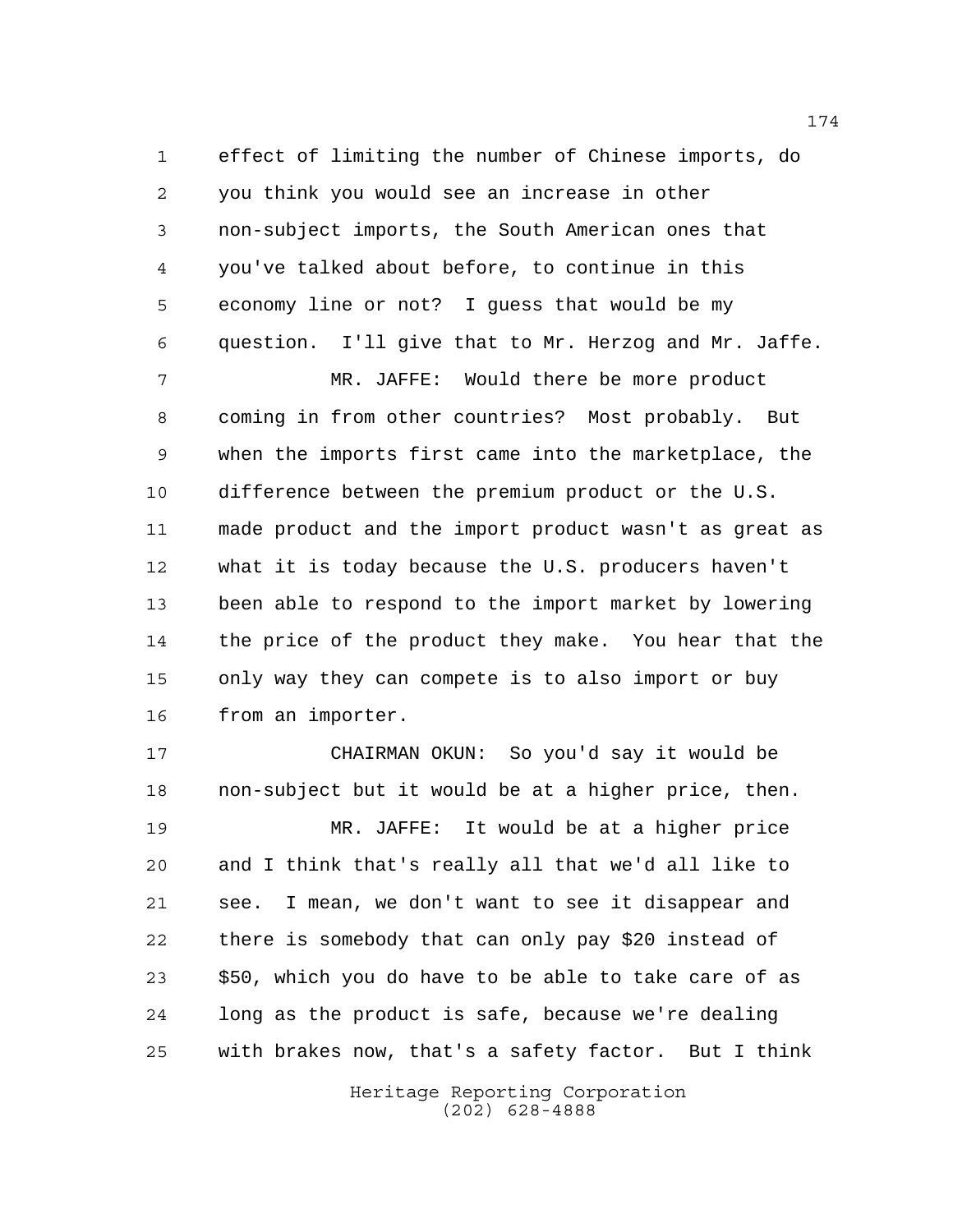that it's just a question of bringing the price up so that the difference -- it's bringing the import price up and bringing the U.S. producer price down so they get a little closer together and then may the best man win.

CHAIRMAN OKUN: Okay.

7 Mr. Herzog, anything you would add to that? MR. HERZOG: That's what I just said to him just now, I said as long as the price would be comparable, then you're giving your customer a choice of what he wants to buy.

 CHAIRMAN OKUN: Okay. I appreciate those comments. I did want to make sure that the two products that you had brought up have been -- okay. They're all right. We can look at those.

 Let me turn to Vice Chairman Hillman. VICE CHAIRMAN HILLMAN: Thank you. I hope

just a couple of quick follow-ups.

 First, I just wanted -- I had some questions relating to remedy as well.

 Maybe to you, Dr. Button. Is it your expectation that if the commission were to adopt the tariffs at the level that you have suggested that that would be entirely preclusive of all imports? MR. BUTTON: I'd like to respond to that in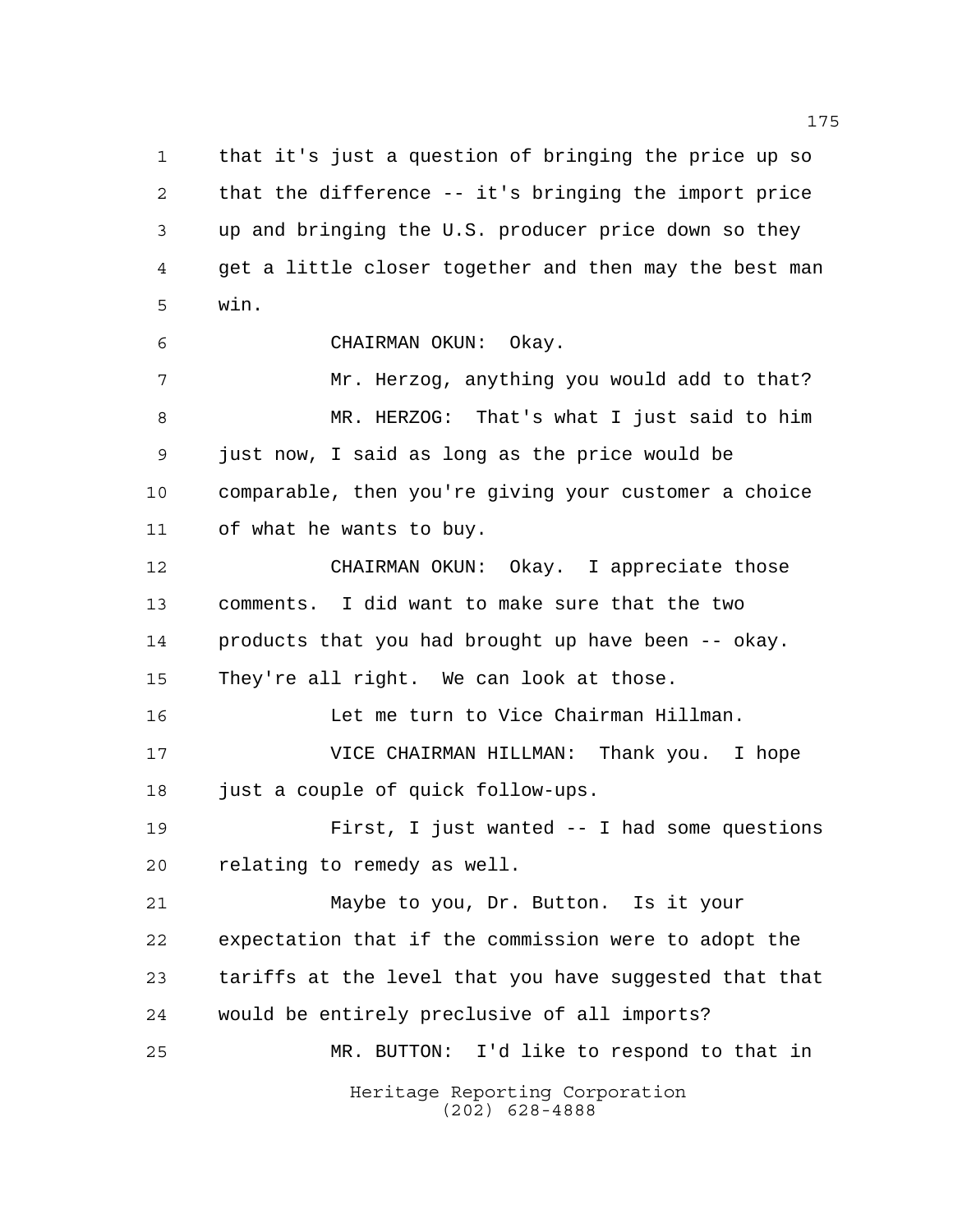the post-hearing brief, please.

 VICE CHAIRMAN HILLMAN: Okay. All right. And part of that goes to this issue of, again, as I've heard the testimony, this is largely about the volume effect. I keep pushing on this issue of where do we see the price competition, but the answers that have come back to me, at least as I hear them, are where you're feeling the effects is on the volume side. I mean, that's -- everybody is telling me, you know, you've got so much fixed assets and the issue is largely a volume side.

 So my other question for you is is a tariff measure designed to increase price as opposed to have a significant restriction in volume the appropriate remedy in a case which is, at least as it presents itself to us, is largely a volume case? In other words, why should that be my goal? If the problem here is volume, why are you proposing a remedy that you're suggesting you're doing for price reasons? It's those two issues in combination with, you know, this level of a tariff increase that you're proposing, what is your expectation in terms of the level of imports?

 MR. BUTTON: Likewise, I'd like to respond in the post-hearing brief.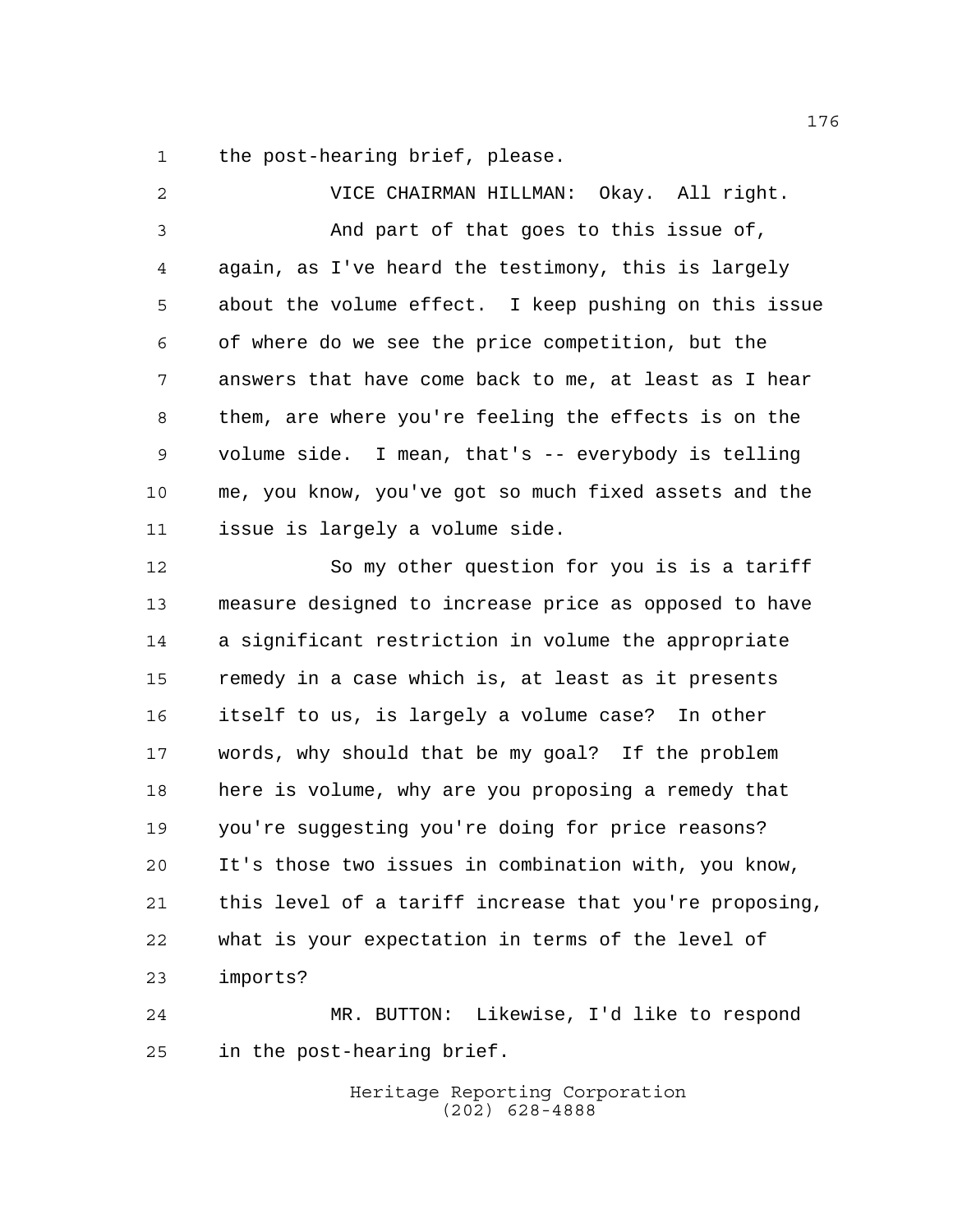VICE CHAIRMAN HILLMAN: Okay. Fair enough, and then I guess, too, just to make sure I understand the magnitude of these issues, I think you, Mr. Jaffe, in response to Chairman Okun talking about this issue of consumers deciding not to have their brakes or rotors turned, is I think the term you used, and instead to just go ahead and replace them, I was just trying to get a sense from you of how much of that is happening. In other words, if you had a sense that, you know, five years ago 100 customers would go in and have their product turned, how many of those are now buying new rotors because they are so low priced? MR. JAFFE: I think a lot of them -- VICE CHAIRMAN HILLMAN: Just how big a phenomenon this is.

 MR. JAFFE: I think that maybe the consumer isn't even involved in it, but the installer is the one that makes that decision and rather than take the time -- because what he normally does, the installer has to take the old rotors, he has to send them to the wholesaler that he buys the rest of the brake parts from, and they have to wait and get them turned and then they have to deliver them back again and then they charge them \$7, \$8, \$9 apiece unless they buy the pads from them, then maybe it's a little bit less.

> Heritage Reporting Corporation (202) 628-4888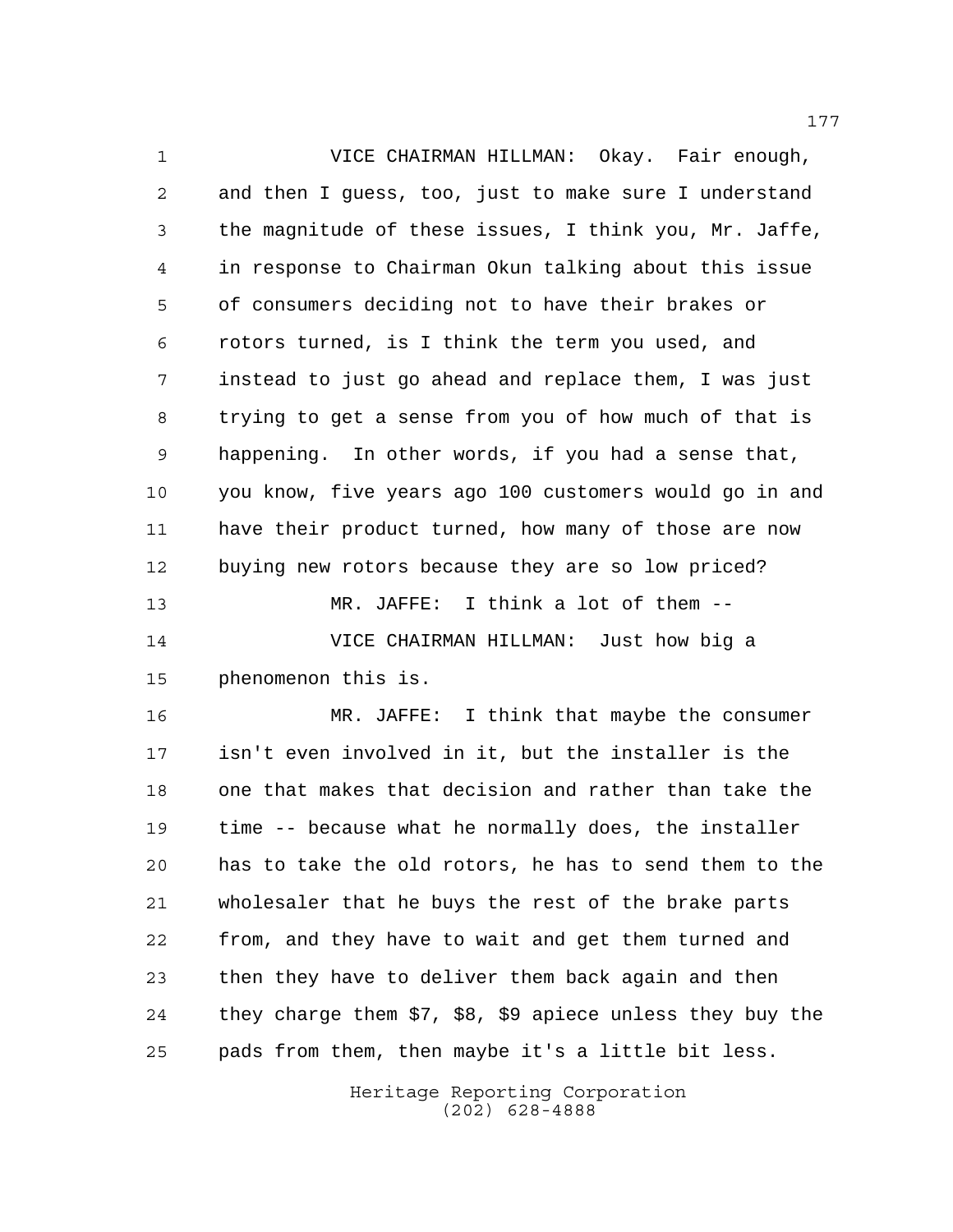It's just as easy for him to put on -- it's easier for him to put on two new rotors.

 VICE CHAIRMAN HILLMAN: Okay. So basically 100 percent of what used to be turned is now being just simply replaced?

 MR. JAFFE: No, no. There's still some. They're still turning them, but not as much as they used.

 VICE CHAIRMAN HILLMAN: Okay. Any sense of, again, the size of that phenomenon?

 MR. JAFFE: I don't know. We still sell a lot of equipment that goes for turning, so -- I mean, it does go on, but not like it used to.

 VICE CHAIRMAN HILLMAN: Okay. Mr. Herzog, would you have a sense of that, of how big this phenomenon of, again, what they used to, when they saw this level of wear and tear on brakes that folks would have done turning that are now doing replacing? Can you give me a sense of how big that is?

 MR. HERZOG: Only from hearsay, from the jobbers that we do sell that turn rotors. They say their business is down 75, 80 percent because now they're selling the new one rather than turning it, so they're getting to the point where they're not even maintaining their equipment any more.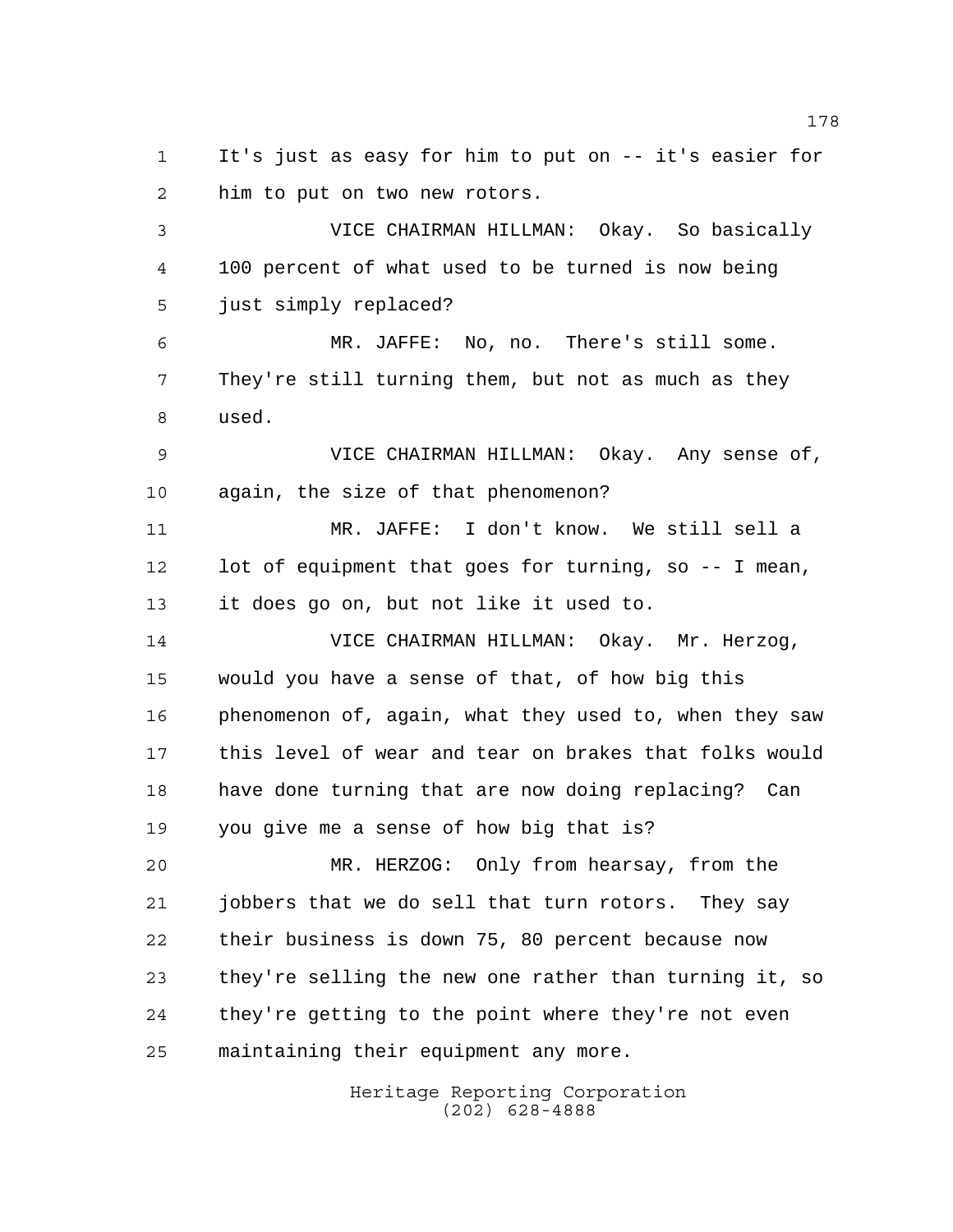Heritage Reporting Corporation (202) 628-4888 VICE CHAIRMAN HILLMAN: Okay. Okay. And, then, again, I'm just trying to get a sense from your perspective of the relative portion of, again, the product sold at retail, where the do-it-yourself brake folks are out there. What portion of that product would you say is in this economy versus what portion is in the branded U.S. product? If I'm going to go into a retail store, what portion of it would you say is the economy versus -- MR. HERZOG: A hundred percent economy. VICE CHAIRMAN HILLMAN: A hundred percent economy? 13 MR. HERZOG: Right. VICE CHAIRMAN HILLMAN: Okay. Mr. Jaffe, would you have a sense of that? MR. JAFFE: I think there's a few retailers that do sell a U.S. produced product, but not too many. I don't know if it's 100 percent, but I'm sure it's 85 or 90. VICE CHAIRMAN HILLMAN: Okay. Okay. All right. I appreciate that. I think with that I have no further questions, but I would thank you all very much for your answers. We appreciate it. CHAIRMAN OKUN: I see no other questions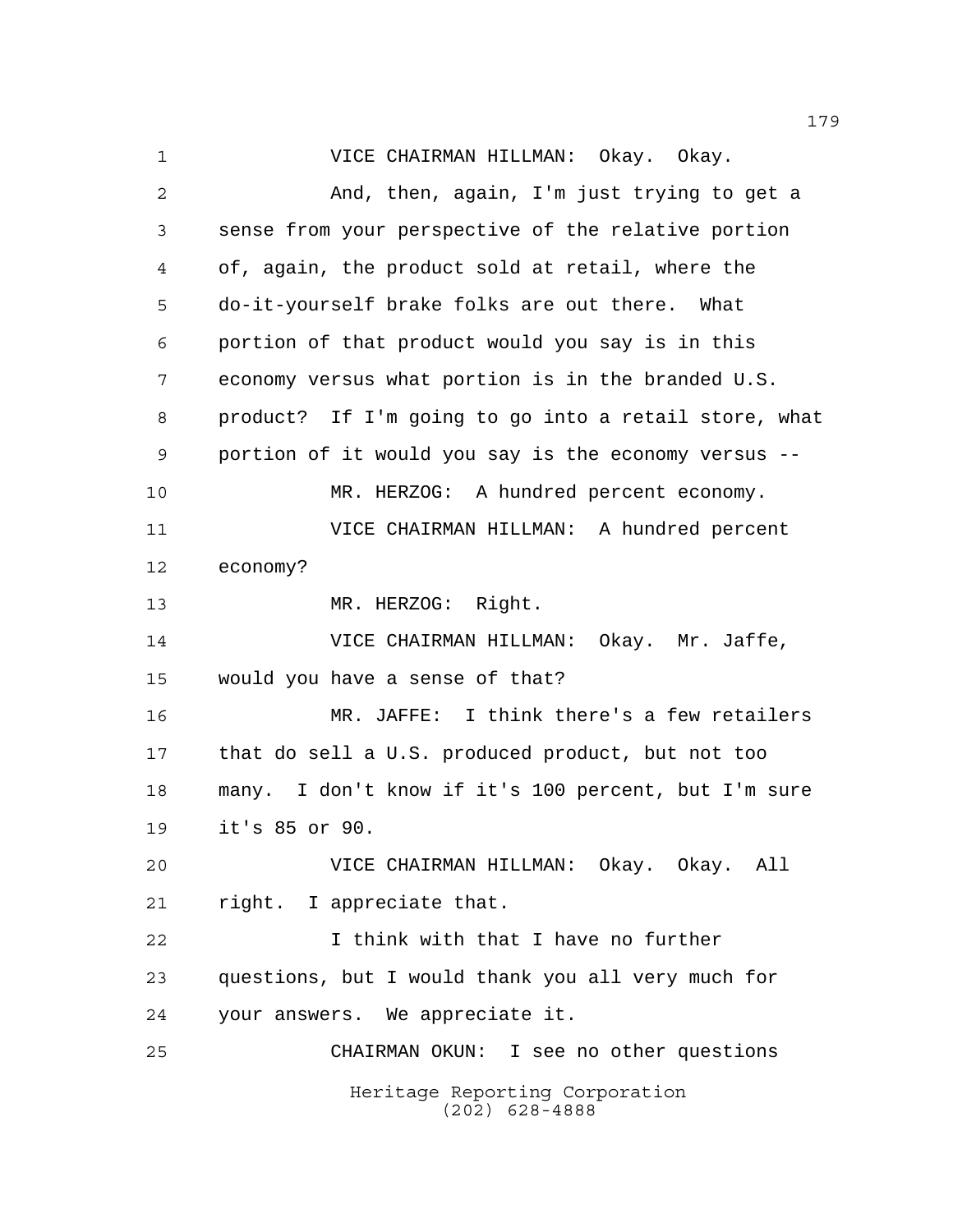from my colleagues. Let me turn to staff to see if staff has questions of this panel.

 MR. GEARHART: There are a couple of staff questions. First of all, my name is Bill Gearhart from the Office of the General Counsel.

 CHAIRMAN OKUN: Mr. Gearhart, could you just move your mike a little closer?

 MR. GEARHART: Okay. Or I'll move closer to the mike.

 I just wanted to touch on a couple of the like or directly competitive issues. I think these were fairly well covered in the earlier questions, but what is the like or directly competitive domestic article? How would you define it? For example, would it include OES sold in the after market or not? MR. LAVARRA: I'm sorry, I couldn't hear the

question.

 CHAIRMAN OKUN: Mr. Gearhart, is that other mike working better? Because I'm having a hard time hearing you, too.

 MR. GEARHART: The other mike is not working.

(Pause.)

Heritage Reporting Corporation MR. GEARHART: This one works a lot better. CHAIRMAN OKUN: Much better.

(202) 628-4888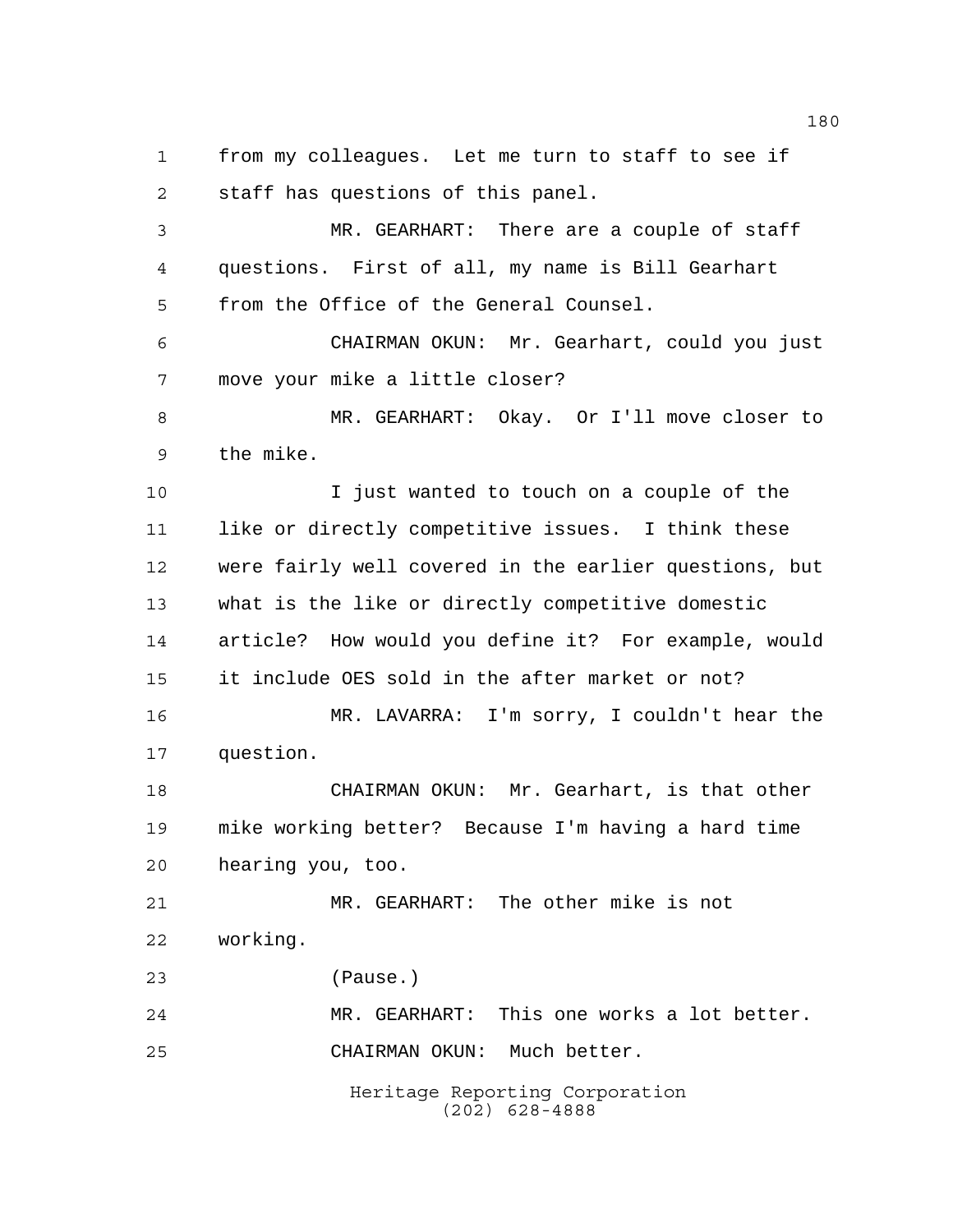MR. GEARHART: The question has to do with the like or directly competitive domestic article. How would you define the like or directly competitive domestic article. For example, would it include OES brake drums and rotors sold in the after market?

 MR. LAVARRA: We would define the market, as I tried to state, in two positions: one is the original equipment market going right to the vehicle manufacture and the work that's done under warranty in the dealer. After that dealer level, we would consider that to be after market, after the warranty.

 So if you had a 1995 Jeep and it had a two-year warranty, the Chrysler dealer would cover that for a two-year period. After that, if you went back to the dealer, he would not likely use the OEM manufactured product, but an after market product, whether it had been private branded for him or purchased from a local parts store around the corner.

 MR. GEARHART: What is the difference between an OES brake drum and rotor and a premium brake drum and rotor? Are there any physical differences between them, other than a logo? MR. LAVARRA: I'm not sure, sir, of your definition of OES and I just need to understand that. If you are talking about OE warranty work versus

> Heritage Reporting Corporation (202) 628-4888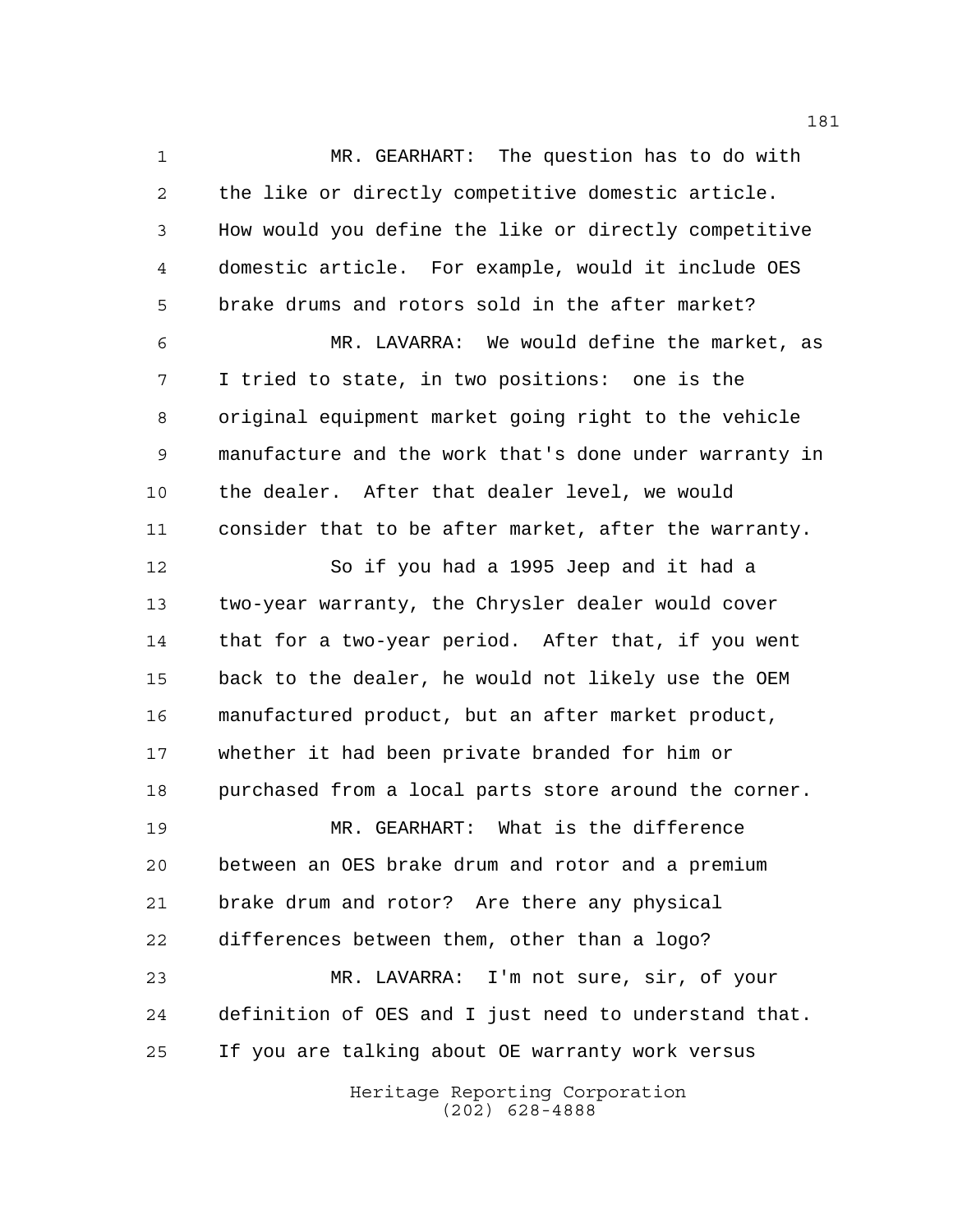service done at an original equipment dealer, those are viewed as two different things. If it's OE warranty work, then those products would typically have been made to tighter tolerances, the same as the automotive vehicle manufacturer requires. After that for service work at a dealer, if

 OES is defined as OE service, it would typically be made to the typical after market tolerances that I spoke of earlier.

 MR. GEARHART: So in other words, in virtually all cases there would be a difference in tolerances between a premium rotor and an OES rotor? MR. LAVARRA: If OES again is defined as either to the vehicle builder or warranty work, then, yes, there would typically be different tolerances between that and premium.

 MR. GEARHART: What about differences in price?

 MR. LAVARRA: There would certainly be differences in price.

MR. EASLEY: I agree.

 MR. GEARHART: Which would be higher? MR. LAVARRA: The dealer price would be significantly higher.

Heritage Reporting Corporation (202) 628-4888 MR. GEARHART: You've testified earlier that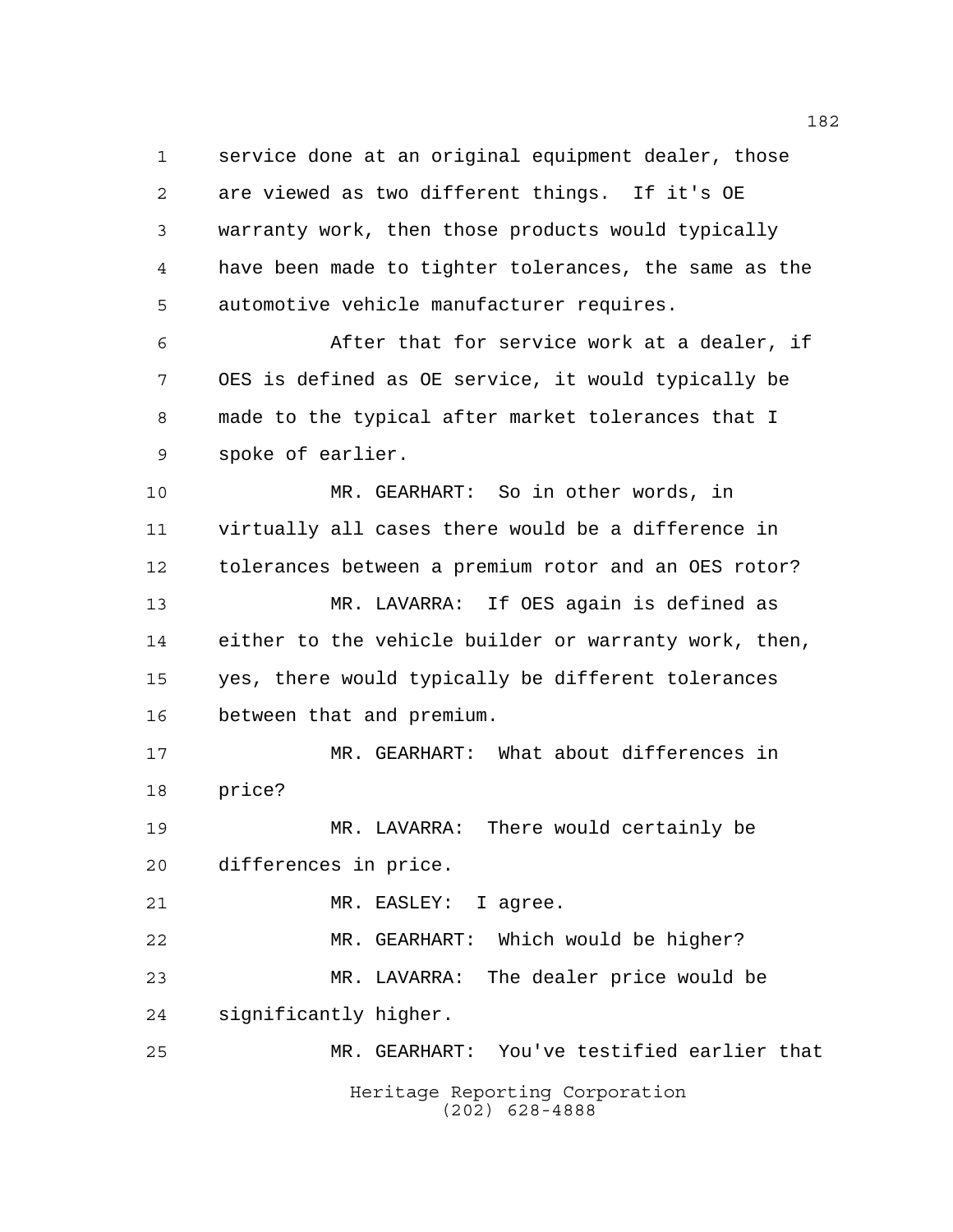you both purchase and sell the Chinese economy type brake drums and rotors and, of course, you manufacturer and sell the premium as well. How do you market them? Do you market them in the same way? Do you advertise one as being better than the other?

 MR. LAVARRA: We market them as different products, one premium made in the U.S. and the other an economy product. And, as I mentioned earlier, they're sold off of different price sheets and, in fact, distributed in some cases differently.

 We carry the premium product at all of our warehouses for easy delivery. The economy product, because the prices are different, we try to take as much distribution cost out of them as we can and may only stock those in some of our warehouses, not all of them.

 MR. GEARHART: So when you market them differently, do you make certain claims with respect to one in terms of the qualities of it as being better than the other?

 MR. LAVARRA: As I had mentioned earlier, we would certainly make the claim and advertise that our premium product would have superior performance to that of the after market -- or the economy line, I'm sorry.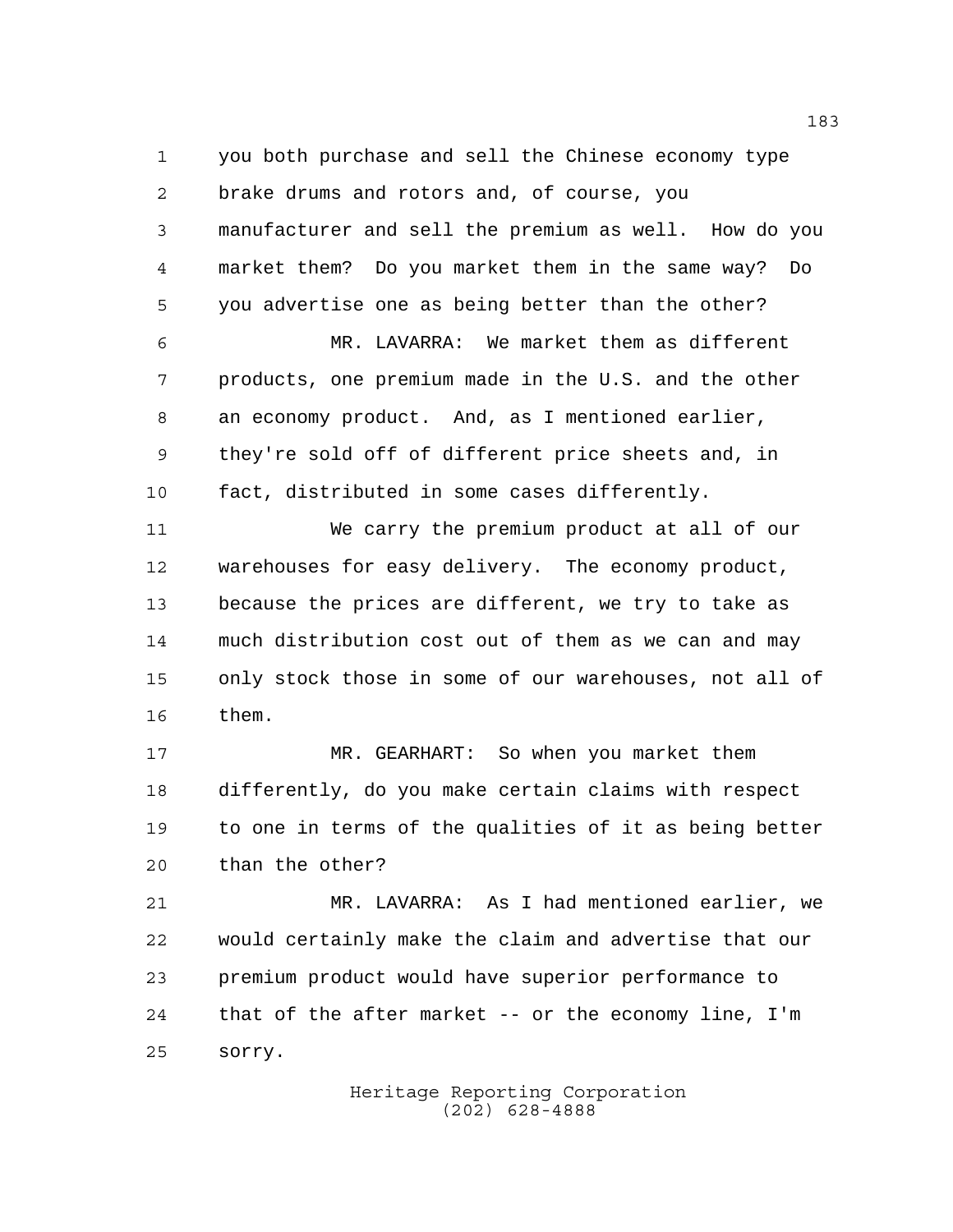Heritage Reporting Corporation (202) 628-4888 MR. GEARHART: But you would still argue that the domestic premium product that you produce is like the imported economy product? MR. LAVARRA: I need to understand the definition of the word like, sir. MR. GEARHART: Well, this would be the statutory term. MR. LAVARRA: Okay. I don't know that term. MR. GEARHART: This you may want to address further in your briefs. MR. LAVARRA: The product is the same, if that's your question. The form, fit and function of the vehicle application would be the same. MR. GEARHART: But the price would be three or four times as high? MR. LAVARRA: The price would be different. Again, I'm not as well versed in the detailed pricing of every one of 1500 part numbers, but the pricing would be different. That's true. MR. GEARHART: That's all the questions I have. MR. BENEDICK: This is Gerry Benedick with the Office of Economics. I have one question and then one request. The question is for Mr. LaVarra. You had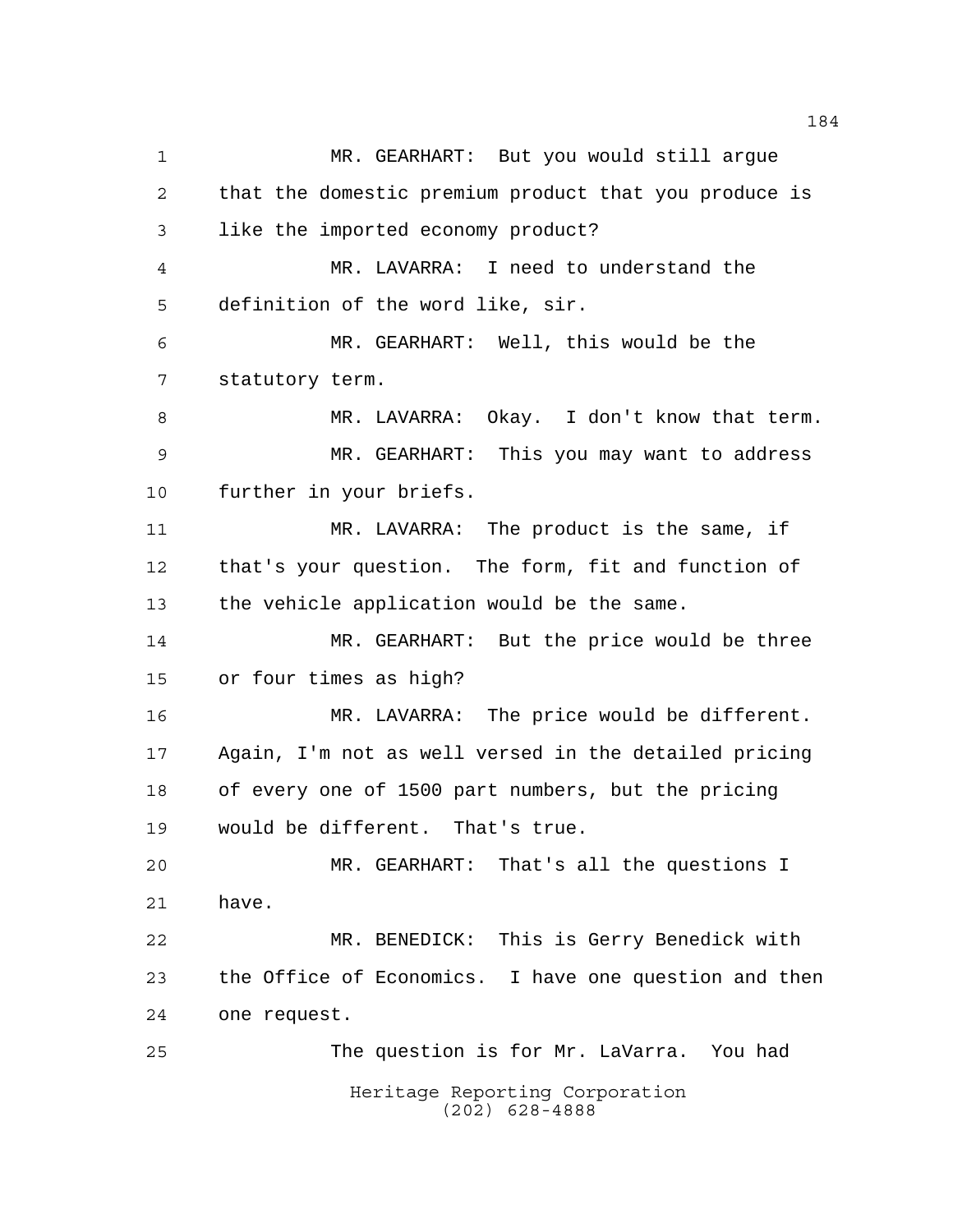indicated earlier that the price products for which we got pricing data are all the A volume category and you described the time path of adjustment for these volumes is it first rises, probably stays at a high level for a while and then descends and as the volume descends that the price generally goes up, reflecting the smaller volume, you want to cover your fixed costs. Were these products on the rising part of that time path or on the falling part?

 MR. LAVARRA: Mr. Benedick, yes, these are A class part numbers as we've mentioned and I'm not sure where they are in the life cycle on those particular parts.

 MR. BENEDICK: If we see rising prices for them over the period that we're looking at, would we 16 then assume that they were on the falling part and that the volumes were falling off somewhat and you wanted to maintain or at least cover your fixed costs? MR. LAVARRA: Typically, that would be correct. If you're talking about my pricing data in particular. MR. BENEDICK: Okay. The request goes to Mr. Button. If in the post-hearing brief you could discuss the effect of the recession in 2001, the first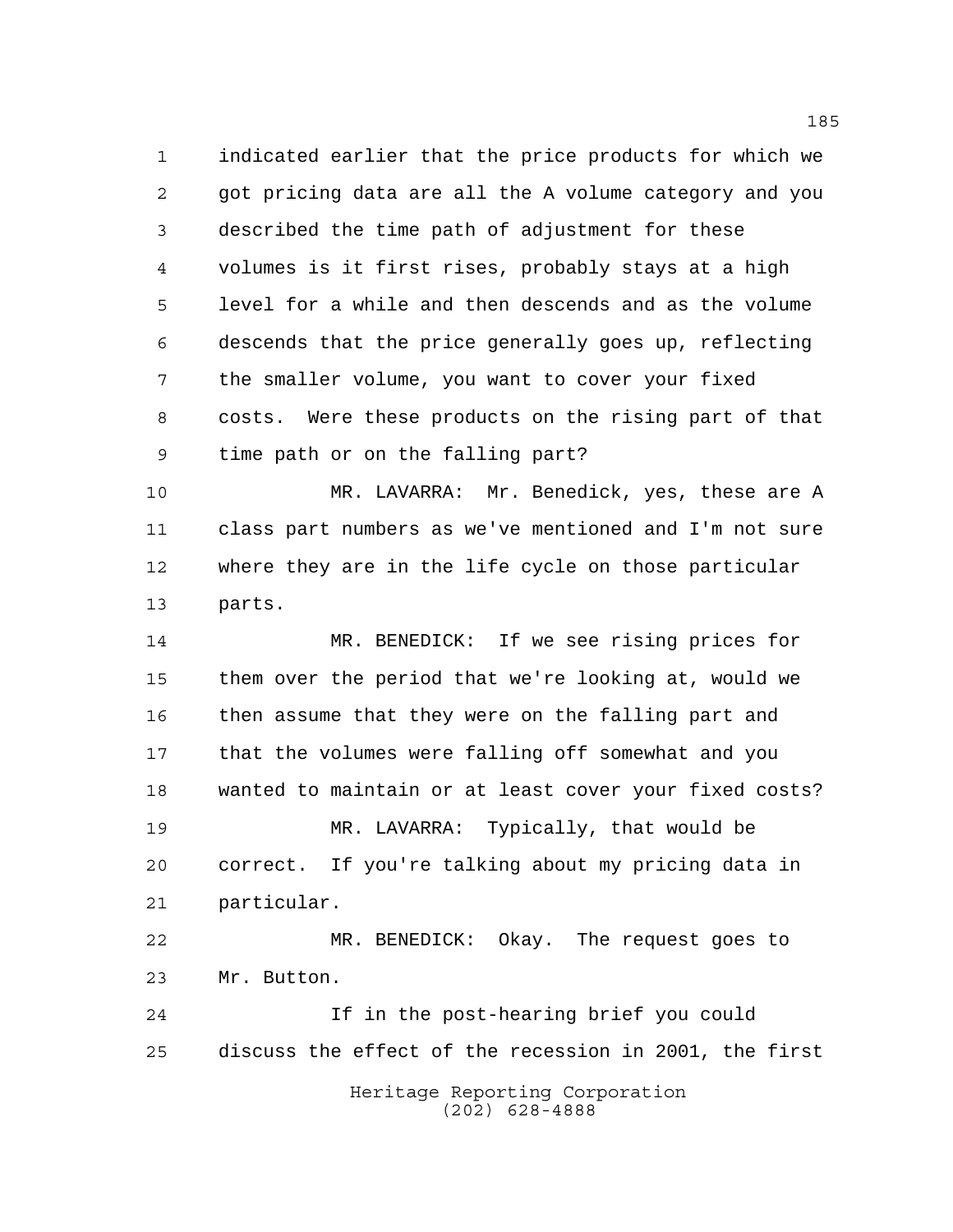Heritage Reporting Corporation (202) 628-4888 three quarters, I believe, were in recession, it was a rather mild one and the recovery in the fourth quarter of 2001, but what effect did that recession have which lasted for three quarters of the year on pricing and on the volume of U.S. produced brake drums and rotors? MR. BUTTON: I will do that. 7 MR. BENEDICK: Thank you. 8 I have no further questions. MS. MAZUR: Diane Mazur, Office of Investigations. Madam Chairman, the staff has no further questions. CHAIRMAN OKUN: Thank you very much. Do counsel for respondents have questions of this panel? MR. LOEB: No questions here, Madam Chairman. CHAIRMAN OKUN: Then I want to thank all of our witnesses very much for their testimony, for all 19 the answers they've given; it's been a lot of them. It's been a long morning, it would be a good time to take a lunch break. We will come back at 2:30. I want to remind everyone that this room is not secure, therefore, any information that is business confidential information you should take with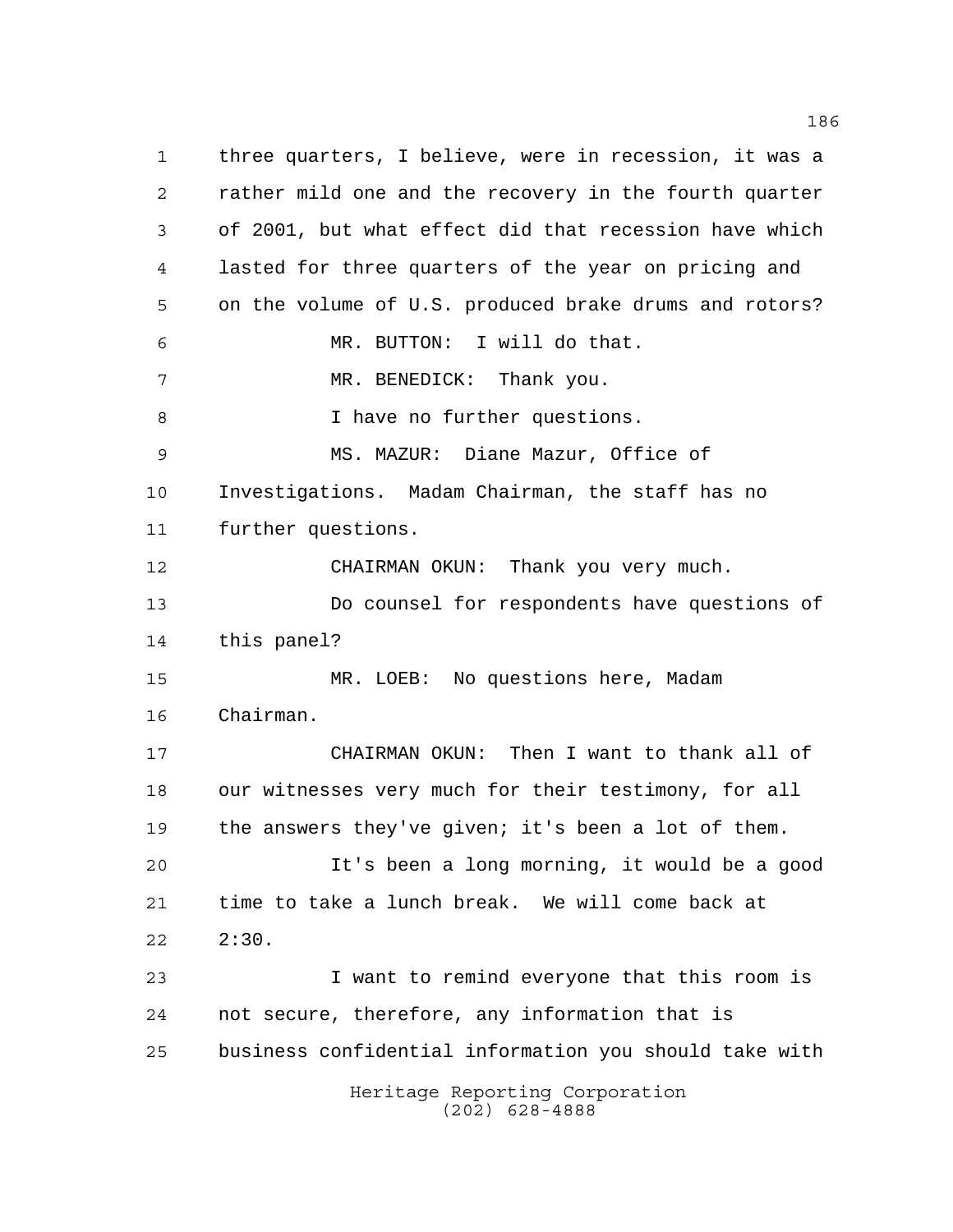| $\mathbf 1$      |                      |  |  |  | you. And with that, we are adjourned until 2:30. |  |
|------------------|----------------------|--|--|--|--------------------------------------------------|--|
| $\sqrt{2}$       |                      |  |  |  | (Whereupon, at 1:26 p.m., a recess was taken     |  |
| $\mathsf{3}$     | until 2:30 p.m.)     |  |  |  |                                                  |  |
| $\overline{4}$   | $\frac{\sqrt{2}}{2}$ |  |  |  |                                                  |  |
| 5                | $\!/\!$ /            |  |  |  |                                                  |  |
| $\epsilon$       | $\!/\!$ /            |  |  |  |                                                  |  |
| $\boldsymbol{7}$ | $\!/\!$              |  |  |  |                                                  |  |
| $\,8\,$          | $\!/\!$ /            |  |  |  |                                                  |  |
| $\mathsf 9$      | / $\!/$              |  |  |  |                                                  |  |
| $10$             | $\!/\!$              |  |  |  |                                                  |  |
| $11$             | $\!/\!$              |  |  |  |                                                  |  |
| $12$             | $\!/\!$              |  |  |  |                                                  |  |
| 13               | $\!/\!$              |  |  |  |                                                  |  |
| 14               | $\!/\!$              |  |  |  |                                                  |  |
| $15\,$           | $\!/\!$              |  |  |  |                                                  |  |
| 16               | $\!/\!$              |  |  |  |                                                  |  |
| $17$             | $\!/\!$              |  |  |  |                                                  |  |
| $18\,$           | $\frac{\sqrt{2}}{2}$ |  |  |  |                                                  |  |
| 19               | $\sqrt{2}$           |  |  |  |                                                  |  |
| $20$             | $\!/\!$ /            |  |  |  |                                                  |  |
| $2\sqrt{1}$      | / $\mskip 1mu /$     |  |  |  |                                                  |  |
| $2\sqrt{2}$      | / $\mskip 1mu /$     |  |  |  |                                                  |  |
| 23               | / $\mskip 1mu /$     |  |  |  |                                                  |  |
| $2\sqrt{4}$      | / $\mskip 1mu /$     |  |  |  |                                                  |  |
| 25               | $\!/\!$ /            |  |  |  |                                                  |  |
|                  |                      |  |  |  |                                                  |  |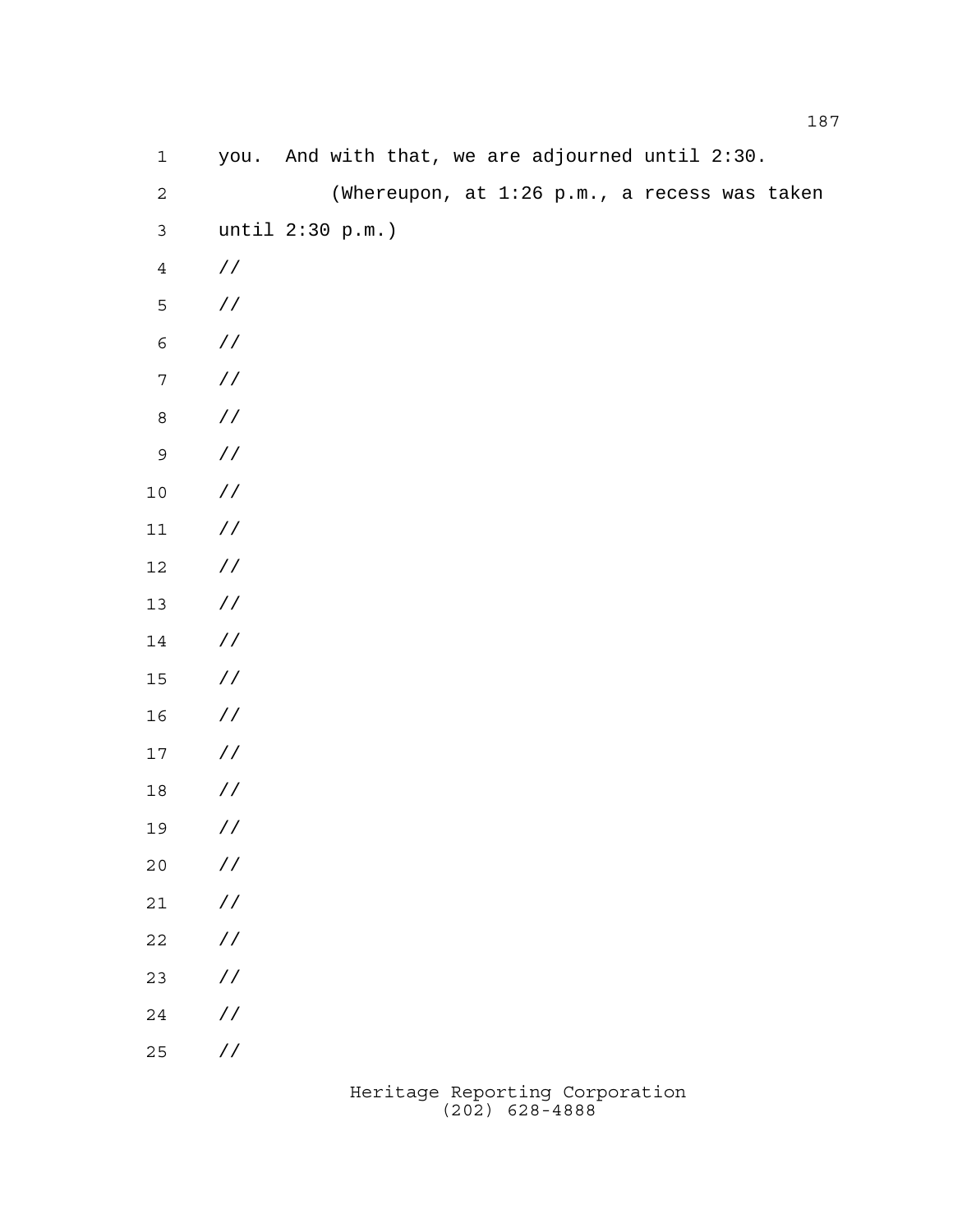1 A F T E R N O O N S E S S I O N (2:30 P.M.) CHAIRMAN OKUN: Good afternoon. This hearing of the United States International Trade Commission will please come back to order. Madam Secretary, I see the panel of witnesses of those in opposition to the relief are seated. Have all the witnesses been sworn? MS. ABBOTT: Yes, Madam Chairman. (Panel sworn en bank.) CHAIRMAN OKUN: Very well then, you may proceed. MR. MORGAN: Good afternoon, Madam Chairman. May name is Frank Morgan. I am joined by my colleague William Moran of White & Case. We are here today on behalf of Qualis Automotive, a U.S. aftermarket distributor of brake drums and rotors. With us today from Qualis are Mr. Marvin Fudalla and Mr. Steven Wylie. They will be presenting testimony to you this afternoon that I believe is picking up where things left off and will present a somewhat similar view in the sense of a distinction between the premium brand segment of the market and the economy line segment. In fact, it's a quite real segmentation.

> Heritage Reporting Corporation (202) 628-4888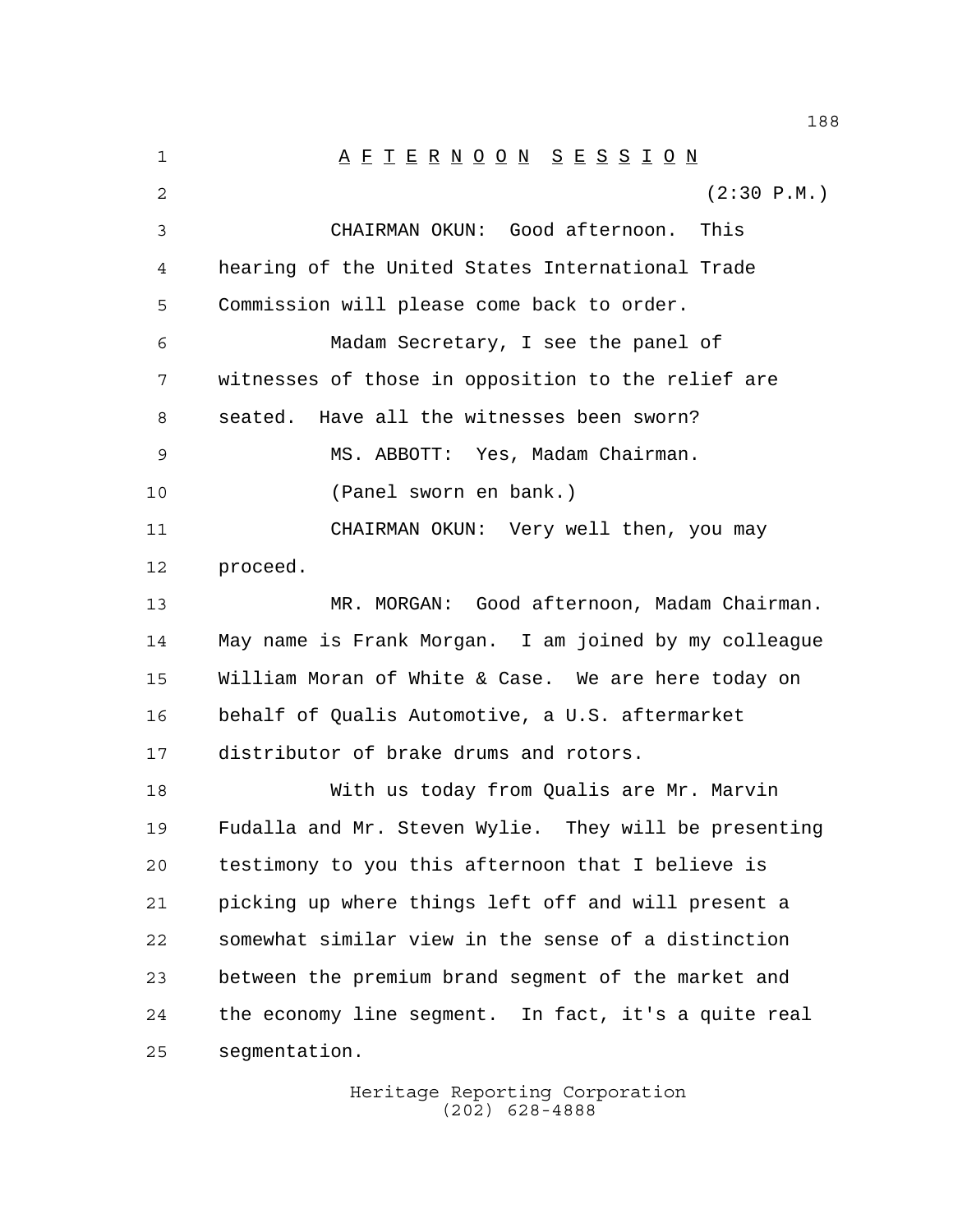You will also hear from Mr. Fudalla about the consolidations in the industry and the fact that they are unrelated to the presence of Chinese imports in the U.S. marketplace.

 Following their presentations will be Mr. Hamilton Loeb of Paul Hastings followed by Mr. John Reilly of Nathan Associates. And closing things out will be Mr. Scott Flicker of Paul Hastings.

 And with that I would like to turn the microphone over to Mr. Fudalla.

 MR. FUDALLA: Good afternoon. My name is Marv Fudalla and I am the president/CEO of Qualis Automotive. Qualis is the second largest distributor of brake drums and rotors in the United States. Only Dana, one of the petitioners and my former employer, is larger.

 Qualis primarily sells and distributes Chinese brake drums and rotors, although we do also sell a small amount of domestically produced drums and rotors. Today I would like to provide my insights in response to what I have heard earlier today and read in the petitioners' public filing.

 Firstly, the notion that Chinese products compete with the premium branded products that Dana and Federal Mogul manufacture in the U.S. is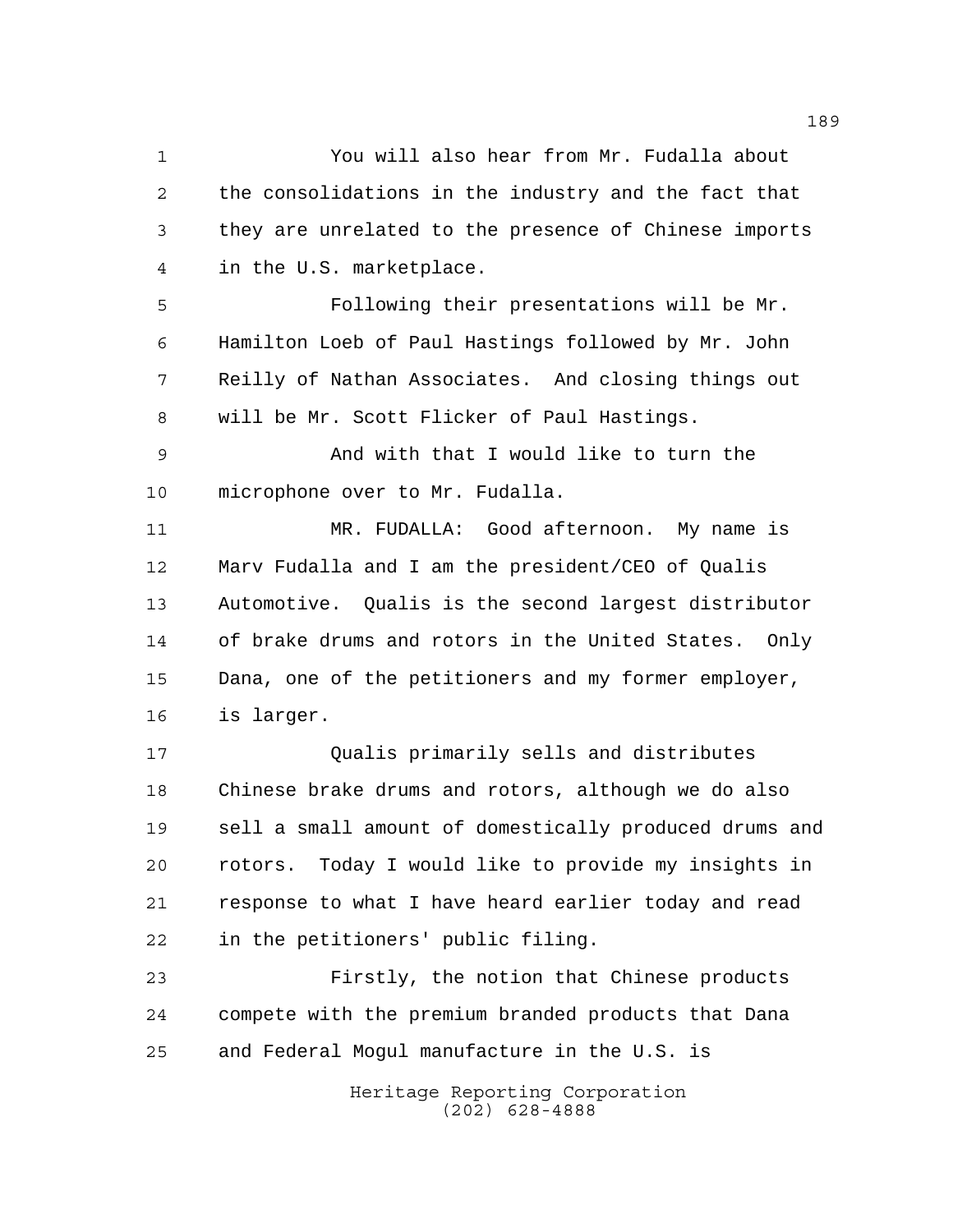incorrect. Raybestos and Wagner brand drums and rotors sell in a completely different segment of the market than the economy line products. This is also true of the OES drum and rotor market which I consider to be part of the premium aftermarket.

 When I evaluate who my competitors are I look to who the other suppliers of economy line products are. And when I compare the quality of my product to competitors I do it relative to other economy line supplies. Dana promotes its U.S.-made product as superior to Chinese product both in terms of quality and performance.

 Consider the following statements made from recent advertisements and press releases that we have excerpted. There's probably 10 or 12 bullet points I'm going to go through so bear with me because it does help to underscore my points.

 Point: Economy rotors by design cost less than premium quality rotors. Raybestos brand premium rotors match the OE configuration. Our adherence to OE design parameters and metallurgy helps to ensure that the stopping performance of the vehicle is restored to its original state. VSM rotors, which means vehicle specific metallurgy, features 67 different OE vein configurations to maximize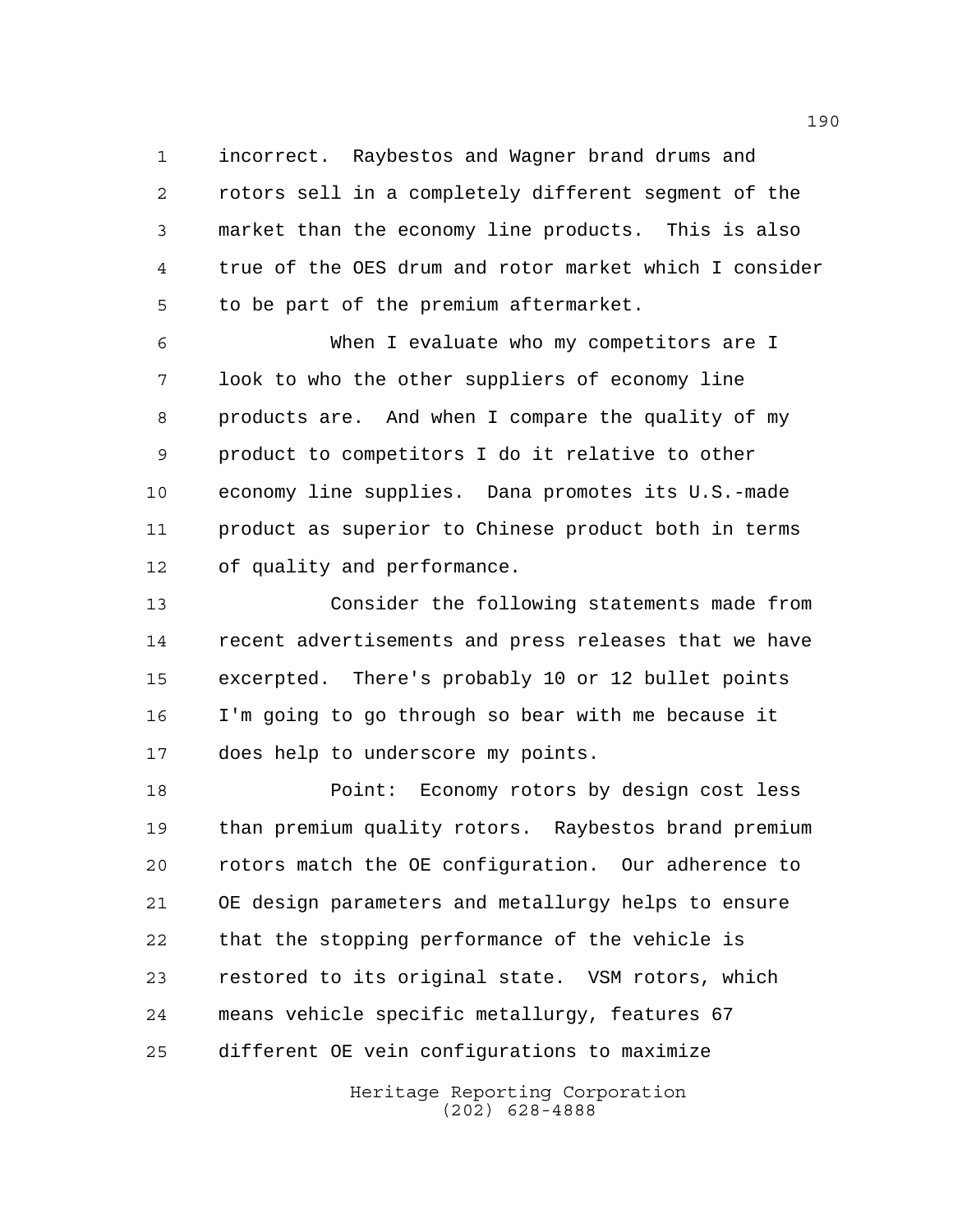performance and minimize noise. Raybestos is the only aftermarket manufacture to offer these features in its product line.

 Point: Raybestos line of PG-plus quality rotors matches original equipment design and material composition for all vehicle applications.

 Point: By providing brake parts that conform to the original equipment design Raybestos installers offer high quality, safety tested products.

 Point: Our rotors are D3EA certified to assure vehicle owners that their replacement brake parts provide the braking performance originally designed in by the manufacture.

 Point: Raybestos brand premium rotors have outperformed the economy rotors in independent testing by a third party.

 Point: Our Raybestos brand premium rotors are designed specifically for the particular brake system application. It costs more money to manufacture a rotor that matches the OE design.

 Point: Manufacturers account for this disparity in performance between Raybestos brand premium and economy rotors.

 Point: We are finding that our customers are choosing premium rotors.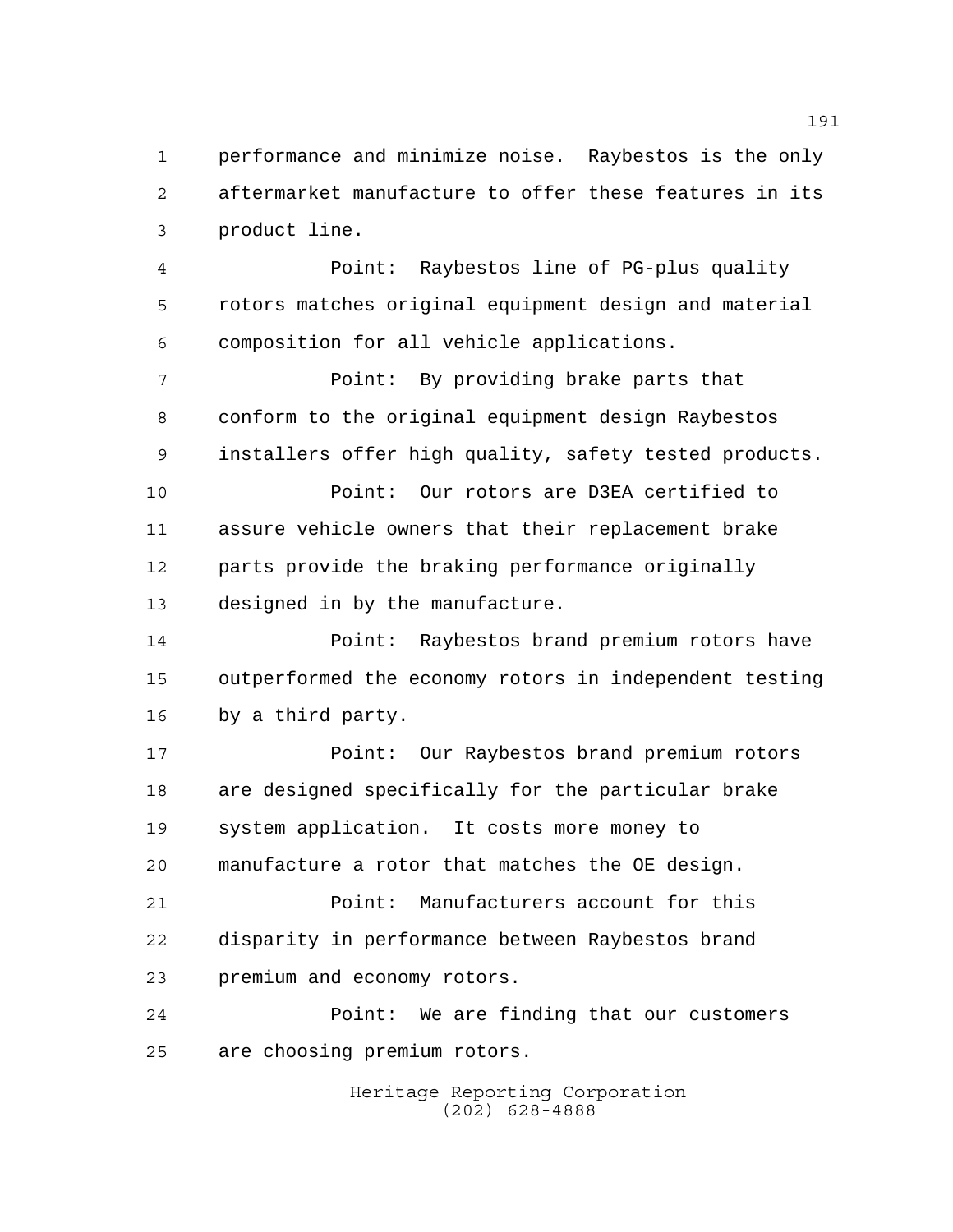Final point: Independent tests have shown that economy rotors can cause 100 percent more brake noise, 30 percent more pad wear, and 20 percent less stopping ability than premium quality rotors.

 I believe Federal Mogul positions their product similarly.

 Such statements by their own admission mean that Dana and Federal Mogul are manufacturing premium aftermarket drums and rotors. Manufacturing a premium product significantly increases the price at which such drum and rotors can be sold.

 Similarly, Dana's pursuit of D3EA certification increases costs and ultimately the end selling price. These efforts are not designed to provide a product that competes with economy lines but one which differentiates the premium brand totally 17 from the economy brand.

 Economy line products have been available in the U.S. since 1992. Approximately 95 percent of the economy line drums and rotors are sourced from offshore. Primarily they come from China but they can also come from Venezuela, Taiwan, Mexico and some other locations.

 These products meet an unfulfilled need, replacement drums and rotors that are affordable to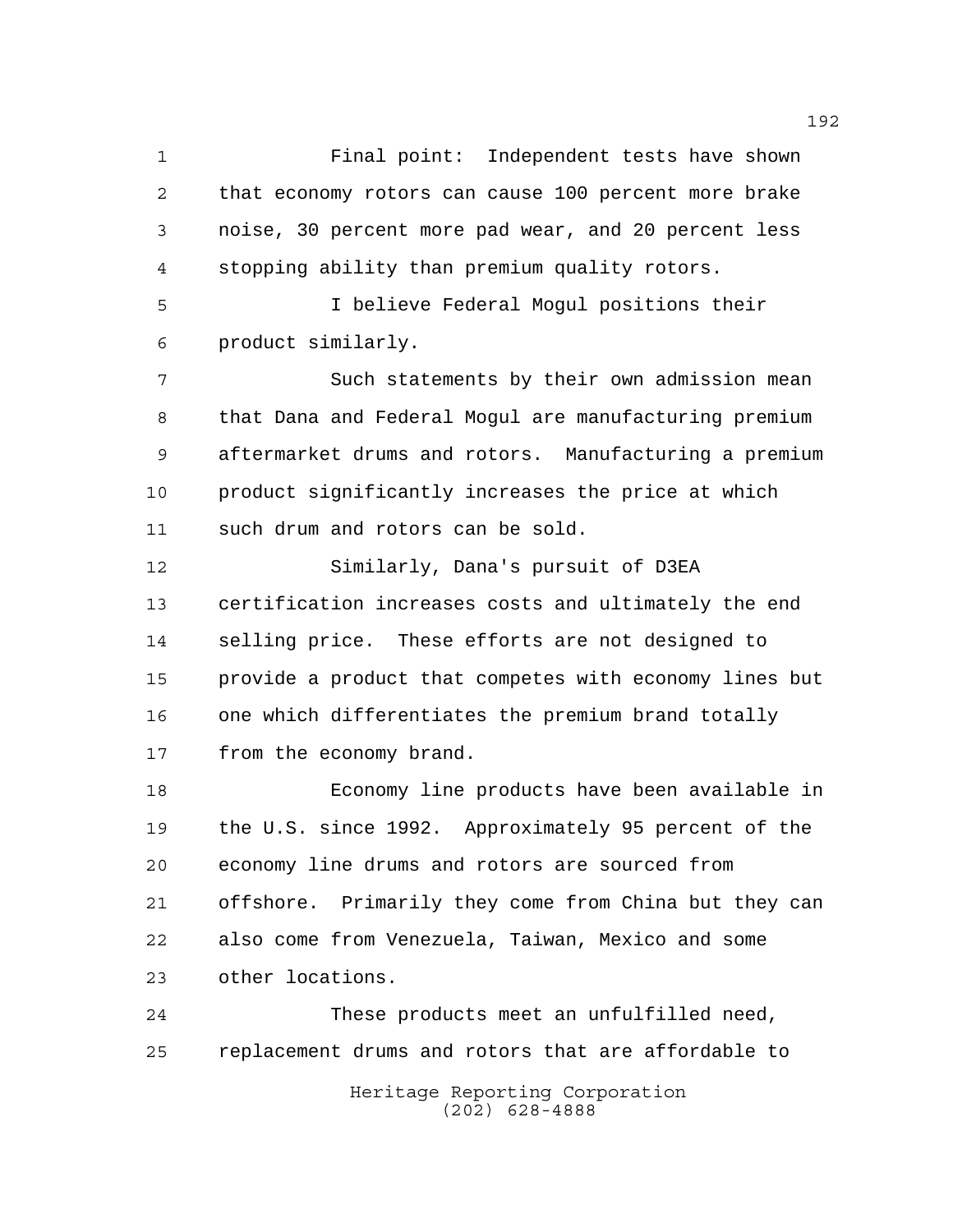price sensitive consumers. Before economy line products existed it was quite common to replace one's brakes less frequently but instead to have the rotors turned or machined.

 Although they were very slow to react to the growing demand for economy line drums and rotors, eventually both Dana and Federal Mogul recognized the need for such products. By my estimation they now collectively purchase over six million units from China for their economy line. In fact, Dana is now one of the largest purchaser of Chinese drums and rotors in the United States. Dana also purchases economy line drums and rotors from Venezuela or imports them from Venezuela which is their own facility.

 Despite claims of losing business to Chinese drums and rotors, Dana and Federal Mogul recently obtained new business awards selling these Chinese products at large retailers such as CSK, O'Reilly's and Pep Boys. These were on economy line drums and rotors.

 But supplying economy line is not any assurance at all of total success. Many economy line suppliers have gone out of business recently such as Brake Headquarters, MCI, Asantric and California Drum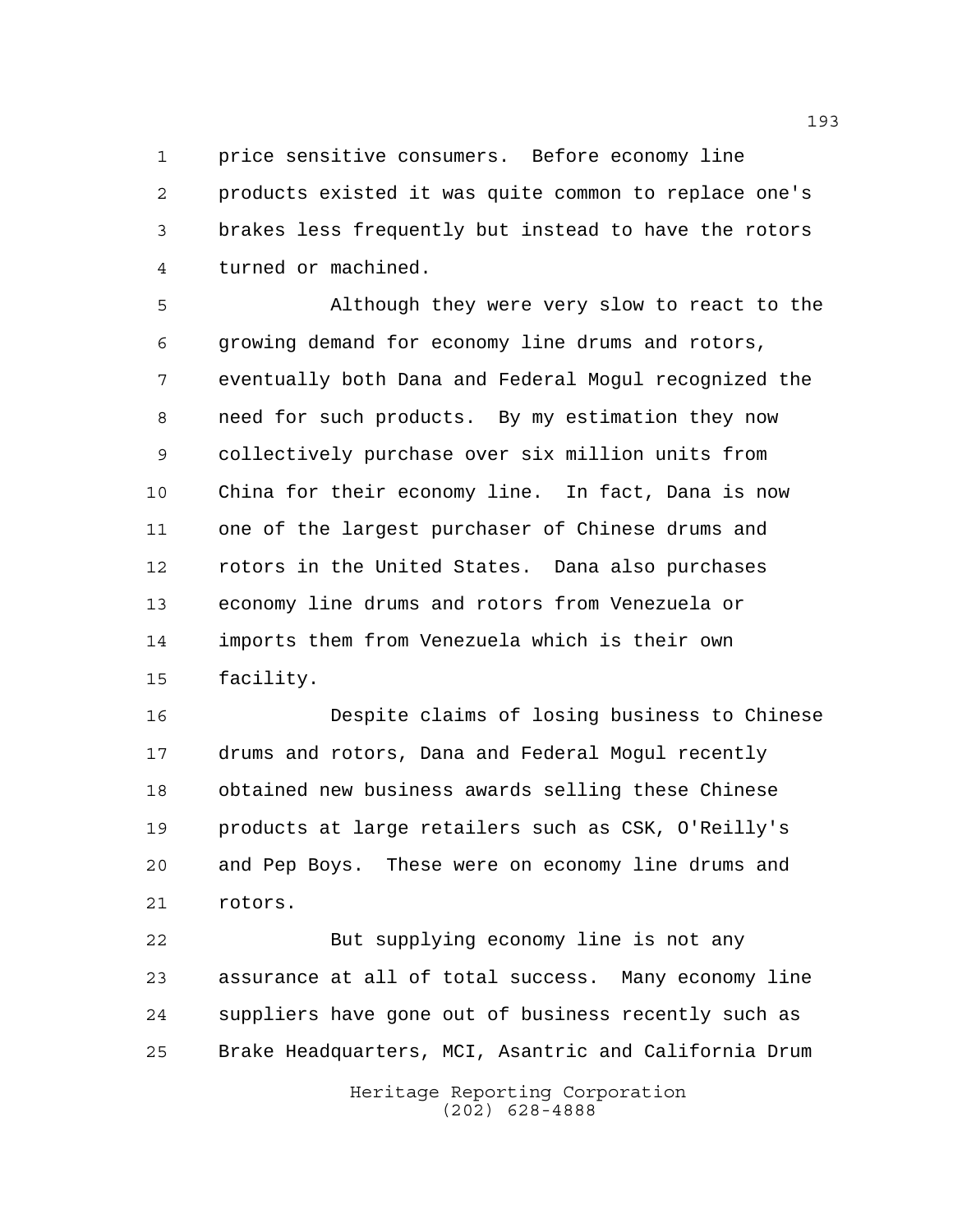and Rotor.

 Price also does not account for the success of an economy line supplier. On a number of occasions and for a number of different accounts Qualis, our company, and Dana have completed head to head to supply Chinese drums and rotors. These accounts were companies as large and varied as Auto Zone, Car Quest, Firestone and Mighty Distributing. Qualis and Dana were offering the same Chinese drums and rotors purchased from the same importer and manufactured at the same factories in China. Qualis obtained this business not because of some unfair price advantage. Qualis received the business because it offered superior turnaround time, great order fill and were very responsive to our customers' needs.

 I would now like to address the petitioners' claims about using U.S. production capacity because of Chinese imports. Domestic manufacturing efforts by Dana and Federal Mogul are increasingly directed towards great production of OEM and OES products. This is evident despite Dana's and Federal Mogul's claims about industry consolidation.

 To my knowledge none of the so-called consolidation we saw on the chart resulted in aftermarket production going away.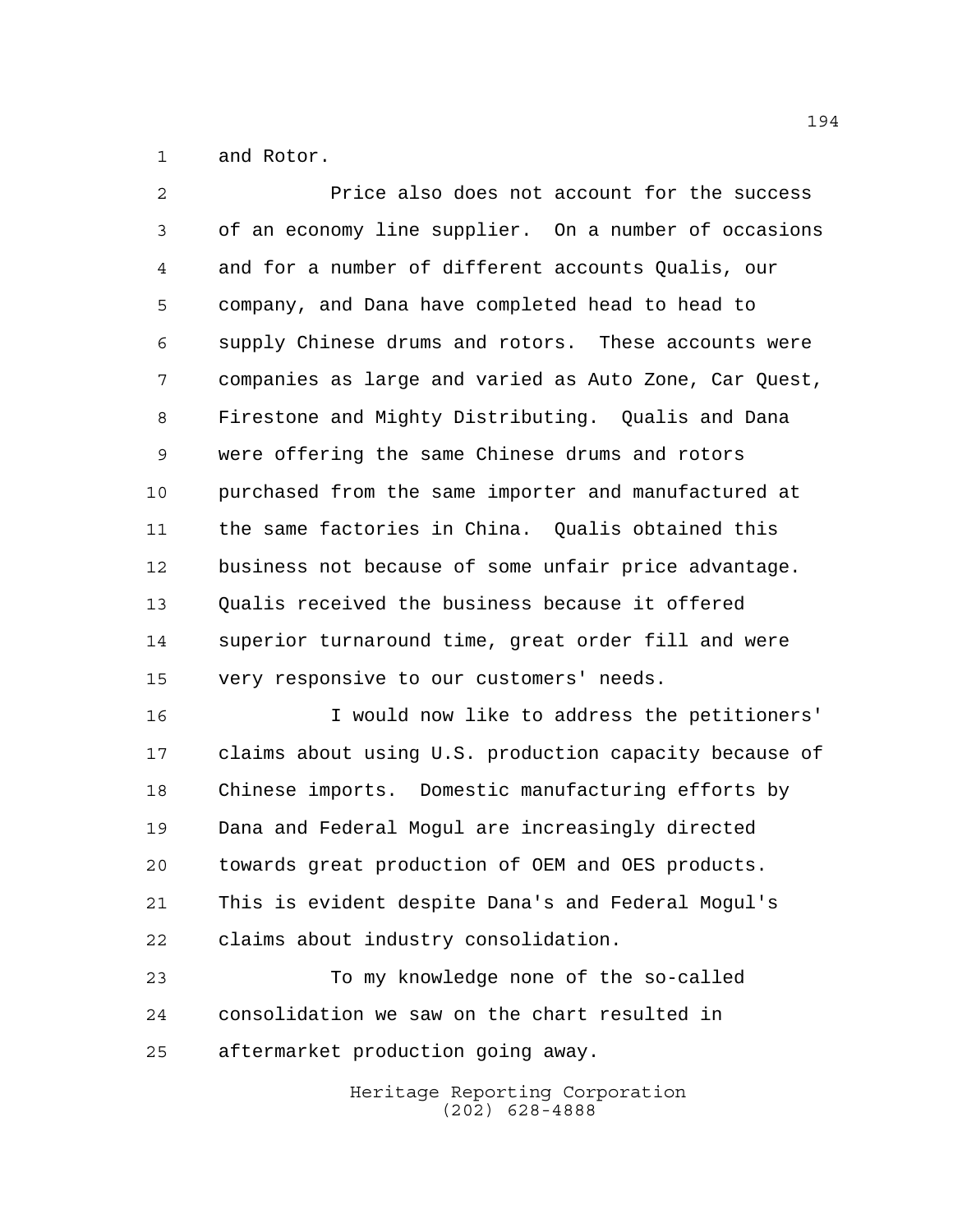I would now like to direct the Commission's attention to the Exhibit 3 in Dana and Federal Mogul's prehearing brief. When you look at this hierarchy of consolidations it starts with ITT Automotive.

 ITT Automotive was sold to Eckland Corporation because ITT Aftermarket Group, the one sold to Eckland Corporation, it was sold by ITT Automotive because the aftermarket group of ITT was 150 million in sales and ITT was 8 billion. ITT Automotive determined that it was a non-strategic fit for them. So they sold the assets to Eckland Corporation.

 The Iroquois Tool was purchased by Eckland back in 1996 to 1997. They were a very small company at that time. I can't recall their capacity. Their prime capabilities were they could tool up products very, very quickly in a short period of time because they used soft tooling I believe. And that was something that Eckland found very attractive. So they bought them and just took their capacity.

 Eckland ended up being purchased by Dana but that was because FTS had a hostile takeover bid for them. Dana looked for -- Eckland looked for a white knight and they went to Dana and Dana ended up being the white knight.

> Heritage Reporting Corporation (202) 628-4888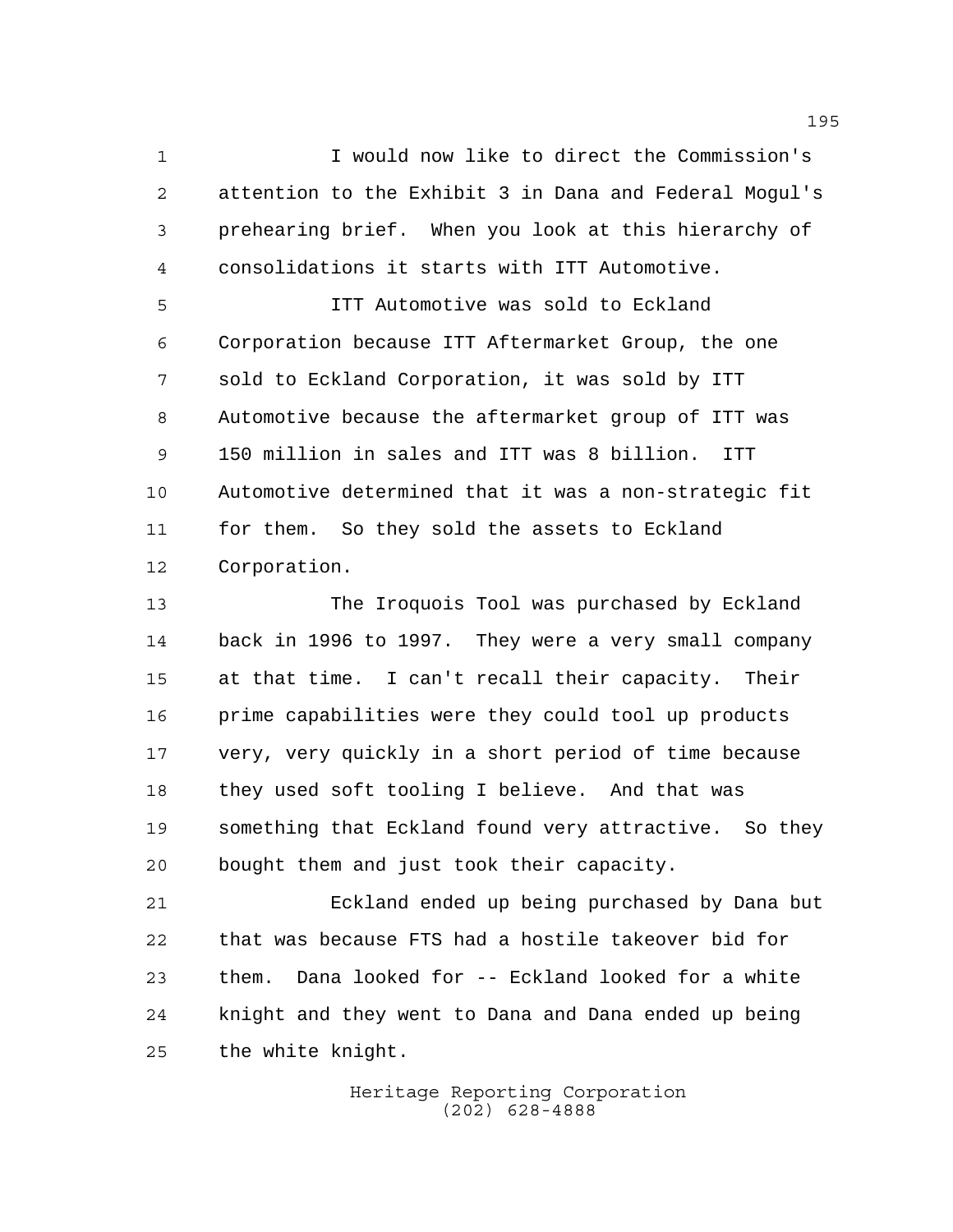Kinetis was the manufacturing arm of a company called Auto Specialty that was essentially a distributor or chassis and engine and brake components into the independent aftermarket. Back in the mid- '90s Chelsea Hayes owned Auto Specialty and then Lucas Verity bought Chelsea Hayes and then TRW bought Lucas Verity. In all those transactions Auto Specialty just kept going along with each deal that was done. Again, no capacity was ever lost and there was no consolidation.

 Then Cooper Wagner, Wagner was purchased by Federal Mogul. And at that point in time Federal Mogul might have had some small friction capabilities but essentially found Wagner attractive enough and their drum and rotor manufacturing attractive enough to purchase them.

17 And that's basically it.

 I guess in summary after all that the point I guess I wanted to make was none of those facilities ever was closed except for one along the way called Amherst that was closed in 1999. I think that was brought up earlier today. Back then I was president of AAMCO and Amherst was one of my facilities. It manufactured drums and rotors.

Heritage Reporting Corporation (202) 628-4888 The Amherst facility was closed due totally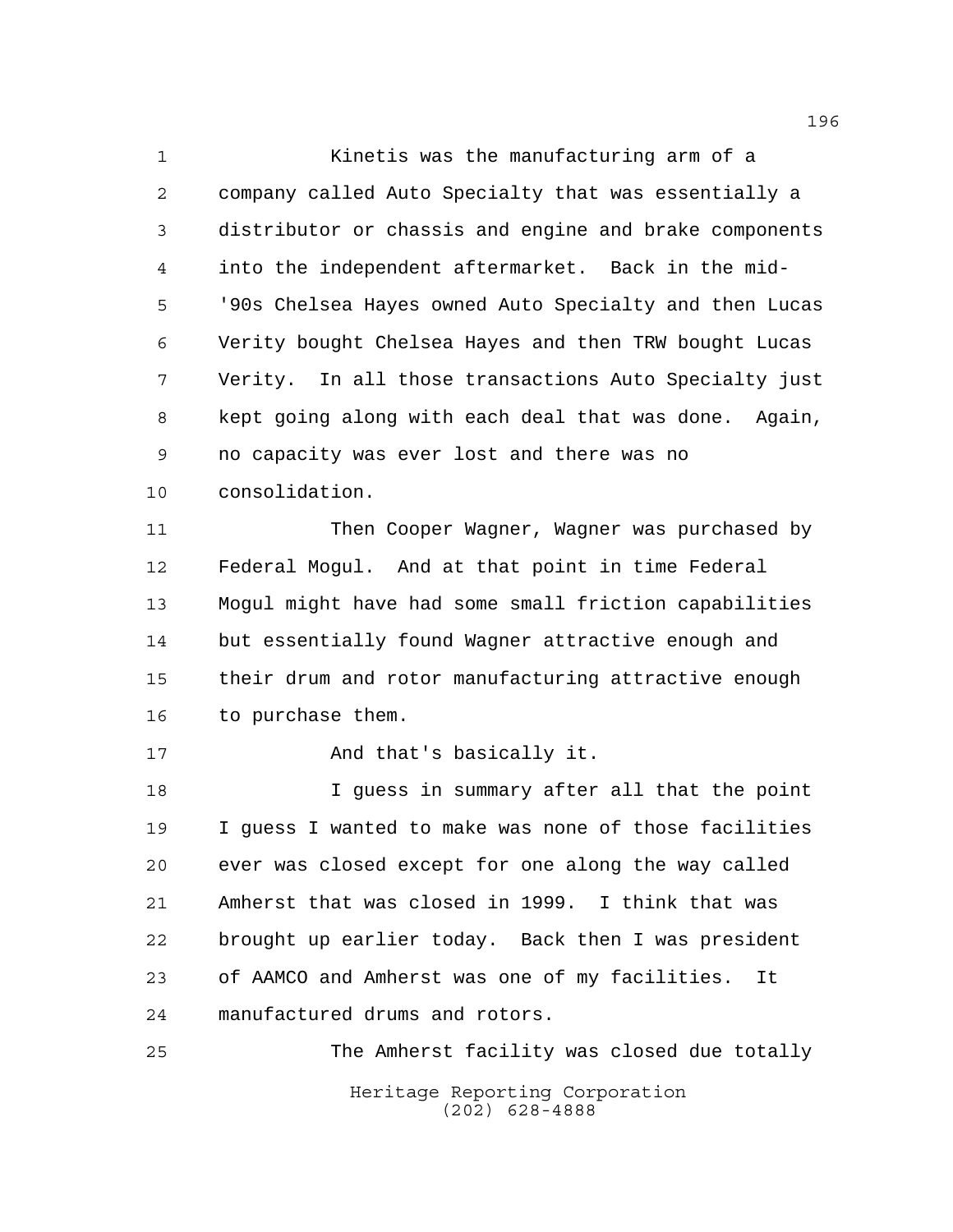to productivity and inefficiency problems. They had a two way system there that didn't work and that plant's productivity kept going down and down and down. And eventually it wasn't worth keeping it open. It was totally unrelated to Chinese imports. All of the equipment at Amherst just shifted to other Dana manufacturing locations.

 Additionally, in 2001 Dana built an OE facility in Wapaca to supply OEM parts.

 Not only have Dana and Federal Mogul been unresponsive to market trends overall but they have turned away business that Qualis had sought to give them. Newer part numbers, and that I mean drums and rotors for new model cars that have just been released, are usually not available from Chinese producers immediately. I need to have these parts to meet my customers' needs.

 On a number of occasions I have tried to get these new part numbers from Dana and Federal Mogul but I have been unsuccessful. Just recently we spoke to Federal Mogul and were told that they were operating at close to full capacity and may be unable to supply us with any of the new parts we'd asked about.

 The result of this is that instead of making these purchases through a domestic producer I am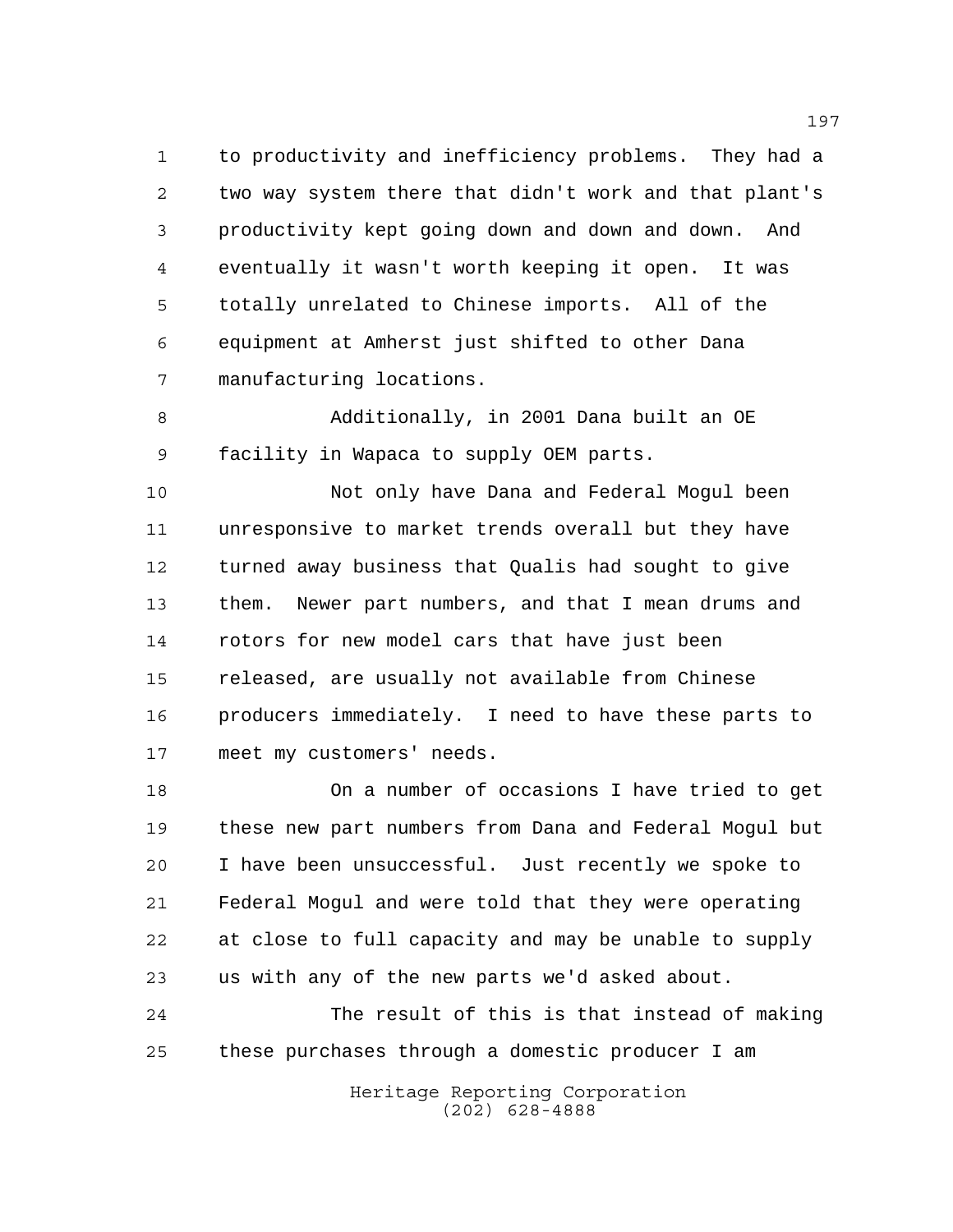forced to have the part reverse engineered and then have it made in China. If I could get these parts from a domestic supplier I would because it would be a lot quicker than going the Chinese route.

 The fact that Federal Mogul is close to full capacity surprises me relative to the claims in the petition. If this is the case I don't see how the Petitioners could make up for any significant amount of the shortfall that would occur if Chinese imports were restricted. My belief is that the Petitioners would have to supply the U.S. market from other offshore sources.

 To conclude I have one final thought that should be part of this tribunal's consideration. From talking to my customers I know that some consumers will not replace worn-out drums or rotors when they should, or in the case of rotors will attempt to have them turned if the Chinese aftermarket products are not available at this current price point.

 Not replacing drums or rotors is simply an unacceptable safety risk. Having a rotor turned is no longer acceptable because the thickness of the rotors has decreased over the last several years. I am confident, as are my customers, that consumers will be forced to make such choices if Chinese products are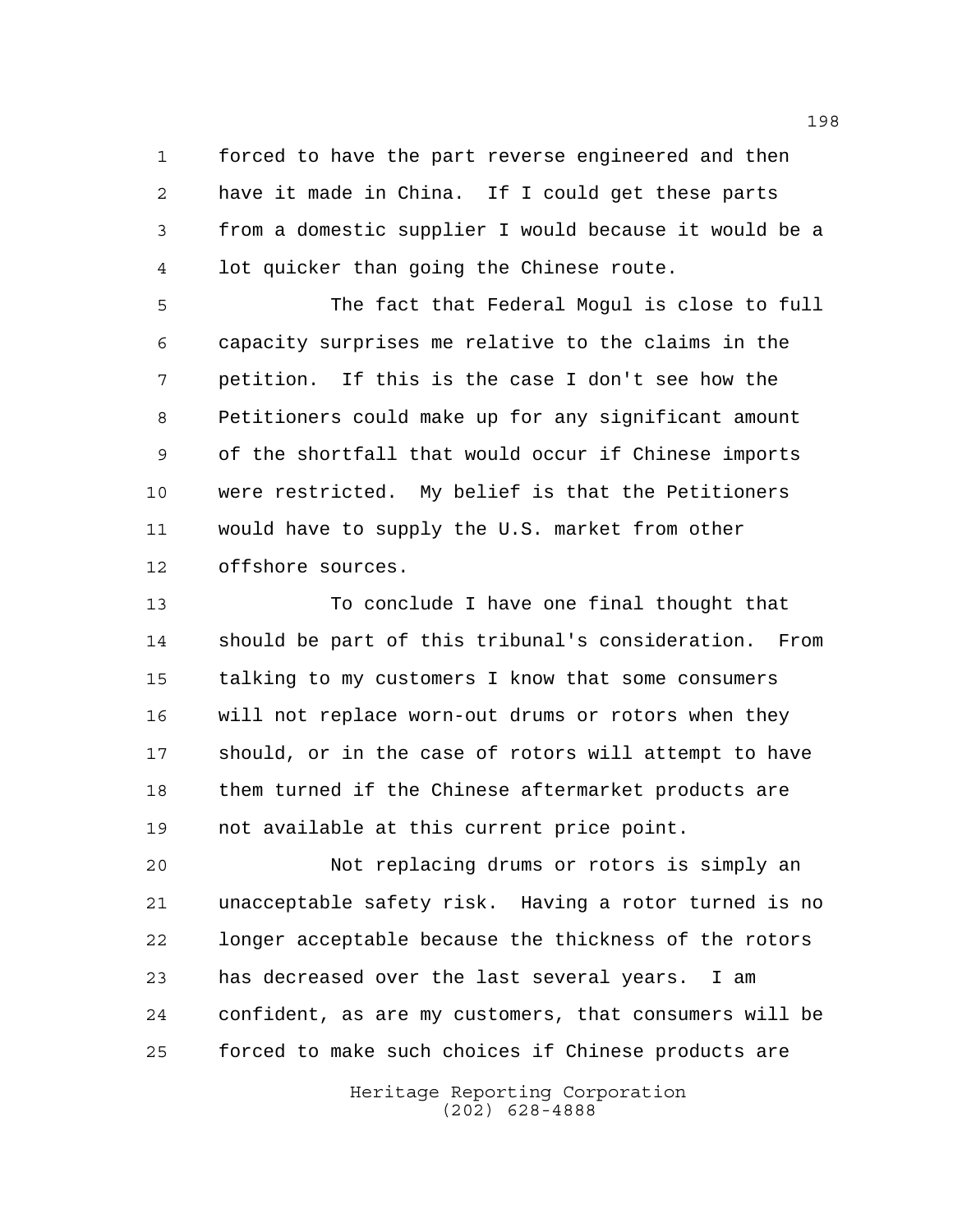unavailable at current prices.

Heritage Reporting Corporation (202) 628-4888 Thank you. I am available for questions. My college Steve Wylie will now present a specific example to you on the safety issue. Thanks. CHAIRMAN OKUN: Thank you. MR. WYLIE: Good afternoon. My name is Steve Wylie and I am the CFO of Qualis. I would like to speak briefly about a subject ignored by the Petitioners in the public version of the petition. If prohibitive tariffs are imposed on brake rotors from China U.S. consumers and highway safety will suffer. Our consumers, such as Auto Zone, have told us that for some consumers the cost of replacing rotors is painful and sometimes prohibitive. Auto Zone has told of instances where a consumer will come into their store and buy a single rotor telling the Auto Zone clerk that they can only afford to buy one rotor. They come back after the next paycheck to buy the second rotor and so on. Obviously, it is recommended to replace both rotors at the same time so that they would wear evenly. The Automotive Aftermarket Industry Association has determined that more than 5 percent of all vehicle accidents result from underperformed vehicle maintenance. According to the AAIA these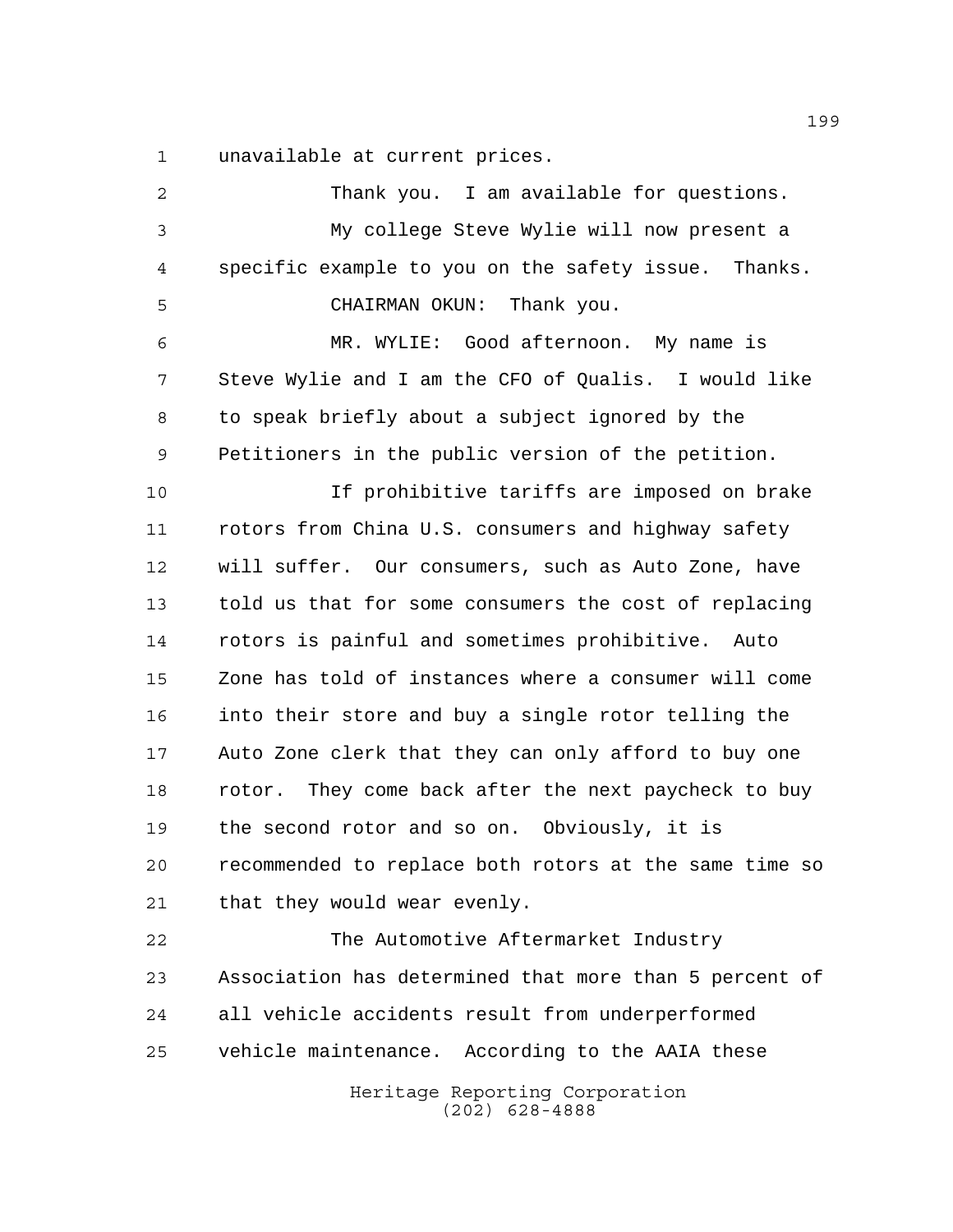accidents result in 2,600 deaths, 100,000 disabling injuries and a financial cost of over \$2 billion every year.

 On its website Dana makes even stronger statements. "Over half of the complaints registered by the NHSA, National Highway Safety Administration, concern brake systems and brake-related accidents. These accidents cost society almost \$3 billion a year."

 Any cost increase in the economy rotor segment would only make the problem worse.

12 Thank you. I am available for questions. CHAIRMAN OKUN: Thank you.

14 MR. LOEB: Thank you, Madam Chairman. Hamilton Loeb for the Chinese respondents. I stepped aside for a moment so you would have a direct line to Mr. Fudalla and I will do the same to some degree during questioning if that facilitates the back and forth.

 We have heard from him on how competition works in the brake drum and rotor segments and how the attenuated competition between the Chinese economy product and what the U.S. producers declare in turn is their premium product is limited. In a moment you will hear John Reilly testify on how the economic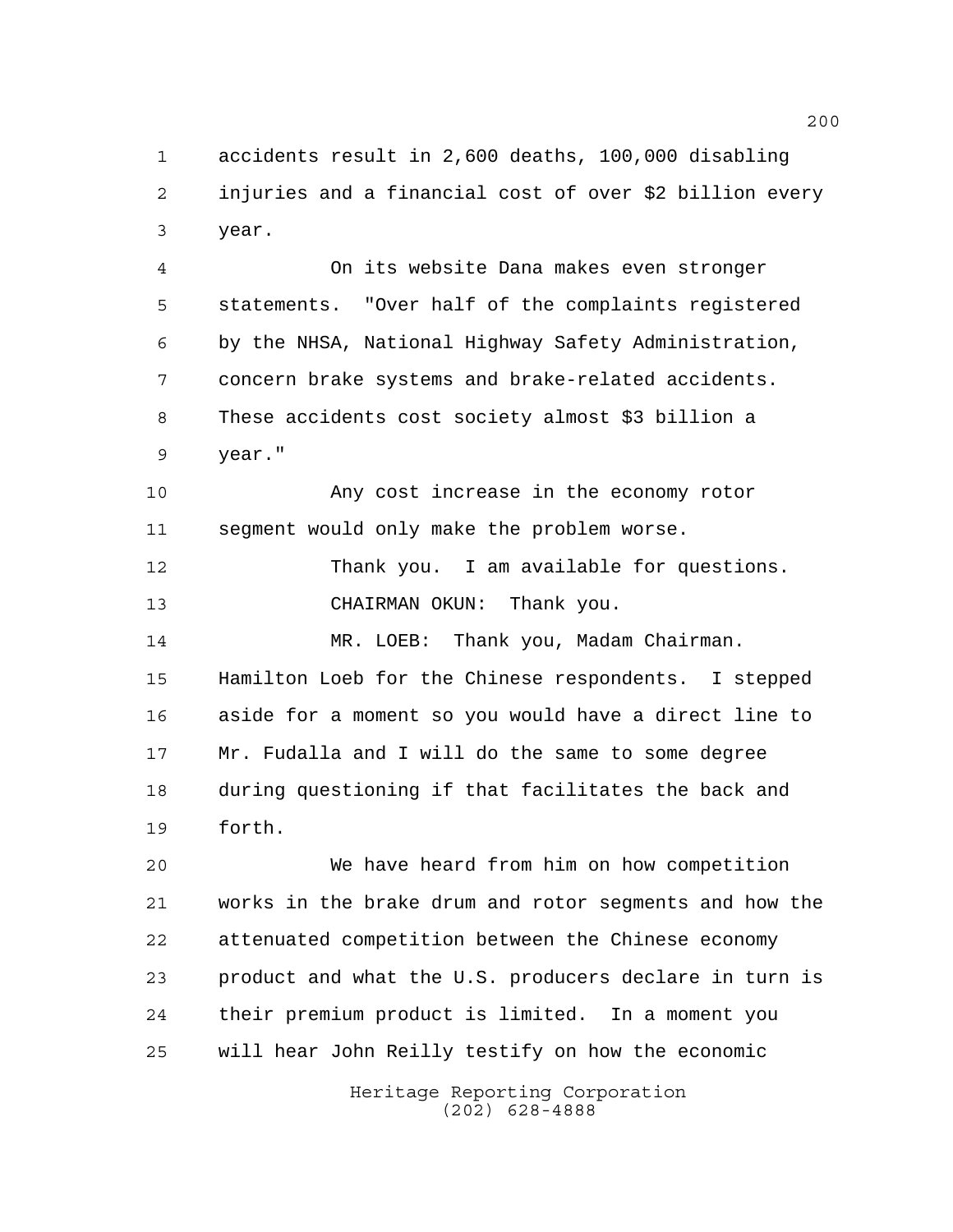evidence that the Commission staff has gathered reinforces this point that there is no significant causal link between the challenged imports and the production of the U.S. producers here. And you will also hear how the economic evidence shows that the U.S. industry is not injured and also shows that imports are not increasing rapidly.

 After Mr. Reilly testifies my colleague Scott Flicker will touch in more detail on the rapid increase standard which we think is particularly important in this case and then I will add a few specific points to fill in some gaps.

 So next we will turn to John Reilly. 14 MR. REILLY: Thank you.

 Good afternoon, Madam Chairman and members of the Commission. For the record I am John Reilly of Nathan Associates appearing on behalf of the Chinese producers and the China Chamber of Commerce.

 In my testimony this afternoon I'll demonstrate that subject imports have not recently surged, that the domestic producers of brake drums and rotors have in fact done quite well in recent years, that brake drums and rotors from China have actually expanded the domestic market for replacement parts and, finally, that there is no economic basis for a

> Heritage Reporting Corporation (202) 628-4888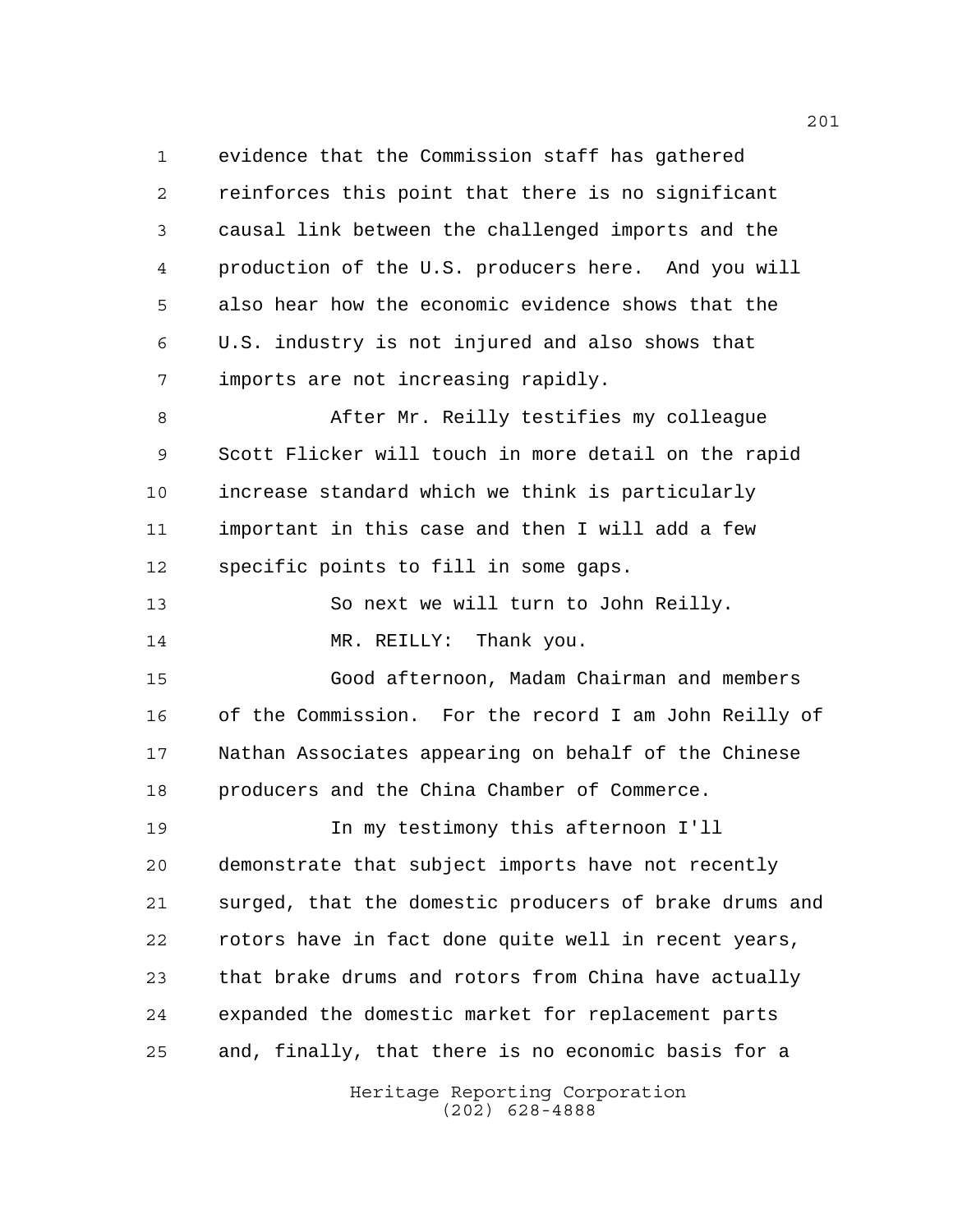finding of threat of material injury.

| $\overline{2}$ | Imports of aftermarket brake drums from               |  |  |  |  |  |  |  |  |
|----------------|-------------------------------------------------------|--|--|--|--|--|--|--|--|
| 3              | China have grown at a decreasing rate since 1998 -    |  |  |  |  |  |  |  |  |
| 4              | 1999. Now, between 1998 and 1999, long before China   |  |  |  |  |  |  |  |  |
| 5              | acceded to the WTO, subject brake drum imports        |  |  |  |  |  |  |  |  |
| 6              | increased by nearly 47 percent. This was a phenomenon |  |  |  |  |  |  |  |  |
| 7              | related to pipeline filling.                          |  |  |  |  |  |  |  |  |
| 8              | By 2002 the annual rate of increase had               |  |  |  |  |  |  |  |  |
| 9              | fallen to about 12.7 percent. And based on five       |  |  |  |  |  |  |  |  |
| 10             | months' data for 2003, that's imports through May,    |  |  |  |  |  |  |  |  |
| 11             | compared with the same period last year the projected |  |  |  |  |  |  |  |  |
| 12             | rate of increase is 11.2 percent and that's           |  |  |  |  |  |  |  |  |
| 13             | substantially lower than the first quarter rate of    |  |  |  |  |  |  |  |  |
| 14             | increase of 18 percent. So the 18 percent figure is   |  |  |  |  |  |  |  |  |
| 15             | basically a reflection of obsolete data.              |  |  |  |  |  |  |  |  |
| 16             | The absolute volume increases have also               |  |  |  |  |  |  |  |  |
| 17             | declined since 1998. Between 1998 and 1999 volume     |  |  |  |  |  |  |  |  |
| 18             | increased by 565,000 units. By 2002 the increase had  |  |  |  |  |  |  |  |  |
| 19             | declined to 318,000 units. And based on five months'  |  |  |  |  |  |  |  |  |
| 20             | data should remain at the same, the rate of increase  |  |  |  |  |  |  |  |  |
| 21             | or the increased volume should remain at the same     |  |  |  |  |  |  |  |  |
| 22             | level for 2003, on the order of 300,000 units.        |  |  |  |  |  |  |  |  |
| 23             | And clearly the pattern well before China's           |  |  |  |  |  |  |  |  |
| 24             | accession to the WTO has been relatively stable       |  |  |  |  |  |  |  |  |
| 25             | increased growth, not sudden or rapid increases.      |  |  |  |  |  |  |  |  |
|                | Heritage Reporting Corporation<br>$(202)$ 628-4888    |  |  |  |  |  |  |  |  |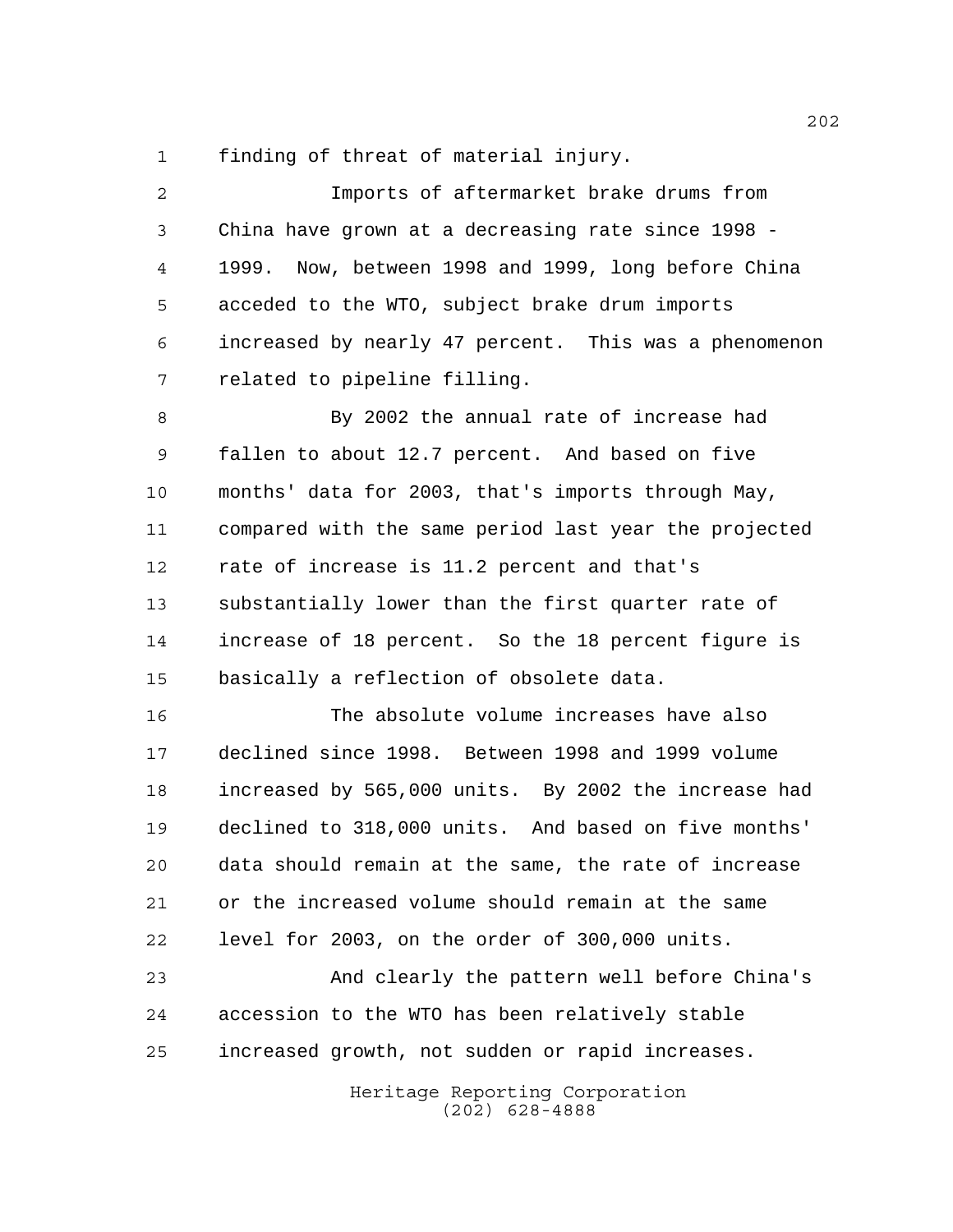Now, based on the Commission's methodology for distributing total imports between rotors and drums the imports of rotors show exactly the same pattern. So the conclusions that I've drawn concerning rotors -- I'm sorry, concerning brake drums apply equally to imports of the subject brake rotors. Now, in assessing the growth of imports from China one must also be mindful that the volume of Chinese brake drums and rotors going to the U.S. producers has by no means been inconsequential. Mr. Fudalla mentioned a figure of 6 million units. U.S. producers sell these products into the economy's brake drum and rotor segment. And as I will shortly explain, any competition between the U.S. producers' branded premium lines and the economy line Chinese product is highly attenuated. Accordingly, the Commission should exclude the U.S. producers' take of imports from China in its assessment of changes in subject import market shares. All of the numerical information concerning the performance of the domestic industry is confidential. Nevertheless, it's possible to make some general statements about what the data show.

 Now, the Petitioners would have the Commission focus on a snapshot that compares the

> Heritage Reporting Corporation (202) 628-4888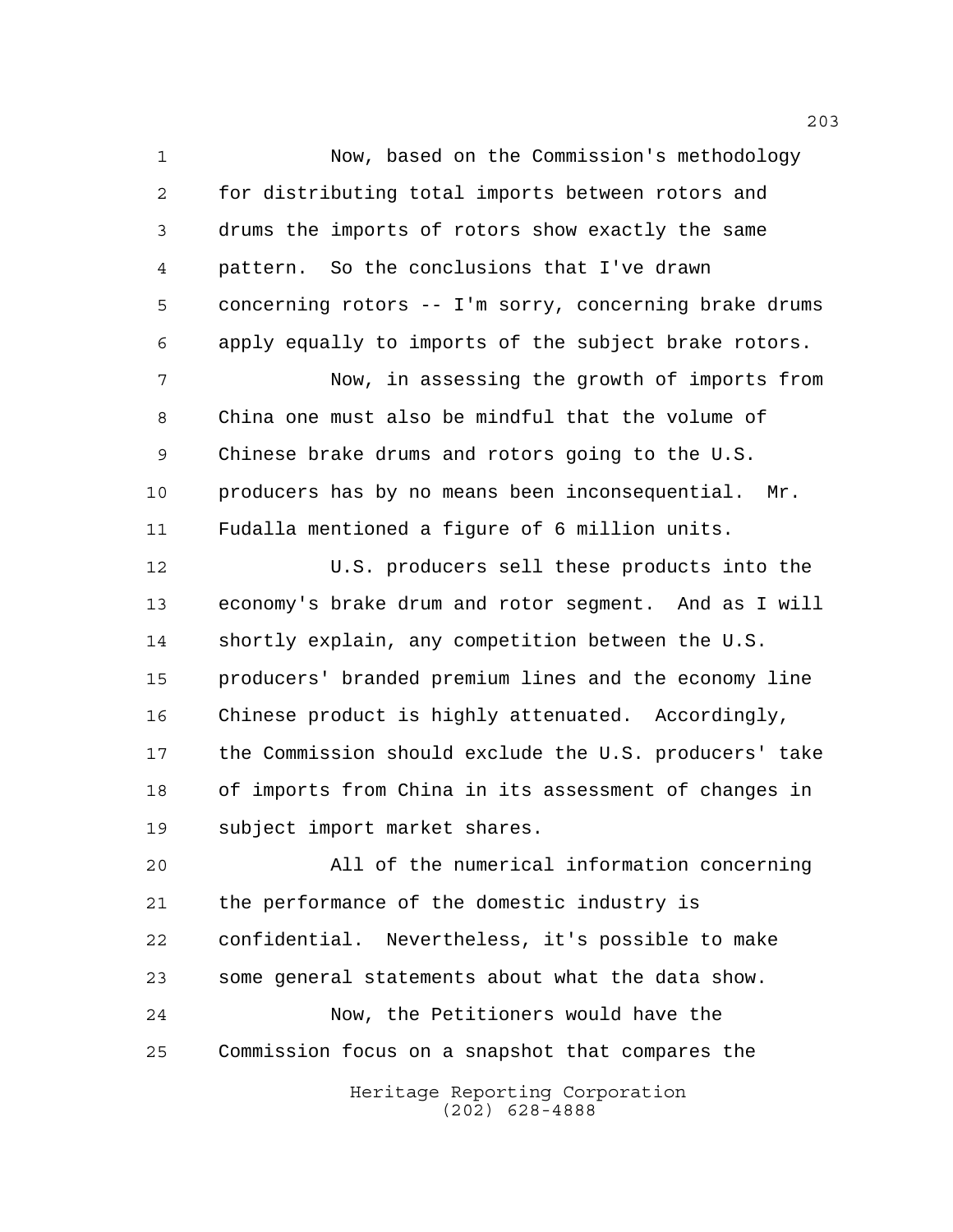present day to 1998. Yet, if one begins in 1999 which is still well before China's accession to the WTO, one finds that U.S. production and shipments of aftermarket brake drums and rotors has been steady. And this is all the more remarkable in view of the U.S. producers' significant take of both subject and non-subject imports during this period.

 In addition, U.S. producers' dollar profits and profit margins can only be described as healthy. And in my quarter century of appearances before the Commission I don't recall any petitioners' profits as robust as reported by the domestic producers in this case. I may be wrong, I just don't recall any.

 Petitioners have claimed that their import take is defensive in nature, yet their data put a lie to this claim. And I refer the Commission to Exhibit 2 of our prehearing brief which details the profitability of the U.S. producers' non-subject imports. It's not inconsiderable. No doubt they are also making money from their sales of Chinese brake drums and rotors. These profits do not appear anywhere in their financial statement.

 On page 25 of our prehearing brief we show that the employment and wage data for brakes and drums reflects the combined effects of steady output since

> Heritage Reporting Corporation (202) 628-4888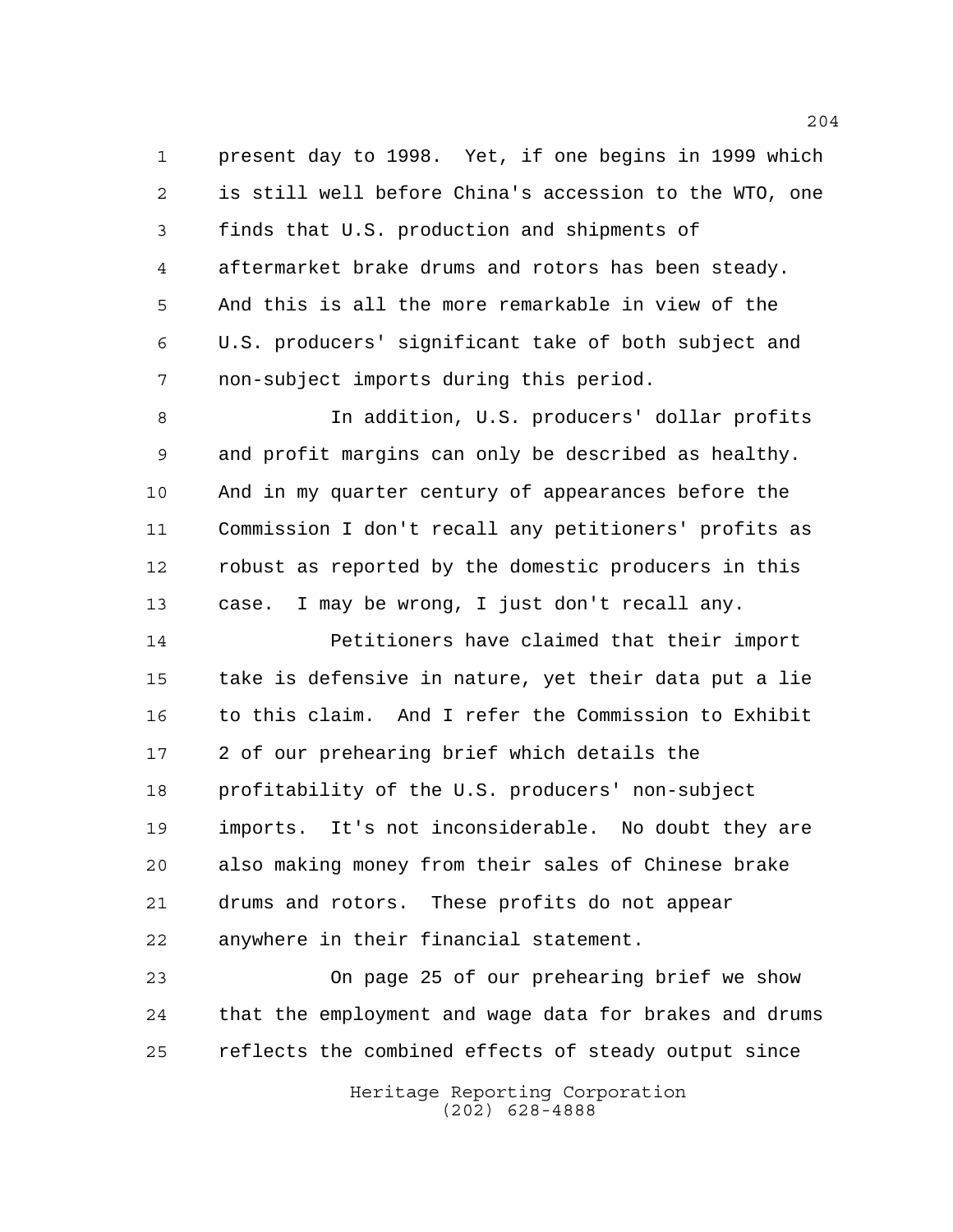1999 and productivity gains. These data do not add up to material injury.

 Now, central to causation in this case is product differentiation in what is a 3-tiered aftermarket for brake drums and rotors. At the top is the automotive manufacturers' certified brand name products. That the auto makers compete for out-of- warranty customers in the aftermarket is clear from GM's longstanding Mr. Goodwrench campaign and it's also apparent to anybody who would take a look at their website.

 The second tier consists of branded OES equivalent products. These are differentiated products and the U.S. producers certainly treat them so, as Mr. Fudalla made plain. On the one hand the producers advertise these products as OES equivalent which suggests to the consumer that they are an equivalent quality, lower priced alternative to the automotive manufacturers' brand.

 On the other hand, the producers stress that their OES equivalent products substantially outperform economy line products, thus they are making quality, performance and safety a reason to prefer the OES equivalent brand over the economy line product.

The bottom tier consists of the economy line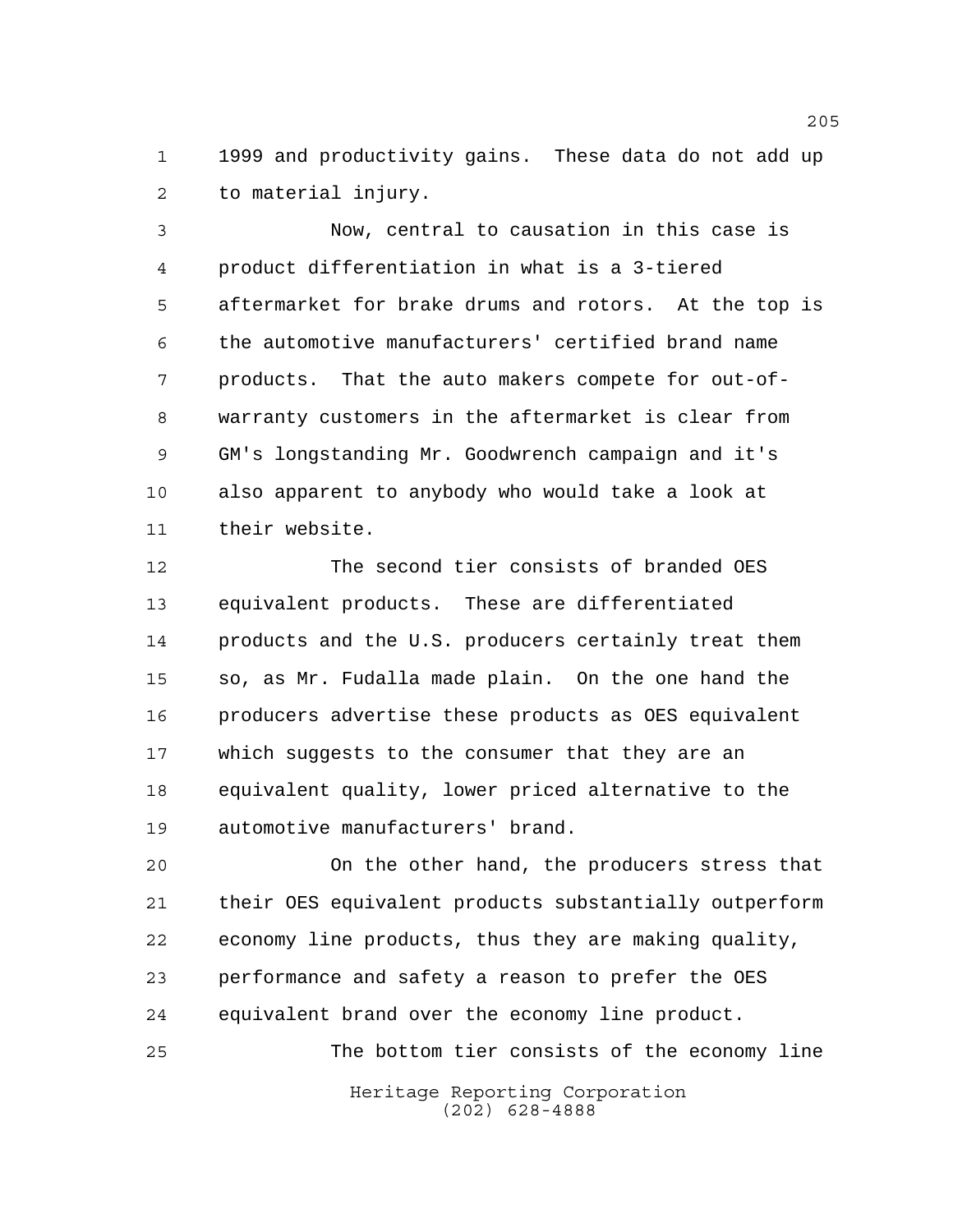replacement brake drums and rotors which include the subject imports from China. These products normally carry a producer's second brand or a distributor's or installer's private label. As I will detail in a few minutes, the economy line products appear principally to provide budget-conscious customers with replacement alternatives to remachining already worn brake parts.

 The low cost of the economy line products makes them cost competitive with remachining. And the "better safe than sorry" logic for replacing a worn brake part makes them an easy sell.

 The OES products put a ceiling on the pricing of U.S. producers' branded OES equivalent products. Although the Commission collected no data on OES brake drum and rotor price trends it's safe to assume that the pricing of such products has reflected the longstanding non-inflationary natural economic environment. That is, one can reasonably assume that the auto makers' aftermarket prices have not risen appreciably in any recent period. This being the case, one would expect the prices of U.S. producers' branded OES equivalent products to be similarly stable.

Heritage Reporting Corporation (202) 628-4888 Were the U.S. producers of the OES equivalent products to attempt to raise their prices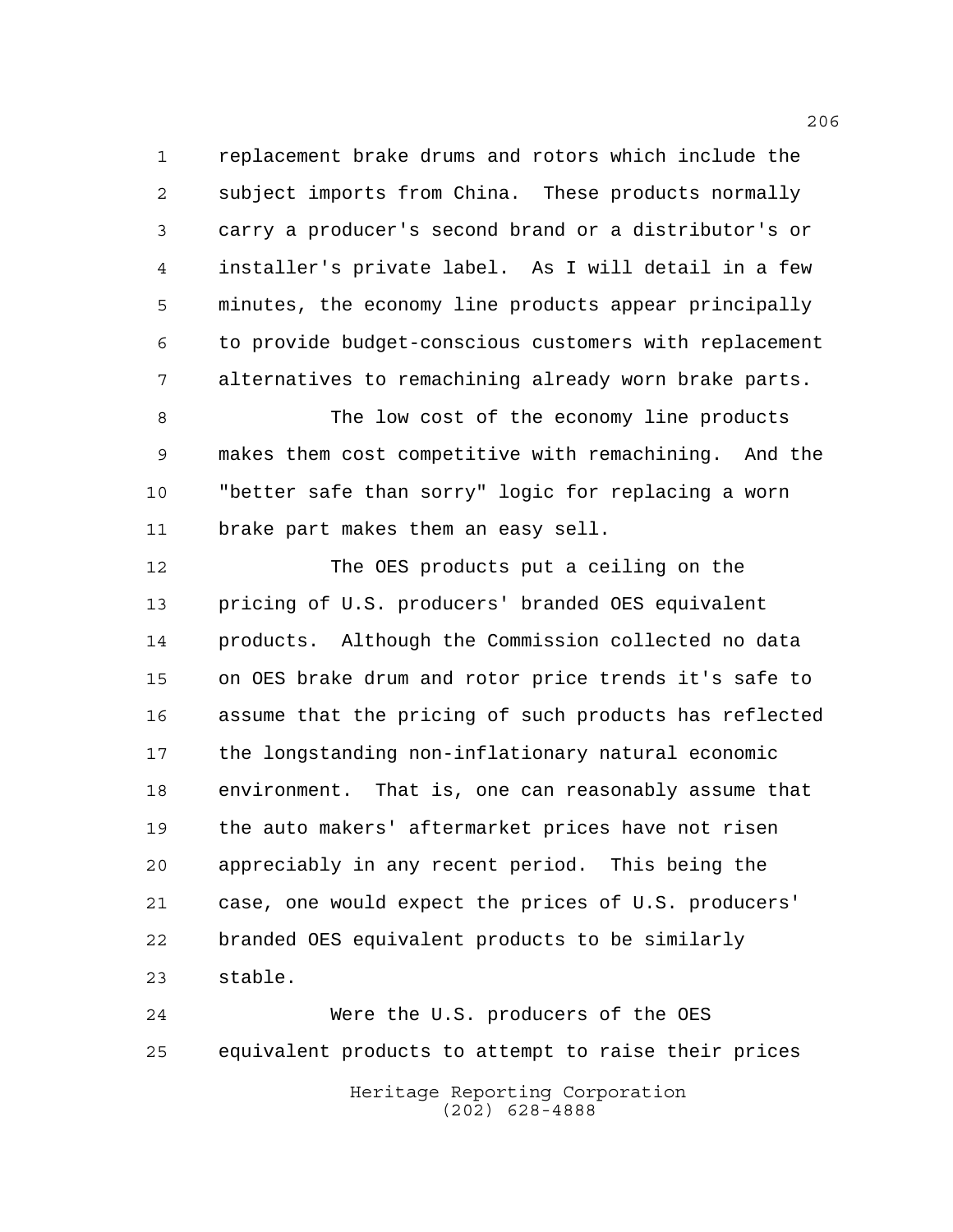they would be in danger of losing volume and market share to the OES products.

 Were there any significant price competition between the U.S. producers OES equivalent products and the economy line subject imports one would expect the domestic price to decline in response to the lower price subject imports. The pricing product data collected by the Commission indicate that there is no apparent relationship between the U.S. producers' average prices and the subject import prices.

 Alternatively, were U.S. producers to determine not to compete on price with the Chinese imports and were they directly competitive equivalent products then there would be no line on that chart for domestic producers' prices. Chinese imports which have been in the market for 12 years or more would have run the U.S. producers out of the market by now.

 The data for brake rotors tell the same tale. There is no apparent relationship between U.S. producers' prices and subject import prices. I'll also note that U.S. producers' prices actually appear to have risen at a moderate pace during the POI. In short, the pricing data collected by the Commission did not indicate any causal relationship between U.S. producers' prices and subject import prices.

> Heritage Reporting Corporation (202) 628-4888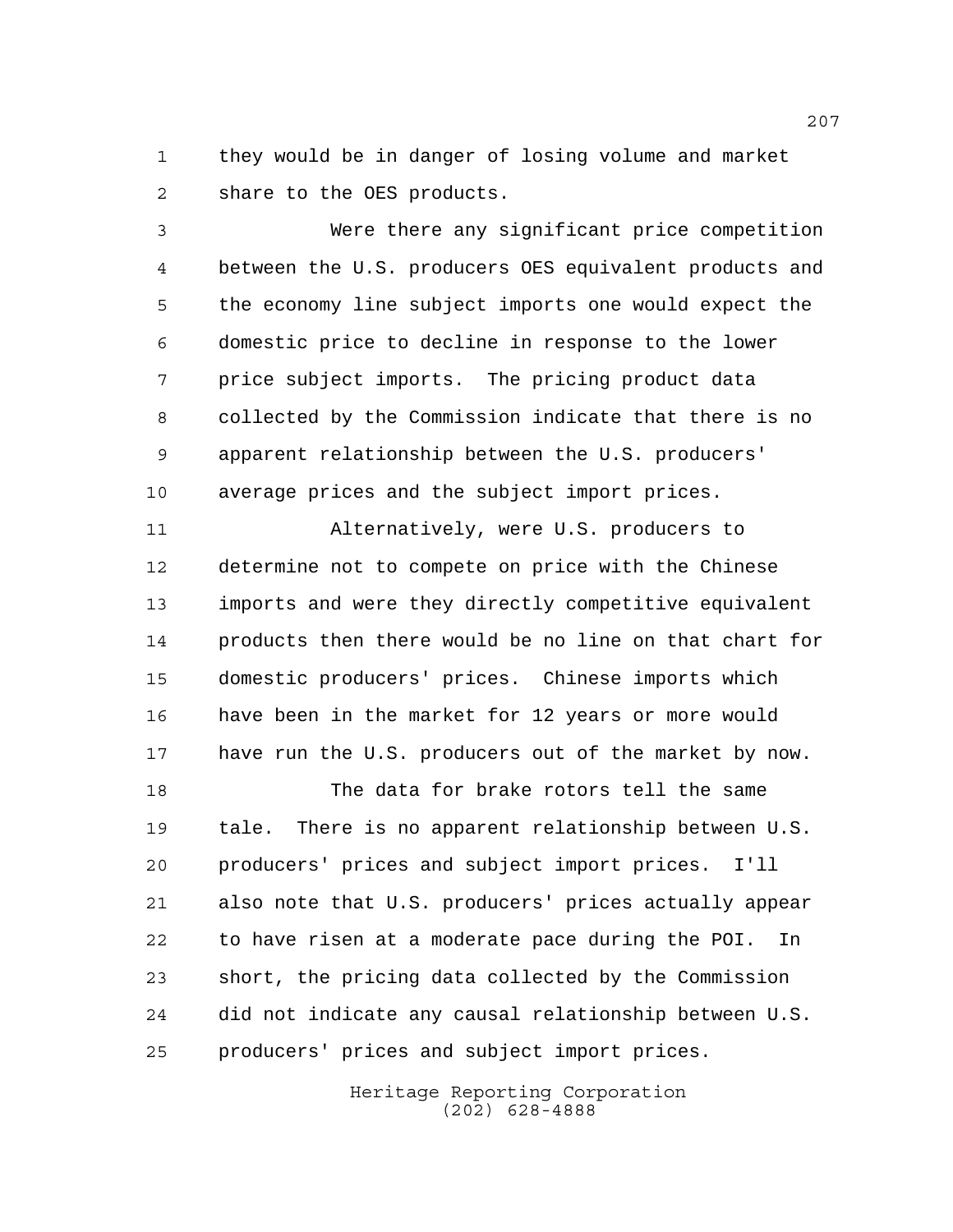Now remachining, also called turning, has been a traditional method of repairing worn brake parts. While the advent of thinner drums and rotors has limited the amount of turning that can be done it's still quite feasible to do at least one time. The economy line drums and rotors, however, appear to be attractive substitutes for remachining. Their low cost provides the installer with the opportunity to earn an equal or better margin than from remachining and the retail customer with a new part rather than a re-worked part.

 And to the extent that the installers are getting high margins from the Chinese products there is an incentive to tell a customer that your brake rotors are shot and need to replaced rather than presenting the customer with a remachining option.

17 An analysis of the growth of demand for aftermarket brake work supports this role for economy line drums and rotors. We had some questions about what was going on in the market so we tried to develop some numbers to assess what demand should look like were there no remachining -- were remachining not to go down. And this is most clearly seen in the market for rotors.

Heritage Reporting Corporation (202) 628-4888 Aggregate demand for aftermarket brake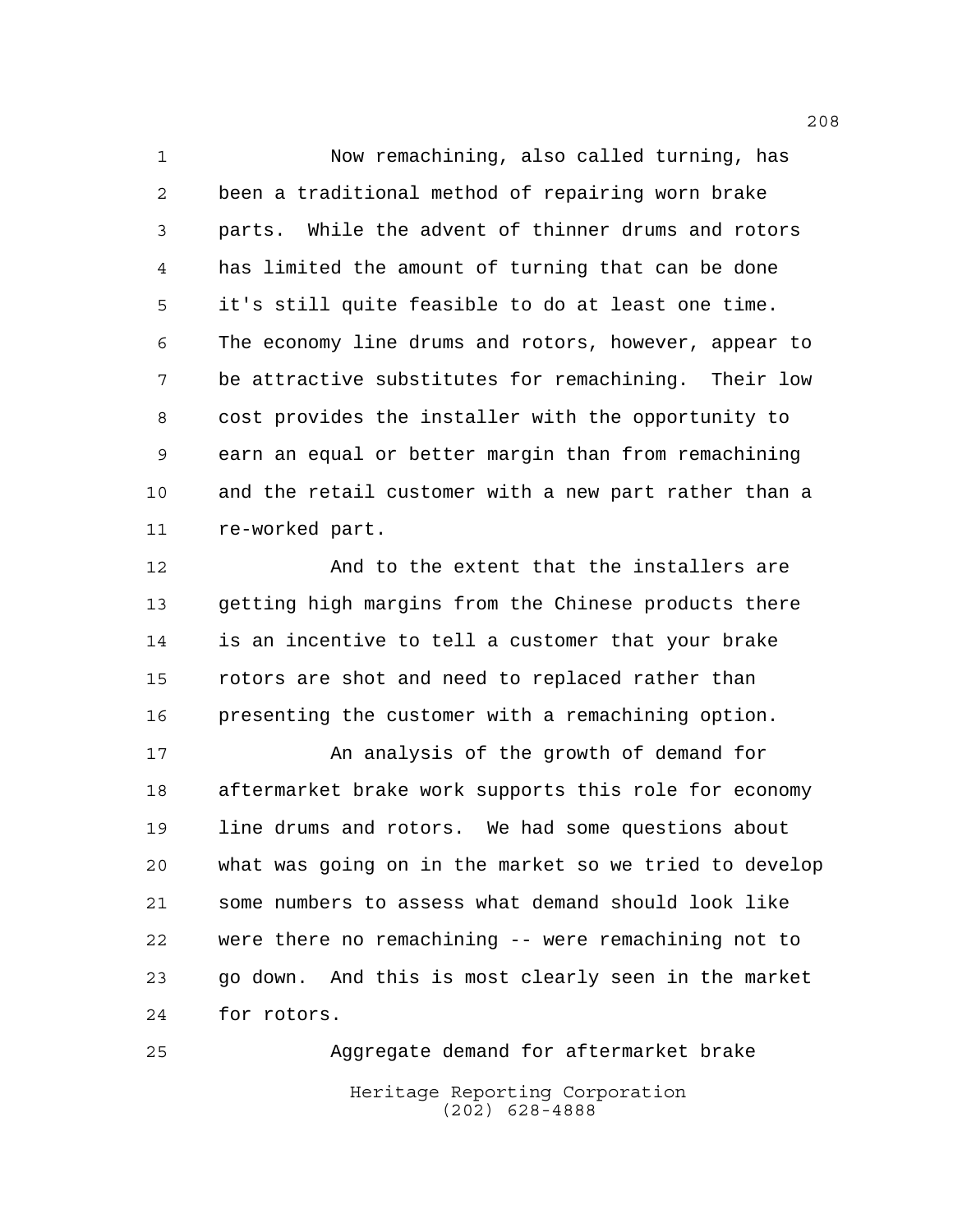rotors expanded quite substantially during the POI and far beyond the levels supported by underlying forces. And apparently the data the Commission collected is contrary to what the Petitioners have as an impression of how the market should be growing.

 Now, in any period aftermarket demand is determined by several independent variables, including the number and age distribution of vehicles on the road, the average miles driven per vehicle per year, the number of vehicles coming off warranty and into the rotor service mileage zone, and the rate of OEM disk brake installation on those vehicles at the factory and, of course, the choice between buying a new rotor or having it machined.

 Now, total cars in operation and trucks increased from 201 million units in 1997 to 217 million units in 2001. That's a cumulative growth of 7.8 percent or less than 2 percent per year. The average number of vehicles entering the fleet by a slight margin exceeded the number of vehicles being scrapped. That's why the population was increasing.

 Now, clearly this modest growth of the vehicle population would support at best only modest growth in aftermarket brake part demand. Federal Highway Administration data show that average miles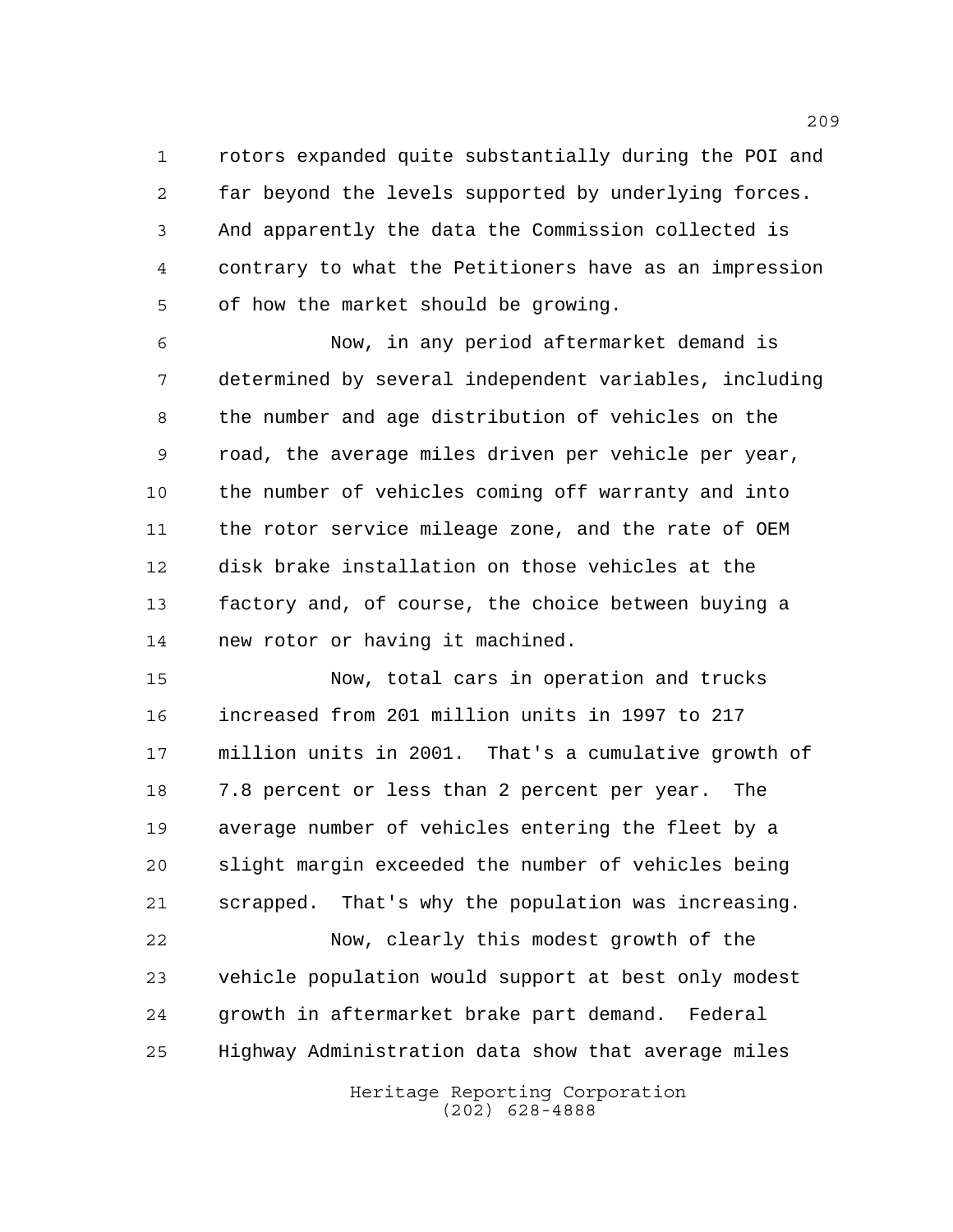driven per vehicle remained remarkably stable from 1997 through 2001. The FHWA has not yet published mileage data for 2002 but based on this latest available data it's apparent the demand for brake rotor service during the POI has been unaffected by changes in average vehicle mileage.

 Now, in a relatively short period such as the POI the greatest influence on rotor service demand growth will come from the number of new vehicles coming off warranty and into the service zone and the number of brake rotors on those vehicles. Data indicate that new vehicles would on average enter the brake rotor service zone in the fifth year after purchase with the accumulated driving of roughly 50 to 50 thousand miles.

 I take it that Chairman Okun's experience with her Explorer is a bit different from that.

 Data from Law's Automotive Yearbook indicate that the total number of vehicles entering the service zone fluctuated somewhat during the POI but showed no increased trend. Accordingly, it appears that the number of vehicles entering the service zone during the POI itself has not caused any significant increase in demand for brake rotor service.

Heritage Reporting Corporation (202) 628-4888 Changes in factory installation rates for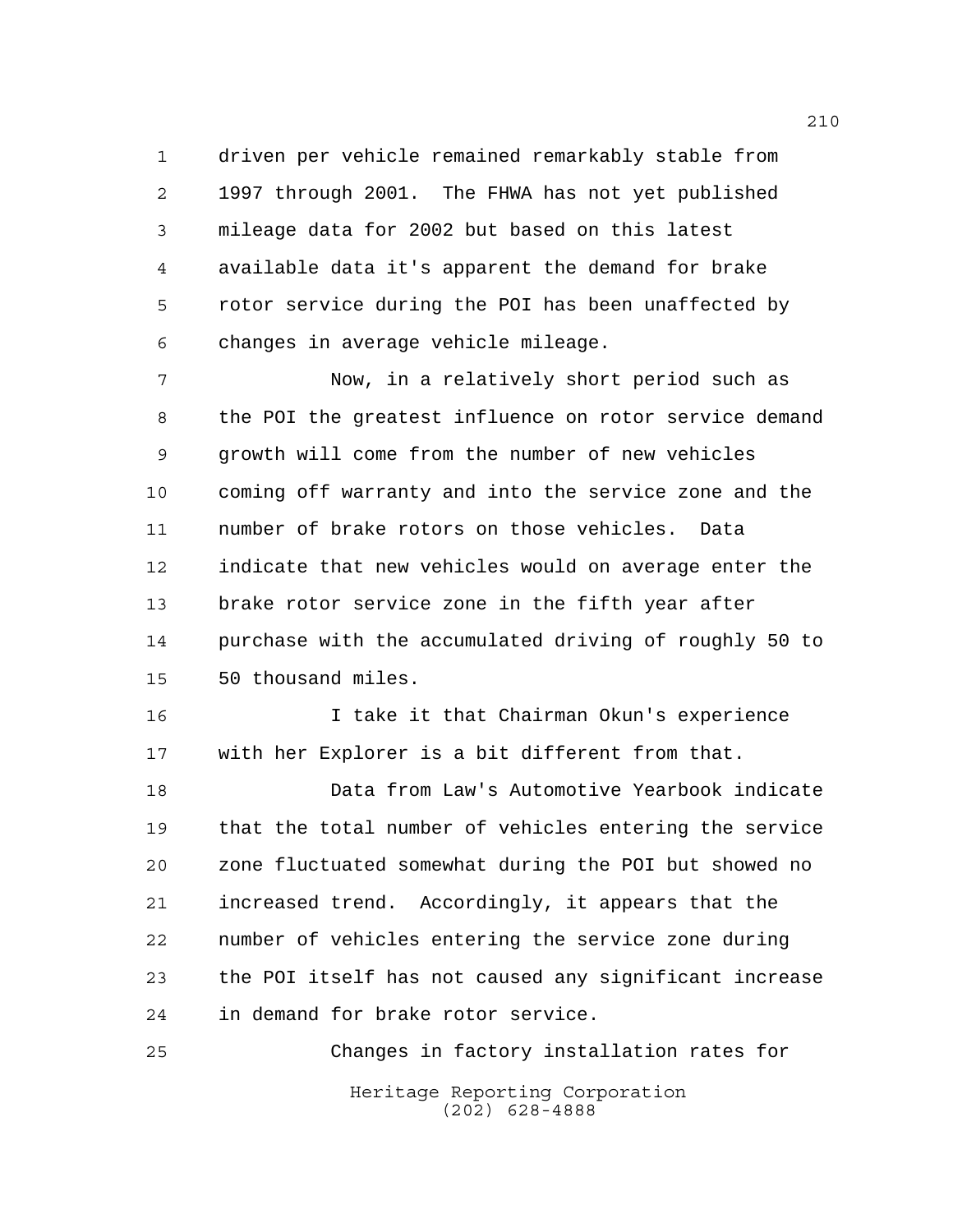disk brakes during the 1994 to 1998 model years would also affect rotor service demand during the 1998 to 2002 period. Front disk brakes have been a standard feature on practically all cars and light trucks sold in the United States for well over 20 years. Thus the growth of new rotor service demand during the POI would depend on the growth of factory installed 4- wheel disk brake systems during the 1994 to 1998 model years.

 Nathan Associates analyzed model by model production and sales data from Ward's from 1994 and the 1998 model years. And by the way, I'm now an authority on standard and optional equipment on all 1994 vehicles sold in the United States.

 The analysis included all domestically produced and imported cars and light trucks. Considering both installation rates and product mix the number of rotors per thousand new vehicles in the U.S. market increased from 2,415 in model year 1994 to 2,638 in model year 1998 or by about 11 percent. Since the annual number of vehicles entering the service zone has not increased during POI, the 11.1 percent figure provides a rough and reasonable approximation of the cumulative rate of increase in U.S. demand for rotor service between 1998 and 2002.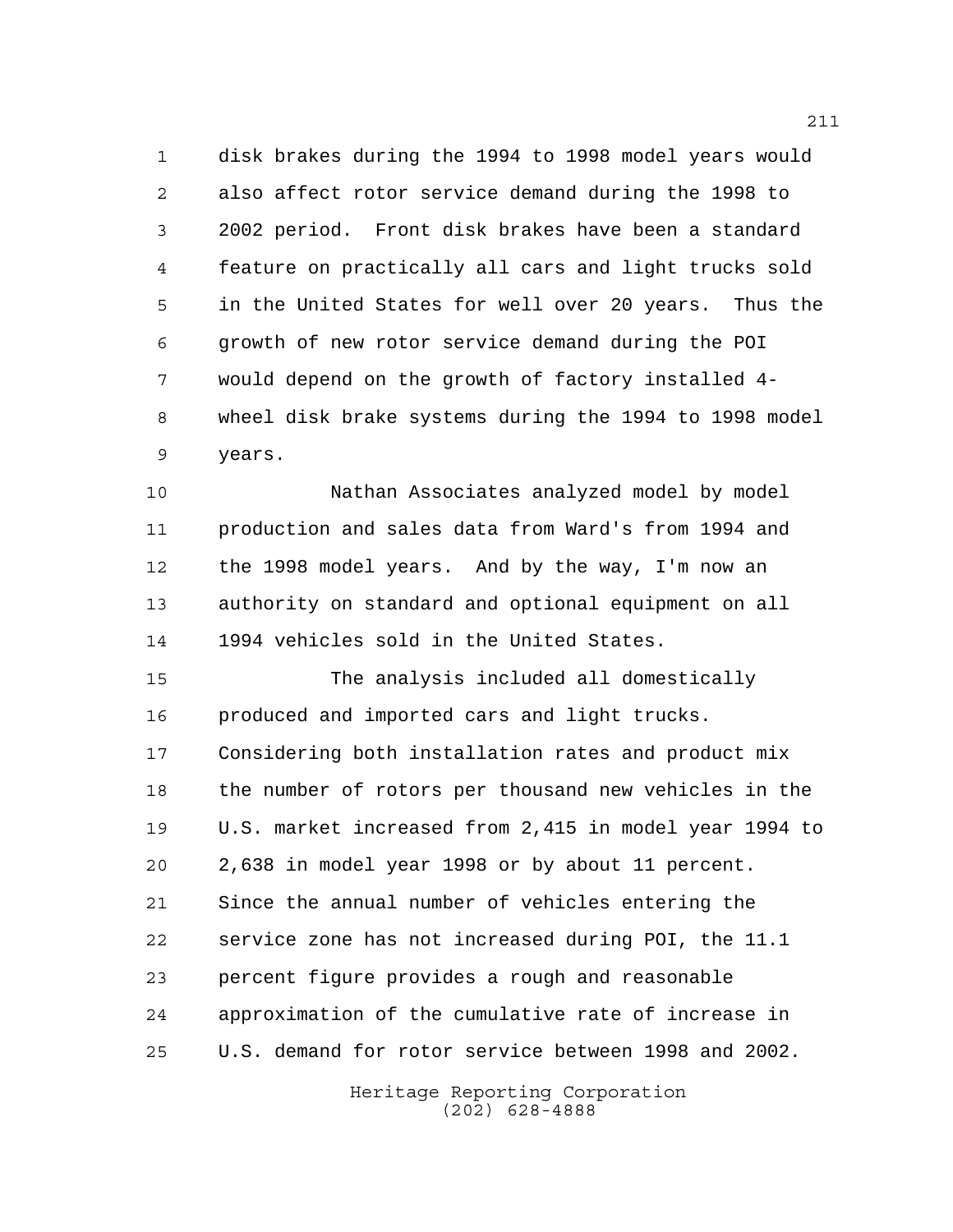This growth is far less than the cumulative rate of increase and apparent consumption of aftermarket brake rotors recorded by the Commission for the same period.

 The data therefore support the conclusion that the recorded expansion of apparent aftermarket demand during the POI reflects change in the economy market segment due to the substitution of low cost replacement rotors for remachining of warn rotors. The analysis of brake installation rates for the 1994 to 1998 model year indicates a 17 percent cumulative decline in new brake drum usage. This reduction should have resulted in declining demand for aftermarket brake drums during the POI, however, no such decline occurred.

 It also appears, therefore, that the availability of economy line brake drums has caused demand for that product to grow.

 The issue of threat of injury in this case is simple, the domestic producers of aftermarket brake drums and rotors are doing quite well as both producers and importers. And there is no sign that this performance will change appreciably in the foreseeable future. Since there is no causal link between the subject economy line imports from China and the U.S. producers' performance in making and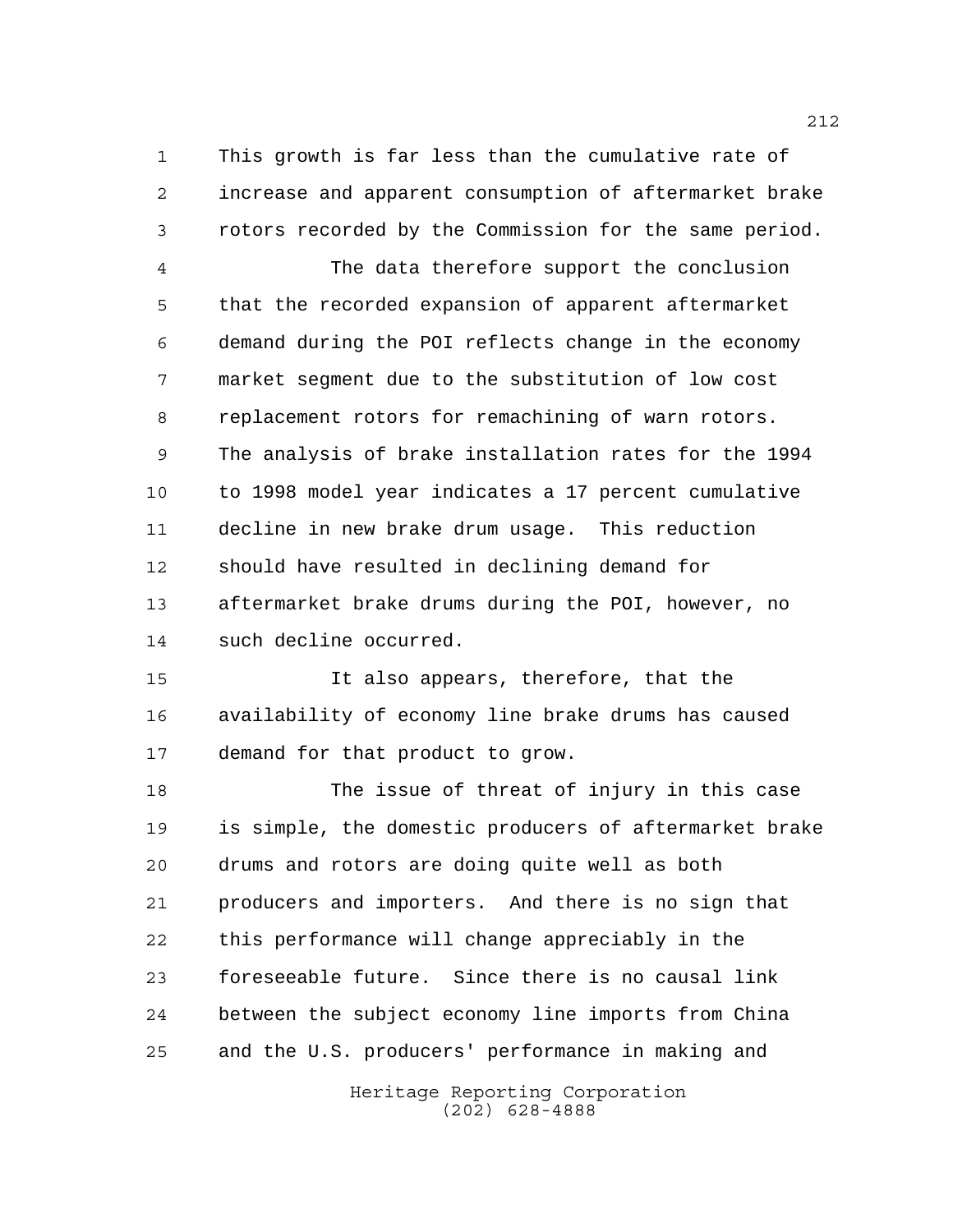selling their branded OEM equivalent products there can be no threat of injury. The subject imports have expanded the domestic aftermarket for brake drums and rotors, they have no taken significant sales from the domestic industry.

Thank you for your attention.

CHAIRMAN OKUN: Thank you.

 MR. FLICKER: Madam Chairman, members of the Commission, my name is Scott Flicker. I am an attorney with Paul Hastings representing the Chinese respondents in this case. And I thank you for the opportunity to address you today.

 You have seen both in the briefing and in the testimony what can only be characterized as overwhelming evidence against a finding of market disruption here. We ask that the Commission spend a few more moments on the element of 421 requiring that imports from China be increasing rapidly either relatively or absolutely.

 This increasing rapidly requirement has not necessarily proved determinative in prior country- specific safeguard cases either under Section 406 or Section 421 as negative determinations have tended to pass over this issue in favor of findings that the domestic industry suffered no injury or that the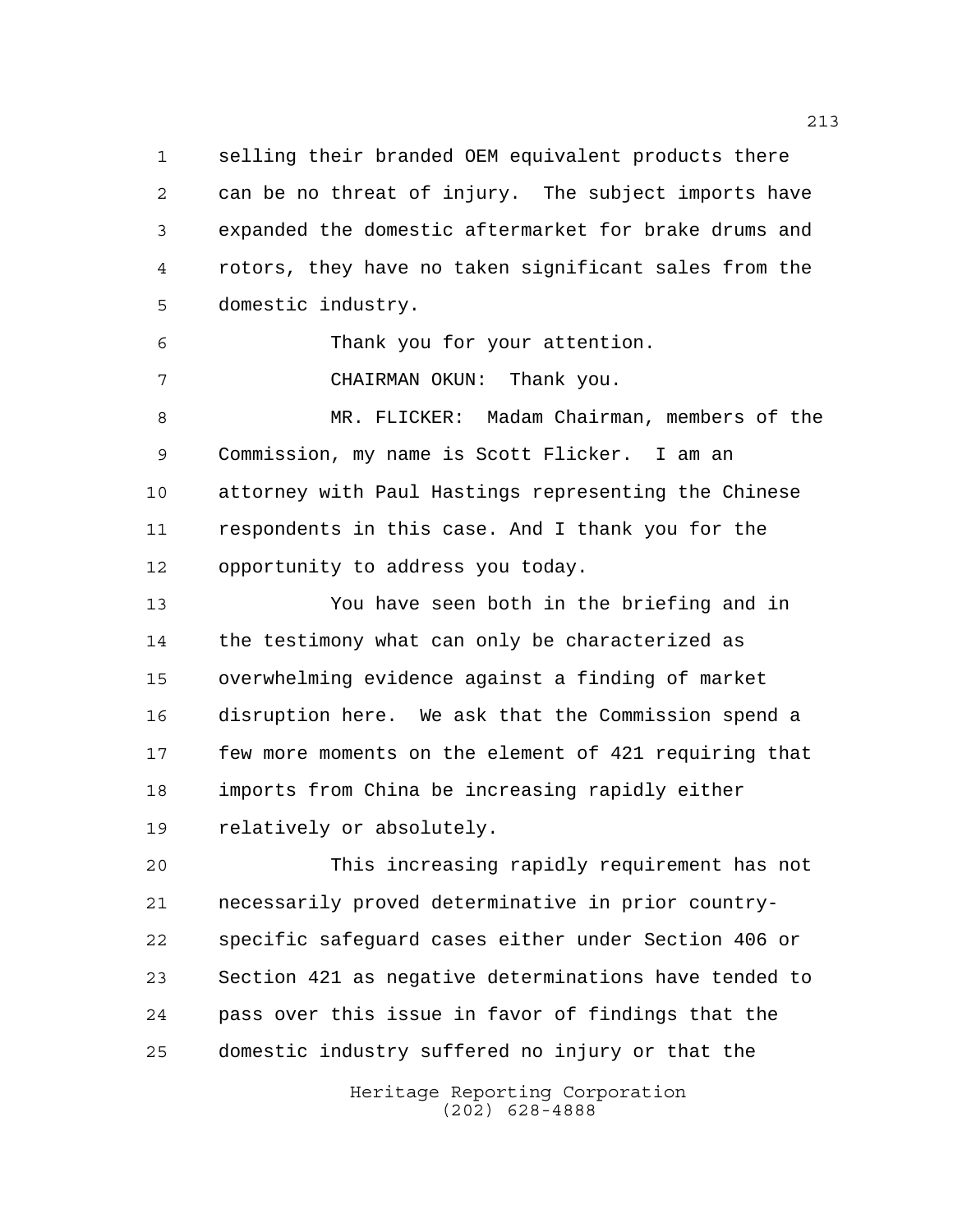subject imports were not a significant cause of injury.

 And the Commission can still find in this case as well. However, the facts in this case make it appropriate for the Commission to examine the import volumes closely and to conclude that the low levels of increase reflected here fail to satisfy the standards or the purpose for which the safeguard remedy was enacted in the first place.

 I think it was in response to a question from Chairman Koplan that the Petitioners did agree and all parties do agree that the most recent two- to three-year period is the relevant one. Did I just elevate Chairman, I mean Commissioner Koplan to Chairman again?

 COMMISSIONER KOPLAN: You know, this time I'm going to accept it.

 MR. FLICKER: Yes, I think it's one of these things that if nominated you shall serve.

 In any event, I think both parties agree that the two- to three-year period is the relevant one to examine for this issue of rapid increase. I refer you to Petitioners' prehearing brief at page 2 to 3 for their view on that.

Heritage Reporting Corporation (202) 628-4888 What is not appropriate is to take the early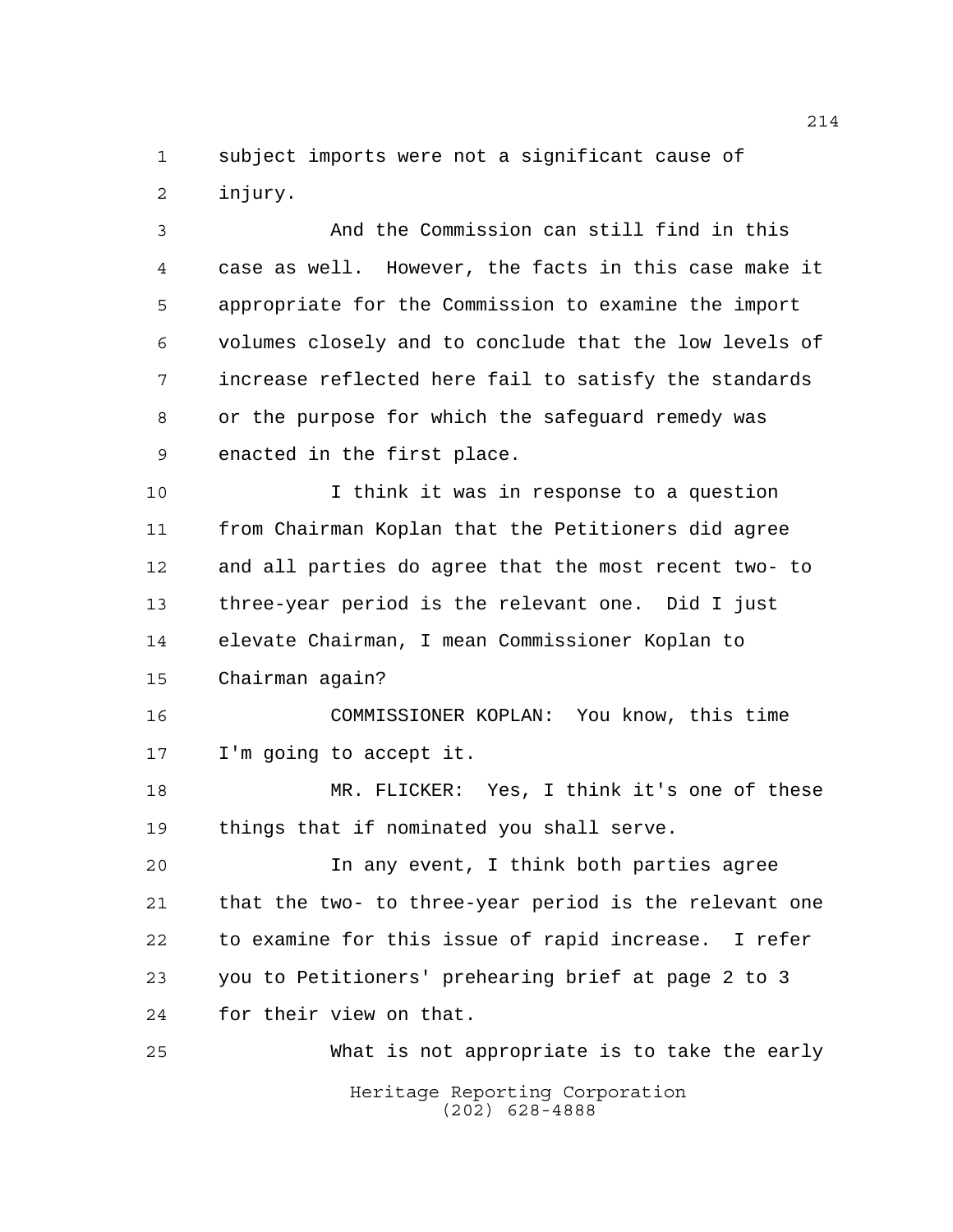years in the period of investigation and to use those years as the measure of whether or not there has been a rapid increase in the case.

 And as Mr. Reilly testified, two characteristics of the importing activity in this case are particularly critical. First, imports from China have been a significant and steady presence in the market dating back prior to the start of the period of investigation and well prior to the end of 2000 when China joined the WTO. And this fact distinguishes this case from the previous 421 cases, Pedestal Actuators and Garment Hangers, which were both cases in which the Chinese imports began at or near a 0 percent level during the POI and only grew to levels considered significant by the Commission in the most recent years.

 Second, the rate of increase of brake drum and rotor imports from China has actually decelerated during the recent period and its growth as a percentage of U.S. demand has been almost non- existent. This factor causes two additional features of this market to become quite important in assessing whether the increase in this case satisfies Section 421's rapid increase requirement.

Heritage Reporting Corporation (202) 628-4888 Feature one is that the evidence strongly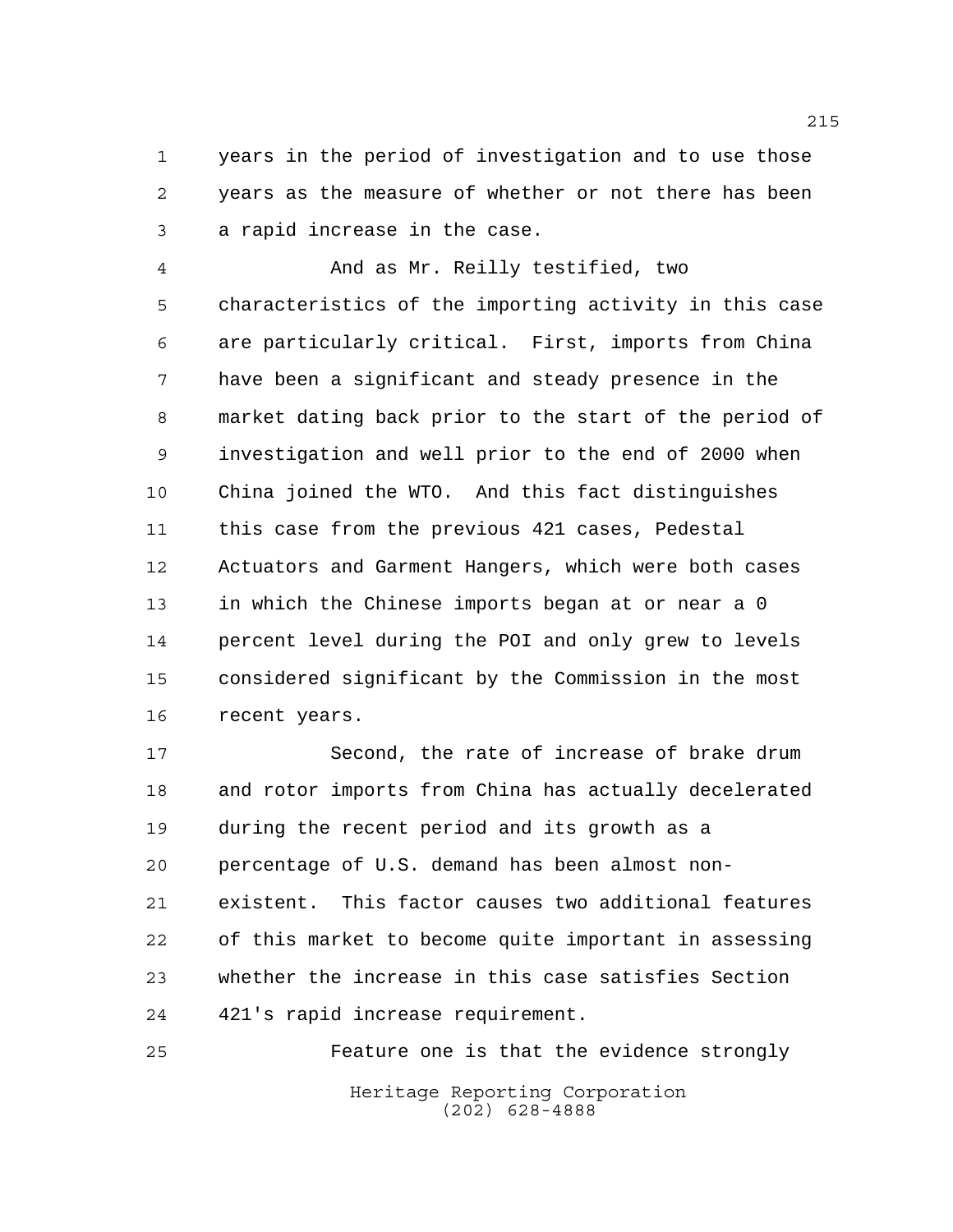indicates that the Chinese imports are riding an increasing level of U.S. consumption that they themselves created. And due to the clear segmentation in the market here between the economy line and the premium line products and the fact that the Chinese producers occupy only the one segment while the U.S. producers' domestic production occupies only the other demonstrates that virtually none of the increase in Chinese imports have filled in this growth in the demand that was created by those products comes at the expense of the domestic injury.

 Feature two is that the U.S. producers sell imported Chinese drums and rotors in volumes that are part of the confidential record, must be taken into account, and we submit must be subtracted from the Chinese imports totals when examining the rate of increase of the Chinese imports overall.

 Now, we recognize that the Commission has declined to do this in prior cases, including the Garment Hangers case, instead electing to consider the so-called captive imports under the causation part of the analysis. And, of course, we will cover the legal standard in our post-hearing brief on this issue. But we submit whereas here the rate of increase is already quite marginal to begin with and, thus, where the

> Heritage Reporting Corporation (202) 628-4888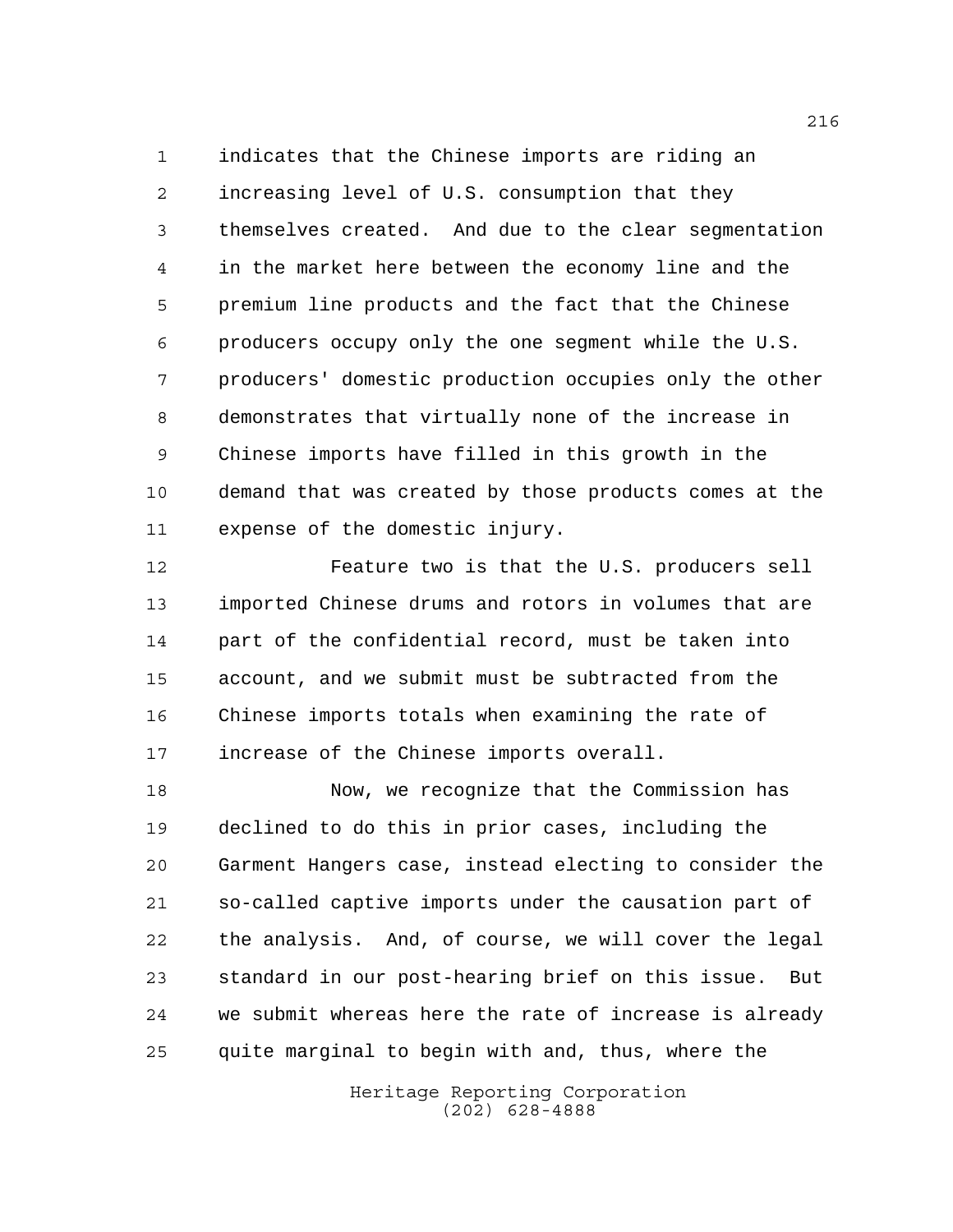captive imports can allegedly make the allegedly injurious imports look larger than they actually are, it's appropriate for the Commission to take notice of the captive portion of the import volume when assessing whether there is in fact a rapid increase.

 We want to underscore that Section 421 is in essence a crisis intervention mechanism. And this requires that first and foremost the import levels have to be sufficiently critical and immediate to warrant extraordinary intervention. The rapidly increasing requirement must serve a gatekeeping function in this context, especially where here the safeguard is erected as a barrier to fairly traded imports from a trading partner that was recently welcomed into the WTO and with whom the United States has a policy of active engagement and free trade.

 Brake drum and rotor imports from China have been present in the market in steady and significant numbers for many years. The period following China's accession to the WTO, and thus the enactment of Section 421 itself, is marked by incremental and decelerating levels of growth in those imports. On this record the Commission can and should find that imports from China are not increasing rapidly in a manner requiring intervention or any extraordinary

> Heritage Reporting Corporation (202) 628-4888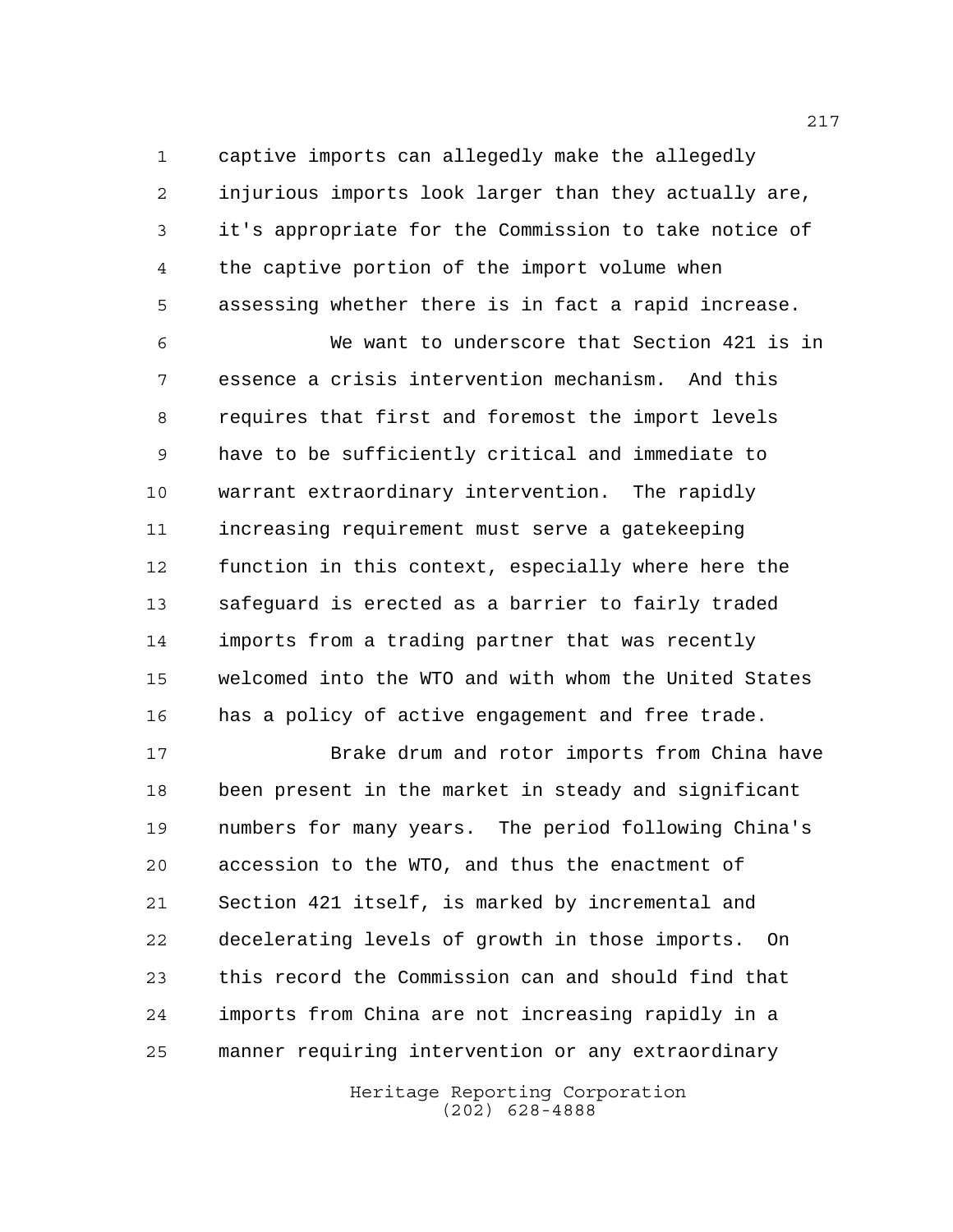remedy.

Heritage Reporting Corporation (202) 628-4888 Thank you. MR. LOEB: Madam Chairman, could I ask the Secretary for a time check? MR. BOGARD: You have 18 minutes remaining. MR. LOEB: Eighteen minutes. Thank you. I have five quick points that I want to make just to fill in several of the corners and interstices. A nd the first one I will make ties to the comments that my colleague Scott Flicker just made with respect to rapid increase. Of course, you heard the Petitioners' argument that the record here supports a finding of rapid increase. And I think they are wrong on each of the features that are each of the bases on which they state that the legal standard is consistent with their argument. That is to say the plain language of the statute supports our position not theirs. Commissioner Koplan pointed that out referring to the present tense "are rapidly increasing" language. The legislative history of the statute supports our version not theirs, as is clear I think from page 6 of our brief, the point or the language with which the Congress specifically instructed how the Commission was to apply the term "rapidly." And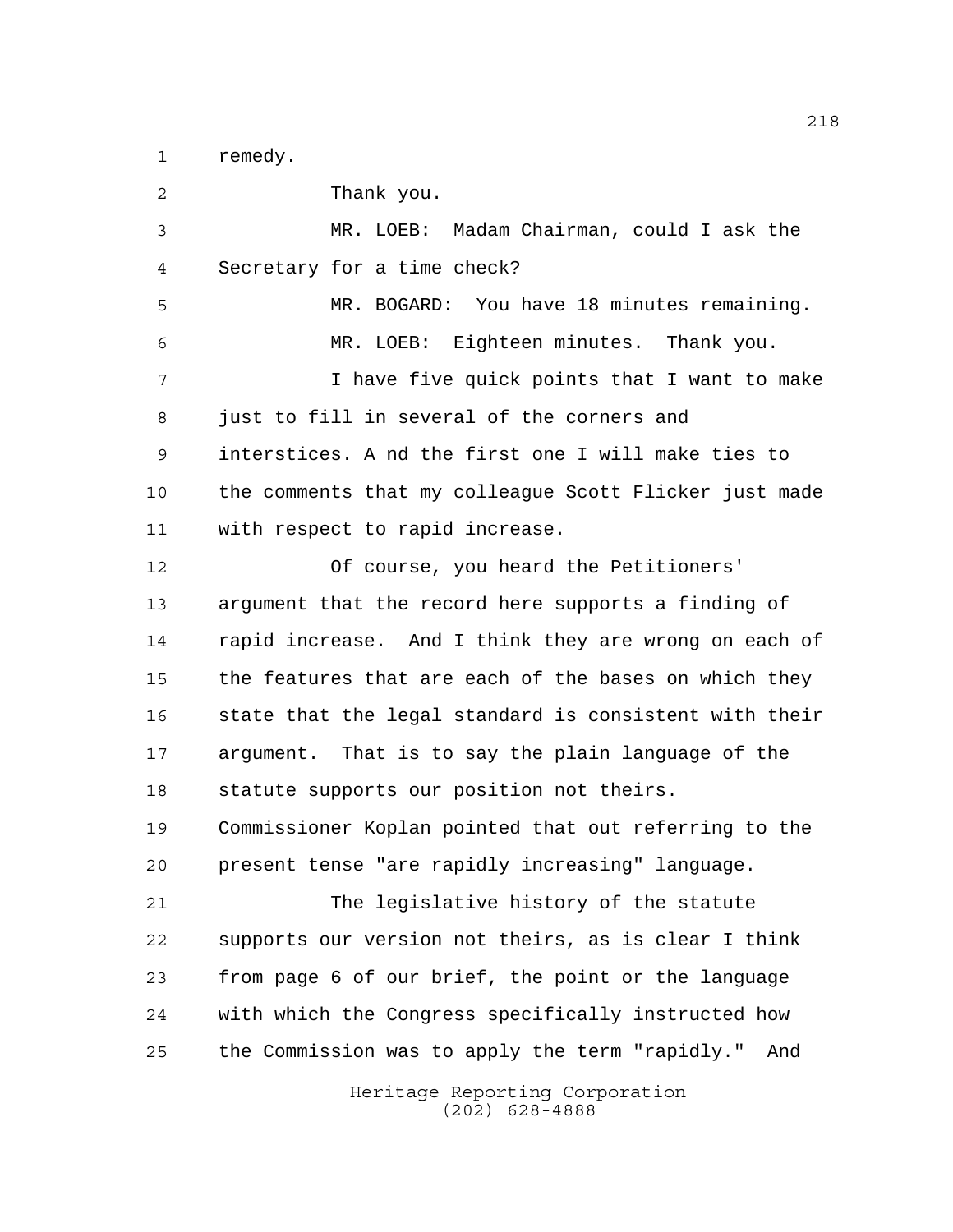it's also Petitioners' position is inconsistent with the Commission's consistent methodology in 406 cases and in the previous 421 cases where the Commission is looking at what's been happening in the last year, the last two years, maybe in some cases the last three years.

 But I want to also take on a new point that I heard for the first time today that my good friend Ken Button suggested which is that the standard for a critical circumstances finding which he suggests should be even stricter than the standard because it refers to the term massive should be even stricter than the standard for a rapid increase finding somehow is indeed more relaxed because it's a 15 percent standard applied by Commerce for massivity.

 Let me remind the Commission that in a critical circumstances situation what you're looking at is five months. You're looking at the period from the time a petition is filed to the time Commerce issues its first preliminary determination. That's the point at which imports could increase rapidly and significantly in a circumvention effort in order to beat the deadline that Commerce is coming in with. So by definition in critical circumstances

you already have rapidity. You have a maximum five-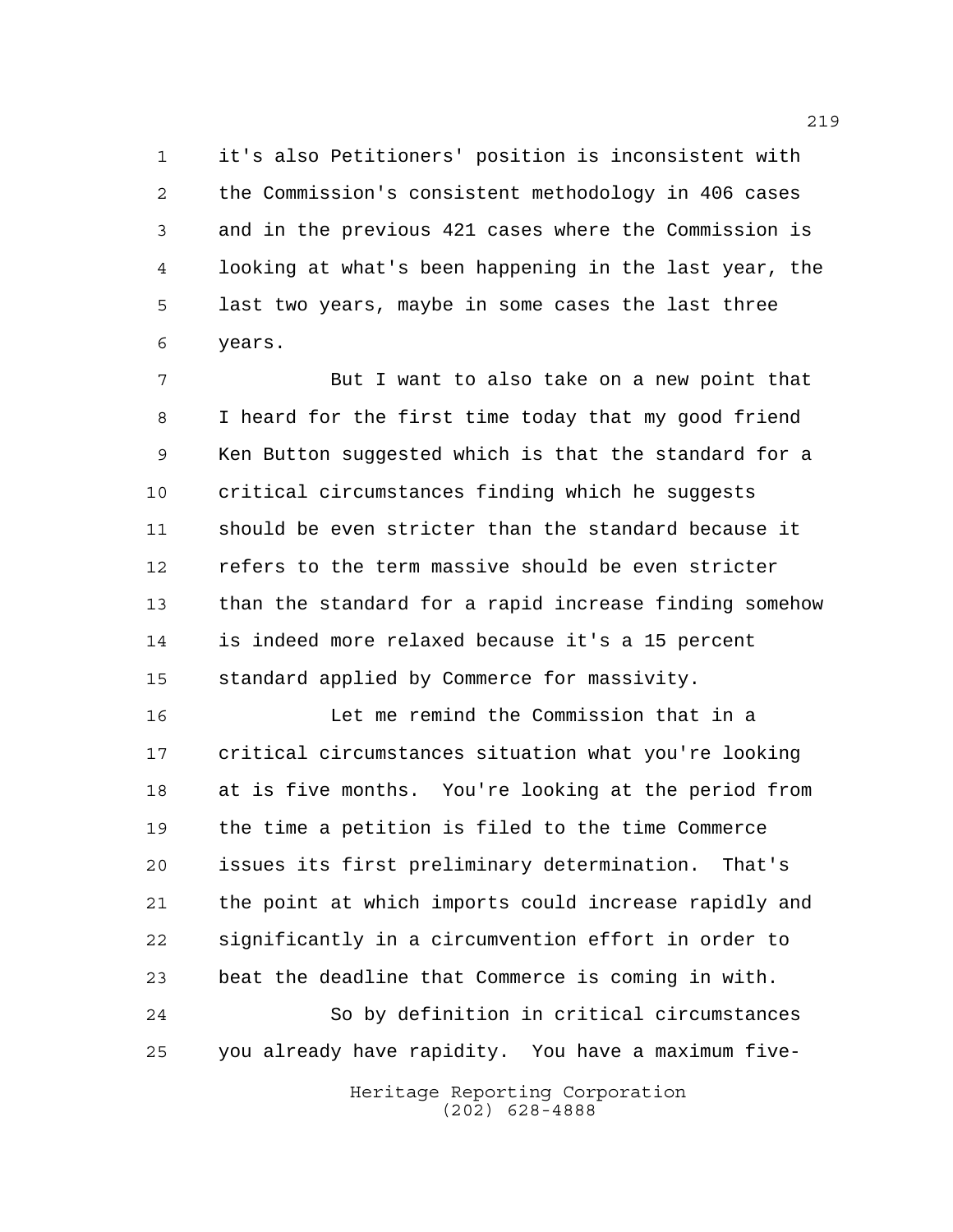month period involved. And in critical circumstances you must demonstrate both rapidity and massiveness. So I don't think the standard that Mr. Button referred to with respect to the massiveness from the Commerce Department regulations helps their argument at all.

 My second point I just want to touch on two items that you heard from the congressional delegation this morning. Congressman English referred to these small companies, it's public information in the record here that one of the Petitioners, Dana, is a \$9.5 billion company with a \$2.2 billion aftermarket division. That doesn't meet anyone's definition of small.

 And both congressmen referred to the what I think it was Congressman Manzullo may have been referring to, circumvention of the dumping order and what was subscribed as insufficient margins. And there were references to the Commission's affirmative sunset determination on the rotors antidumping order.

 With respect to the sunset determination I just want to stress that that was an expedited review. And, in fact, the Commission in that determination, this is page 13 of the sunset determination on the rotors order, said that the record in this expedited review contains limited current information concerning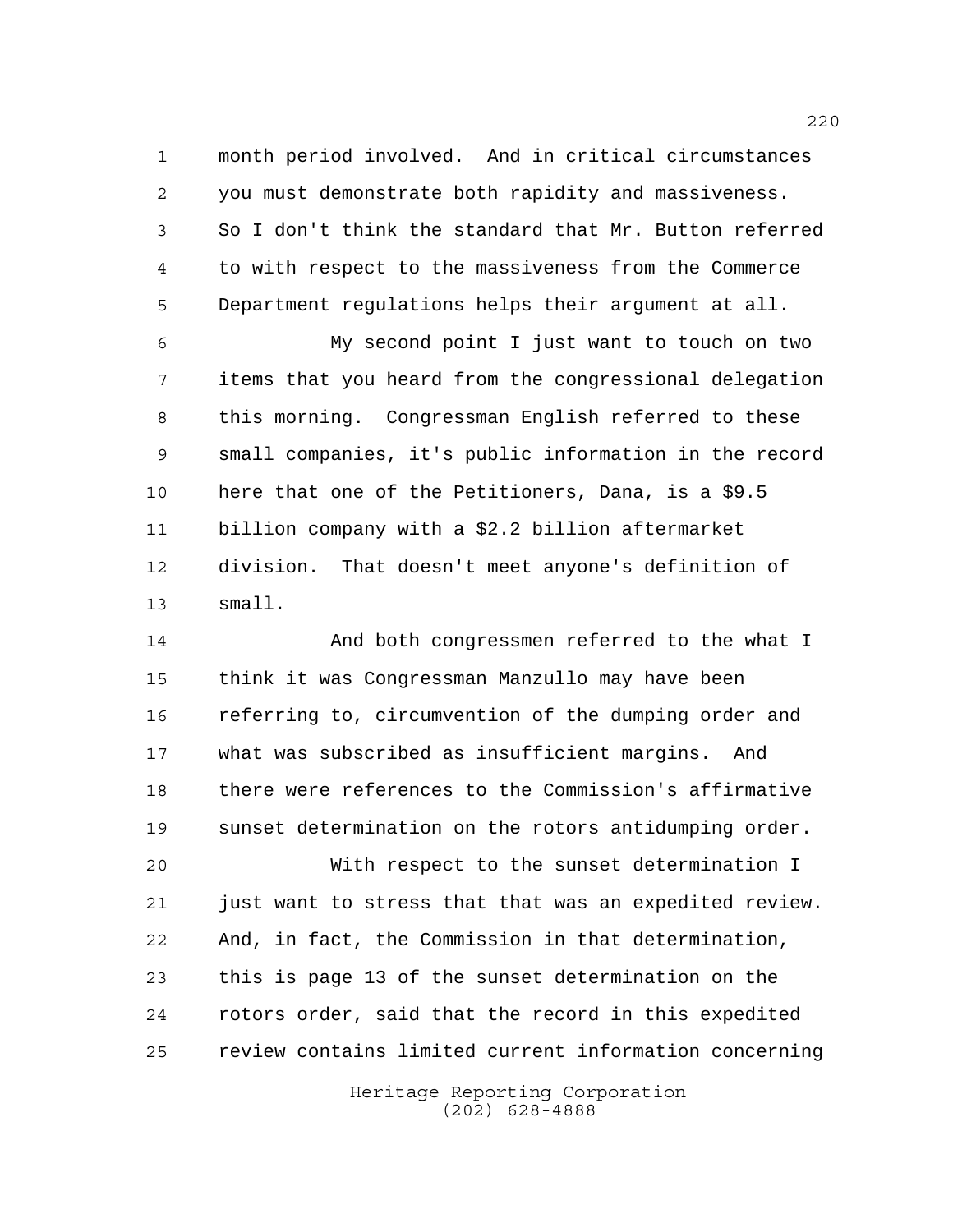the condition of the domestic industry. Therefore, our conclusions again are based primarily on the record in the original investigation and on the information submitted by the Coalition.

 In other words, there was no investigation connected with the more recent continuation of the antidumping order on rotors.

 With respect to circumvention the point simply needs to be made that anybody who brings in one of these Chinese products pays 43.3 percent. And they pay that until the day they demonstrate at a new shipper review that they're entitled to something different.

 Almost everyone if not every one of the new shippers that's come into the U.S. market from the Chinese have done that, has demonstrated a 0 percent rate. And so I took some interest in Congressman Manzullo's "whack-a-mole" analogy. But this is a situation and a system where it's not like a "whack-a- mole" game. These people begin shipping, have to ship for several months before they can build enough of a record to ask for a new shipper review and then have to wait several months, many months actually while Congress goes through the new shipper review.

Heritage Reporting Corporation (202) 628-4888 I can't imagine the circumstance where you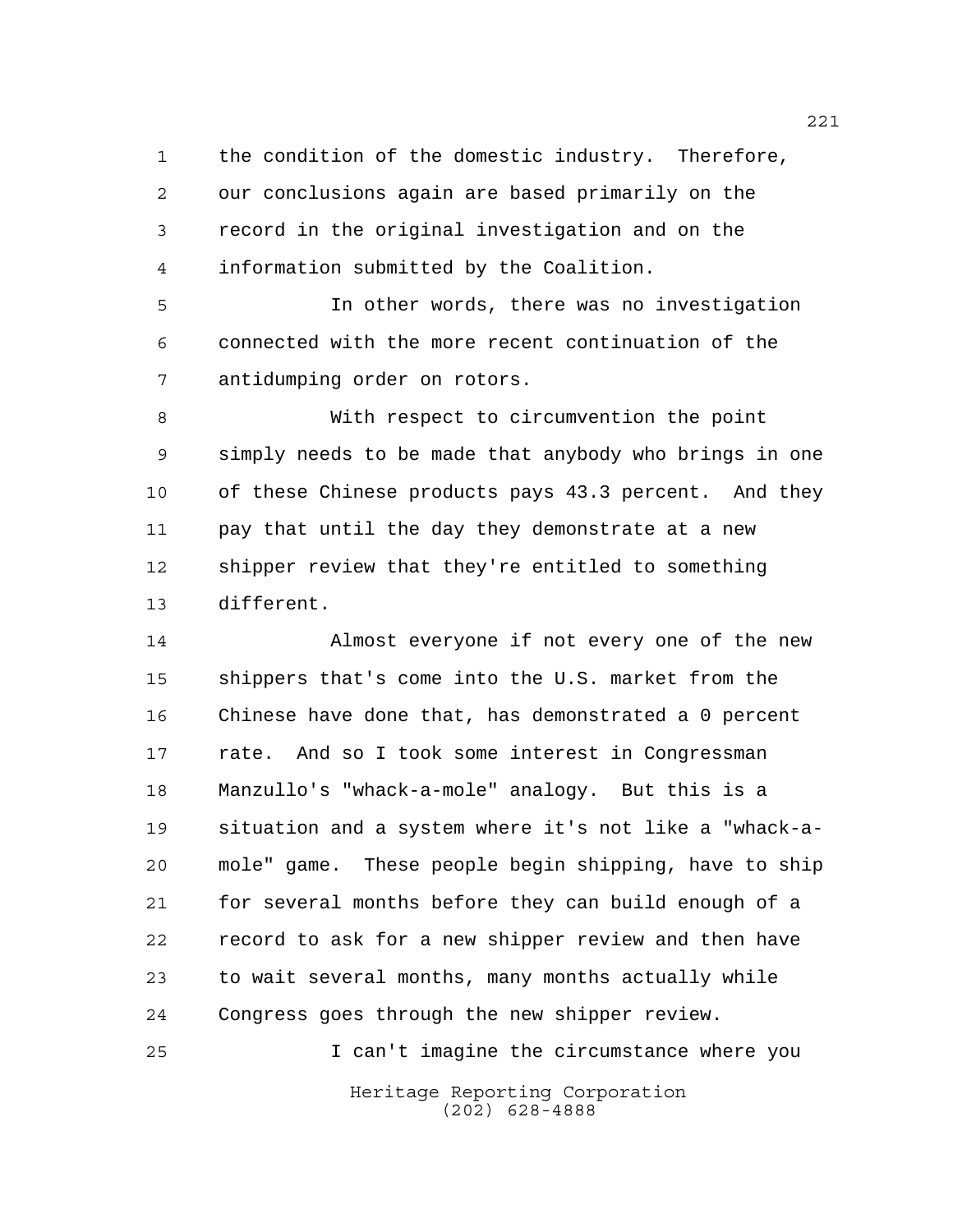can get your 0 rate and a new shipper review in less than about 12 months. And I therefore think it's by no means the equivalent of a "whack-a-mole" game, what it really is is proof that the Chinese in this product area are trading fairly.

 My third point. There were two things that were not mentioned this morning either at all or until very late. What was not mentioned at all was that Dana, one of the Petitioners, is subject to a hostile takeover bid right now. Somebody thinks that one of these producers is undervalued and that the prospects for its competitiveness are quite good and might be a little surprised to think that they're buying a company that's so desperate that it needs safeguards relief from the Commission.

 Secondly, I watched the clock and it was not until 12:24 in the morning presentation that we heard any mention from the Petitioners' side about the safety aspect of this case. This after all is the single most important safety feature of an automobile, whether the brake system works correctly or works reliably or not. There is a significant role for the economy line in improving auto safety. More brake drums and rotors are available now as the data shows. The market size has increased, as the data shows. And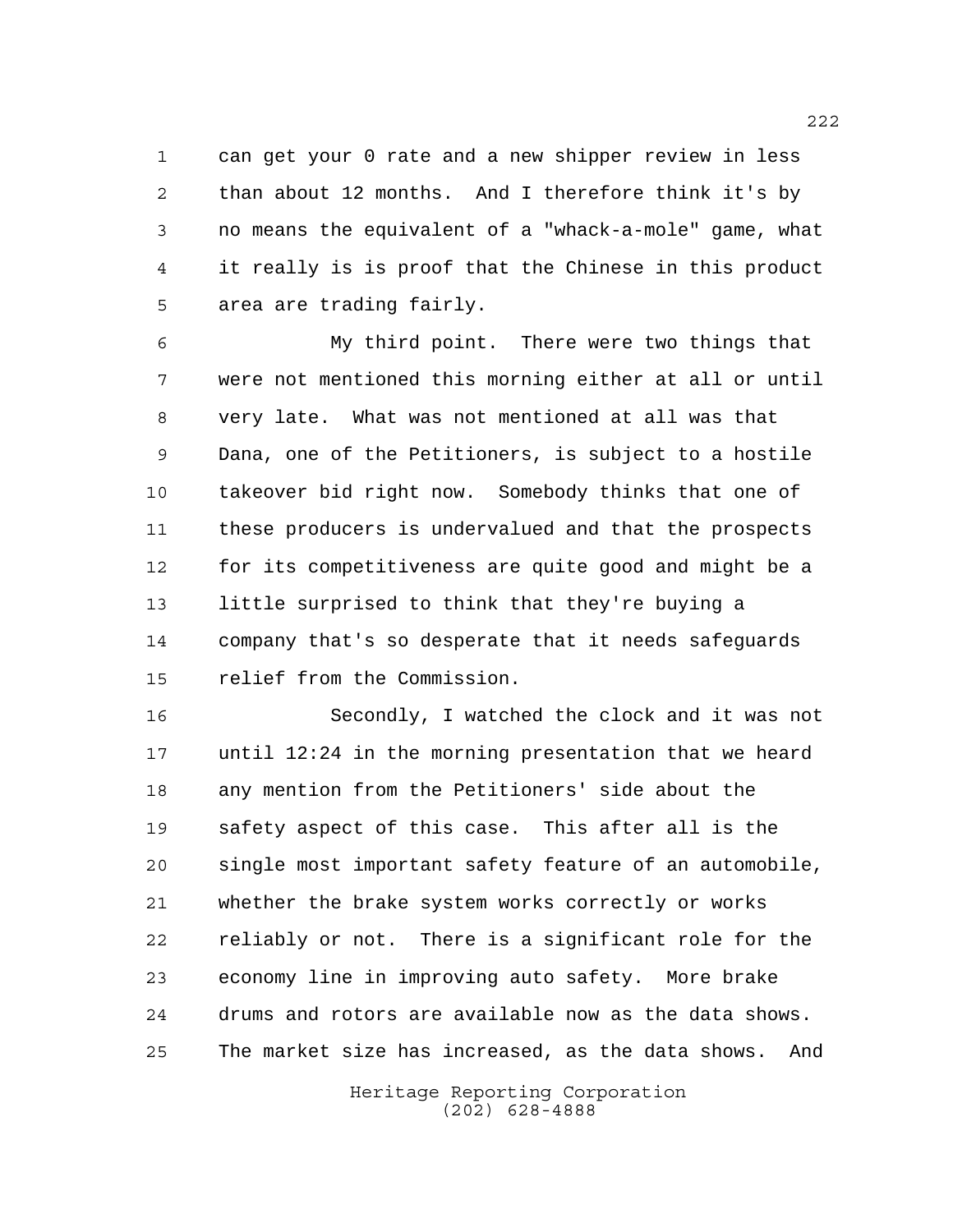that's because of this economy option.

 The economy option allows someone who has a 1992 Honda Accord with 100,000 miles on it to replace the brakes rather than try to stretch another 3,000 or 5,000 miles out of them before the car goes to its grave or before they sell it off. If it's true that the average age, as you heard Mr. LaVarra testify, of vehicles on the road is moving up toward 11 years then it is particularly important that a market for accessible, usable and economically feasible rotor replacement be maintained, otherwise we're talking about an awful lot of vehicles whose value is going to go down fairly significantly, that is it's going to be in the low four digits or they will be asked to pay the Petitioners' premium prices if they want to keep their cars on the road should the industry get the relief that it's asking for here.

 You heard it said a couple of times that you can't stimulate rotor sales. I think the data before the Commission as well as the logic of any of us who like the Chairman have ever had to go out and get brake jobs and evaluate the credibility of the people in the service uniforms who are telling us that are brakes were shot recognizes that you can stimulate demand in this area if you provide a cheaper way to do

> Heritage Reporting Corporation (202) 628-4888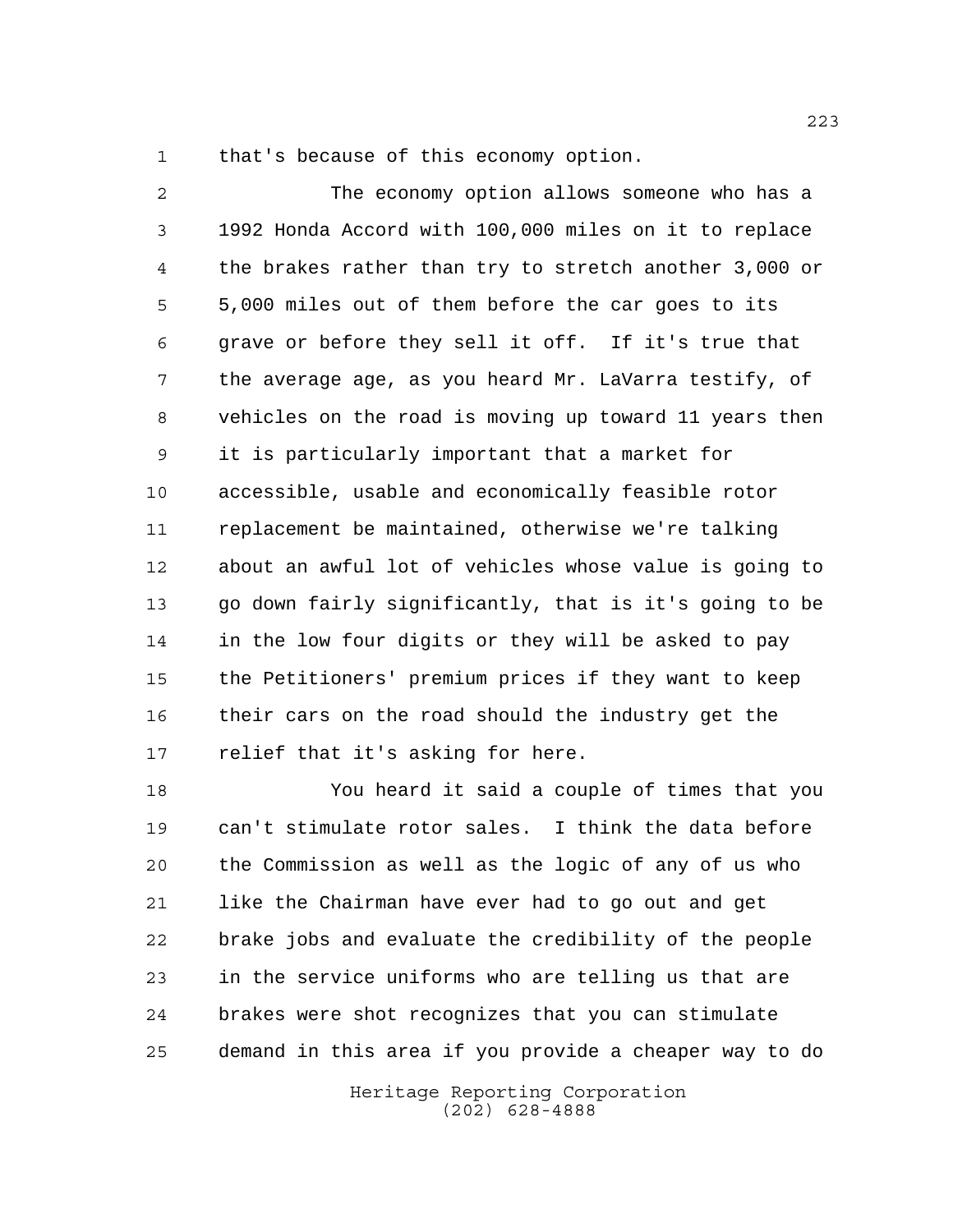it.

| 2              | My fifth point or my fourth point relates to             |
|----------------|----------------------------------------------------------|
| 3              | the injury items. As we said in the brief, as you        |
| $\overline{4}$ | heard this morning and this afternoon, all of the        |
| 5              | indicia are up, all of the indicia are favorable.<br>The |
| 6              | data that the Commission, the categories of data that    |
| 7              | the Commission normally looks at pretty much all cut     |
| 8              | in favor of the Respondents in this situation.           |
| 9              | I'd suggest the Commission look at the way               |
| 10             | the brief was put together by the Petitioners starting   |
| 11             | on page 16 which is where their injury argument          |
| 12             | starts. You know, usually you start with production,     |
| 13             | then you do shipments, then you do profits, then you     |
| 14             | do employment. Eventually you get around to idling of    |
| 15             | plants. In this case they start with idling of           |
| 16             | plants.                                                  |
| 17             | But notice that the only plant that's been               |
| 18             | idled that they indicate in the briefing is Amherst.     |
| 19             | And you heard Mr. Fudalla a moment ago say at a time     |
| 20             | when he was personally responsible for the Amherst       |
| 21             | plant that it was unrelated to imports that that plant   |
| 22             | ultimately was mothballed. And I'd emphasize             |
| 23             | mothballed after a series of acquisitions wherein Dana   |
| 24             | bought Eckland. Eckland had bought that plant from       |
| 25             | ITT Automotive. All within the space of about two        |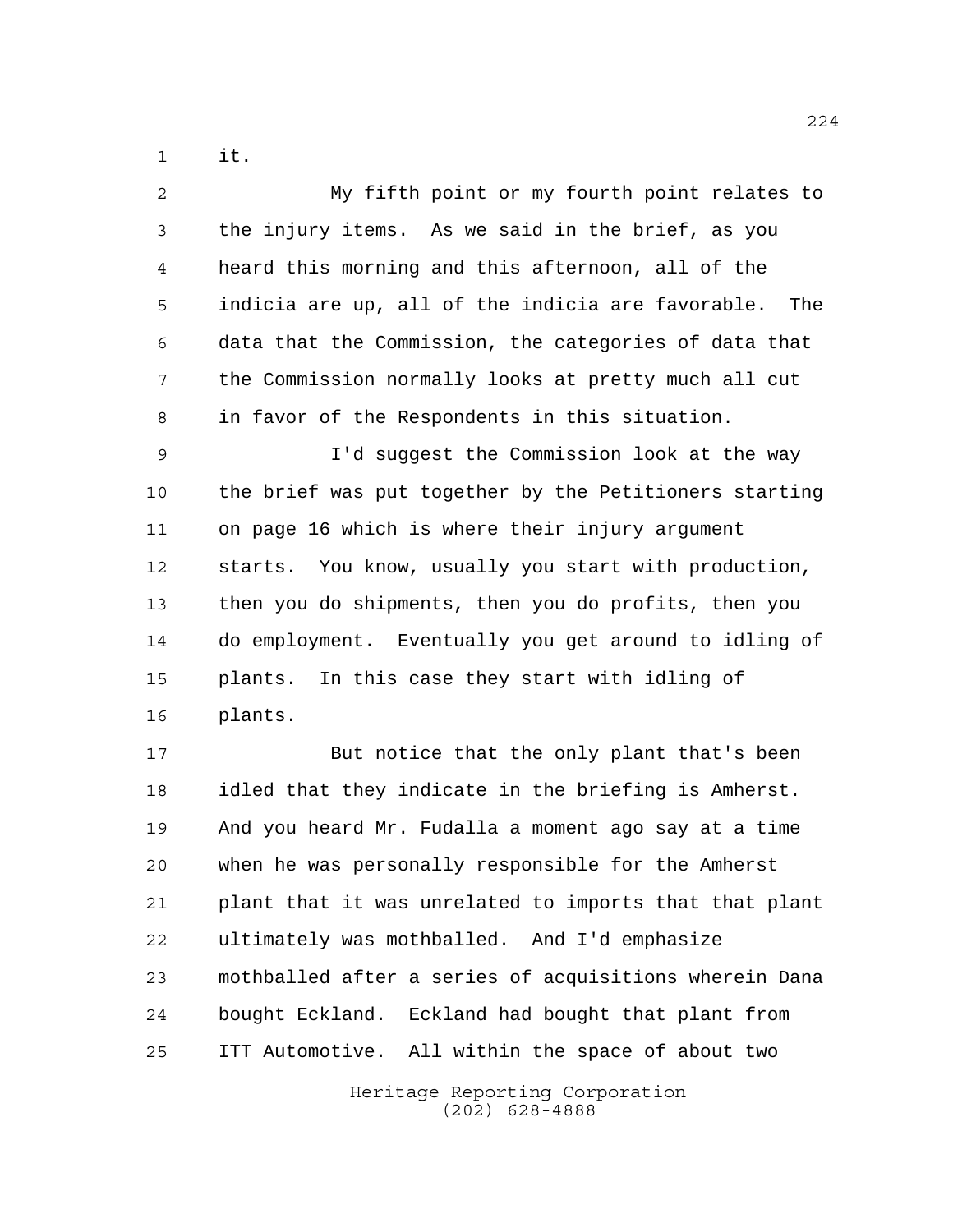years as the staff report indicates on I believe page 16.

 Moreover, that was the idling of a plant that occurred in 1999. A little hard to understand how the idling of one plant which occurred in 1999 makes out a case of potential immediate market disruption sufficient to justify a Section 421 request here.

 I will go to my last point which is I think can simply be summarized in the following. We think the system has been gamed here by the Petitioners. And it's not just the lack of an adjustment plan, whether the statute requires one or not it certainly is clear that down the road if you want to get relief you need to persuade someone that you're ready to provide adjustment activity that will be consistent with the purposes of the statute.

 Here you were first told in a prehearing brief that one of the Petitioners, the \$9 billion one, does not have the resources to prepare an adjustment plan. Today you have been told that you are going to get pricing data but on different products, not the ones the Petitioners originally proposed, and you'll get that in the final submissions, that you'll get a comprehensive adjustment plan in the final submission,

> Heritage Reporting Corporation (202) 628-4888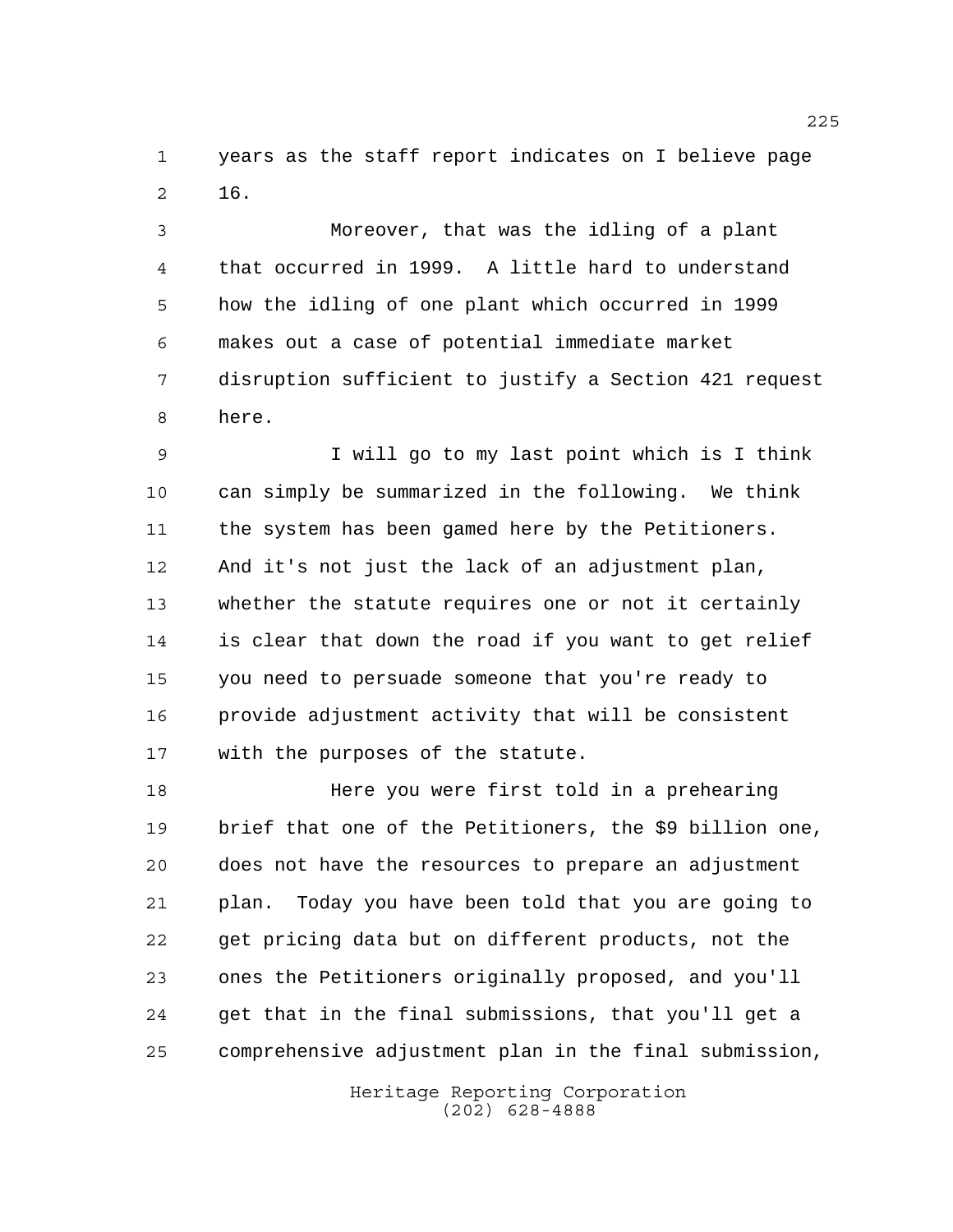that you'll get an explanation of non-subject imports and the profits that they generate for the Petitioners and that will come in the final submission, that you'll get employment data for Wapaca who after all is a Petitioner but you still have no employment data for it, and that will come in the final submission.

 So what you really have here is the Petitioners using the tight deadlines of Section 421 to insulate their case from appropriate review and scrutiny by the staff and by the Commission. We suggest the Commission has institutional interests here that are being tested and they are being tested not by an unsophisticated and small petitioner. Sometimes one might provide latitude to petitioners in that category but here we have a multi-billion dollar company, experienced petitioners who are savvy in dealing with the trade agencies. Any affirmative determination here on market disruption from this Commission we think can only serve to encourage such conduct and to set an intolerably low threshold for Section 421 petitioners.

 That concludes our affirmative presentation. We, of course, are happy to take the Commission's questions.

Heritage Reporting Corporation (202) 628-4888 CHAIRMAN OKUN: Thank you very much. And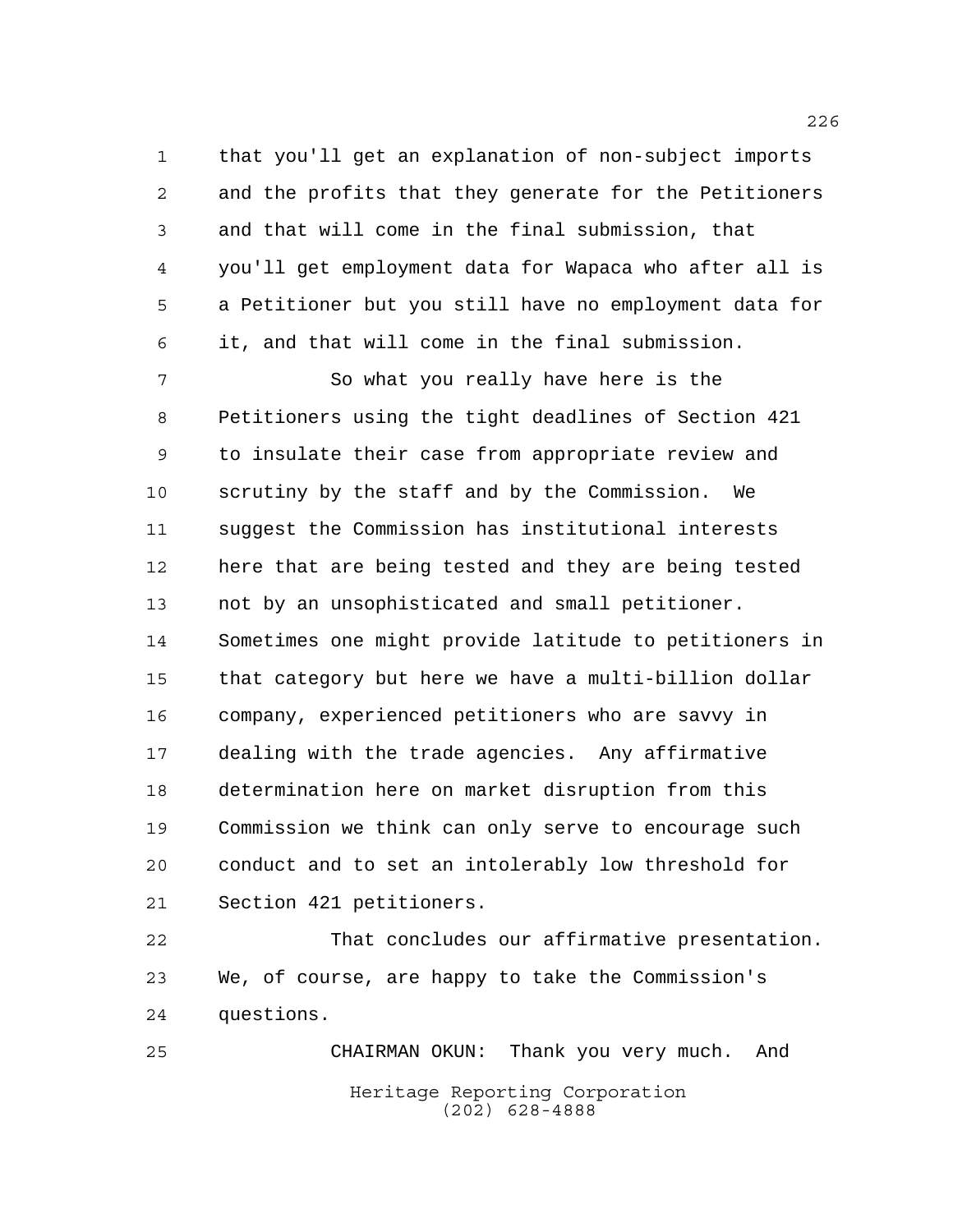before we begin those questions I do want to thank all the witnesses for appearing here today and for your willingness to answer questions and to reiterate from my comments this morning that we look to your cooperation as we attempt to put this record together to answer our questions quickly and as thoroughly as possible. And we will obviously look to that.

 I am going to begin the questions this afternoon. And I think I want to start on the volume point. And I think I'll say before I begin my questions just say I know you're making the argument, Mr. Flicker, I heard you make it again today and I read it in your brief on asking us to exclude U.S. producers' shipments when we calculate the market share and the rate of market increase. I'm not inclined to go down there. I think, you know, I did evaluate that in Garment Hangers. So that's not where I'm looking to go for a number of reasons.

 But I do want to then turn to the volume in this case just looking at it in terms of the rate of increase and some of the arguments you made. And that's what I'm interested in is I understand, I understand the argument you're making and that Mr. Reilly has presented in his charts about that the rate of increase has slowed over the period. But you've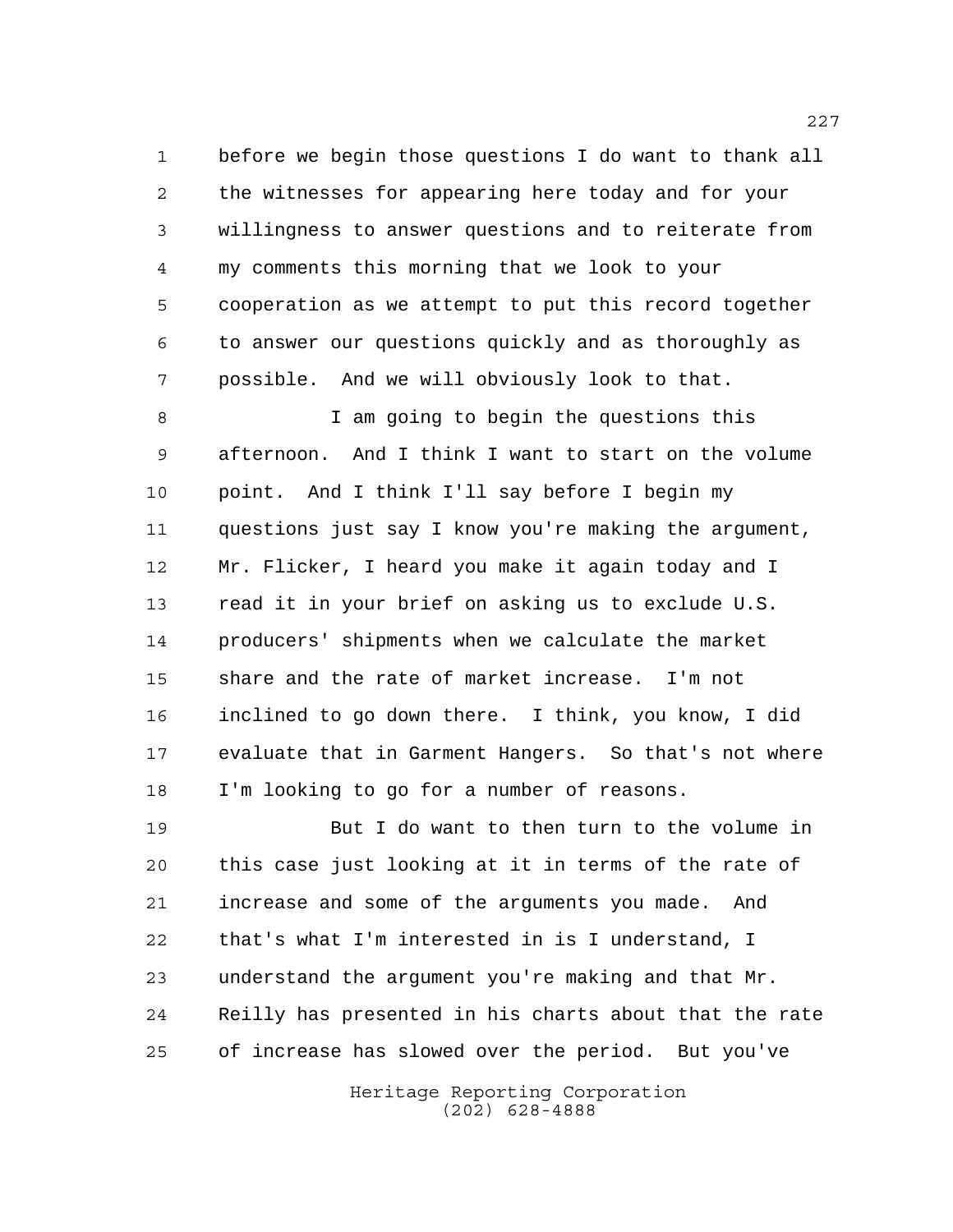still got double-digit increases.

| $\overline{2}$ | So I'm having a hard time reconciling. The             |
|----------------|--------------------------------------------------------|
| $\mathsf{3}$   | purpose of the statute, you know, does it mean you had |
| $\overline{4}$ | to get to this, you know, 0 to 25 somehow would make   |
| 5              | it if it were in the last two years but 0 to 20 or 10  |
| 6              | to 20 doesn't make it for purposes of the statute even |
| 7              | though I think the impact would be the same. I guess   |
| 8              | that's what I'd like some further discussion on, what  |
| 9              | is it about, you know, to try to take this slow rate   |
| 10             | of increase just at the end even though the numbers in |
| 11             | your double-digit increases somehow doesn't meet the   |
| 12             | statutory guidelines?                                  |
| 13             | MR. FLICKER: Chairman Okun, I'll take a                |
| 14             | crack at that.                                         |
| 15             | There's a couple of points I think can be              |
| 16             | made. The first is that the statute and Congress       |
| 17             | intentionally avoided imposing on the Commission any   |
| 18             | kind of numerical standards. And I think it's          |
| 19             | precisely for the reason that you have to take a look  |
| 20             | at the volumes of imports in the context of each       |
| 21             | particular case. And so therefore you're not going to  |
| 22             | have a rule of thumb that says, for example, whenever  |
| 23             | you have double digit volume increased in any given    |
| 24             | year in the period of investigation you have satisfied |
| 25             | the rapidly increasing requirement.                    |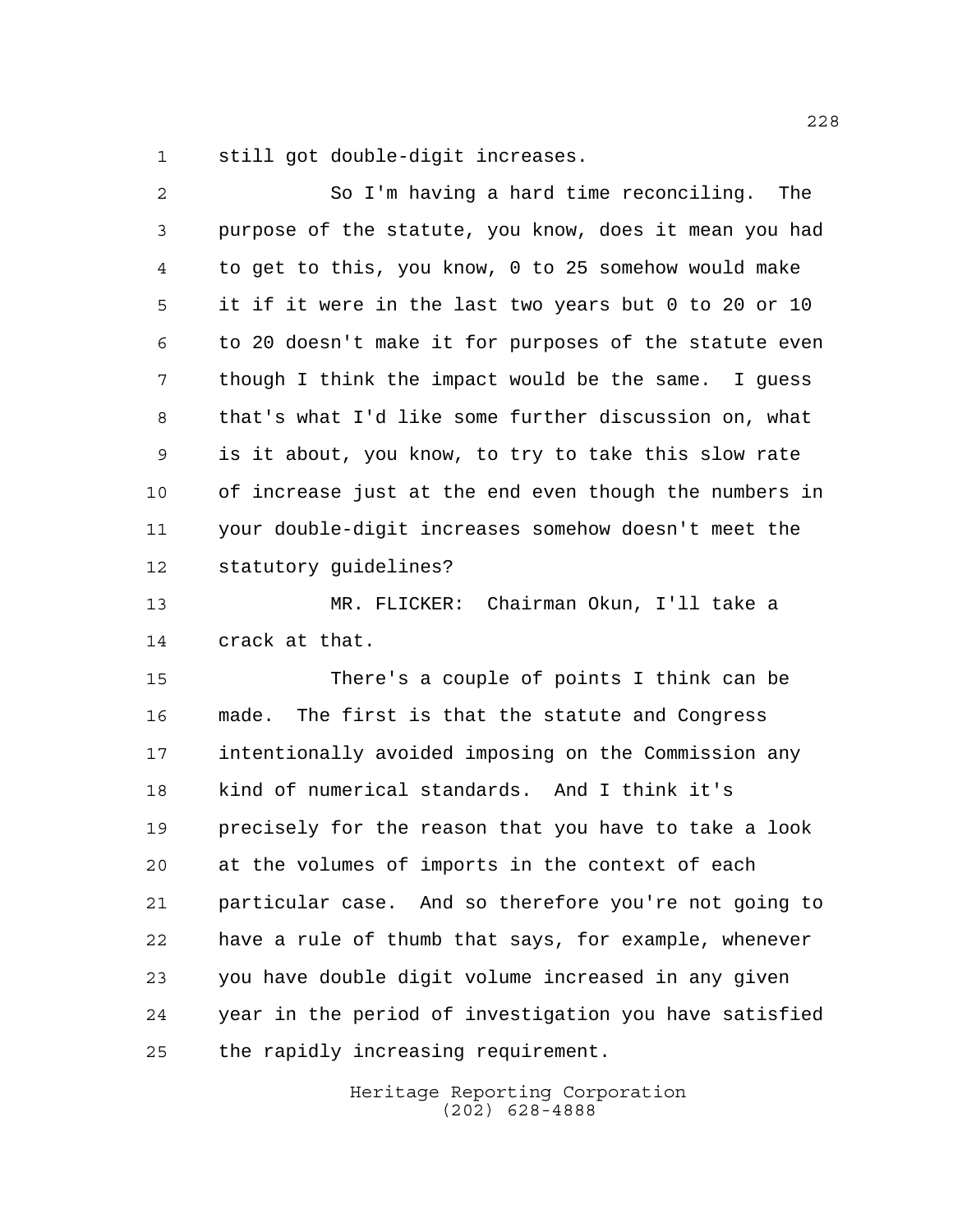1 And I think our first point is we want to underscore that fact, that there is really no magic number that the Commission or anyone else can point to and say that's a rapid increase and that is not in an absolute manner.

 The second point is that when you have, as we do here, a period of investigation that straddles the pre-WTO period and the post-WTO period and you find that in fact in the post-WTO accession period for China the imports are actually decelerating, which is the point that Mr. Reilly illustrated and that we're making, that something is going on here other than that the floodgates have opened to China as a result of WTO accession. And it is therefore we think useful for the Commission to bear in mind that the Section 421 remedy was imposed as an emergency safeguard as a bulwark against, as the congressman mentioned, the possibility of a flood to the market of imports once China joined the WTO.

 And we think that the data here illustrates for you quite clearly that that is not what's going on here.

 So those are two points simply from the volume issues that we wanted to make.

Heritage Reporting Corporation (202) 628-4888 I think a third point is, yes, volumes are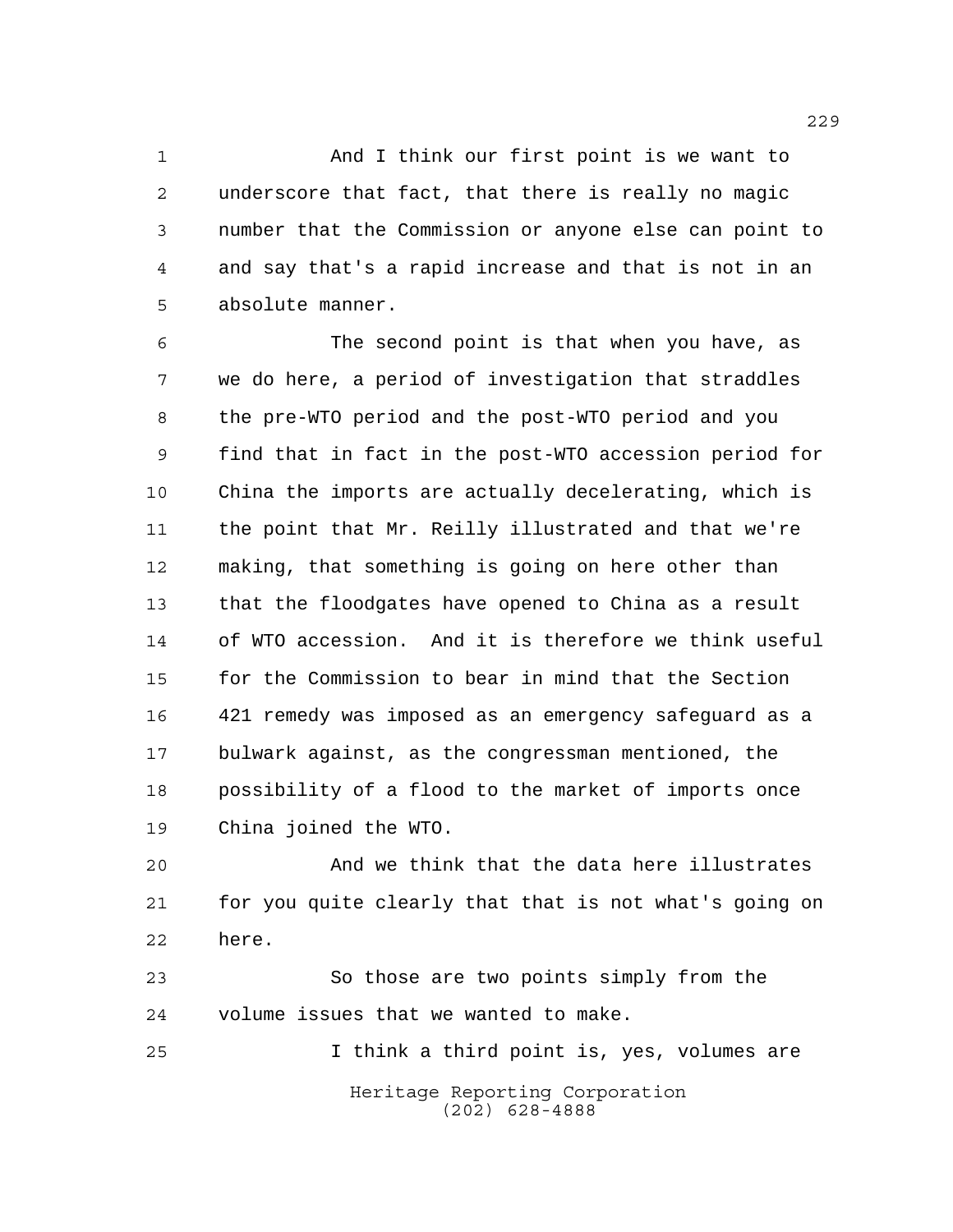increasing. And if increasing volumes were sufficient to satisfy the rapidly increasing requirement I think you'd probably find that requirement satisfied in every case because, as you know, China is a growing economy, China did join the WTO and the U.S. and China are engaged in a process here right now of engagement in trade relations. And so if your threshold for the rapidly increasing requirement is going to be do I see them going up or not in the recent year you're always going to move past that immediately and you're going to be into what I submit is a much more complicated analysis of injury and causation.

 And the staff has struggled mightily with the issue. The Commission and all parties do that in every case. But it's pretty clear that in order to get an accurate picture of injury and causation you have to rely very heavily on the data that is submitted to you by the Petitioners in the case because a Section 421 case is such a compressed proceeding. And so really when you think about it the import numbers are the only objective data you've got that isn't coming directly from the Petitioners that you can glean from other data that will tell you whether or not in the first instance you've got a case that should pass go.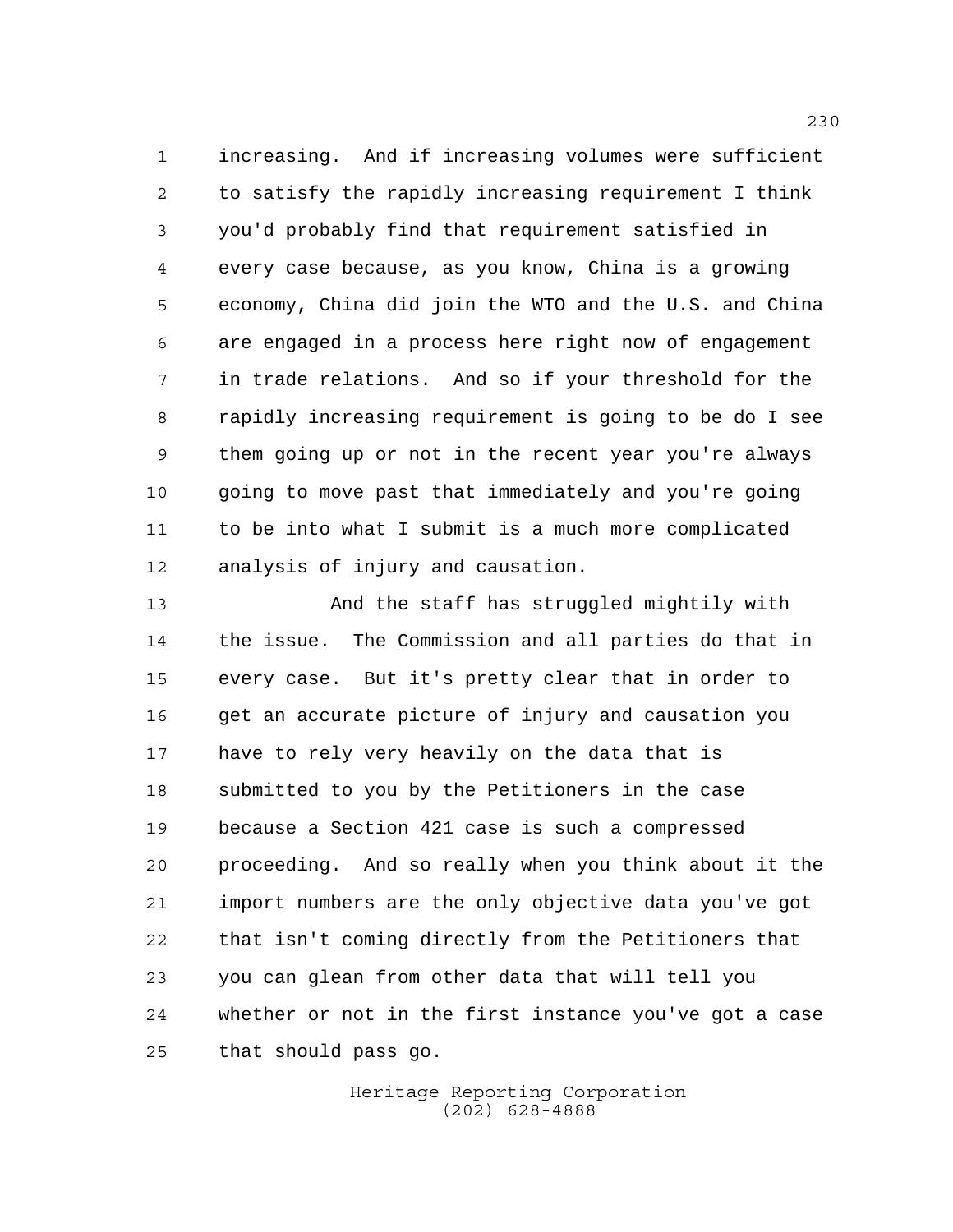And, therefore, the gatekeeping function of the rapidly increasing standards is one that we think though not important in prior cases is becoming more and more important. And it's another point we wanted to make sure that we highlighted for the Commission. CHAIRMAN OKUN: Okay, I understand that argument and I will continue to look at some of those statutory and other information you've submitted. And I may have another question I might come back to. But let me turn to something else I'm interested in. 11 And I guess I would like to put this to Mr. Fudalla, I guess in the best position, and that is 13 just to try and get a sense of one of the arguments made in the prehearing brief and that we talked a little bit about this morning goes to the issue of the high volume products described by the Petitioners as the ABCD models on the lower volume runs and the entry of China starting in the A models and moving in. And

 I wanted to give you a chance to talk about that and give me your impression of the Chinese presence and whether that's an accurate description of the case, including whether you think, whether you agree that the products that we've picked for pricing would be A products, which is I think what we heard from Petitioners this morning.

> Heritage Reporting Corporation (202) 628-4888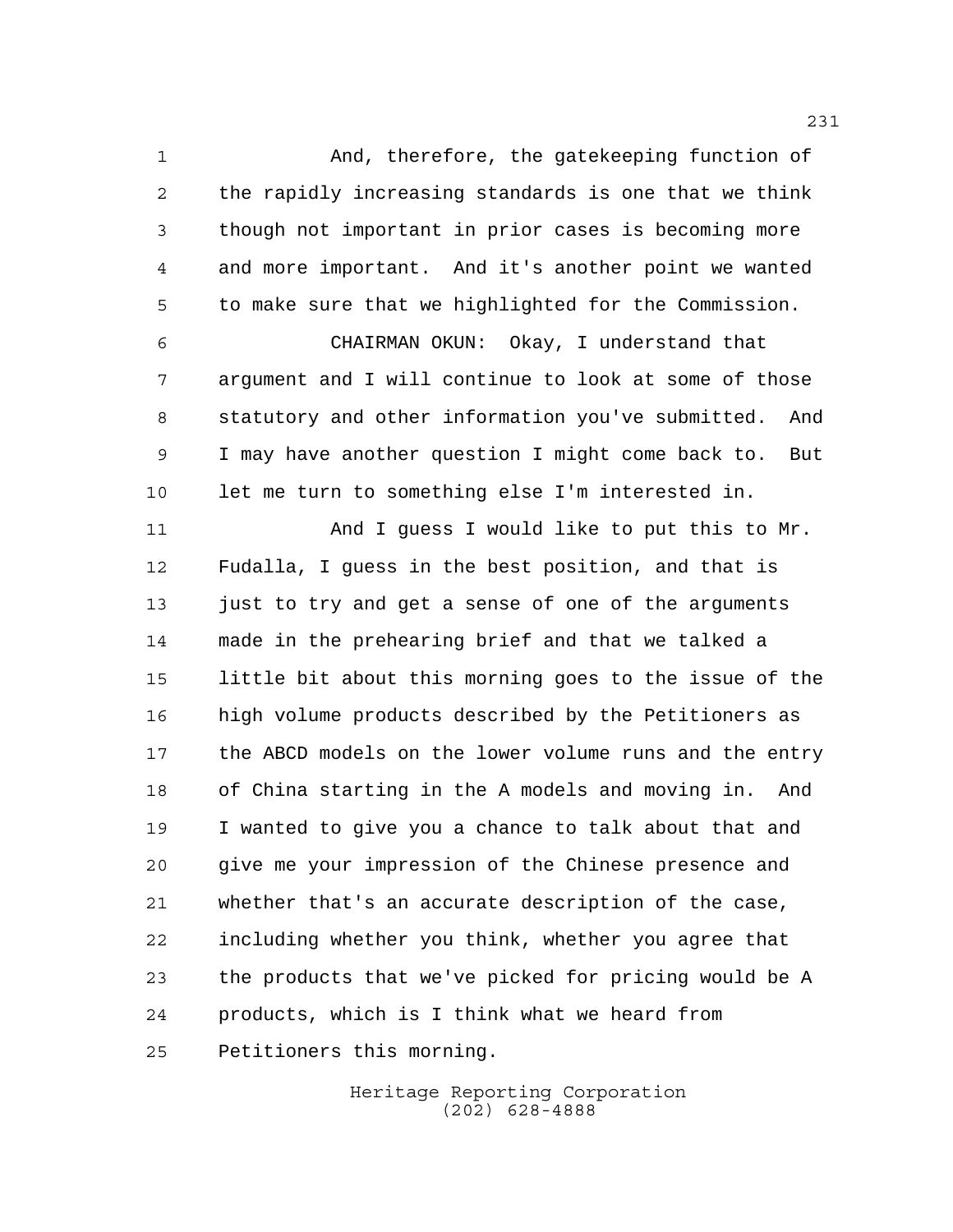MR. FUDALLA: Okay. I think directionally the discussion this morning on ABCD was correct. For my example I probably, I have approximately 1,400 numbers in my mind of which I might get 1,000 out of China and then the others I try to buy from North America or other sources to backfill. I would say then every company though I think looks at ABCD differently, uses different mix characteristics to bin then into ABCD.

 For us because we're a fairly small company we will take one of our major customers and ask him because he has 3,500 outlets to give us his sales mix for drums and rotors for '02, '01, '00 and we'll deem from that what the representative mix is and what an A item is and what a B item is and what a C item is and what a D item is. So that's essentially how we do it. CHAIRMAN OKUN: Okay. And then, okay -- MR. FUDALLA: If I could just add one thought, want to finish my thought. As the Chinese started manufacturing C items and then maybe a few D's their cost advantage is decreasing significantly because they're essentially in the same hole as the North American manufacture in that it's smaller volume, it's smaller runs, it's more changeovers. So the cost advantage deteriorates significantly vis-a-

> Heritage Reporting Corporation (202) 628-4888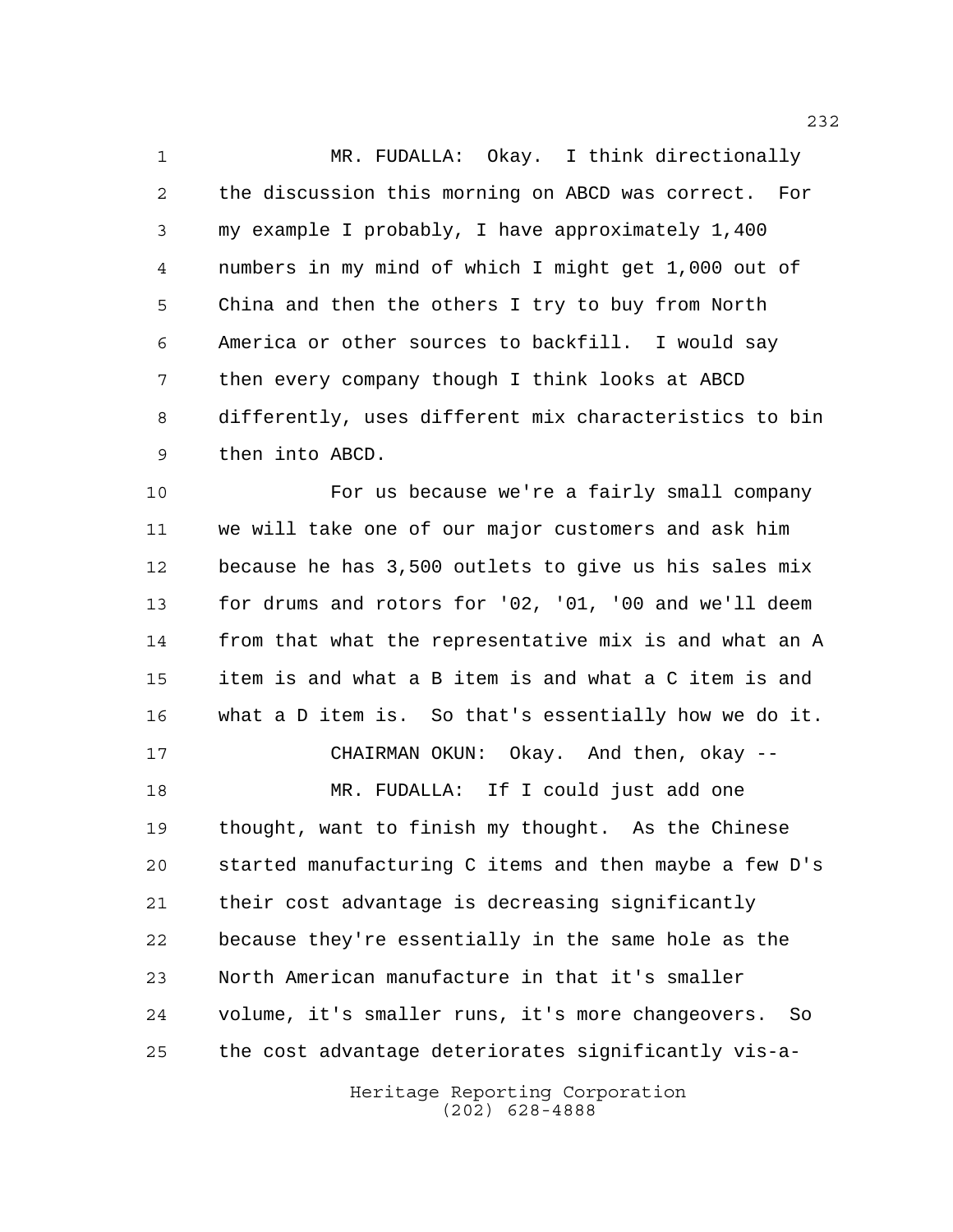vis North America.

| 2  | CHAIRMAN OKUN: Okay. And so, okay so it's             |
|----|-------------------------------------------------------|
| 3  | individual to the producers of that product or you    |
| 4  | would need first to look at those and decide whether  |
| 5  | they are an A product, yours would be a different set |
| 6  | of A products then?                                   |
| 7  | MR. FUDALLA: It could be. I would say what            |
| 8  | are the top numbers that make up 25 or 30 percent of  |
| 9  | my overall volume and say those are A items. Somebody |
| 10 | might say what are the top numbers that make up 20    |
| 11 | percent of my overall volume or 40 percent. So        |
| 12 | everybody's got their own definition.                 |
| 13 | CHAIRMAN OKUN: Okay. And what about for               |
| 14 | the pricing products where we collected pricing       |
| 15 | information, could you comment on that in terms of?   |
| 16 | MR. FUDALLA: You know, during the break I             |
| 17 | made a call. And for our mix, and here again our mix  |
| 18 | is based on one customer though that customer is very |
| 19 | large in the U.S., the 5115 in 2002 it ranked fifth   |
| 20 | for us and in '01 in ranked seventh in popularity. So |
| 21 | that's right up, that's an A item for sure.           |
| 22 | The 5329 this year, last year it was a nine           |
| 23 | in popularity, so it's the ninth most popular number. |
| 24 | The year before it was four. So it's an A item.       |
| 25 | The 8939 drum it's 35th in '02 and it was 28          |
|    | Heritage Reporting Corporation<br>$(202)$ 628-4888    |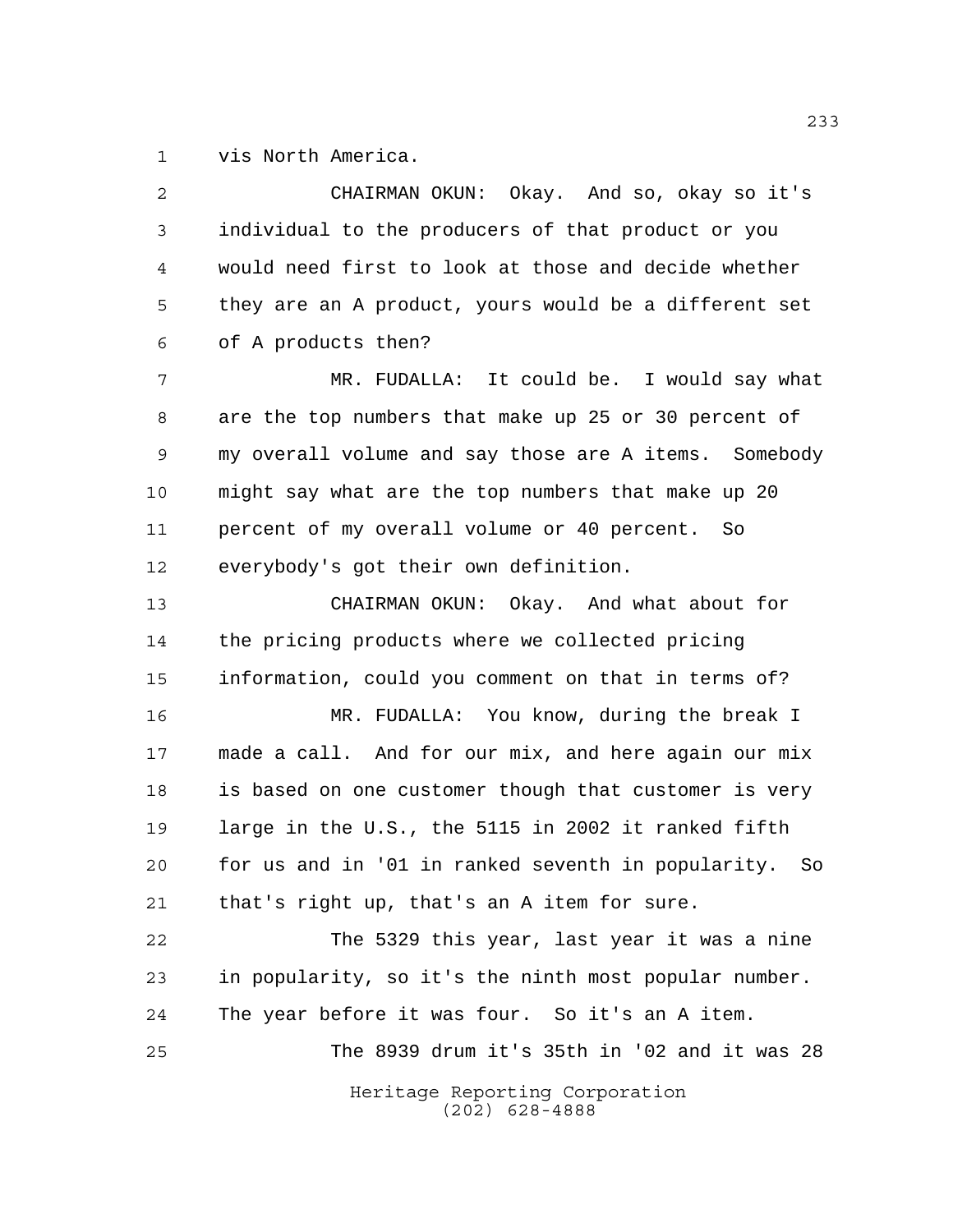in '01. I think that's an A item no matter which way you slice it.

 And the only one I would maybe have an argument might be the 8940 which in '02 was 190 in our popularity and in '01 was 144. Obviously it's started to deteriorate popularity wise. You may classify that maybe as a B item. It depends on how you bend it again.

 CHAIRMAN OKUN: Okay. That's helpful. What about in terms of where these products are in their life cycle? I mean do you have any sense of that?

 MR. FUDALLA: I think you can tell a lot by their popularity. Like the ones I first mentioned, the 5115s and the 5329s I think they're still at the top of their life cycles and showing a lot of volume. That's why obviously they're so high in popularity.

18 And I would think maybe that 8939 drum if you looked at it on a graph, looking at your way I guess versus mine, it's just maybe starting to come down a little bit.

 And then definitely the 8940 is starting to deteriorate as popularity is concerned.

 CHAIRMAN OKUN: Okay, thank you very much. I may have some other ones than that but I see the red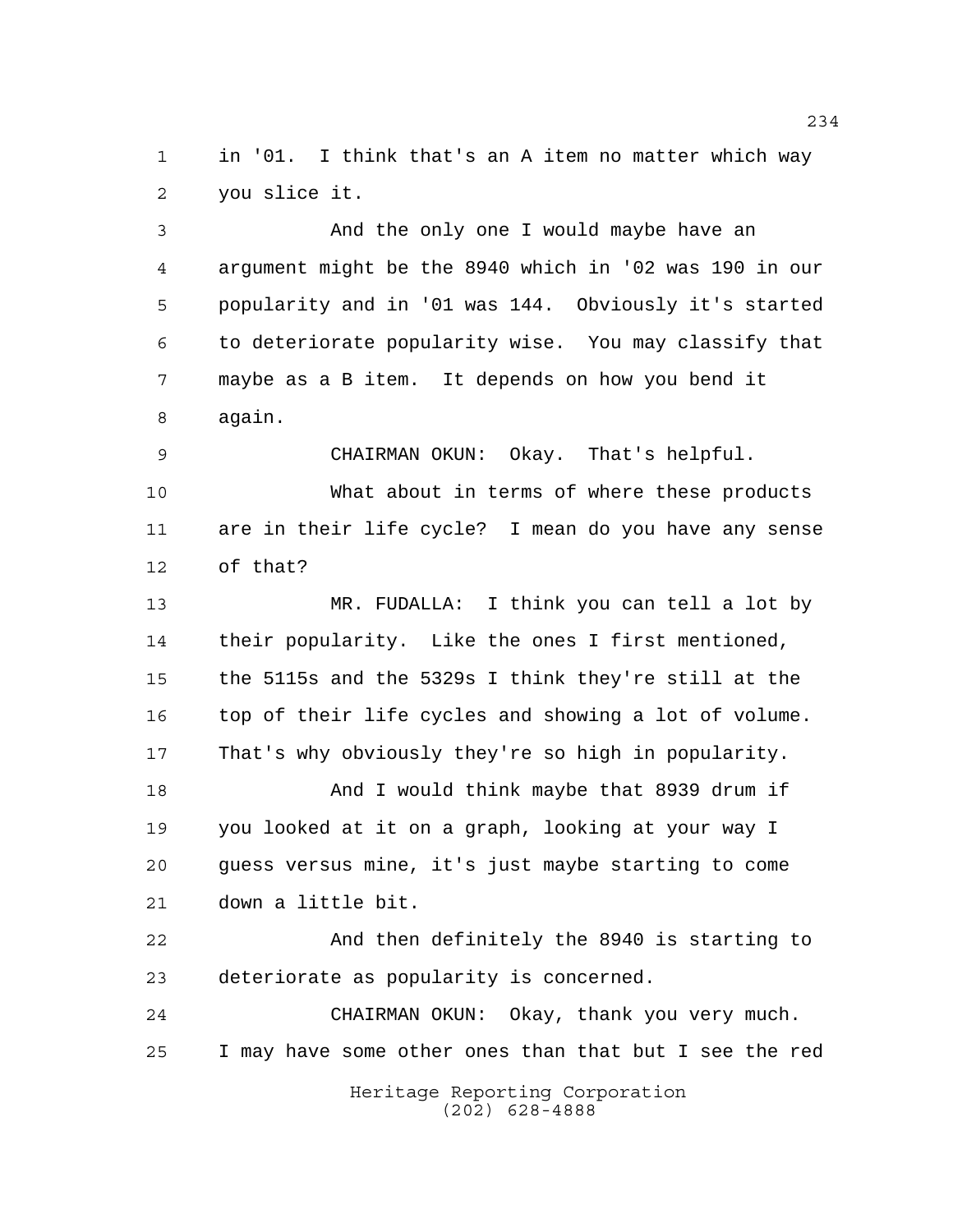light come on so I will turn to Vice Chairman Hillman. VICE CHAIRMAN HILLMAN: Well thank you. And I too would join the Chairman in thanking you all very much for your testimony and for all the information that was provided in the brief which is extremely helpful to us, so we appreciate it.

 Mr. Fudalla, if I guess I can just stay with you and follow up a little bit more because I'm trying to make sure I understand it. Do your customers tend to know whether something is an A, B, C, D? I mean it struck me in listening to this that this is much more of an issue of the cost of production because it relates to the length of the production run without having to change the tooling as opposed to kind of a pricing/volume discount issue from a customer perspective.

 I'm trying to understand. Again, if I'm buying from you do I know whether a product is A, B, C, D or do I care?

 MR. FUDALLA: You do care and you probably should know because you're going to try to set your inventory in a way that you're ordering patterns from me are maybe going to replicate the popularity of those part numbers.

Heritage Reporting Corporation (202) 628-4888 In other words, you don't want to be caught,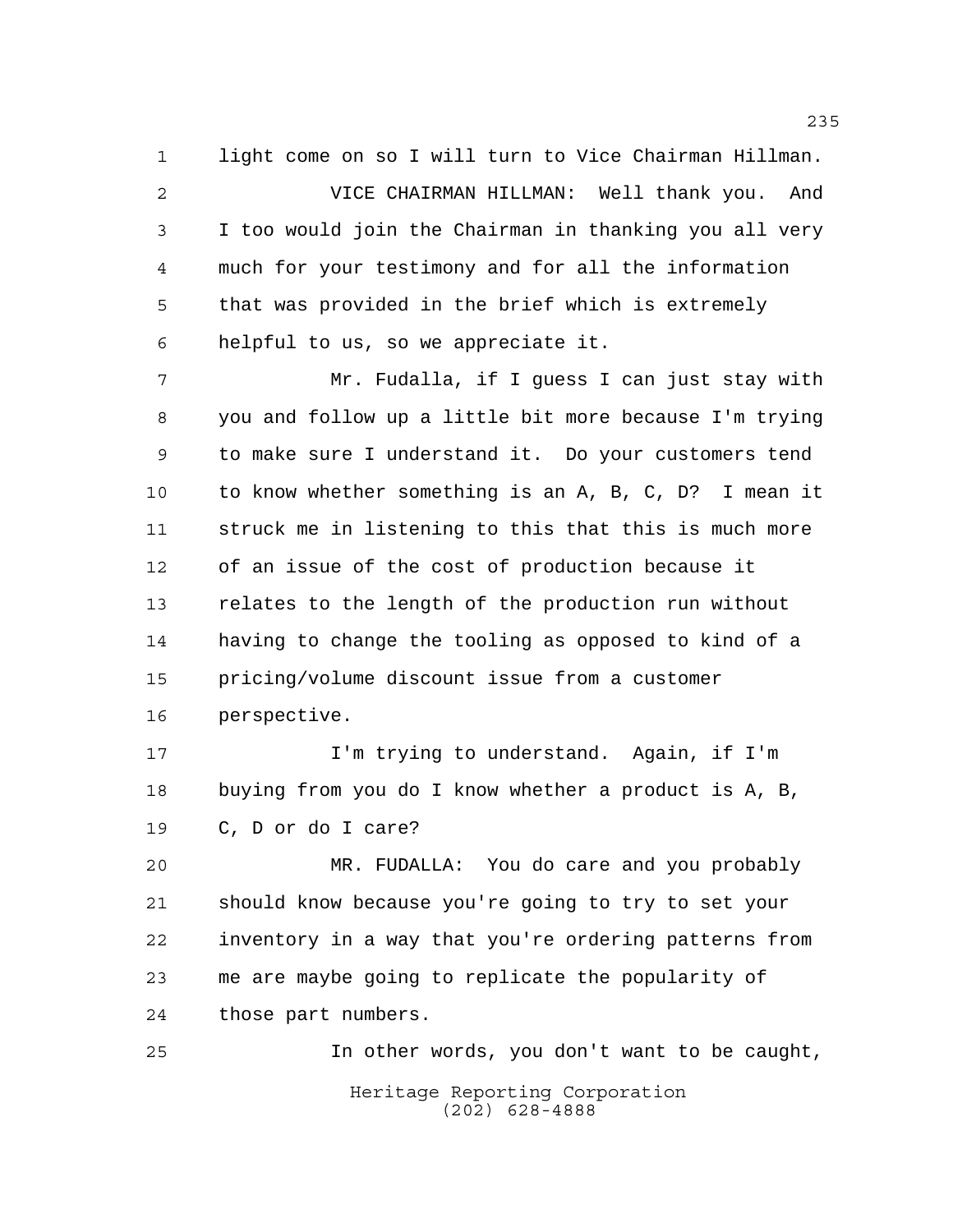if you're a large railer that has three or four thousand stores out there that carry these drums and rotors you don't want to be caught in a position where you think an 8940 is a very popular number and you're ordering a lot of it in significant quantities and they're going to the stores and all of a sudden six or nine or 12 months later it starts to drop and you're stuck with all this inventory. So you're going to want to be aware where that is in the popularity, in the mix popularity.

 VICE CHAIRMAN HILLMAN: I can understand that.

MR. FUDALLA: Right.

 VICE CHAIRMAN HILLMAN: But I'm trying to make sure I understand how it translates into the price that you pay for it. I mean that's what I'm struggling with is, you know, is there this kind of general notion that, you know, once an item moves from A to B its price goes up by 5 percent or 10 percent or some kind of generally accepted number as it becomes a less ordered item, smaller volume, theoretically higher price?

 MR. FUDALLA: When I ran manufacturing and ran Inco and I had these drums and rotors and I had many part numbers there was not a chance that I could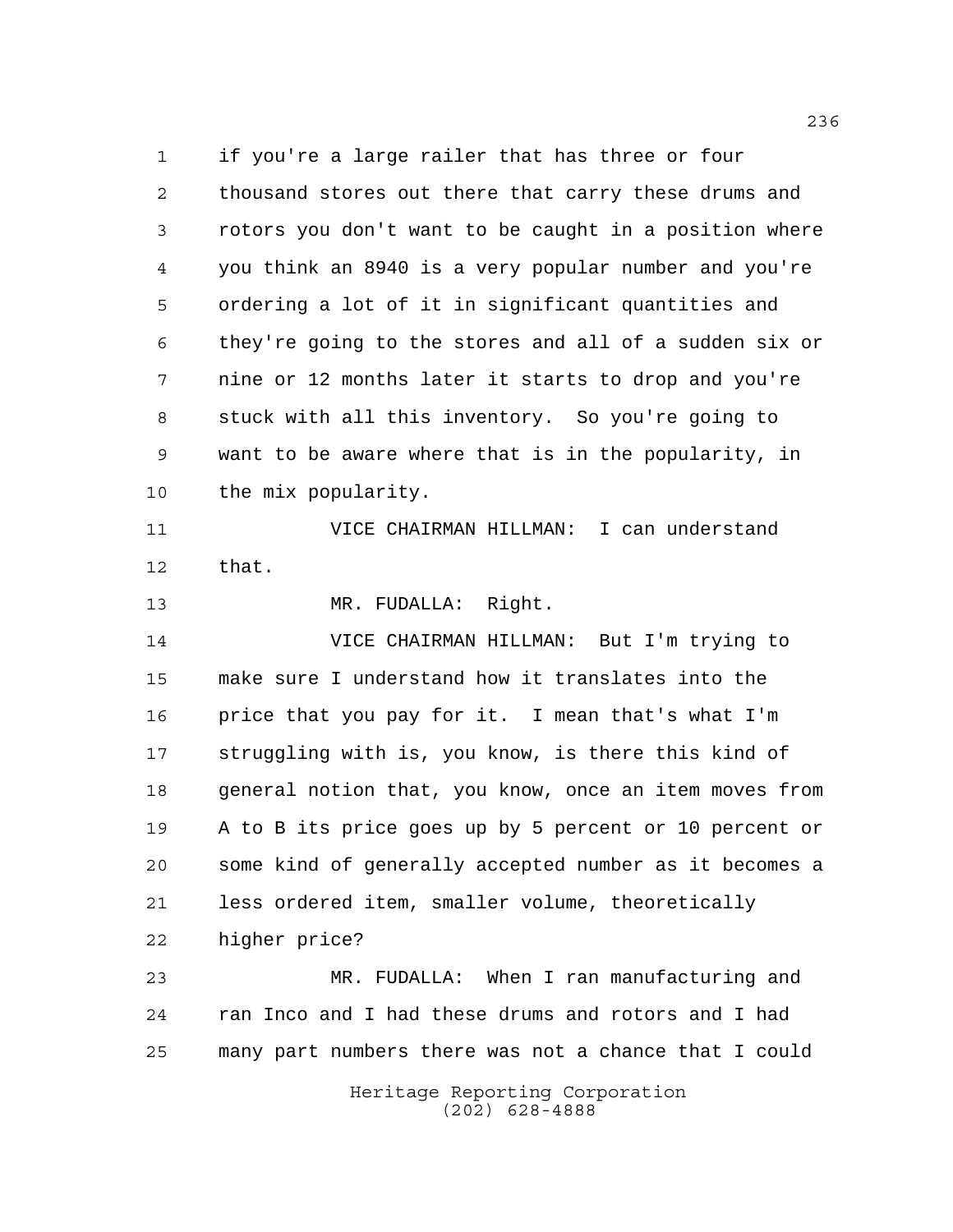Heritage Reporting Corporation ever go to a customer and say because this is less in popularity now I get a price increase. That wouldn't -- he would have just laughed at me. They would have just laughed at me. VICE CHAIRMAN HILLMAN: So it does not happen that price goes up as the volume goes down? MR. FUDALLA: In my experience. VICE CHAIRMAN HILLMAN: Does not? MR. FUDALLA: Correct; does not. VICE CHAIRMAN HILLMAN: Okay. So when we talk about this life cycle if you will of the product it is only affecting the volume end of it? MR. FUDALLA: Correct. VICE CHAIRMAN HILLMAN: Having no effect on the price? MR. FUDALLA: Correct. In my experience, yes. VICE CHAIRMAN HILLMAN: Okay. So even if things get way out there and there's only a few of them out there, they're rare or they're hard to find, you're still not getting any price premium for it? MR. FUDALLA: I think maybe as you get down into the last hundred numbers of 1400 somebody could probably make a case that if you're going to sell or have to procure or manufacture one or two you probably

(202) 628-4888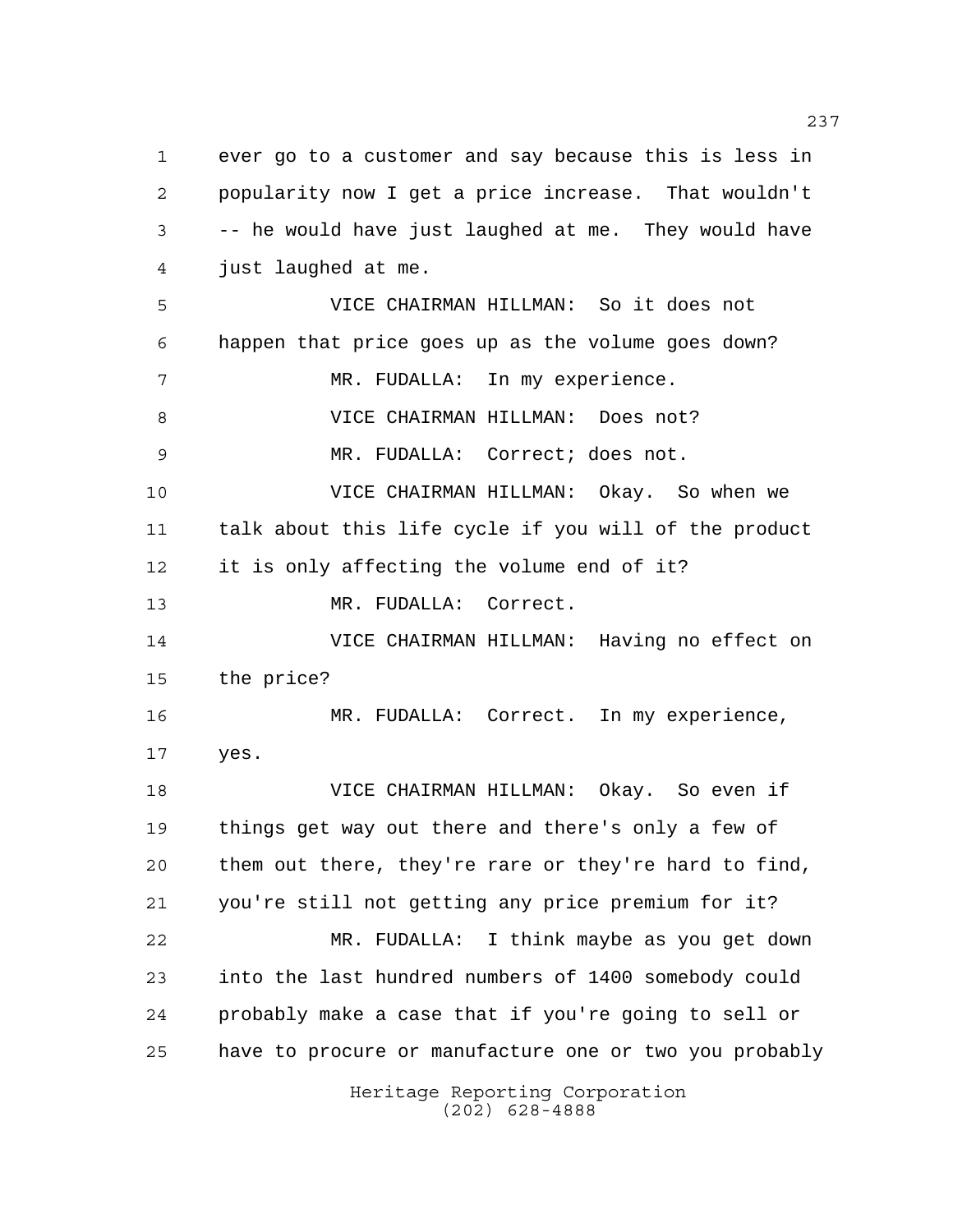should get a price increase. And your customer then would not necessarily argue. I think maybe at that point you could make that statement.

VICE CHAIRMAN HILLMAN: Okay.

 MR. FUDALLA: But, quite frankly, at that point if you're selling 20 of them a year and you use to have them priced at \$15 and you raise the price to \$25 you'd probably do more harm with the customer in public relations in negotiating the price increase on that than what you're going to gain in bottom line.

VICE CHAIRMAN HILLMAN: Okay. All right.

 Then another issue I wanted to get your take on. You know, we heard testimony this morning from again from the purchasers that not for the product sold into the retail market but the product that's going into the garages to be installed on those of us that are not going to put the brakes in ourselves. I mean I'm going to drive into a garage and get somebody to put brakes in, I'm not likely to be out there doing it myself. For folks like me at least as I heard the testimony I'm not necessarily going to pay less because I got a Chinese product because the installer is in their words going to eat all that difference in profit or in markup between the two products.

MR. FUDALLA: Right.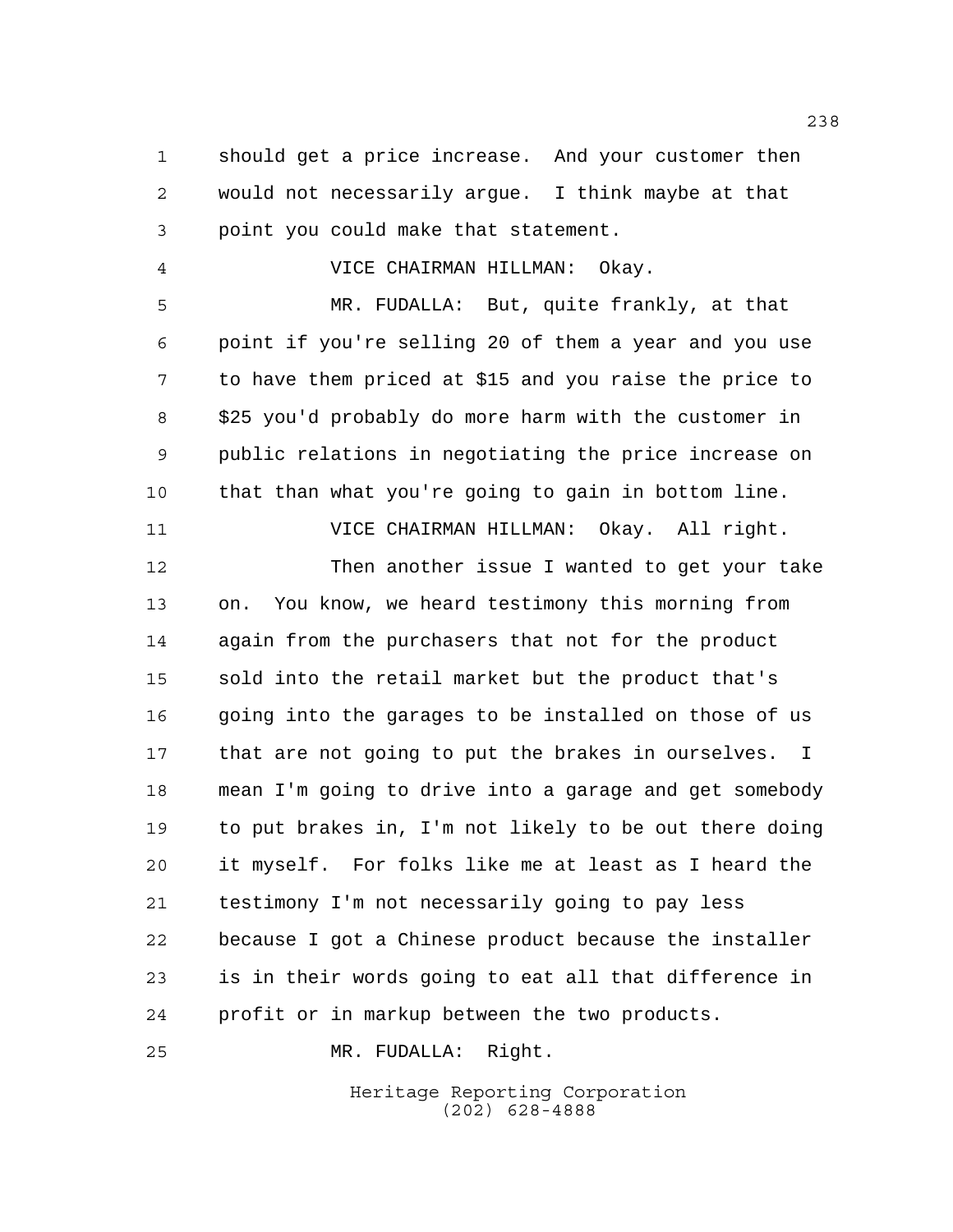VICE CHAIRMAN HILLMAN: I want your sense of that. I mean do you have a sense again from a consumer perspective for those that are not going to retail, -- MR. FUDALLA: Right. VICE CHAIRMAN HILLMAN: -- that are going to the garage, is there a difference in what you would pay if you're having what we're going to call economy line or however we're going to describe it -- MR. FUDALLA: Right. 11 VICE CHAIRMAN HILLMAN: -- product put in? MR. FUDALLA: You know, I think there's all kinds of different various examples and different types of installers out there. Some may in fact do that, try to sell a Chinese product and try to give you a North American made price. But that's the same type of mechanic who's probably going to tell you you need, you also need brake pads and hydraulics and by the way maybe your tie rod needs fixing at the same time. And you bill can be \$1,200 when you walk out of there. My experience is that a lot of them give you, they will offer you two options. They will offer you a premium. They'll say I can get you a Raybestos

brand product or I can also get you -- in a lot of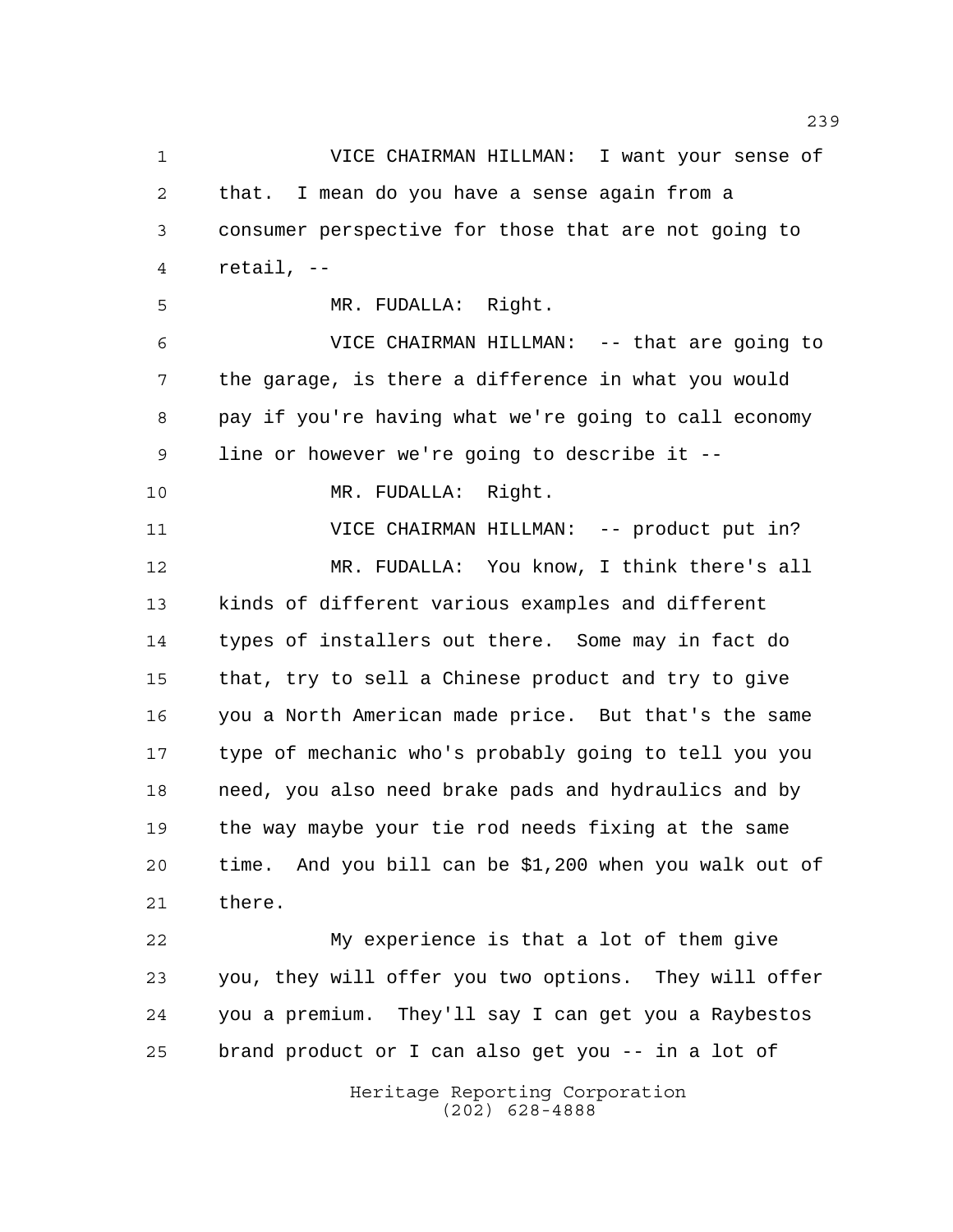cases they don't say Chinese, they say I can get you a value brand or a more economic part which will cost you X dollars less, and they give you the choice.

 VICE CHAIRMAN HILLMAN: Okay. Now, that's helpful.

 I guess maybe to come back a little bit to you, Mr. Flicker, or perhaps on this issue I guess I'm trying to, I'm sharing some of the Chairman's concerns over this issue of your argument. And part of my concern I would share a lot of the concerns that the Chairman raised but would be this issue of focusing so much on the percentage change. I mean clearly Mr. Reilly chart and Mr. Flicker as I heard your testimony there's this tremendous emphasis on looking at this percentage change number.

 Part of me is a little reluctant to do that because every percentage change obviously depends on the size of the base. I mean if the Chinese had been, you know, basically down here putting in two products and then all of a sudden went to, you know, 200 we would say, gee, look at that percentage change increase, it's huge, it's rapid, when their market share is down nowhere. And so I'm having trouble with why I should place so much reliance on this issue of the percentage change when there is no question that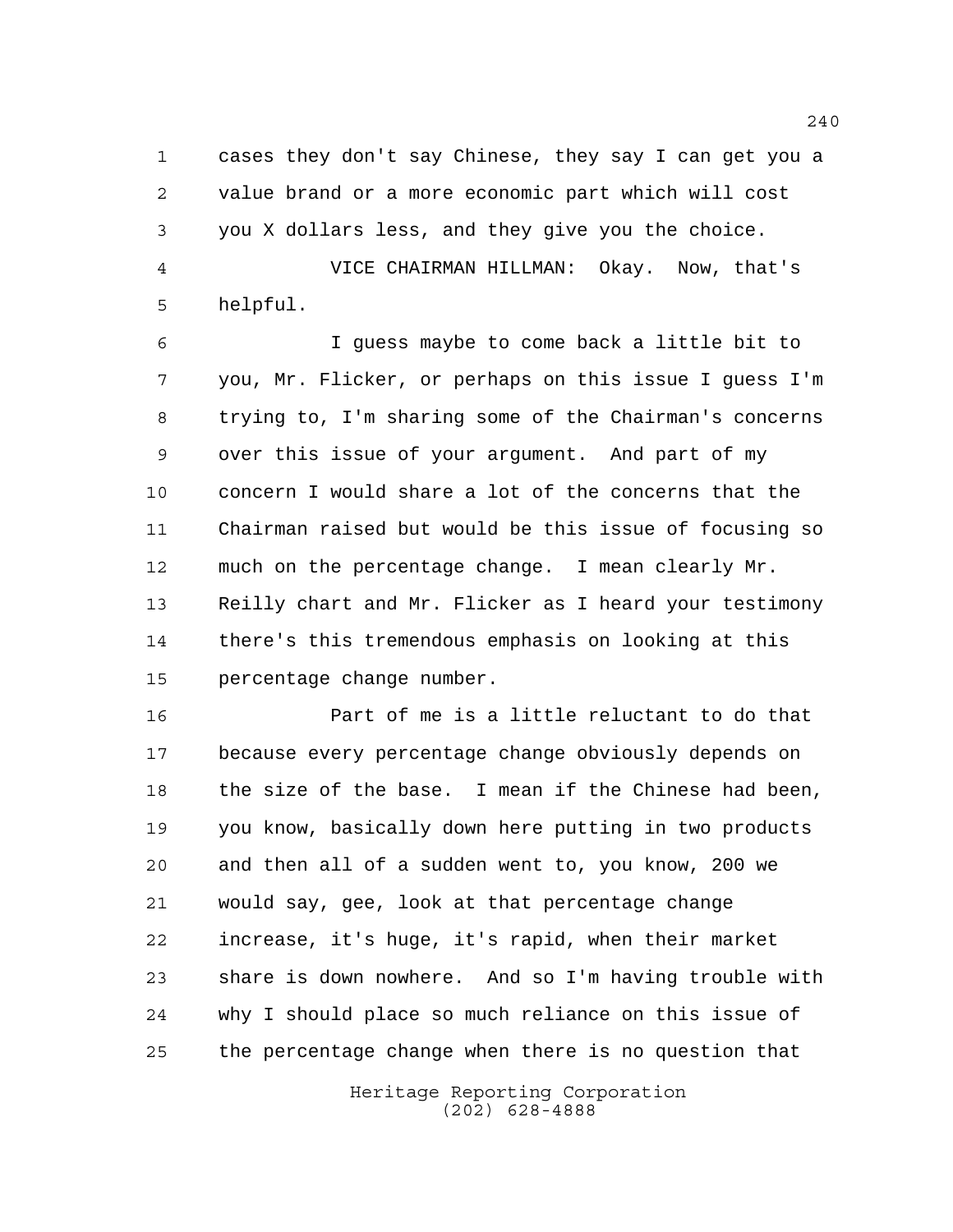the market share that the Chinese have, you know, in both drums and rotors is more in the 50 percent level, in other words their base is very high.

 So, you know, I'm not sure that I shouldn't assume in that instance, in that fact pattern where you have a very high base that even a relatively small percentage change should still be considered, you know, rapid and significant given that it's on a much higher, much higher base. So why is it that you think I really should just hone in there and look almost exclusively at this issue of the percentage change from one year to another in assessing the volume? MR. FLICKER: I think that what the percentage change information, data tells you it gives you a lot of information, some of which you just picked up on, which is in this case what it illustrates is that you are talking about a market share that has been present and steady for a long period of time and while it is growing it is growing

 at a rate which is not very fast. And I think there is a fact that you have a steady market presence here is important information for you.

 This is a statute which asks you look whether in current periods imports are increasing rapidly. There's a temporal element to that. There's

> Heritage Reporting Corporation (202) 628-4888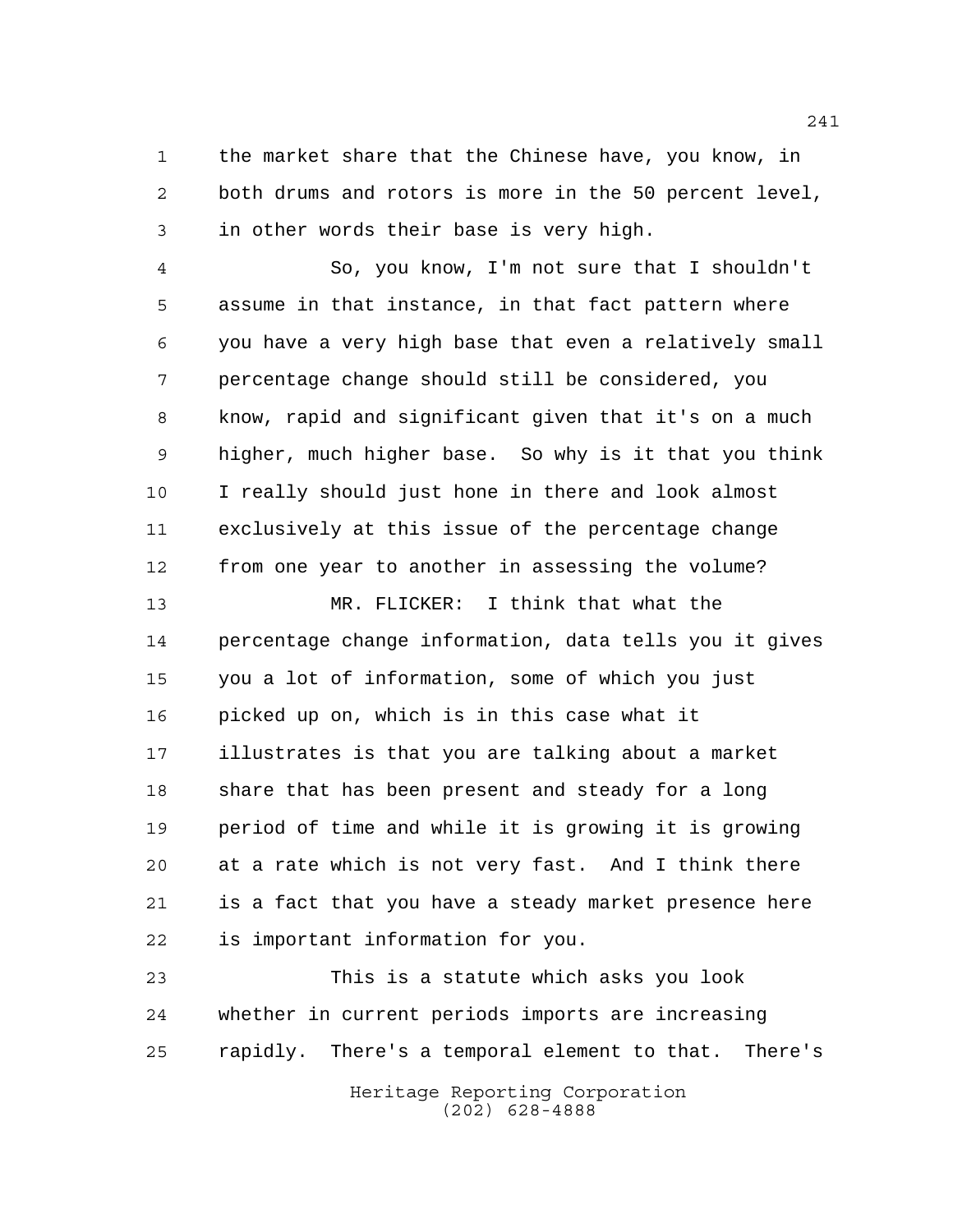a speed element to that. And there's a size element to that.

 So I'm not asking you to focus solely on one element here, what I'm telling you is that the rate of change data gives you an important piece of information about this particular set of import numbers. It gives you the information that you're talking about, import numbers that have been in the market and that while they are growing the rate of growth is slowing and the amount of growth is not overwhelming.

 And I think that all of those pieces of information are things that the Commission can take into account when evaluating whether you are dealing here with imports which are of a surge variety or imports which have been a steady part of the market, a substantial presence and yet they're growing. And if the answer always is that if they are growing they are rapidly increasing then you are going to find yourself moving past the rapidly increasing prong perhaps a bit more quickly than makes sense to do so under these circumstances.

Heritage Reporting Corporation (202) 628-4888 So that's the basis of the argument. VICE CHAIRMAN HILLMAN: Mr. Loeb? MR. LOEB: If I could just add to that. I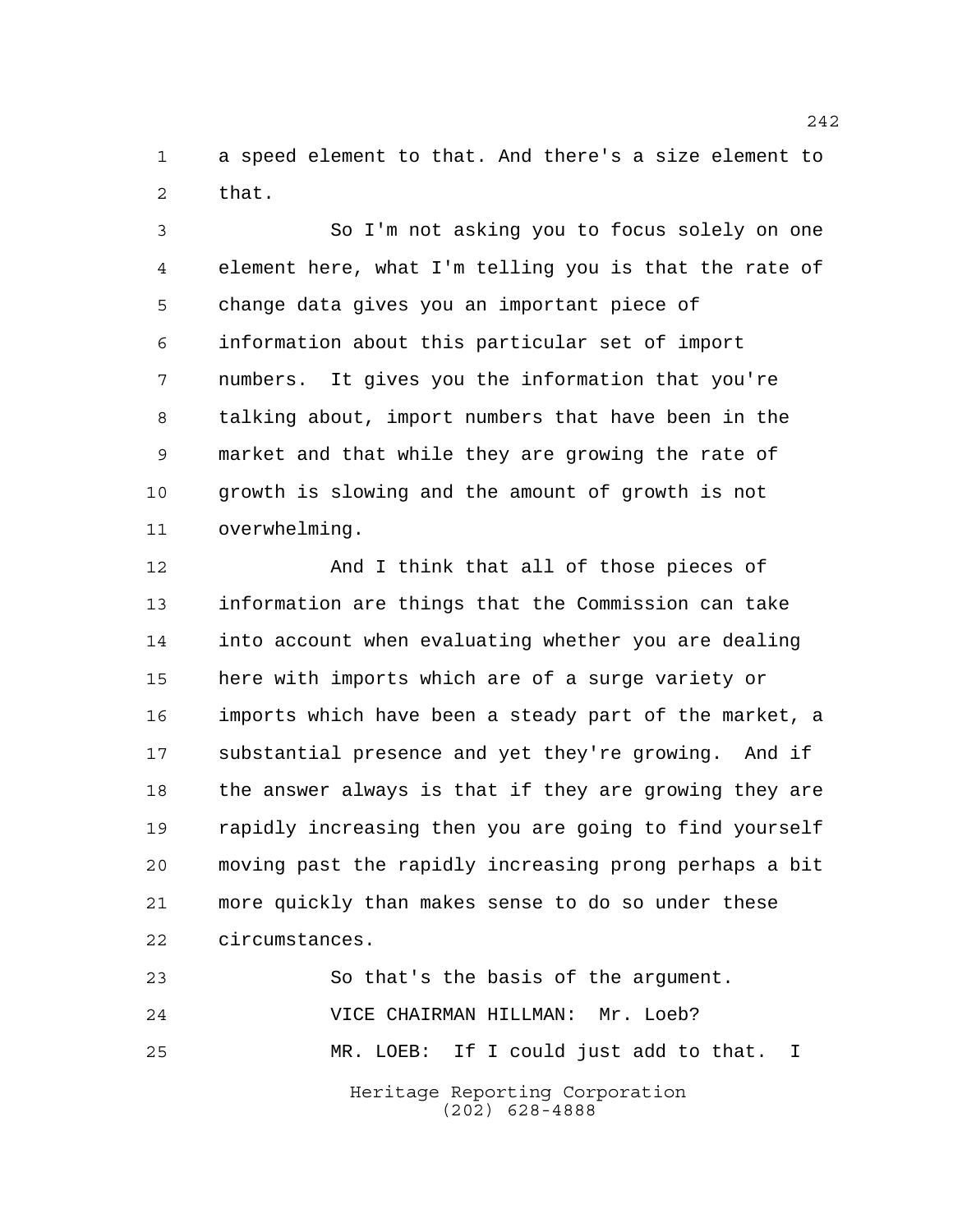think there are three reasons why that's an important indicator, certainly not the only one, and we're not saying it is. The first is simply that the Commission usually does, if you look at the prior decisions, you can look at the 406 decisions for example, to the extent there is analysis of the rapidly increasing element in those cases and it's not fairly quickly passed over in the Commission's opinion, the point that seems to be emphasized frequently is the rate of growth in market share. How fast are they growing from what kind of base market share to what kind of second year and third year and first year out, second year out, third year out from the current investigation period?

 Secondly it's important because the legislative history says it's important. The legislative history says that the Commission has to 18 look at whether imports are increasing rapidly. And it indicates in a quote that the Petitioners have used but that we like just as much it says if there is a two- to three-year time window being looked at then you have to check to see, then the increase doesn't need to be as dramatic as it is if it's just a one-year increase. So you could have a one-year curve

> Heritage Reporting Corporation (202) 628-4888

like that or a two- or three-year curve like that but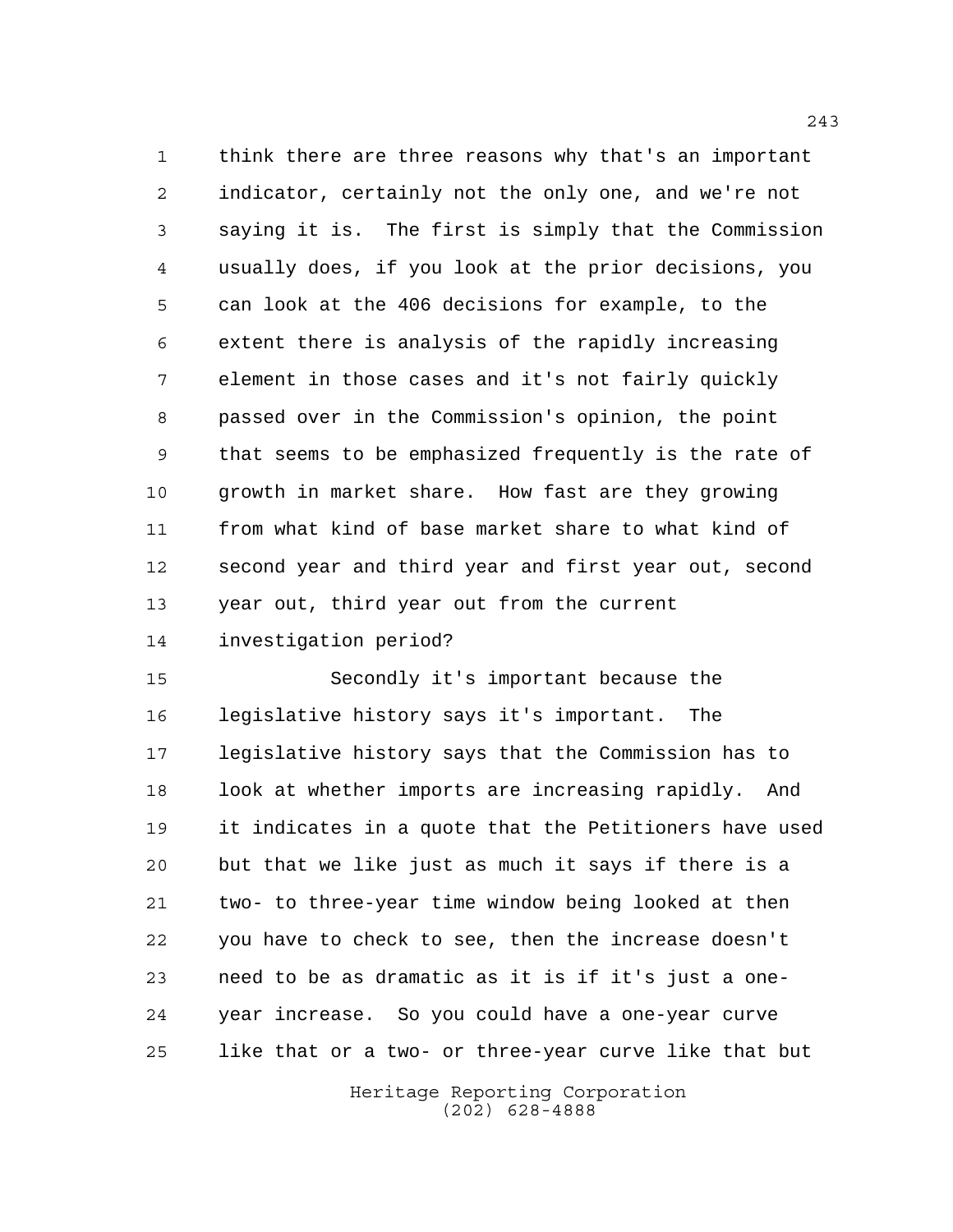our point is that you really can't have a two- or three-year curve that's looking almost flat off of your base.

 And I guess my third point would be simply to respond to the fundamental premise here. If the Chinese -- the understanding at the time this statute was adopted was that China had certain market share. There was no suggestion that it has a fallback mechanism built into this statute. And there was no suggestion that it was a freeze mechanism saying, well, if the Chinese stay pretty much where they are even if they have a 25 or 30 percent share of the market that's good enough, but boy if they inch up every year by year that can be an increase.

 That seems to me to be entirely inconsistent with the objectives that the Congress was trying to achieve, inconsistent with the way it's been looked at in the prior safeguards cases, inconsistent with the whole WTO safeguards provisions. So for that reason I would say those incremental increases, low single- digit increases in market share really are a key factor in your analysis.

 VICE CHAIRMAN HILLMAN: Okay, I appreciate those answers. Thank you.

Heritage Reporting Corporation (202) 628-4888 CHAIRMAN OKUN: Commissioner Miller.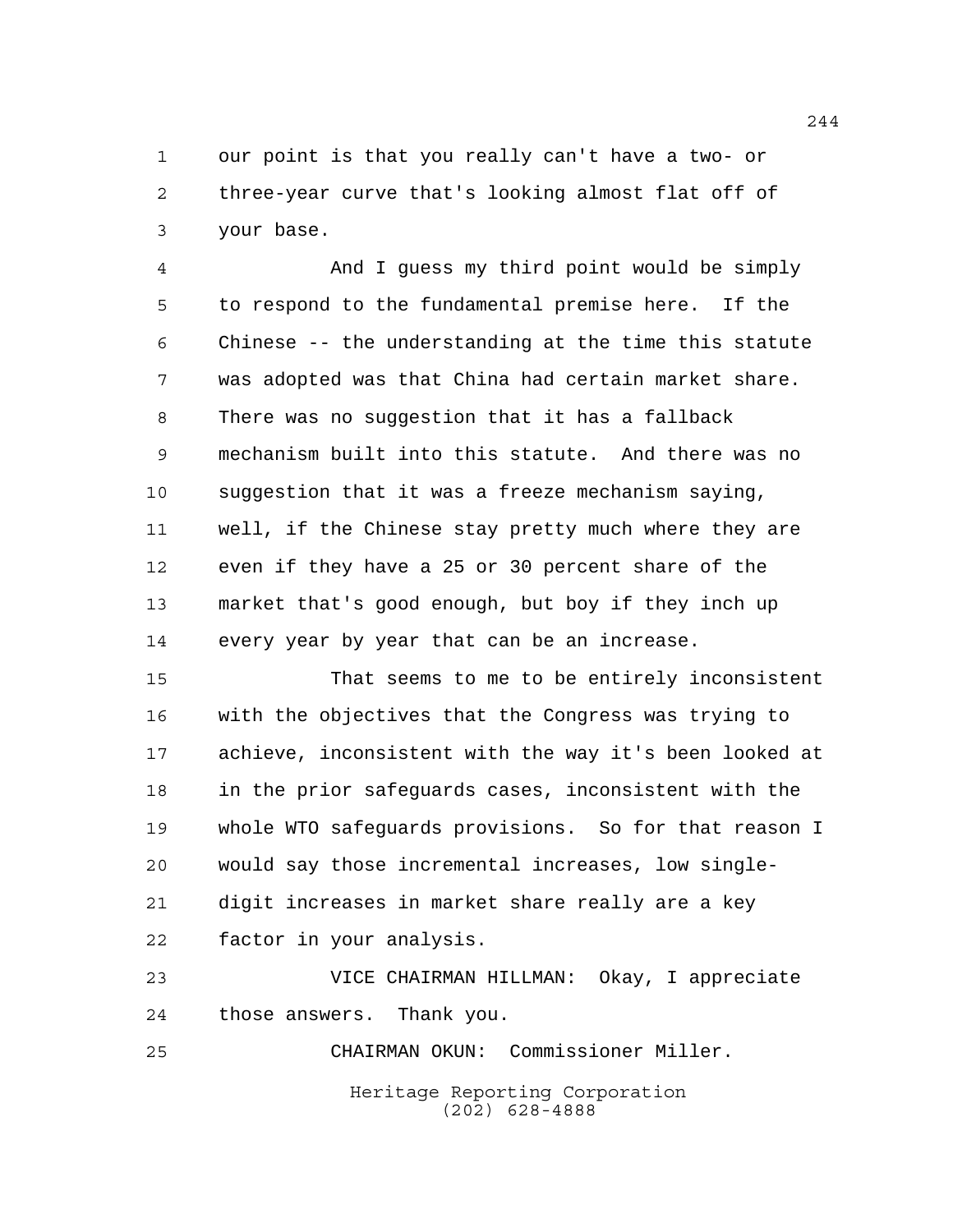COMMISSIONER MILLER: Thank you, Madam Chairman. And thank you to all of the witnesses for being here today and participating in the hearing.

 Mr. Loeb, I just want to follow up on this last question and on your point here because when you talk about you just referenced the Commission precedents in the 406 cases for example on this point and what the Commission typically in your view has looked at there. And I guess my question to you, and you can address this in the post-hearing brief if you like, is did the Commission discuss it that way because that was a fact pattern presented as it has been as you've referenced in the two 421 cases we've done before? Or did the Commission see a fact pattern like this one, a more gradual increase that it said no, that does not meet the standard?

 MR. LOEB: Right. I'll have to go back. We of course will deal with this in the post-hearing but. COMMISSIONER MILLER: Okay. I know you cited a number of cases but.

 MR. LOEB: Yeah. I'm hesitating because I'm remembering honey that precisely. But I do know that many of the 406 cases are a situation like the one that we and the Commission had in Garment Hangers, for example, where the Chinese share was over the period

> Heritage Reporting Corporation (202) 628-4888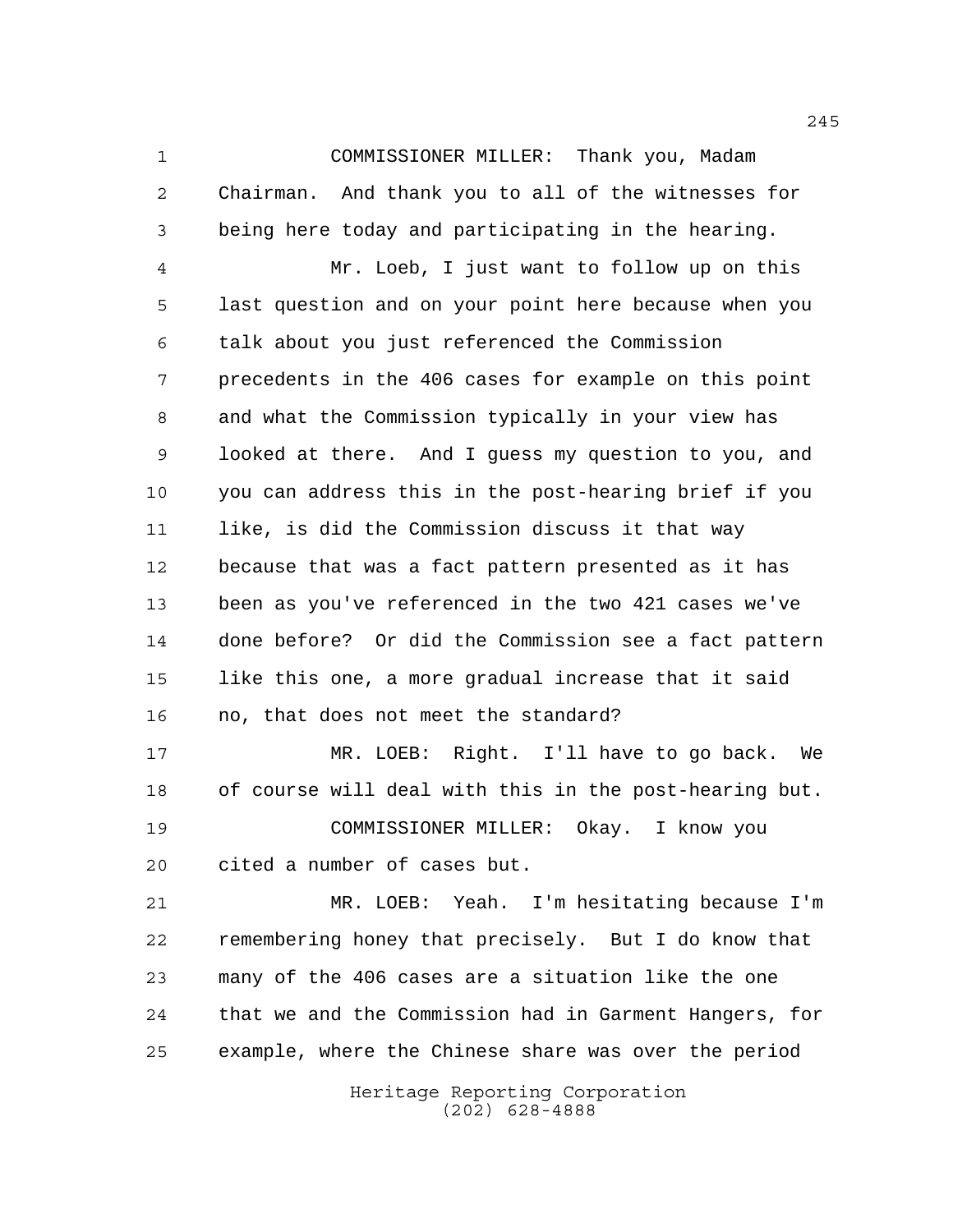of investigation was going from 0 or very small up to a share which was either rapidly increasing or not. So you were seeing, you know, very significant steps up, particularly at say in Garment Hangers over the last year in the period of investigation where the market share got doubled.

7 So in the prior cases I think that those, the prior cases, I'm sorry, in the prior cases that I recall the fact pattern before the Commission was not as it is here that you had a market share that was, you know, substantial double digits and then there was incremental move up off of that. In fact, you couldn't have had that because during the 406 era you were dealing with a set of market conditions including the tariffs on Chinese goods which would have made it incomprehensible for them to obtain a very substantial market share except in some very specialized products.

 And I think one of our whole points here is we urge the Commission please be careful here, if you apply the increasingly rapidly standard in a relaxed way, in a more relaxed way than we think it could, and certainly a more relaxed way than the law permits you to, then we will see cases like this in product area after product area because that's what's happened out there in the market. After WTO, Chinese market share

> Heritage Reporting Corporation (202) 628-4888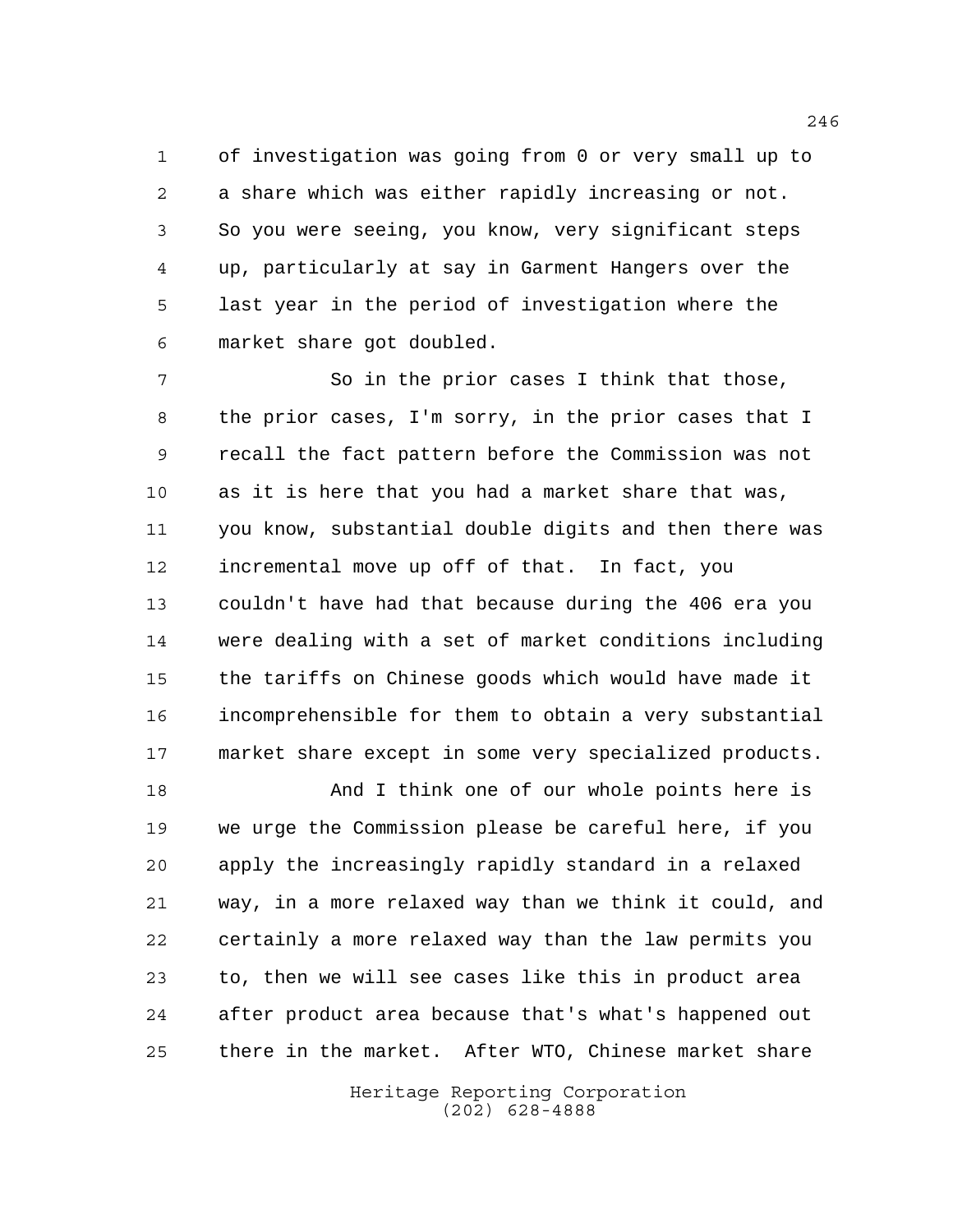in various areas is, you know, stepping up incrementally.

 Some of those areas that might get to the level where it would be increasing rapidly but an awful lot of them are going to be like this case where the rate of increase is by no means at an escalated incline sufficient to trigger safeguard concerns.

 COMMISSIONER MILLER: Okay. I appreciate that. And if you do find that any of the earlier cases show a similar fact pattern I think that would be of interest.

 Let me go if I could, to go back again as I did this morning to talk about some of the consumption issues here. Mr. Wylie, I found your different charts on the things that you would suggest we look to or that are indicators of rotor replacement, rotor and drum replacement interesting and they do confirm what the domestic producers are saying in terms of their own perception of the market growing fairly slowly, you know, 2 percent growth or whatever. But at the same time I think we have in this record and even if I look back at what we've done in the past a much greater increase in consumption. So your comment about why you perceive that to be the case, the substitution, maybe I heard you say this was

> Heritage Reporting Corporation (202) 628-4888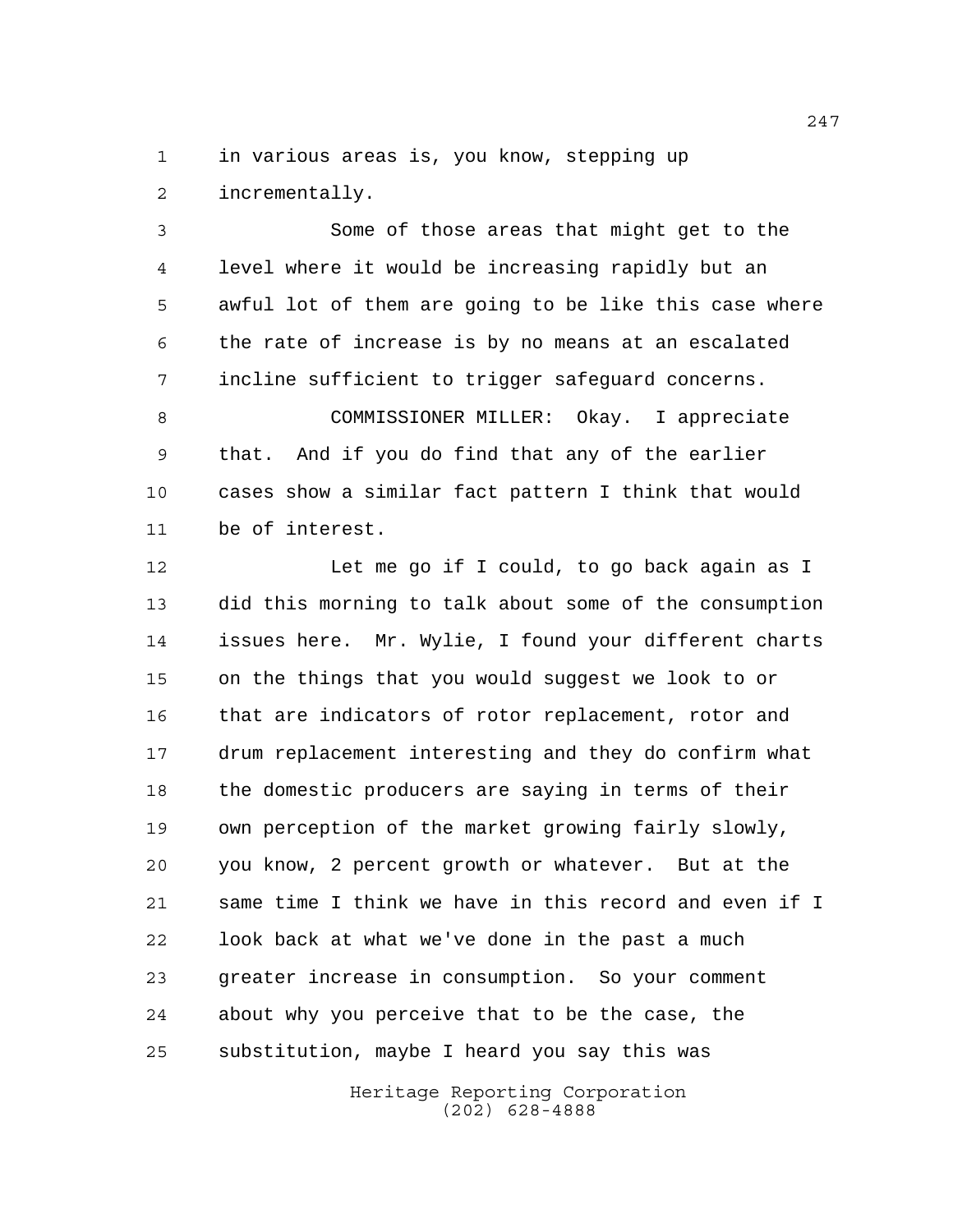substitution of economy rotors for machining was kind of interesting. I mean we've heard a little bit of that idea. And so I just want to explore it a little bit more.

 Mainly I'm wondering if there's anything, I'd like to have the industry witnesses that you have with you, Mr. Fudalla or Mr. Wylie, comment on it or whether there is anything else out there that sort of whether it's industry publications or something else where this idea comes through. Because I guess I'm looking for something else that discusses it. If it is going on you would think there would be something out there that would talk about .

 Mr. Fudalla, does it make sense to you? MR. FLICKER: I just want to point the Commission and Commissioner Miller to I believe it's Exhibit 12 of the petition which is a chapter of the 2002 Frost and Sullivan report which is one of the industry data sources where this phenomenon of a growing demand for a product as a result of lower prices as a substitute for turning is discussed. So it's there.

 COMMISSIONER MILLER: All right. If I missed that I'm sorry and I'll take a look at it. Okay, I will take a look at it.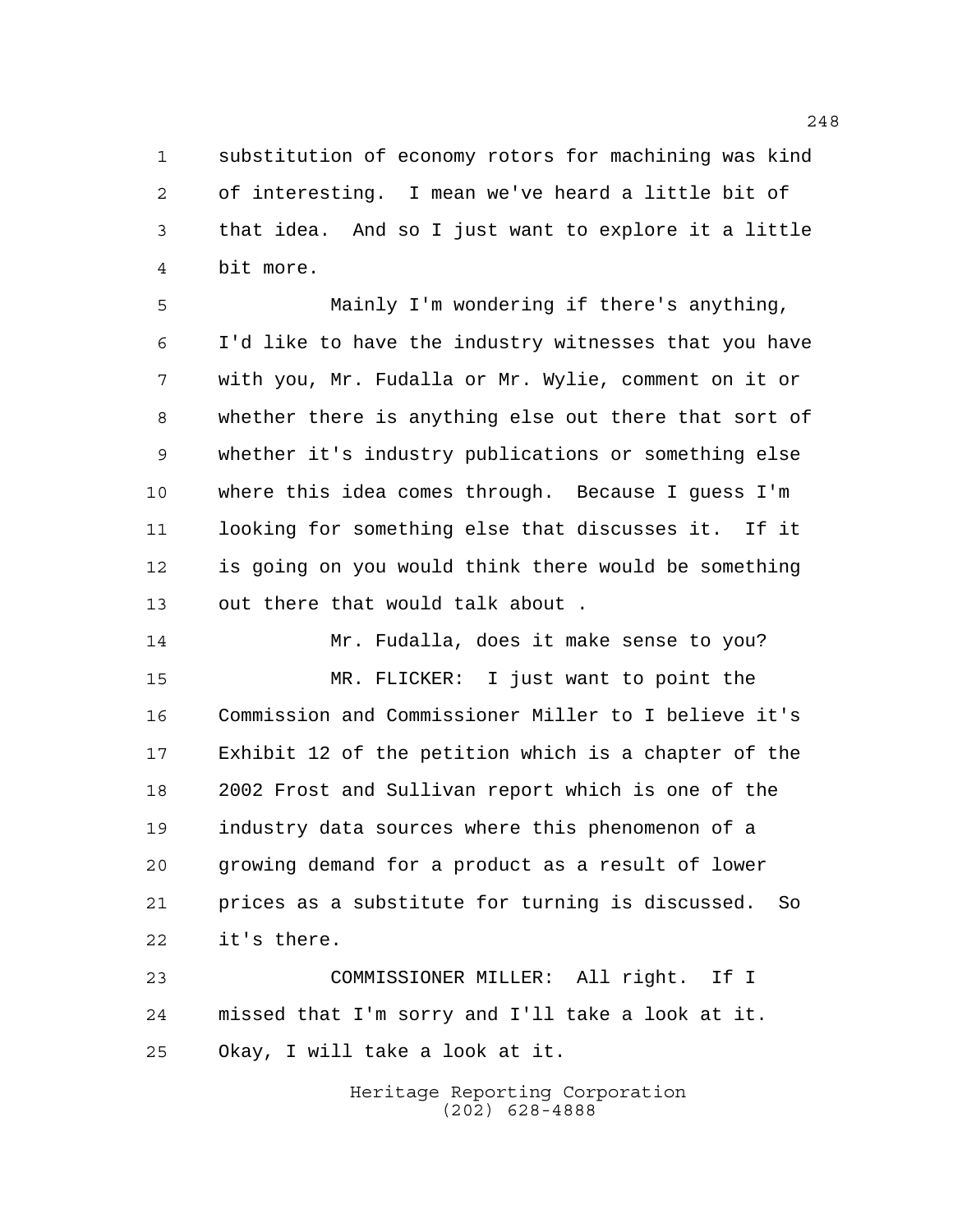Mr. Fudalla, could you -- and, you know, I'm going to ask you the question this way too because how much of the cost of replacing rotors is actually attributable to the rotor itself? I mean we sit here talking about the \$6.00, \$7.00 unit Chinese rotors. And the last time I had to replace my brake rotors I can tell you the bill was a whole lot more than that. 8 MR. FUDALLA: Right. Right. COMMISSIONER MILLER: So that makes me wonder when it comes to the overall operation really how much of it is attributable to the physical rotor as opposed to the labor involved in the replacement? MR. FUDALLA: We were looking at data the other day on this actually, trying to go through and there are some publications that show this. They're a little dated though. For example, let me take you through the stream. If I sold a rotor for let's say \$10.00, okay, to a traditional warehouse distributor he might in turn sell that rotor for \$14.00 or \$15.00 to the jobber who then might in turn sell that rotor for maybe \$25.00 to the installer who then might put his own markup on that and then charge you his labor cost. So, you know, everything is different. Every example

> Heritage Reporting Corporation (202) 628-4888

is different. But directionally that's probably the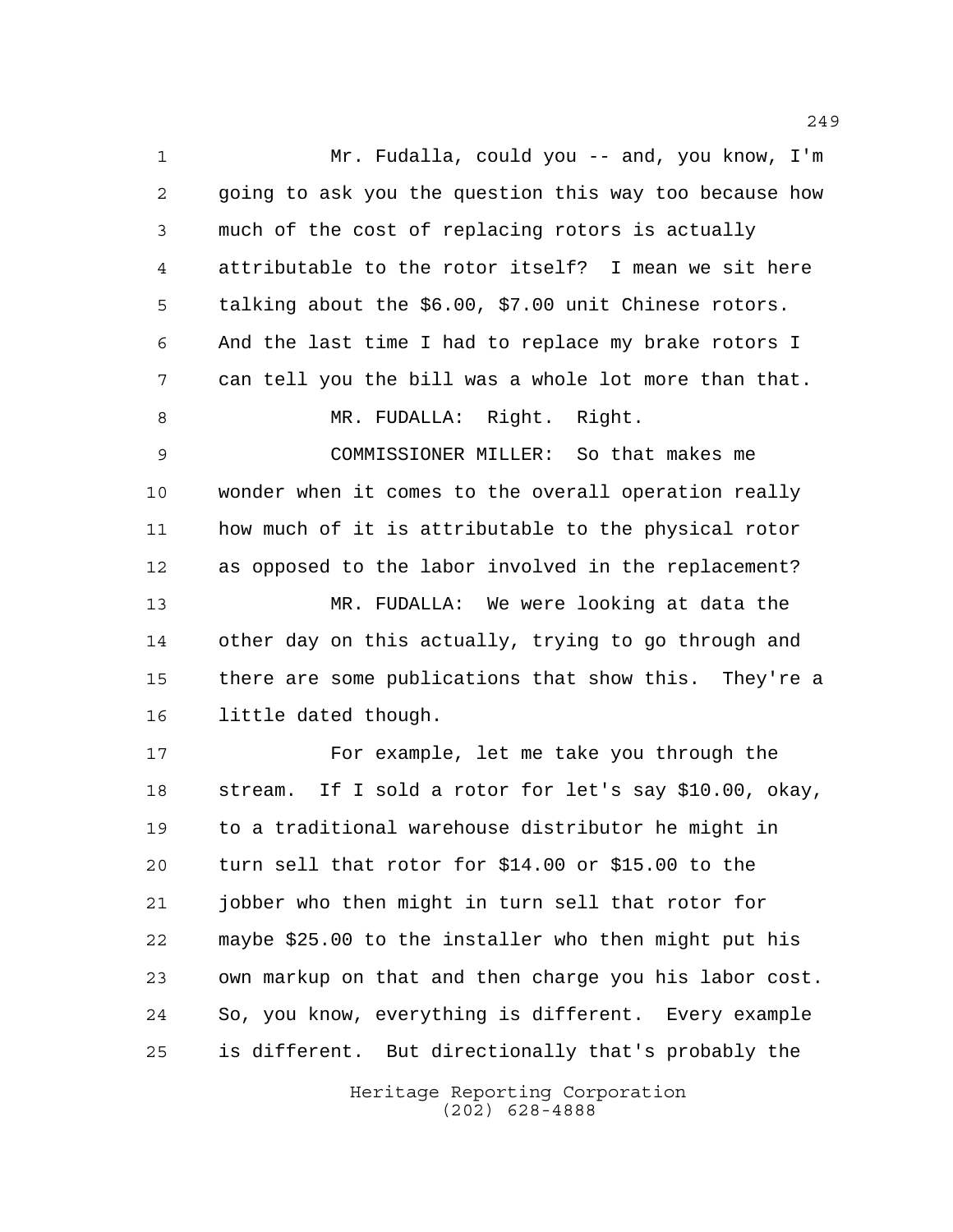type of dynamic that's in that transaction.

 COMMISSIONER MILLER: Okay. MR. FUDALLA: And labor costs are what now, 60, 70 bucks an hour. COMMISSIONER MILLER: Mr. Fudalla, that kind of scenario doesn't really fit with the idea that it's a lot cheaper to replace your rotors than machine them. Because I don't think the machining, maybe the labor in machining is comparable but I don't think so. MR. FUDALLA: Sure, the labor is quite expensive -- COMMISSIONER MILLER: Okay. MR. FUDALLA: -- to turn a rotor. Because I think what they do is they sell you on the fact that you can pay \$60.00 or \$70.00 or \$80.00 to have these turned but if you do, but if you buy the new ones it will cost you X amount more. But it's a safety issue at the same time, you'll be able to drive this thing for X number of more miles or years and you won't have to worry about any safety problems. I think that's a good sell for a lot of people as well when they come in to an installer. MR. REILLY: I'd also like to stress that it's not necessarily the consumer that gets the benefit of this. If the installer could get a better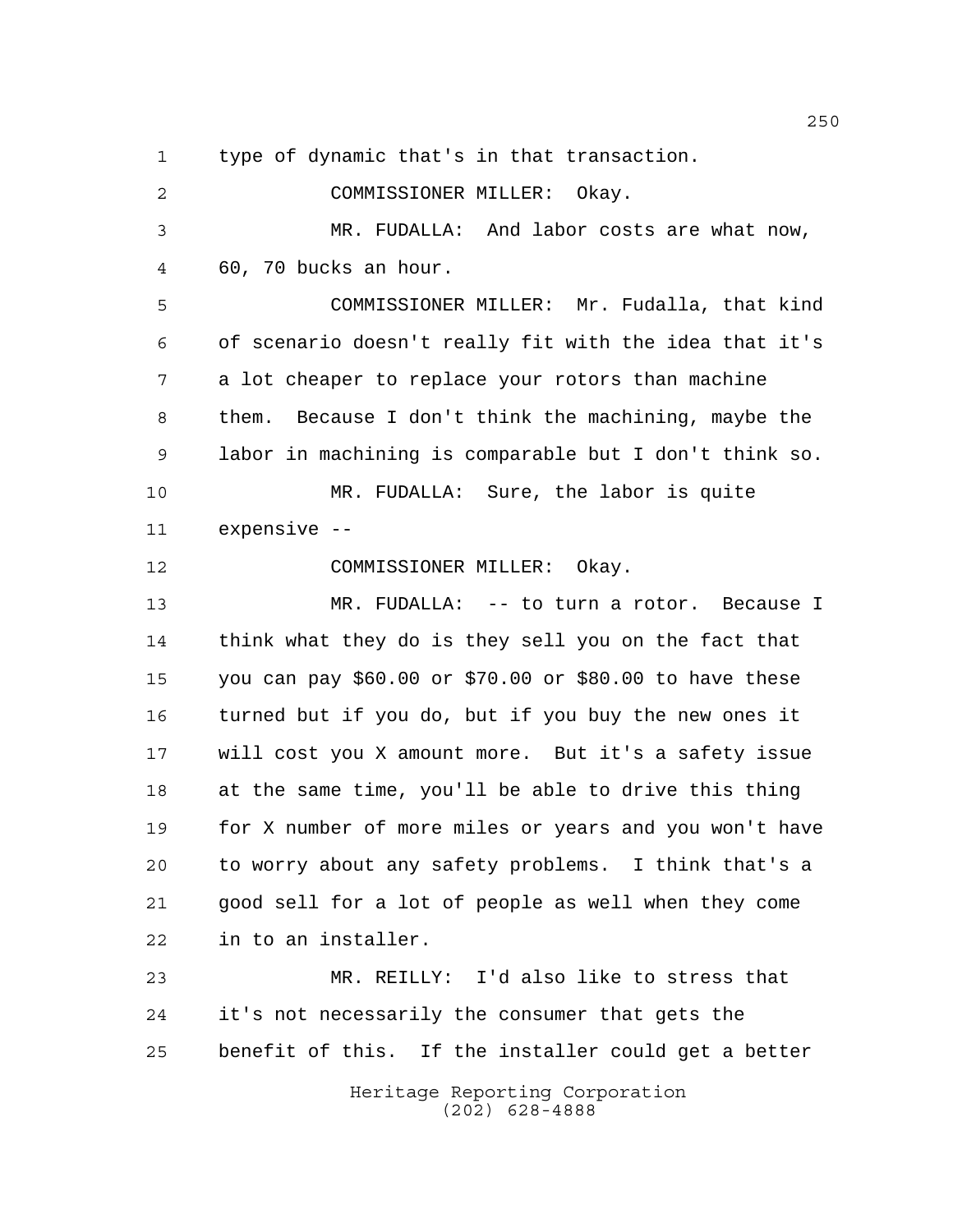margin from selling an economy rotor then the

 installer can get the turning service or the remachining service then the installer can simply sell the rotor.

 Now, the rotor doesn't have to give you a choice because I don't think there are very many consumer who can eyeball a brake rotor and assess the wear on it. So all the installer has to do is to say you need new brake rotors rather than I can turn these for you.

 So it's not so much what the consumer, you know, the savings to the consumer as it is the fact that the installer can end up making more money.

 COMMISSIONER MILLER: And that's why the installer would choose to replace rather than machine?

 MR. REILLY: Right. And the other thing is if the cost, if the prices, you know, are reasonably close and let's say the installer does have some concerns for the consumer's welfare the installer can simply say, well, as Mr. Fudalla indicated, well this will cost you a few dollars more to replace than to install -- than to turn but you get two benefits from it. Number one, you get a safety benefit because you've got a new, you know, new equipment which is inherently safer than holder equipment. And you get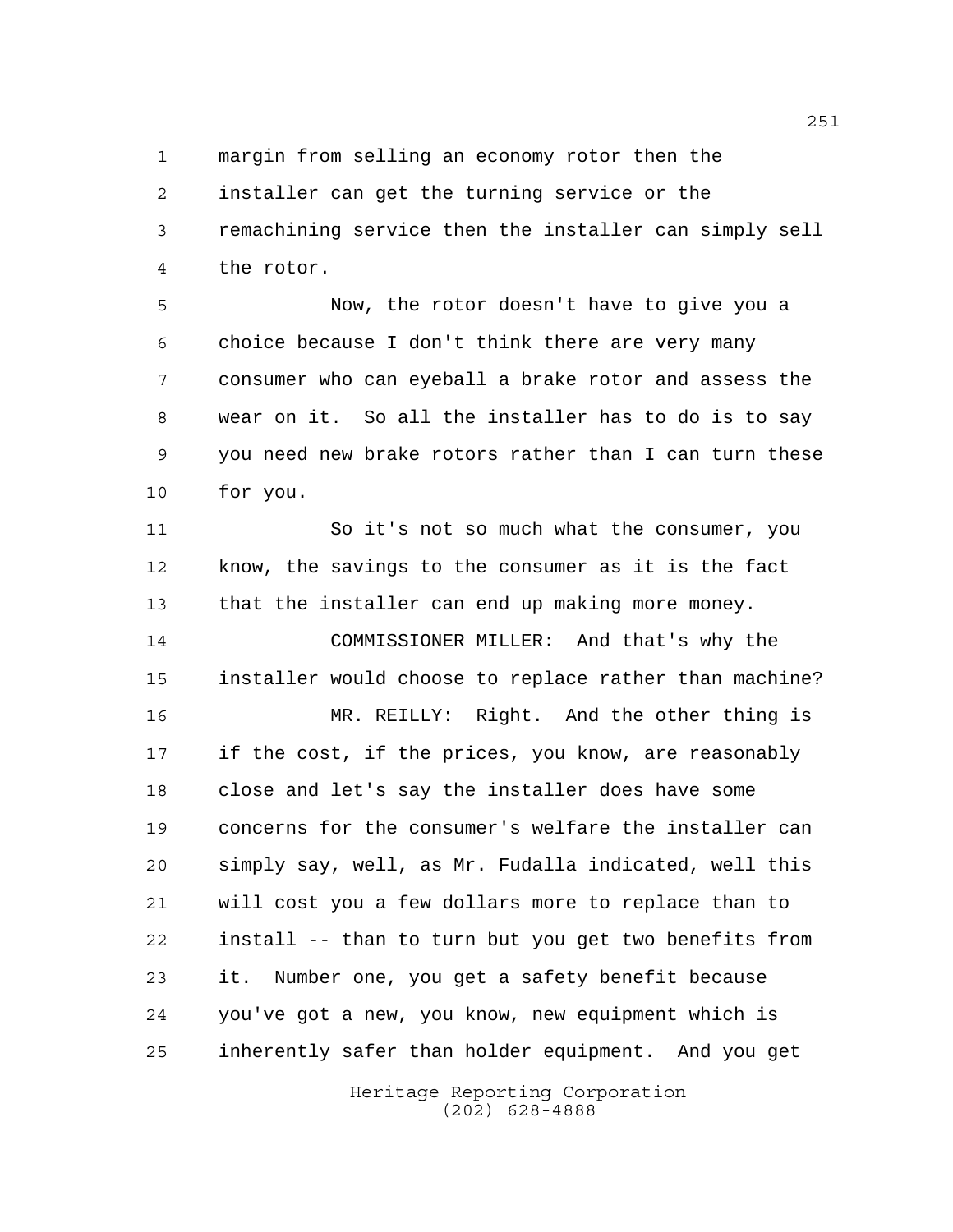longer service life on this new equipment, you won't have to have the brake job done again for a long period of time.

 COMMISSIONER MILLER: But all of those arguments apply whether you're using an economy rotor or a premium, a U.S.-made rotor?

 MR. REILLY: Actually they don't because the premium rotor's going to cost more, a lot more.

 COMMISSIONER MILLER: But in the overall scheme of the operation, you know, I go back to my question, it strikes me that in the overall scheme of that operation the rotor is relatively small pricewise as compared to everything, you know, to the labor involved.

 MR. REILLY: A premium rotor will cost the installer a lot more than an economy rotor will. And the installer makes money where the installer can. If the installer can make 5, 6, 7 or 10 bucks more on a \$150.00 brake job that's a significant increase in the installer's margins, okay, and it's a strong motive to push the product or the service that provides the largest profit margin.

 And by the way, on the cost of a brake job I was reviewing some articles looking for the same kind of information you've been looking for and came across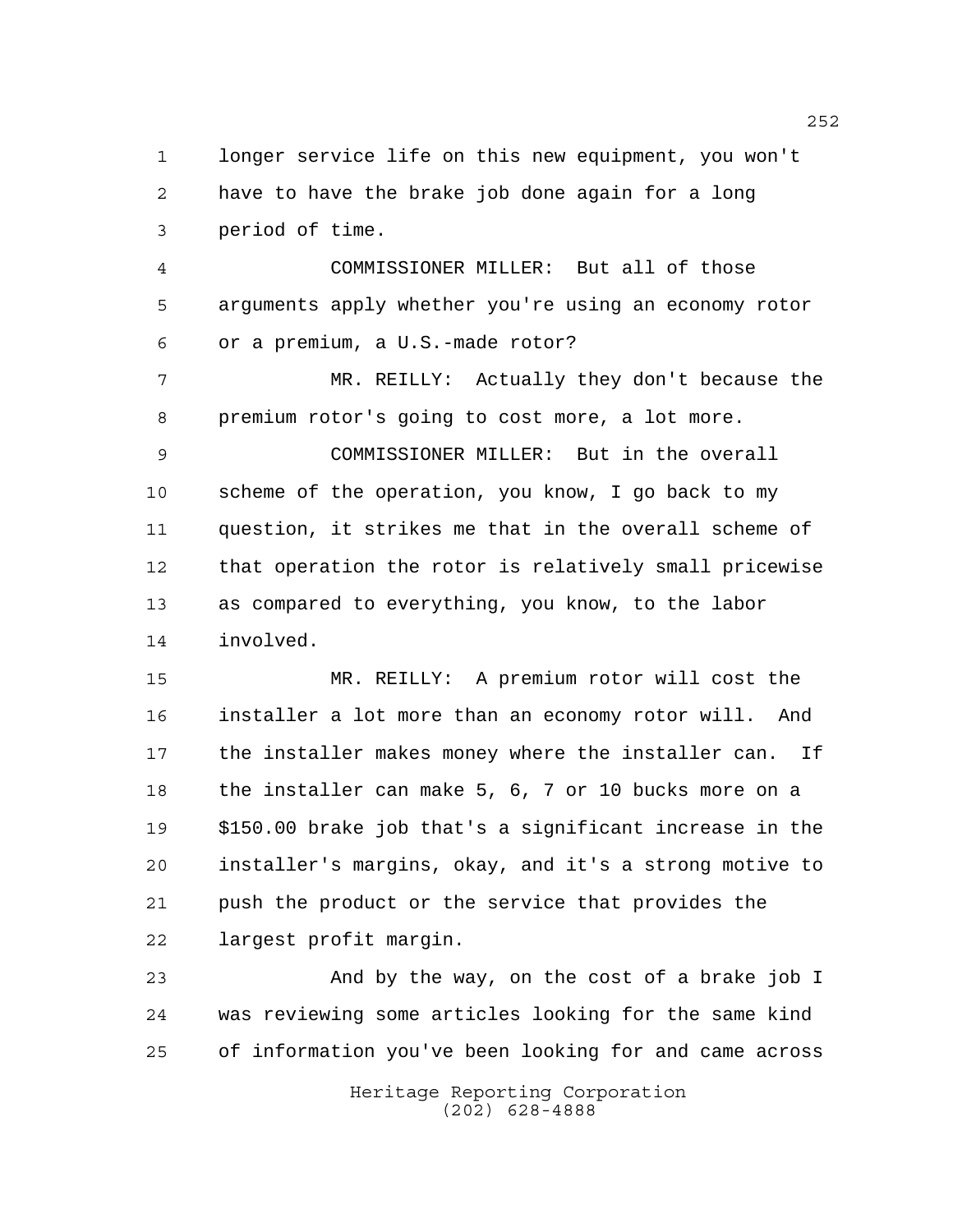an article on the Consumer's Union website, "Consumer Reports." And they said replacing two front rotors would cost on the order of \$150.00, Consumer.

 Now, that average is very inexpensive cars and very expensive cars that can vary greatly depending on what kind of vehicle you have. But that's the number that "Consumer Reports" came up with.

 COMMISSIONER MILLER: Okay. All right, well my red light's on so I won't continue. But one of the reasons I keep coming back to it is because the issue of the overall apparent consumption in the market share strikes me as a fairly important issue in assessing, you know, the injury here. And so that's why I keep coming back to it. Probably will continue to do so.

Thank you.

 CHAIRMAN OKUN: Commissioner Koplan. COMMISSIONER KOPLAN: Thank you, Madam Chairman. And I want to thank the witnesses for their testimony.

 First, Mr. Reilly, as just a housekeeping thing if you could help me out. As to Exhibits 6 and 7 of your submission I don't believe that they contain yearly dates and quantified price data, any price

> Heritage Reporting Corporation (202) 628-4888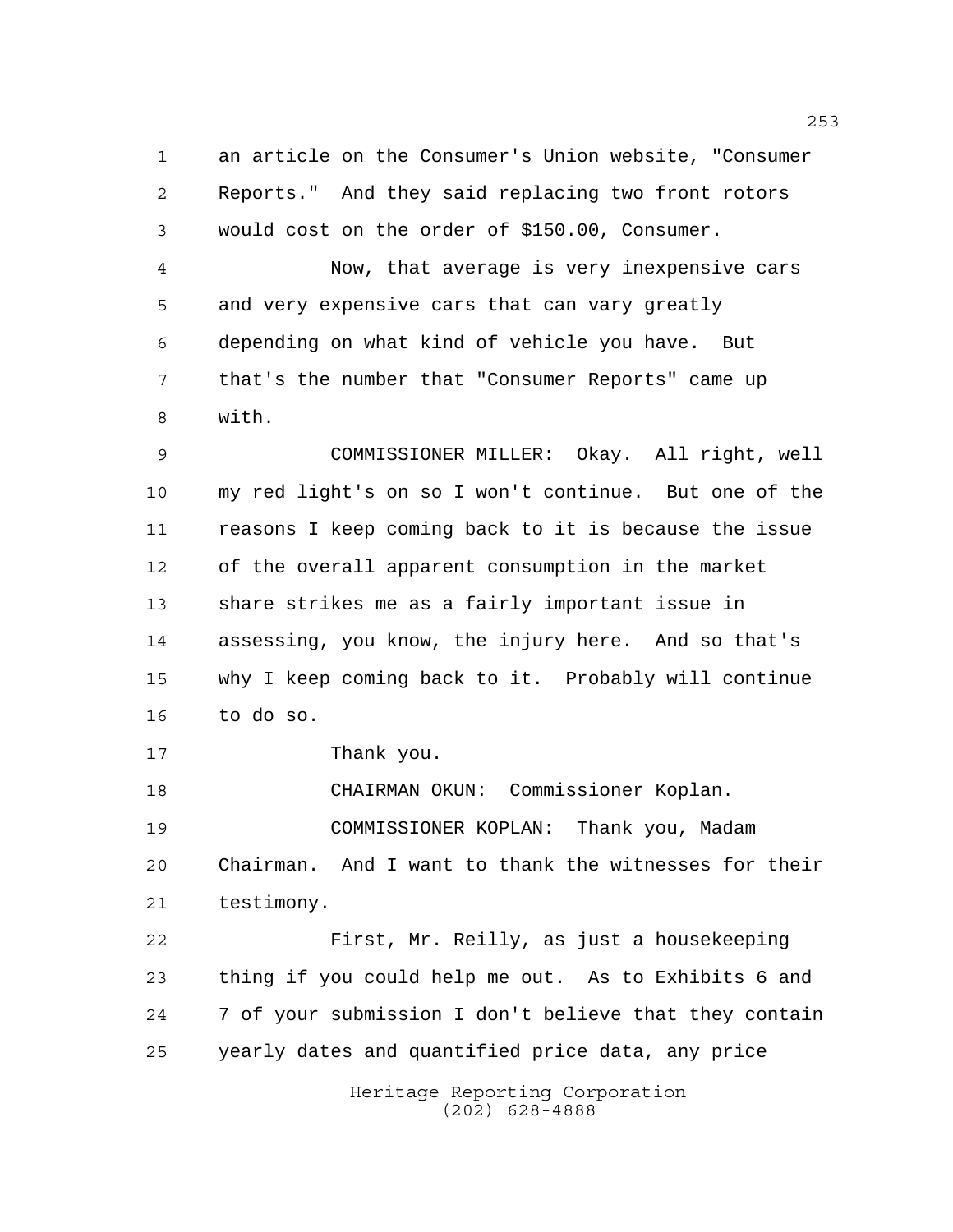data. And I'm wondering whether you could resubmit them so that the annual, you know, the yearly information is there and also some quantification on the prices you're referring to.

 And then finally, only because when you describe U.S. producers' subject imports and linear subject imports, a straight line, if those particular tables if you could use color so we can figure out what you're referring to on the charts themselves.

 MR. REILLY: I would be happy to. And just as the upper line you might guess is the domestic producers' prices and the lower line is the import prices. And we'll be happy to supply the complete information under APR.

 COMMISSIONER KOPLAN: I figured that out. MR. REILLY: I thought you might. COMMISSIONER KOPLAN: For the record I thought perhaps you could do that for me.

19 MR. REILLY: Certainly.

COMMISSIONER KOPLAN: Thanks a lot.

 Mr. Loeb, in your direct presentation you indicated that the Commission should not take anything into account from the sunset review because it was expedited and that we need to look to the original determination although the coalition did show up. Am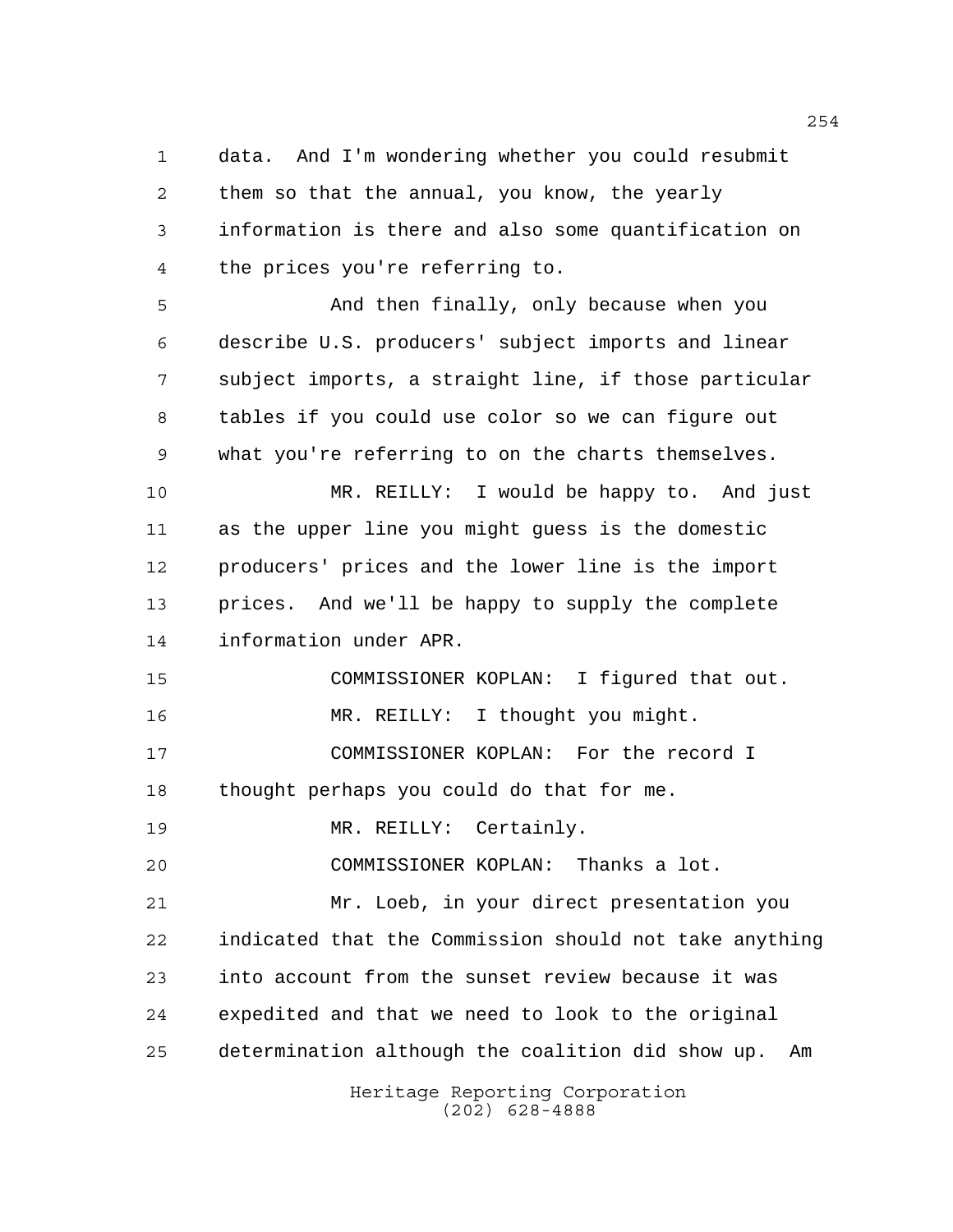I correct in basically that's what you said? MR. LOEB: That's right. I'm not necessarily saying you shouldn't take anything into account from it. But I think it doesn't tell you very much that that decision was recently made. COMMISSIONER KOPLAN: Well, let me just ask you this question. What was the reason that we went expedited, do you recall? MR. LOEB: I don't know. I was not involved at the time. My guess is going to be, and I think you're leading me there, that -- COMMISSIONER KOPLAN: Yes, I am. MR. LOEB: -- that the Chinese, there was no request by the Chinese industry to have the order reviewed. And if that's where you're going then I have a further comment. COMMISSIONER KOPLAN: Yes, I am. MR. LOEB: Okay, well I have a further. COMMISSIONER KOPLAN: I think to make your argument and not put that on the record as well because in fact the Commission determined that the coalition's response to our notice was adequate. But there was no response from the other side. That's why we went expedited. So I just thought I'd put that on the record.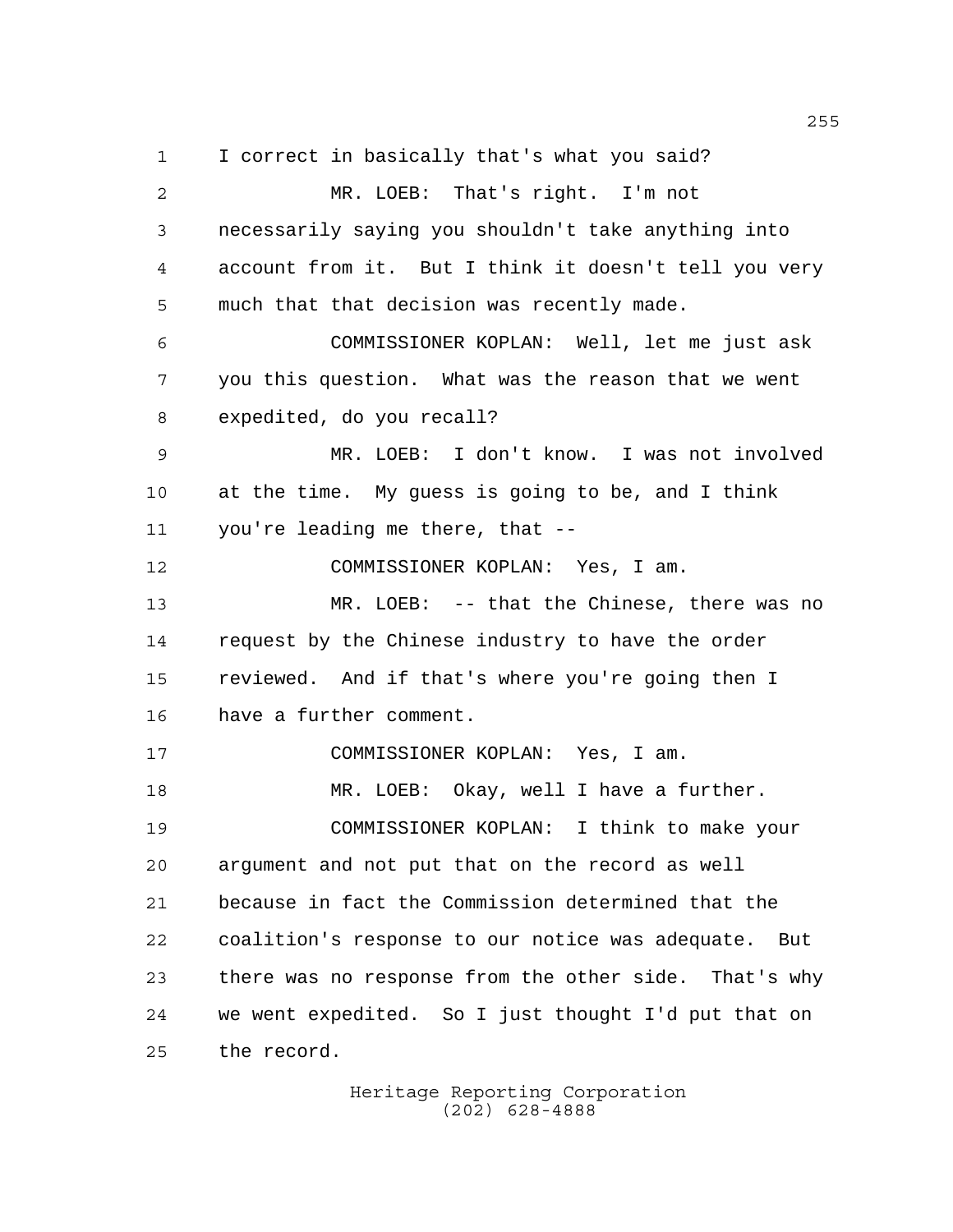Heritage Reporting Corporation 1 MR. LOEB: I'm not disagreeing. I appreciate that. That's entirely accurate. COMMISSIONER KOPLAN: Right. MR. LOEB: I'm not disagreeing at all. COMMISSIONER KOPLAN: Okay. MR. LOEB: I think from the Chinese side I wasn't involved but I assume that their answer would be we had zero margin rates on almost everybody so why bother. COMMISSIONER KOPLAN: Well, I wouldn't dispute the fact that if you had been involved that, you know, they probably would have shown up full force. 14 But let me move along with you if I could. You, and I'm looking at pages 4 and 5 of your brief, and you have this statement that "Section 421 petitioners should not be permitted to obtain a relief recommendation when they have made no meaningful effort to formulate and include with their petition a comprehensive adjustment plan designed to document the changes that they will make were the Commission and president to grant them the temporary unlimited relief that Section 421 permits. The Commission should use this case not only to address the substantive shortcomings of this petition but to make clear that

(202) 628-4888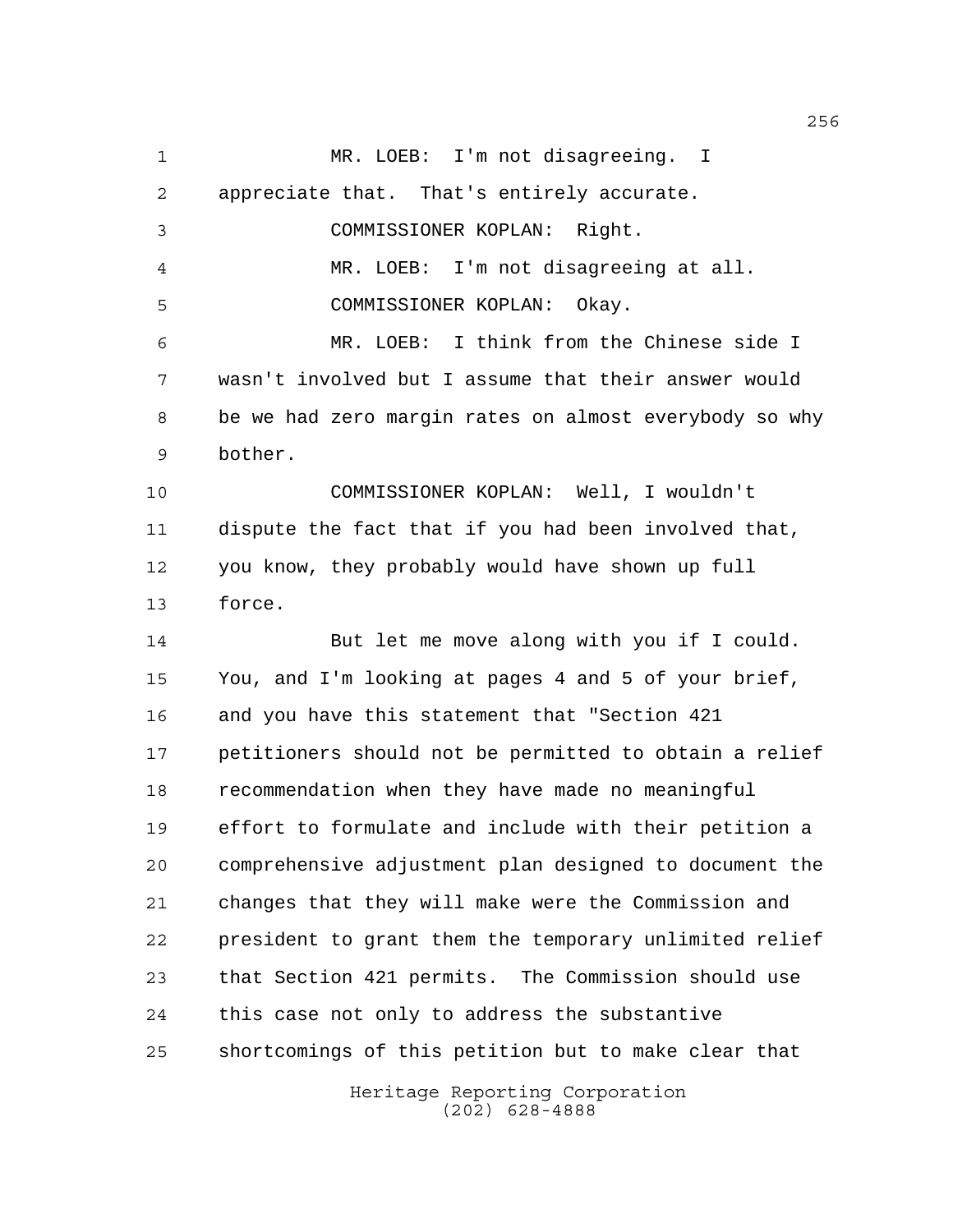the prospective league of Section 421 supplicants who are watching the Commission's action on these early cases with exception care that the Commission will not act favorably where petitioners thumb their nose at development of a complete, credible and accountable adjustment plan."

 I would say to you that Section 421(f) does not refer to the filing of industry adjustment plans or commitments or an obligation of the Commission to propose a remedy that would facilitate industry adjustment to import competition.

12 12 I would also say that one of the reasons why at least in my opinion we are instructed to do this in 60 days and a 201 gives us far more time obviously is because not all of the requirements that exist in a 201 exist in a 421. For example, in a 201 we not only have one hearing we have two hearings. We have a hearing on injury, we have a hearing on remedy. And 201 requires that adjustment plans be submitted by people who file such petitions.

 So, you know, I said this morning to Petitioners that I know they're not required to submit one under the statute. If I were sitting in their place I would be doing that because of the fact that there has never been an affirmative determination by

> Heritage Reporting Corporation (202) 628-4888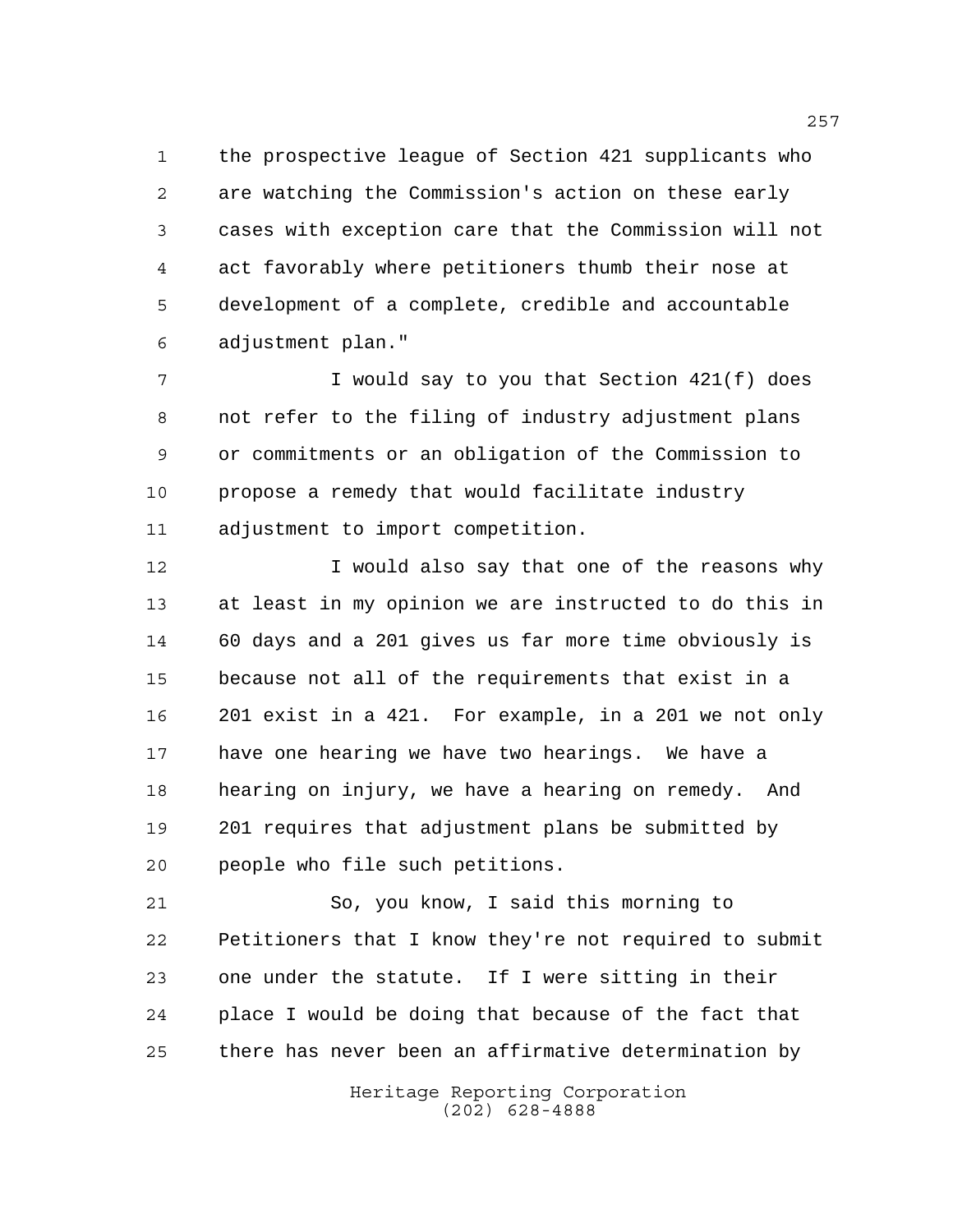the administration thus far. And so I've loaded my record I suppose.

 But there is no requirement to do that. And for you to suggest that everybody is waiting to see whether we would drop this because they didn't file one I don't think that the law is with you on that. 7 MR. LOEB: If I can respond to that. 8 COMMISSIONER KOPLAN: Sure. MR. LOEB: I recognize that the statute does not specifically require it as it does in 201. COMMISSIONER KOPLAN: You think impliably it does? MR. LOEB: I think the Commission has the authority given the task that's been given to the Commission, that is to make the determination on, to make the determination on market disruption and if it makes that determination affirmatively to make, then make a recommendation on remedy, I think the Commission has the complete discretion under the law to instruct petitioners that we require and we expect to see adjustment plans, we don't feel as though the statute for good reason, for what appears to Congress to be good reason, gives any of us any extra time. And, therefore, we can't get to the point, we can't even have a separate hearing on remedy, as you pointed

> Heritage Reporting Corporation (202) 628-4888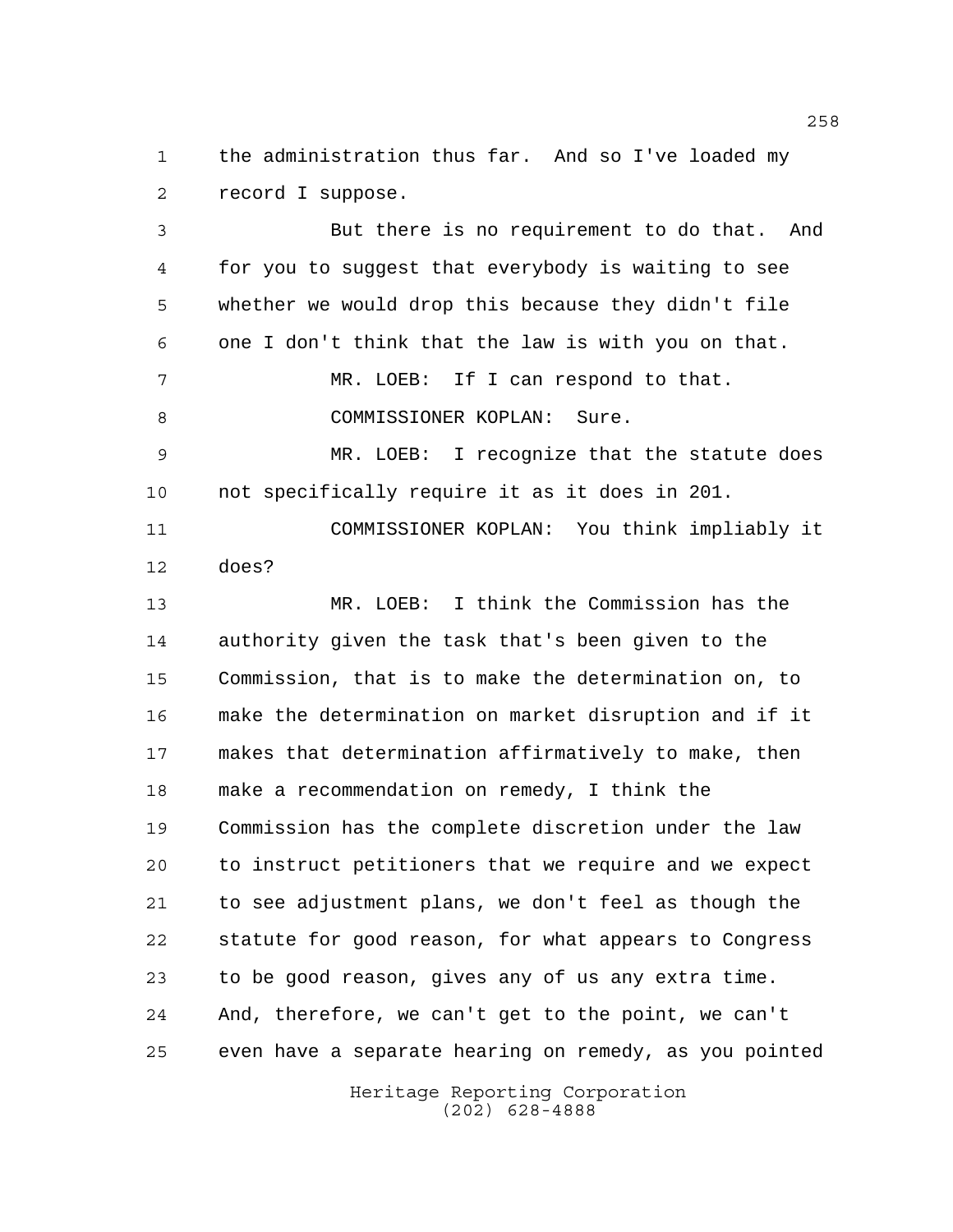out, so we can't get to the point where we can

 seriously respond to your request for relief and make serious recommendation, considerate recommendation to the president if you're not going to come in here with an adjustment plan.

 I think that's entirely within the Commission's discretion under the statute. I'm not saying the statute requires it.

 COMMISSIONER KOPLAN: If I could just stop you for a moment. I would appreciate it if you could show me for purposes of the post-hearing anywhere in the legislative history of 421 where there is anything that would give me such authority. Because I can't find it.

 MR. LOEB: Okay. I certainly will make that effort. And I hope I'm more successful than you've been with that.

 COMMISSIONER KOPLAN: I mean I have no problem suggesting it to someone. But I'm asking for  $20 - -$ 

MR. LOEB: Right.

 COMMISSIONER KOPLAN: -- legislative history on that because I've searched it and I can't find it. MR. LOEB: Yeah, I might just, one other point I'd make is that 421 is short. It's short for a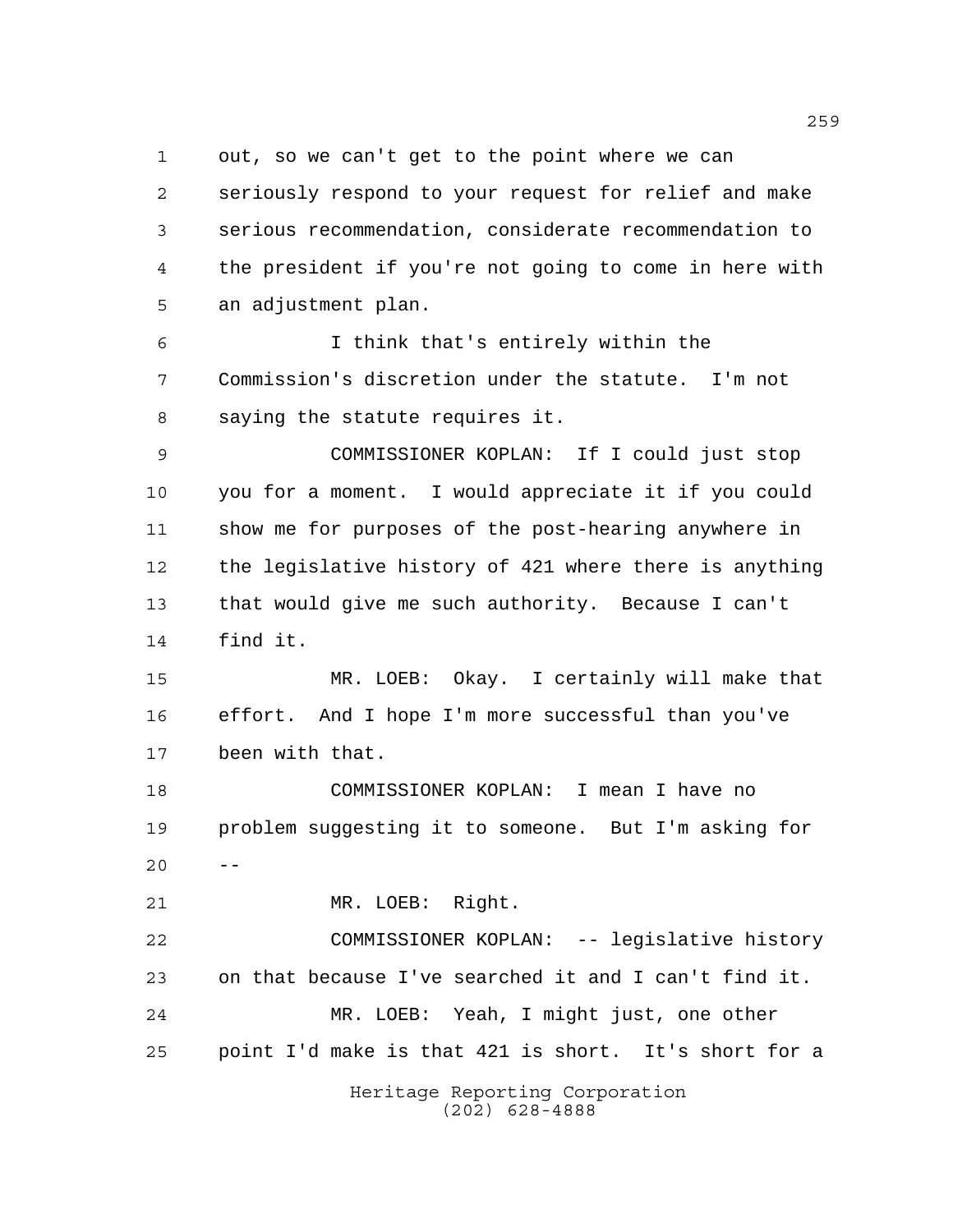couple of reasons. One is because in 201 you're talking about global safeguards and, you know, you frequently are talking about dozens of respondent countries rather than one. So my belief is that the Congress determined that in its wisdom 60 days was sufficient if you're only dealing with one country, China, and therefore set that into the statute.

 Our position has been, I think you've seen it in previous briefs, that wasn't required by Section 16 of the Cheshen agreement. Congress overshot we think in that respect. And in that regard, you know, we flag that as a potential issue down the road. But I do believe the reason there's not a separate remedy hearing is in part that the feeling was all this could get done in the 60-day period because it's only one country.

 We certainly will respond in post-hearing brief.

 COMMISSIONER KOPLAN: I do agree that that is another significant difference between the 201 and the 421, no question about it.

Thank you.

 This is for Qualis counsel. In your brief at page 30 you make the statement the safeguard measures in this case are particularly in appropriate

> Heritage Reporting Corporation (202) 628-4888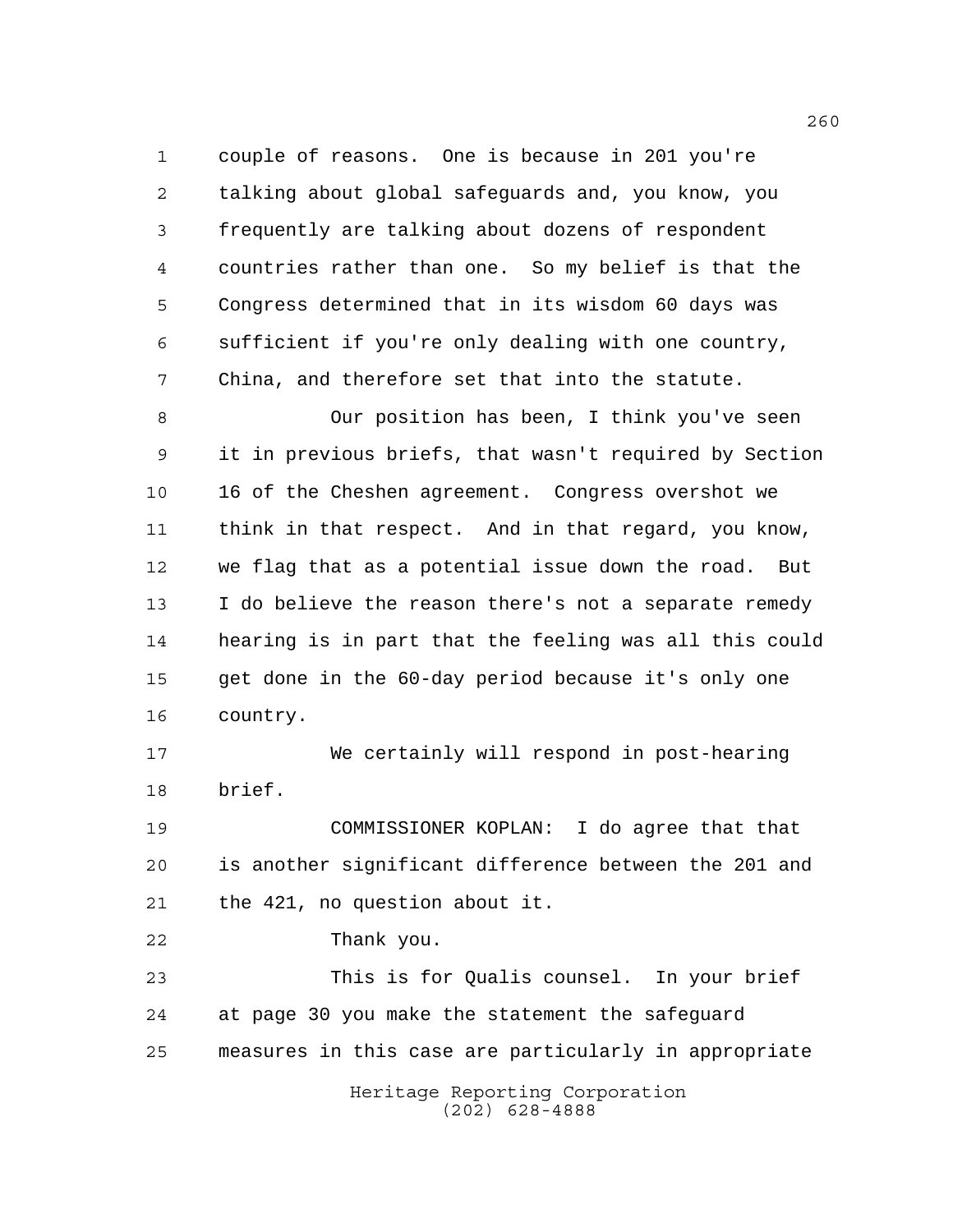given the Petitioners' failure to exhaust

 administrative remedies allowed under the existing antidumping order on brake rotors from China. After the initial antidumping order was imposed Petitioners were unwilling or unable to attempt to take all available actions to enforce the antidumping order. My question is do you have any legal authority for that argument? MR. FLICKER: The coalition is maybe I wouldn't say legal authority per se but it gives some indication of what the coalition has done to ensure that at least imported rotors from China are coming in at a fairly traded process. By neglecting to even request an administrative review which only amounts to a 2-page letter that you on the particular date specified in the regulations request the administrative review and list all the exporters that you would like to review conducted by the Department of Commerce under its regulations and under statute automatically for, all you have to do is put that letter in and you bear no further expense. And then you can test on a yearly basis retrospectively whether or not the rotors coming in from China were fairly traded.

Heritage Reporting Corporation (202) 628-4888 The fact that the coalition neglected to do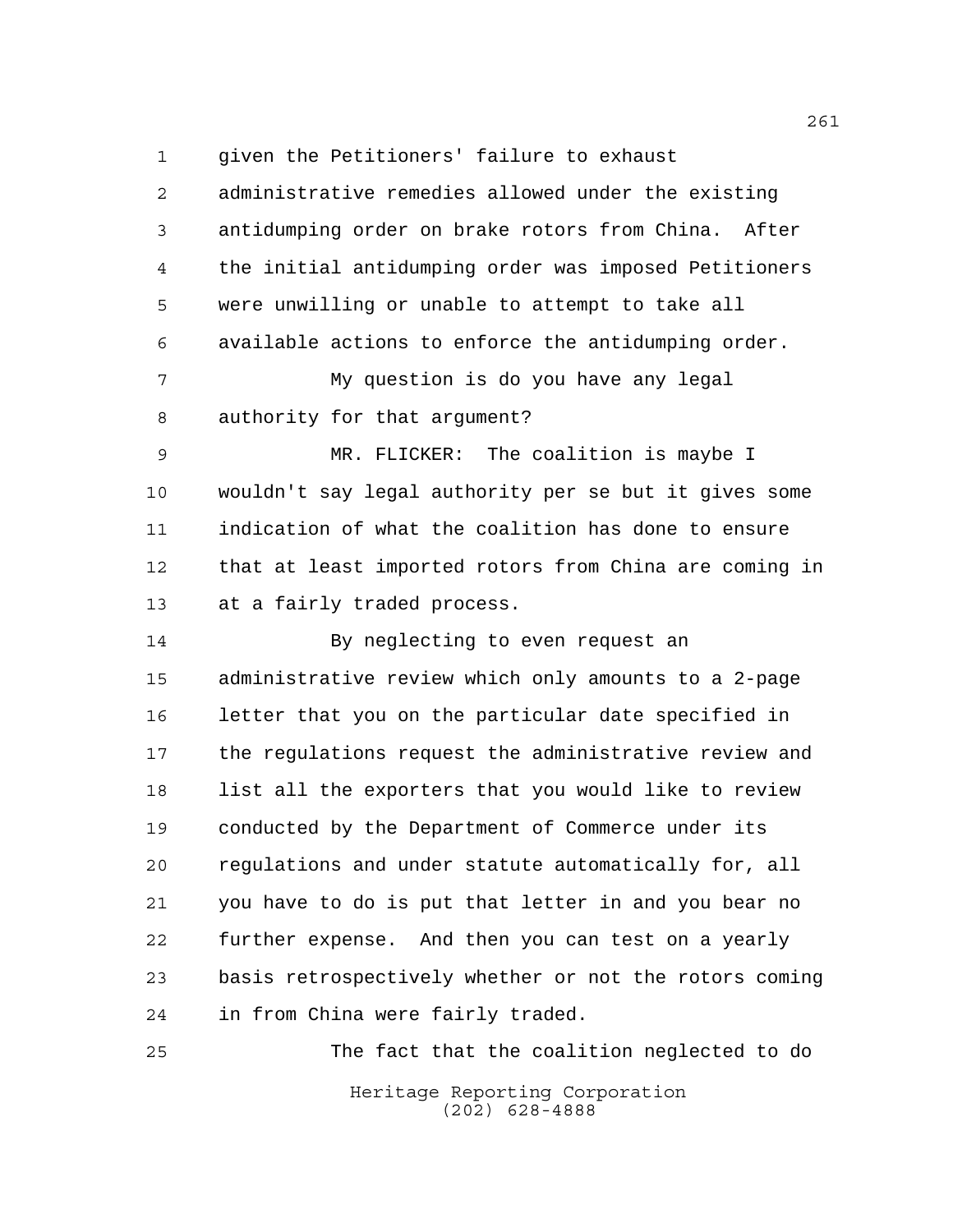Heritage Reporting Corporation this for a number of years, they did request the administrative reviews in the first several administrative reviews of the companies, the exporters that were originally excluded from the order but did not request them for the most part, there were occasional companies here or there, did not request them for companies that were included in the order. So if there is a belief that there is a lack of price discipline as part of the order or some concern for that, the fact that the Chinese exporters' feet weren't held to the fire suggest that the coalition believes that the prices coming in were fairly traded. And it's just something the coalition could have taken on its own to ensure that its own interests were defended. COMMISSIONER KOPLAN: Thank you for that. I see my red light is on. I'd just like to correct myself on one point that I had made earlier. CHAIRMAN OKUN: Okay. COMMISSIONER KOPLAN: Coming back to you, Mr. Loeb. Actually, I might have come on too strong with regard to Section 202. 202(a)(4) states that a petitioner under paragraph 1 may submit to the Commission of the United States Trade Representative

(202) 628-4888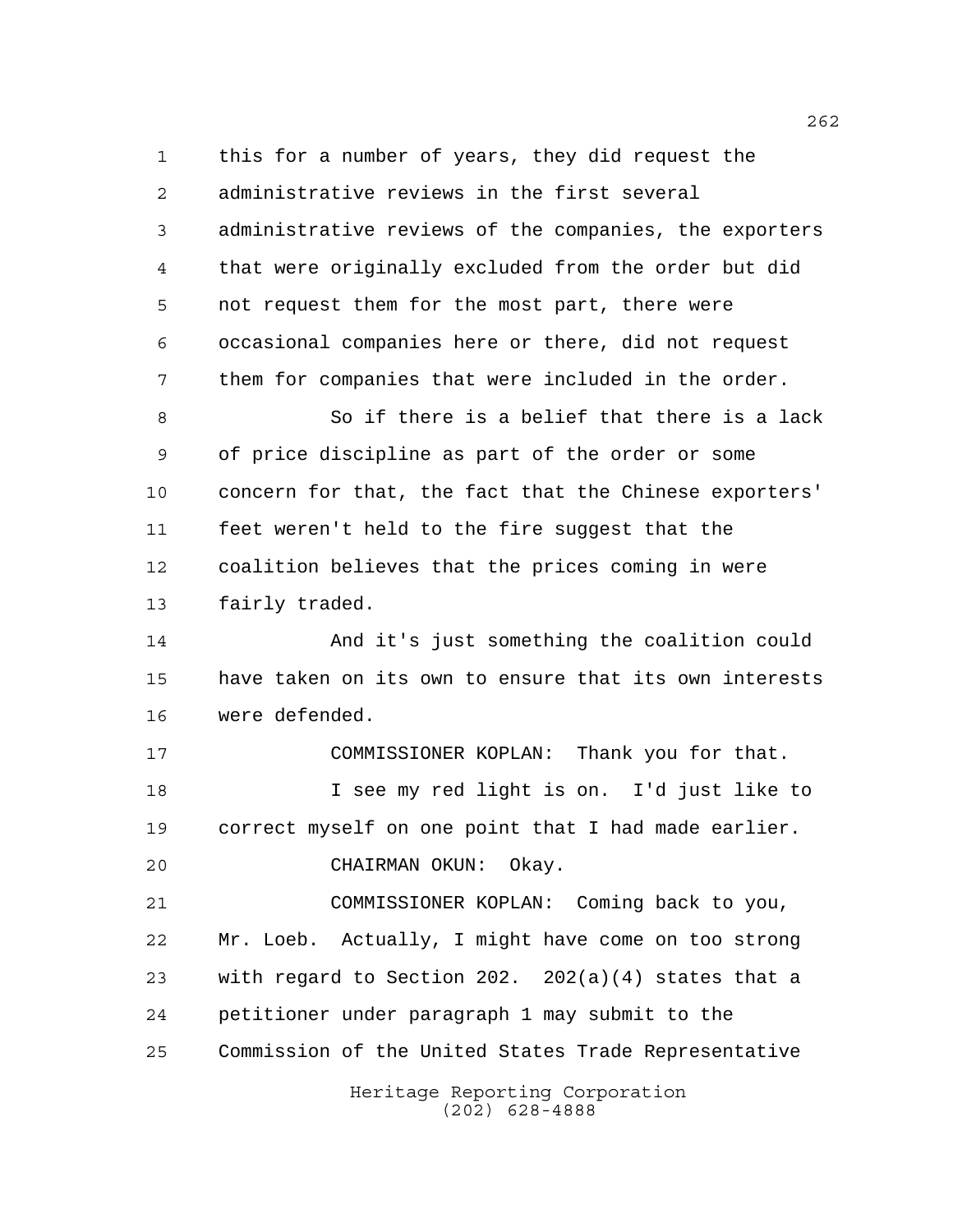an adjustment plan. So even that does not actually require it, it strongly suggests it. But I don't have language like that in 421. I just wanted to correct myself on that.

 Thank you. And thank you, Madam Chairman. CHAIRMAN OKUN: Thank you.

 I wanted to ask the parties, I know Commissioner Miller had has some demand questions for you in asking whether there was other information out there. And the one interesting document, not the one but one of the interesting documents in your brief was Exhibit 5 which is this Foster and Sullivan report which is the proprietary. That's, I can't refer to it, but I did think in terms of what it had in predictions for demand, where demand was going as well as its description of the market was very interesting but it was a 1999 report.

 We understood from going on their website that there was a 2002 report available. And I wondered if anyone here, counsel or companies, has that available to the Commission that they could submit for the post-hearing brief?

 MR. MORGAN: Madam Chairman, we've asked Qualis about that. It's, as I think staff knows, a fairly extensive report. And Qualis does not have a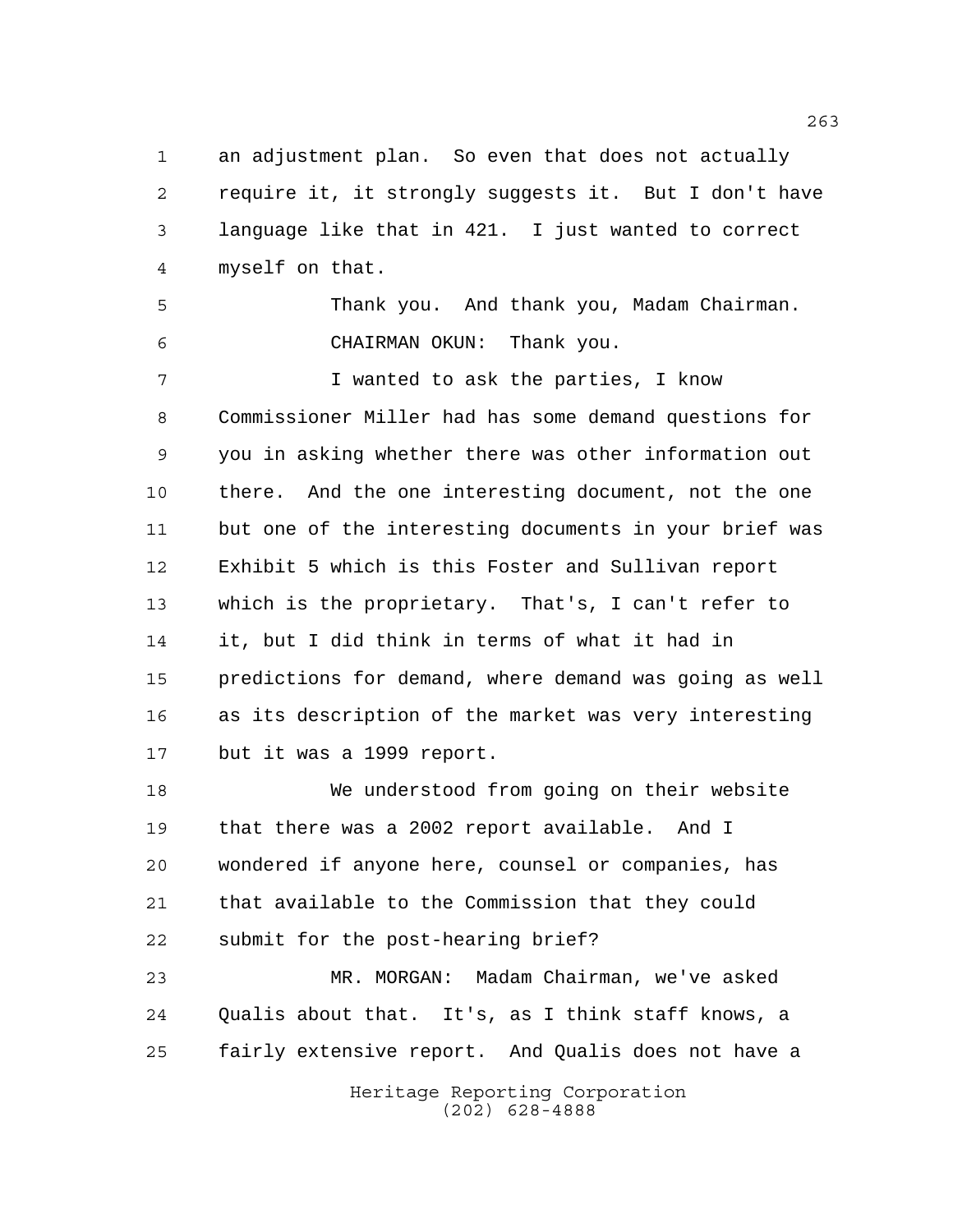2002 version which is why we submitted a 1999.

Heritage Reporting Corporation (202) 628-4888 CHAIRMAN OKUN: Okay. Could you tell me or can Qualis tell me is this a, you know, I had asked Petitioners just to get a sense of what this, and it looks like a market research document, I'm just trying to get a sense of how widely used it is in the industry. MR. MORGAN: The first thing I would note is that Petitioners it was included as a source in the petition. So that was one reason we thought it was a legitimate source to use. But I will let Marv speak on the actual industry. MR. FUDALLA: I'm maybe a little unclear on the question exactly. CHAIRMAN OKUN: What this Frost and Sullivan document or Frost and Sullivan type research I mean do you have a sense of is it widely used in the industry? MR. FUDALLA: Oh, very much so. It's a very respected research firm in the automotive industry and it's probably the elite of research. CHAIRMAN OKUN: Okay. Okay, that's what I was trying to touch on. MR. LOEB: Madam Chairman, could I just point out that Petitioners obviously do have it because they have included a chapter of the 2002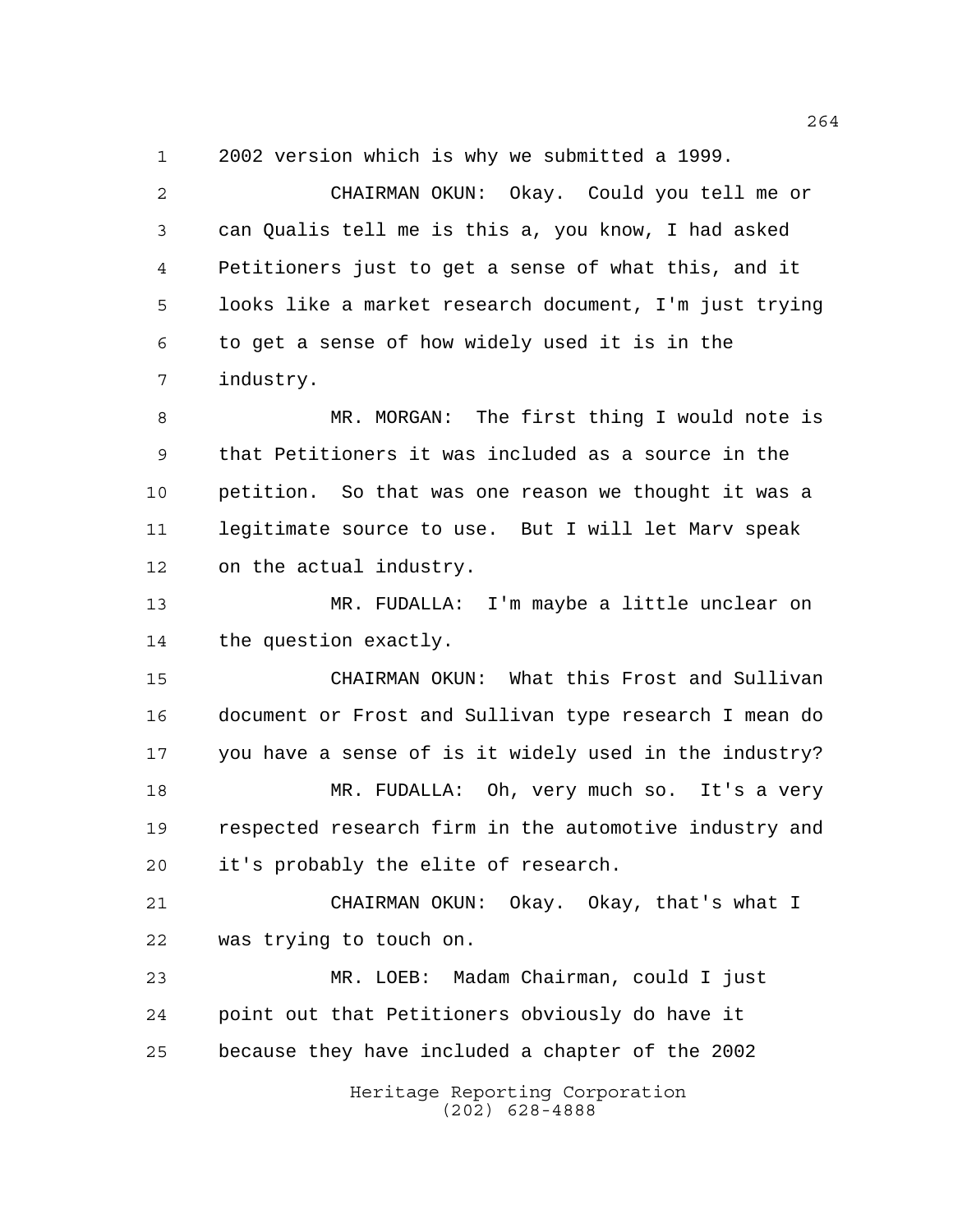version in their petition. I'm not sure if they were squarely asked if they would produce the comparable chapter from the 2002 version into the one that's here in Exhibit 5 in the 1998 chapter. But in any event, if there is a comparable chapter the Commission certainly could ask the Petitioner for it.

 We don't, none of the Chinese respondents have this document.

 CHAIRMAN OKUN: Okay. I will ask staff to work with Petitioners to see if we can come up with the relevant chapters and an updated version because I think it was very interesting.

 Mr. Fudalla, I wanted to go back. One thing you had said about product line I wanted to ask a couple of questions about. And one is one of the things the Petitioners said today and had in their briefs was just that the Chinese while they came in in limited product lines in the beginning now I think both Dana and Federal Mogul testified that essentially the Chinese produced almost or all of their entire product line now. Is that, do you have any sense of whether that's accurate?

 MR. FUDALLA: Essentially if you look at it as far as A, B and C items -- maybe it's easier to say, maybe it's easier to go back and talk about the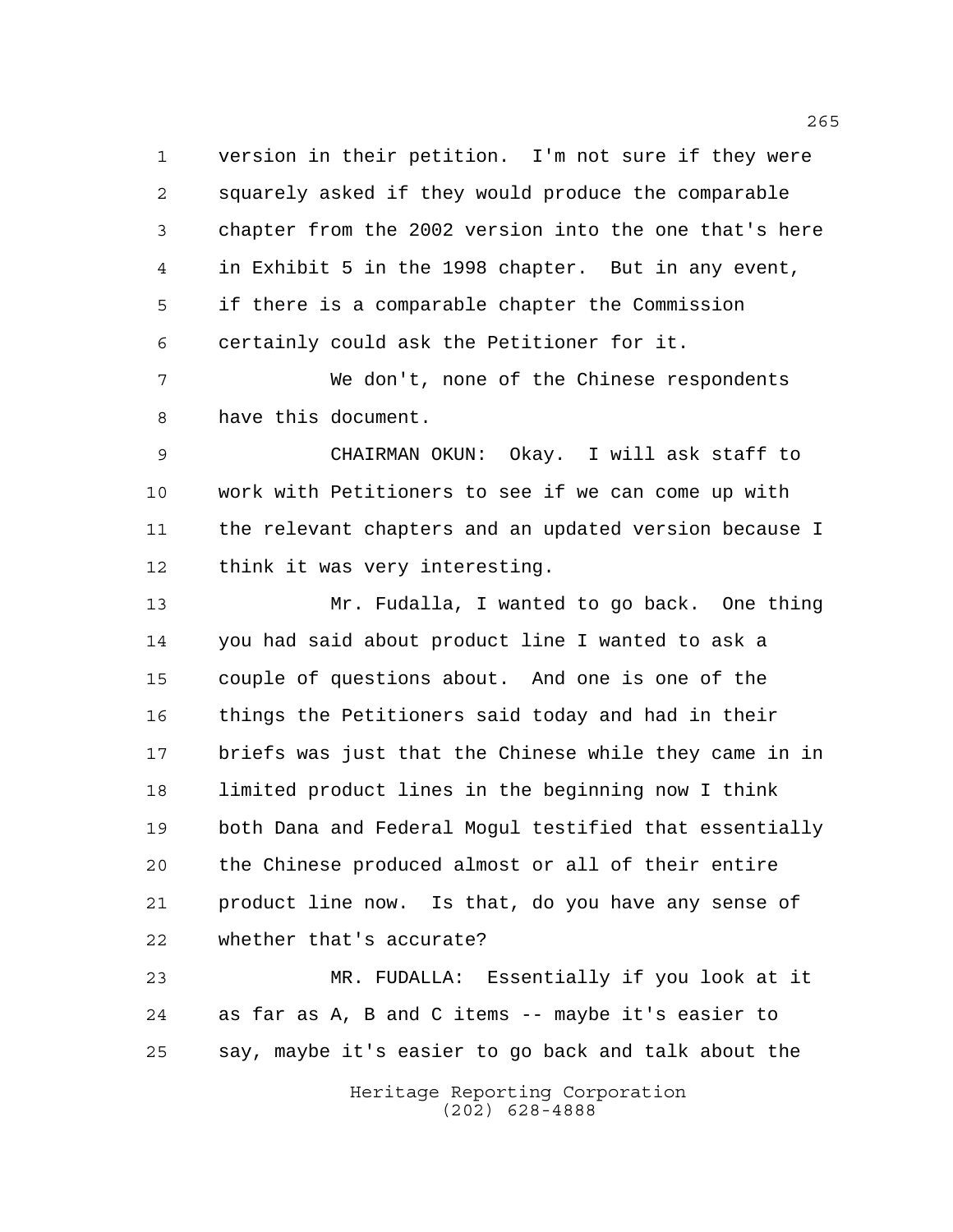complete, total, full line definition in terms of drums and rotors is probably around, I think I mentioned this earlier, 1,400 part numbers. The Chinese are quite capable now of manufacturing 1,000. And that's give or take, you know, since numbers always change and go away and new numbers come. But approximately 1,000 of the 1,400.

 Now, when they started early on in '92 it was significantly lower obviously, it was the high runners, they call it the hot licks in the aftermarket industry, it was maybe 40 or 50 or 60 part numbers and then it just evolved from there.

 CHAIRMAN OKUN: Okay. And in your testimony when you were I think referencing that you had tried to get part numbers from Federal Mogul and were not able to, is that your testimony?

17 MR. FUDALLA: Correct.

 CHAIRMAN OKUN: Okay. And is that information that has been presented in the record?

 MR. FUDALLA: Let me just clarify. I find I can get the back end of the line. When I mentioned the 1,000 number versus 1,400, the other 400 I'm able to get from North American supplies. But those are the back end of the line.

Heritage Reporting Corporation (202) 628-4888 What I'm having trouble getting is the new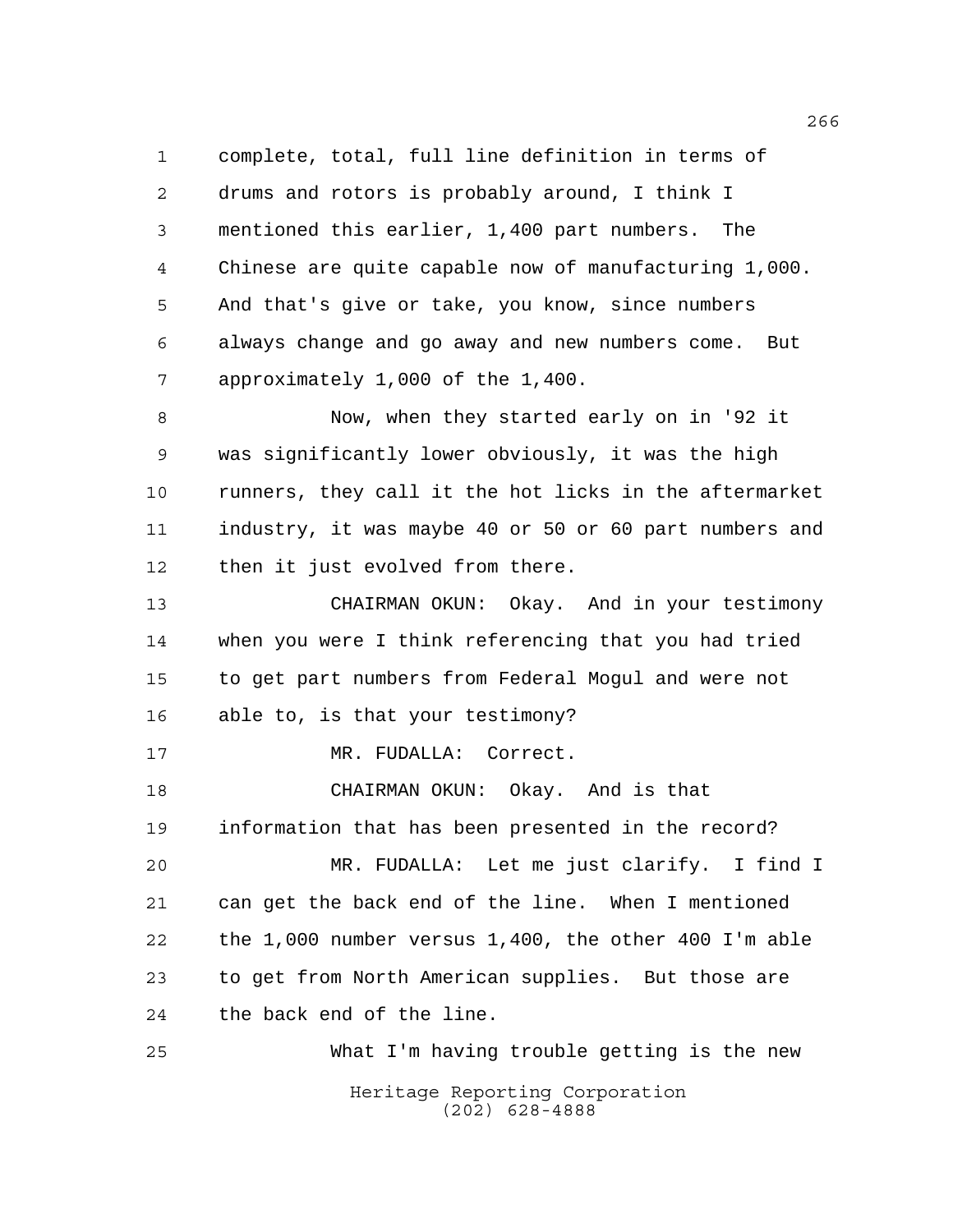part number introduction. Like the new model year 2003 Cadillac CTS, for example, if that rotor has been tooled right now I can't get that from them.

 CHAIRMAN OKUN: Okay. And so when a new product line, product model number comes on would you traditionally or would you usually go to both a U.S. source and a Chinese source to try to -- or a U.S. and another source to try to get it?

 MR. FUDALLA: I would try, would endeavor to try to get it from a U.S. source so because it's there, it's available, if they have it I could put it in my line. If I then if I have to go and reverse engineer it, go through the whole process of tooling it up and then testing the part before you introduce it, it's quite a long series that you have to go through to introduce a part from China, that would take me months. And it's a heck of a lot easier for me to just buy it from a Federal Mogul or Dana or somebody else in North America.

 CHAIRMAN OKUN: Okay. So when you were talking about not being able to get it from whatever the particular ones you were trying to get from Federal Mogul I mean is that surprising? I mean in other words do you normally when you have a new model number come on would the U.S. domestic companies be

> Heritage Reporting Corporation (202) 628-4888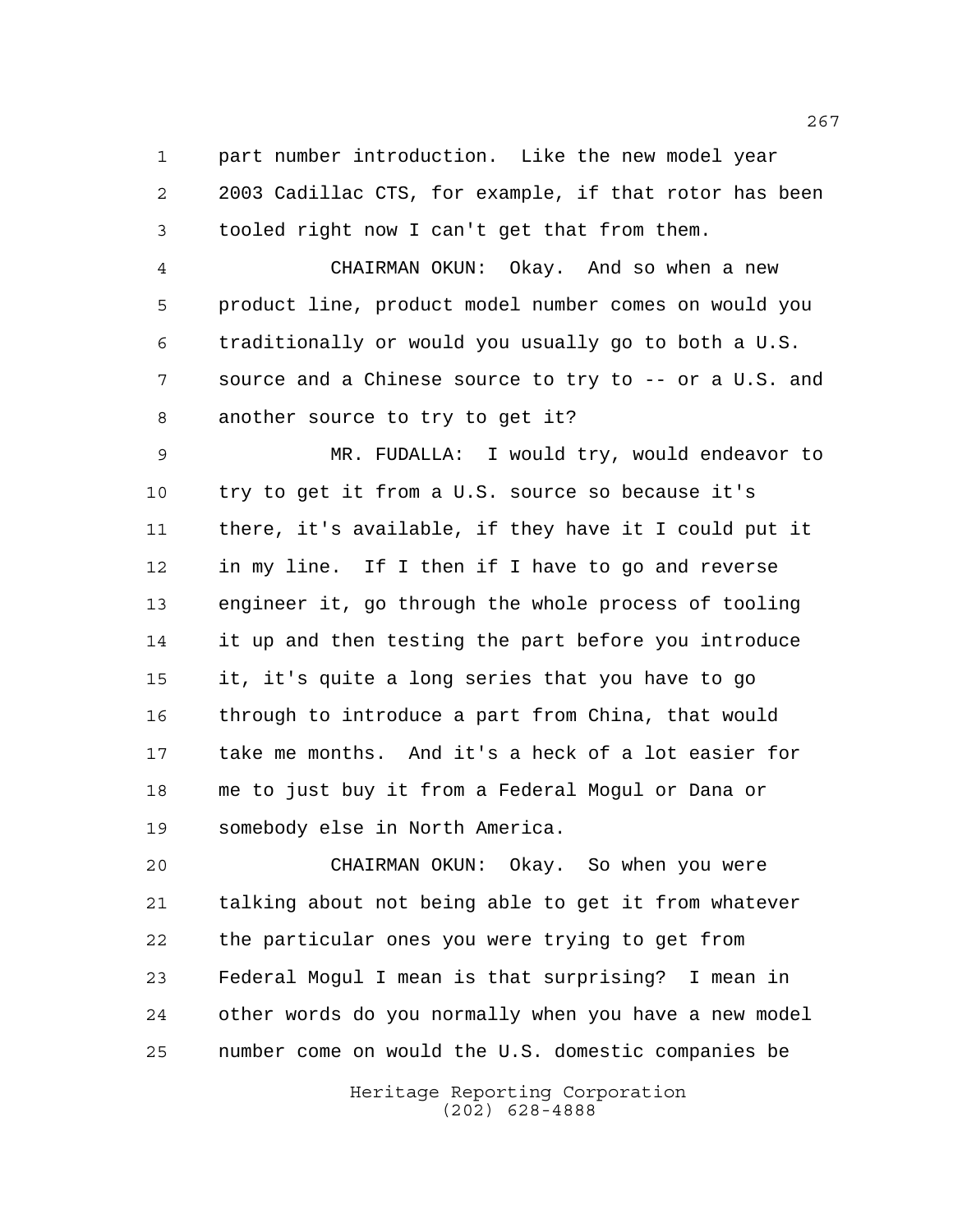the first, is that what you're saying, they'd be the first to produce that and then the Chinese would come in later?

 MR. FUDALLA: Correct. Traditionally the North American, Dana and Federal Mogul have always been very, very good at introducing new part numbers and new applications. They call it being first to market. And they've been excellent at that.

 CHAIRMAN OKUN: Okay. All right, Mr. Reilly, I wanted to come back to you on just kind of the points that you were ending in response to Commissioner Miller about what's going on at the installer level. Because one of the things, and you were talking I know about what their incentive was of whether to turn it or to replace it. But the one thing that I thought I heard in that seemed to support what I believe our distributors here were testifying 18 to this morning which they were saying, you know, if we're talking about the installer level it's all about margin so they're going to buy, I mean it will be the U.S. premium product and the U.S. economy are really not the distinction because it's installers that's going to want to go with the cheapest one because he's going to make the margin and so in that sense that's where you would see competition.

> Heritage Reporting Corporation (202) 628-4888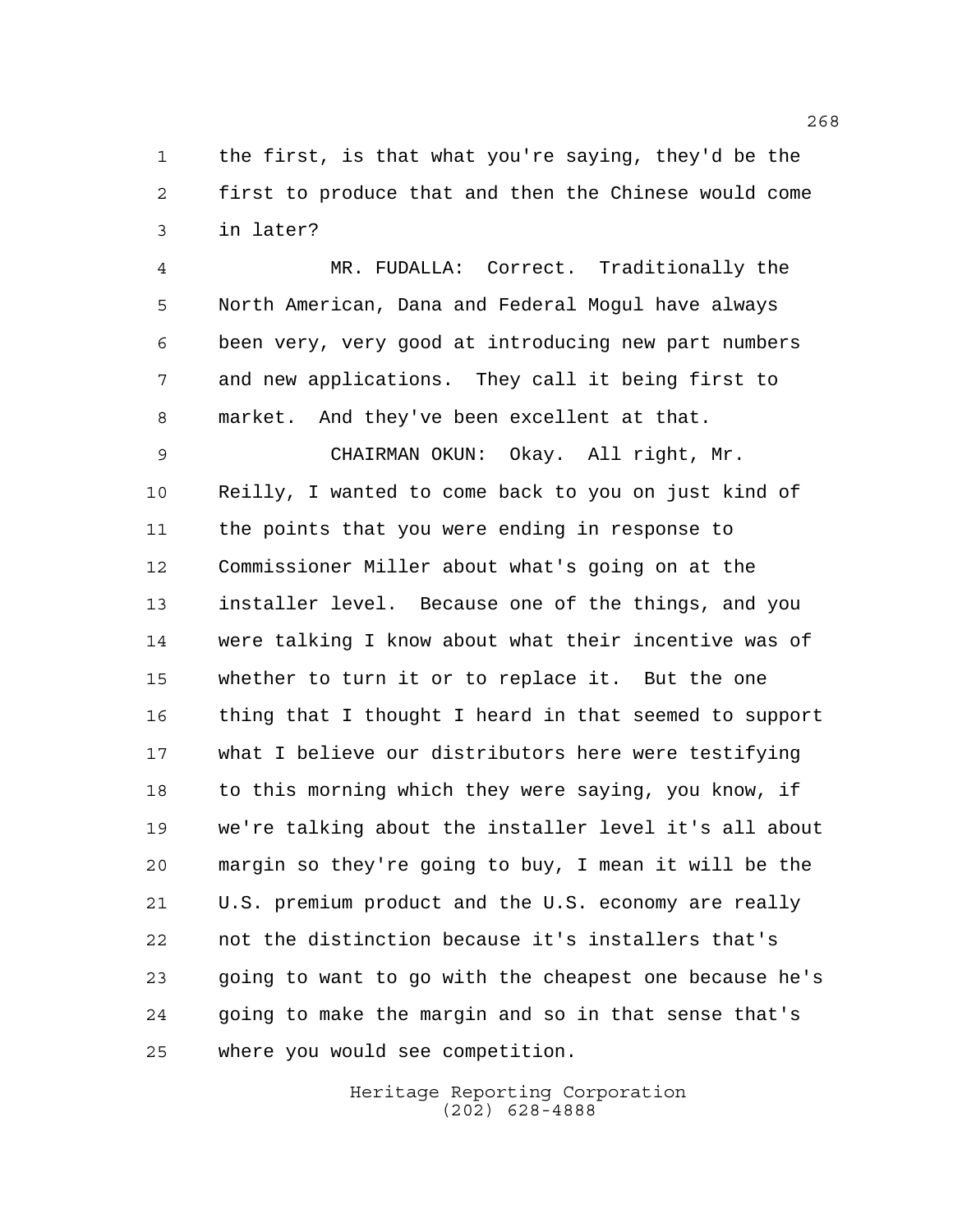And I thought given what you were just saying in response to Commissioner Miller that that sounded like what you were saying, that's the installer's incentive is the margin.

 MR. REILLY: Well, two points to keep in mind. I should mention that the Petitioners during the earlier session actually contradicted themself. Basically they said that the installers are simply charging their customers the same that they would charge if they had a North American rotor installed. And then I forget which gentleman it was but it was one of the distributors told a story about what appeared to be intense competition between Firestone, I think it was Firestone or Goodyear, and their competitors.

 My view of the market as an economist is nobody is free from competition. So the installers are of course trying to get the best margin they can. But they have to keep in mind that they're not, you know, an individual installer is not the sole provider of a product so they have to be conscious of price competition among the installers.

 So, sure, margin has a bearing on it. But I would be flabbergasted if the installers were simply taking a Chinese product let's say using the numbers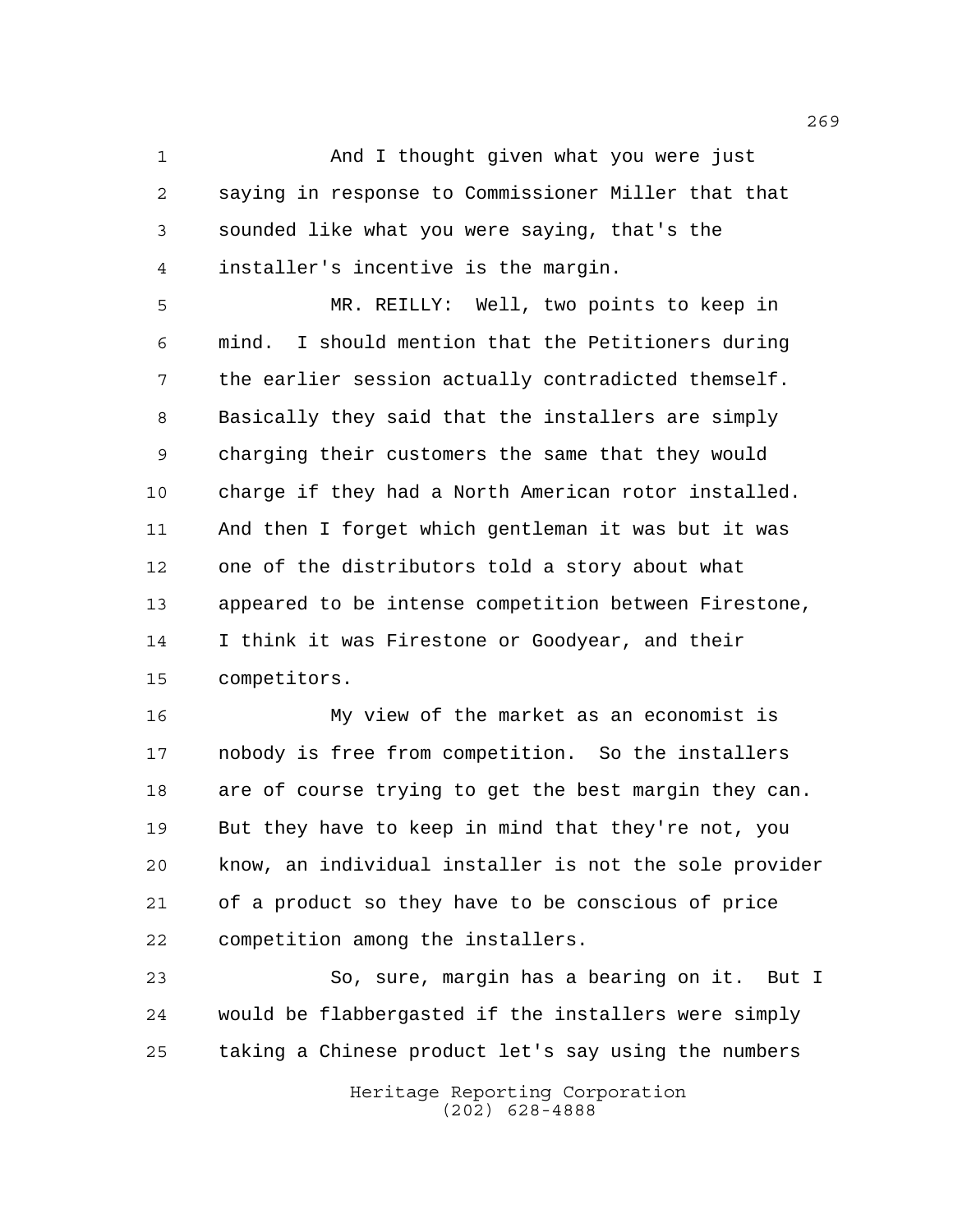that the Petitioners cited this morning that sells for \$6.00 versus the U.S. product that sells for an average of \$23.00 and then marking the \$6.000 product up the same level that they would mark the \$23.00 product up. That sounds just simply absurd. The installers would all have retired by now to very, very large estates somewhere if they were getting those kind of margins.

 When I'm talking about margin I'm talking from the installer's viewpoint taking a rotor replacement versus rotor turning, is the relative cost to the installer of those two. And let's talk numbers a little bit using the numbers that the Petitioners cited and also using some markups that Mr. Fudalla cited. Now, the Petitioners cited an average price 16 for the Chinese product of \$6.00. I presume that is the average selling price. The markup by the time it gets to the installer using the markup rates that Mr. Fudalla mentioned would be about \$15.00. So the installer's cost for those Chinese rotors would be \$15.00.

 The cost of machining versus that \$15.00 cost is basically what the installer is looking at. If the installer can provide a lower cost service and mark it up -- I'm sorry, lower cost product and mark

> Heritage Reporting Corporation (202) 628-4888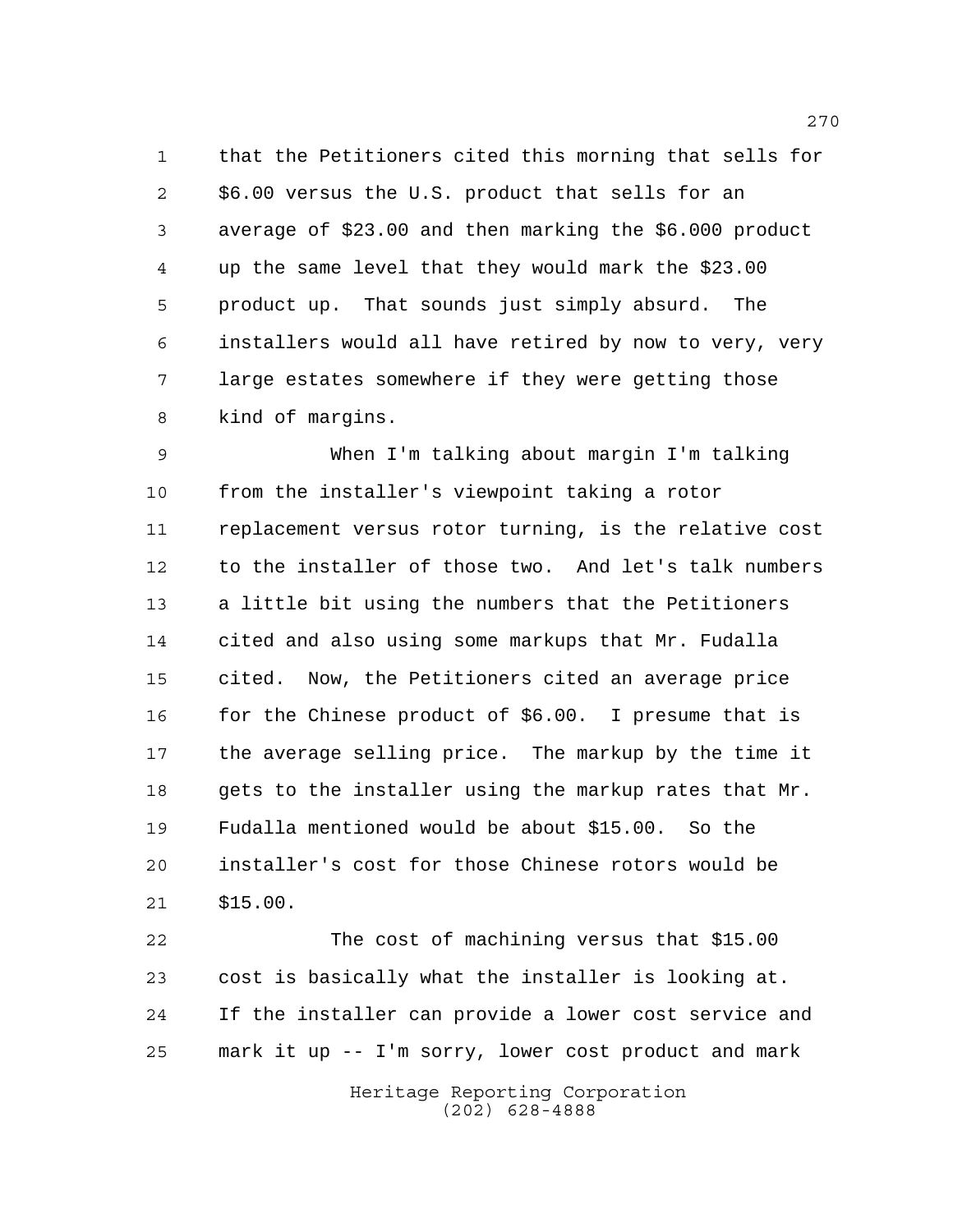it up a bit, say a little bit better than the markup that the installer can get by turning, then the installer is going to prefer to sell the rotor. And the low price of the Chinese rotor is what makes it a feasible tradeoff.

 It's not feasible with the North American rotor because using the same markup that Mr. Fudalla noted which is about a 2.5 times markup going from manufacturer to installer, \$23.00 would mark up to 57.50. So basically you're talking a \$57.50 rotor cost to say an installer versus the turning service. There there's really no comparison, the turning service would be much less expensive.

 CHAIRMAN OKUN: Okay. I understand that part.

 Vice Chairman Hillman. Thank you. VICE CHAIRMAN HILLMAN: Thank you.

 Mr. Fudalla, if I can come back to you on this issue of your efforts to purchase, you know, these just recently on the market products from the U.S. industry, help me understand that. They're saying they simply will not sell to you at all? Or is it an issue that you can't work out a price that everybody agrees on or other terms?

Heritage Reporting Corporation (202) 628-4888 MR. FUDALLA: Well, it never has gone as far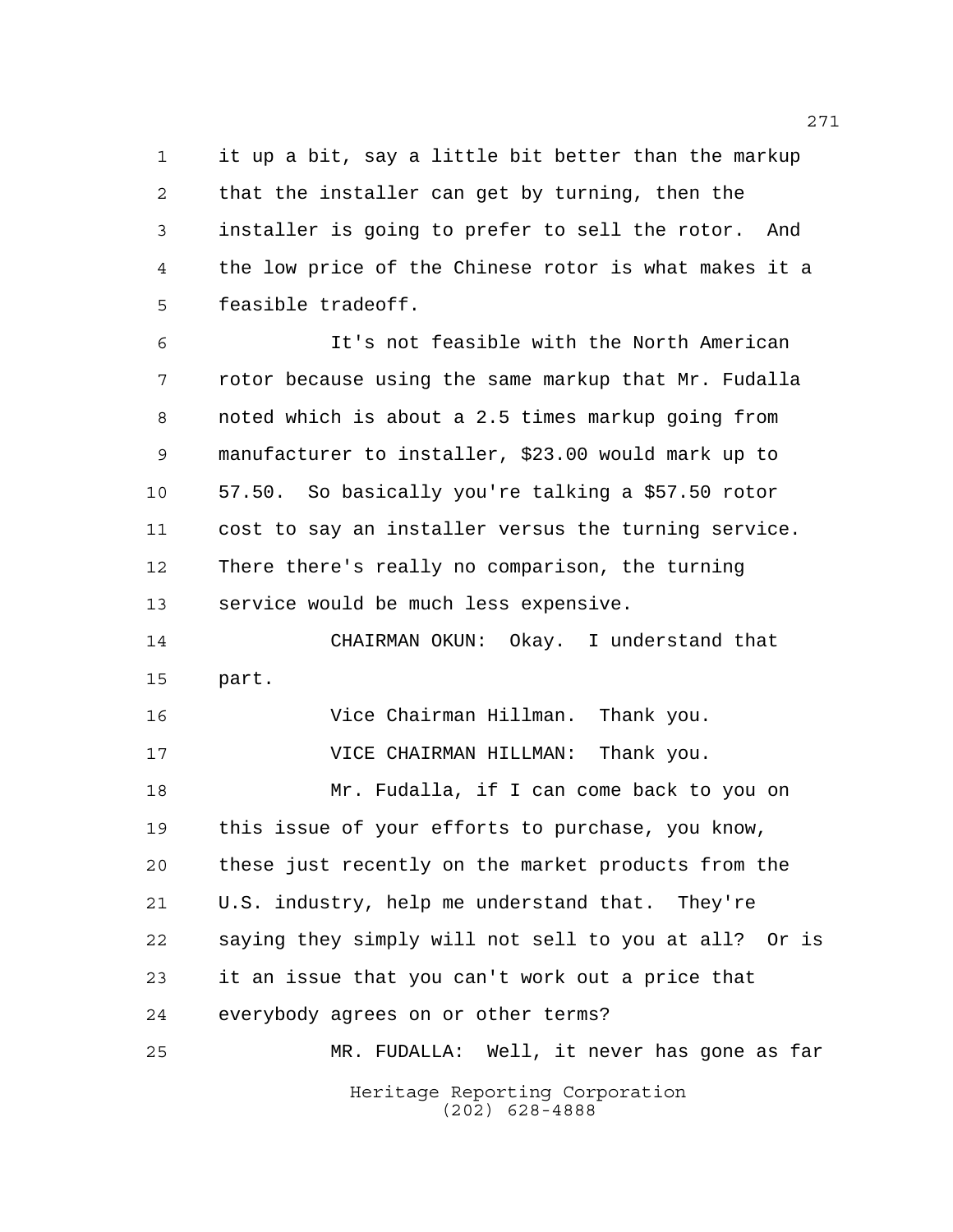as price yet. This is, let me explain because I understand their rationale and reasons for not doing it.

 When they go through all the effort of tooling it, drawing, manufacturing prototype, testing the prototype, they immediately have a competitive advantage in the market. Because being first to market's a big deal. They now can introduce a new part number and they're the only guy that has it and the customers just love that.

 So what they essentially say is they want to protect that right and give them some competitive advantage over a period of time. All it does though for me it forces me to tool the number up in China because I have no choice, my customers want the part number, they won't, they the North American guys won't sell it to me so I have to get it somewhere.

 VICE CHAIRMAN HILLMAN: And they won't sell it to you because they think you're going to turn right around and give it to the Chinese and have them reverse engineer?

MR. FUDALLA: No, I'd --

 VICE CHAIRMAN HILLMAN: Or they won't sell it because you won't pay them? MR. FUDALLA: For going through all the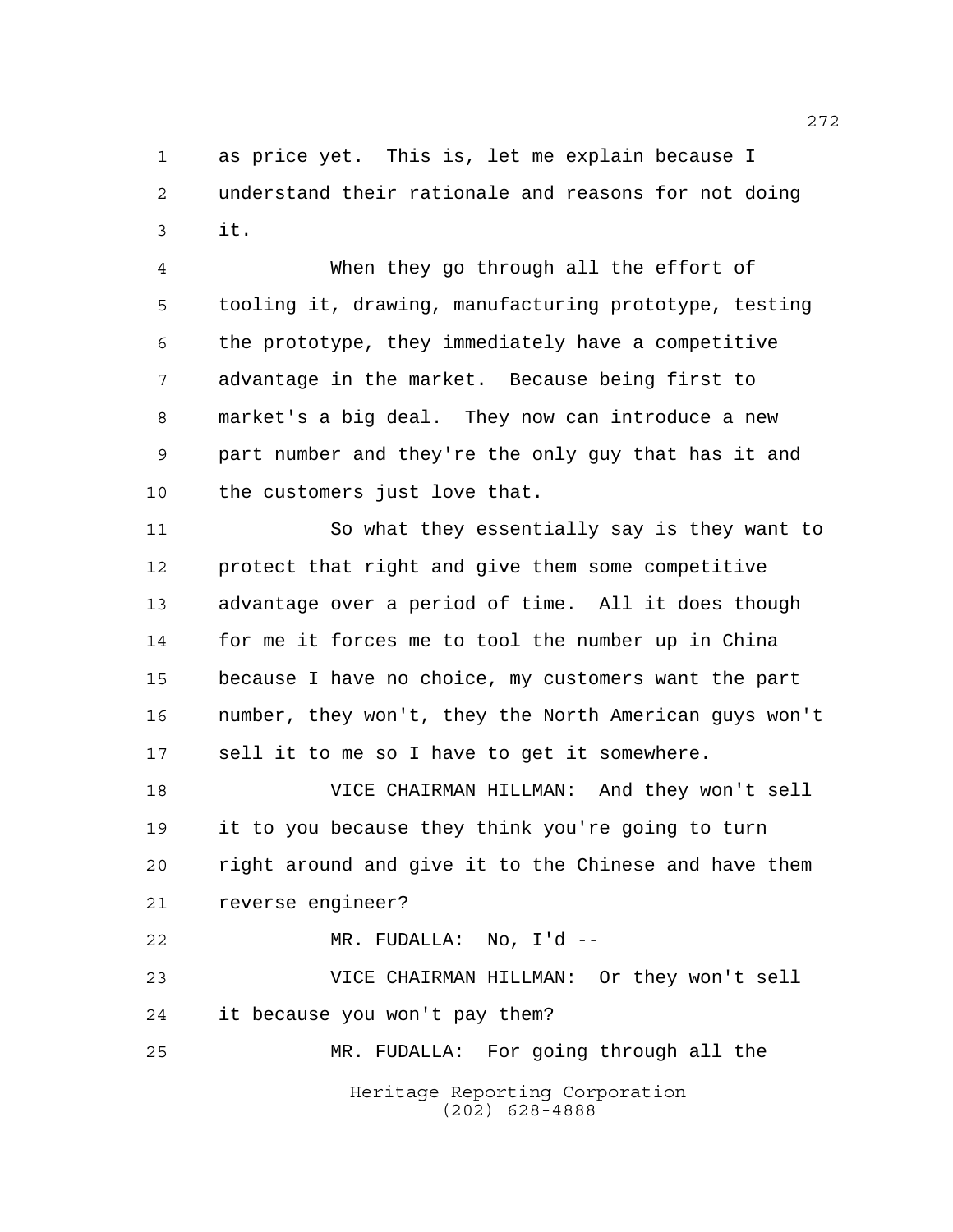Heritage Reporting Corporation (202) 628-4888 effort of being the first guy, first company to develop the number, the part number they want some period of time of having a competitive advantage and having they're the only company that has that part number to offer the customers out there. If they sell it to me I also can offer it to the customers out there. So they lose their competitive advantage of being first to market. VICE CHAIRMAN HILLMAN: I mean let me just make sure I understand it. Again, assuming you're not going to buy it from them and turn around and ship it immediately to China -- MR. FUDALLA: Right. VICE CHAIRMAN HILLMAN: -- for reverse engineering. MR. FUDALLA: Right. VICE CHAIRMAN HILLMAN: Assuming you're buying it in volume in order to turn around and sell to your customers. MR. FUDALLA: Right. VICE CHAIRMAN HILLMAN: I don't understand how that's not treating you as a distributor, in other words maybe it's I don't understand enough of the channels of distribution here, but my understanding is, I mean and that's what they're doing with this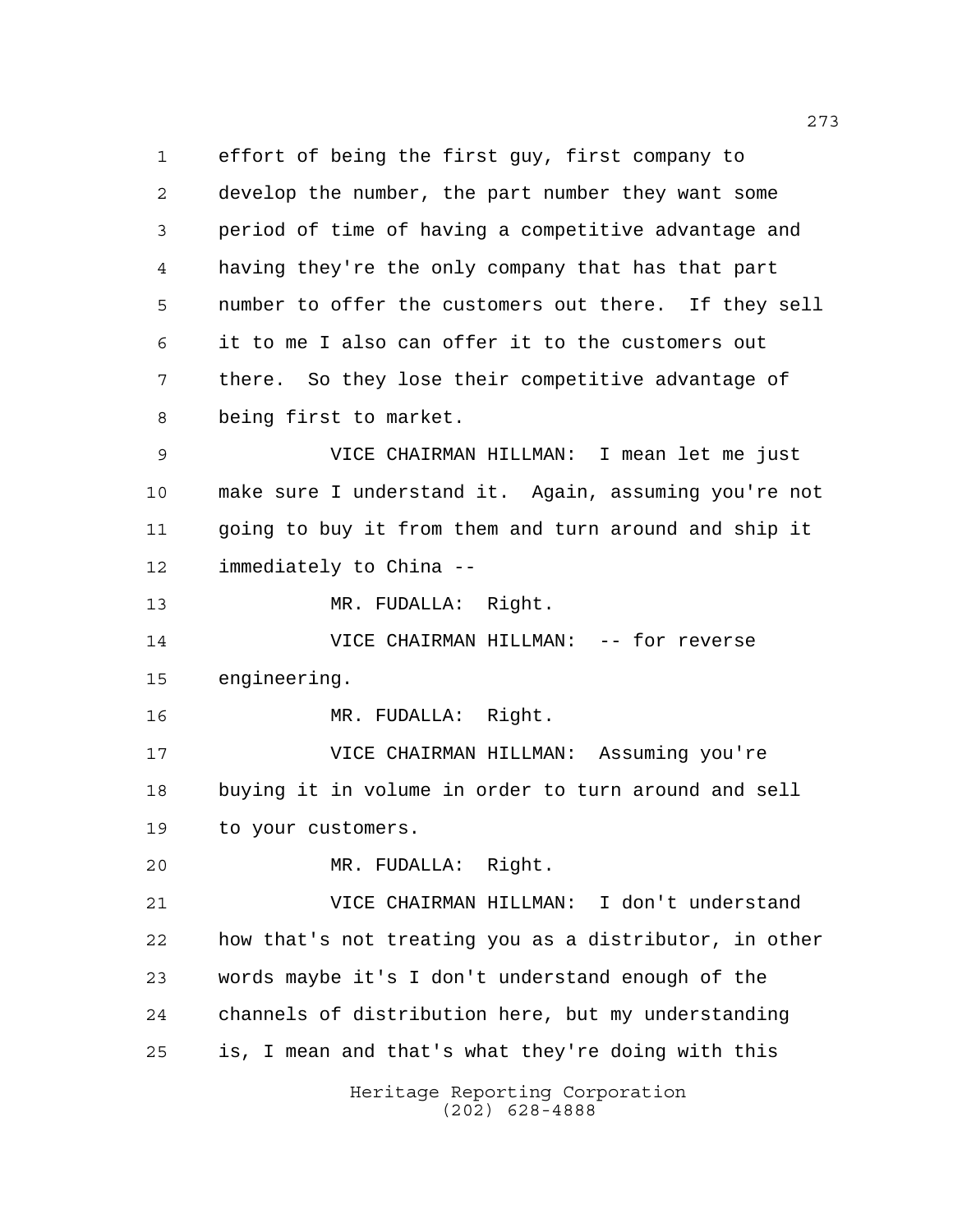part, they're sending it out into the distribution channels, so that's what they do.

 MR. FUDALLA: But to their customers. They have their customers, I have my customers. We have different customers. They might have customer X and I have customer Y and they would see --

 VICE CHAIRMAN HILLMAN: Okay, and customer X and customer Y are different because they are simply different companies --

10 MR. FUDALLA: Correct.

 VICE CHAIRMAN HILLMAN: -- or actually different levels in the distribution chain? MR. FUDALLA: Different companies. Yes,

different companies.

 VICE CHAIRMAN HILLMAN: Okay. Now, has it always been thus? I mean have you never been able to get these kind of parts from them or is this a more recent phenomenon?

 MR. FUDALLA: Not right away. Not the first to market parts. After a period of time if those part numbers have been available then they're more than willing. But then I've essentially probably already tooled it in China.

 VICE CHAIRMAN HILLMAN: Okay. And how long a period is this typically?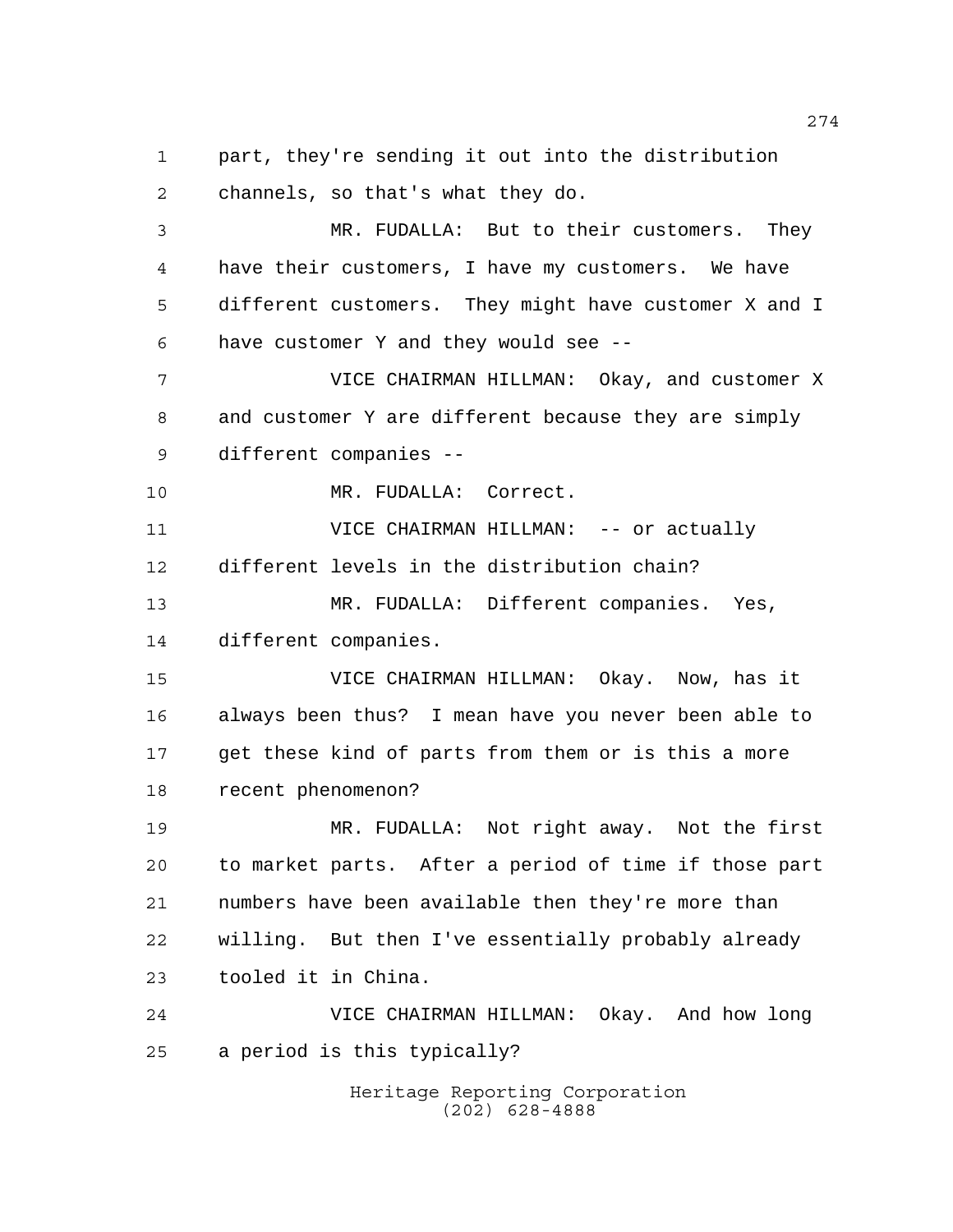1 MR. FUDALLA: To?

 VICE CHAIRMAN HILLMAN: I mean you're saying the tooling in China was I think you said two to three months?

 MR. FUDALLA: No, it takes a little longer than that. It takes probably up to six to seven months. And the first time you send them a part and they reverse engineer it and then they send you the drawings and the part and you have to check the dimensions. And then you get back to them and they tool it. And then they run some small production runs. And they send you the small production runs and you check all those against the drawing and the tolerances. And there's sometimes some issues so you have to get back to them.

 It's an iterative process and it sometimes takes some time.

 VICE CHAIRMAN HILLMAN: Okay. I guess, you know, I'm still -- if there is anything that you have in terms of, you know, correspondence or communications with the domestic industry that would document this issue of them not selling to you, I'm still not sure I quite am following how I mean in essence I don't see why they are not viewing you as a customer as opposed to a competitor. That, it's that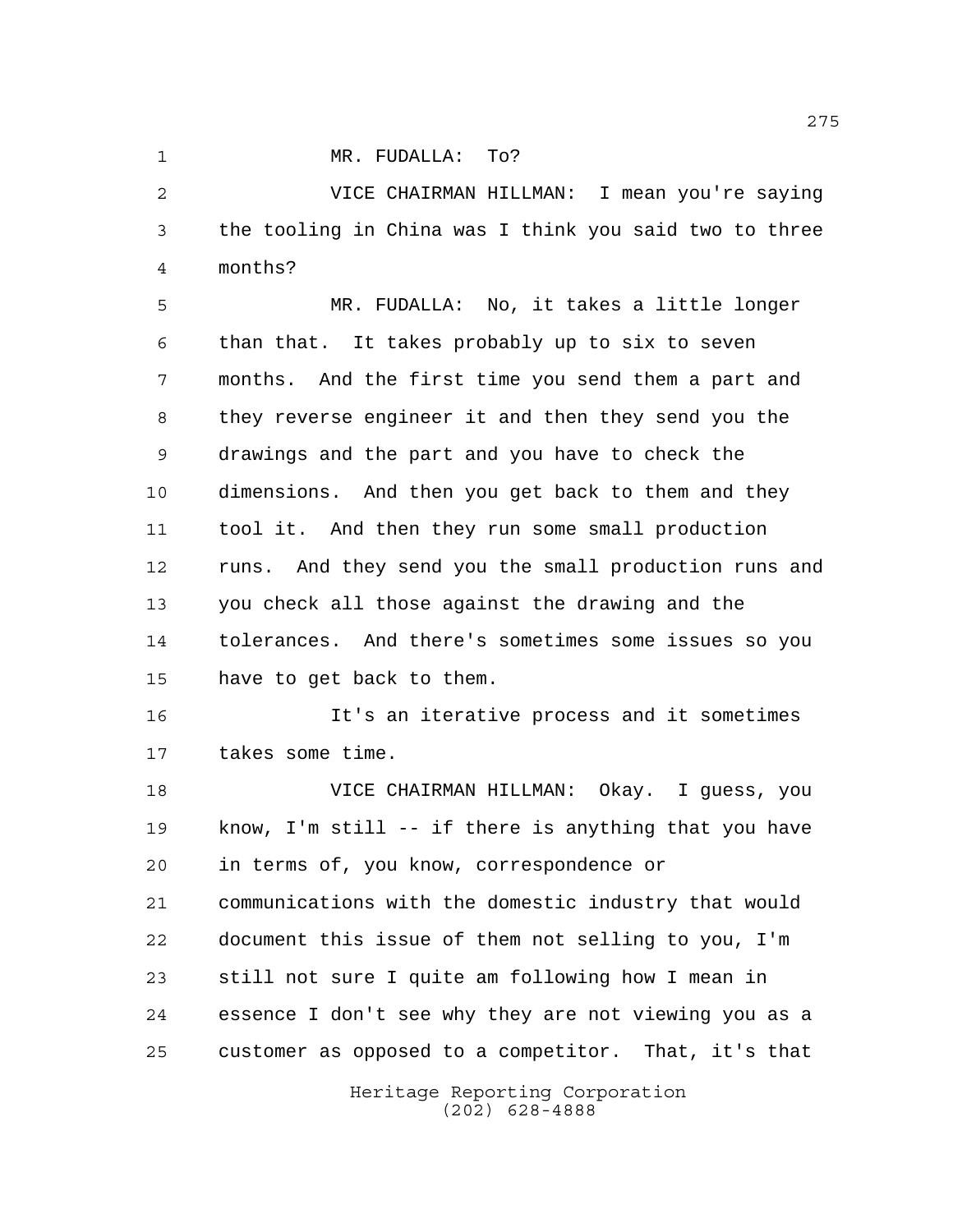part of it.

Heritage Reporting Corporation (202) 628-4888 I mean you are not a producer. You are one step down in the distribution channel. Theoretically, you know, you compete, your competition is in theory with their other customers not with them directly. So I'm still a little -- MR. FUDALLA: No, on the economy line I compete with them directly. Federal Mogul and Dana on the economy line are my direct competitors. We sell to the same customers. **I'm a purchaser of Chinese product just like**  them. That's -- VICE CHAIRMAN HILLMAN: All right. 14 MR. FUDALLA: Yes. VICE CHAIRMAN HILLMAN: I guess. But I'm still with these new out of the box parts, I mean these brand new parts I'm still I guess if there's anything you could put on the record that would help me understand this. Is it pretty much, you know the distributors are you're an import distributor or you're a domestic distributor and, you know, nobody crosses over that boundary? MR. FUDALLA: No. See, I want the part number to put in my -- I'll put that in my economy line. Even though it's North American made I would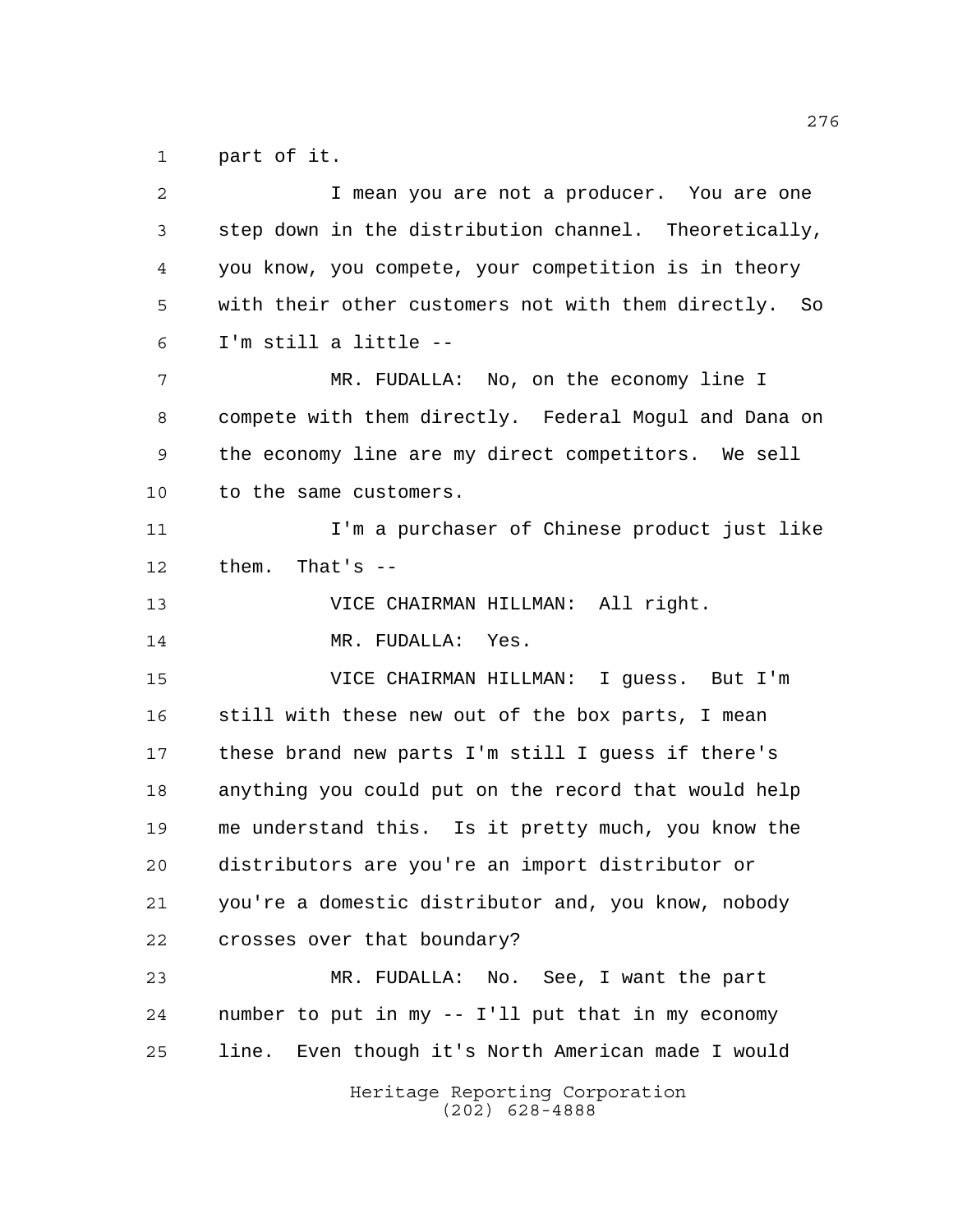put that in my economy line so I don't have to tool it in China. And so now I will have an economy line that has an expanded part number offering with a brand new part number that nobody else -- VICE CHAIRMAN HILLMAN: You would price it at what? MR. FUDALLA: Well, they'd charge me a number and I'd price it so I could make a small profit and the customer would be willing to buy it. VICE CHAIRMAN HILLMAN: Okay. All right. Okay, thank you. Mr. Reilly, if I can come to you. I mean you showed us this chart of your sense of this three- tiered aftermarket. And in the brief you make this argument that the products that the domestic industry is making, what we called the premium product this morning, competes more with the OES product than it does with the economy line Chinese product is how I read the argument in the brief. Help me get again a relative sense of this. Do you have a sense of the if you looked at the ADS in toto of what percent of it would be in the

Heritage Reporting Corporation (202) 628-4888 OES, what would be in this medium, you know, premium product and what portion would be in the economy? MR. REILLY: In the OES, no. Because we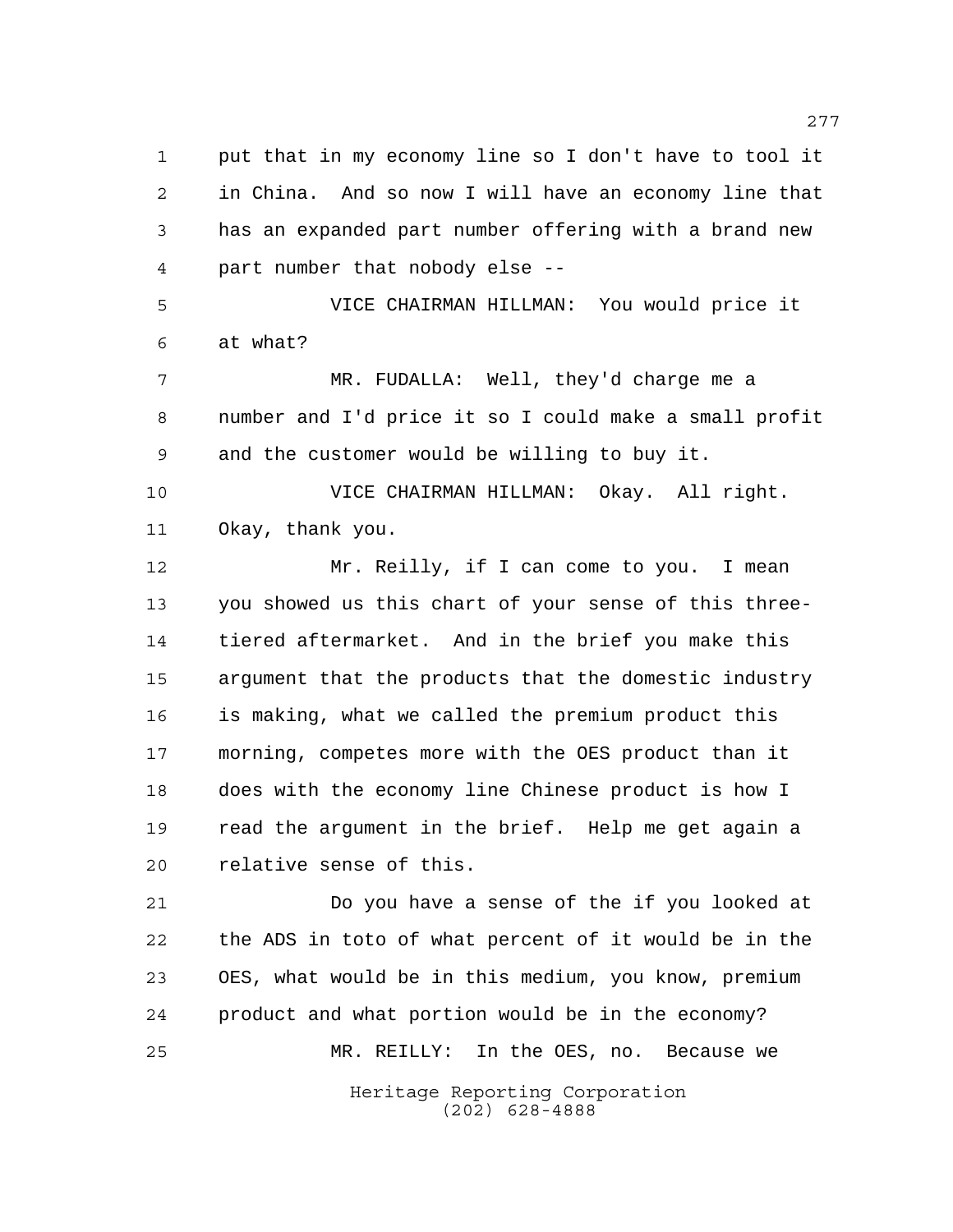| $\mathbf 1$      | have been able to locate no data on what the         |
|------------------|------------------------------------------------------|
| $\mathbf{2}$     | automotive manufacturers' brand and products going   |
| $\mathfrak{Z}$   | into the aftermarket, out of warranty aftermarket on |
| $\overline{4}$   | what that volume would be. We've just been unable to |
| 5                | locate that data.                                    |
| 6                | $\setminus \setminus$                                |
| $\boldsymbol{7}$ | $\setminus \setminus$                                |
| $\,8\,$          | $\setminus \setminus$                                |
| $\mathsf 9$      | $\setminus \setminus$                                |
| $10$             | $\setminus \setminus$                                |
| $11$             | $\setminus \setminus$                                |
| 12               | $\setminus \setminus$                                |
| 13               | $\setminus \setminus$                                |
| 14               | $\setminus \setminus$                                |
| $15$             | $\setminus \setminus$                                |
| 16               | $\setminus \setminus$                                |
| 17               | $\setminus \setminus$                                |
| 18               | $\setminus \setminus$                                |
| 19               | $\backslash \backslash$                              |
| 20               | $\setminus \setminus$                                |
| $2\,1$           | $\backslash \backslash$                              |
| 22               | $\setminus \setminus$                                |
| 23               | (End Tape 19)                                        |
| $2\sqrt{4}$      |                                                      |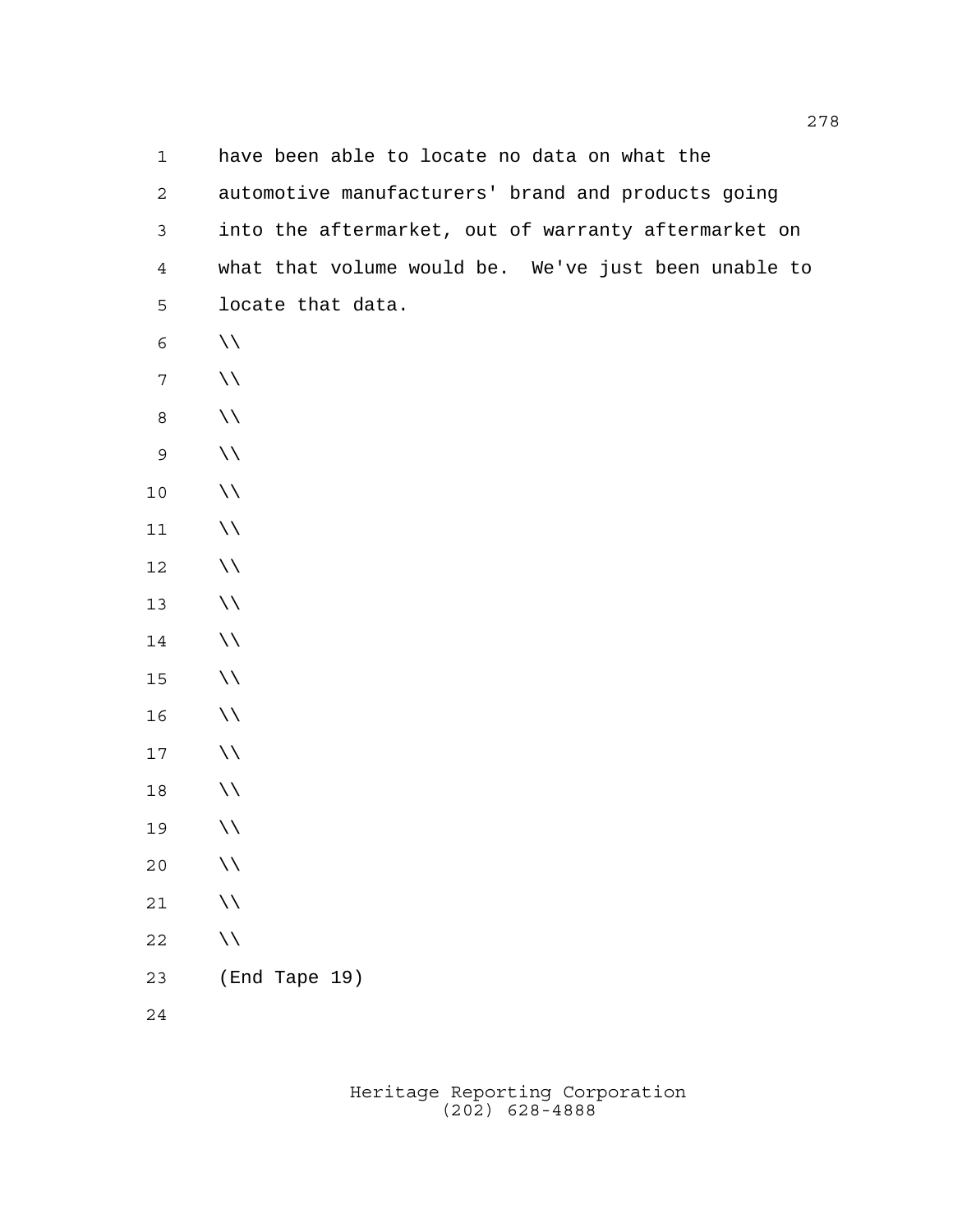VICE CHAIRMAN HILLMAN: In the split between the premium product and the economy, would you suggest that in order to come up with those numbers that we treat all imports, all imports from all sources, as going into that third tier?

 MR. REILLY: I don't believe you could do that for a couple of reasons.

 I've inspected the import average unit values, and clearly imports, for example, from some European countries appear to be OE related imports because the average unit values are in the high \$20s, \$30s and ever \$50 ranges. I'm assuming those are brake equipment for very high value cars, probably BMWs, Mercedes and so forth.

 The average unit values on imports coming from some other locations are ambiguous. It could go either way. For example, products coming in from South America, say Venezuela and Argentina. Those AUVs would suggest they are not premium products, but rather economy, so you would almost have to take it on a case by case basis.

 VICE CHAIRMAN HILLMAN: Do you have a sense of the split between the second tier as you're describing it and the third tier? What portion of the market? I mean, how big?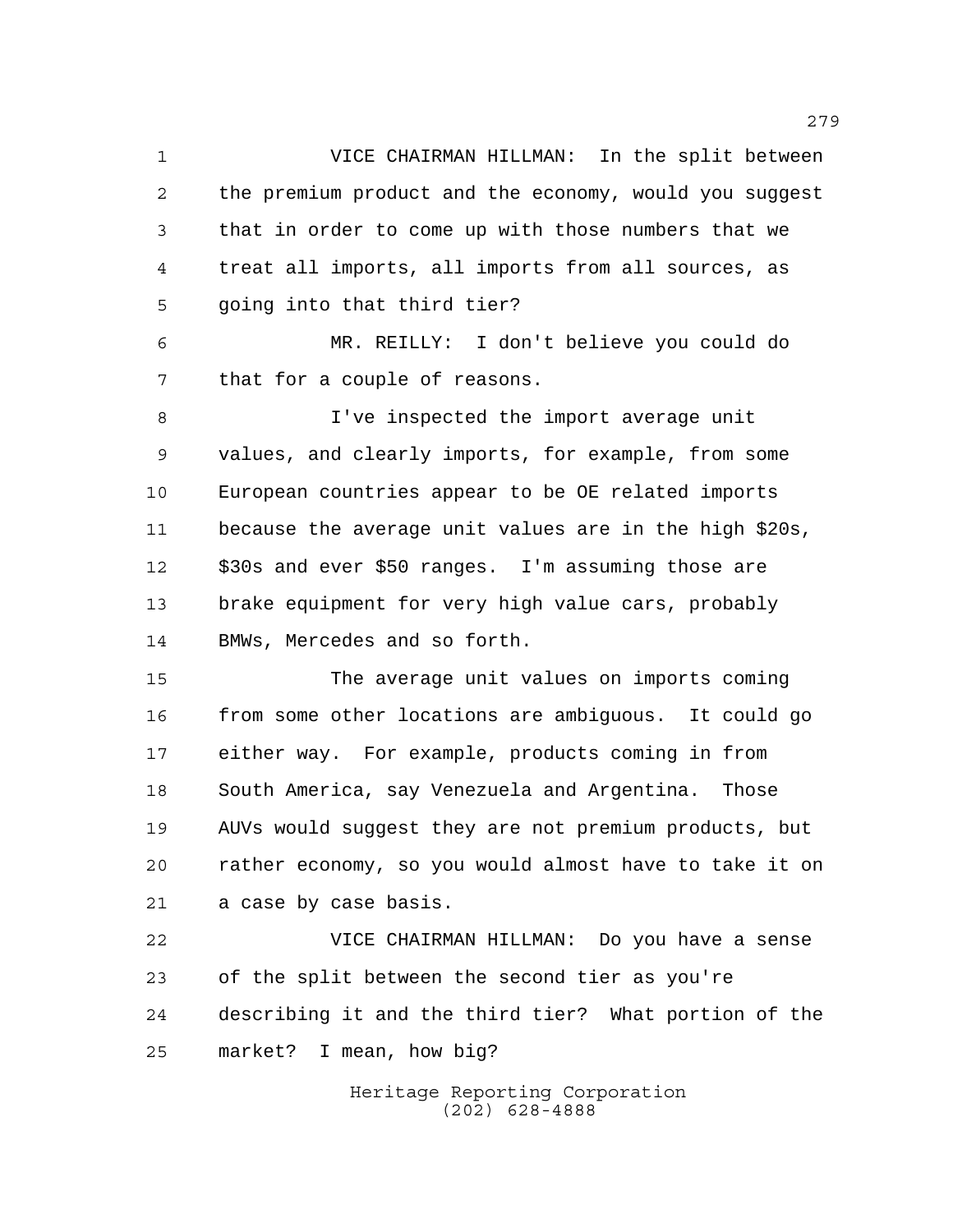MR. REILLY: We haven't tried to quantify that. The issue there is you've identified exactly correctly. It's how you allocate the non-subject imports. We can take a stab at that and respond in the post-hearing brief. VICE CHAIRMAN HILLMAN: All right. I don't know that I have to have it. It's more trying to understand then the issue of the competition between the -- 11 MR. REILLY: Okay. VICE CHAIRMAN HILLMAN: Your brief clearly asserts that, you know, again the second tier competes more with the first tier than it does with the third tier. MR. REILLY: Right. VICE CHAIRMAN HILLMAN: I understand, as I read the brief, you're basing that on sort of marketing brochures, and I'm trying to understand it more from a relative size, as well as price. Do you have a sense of the relative size between the first tier, the second tier and the third tier? Obviously we've got data in our record between second and third to some degree. I'm trying to understand.

> Heritage Reporting Corporation (202) 628-4888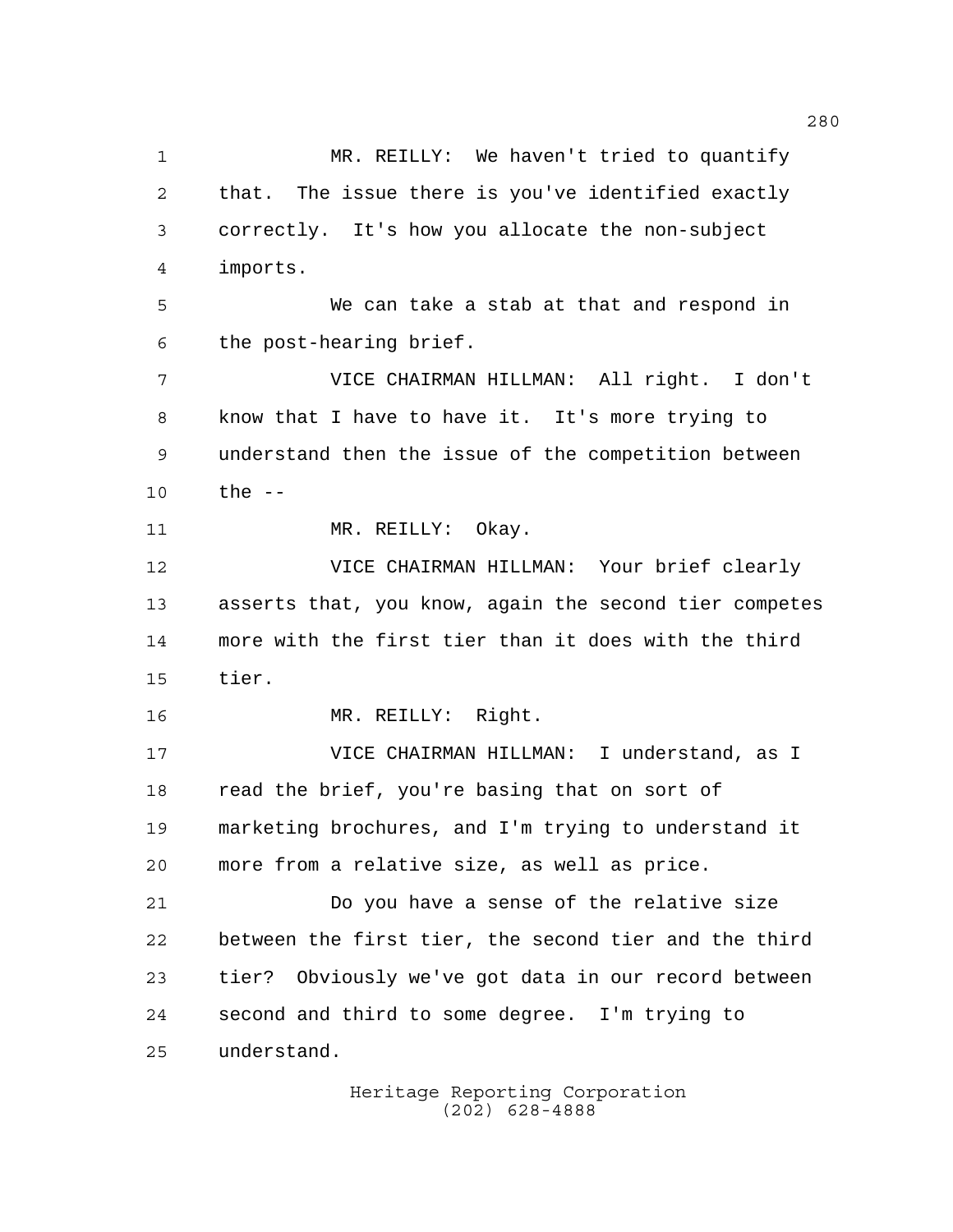Again, you're telling me these compete more with the OES product. Do you have a sense of --

 MR. REILLY: Yes. Mr. Fudalla might have a better sense of it than I do. My rough guess would be that the products that are being sold through automobile dealerships, the top tier products, are priced considerably higher than the premium aftermarket products, but I don't think the premium they're getting on a percentage basis is as high as the premium of the Raybestos brand over a Chinese product. I'd guess maybe double.

 VICE CHAIRMAN HILLMAN: Mr. Fudalla, do you have a sense of the relative price of a product in the OES market, the premium market and then the economy market?

 MR. FUDALLA: Yes. I think this data was based on Pep Boys. I think I called them a week ago or so. I asked for the four part numbers that are in the petition. The 8939, the economy is \$30, the Raybestos is \$50, and the OES -- I called the dealer for the OES obviously. The OES is \$87. The 8940, the economy was \$22, the Raybestos was \$47, and in this case it's a Ford, so the Ford dealer's selling price was \$80.

Heritage Reporting Corporation (202) 628-4888 The 5115, the economy is \$22, Raybestos is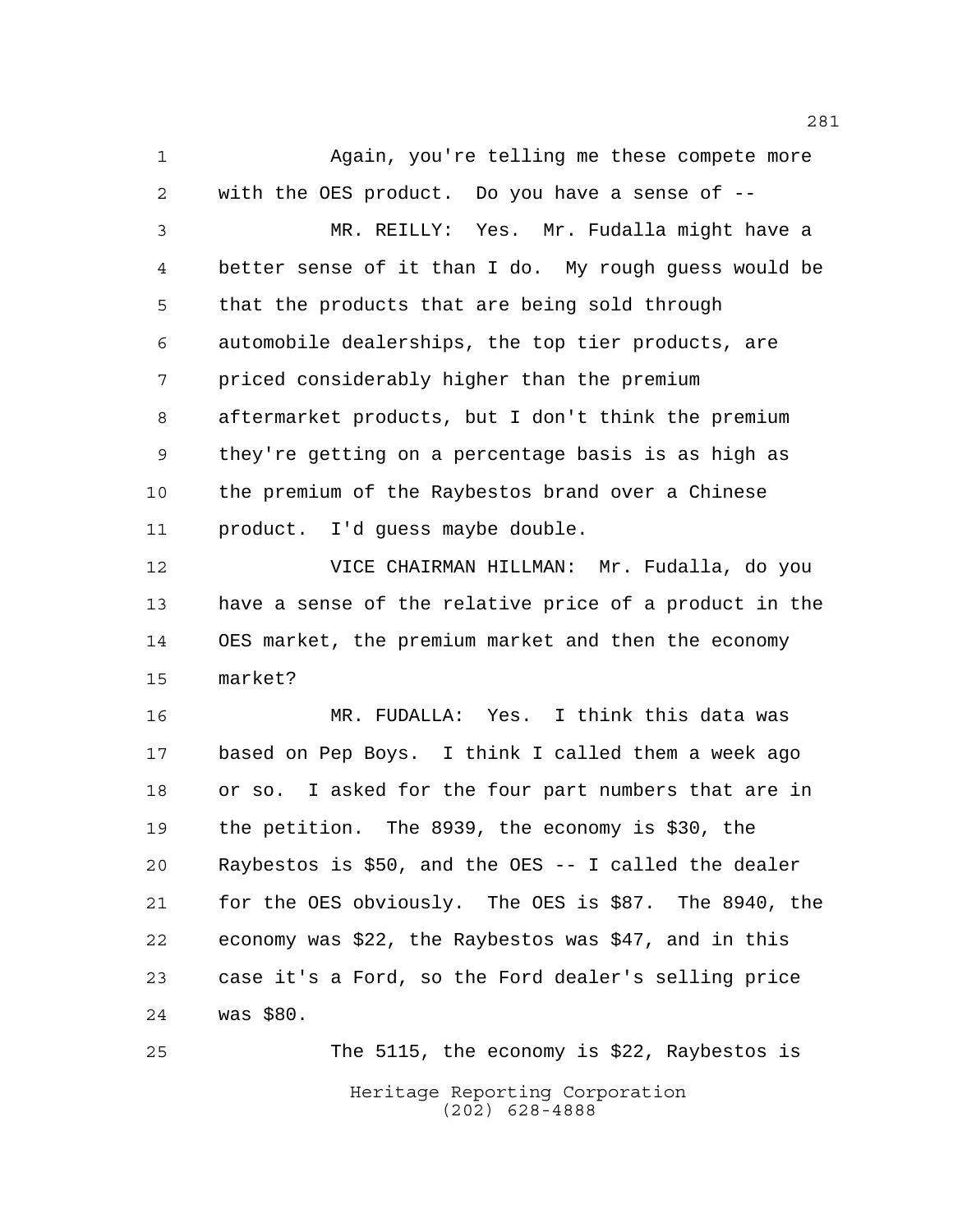\$42. It's a Chrysler vehicle. The OES dealer cost or dealer price is \$89. On the 5329, that's also a Chrysler. The economy is \$13, the Raybestos is \$30, and the dealer price is \$58. VICE CHAIRMAN HILLMAN: Okay. I appreciate those numbers very much. MR. FUDALLA: Okay. VICE CHAIRMAN HILLMAN: Unfortunately, my red light has come on. I want to come back to this issue of, you know, again whether those numbers really suggest to us that the second tier is more competitive with the first than with the third, given that the differentials, you know, at first blush look to be about the same. I mean, the numbers don't look closer between the first tier and the second than they do between the second and the third, but I'll come back. CHAIRMAN OKUN: Commissioner Miller? COMMISSIONER MILLER: Thank you. Let me stay with that for a minute; not necessarily the point that Vice Chairman Hillman was just asking about, but, Mr. Fudalla, if I call Pep Boys and I don't know to ask for economy, if I just called Pep Boys, and I can do this so I know you're going to give me a straight answer.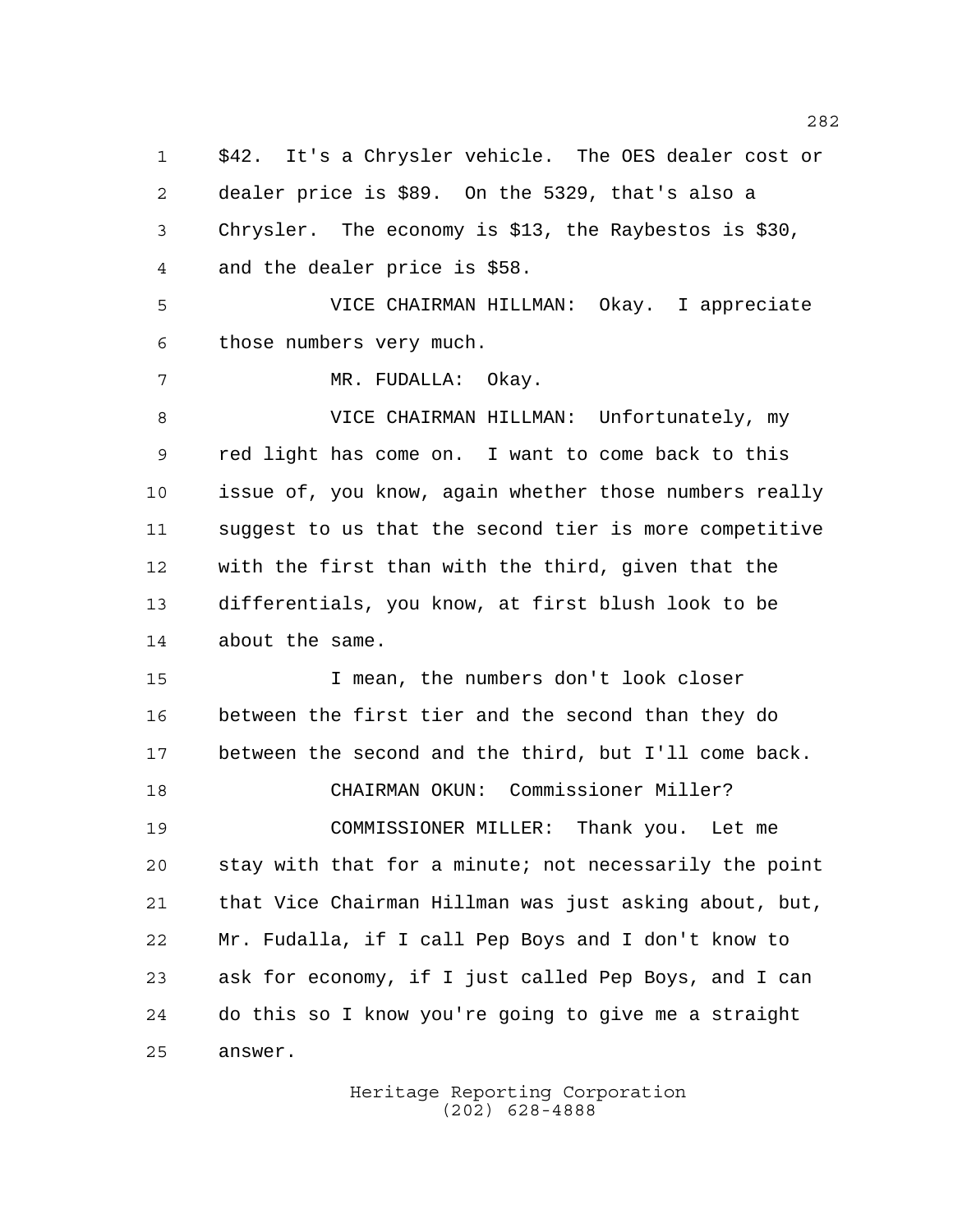Heritage Reporting Corporation (202) 628-4888 1 1 If I call Pep Boys and I say I need an 8930, you know, and I say it the right way, okay, what are they going to say to me? MR. FUDALLA: You're going to hate this answer. COMMISSIONER MILLER: Are they going to give me three prices? MR. FUDALLA: It depends. It really does depend. COMMISSIONER MILLER: Yes. Whatever salesperson I'm talking to. MR. FUDALLA: The guy at the counter answering the phone, you know, if he's busy or he's got a problem. In most cases, they will quote you two numbers. They'll say I've got a premium product here at whatever I said -- I put it away already -- and then I've got they'd probably call it they'd put it under their brand name. They'll call it the such and such. It's got this value rotor, and the price is Y. COMMISSIONER MILLER: Okay. MR. FUDALLA: In a lot of cases, because you'll try it tomorrow probably, and you can call Pep Boys. You'll get one price. COMMISSIONER MILLER: If I do that tomorrow,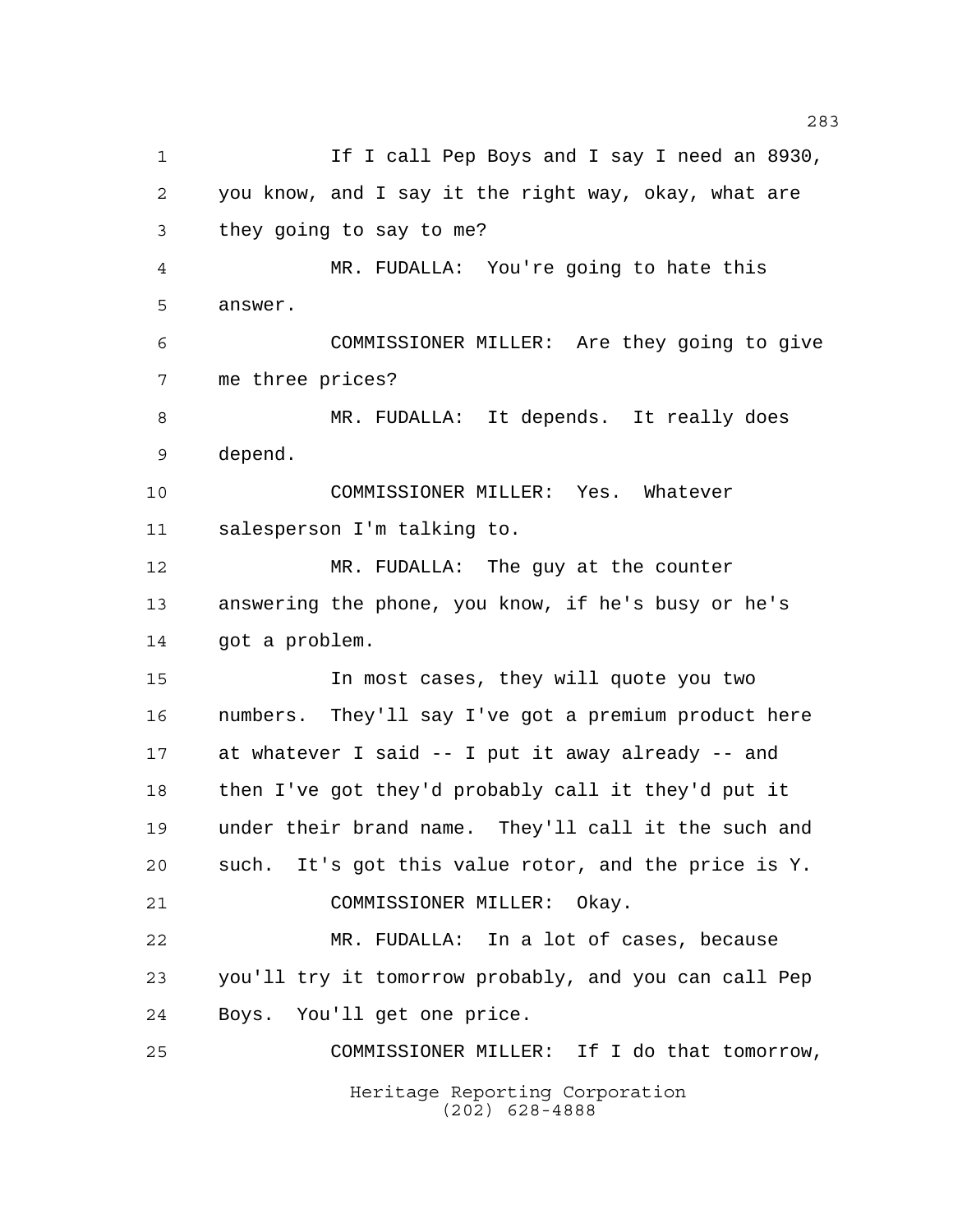I've got to put it on the record.

Heritage Reporting Corporation MR. FUDALLA: Sometimes you'll get the low price. Sometimes you'll get the high price. We do these tests all the time -- COMMISSIONER MILLER: Sure. MR. FUDALLA: -- just to find out what the competition is doing and that kind of thing. It's all over the map. I would say in general from my experience you'll get two prices. COMMISSIONER MILLER: Two prices, and I'll get two names for it -- MR. FUDALLA: Yes. COMMISSIONER MILLER: -- on whatever day it is. They might use the word economy. They might use the word premium. They might not. MR. FUDALLA: It depends. That's correct. Mostly they'll say -- often times they will compare their premium product and say well, we've got the OE replacement or the OES replacement. They'll make that -- COMMISSIONER MILLER: They wouldn't say that to me because they'd think -- MR. FUDALLA: No, they wouldn't. They might think you're a car person. You're calling Pep Boys. You must know something.

(202) 628-4888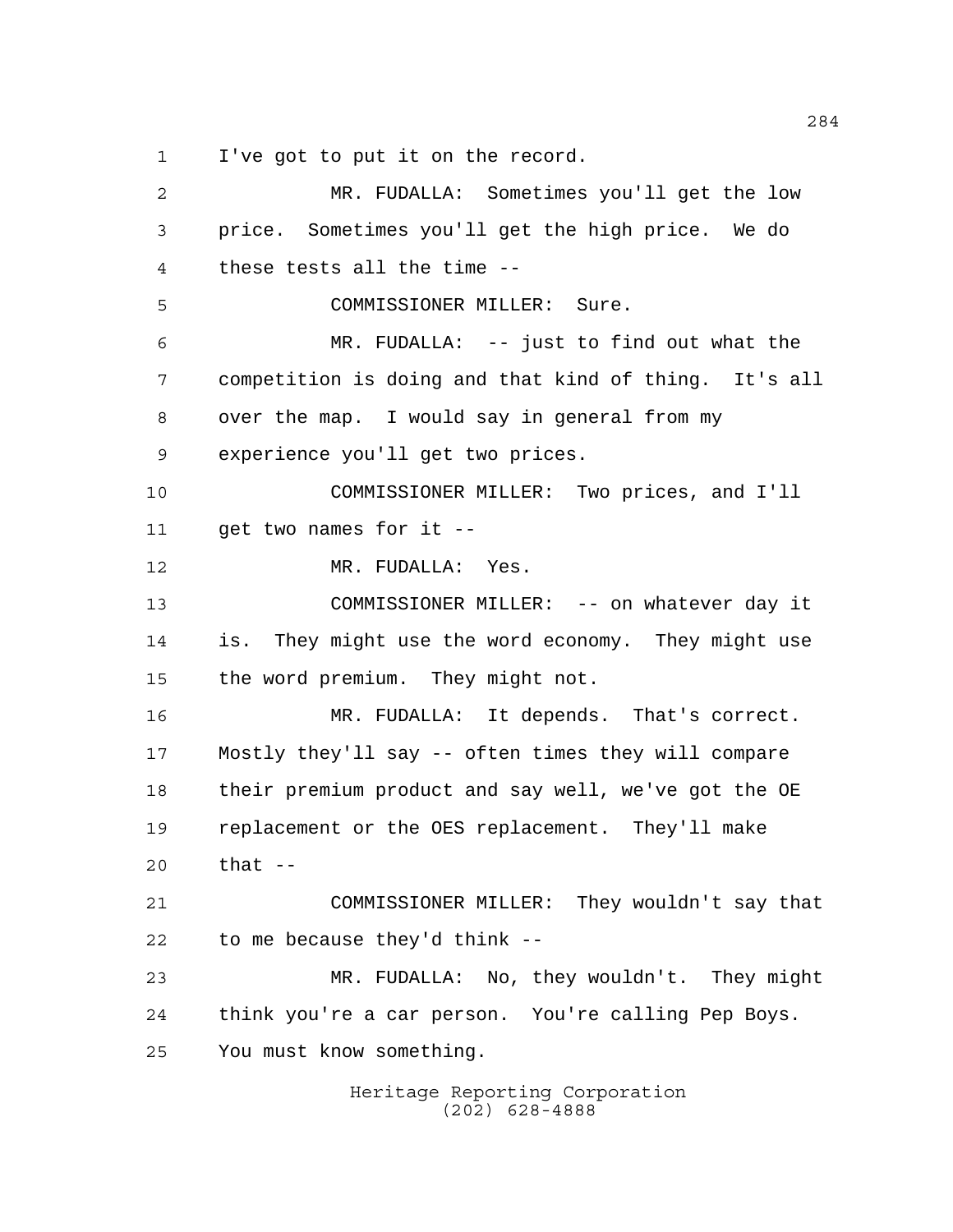Heritage Reporting Corporation COMMISSIONER MILLER: Okay. MR. FUDALLA: They might give you that. They'd say this is the OE replacement, but I can also sell you our value rotor for \$20 instead of \$45. COMMISSIONER MILLER: Okay. Earlier in response to one of the questions here when Commissioner Hillman was asking you about your efforts to buy the U.S. product, a Dana or a Federal Mogul product, you said you would buy it, and you would put it in your economy line at, you know, this price or whatever. I listened to that, and I thought you'd put it in your economy line. Do you carry a premium line? 14 MR. FUDALLA: No. COMMISSIONER MILLER: Okay. MR. FUDALLA: I was just making sure that it was understood that I just have an economy line. COMMISSIONER MILLER: Okay. You just meant I would put it in my -- MR. FUDALLA: In my line. COMMISSIONER MILLER: Meaning my economy? MR. FUDALLA: Correct. COMMISSIONER MILLER: Okay. I still kind of struggle. I know you talked about what you perceive as a difference in the market segments between premium

(202) 628-4888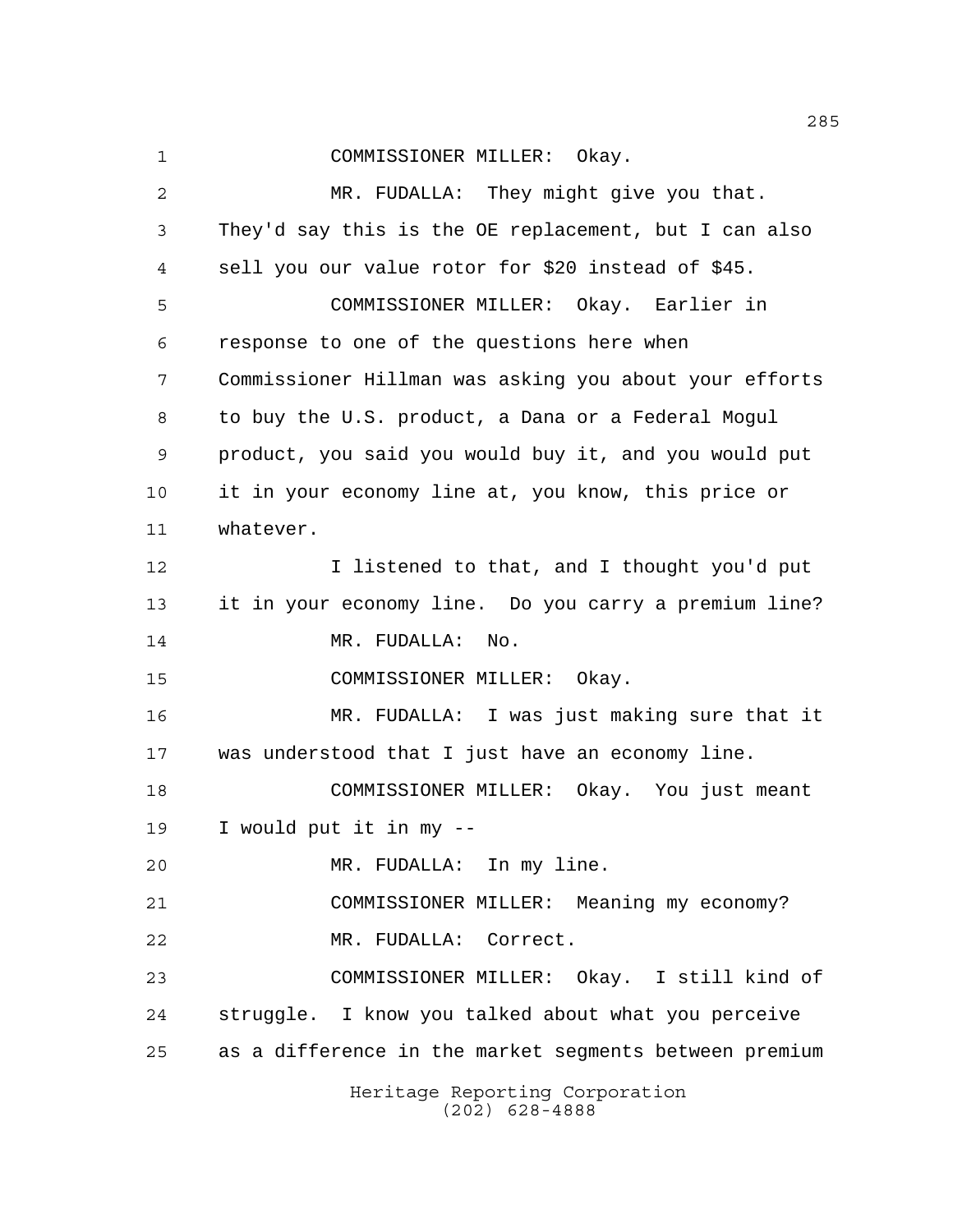and economy.

| $\overline{a}$ | In your initial testimony you cited a lot of           |
|----------------|--------------------------------------------------------|
| 3              | what you provided in your brief regarding what I would |
| 4              | in many ways describe as the domestic producers'       |
| 5              | efforts to explain why their product cost, you know,   |
| 6              | twice as much or whatever as much as the value         |
| 7              | product. I mean, they've got to have something to      |
| 8              | sell to explain why it sells at a higher price.<br>It  |
| 9              | sells at a higher price bottom line because it costs   |
| 10             | more to make.                                          |
| 11             | Okay. Their point this morning was those               |
| 12             | differences, while they as manufacturers believe in    |
| 13             | them, market them, push them, to the customer, you     |
| 14             | know, often times the installer is really caring more  |
| 15             | about what his mark up is on it rather than whether it |
| 16             | is -- I'd have to go find whatever the, you know,      |
| 17             | noise dampening iron is or whatever. Isn't that true?  |
| 18             | MR. FUDALLA: There continues to be a market            |
| 19             | for premium product. Many retailers, as well as some   |
| 20             | traditional WDs, will carry three lines. Often         |
| 21             | they'll carry a good, better, best kind of scenario.   |
| 22             | For example, Auto Zone. They carry a                   |
| 23             | Raybestos line, then they carry a middle line, which   |
| 24             | is maybe a blend of North American and Chinese         |
| 25             | product, and then they carry a third line, which is    |
|                |                                                        |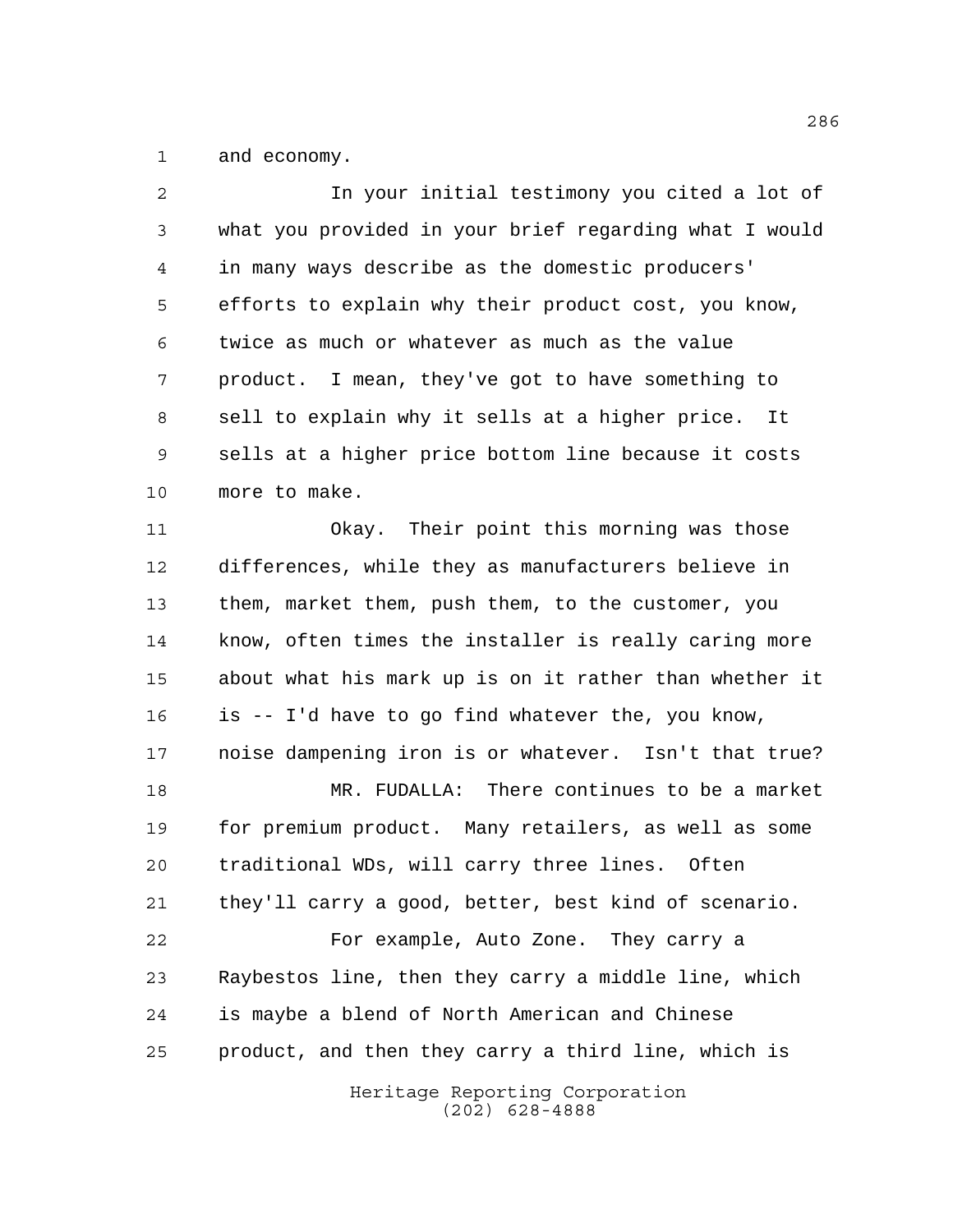purely Chinese, very few part numbers, and they call that their good, better, best; good being the economy and better being the middle and best being the Raybestos.

 The way they kind of try to market it and segment it is they figure the good and the best is going to be 20 percent each of the volume, and then the middle, the better, is probably going to be around 60 percent. That's kind of how they go to market and how they plan and that kind of thing.

 The same with some traditional WDs like Car Quest. They have a Car Quest Gold, they have a Car Quest Blue, and then they have a third line, which is Proven Value, which is the economy line. They are offering all three to their customers just like Auto Zone.

 COMMISSIONER MILLER: Okay. So they're offering all three. It must be because they perceive some demand for all three.

MR. FUDALLA: Correct.

 COMMISSIONER MILLER: Okay. Who is their customer that only wants the better and best?

 MR. FUDALLA: I guess it's a matter of choice. You know, there's people out there like a Car Quest might have 3,000 jobbers around the U.S. located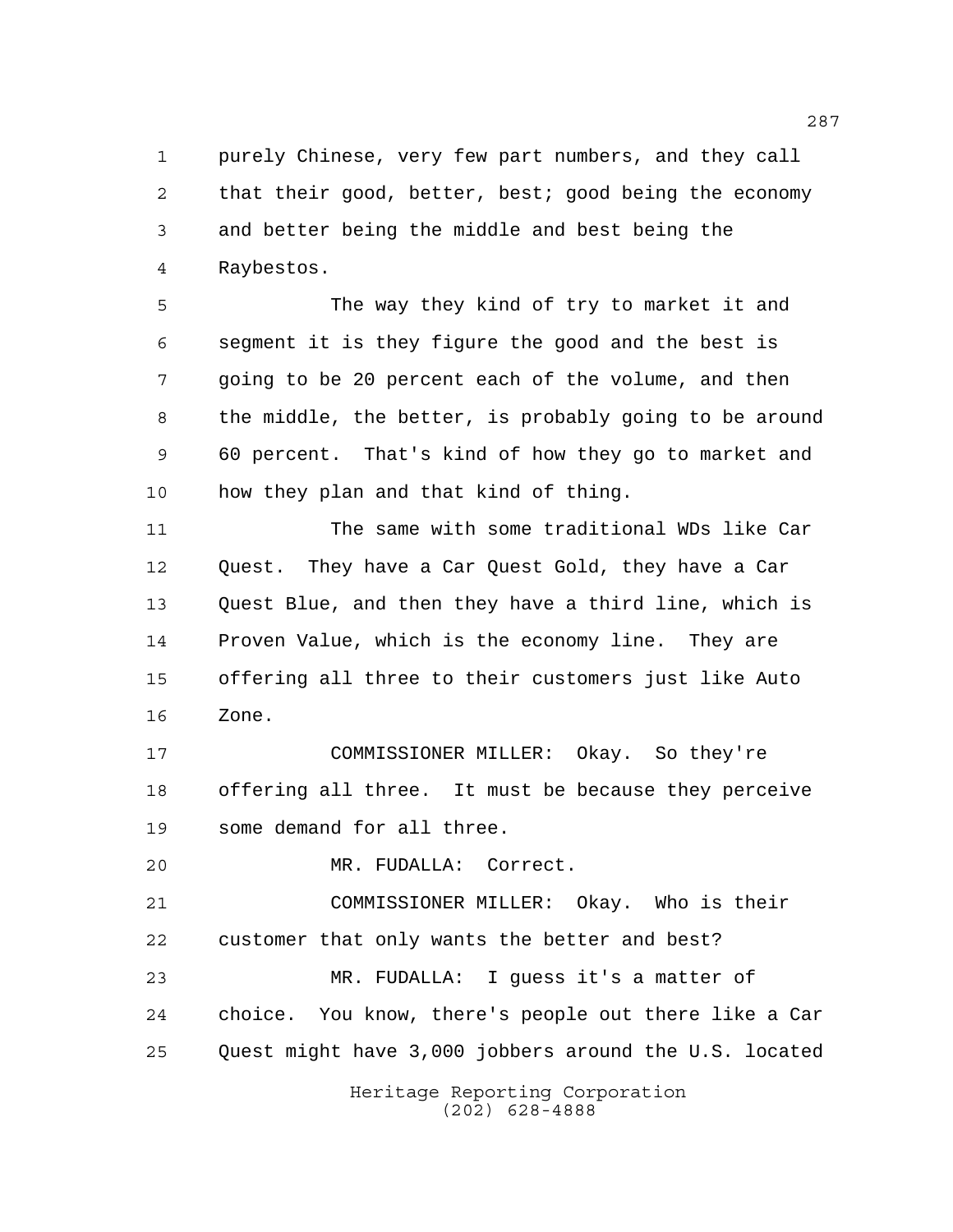in all kinds of different parts of this country, and there's some that are in pockets of the country that just perceive anything but buying a pure, American made, Raybestos product would be blasphemy for them. They'd never do it.

 There's other pockets where I can attest that New York and Florida and California are just very, very, very tough markets to sell in, and they tend to gravitate toward that economy value line constantly. It depends on the market area that you're in and where you are in the country and who you're trying to sell to.

 COMMISSIONER MILLER: They're just servicing a wide range of customers that have --

 MR. FUDALLA: Correct. They'd rather have the product I think in most cases than lose the sale, so they carry it, you know, to the detriment of the inventory costs. It's not inexpensive to carry three lines. It's difficult.

 MR. REILLY: Commissioner Miller, I'd like to supplement that just very briefly.

 COMMISSIONER MILLER: Mr. Reilly? MR. REILLY: The fact that the domestic producers are selling their premium lines in significant volume more than 10 years after Chinese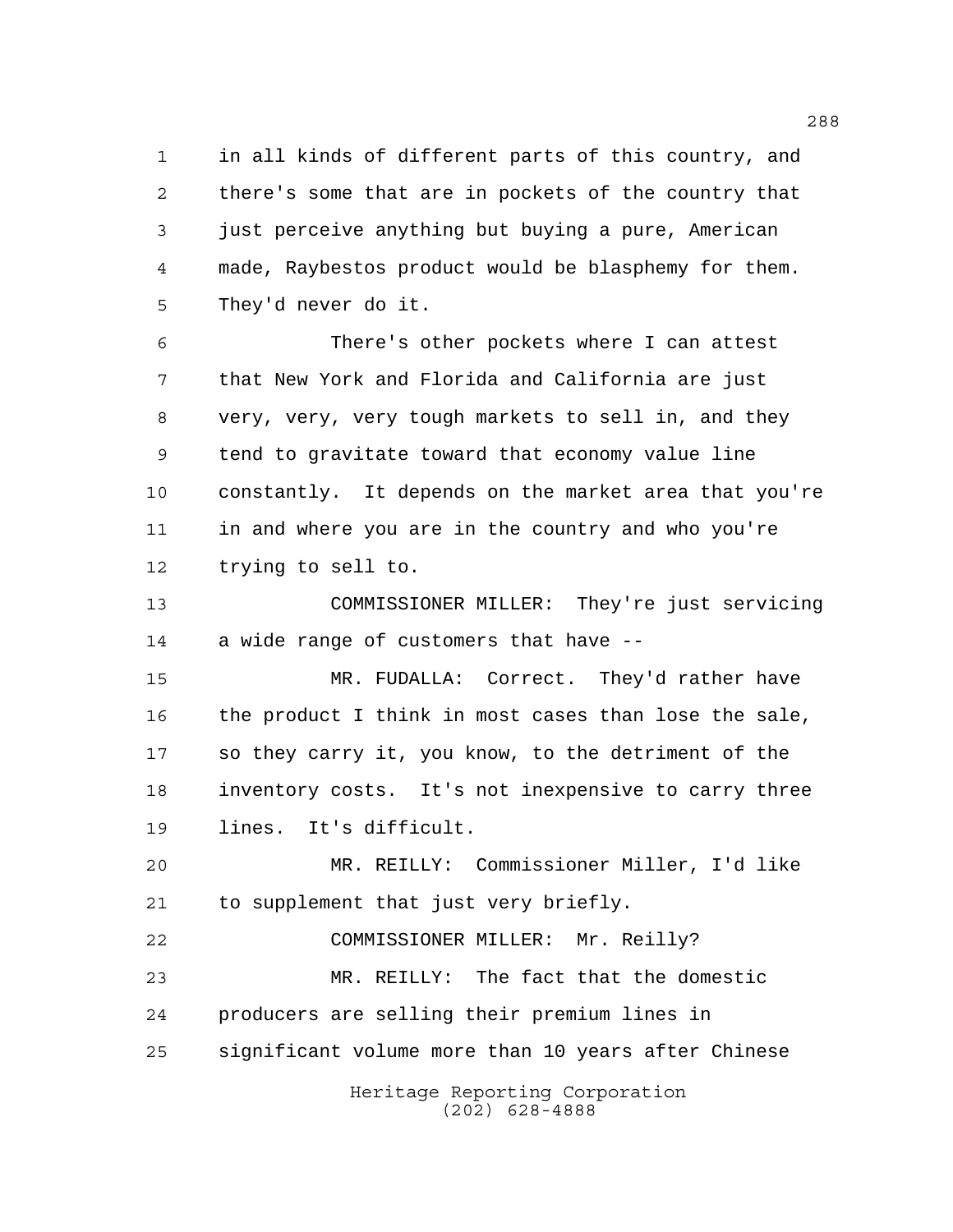products have entered the market in volume and the domestics are making pretty good money doing it makes it self-evidence that this market is segmented.

 Were the market not segmented, were there no significant difference between these products and were they to sell solely on price, the Chinese products would have run the domestic products out of the market long since. That's clearly not happened.

 One other point. The issue of at the consumer level how is this market segmented and why is it segmented. One hypothesis would be that there may be a relationship between the type of car you drive and how new it is and what your preferences would be for brake work.

 For example, somebody who drives a new Mercedes or a new Lexus or a new Cadillac would probably prefer the higher priced item, as opposed to somebody driving an older car who may have a greater income elasticity of demand because while brake work relative to the cost of a new car is not that expensive, it's not cheap relative to a week's pay. MR. MORGAN: Commissioner Miller? COMMISSIONER MILLER: Although I also think if they're driving that new car it's probably under warranty, and they're not paying for it anyway.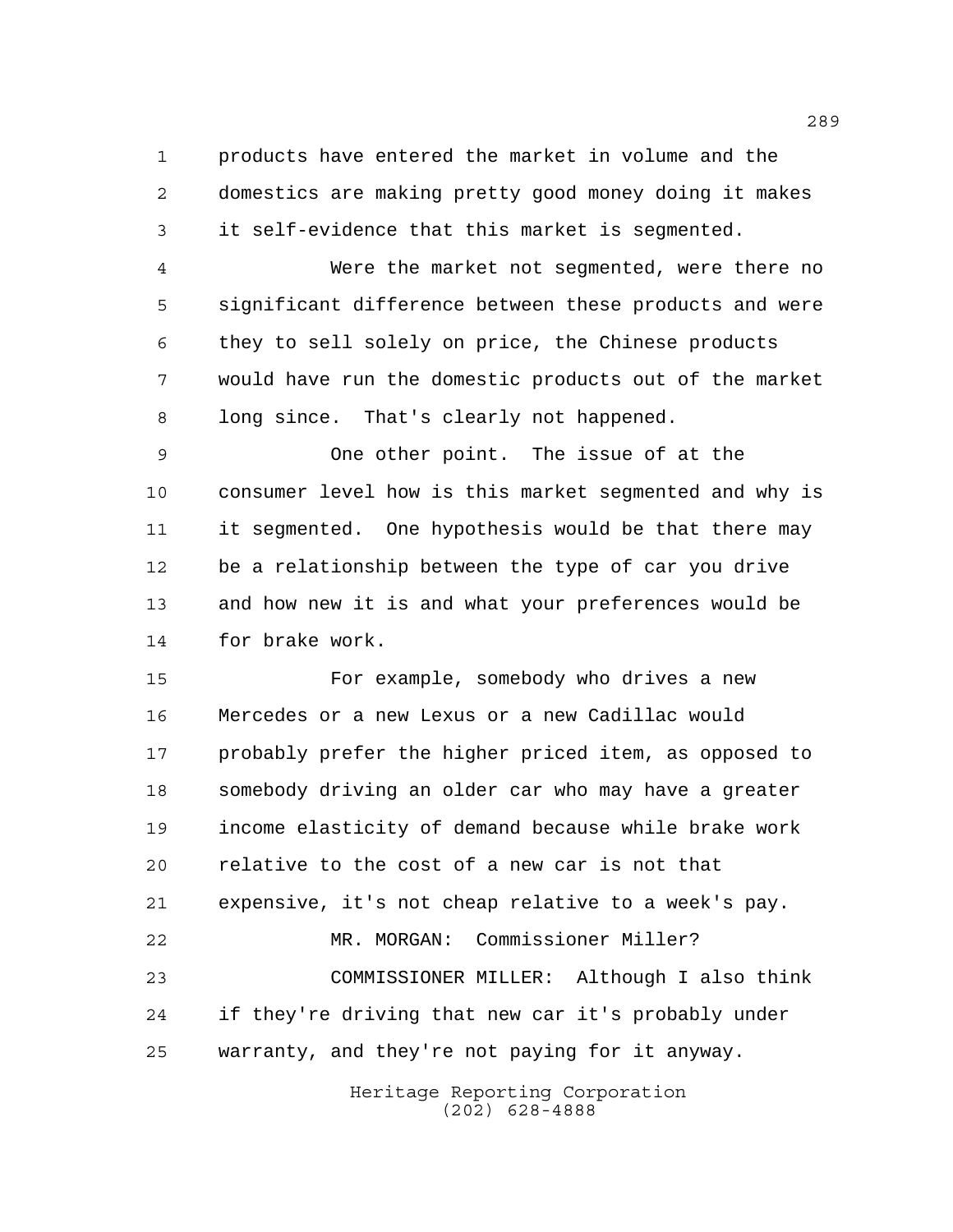Heritage Reporting Corporation (202) 628-4888 MR. REILLY: After three years they would be. MR. MORGAN: Commissioner Miller? COMMISSIONER MILLER: Mr. Morgan? MR. MORGAN: Mr. Fudalla also had a point in terms of whether Chinese products can be sold as value products. As premium. I'm sorry. As premium. COMMISSIONER MILLER: Premium. MR. FUDALLA: I guess I was going to add that never can you sell a Chinese product as a premium product or an OES product. They just never would buy that. COMMISSIONER MILLER: Actually, I'm glad you mentioned that because I wanted to ask you that question; whether there is anything that the Chinese can do to their product to present it as the better or best, you know, if they can put in that noise dampening iron or whatever else the domestic industry tries to claim. If there is a difference, is there any reason they can't meet that difference? MR. FUDALLA: I think you have a perception problem in the marketplace too. I don't know. Maybe over time that goes away, but right now there's a perception that the Chinese product is not as good as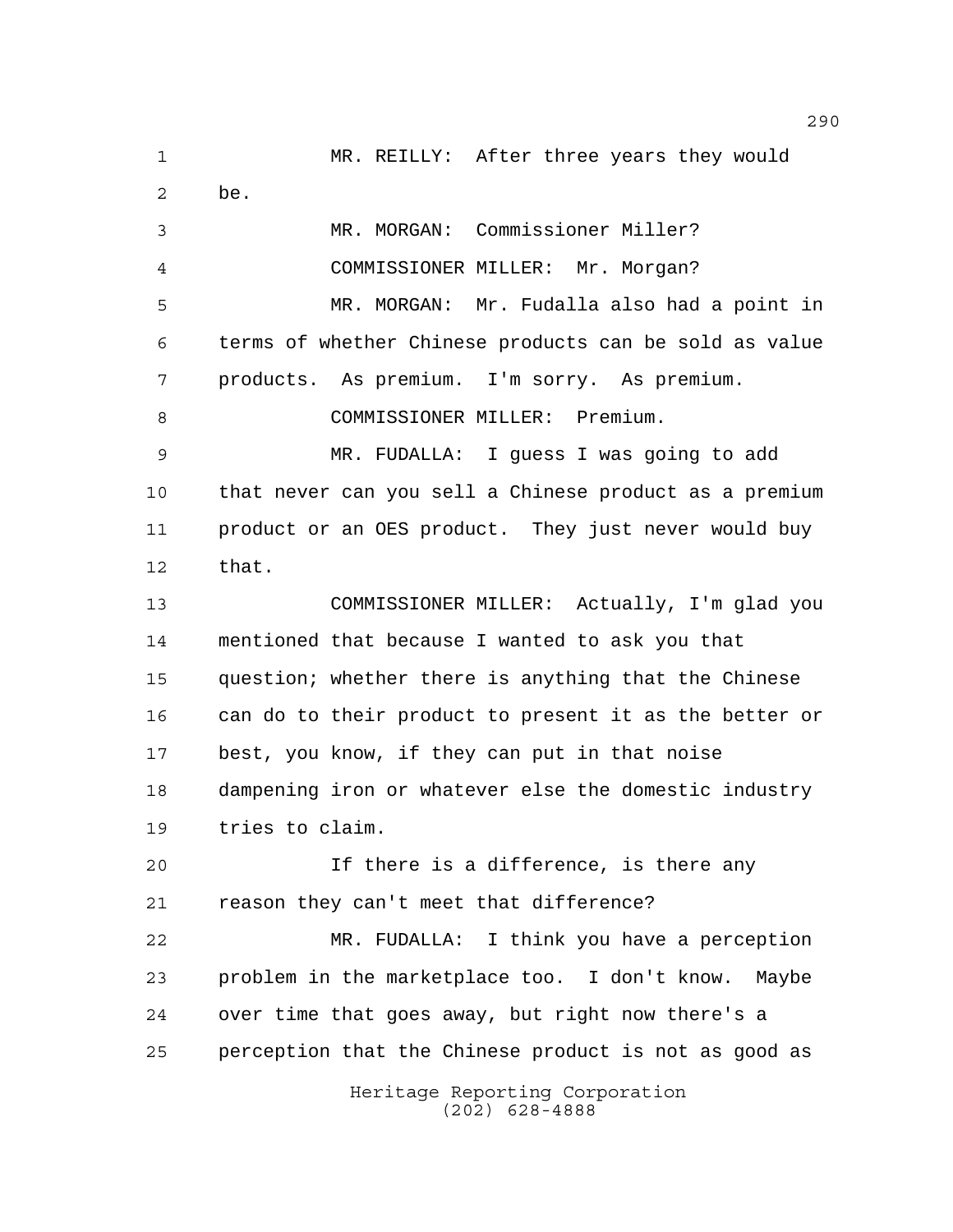the North American made product. I don't know how you change that. I guess time.

 COMMISSIONER MILLER: Okay. All right. Very interesting. I appreciate your helping me understand. Thank you.

 CHAIRMAN OKUN: Commissioner Koplan? COMMISSIONER KOPLAN: Thank you, Madam Chairman.

 Mr. Fudalla, let me ask you this. I'm looking at Petitioners' brief at page 30, and they make the following statement. They say:

 "Petitioner is not aware of any restraints on the exploration of aftermarket brake drums and rotors from China to other countries. However, Argentina, Brazil, Canada, Chile, India, Mexico and South Africa and the European Union all impose a higher import duty on imports of brake drums and 18 rotors than the United States, ranging from 4½ percent to 30 percent." They have an exhibit on that. "Therefore, third countries' high import duties give Chinese producers another incentive to export to the United States."

 They go on to say: "There is no doubt that the United States is the largest market for 25 aftermarket brake drums and rotors from China; in many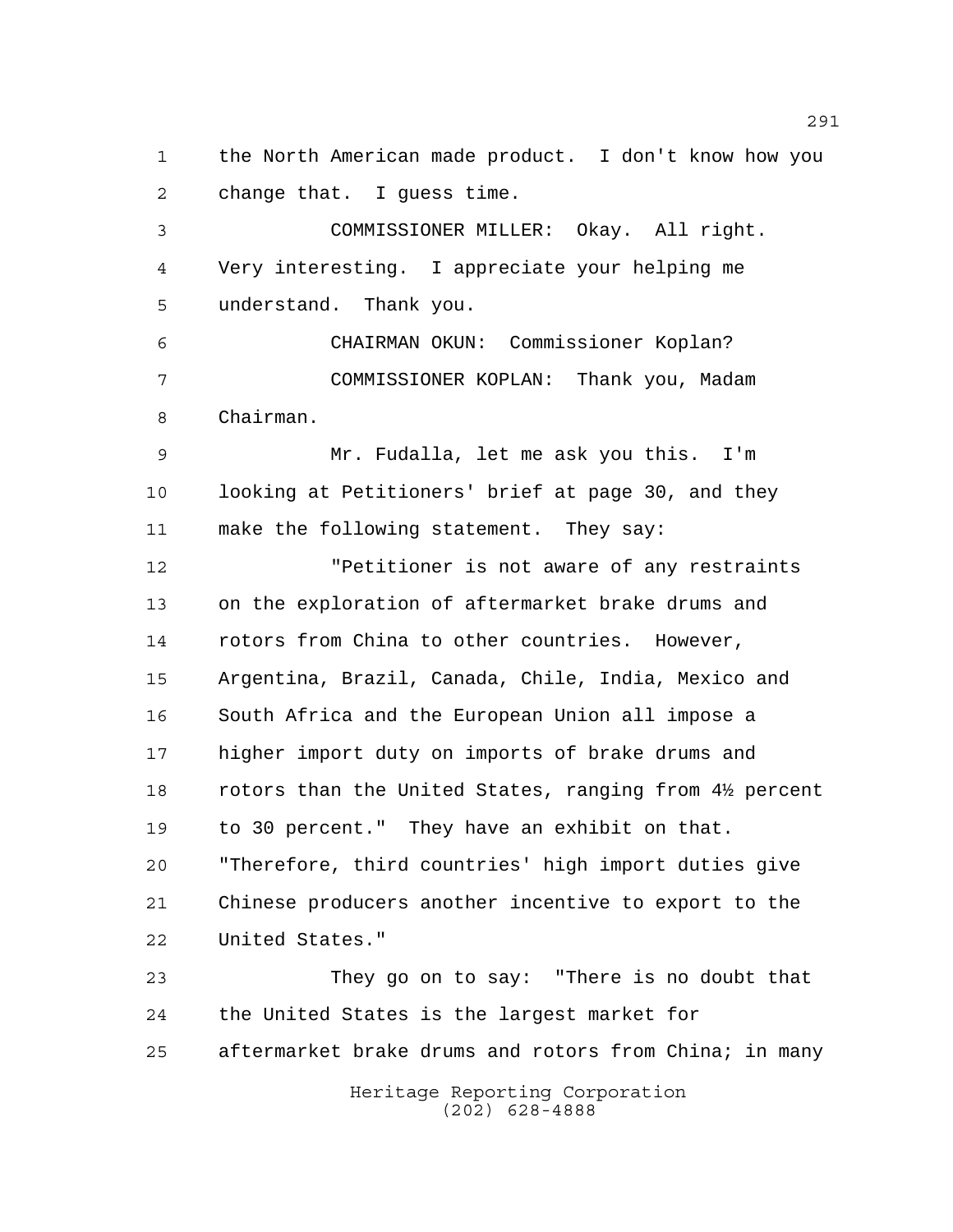cases, the only export market for Chinese aftermarket brake drums and rotors." I'd like to know if you'd just comment on that? MR. FUDALLA: Which part?

 COMMISSIONER KOPLAN: Well, let me start with the fact that the countries that they listed have higher tariffs, import duties, than the United States and that that would be an incentive to come here rather than to go to those third countries. Does that seem like a logical --

 MR. FUDALLA: I think they come to this country because we have 207,000,000 cars in our car park. We're the biggest market out there. I'm not familiar with whether those duty rates are correct or not.

 COMMISSIONER KOPLAN: Assuming that they are --

MR. FUDALLA: Yes.

 COMMISSIONER KOPLAN: -- for places like the European Union.

 MR. FUDALLA: Bill's got the sheet, but some of those countries -- China would maybe sell to them if they could, but if a country and an industry is going to focus on something it's going to be the U.S.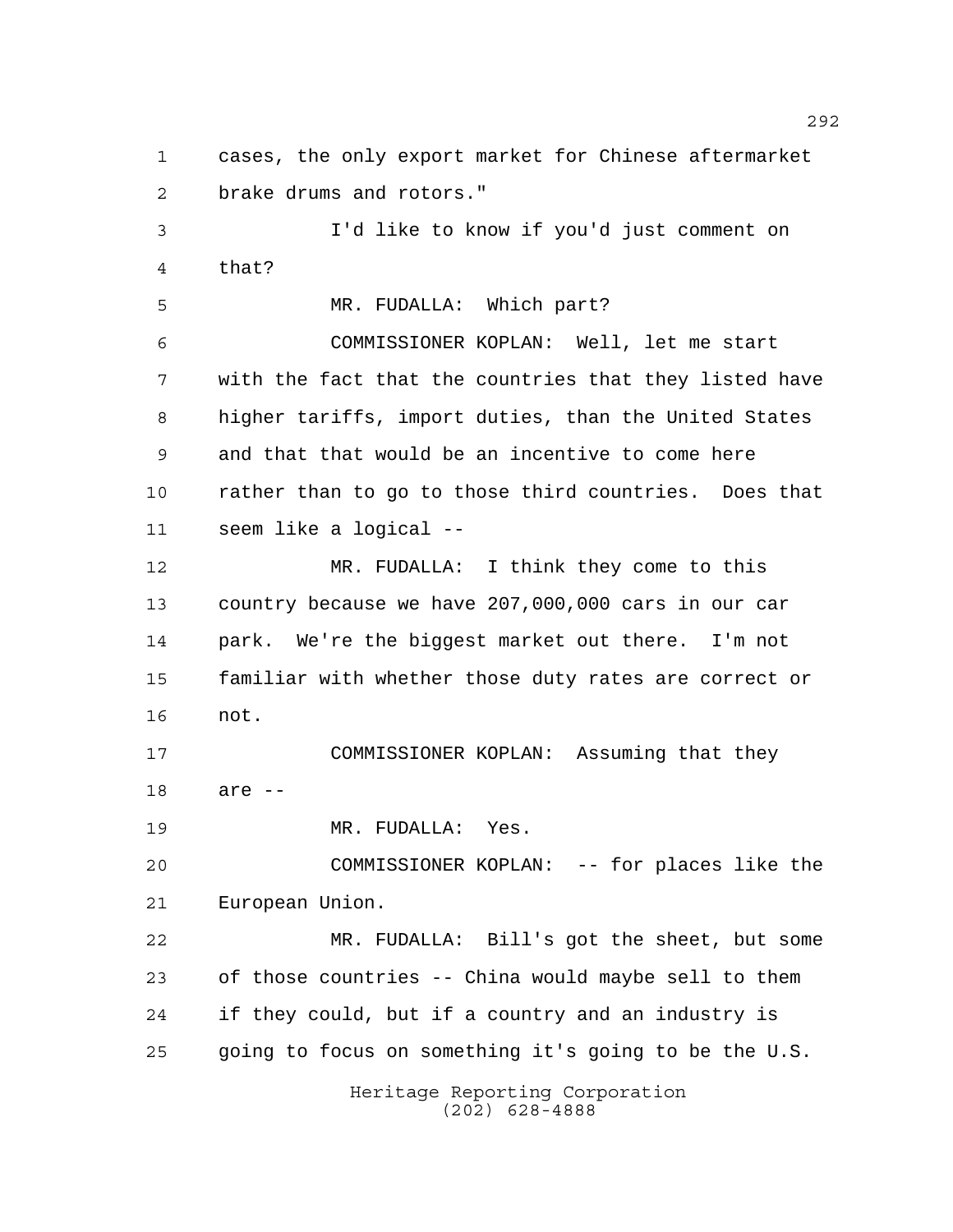for sure or North America for sure.

 I'm not sure China is even aware that some of these countries have rates like that. I don't know. COMMISSIONER KOPLAN: Okay. MR. MORAN: Just to follow up on the rates, I believe, although we'll have to check this, that the current just general tariff on brake rotors -- COMMISSIONER KOPLAN: I can't hear you, Mr. Moran. MR. MORAN: The general tariff on brake rotors coming into the United States is around three percent or less. 14 14 I think the European Union, and Alex is checking through to Exhibit 1 in Petitioners' submission, is about 4.5 percent, so I don't think a different in tariff rate of that amount would have a substantial diversionary effect -- COMMISSIONER KOPLAN: Okay. MR. MORAN: -- from the Chinese rotors, considering that the EC would be the second largest market for product. I mean, if Chile has a duty of 40 percent that's fine, but actually the EC market would be much more attractive to the Chinese than Chile would.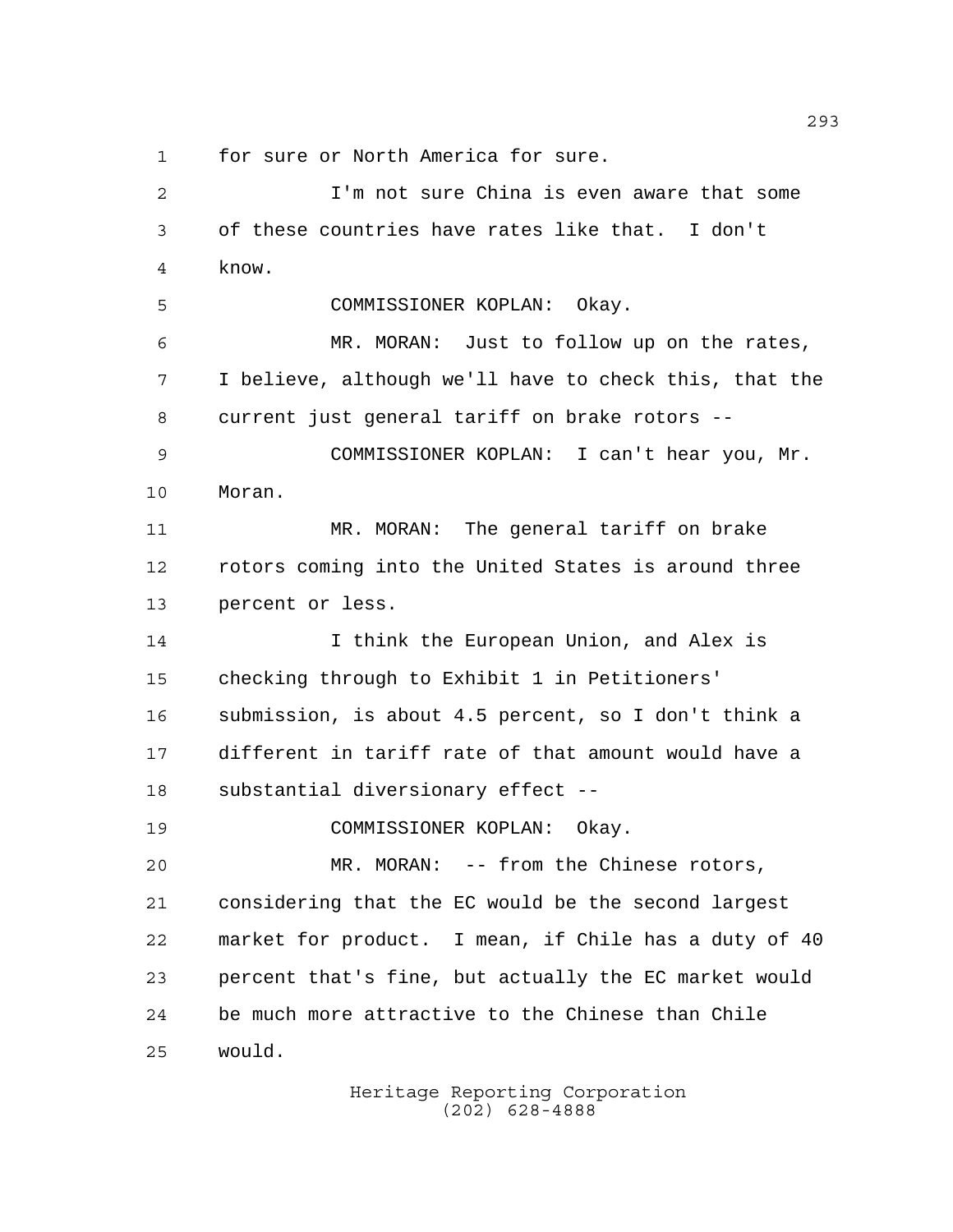COMMISSIONER KOPLAN: Were you able to check, and is that right? Is the EU's 4½? If not, I can check that afterwards.

 MR. MORAN: In Exhibit 21 of Petitioners' non-confidential brief it lists the tariff for the European Union as 4.5 percent.

 COMMISSIONER KOPLAN: It is? Okay. Thank you for that.

 This morning we discussed the two segments of the brake drum and brake rotor market and pursued with the Petitioners which segments of the market in which they were concentrated. While it would appear that their emphasis is on the premium lines in the market, they also import and sell economy line products.

 Do the Chinese make any brake drums and rotors for export to the U.S. for sale to the OEM, OES or aftermarket premium lines?

 MR. FLICKER: You guys might know this as well. This is Scott Flicker. I think the answer to that is no, we're not aware of any Chinese producer that sells to the OE manufacturers.

 COMMISSIONER KOPLAN: Okay. Thank you, Mr. Flicker.

Heritage Reporting Corporation (202) 628-4888 Mr. Fudalla, if I could just come back to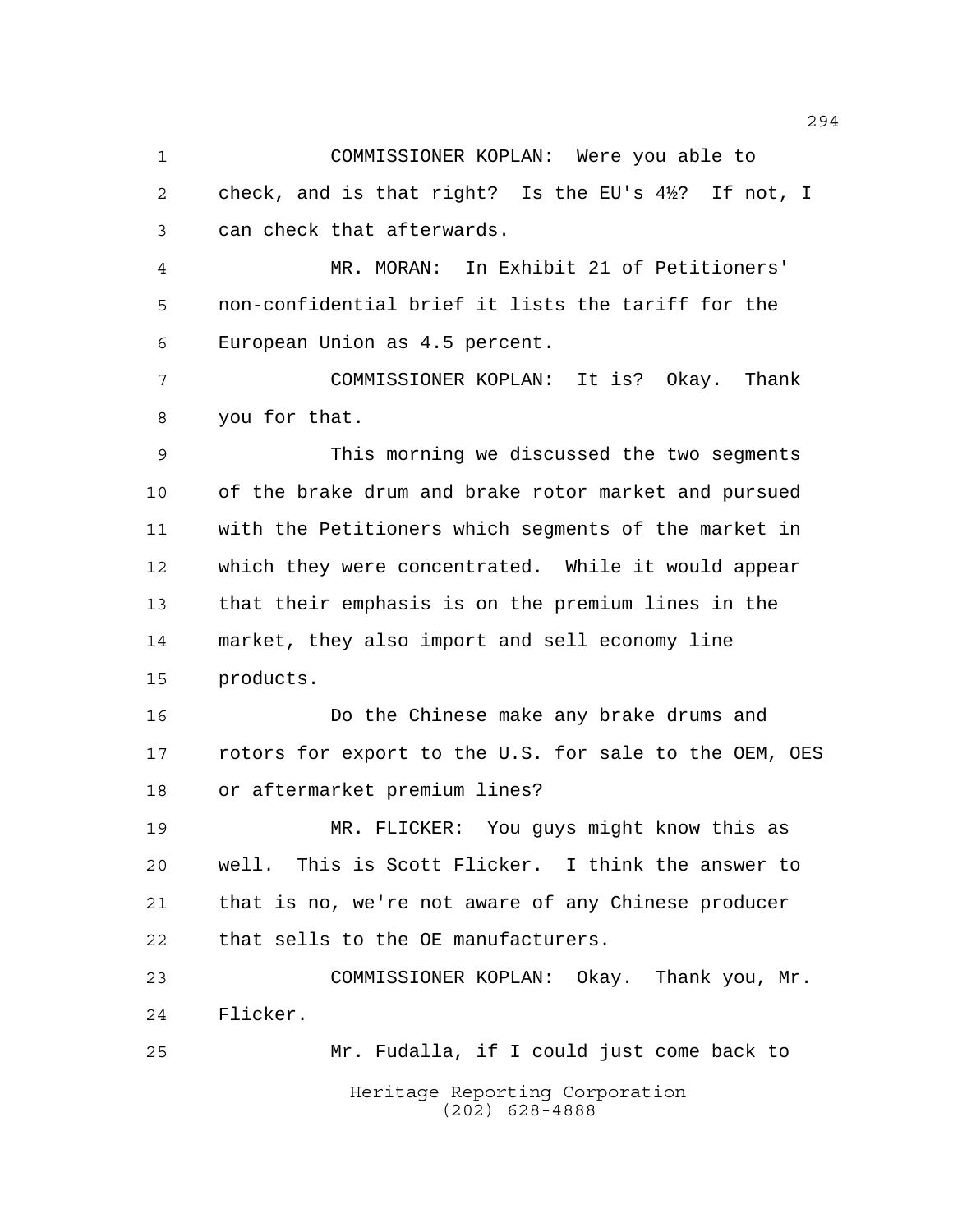you for one last thing?

Heritage Reporting Corporation (202) 628-4888 Do you know if Dana and Federal Mogul are paying comparable prices for the imports they are purchasing to those you pay? Are you buying from the same Chinese producers as they are? MR. FUDALLA: Dana and us, Qualis, we are buying a good deal of our brake drums and rotors from the same manufacturer and factory in China. I hope I'm getting as good a price as they are. COMMISSIONER KOPLAN: You don't know that? MR. FUDALLA: Well, I ask the question to get the answer. I think you know what the answer always is. COMMISSIONER KOPLAN: Yes. MR. FUDALLA: Yes. COMMISSIONER KOPLAN: Okay. All right. 17 Thank you. I have no further questions. CHAIRMAN OKUN: I have no further questions. Vice Chairman Hillman? VICE CHAIRMAN HILLMAN: I guess just one quick one to follow up. Mr. Fudalla, in response to Commissioner Miller you did posit something that I think was a little bit different than what we've been hearing, which is this kind of three tiers within the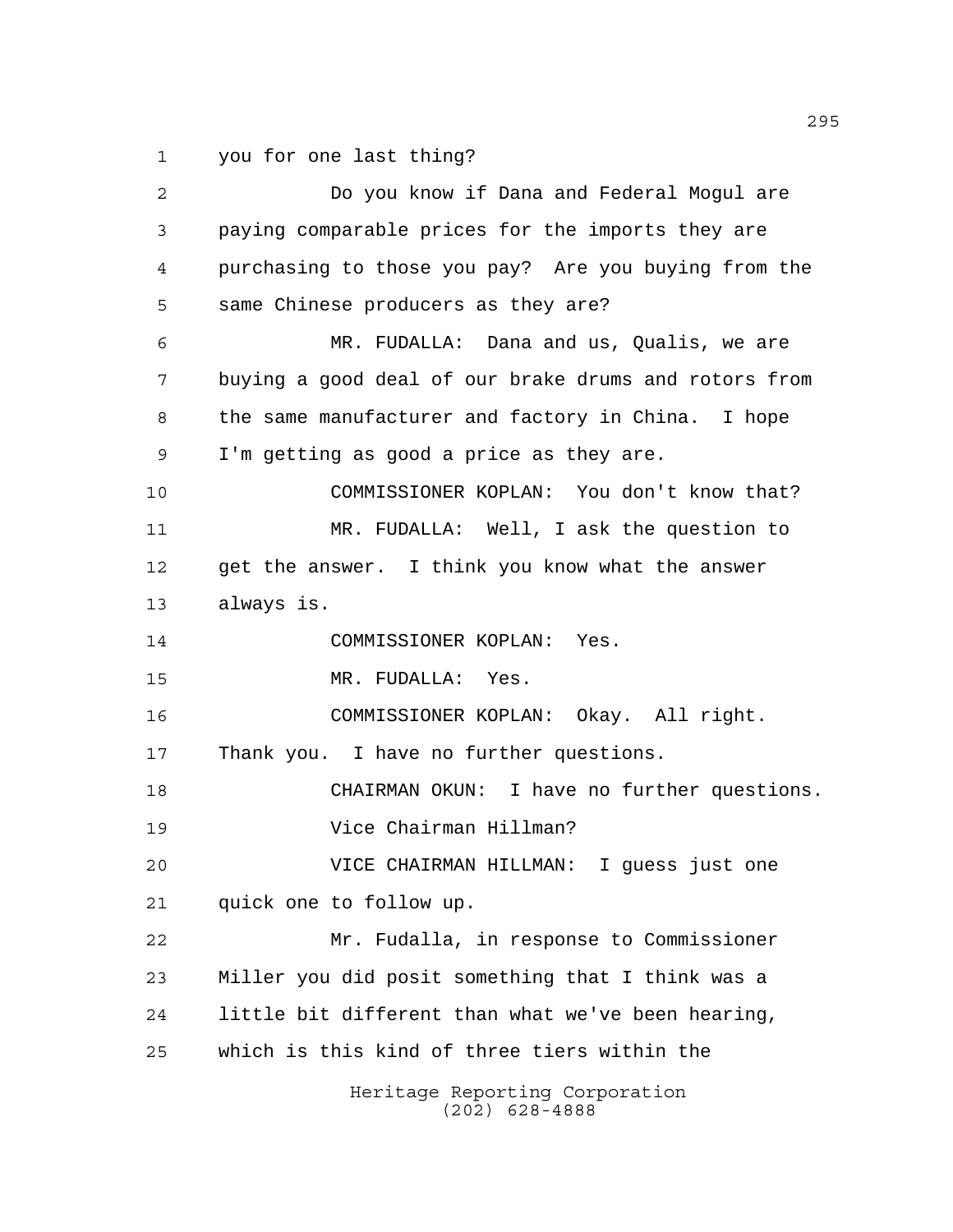aftermarket, as opposed to the way that the case -- You know, this morning I heard sort of a description that there's the OE market, and that's often its own separate world, if you will. Then there is the aftermarket, you know, outside of OE, which was always described as the premium product and the economy product. You're now positing this middle, somewhere in between. MR. FUDALLA: Right. VICE CHAIRMAN HILLMAN: You said it was some amalgam of Chinese and American production. Help me understand that because it looks from again our pricing data and everything else like there's really two tiers. As Mr. Reilly's price charts would show, there seems to be this big difference between, you know, the premium product and the Chinese product with not a lot of movement between them. Now it seems to me that you're describing something in the middle, and I have to say I'm not sure where I'm seeing that in the data. I just want

to make sure I understand it.

MR. FUDALLA: Yes.

 VICE CHAIRMAN HILLMAN: Who is producing this product? Who is selling it? How is its price

> Heritage Reporting Corporation (202) 628-4888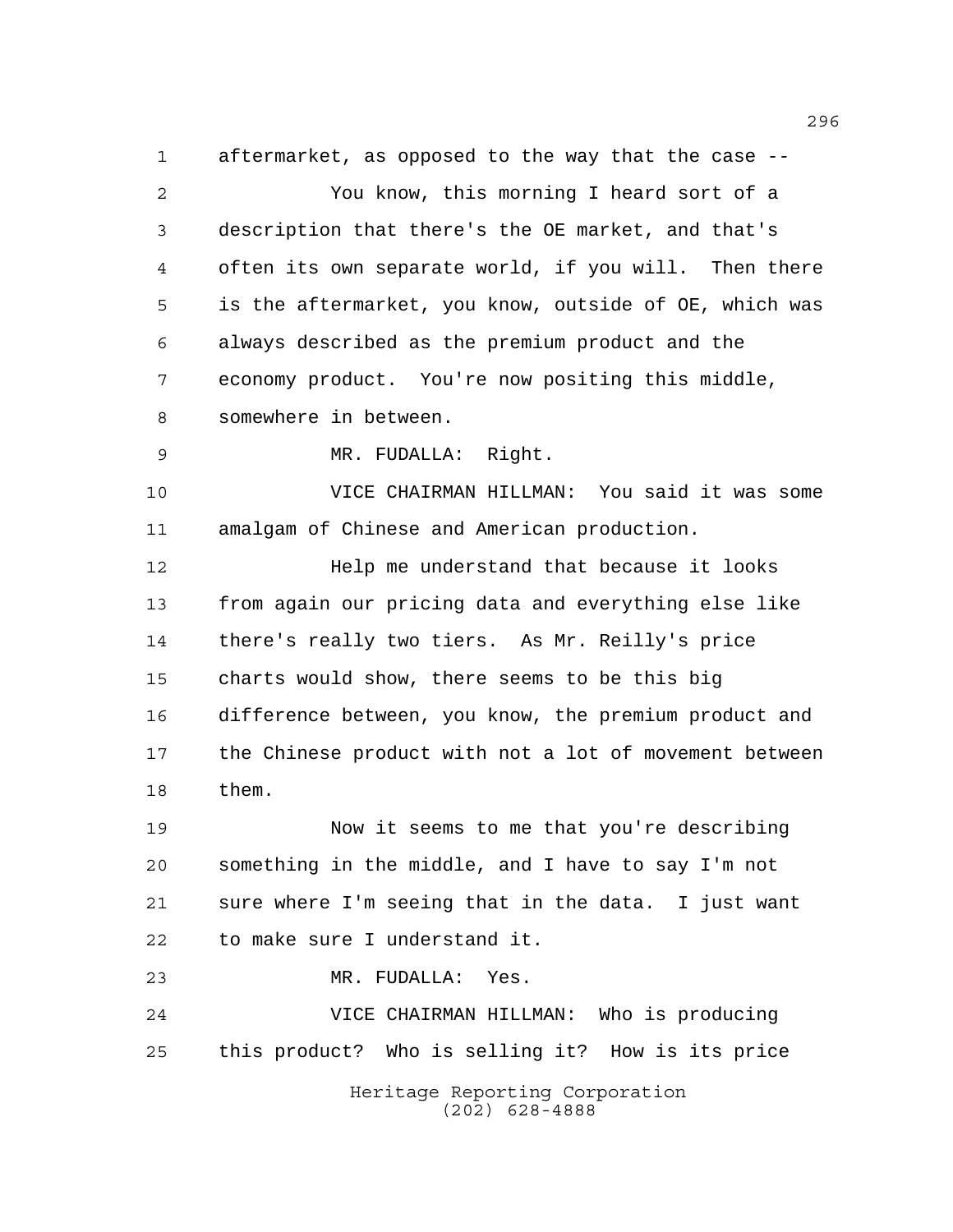blended between the premium product and the economy product?

 MR. FUDALLA: It's so complicated. I'm not sure we can deal with it.

 VICE CHAIRMAN HILLMAN: Okay. MR. FUDALLA: Anyway, I'm going to try. Our customers, the WDs, the retailers, they go through iterative processes of how they're going to market these lines, and it changes constantly. It's we're going to have a good, better, best, and then it's just going to be a best and a good, and then it's just going to be the best and the better. It goes, and it's constant.

 Right now everybody is different. There's a lot of customers out there that have the premium and just a value line. There's a lot of customers out there that have the three lines because they weren't 18 really sure what they wanted to do. As I think I said earlier, heaven forbid. They don't want to miss a sale.

 I think over time what they learn is you can't live with three lines. You've got to have a premium line and an economy line, and that's the only way because otherwise the inventory will eat you alive. Right now there are some customers that

> Heritage Reporting Corporation (202) 628-4888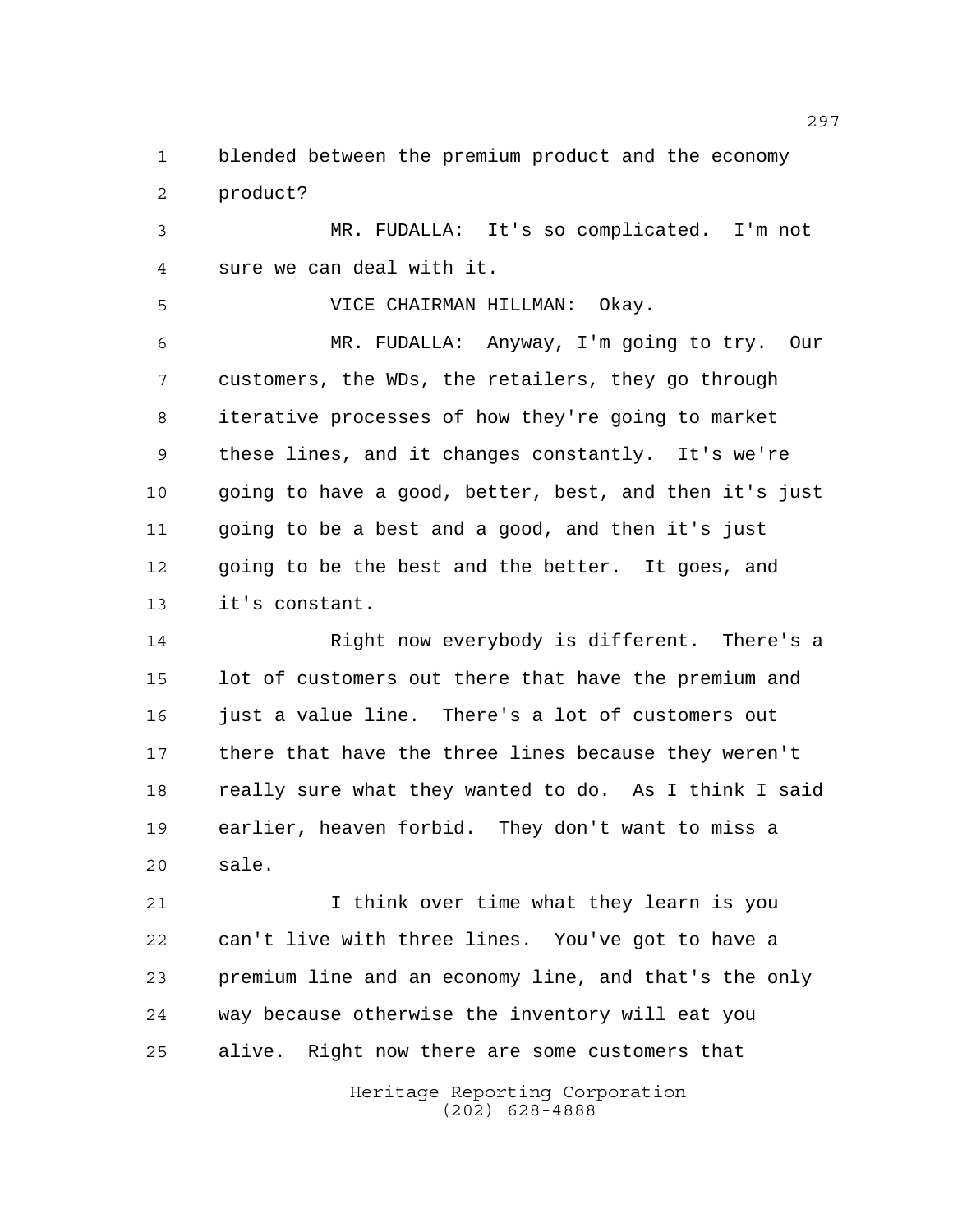because they're in the middle of this iterative process have three lines, but I'd say the traditional  $3 \t is -$ 

 VICE CHAIRMAN HILLMAN: Made where? You said it's an amalgam of Chinese and American product? MR. FUDALLA: Yes. I'm trying to look at you at the same time. Ham, you're in my way. It is a mix between -- because it is a full line mostly. That middle line is all 14 numbers. What they'll do is they'll buy sometimes from one or two different suppliers as well. It will be a mix of North American made and Chinese made. It will be marketed as a blue, which is like kind of a middle of the road kind of thing.

 VICE CHAIRMAN HILLMAN: I'm trying to understand that in relation to this.

 You know, in response to Commissioner Miller again it was this issue that the Chinese are only in the economy. Now you're telling me they're in the economy and also in whatever this middle blue category is.

 Similarly, again the testimony this morning was that the Americans are only in the premium, and now I'm hearing well, but they're sort of in this blue or whatever this middle is. Is that right? Am I

> Heritage Reporting Corporation (202) 628-4888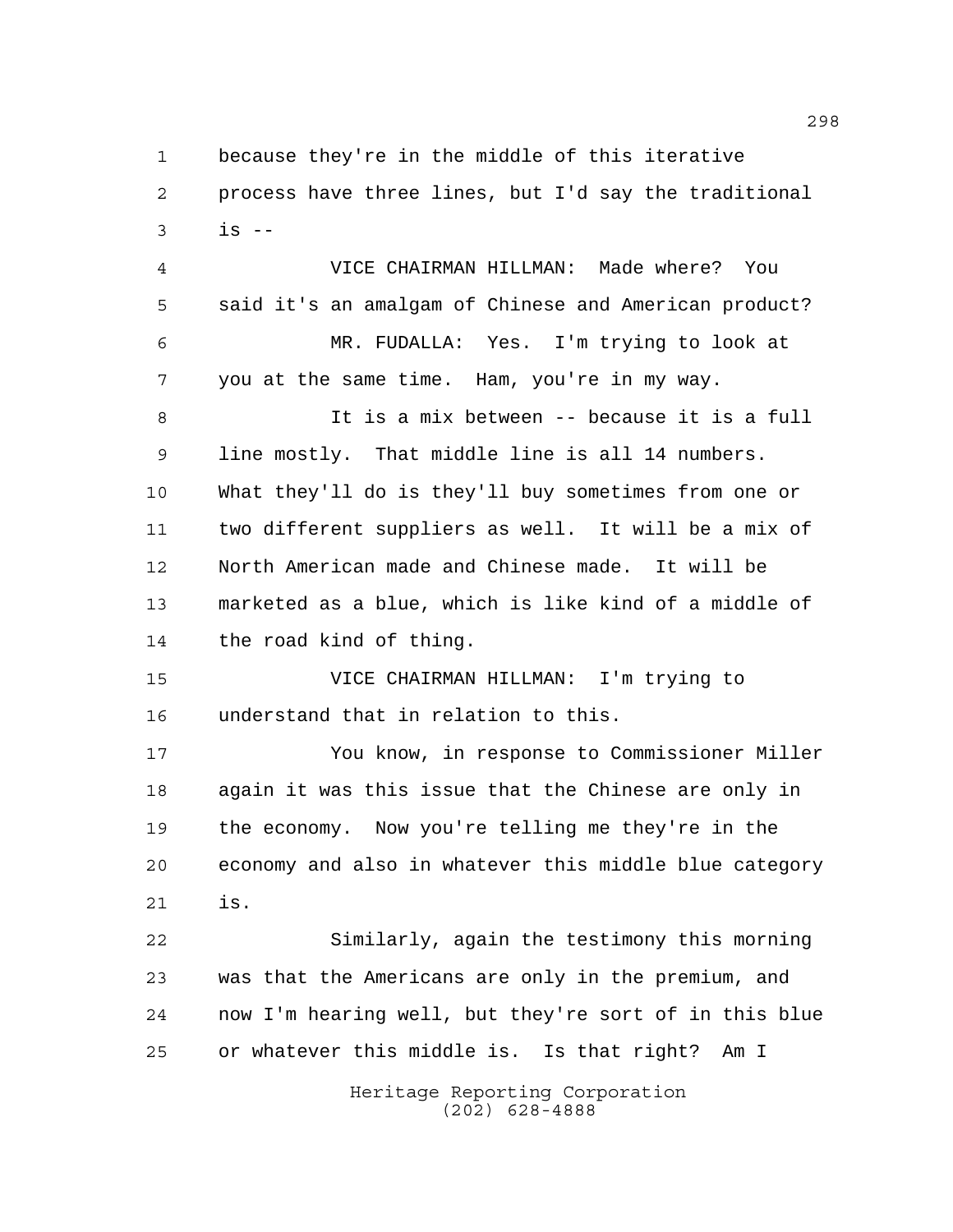hearing your right?

Heritage Reporting Corporation (202) 628-4888 MR. FUDALLA: Just at certain customers. VICE CHAIRMAN HILLMAN: Okay. How big would you say this blue market is? MR. FUDALLA: Well, blue is a term that one WD uses. VICE CHAIRMAN HILLMAN: Okay. Fair enough. How big is the middle between economy and premium? MR. FUDALLA: It's hard to judge. I would say in the order of magnitude it's probably not very big relative to the -- VICE CHAIRMAN HILLMAN: Five percent of the total market? Ten? MR. FUDALLA: Yes, I'd say five. VICE CHAIRMAN HILLMAN: Okay. MR. FUDALLA: Versus the customers that carry a premium and an economy line. VICE CHAIRMAN HILLMAN: Okay. All right. I appreciate those answers. MR. FUDALLA: Okay. VICE CHAIRMAN HILLMAN: Thank you. MR. REILLY: Commissioner Hillman, I'd like to make one additional comment. To start, I knew Wal-Mart was going to come up sooner or later, but it's not necessarily the case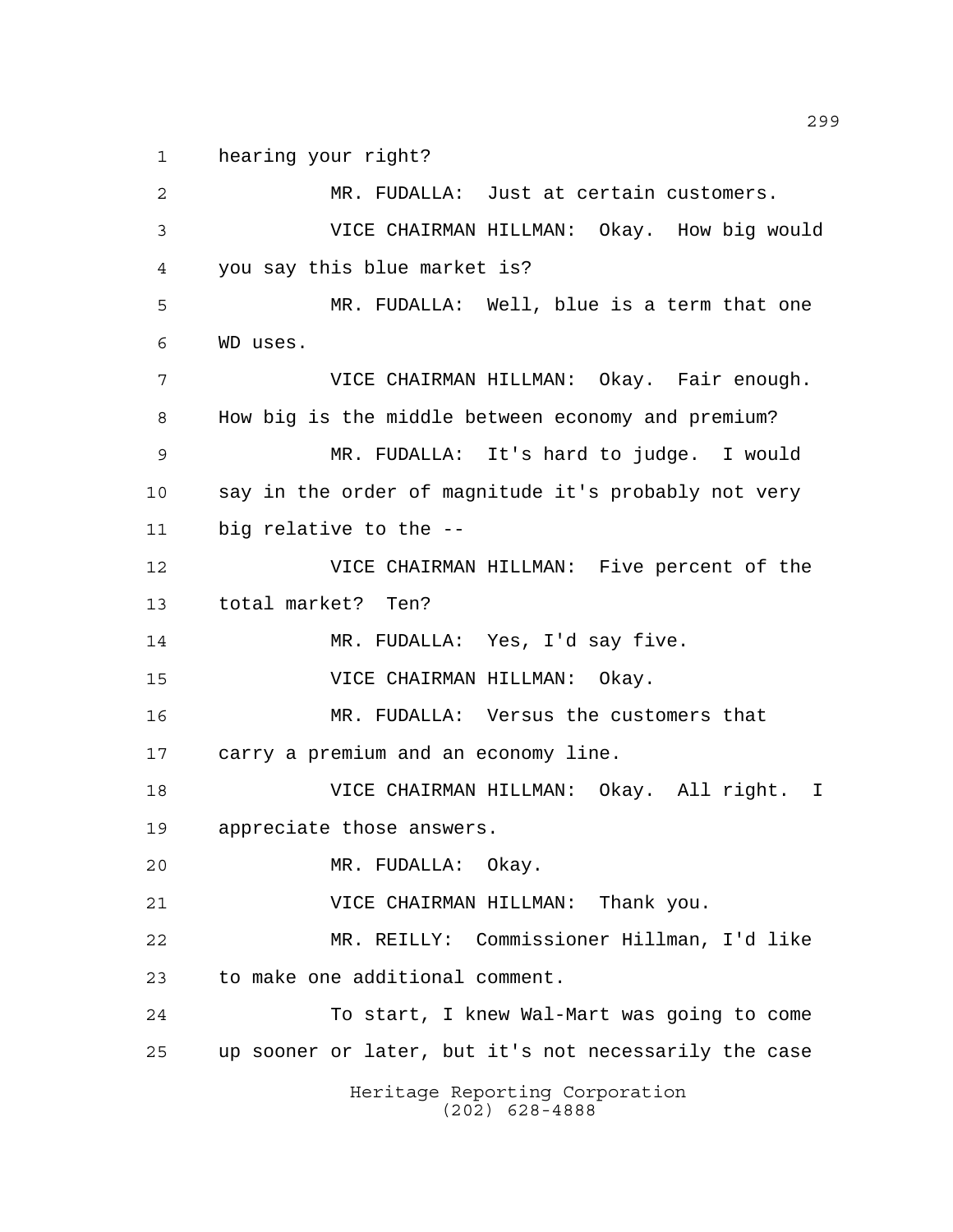that a small volume of blended product would show up in the price data simply because, and I'd ask Mr. Fudalla to correct me if I'm wrong, but let's say a retailer, a larger retailer, might blend a line by buying some part numbers from the Chinese at the Chinese price and some part numbers from North American manufacturers at the North American price and then blend those to come out with an average profit for the line.

 MR. GLICK: I'm sorry. I was talking to Mr. Fudalla.

 One of the things I was asking him was whether the U.S. producers, when he's saying that there's the domestic mix with the Chinese, whether it's just to fill additional -- I'll let you.

 MR. FUDALLA: Right. It's mostly that middle ground domestic made would be to fill the back end of the line. The predominant portion of say 1,000 numbers of that middle line would be Chinese made product. That's a general statement, but it's pretty accurate.

 VICE CHAIRMAN HILLMAN: Okay. Mr. Loeb? MR. LOEB: Could I just add something? It's really important not to get the three categories confused here.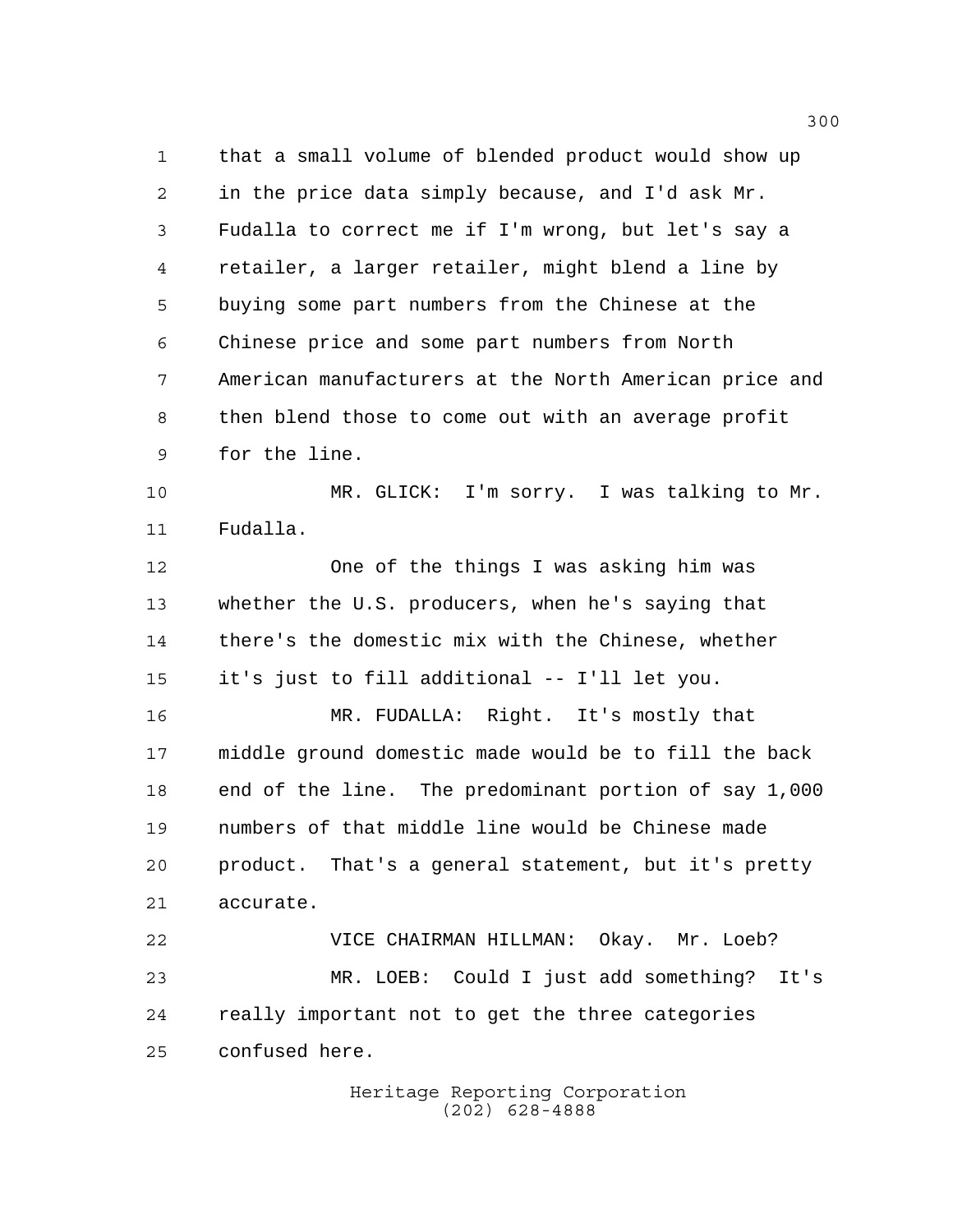As I understand, two different things about three tiers. One is that there are certain retailers that will blend to create a middle pricing tier and so they'll blend Chinese, which is the low price. They'll blend North American, which is the high price. As a result, they can create what you're hearing described as a blue line at least in one retailer that accounts for a small percentage of the market.

 It doesn't contradict the key point that there is the premium line and then there's the value or economy line. It's just that there are certain marketers that decide that they want something in the middle from a price point and so they'll blend the two.

 I understand that to be telling me that I might go in there and buy a blue product -- it might be a North American made; it might be a Chinese made -- in which case I'm probably paying a whole lot above what the Chinese price was, or I might be paying below what the North American price was, but to that retailer he's getting his blend, and he's happy with it.

 There's another three tier distinction, though, that I think is really important to emphasize, and that's the one Mr. Reilly had on the board because

> Heritage Reporting Corporation (202) 628-4888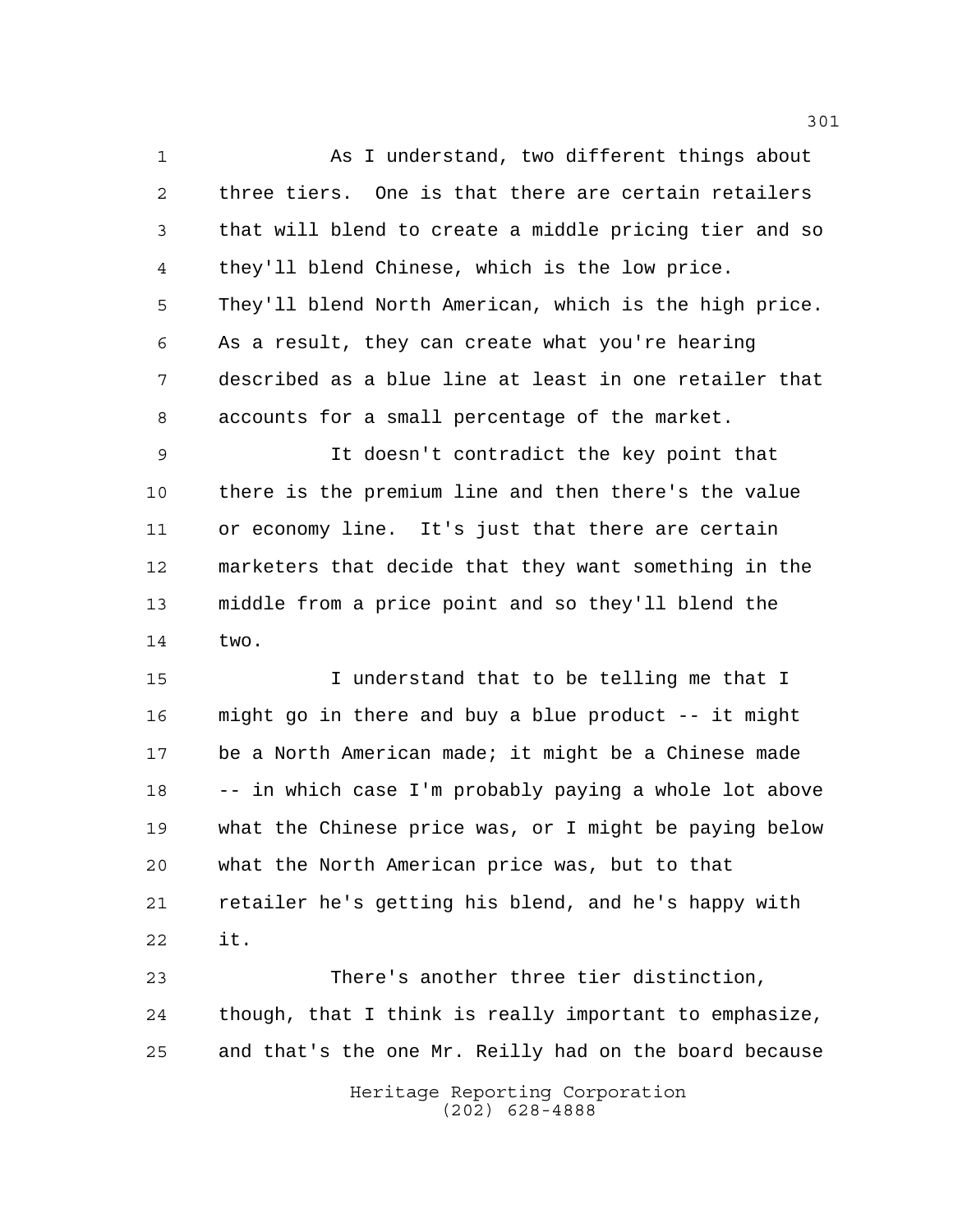this is one where I think the data that the Commission has got, there's a great deal of uncertainty about it.

 Above the premium and above the economy line there is the OE replacement line, the line that is produced by some of the domestic producers here for sale to the OE manufacturers in their service unit, the OES products.

 You can see from the pricing information that you just heard Mr. Fudalla give you where he had a price for each of the three, and the third one was the OES price, that that's a separate and very high priced line, and that is an area where the Petitioners are actively courting and doing business with the OEs that is not reported in the data here at least as we understand it.

 We're unclear on this as to whether all of the Petitioners are not reporting that. None of the Petitioners have reported OES data.

 VICE CHAIRMAN HILLMAN: But just to finish this point, it was my understanding, and maybe I should just clarify with counsel here, that there is not an argument that the OE product should be considered a like or directly competitive product with the imports, which is why again we're not looking at the domestic industry that is producing OE product

> Heritage Reporting Corporation (202) 628-4888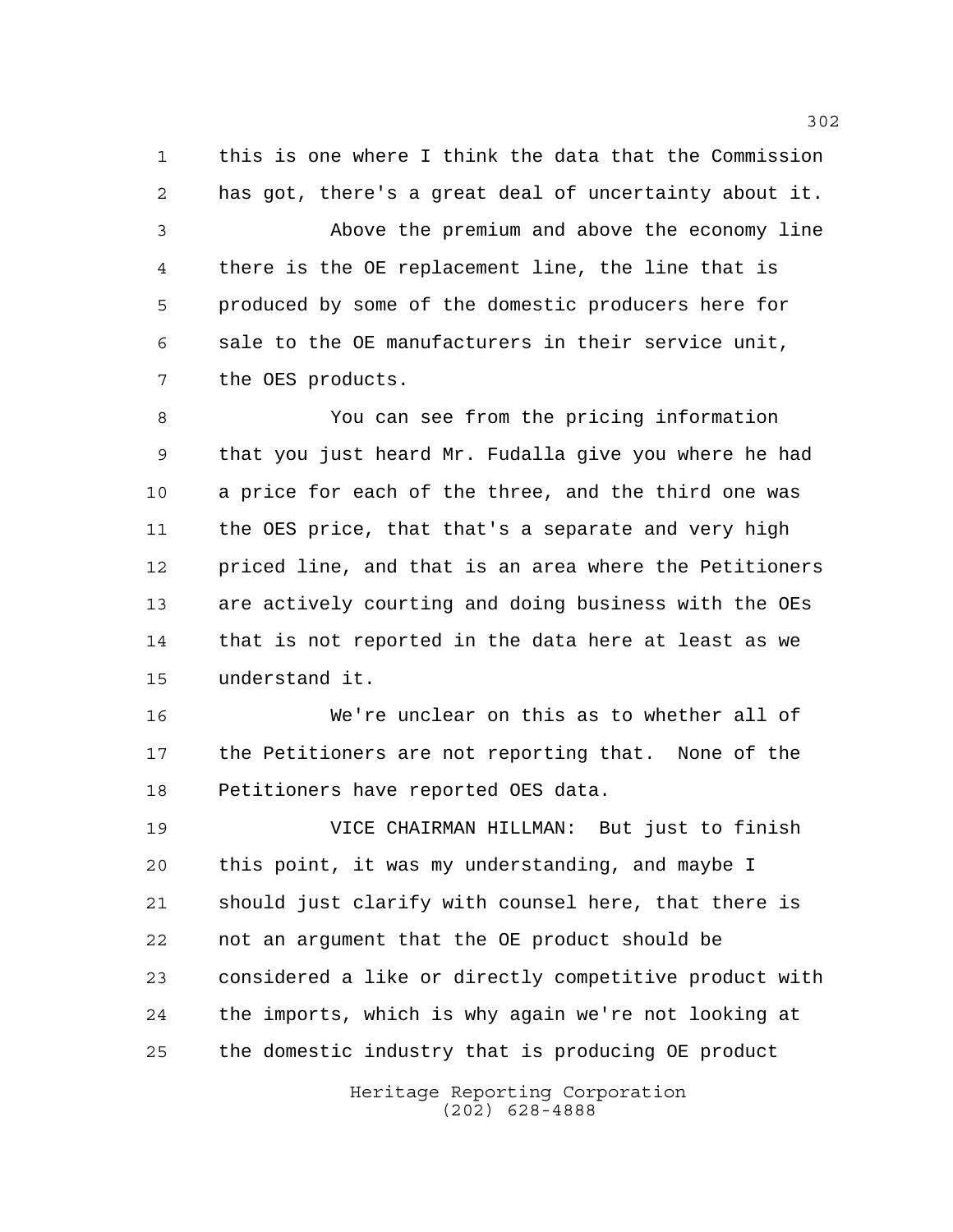because if we're going to decide that they are not part of the product that is like or directly competitive with the Chinese imports, then we're not going to be looking at those producers or their data for purposes of determining whether there's been injury because they're not part of the industry producing that.

 Just so I clarify, it was not my reading of your brief that you're arguing that the OE product should be considered like or directly competitive with the Chinese product. Is that a fair reading of what you're saying?

 MR. LOEB: That's right. That is what our brief said. I'm just referring to the fact that in the sort of three tier element we're looking only at what is the middle tier, the premium tier, and the economy tier.

 VICE CHAIRMAN HILLMAN: Correct. MR. LOEB: But there is another tier above that, which happens to be a very profitable one. VICE CHAIRMAN HILLMAN: I understand that. but again my sense of it was that everybody was in agreement that that upper tier, that OE tier, is again sort of not part of this case. Production of that product is not considered product that is like or

> Heritage Reporting Corporation (202) 628-4888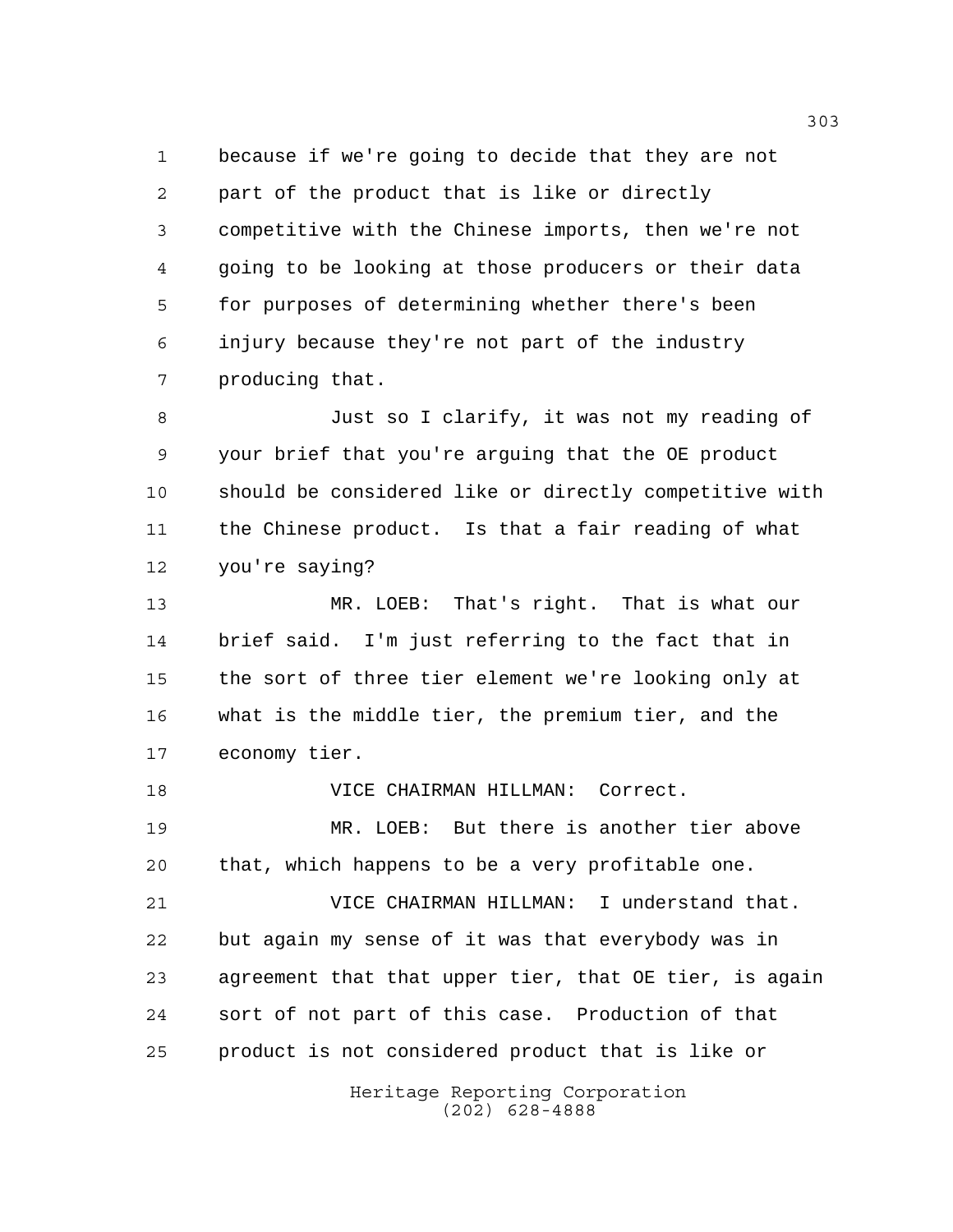directly competitive with the imports. Is that correct?

 MR. LOEB: Yes, that's correct in terms of  $-$ 

 VICE CHAIRMAN HILLMAN: Mr. Morgan, would you agree with that?

 MR. MORGAN: I would agree to the point of the original equipment manufacturers, but in talking with Mr. Fudalla he made a very strong distinction between what an OEM part, which is what goes into the original automobile, is and what an OES part is, which is what goes in after the warranty expires.

 Based on my conversations with him and some earlier discussion that staff had with the Petitioners, it is something that we would potentially want to take a look at because there is a distinction between the OEM and OES, and that has not been made clear in the Petitioners' submissions to date. It was only something in finally sitting down with Mr. Fudalla that we really learned there is a distinction between OEM and OES.

 MR. FLICKER: I'd like to speak to this also -- Scott Flicker -- because I'm one of the authors of the part of the brief that you're referring to there. What we said in the brief was that we don't expect to

> Heritage Reporting Corporation (202) 628-4888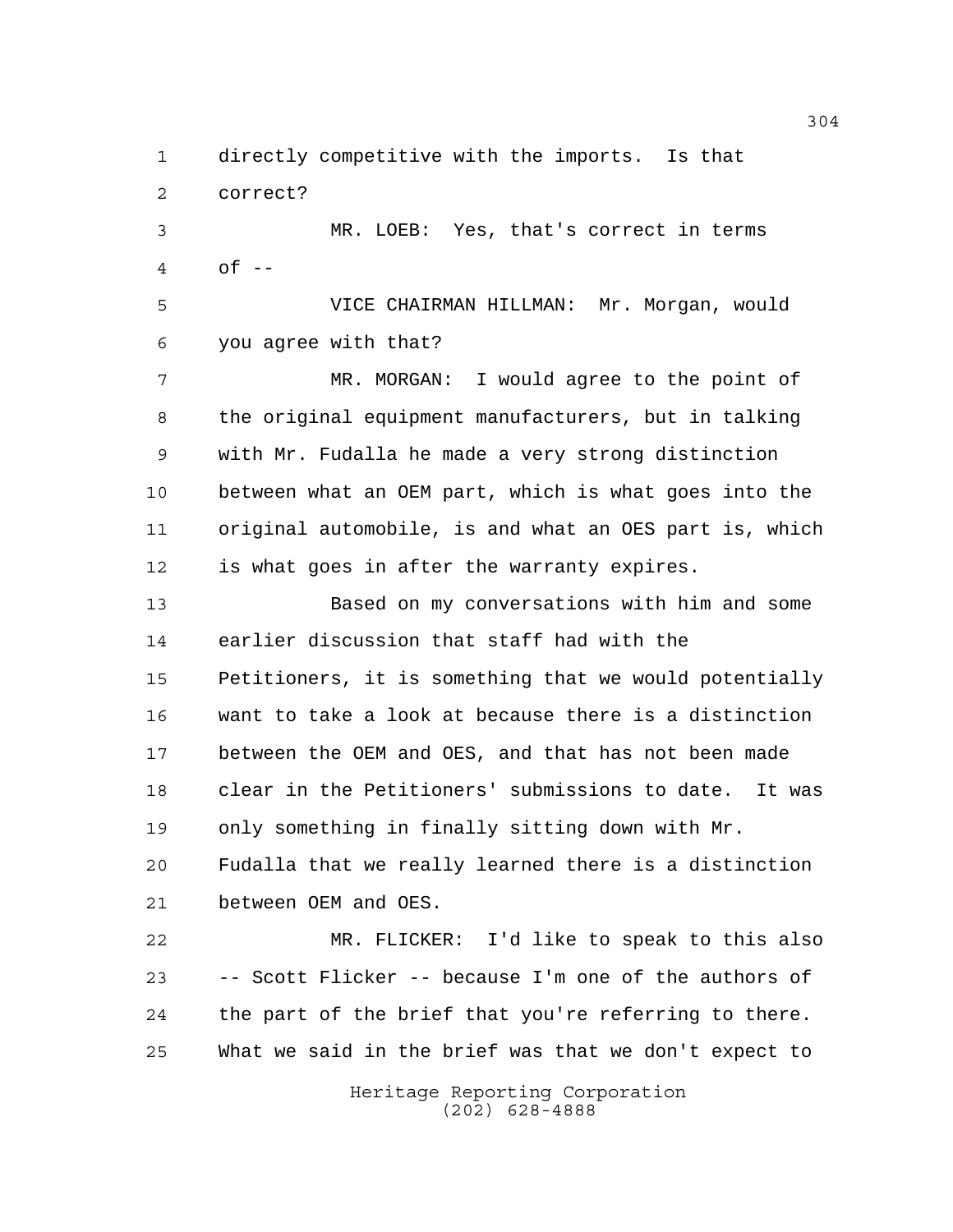turn the Commission around on its like product determinations made all the way back in 1996 and 1997.

 We've been in this case now for I think about six weeks. We've been able to see confidential data for I think three and a half to four weeks. Based on what I've heard here today, I'm a little less certain as to whether the like product definition as it's been provided to the Commission by the Petitioners is accurate or not at least with respect to this segment we're talking about, which is OES.

 There appears to be a clear phenomenon in the market now that the branded auto manufacturers, in addition to getting the part made and installing it in the car when it's being manufactured and using that part for warranty work, are now entering the portion of the market where they're going to use parts, some of which may be made by the Petitioners here, in non-warranty aftermarket work.

 I think we're starting to see, and I think I ever heard the Dana representative say this. Those sales are also part of the aftermarket. If that's true then we need to know whether the Petitioners have reported financial data and production data that includes that portion of their lines that are making those products because there may be a substantial

> Heritage Reporting Corporation (202) 628-4888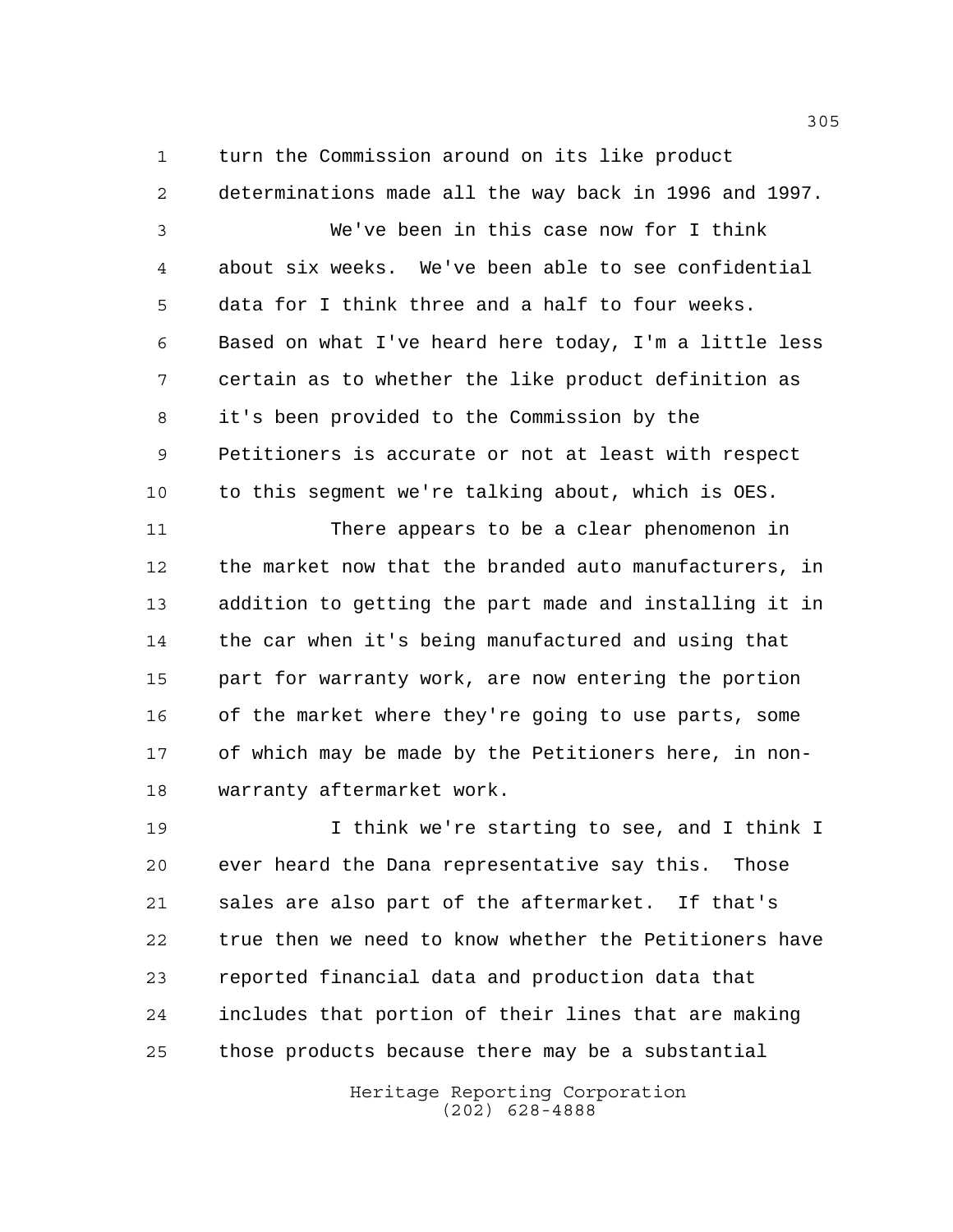portion of the economic activity of the Petitioners which would contribute to their bottom line, which might explain capacity numbers that are hidden from this proceeding because of perhaps an overly narrow definition of like product.

 When we wrote our brief, we did so with the recognition that, number one, the Commission has made a determination on this issue before in a case with a lot more time, and, number two, we are in a case with a lot less time. It didn't seem realistic to try to take on the Commission's view of that in light of the data we had and the time we had.

 VICE CHAIRMAN HILLMAN: But we're trying to do it at 5:00.

 MR. FLICKER: That's a good point. I think at the end of the day that's why Mr. Loeb --

 VICE CHAIRMAN HILLMAN: It is the end of the day.

 MR. FLICKER: That's why Mr. Loeb is, as usual, probably right that we're not going to make the argument.

Heritage Reporting Corporation (202) 628-4888 I think that it might be an important consideration here for the quality of the record we've got and possibly the injury issue in this case. CHAIRMAN OKUN: Are you done, Vice Chairman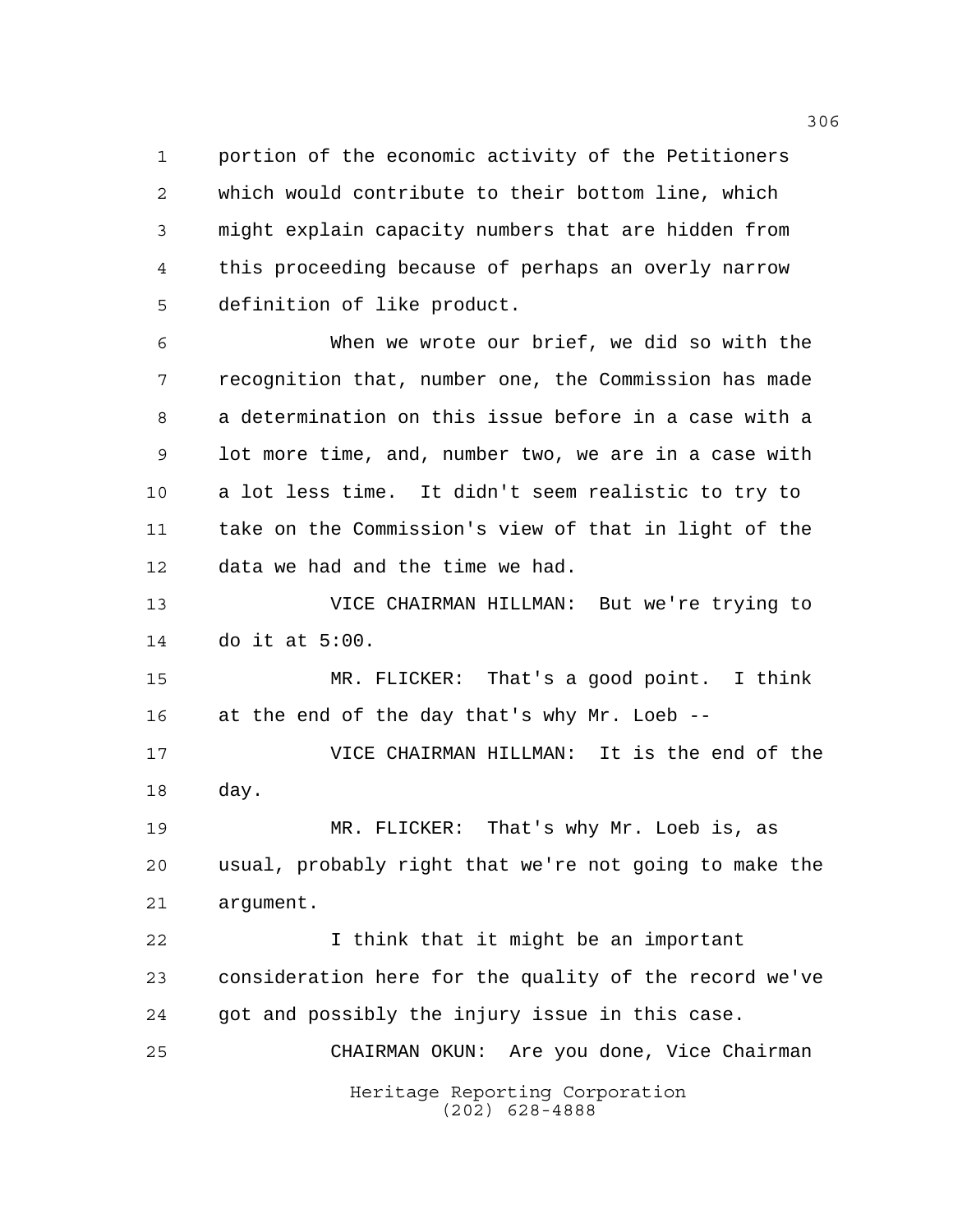Hillman?

Heritage Reporting Corporation (202) 628-4888 VICE CHAIRMAN HILLMAN: I am done. CHAIRMAN OKUN: Commissioner Miller? (No response.) CHAIRMAN OKUN: All right. I'm not going down there. Does staff have questions for this panel? MR. GEARHART: Bill Gearhart of the General Counsel's Office. Just two quick questions. We were talking just in the recent testimony about sort of this middle area, and you indicated, and I just want to make sure we're clear on numbers, that there was something like five percent in the middle, but earlier you had talked about 20 percent being premium, 60 percent in the middle and 20 percent economy. Could you clarify the numbers in terms just so we -- MR. FUDALLA: Right. The question I was answering on the five percent was what amount of all the customers that are out there carry that middle line, you know, and that would be about five percent. The other question was when somebody carries three lines, how do they go to market with it? That would be 20 at the top, 20 at the bottom and 60 in the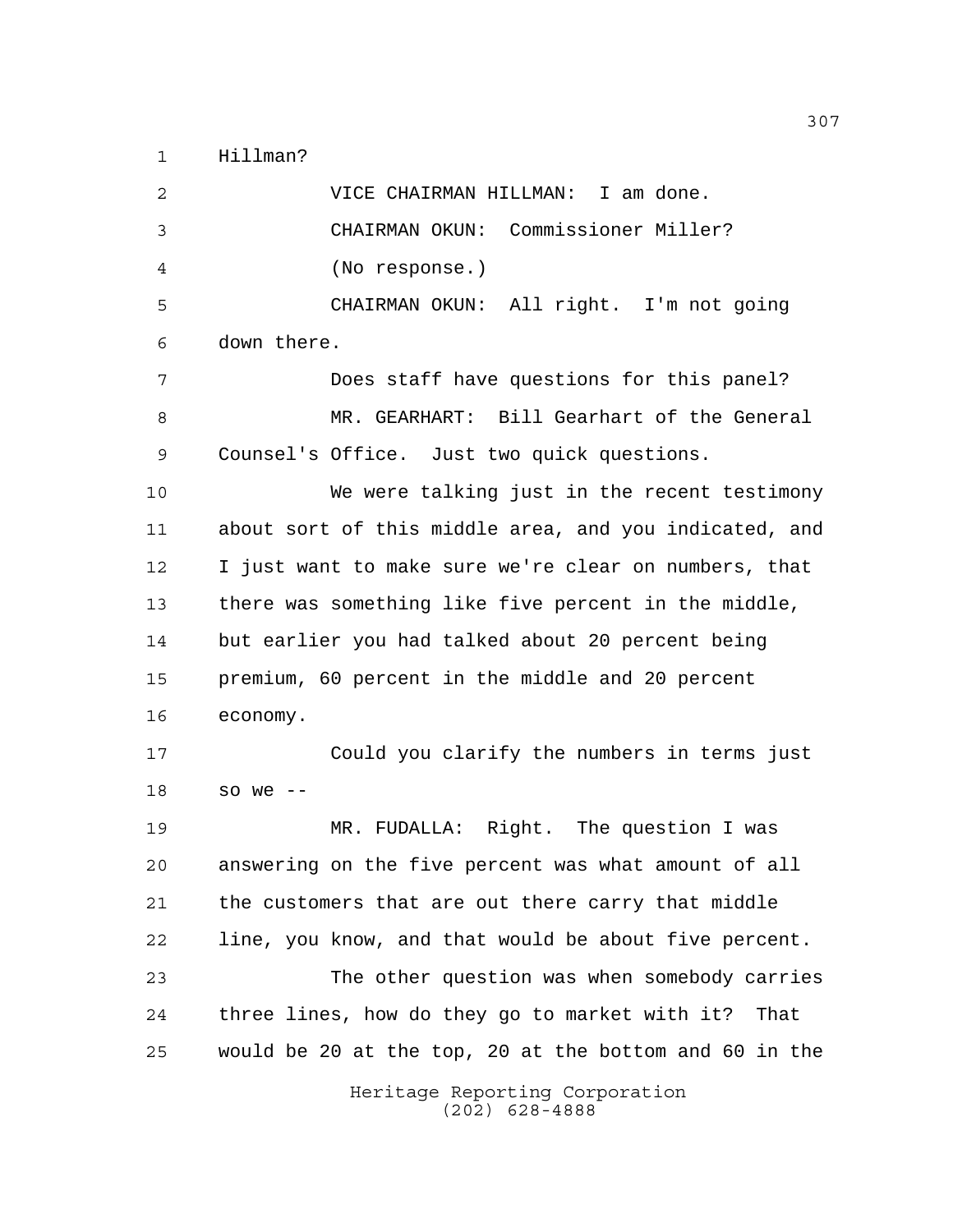middle within the customer.

| $\overline{a}$ | MR. GEARHART: So the five percent that                 |
|----------------|--------------------------------------------------------|
| 3              | carry the three lines, for that five percent about 60  |
| 4              | percent of what they sell is probably the middle line? |
| 5              | MR. FUDALLA:<br>Correct.                               |
| 6              | MR. GEARHART: Okay. The second question is             |
| 7              | again dealing with this like product question.         |
| 8              | Perhaps the Petitioners could address this also in     |
| 9              | their brief, but I'll just ask the question.           |
| 10             | Are we dealing in essence with these                   |
| 11             | products? Is there sort of a continuum of brake drums  |
| 12             | and rotors that are sold in the domestic market where  |
| 13             | you start with the economy, you go up into the middle, |
| 14             | you go up to the premium? Should we view it in terms   |
| 15             | of like product as being like a continuum?             |
| 16             | If that is the case, where do we stop?                 |
| 17             | Would it include OES as well as the premium?<br>Should |
| 18             | the continuum include OEM?                             |
| 19             | MR. FLICKER: This is Scott Flicker. Mr.                |
| 20             | Gearhart, let me take a first cut at this, having      |
| 21             | opened the can of worms at 5:00 on Friday.             |
| 22             | MR. GEARHART: And you're welcome to                    |
| 23             | continue in the brief, too.                            |
| 24             | MR. FLICKER: Thank you. I appreciate that.             |
| 25             | Let's start by saying that there appears to be a clear |
|                | Heritage Reporting Corporation<br>$(202)$ 628-4888     |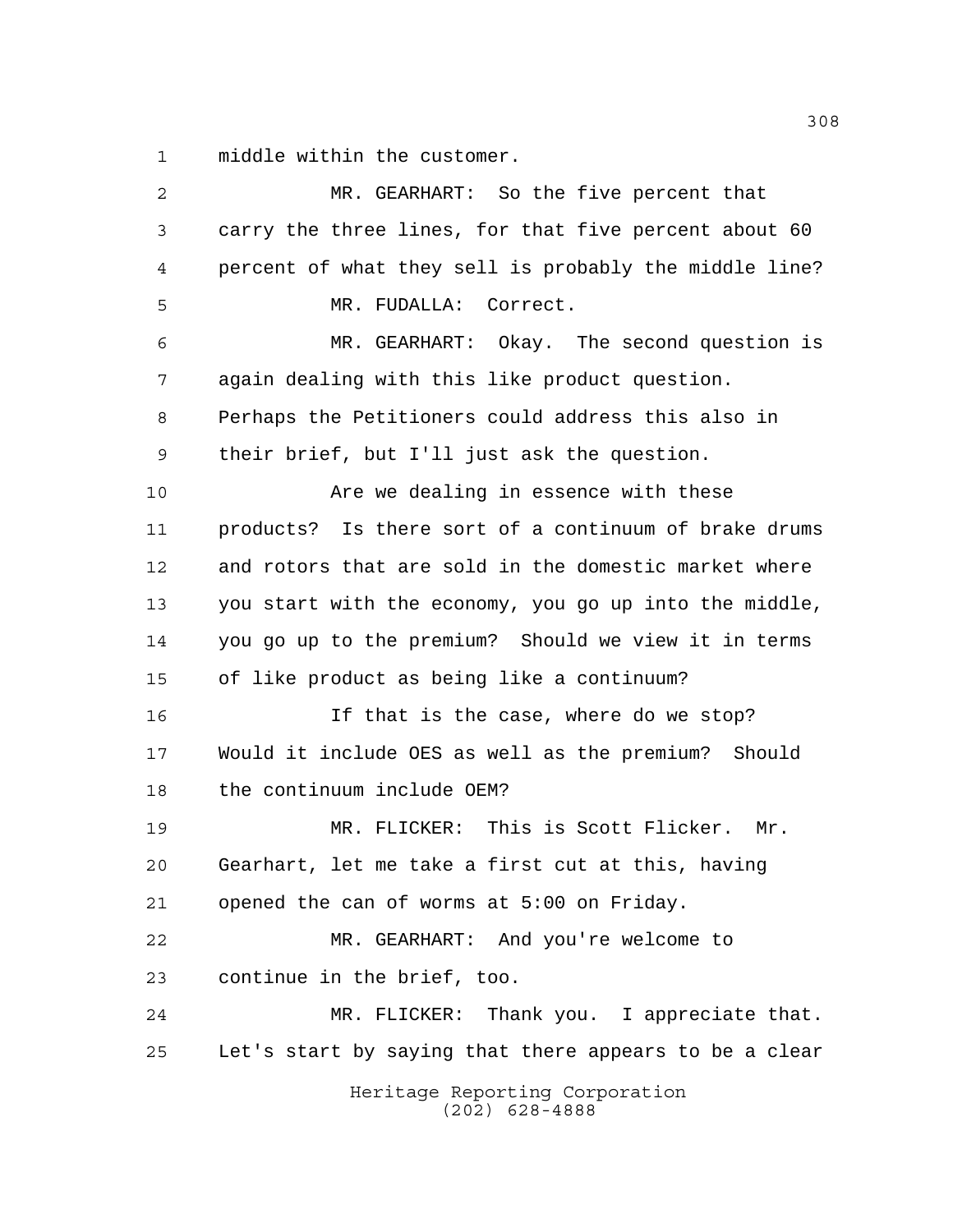segmentation between the economy line and the premium line, and that appears to be shown by the data that we have.

 Given the magnitude of this kind of blending phenomenon that Mr. Fudalla was testifying about, a small magnitude of that, I don't think that you're looking at a continuum. I think you're looking at two discrete segments there between the economy line and the premium line. This notion of a middle or blended phenomenon strikes --

 CHAIRMAN OKUN: Mr. Flicker, can you just pull your microphone closer?

 MR. FLICKER: Sure. I'm actually not talking into it. I think that's the problem.

 The phenomenon of a blend or a middle appears to be too small in terms of percentage of the market to reach a conclusion that there's a continuum between those three items. I think our position would be that there's clearly two segments here and not a continuum.

 With respect to the OE piece, there appears to be a clear distinction between OEM and aftermarket. Where the distinction is starting to break down based on the testimony that we've heard today is between this non-warranty OES product and the aftermarket.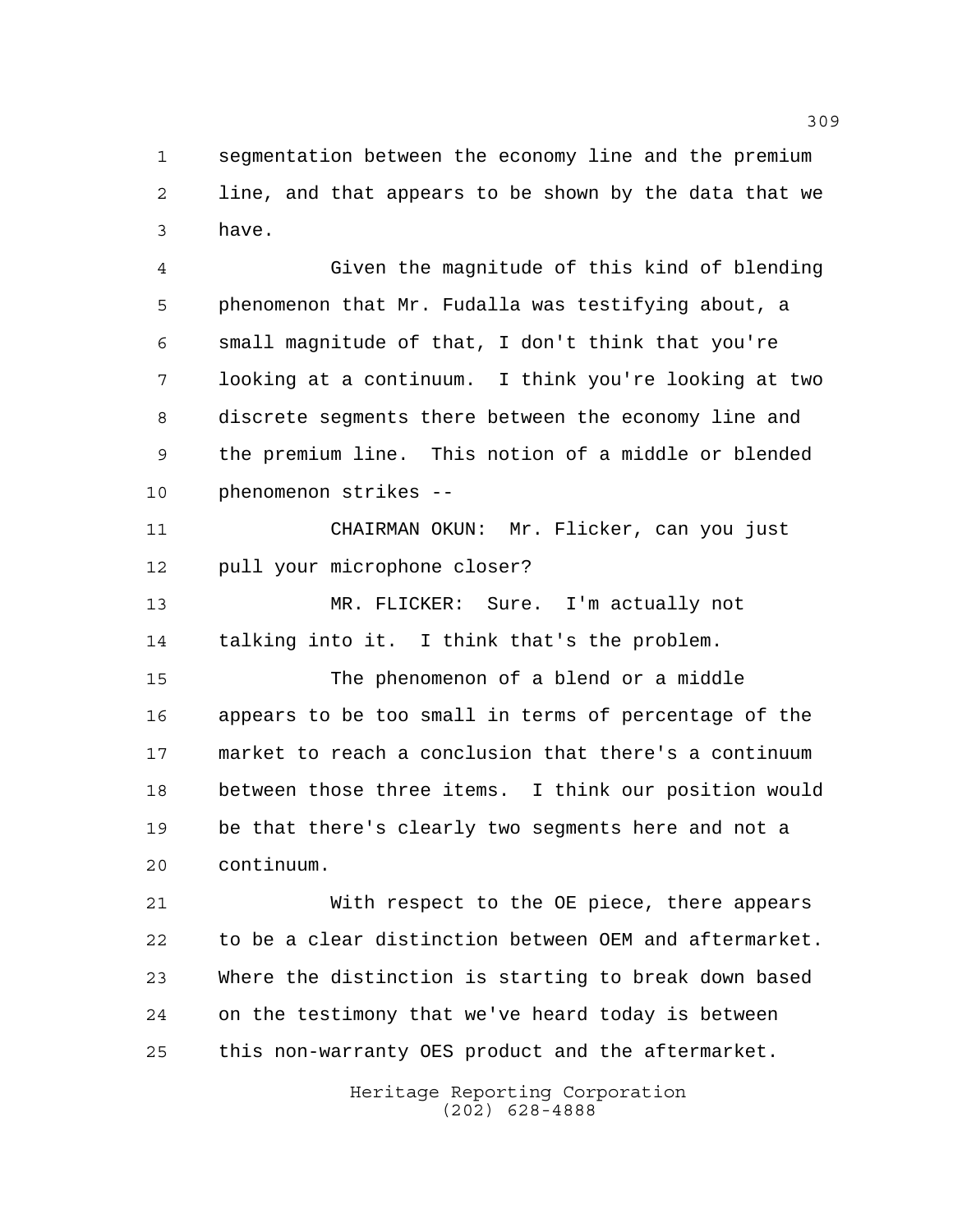It's beginning to look like, and we will look at this and address it in our post-hearing brief, that there's a basis for including the OES non- warranty parts in the aftermarket, and our position would be that those compete most directly with the premium line segment of the market and not the economy line.

 MR. MORGAN: Mr. Gearhart, I'll do all my speaking in the brief, but Mr. Fudalla definitely does I think have something valuable to add to the Commission's understanding of this that I would, while he's here, like him to have an opportunity to say on the OES products.

 MR. GEARHART: I think as part of the answer, too, if there are segments if you could indicate if there are clear dividing lines.

17 Please go ahead.

 MR. FUDALLA: It's clear to us that there's three dividing lines. As I say, there's the OEM, and there's the premium, and in the premium I will lump the OES product, and then there's the economy line. To us, there's always been those three demarcations. MR. GEARHART: Can you in the post-hearing brief indicate what the clear dividing lines are, you know, whether it's price, certain physical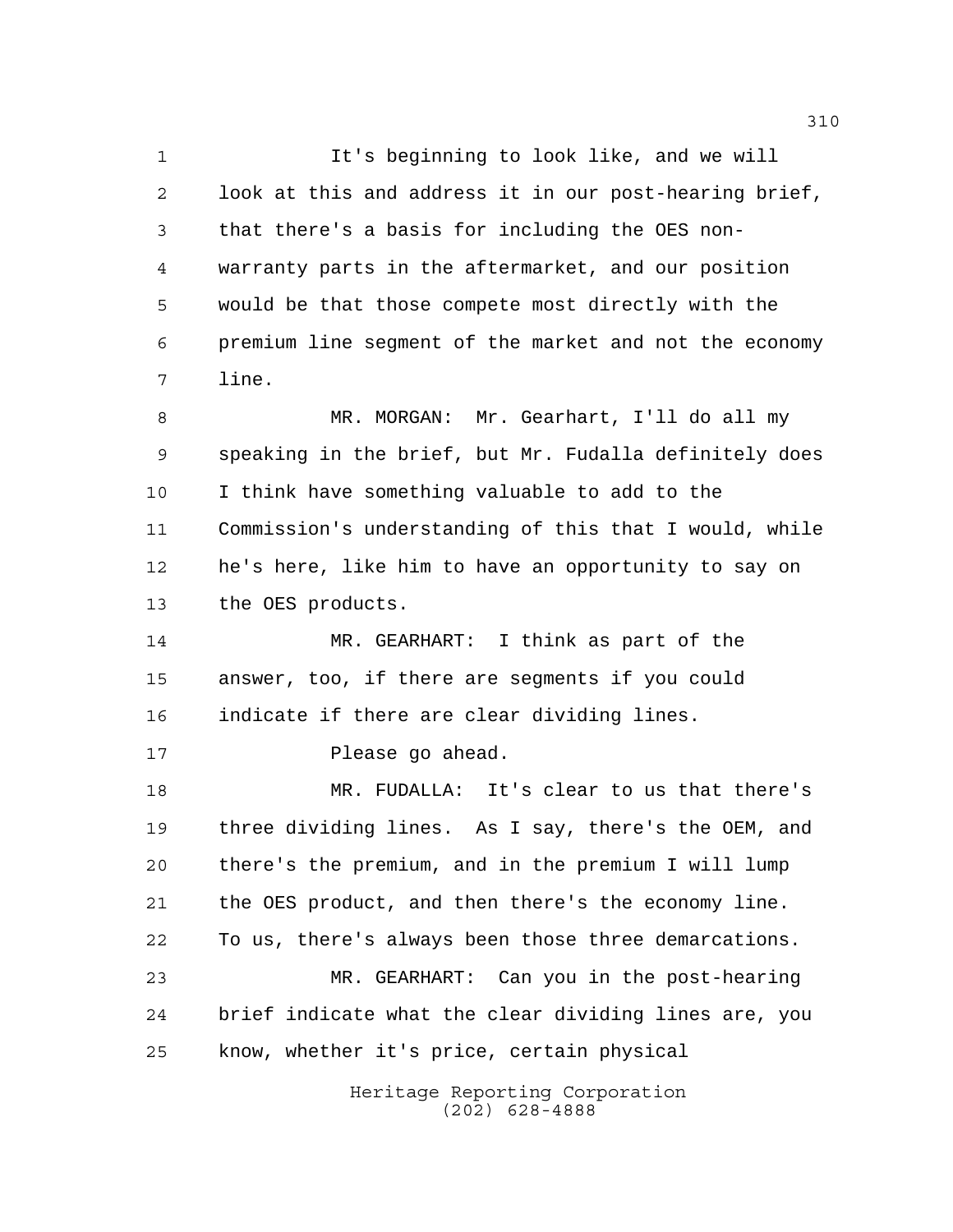Heritage Reporting Corporation characteristics, where they're made and so forth? MR. FUDALLA: Relative to the OES? MR. GEARHART: Wherever there are segments and there are clear dividing lines. MR. FUDALLA: Fine. Yes. MR. GEARHART: Indicate what is in and what is out and what divides it and why. 8 MR. FUDALLA: Sure. MR. GEARHART: The same for Petitioners if they could do that. Thank you. I think there are no further staff questions. MS. MAZUR: Diane Mazur. Madam Chairman, there are no further staff questions. CHAIRMAN OKUN: Thank you. Do counsel for Petitioners have questions for this panel? 17 MR. GLICK: No, Madam Chairman. CHAIRMAN OKUN: Okay. MR. LOEB: Madam Chairman, the Respondents are willing to waive rebuttal if the Commission wishes. CHAIRMAN OKUN: I'm going to go to the time right now, but I just also wanted to make sure that the last question that staff asked of counsel for Petitioners. I believe you were asked to respond to

(202) 628-4888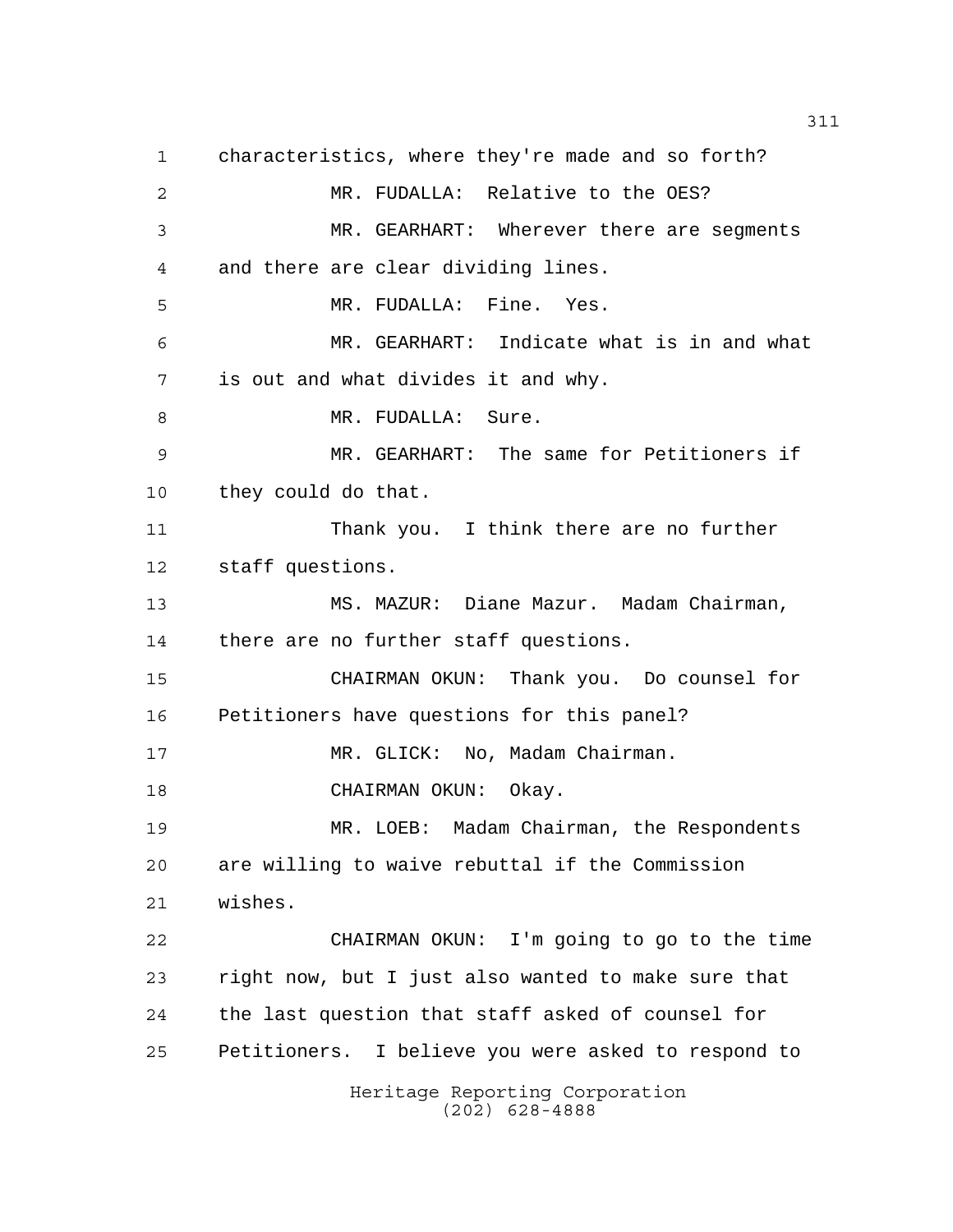that as well.

Heritage Reporting Corporation (202) 628-4888 If you heard that, Mr. Glick? Did you hear the last question from staff? MR. GLICK: Yes. We understand the question, and we're going to respond to it. CHAIRMAN OKUN: Okay. Thank you very much. All right. The time remaining, the domestic industry has a total of 22 minutes, which includes five for closing. Respondents have a total of 11 minutes, which includes five for closing. Before we shift tables and go to that, I do want to thank this panel of witnesses very much for your testimony, for your patience. I know it's been a long afternoon. We've had lots of questions. It is very important for our record, and we will look forward to your post-hearing information as well. With that, Mr. Glick, we'll take about two minutes just to let this panel get out of the way, and you can come up here. (Whereupon, a short recess was taken from 5:07 p.m. to 5:09 p.m.) CHAIRMAN OKUN: All right, Madam Secretary. I believe we are ready to proceed. You may proceed, Mr. Glick. MR. GLICK: Okay. Thank you, Madam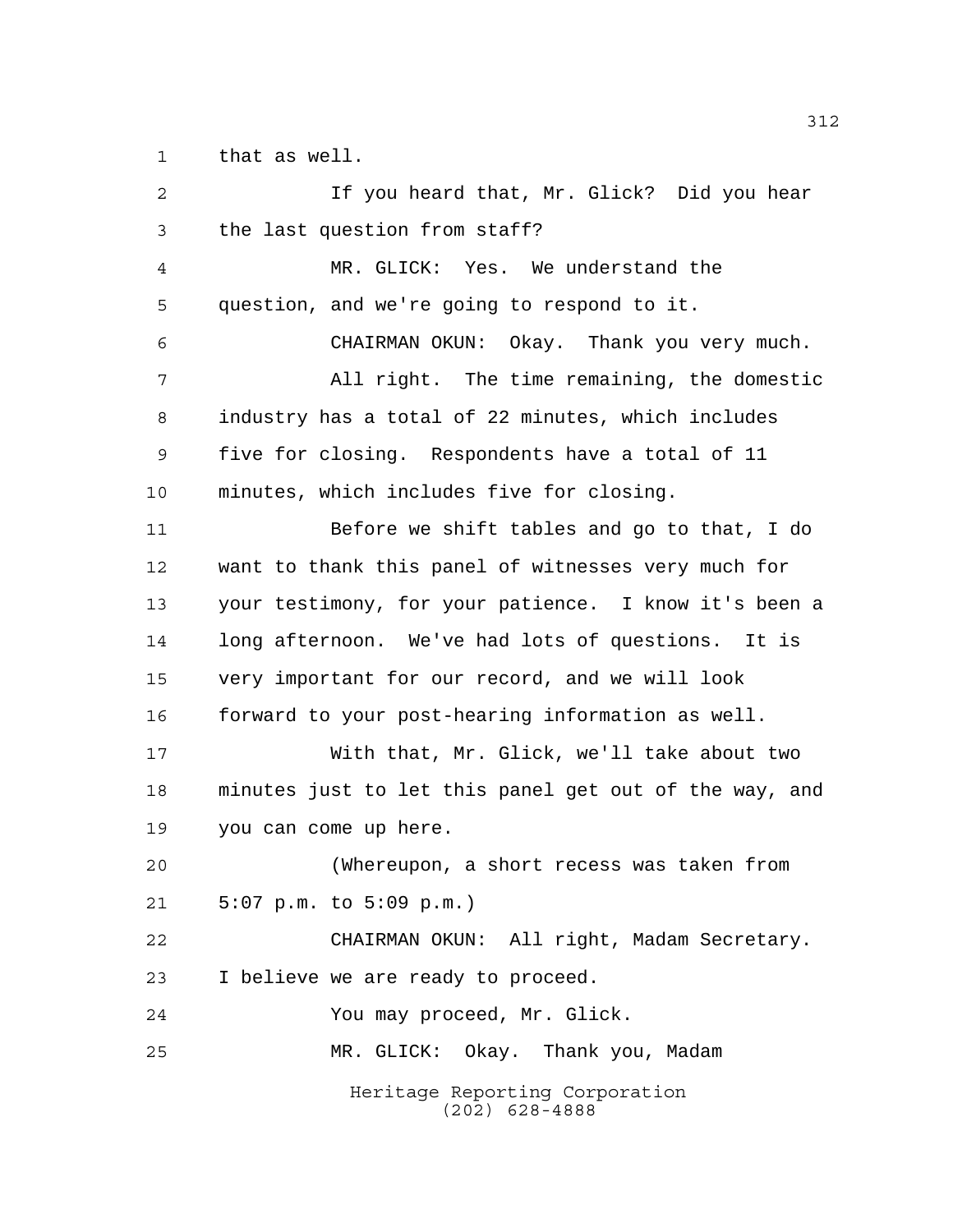Chairman. Mr. Easley is going to be the first speaker.

 MR. EASLEY: One of the issues that we've continued to talk about, and Ms. Miller has talked quite a bit about it, is the growing demand theory and what's causing that.

 Fourteen years ago, before I was the plant manager, I was the guy that did the reverse engineering at our plant, and so I have a little insight as to what's happened over the years in the design of the product. It really didn't occur to me until just a little bit ago that this has caused some effect in the market.

 As original equipment manufacturers have tried to meet ongoing cap standards to lower their miles per gallon, they've been forced to take heavy objects like rotors and reduce their size. The challenge is that when they do that, they lose their torsional advantage, if you will. Because it's smaller, they can't stop the vehicle in the same distance, which they're required to do.

 As a result, what they had to do was come up with a higher coefficient of friction to allow them to meet those standards and meet the stopping distance. That coefficient wears the braking surface out much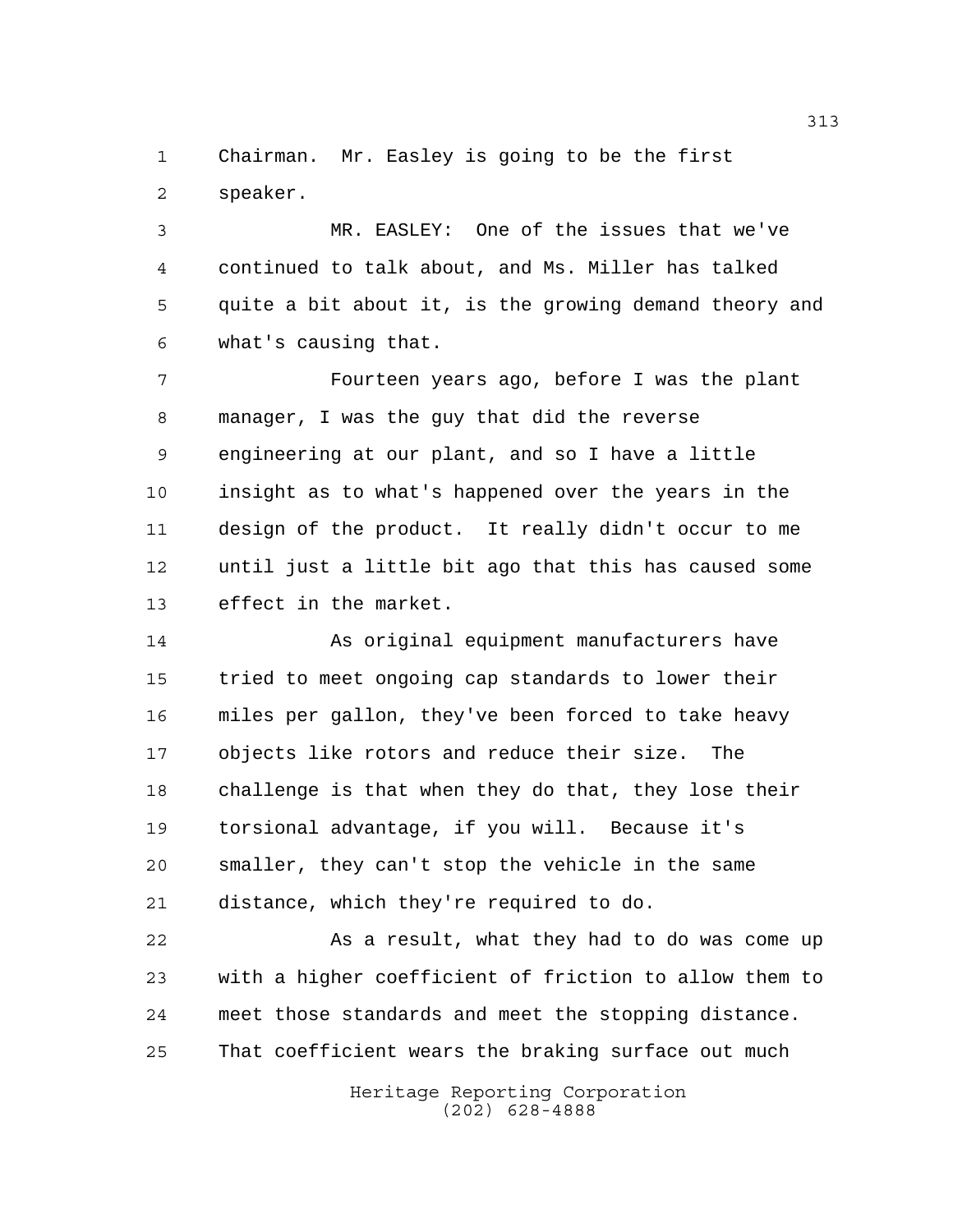more quickly. We refer to it as closer to a one to one replacement. It used to be rotors lasted longer as a result of using different types or bigger rotors, but now that they're smaller and the coefficient of frictions went up, the rotors are wearing much faster.

 One of the phenomena I believe that we're seeing is that the shift in the market is taking place as a result of this design change that's happened over the years. The weight of the rotors on average are going down, and the coefficient of friction is going up to accommodate the torsional advantage that you have to have to get that stopping distance. I just wanted to bring that up.

 One of the other points that was made earlier is this in between line. The customer, whose name I won't reveal, the line that they offer is their biggest line, and they are one of the largest retailers in the United States. This line comprises of a full line of offering, but the top volume parts, the top 200 parts, are sourced from Qualis. The remainder of the line is sourced from Dana.

 They are convinced, and Qualis was successful in convincing them, that their strict specifications at their plant in China allows them to call this a premium Chinese product, so they can then

> Heritage Reporting Corporation (202) 628-4888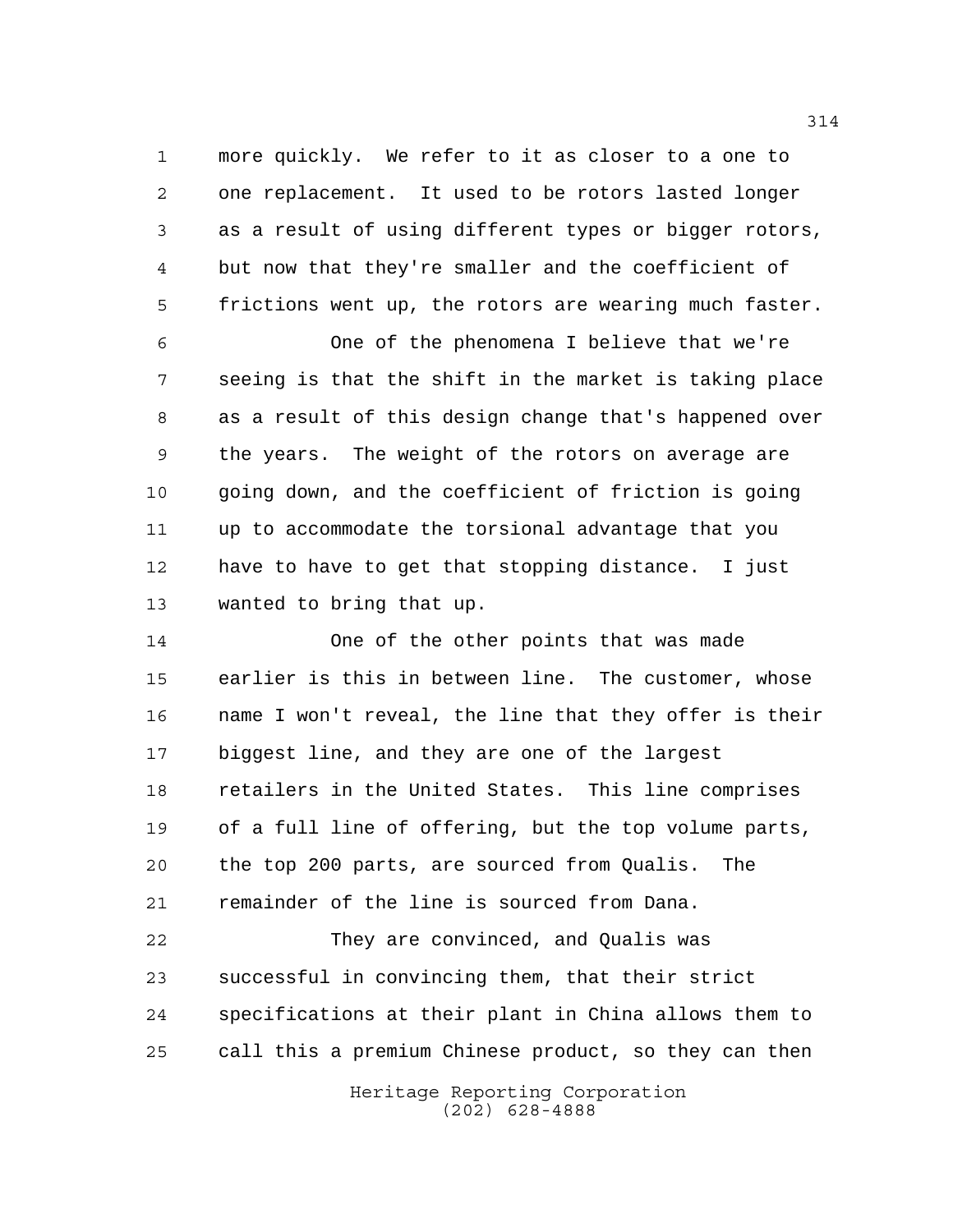put it into what they call their blue line and blend it with the North American program and basically come up with what they consider to be a premium line.

 If it really wasn't clear before the difference, now it should be even less clear because things like that are going on in the market. It's not a small line for them. It's their absolute biggest line that they have.

 One of the comments that was made earlier is that we won't sell product to Chinese importers. One of our competitive advantages is that we've invested in engineering and in tool and die capability and that we can introduce and reverse engineer new products very quickly.

 Keep in mind that the bell curve that we used to enjoy on a model, a new introduction, has been shrunk tremendously because, as he mentioned earlier, within eight months to a year when a new model is offered there's a Chinese part that comes in at a significantly reduced price, which then takes that bell curve that was this wide and shrinks it into this wide.

 What we want to do is after we've made this investment in developing this product we want to try to get something out of it. We want to sell

> Heritage Reporting Corporation (202) 628-4888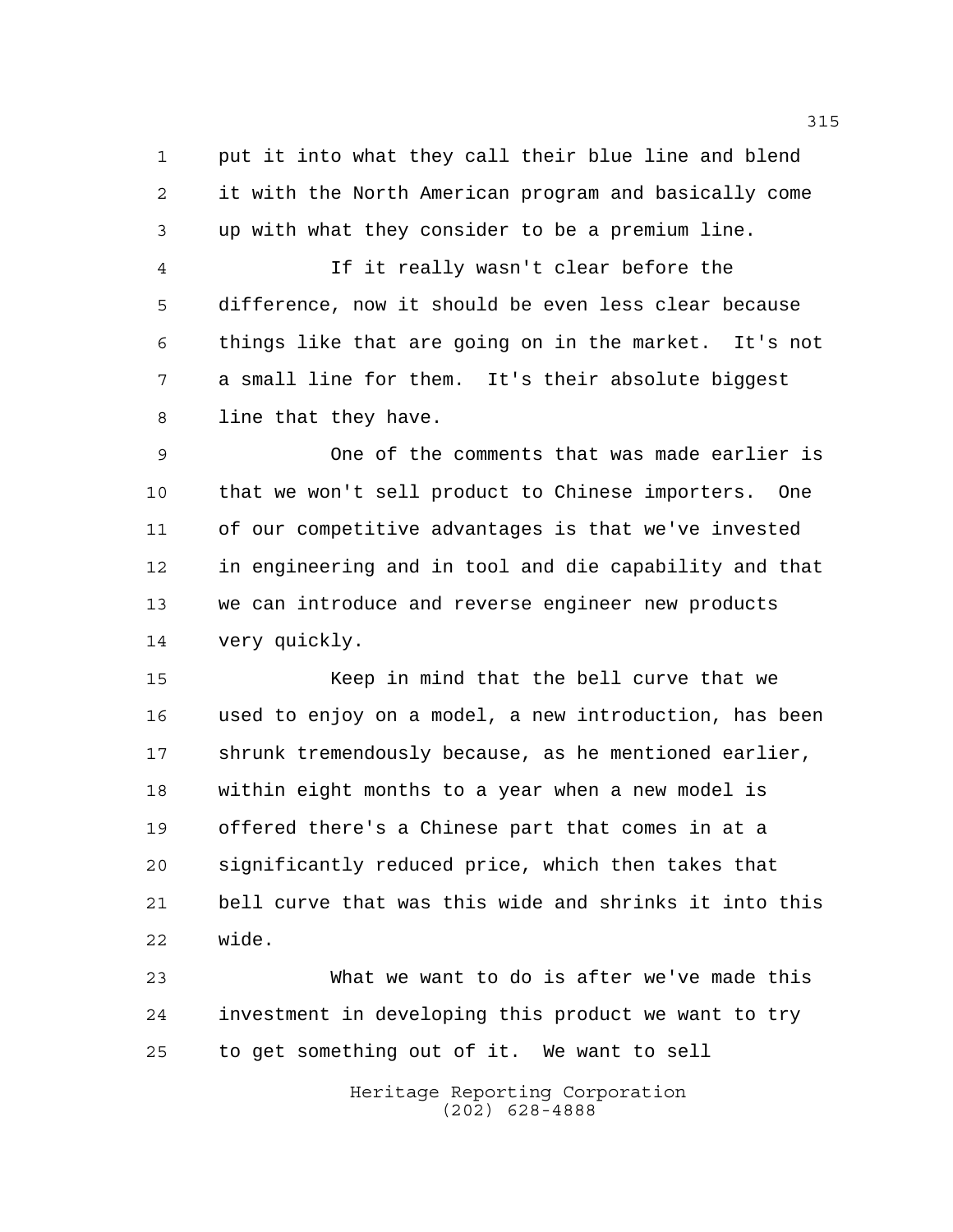something. What we're asked to do is fill the front end of their line so that they can go in with our customers and say I can offer you everything they can now. I will offer you their full line.

 If I charged him what I would have to to amortize that tooling over that very small bell curve that we're realizing now, and it would even get smaller if he was selling the product, and he is a competitor. This isn't just a distributor. It's a competitor. They displace business from us. What would happen is the price would be astronomical. It would be more expensive than the original equipment price.

 The reason that we don't is because, one, it's all we have left. You know, we don't get to sell the high volume parts anymore. They're gone. What we get left is the advantage we have in trying to develop some of the new parts as quickly as possible. Keep in mind, the sales on these is not significant. It doesn't become significant until after a vehicle has had like 40,000 or 50,000 on it and it needs that brake job.

 A lot of this is being able to show full coverage, even though it's not really realizing a tremendous amount of sales until the volume starts to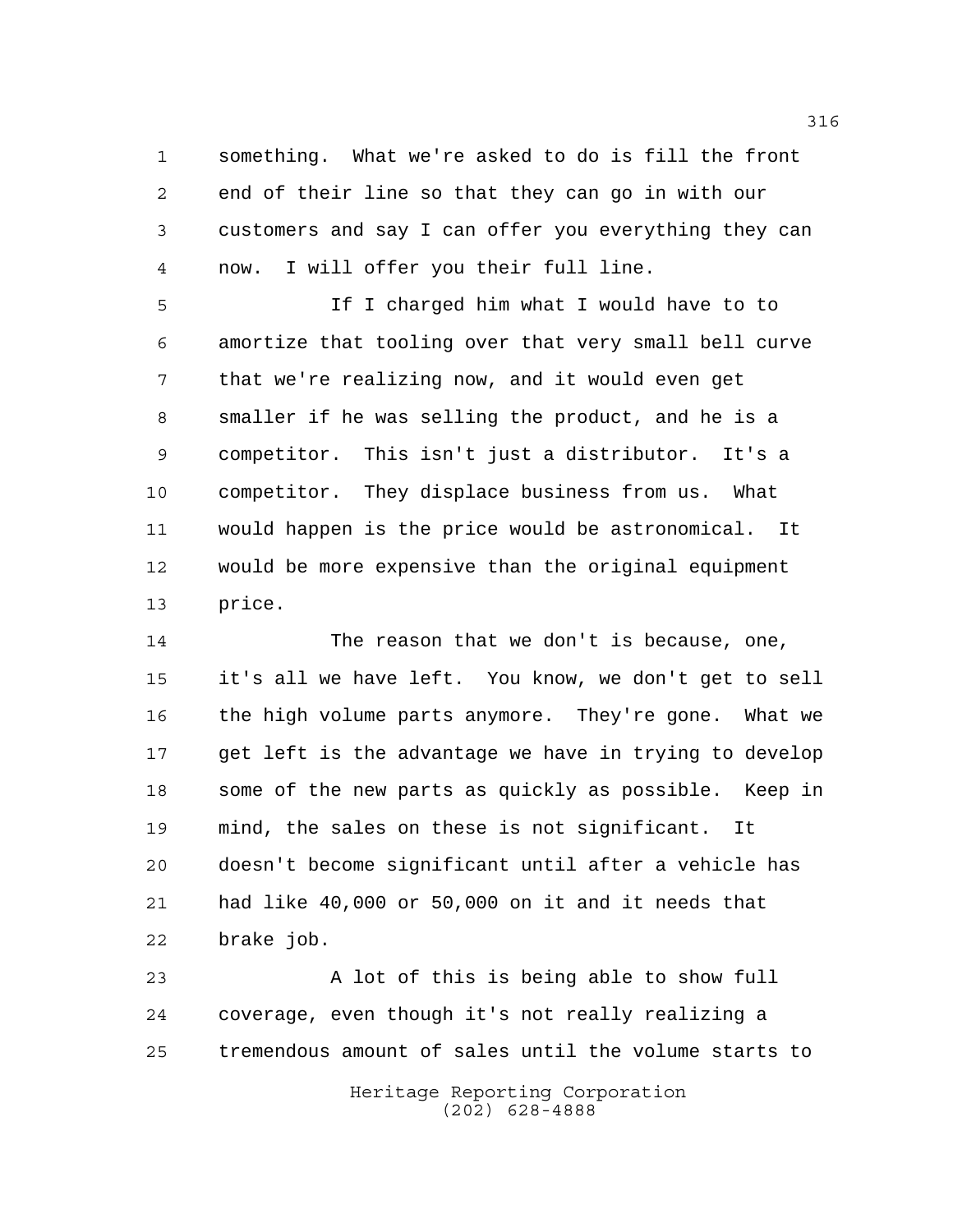pick up on those applications.

| 2  | Again, the cost that they want or the price            |
|----|--------------------------------------------------------|
| 3  | that they want to pay us for that new product is       |
| 4  | basically near what our cost is, so we wouldn't get    |
| 5  | anything for all the development that we've done on    |
| 6  | that part. We just chose to say it's not worth it to   |
| 7  | us to sell at that price.                              |
| 8  | MR. LAVARRA: Thanks, Dan.                              |
| 9  | Just for the record, I wanted to make                  |
| 10 | mention on the new product releases. To the very best  |
| 11 | of my knowledge, we have not received or been asked to |
| 12 | quote product to Qualis, but certainly if they wanted  |
| 13 | to request a quote we'd be happy to give one to them.  |
| 14 | As it relates to what I hope to clarify in             |
| 15 | the OE versus non-OE area just for clarity perhaps, in |
| 16 | my written testimony we stated that we believed there  |
| 17 | in fact is two market channels, the OEM market that    |
| 18 | goes directly to the automotive parts manufacturer,    |
| 19 | and the warranty work that's done in the dealer.       |
| 20 | After that, we believe that there is one aftermarket   |
| 21 | and one aftermarket only for which as U.S. producers   |
| 22 | we manufacture premium product and sell in that        |
| 23 | aftermarket.                                           |
| 24 | I believe I heard the other side question              |
| 25 | whether our OE sales, my OE service product for which  |
|    | Heritage Reporting Corporation<br>$(202)$ 628-4888     |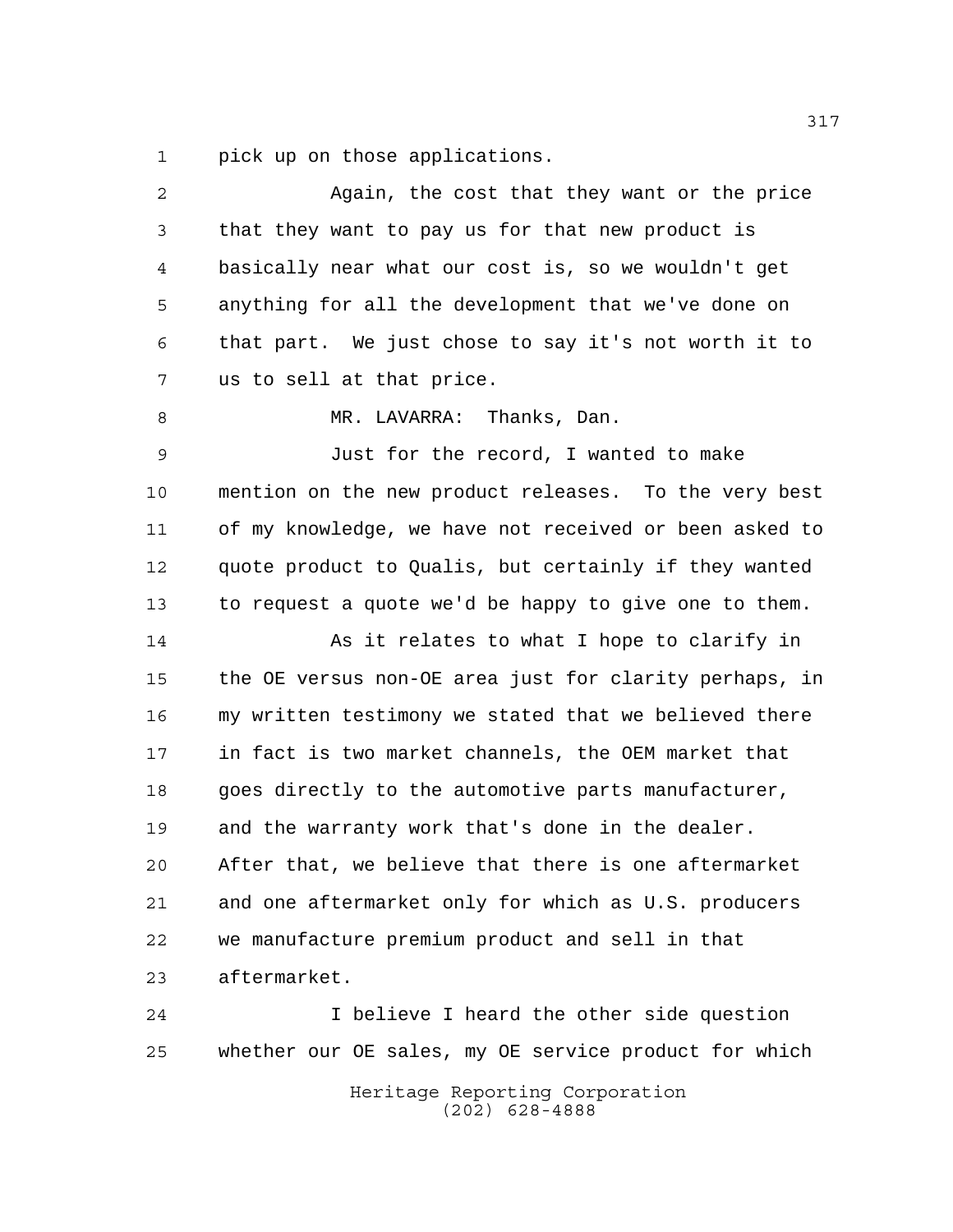we do provide one major customer, AC Delco, their non- warranty brake product, and was that information included in our data.

 I confirmed with my colleague from Federal Mogul, who supplies the same kind of service parts to the Ford Motor Company. In fact, they are in our data as the data asked us to provide this Commission with the product manufactured in the U.S. and sold in the U.S., and those data are clearly included in the numbers which we've provided to you.

11 11 I hope that I've added some clarity to the two different market segments that we believe exist in our market. Thank you.

 There was one other issue that was brought up in the testimony earlier on about a closing of a facility that we had after an acquisition in Amhearst, New York. We acquired a business from ITT Aimco Company and had a plant, as I had indicated in my written statement to you, that we closed in 1999.

 The volume in that plant over the time that I dealt with it was in an average number that I'll be glad to put in the record. It required production volumes of about, and this goes by memory, so it's not exact to the piece. About 19,000 pieces required per day.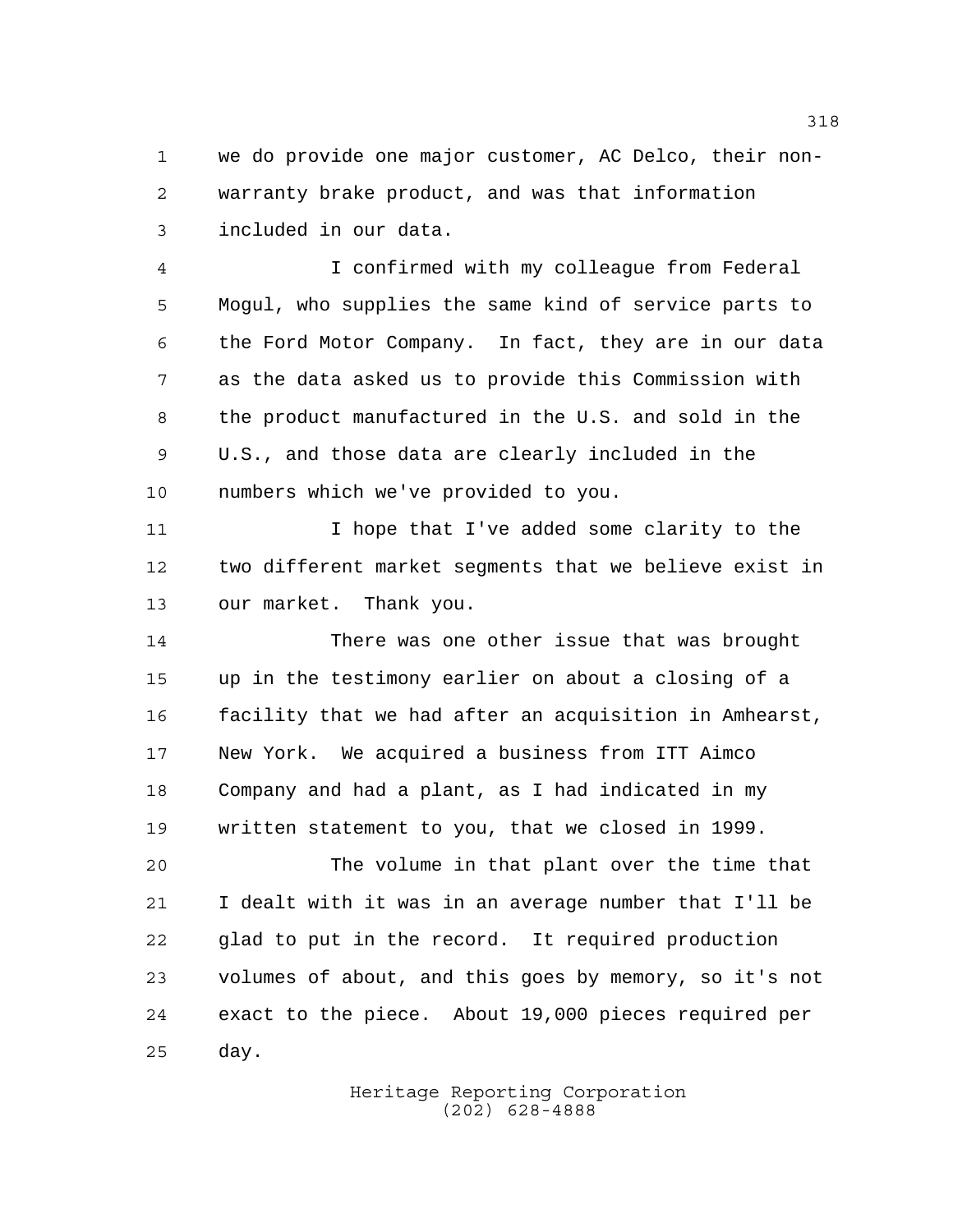Sales continued to drop. Our production needs out of that facility dropped to 16,000 over time, 13,000 over time, and at the time that we closed that facility due to loss in volume in our traditional aftermarket product we were producing about 10,000 pieces at a time or in a day, and we consolidated that facility into other existing facilities that we have so that we could reduce our overhead cost to keep us more competitive.

 MR. GLICK: All right. Thank you, Madam Chairman. I may make a few remarks and not take up too much of your time, but there are a few issues here that seem to be left over maybe into the legal area.

 One is the what I consider totally irrelevant references by opposing counsel to the Dana parent company and its takeover. As the Commission knows, you define the industry specifically by the particular product line and the company that manufactures it. By bringing in the parent company, there is little reference particularly in this case.

 Mr. LaVarra has told me that the parent company produces many, many products. Of these, only about 25 percent would be considered aftermarket, and of these only about half of those would be in the brake drum and rotor division, so we're down to about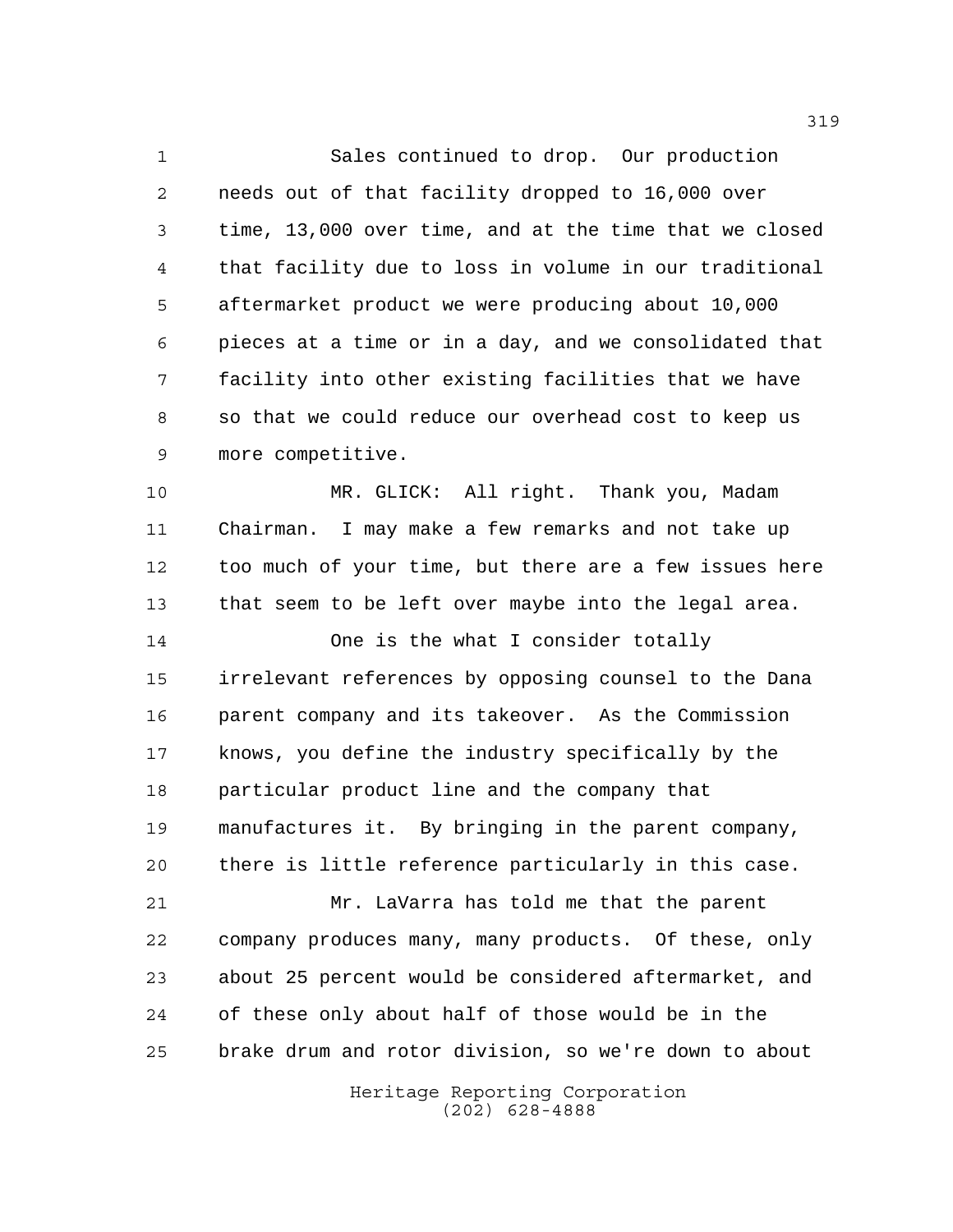12 percent. That would also include friction

material, which is not a brake and rotor.

 Maybe out of the total Dana operations, maybe less than 10 percent of it may be involved with the companies here. Certainly it's very hard to make any conclusion from that, particularly about its stock being undervalued or whatever.

 I might point out that the risk doesn't differ. Maybe large parent companies are very willing to close an unprofitable division, and the company can still go out of business whether or not it's part of a big company or not.

 Another issue has to do with some of the data here. I believe that opposing counsel seemed to indicate that even a growth rate, using his numbers, of 11 percent or something was marginal. I think Mr. Flicker. We certainly don't consider that marginal.

 The way they calculate their numbers, we came up 18 percent using a three month period. This is the period that the Commission itself uses as the interim period. They sort of decided to use a five month period very selectively, even though it's actually seven months into the year, so we think there may be some selective choosing of the data that they come up with an 11 percent figure.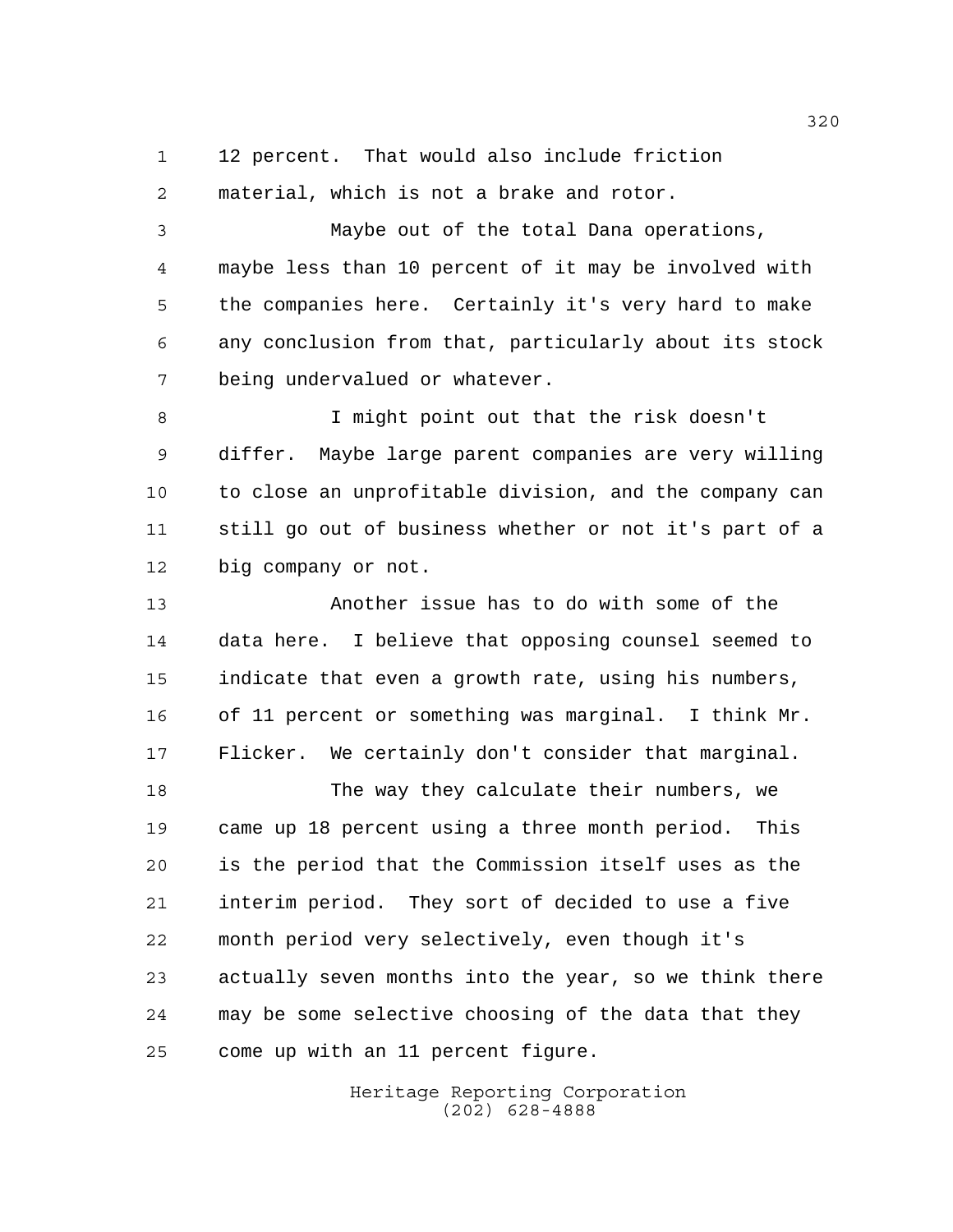1 1 If we used a different month, you know, perhaps it would be different, but we used the period that the Commission used for the interim period, which showed 18 percent, and believe that that's a relevant figure.

 The other point, and I'm not going to belabor this -- Commissioner Koplan had very astutely raised this point -- had to do with this comment by opposing counsel that somehow the data in the sunset review was not very useful because it didn't contain very much information. Now, it's clear that it didn't contain very much information.

 To use a term that they use against us in their brief, the Chinese thumbed their nose at the ITC proceeding, decided not to participate, not to submit any data, so we can assume that they did this because the data that they would have submitted might have enriched the record to show even more threat of injury, and they decided they were better not to participate.

 We think it's very disingenuous for them now to criticize that proceeding when they themselves had an opportunity to enrich the record and participate, and they didn't.

Thank you.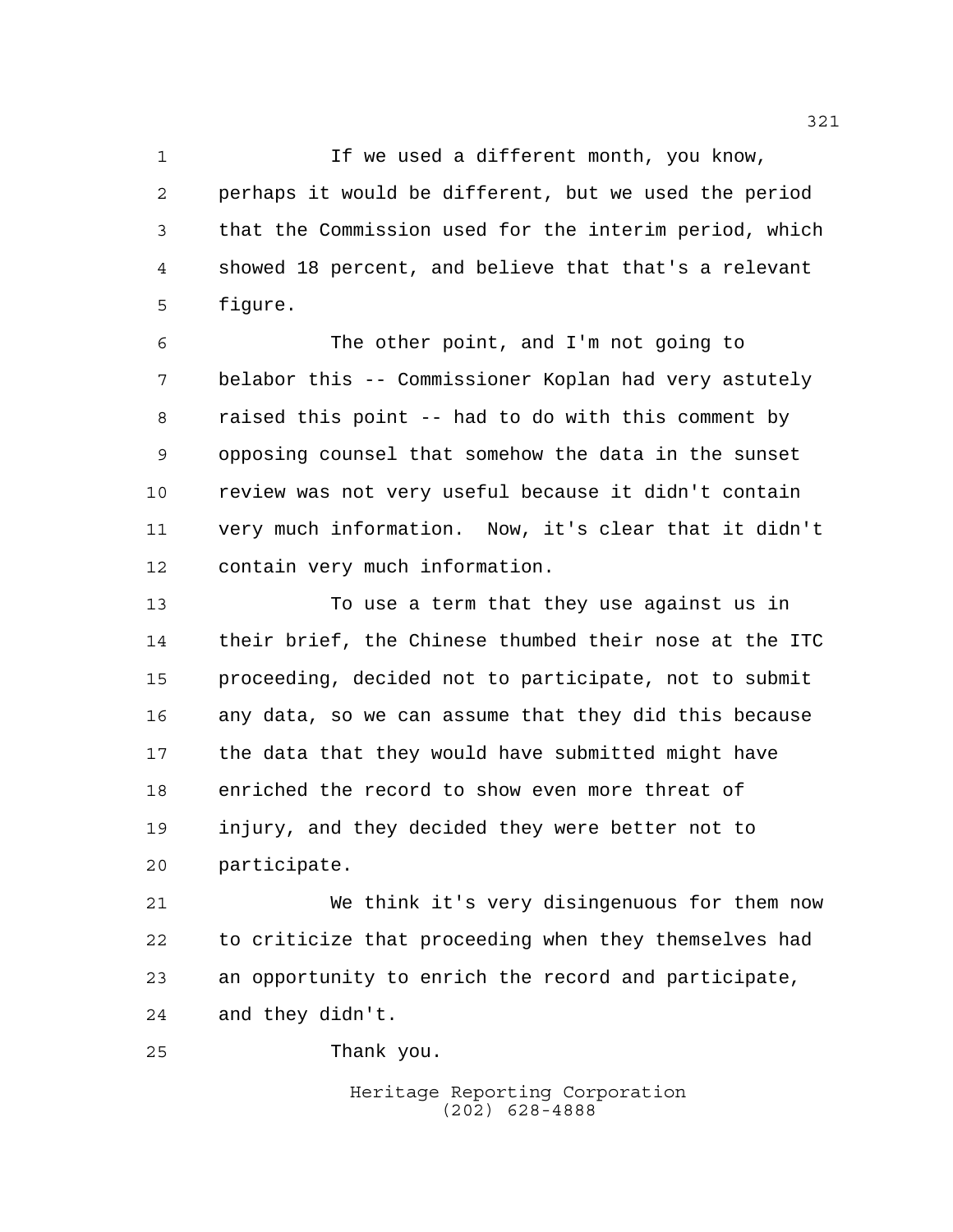Heritage Reporting Corporation CHAIRMAN OKUN: Does that conclude your rebuttal and closing? MR. GLICK: That concludes our remarks. I apologize. Thank you. CHAIRMAN OKUN: Okay. Thank you very much then. We will now hear closing remarks from the Respondents, unless Mr. Loeb is telling us he's waiving those, too. MR. LOEB: We are happy to waive both rebuttal and closing remarks. If the Commission has questions, we'd certainly entertain them. We somewhat doubt that that's the condition. CHAIRMAN OKUN: I don't know. Actually, that's fine. If that's the case then, I believe we have come to the end of our hearing. Under Section 421(b) of the Trade Act of 1974, the post-hearing briefs, statements responsive to questions and requests of the Commission and corrections to the transcript must be filed by July 22, 2003. Final comments on market disruption are due July 31, 2003. With no other business to come before the Commission, I again want to thank everyone for their

(202) 628-4888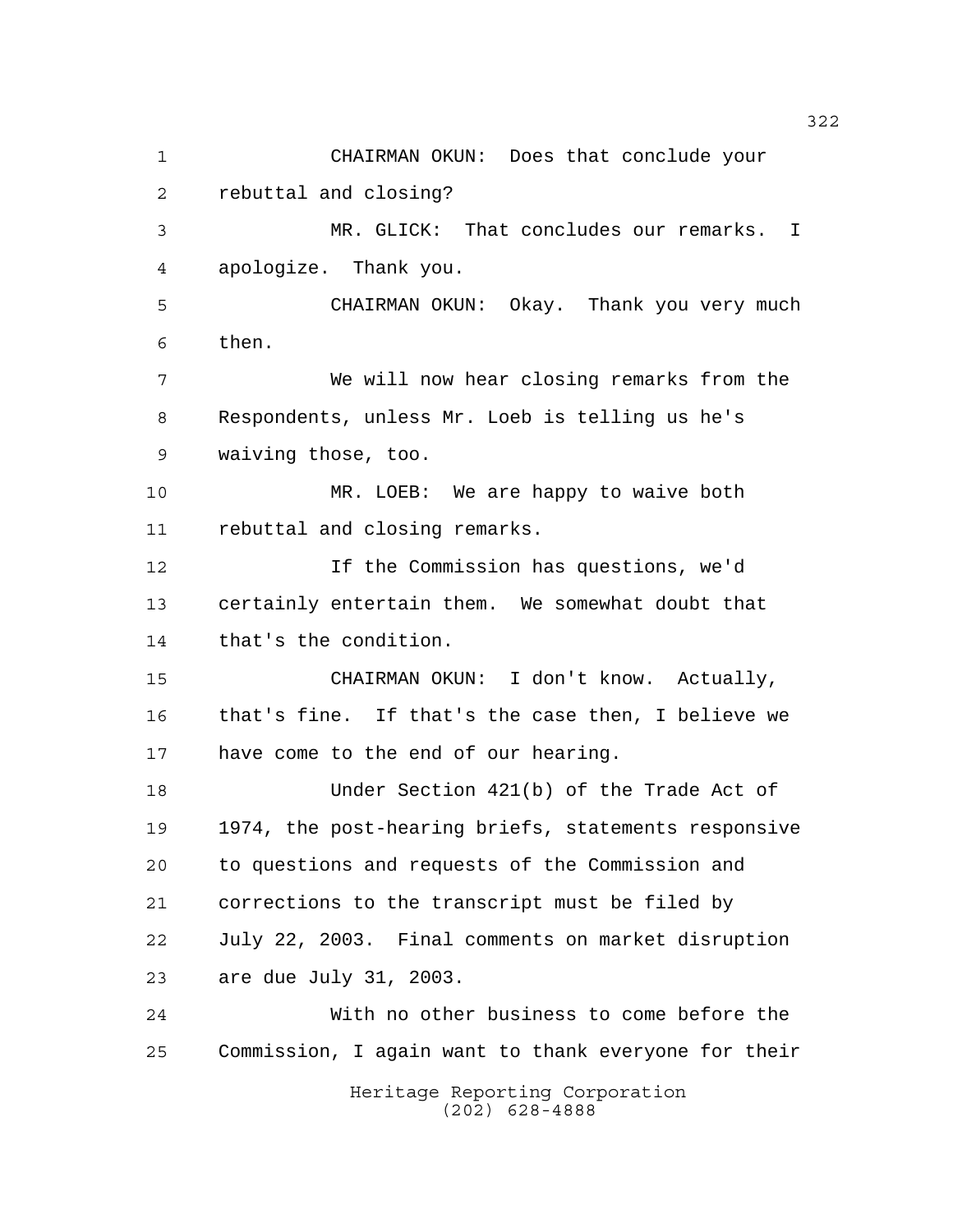| $\mathbf 1$      | participation this afternoon, and this hearing is |
|------------------|---------------------------------------------------|
| $\mathbf 2$      | adjourned.                                        |
| $\mathsf 3$      | (Whereupon, at 5:22 p.m. the hearing in the       |
| $\overline{4}$   | above-entitled matter was concluded.)             |
| 5                | $\frac{1}{2}$                                     |
| $\epsilon$       | $\sqrt{2}$                                        |
| $\boldsymbol{7}$ | $\sqrt{2}$                                        |
| $\,8\,$          | $\sqrt{2}$                                        |
| $\mathsf 9$      | $\sqrt{2}$                                        |
| $10$             | $\sqrt{2}$                                        |
| $11$             | $\sqrt{2}$                                        |
| 12               | $\sqrt{2}$                                        |
| $13$             | $\sqrt{2}$                                        |
| 14               | $\frac{1}{2}$                                     |
| $15$             | $\frac{\sqrt{2}}{2}$                              |
| 16               | $\frac{\sqrt{2}}{2}$                              |
| $17\,$           | $\frac{1}{2}$                                     |
| 18               | $\frac{1}{2}$                                     |
| 19               | $\frac{1}{2}$                                     |
| $20$             | $\!/\!$ /                                         |
| 21               | / $\mskip 1mu /$                                  |
| 22               | / $\mskip 1mu /$                                  |
| 23               | / $\mskip 1mu /$                                  |
| 24               | / $\mskip 1mu /$                                  |
| 25               | $\!/\!$ /                                         |
|                  |                                                   |